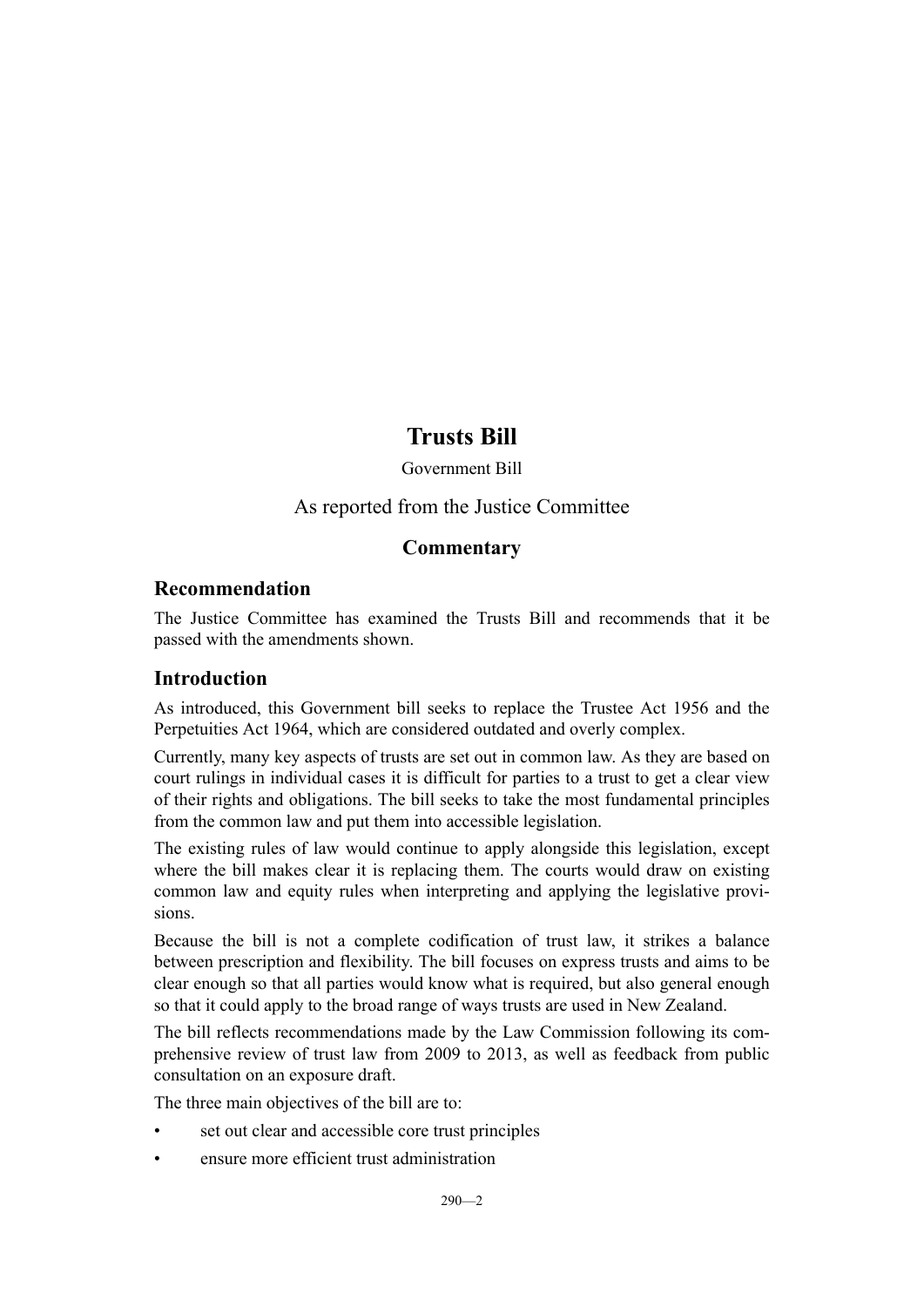| $\sim$<br><b>__</b> | <b>Trusts Bill</b> | Commentary |
|---------------------|--------------------|------------|
|                     |                    |            |

simplify and clarify the role of the courts in relation to trusts.

The bill would not operate retrospectively, but would apply to and affect trusts that are already in existence at the time the bill received Royal assent.

# **Proposed amendments**

This commentary covers the main amendments we recommend to the bill as introduced. We do not discuss minor or technical amendments.

# **Part 1: General provisions**

We recommend making the following group of changes to the bill to help parties to a trust understand the inter-relationship between the legislation, the terms of a trust, and the objectives of a trust.

# **Inserting a definition of "terms"**

We recommend inserting a definition of "terms" into clause 9 of the bill. The definition would clarify that when "terms" is used in relation to trusts the meaning is broader than the terms of a trust deed.

Some express trusts do not have trust deeds. Those that do can also have oral terms, and in both cases there can be implied terms. The legislation covers each of these concepts and therefore a particular provision can relate to express terms, oral terms, or implied terms. Our definition clarifies that "terms" has each of these meanings and that the relevant meaning in a provision is what is expressly stated or, if not expressly stated, what the context requires.

# **Applying the legislation to all express trusts**

We recommend replacing clauses  $5(3)(a)$  and  $5(3)(b)$  with new clauses  $5(3A)$ ,  $5(3B)$ , and 5(3C). These changes would clarify that the legislation applies to all express trusts, despite the terms of a trust deed, unless:

- the provisions of the legislation listed in Schedule 2 can be modified or excluded by either express or implied terms of a trust, to the extent stated in the schedule
- the provisions of the legislation listed in Schedule 3 can be modified or excluded in relation to commercial trusts.

# **Guiding principle in performing duties**

We recommend inserting new clause 19A to make it clear that a trustee has an obligation to have regard to the context and objectives of a trust when performing both their mandatory duties and their default duties.

# *Default duties*

We recommend amending the bill to clarify that the default duties of a trustee—which are set out in clauses 27 to 36—are duties that must be performed unless they are modified or excluded in accordance with our proposed clause 5(3A). Our amend-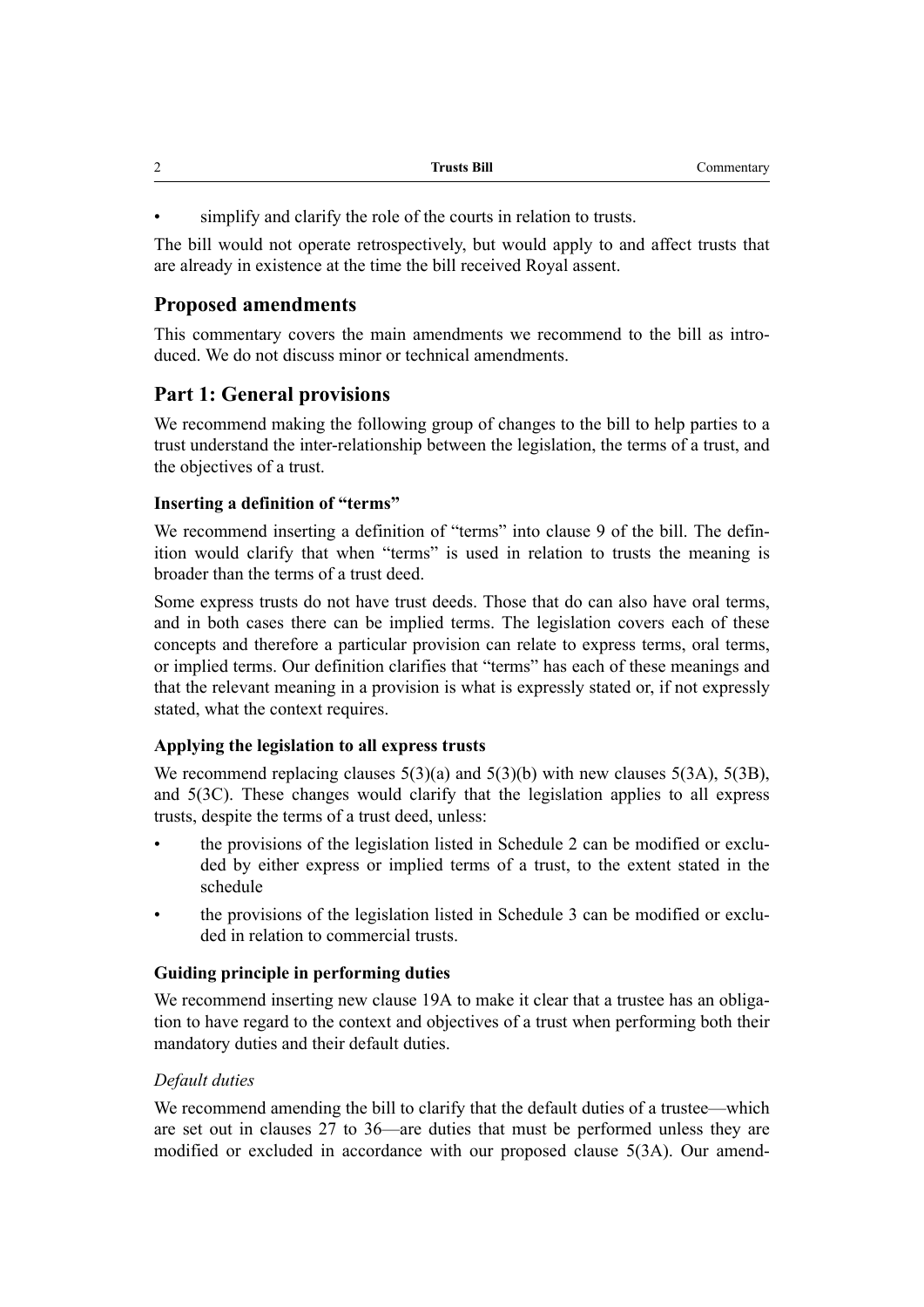| Commentary | <b>Trusts Bill</b> |  |
|------------|--------------------|--|
|            |                    |  |

ments separate the provisions in Part 3 that concern default duties from the mandatory duties—which are set out in clauses 22 to 26. Mandatory duties may not be excluded or modified by the terms of a trust.

#### **Amendments to clause 6**

We recommend deleting clauses 6(4) and 6(5). These general provisions are intended as guidance to help parties to a trust in understanding the bill's provisions, and would be unnecessary with the changes recommended above.

We further recommend amending the title of Schedule 2 to reflect its relationship to proposed clause 5(3A). For consistency with trust law, we recommend amending the wording in clause 6(3), from "deliberately set up" to "intentionally established". We consider "intention" to be the proper term as "deliberate" is not commonly used in relation to the settlement of trusts. We note that "intention" is common when referring to "three certainties" in trust law.

# **Definitions used throughout the bill**

#### **"Default duty" and "mandatory duty"**

We recommend inserting into clause 9 definitions for "default duty" and "mandatory" duty". This change would assist with structural changes that we propose to Part 3 that would help clarify the interaction between a trust's terms and this legislation.

#### **"Lacks capacity"**

For clarity and consistency, we recommend defining the term "lacks capacity" in clause 9, and using it instead of the phrase "incapacitated beneficiaries" throughout the bill. The original phrase as introduced could be interpreted to exclude minors, which we consider is not the intent.

As introduced, clauses 45 and 78 include a child in their definition of "incapacitated beneficiaries", while clause 139 is unclear on this point, which is likely to cause ambiguity.

By defining "lacks capacity" to specifically include children, there would be consistency throughout the bill and definitions in multiple places would no longer be required.

#### **"Power of appointment"**

To avoid ambiguity, we recommend inserting into clause 9 a definition of "power of appointment" as the ability to appoint or remove a trust beneficiary. In the bill as introduced, the term is used to mean three different concepts. The most common use of "power of appointment" in trust law relates to beneficiaries, and we consider it the appropriate definition to include in the bill. We further recommend amending clauses 63, 64, and 86 to clarify what is meant by the use of "power to appoint" in each context.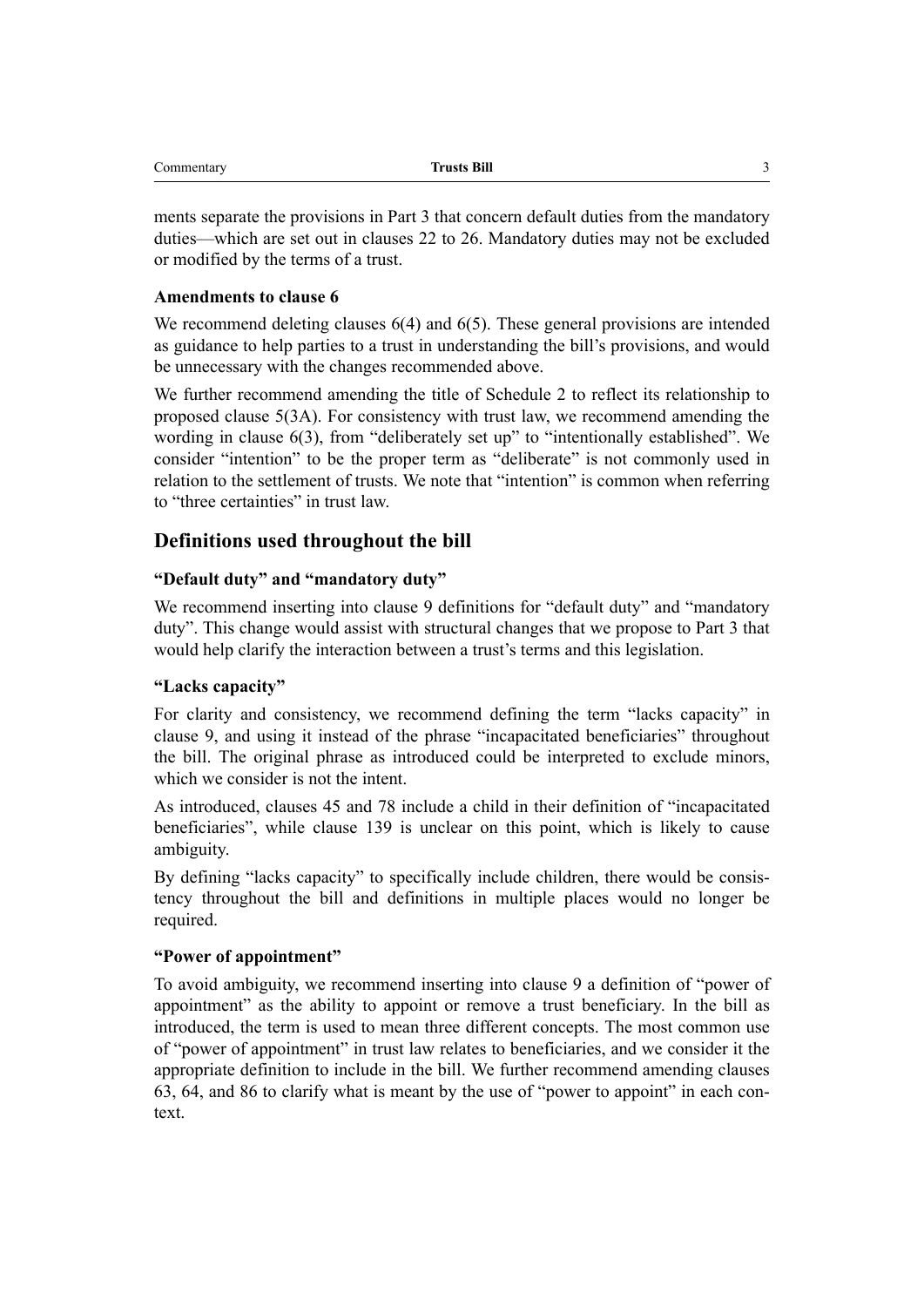#### **"Security trust"**

For consistency, we recommend inserting a definition of "security trust" into clause 9. As introduced, clause 9 contains a definition for "wholesale trust". Both definitions are part of the "specified commercial trust" concept in clause 1 of Schedule 3. We consider it appropriate for both terms to be defined in clause 9.

#### **"Court"**

We have retained the definition of "court" to mean the High Court of New Zealand. This may give greater confidence in the use of trusts, and avoid procedural and practical complexities with the introduction of concurrent jurisdiction. In addition, the Family Court has limited jurisdiction.

# **Part 2: Express trusts**

#### **Creation of express trust**

To avoid doubt, we recommend amending clause  $15(1)(b)(ii)$  to make it clear that an express trust need not identify specific beneficiaries but could identify a broad class of beneficiaries.

#### **Maximum duration of trust**

Clause 16 would replace the rule against perpetuities and the Perpetuities Act with a simple maximum trust duration of 125 years. This period strikes the right balance between providing a higher degree of flexibility for settlors to dispose of properties as they choose, and the need to retain some form of limit on the duration of trusts.

Clause  $16(6)$  sets out exceptions to the rule in clause  $16(1)$  that the maximum duration of a trust would be 125 years. We recommend various amendments to this provision.

First, we recommend deleting paragraph (b) relating to retirement schemes as we consider it more appropriate to include the exemption for retirement schemes as part of the Financial Markets Conduct Act 2013. As we discuss in relation to Part 9 of the bill which amends that Act, proposed new section 155A(3) of that Act would allow managed investment schemes (which include retirement schemes) to continue indefinitely.

We recommend clarifying the reference to section DC 7 of the Income Tax Act 2007 in clause  $16(6)(c)$  by inserting the word "superannuation" before "scheme". We also recommend amending paragraph (d) by referring to an exempt employee share scheme (ESS) instead of to a share purchase scheme, in line with recent changes to the Income Tax Act.

To avoid the implication that clause  $16(6)(b)$  limits the types of trust that may be exempt from the maximum duration rule, we recommend inserting paragraphs (e) and (f). These provisions would exempt trusts that, under another enactment or under common law or equity, are allowed to continue indefinitely.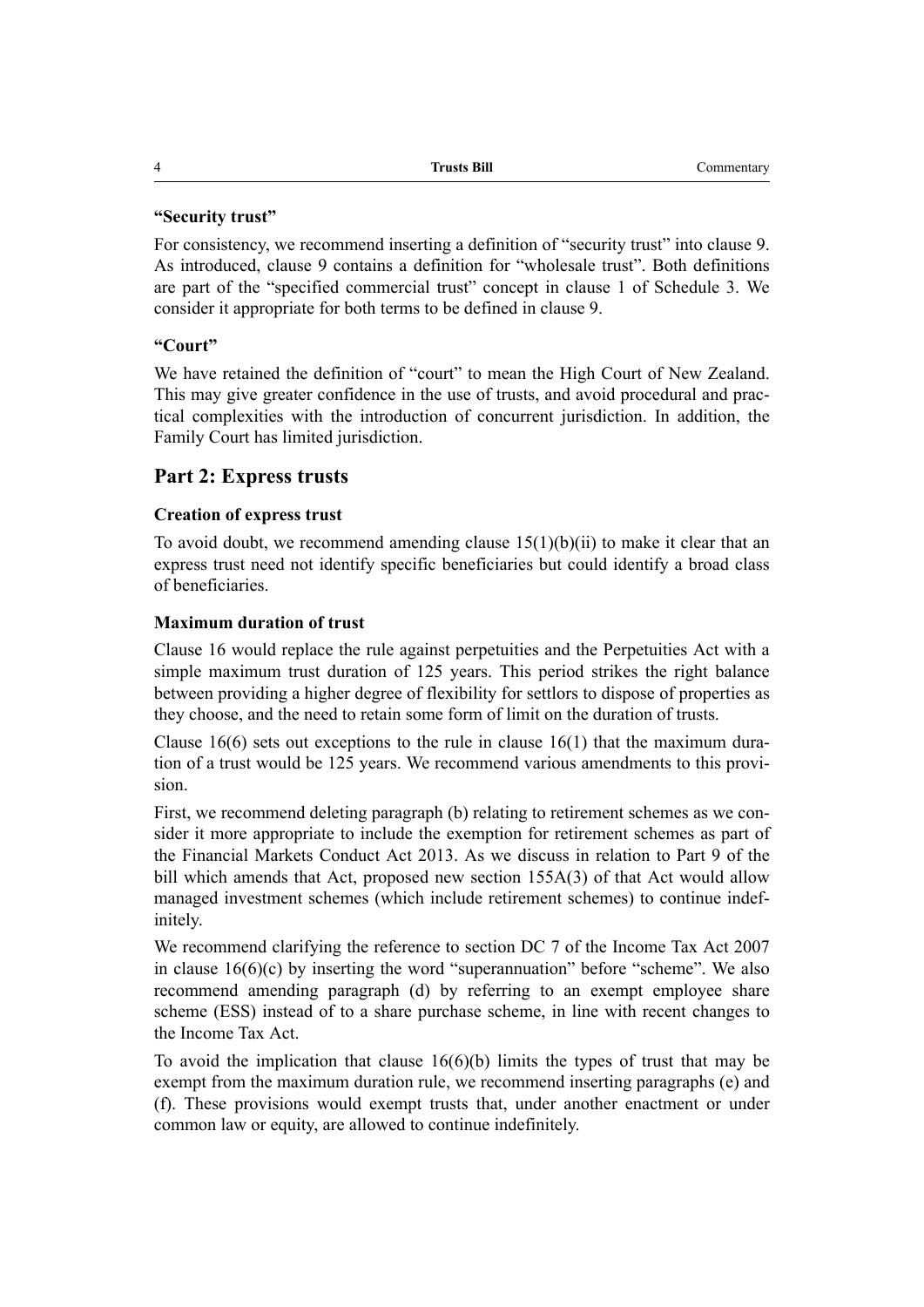| <b>Trusts Bill</b> |  |
|--------------------|--|
|                    |  |

We recommend inserting new clause 16A to make it clear how the new maximum duration rule would apply to resettlements. Under this provision, trusts for property settled on one trust and then resettled on another would not be able to last longer than 125 years from the date of the original settlement before being distributed.

# **Part 3: Trustees' duties and information obligations**

We propose several amendments to clarify this part of the bill and help parties to a trust understand the provisions.

## **Guiding principle in performing duties**

As noted above,<sup>1</sup> we are recommending inserting new clause 19A to make it clear that a trustee has an obligation to have regard to the context and objectives of the trust when performing both their mandatory duties and their default duties.

The provision is intended to clarify that the current legal position continues under the bill. That is, the nature and extent of the trustee's duties depend on the terms, context, and objectives of the particular trust.

#### **Adviser must alert settlor to modification or exclusion of default duty**

As part of our proposed restructuring of Part 3, we recommend shifting clause 21 to become new clause 36A. We propose the addition of clause 36A(4) which defines "initial settlor". This term is then used throughout the rest of the clause. We consider this clarification necessary to differentiate the duty that does not apply to parties to a trust who later settle property on to the trust.

#### **Duty to act for benefit of beneficiaries or to further permitted purpose of trust**

We recommend amending clause 25 to include a reference to the terms of the trust. As identified in clause 19A the extent of the duties is determined by the context in which they exist. As introduced, the clause does not clearly show the role of terms of the trust. The redrafting of this clause also better distinguishes between a trust for beneficiaries and a trust for a permitted purpose in explaining separately how the duty applies to each type of trust.

#### **Duty not to bind or commit trustees to future exercise of discretion**

As introduced, clause 31 is a default duty that could be modified or excluded requiring trustees not to bind or commit themselves to a future exercise or non-exercise of a discretion relating to the distribution of trust property. However, this duty is intended to be quite broad and not relate only to discretions regarding the distribution of trust property. Our proposed amendment would delete the reference to a discretion regarding the distribution of trust property. We believe this would make the duty sufficiently broad to meet the intent of the bill and reflect the current law.

As discussed in Part 1, Guiding principles in performing duties.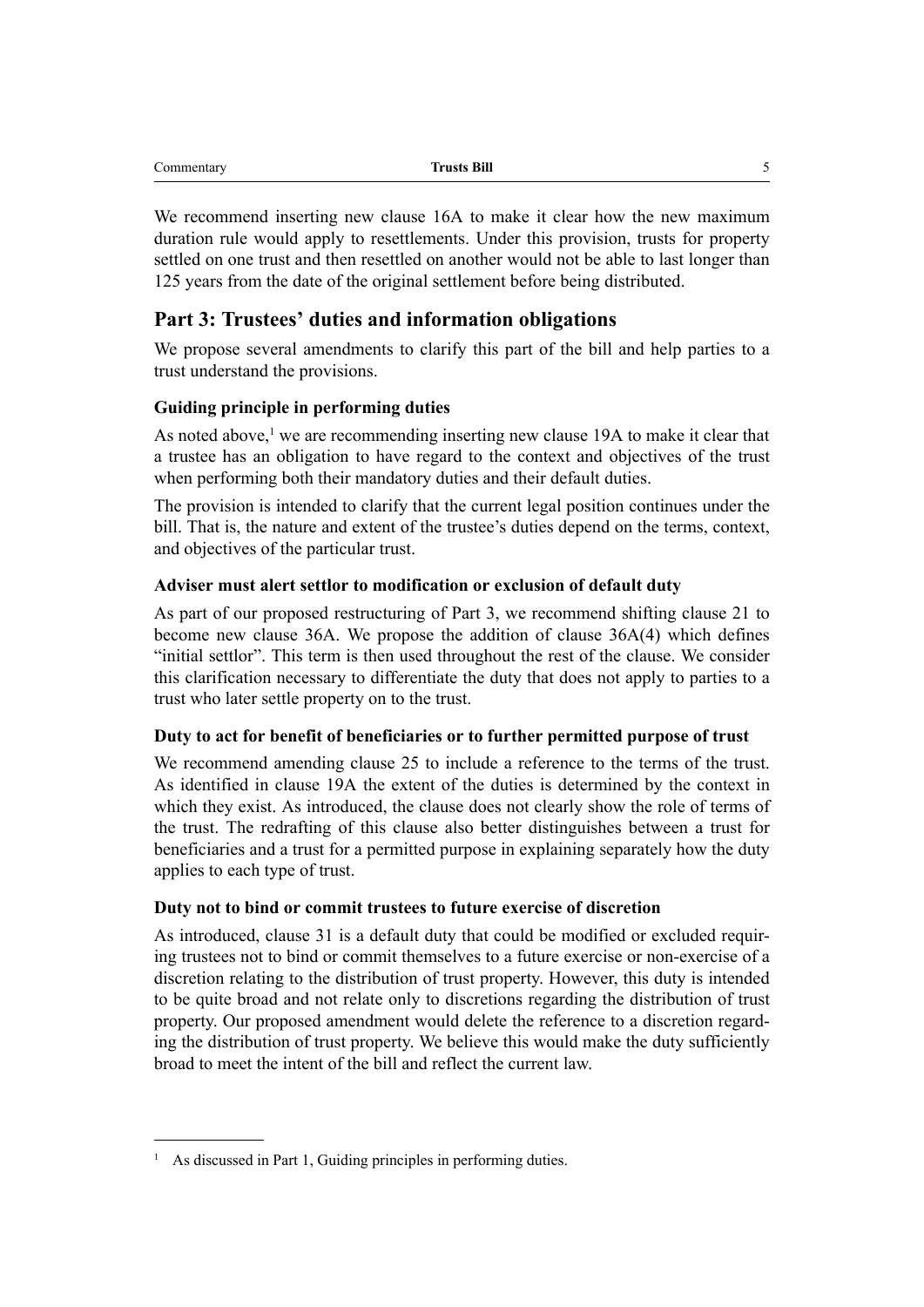| h | <b>Trusts Bill</b> | Commentary |
|---|--------------------|------------|
|---|--------------------|------------|

#### **Court consideration of gross negligence**

As introduced, clauses 37, 38, 71, and 78 refer to "gross negligence". The term is not defined in the bill as introduced and is not a commonly used legal phrase. To clarify the intent of the bill, we recommend inserting clause 40A to provide guidance on how a court is to consider gross negligence.

The bill provides that exemption and indemnity clauses in trust deeds must not limit or exclude a trustee's liability for dishonesty, wilful misconduct, or gross negligence. Our proposed provision would clarify what factors the court must consider in determining gross negligence. This amounts to whether the trustee's behaviour was so unreasonable that no reasonable trustee in that position would have considered the conduct to be in accordance with their role and duties. The provision contains a number of factors that the court must have regard to relating to the breach of trust, the trustee's circumstances and characteristics, and the nature and purpose of the trust.

#### **Giving information to beneficiaries**

Clauses 45 to 51 set out a process for determining what information must be provided to beneficiaries and when, to ensure beneficiaries have sufficient information. Clause 50(3) provides for circumstances where a trustee can delay the giving of basic trust information.

#### *Procedure when trustee decides to give no information*

We recommend amending clause  $50(3)(b)$  by deleting the requirement that the trustee provide reasons for not giving basic trust information earlier. As introduced, the provision is arguably inconsistent with clause 45(b). We also consider it to be an extension of the current law. We do not believe this is the bill's intent.

#### **Beneficiary may be required to pay cost of giving information**

As introduced, clause 51 would enable trustees to require beneficiaries to pay the reasonable cost of giving information. However, the clause does not take into account that the information could take considerable resources and expense for a trustee to collate. We recommend inserting clause 51(2) to provide that a trustee may require a beneficiary to pay some or all of the cost before giving information. Our amendment would allow a trustee to prevent any risk of incurring losses if the beneficiary failed to pay costs.

#### **Part 4: Trustees' powers and indemnities**

#### **Exercise of trustee powers and functions by others**

As discussed in relation to clause 9, we recommend some amendments in clause 63 to make it clear that a trustee's "power of appointment" means a power to appoint a person to be a beneficiary of a trust, or to remove them as a beneficiary. Our amendment in clause 63(2)(a) would make it clear that such a power could not be delegated. In light of this change, clause  $63(2)(e)$  would be unnecessary and we recommend that it be deleted. Changes in paragraphs (f) and (i), and clause 66(2), to remove the lan-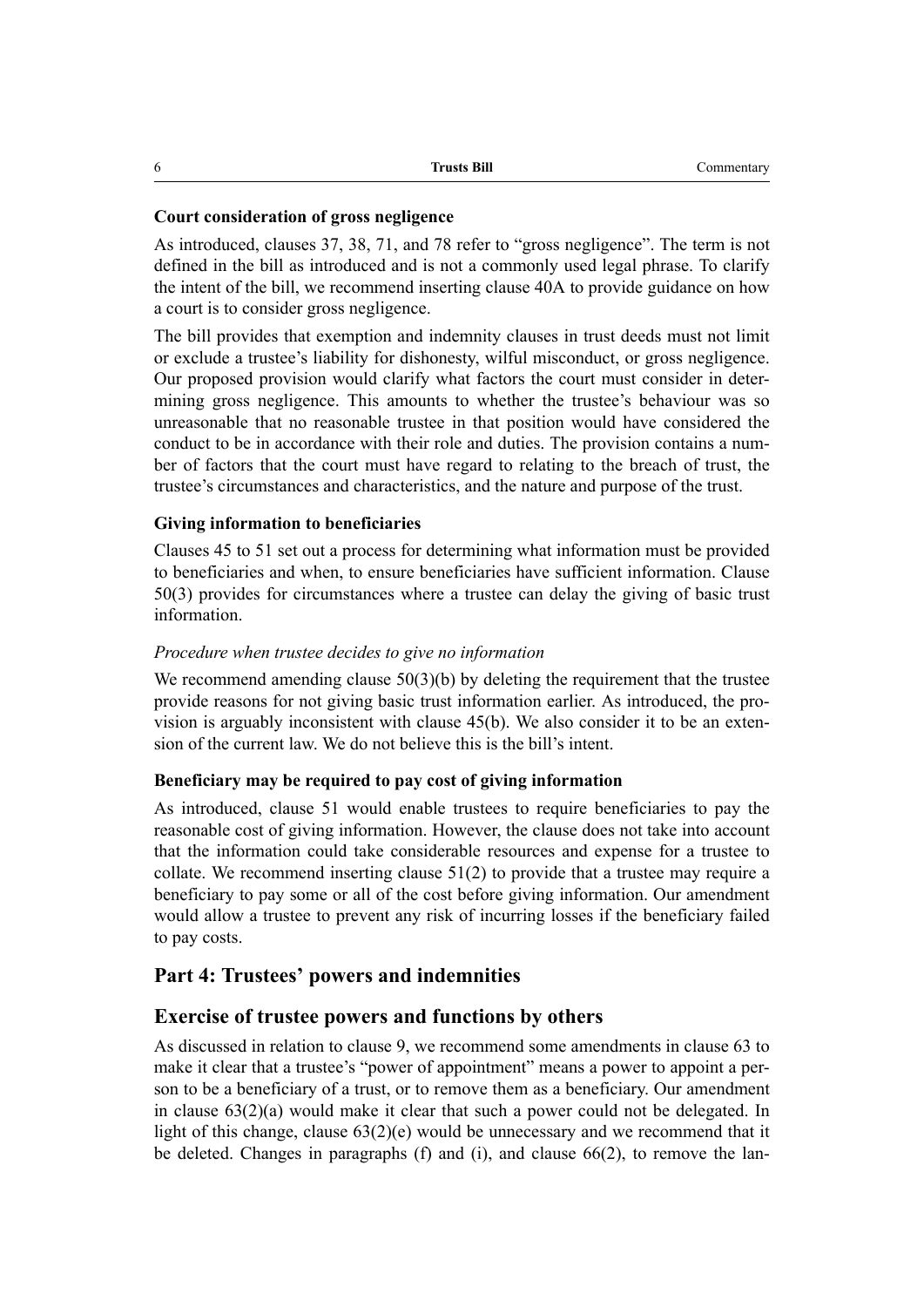| $-$ | D:11<br>_______<br>ш |  |
|-----|----------------------|--|
|     |                      |  |

guage of "power to appoint" in relation to other powers are to clarify what is meant under these provisions.

Clause 67 relates to giving notice about the delegation of a trustee's powers and functions. We recommend amendments to make it clear that this clause would only apply to delegations under clause 66, and to improve the clarity of clause 67(2).

# **Application of insurance money for loss or damage of trust property**

We note that the policy intent behind clause 73 was simply to restate and modernise section 25 of the Trustee Act. However, we consider that clause 73 as introduced is broader, as it relates to any contract of insurance taken out by a beneficiary over trust property. We recommend making it consistent with the law as it currently stands in section 25 of the Trustee Act by including further conditions on when the provision applies in clause 73(1).

We recommend amending clause 73(6) to remove reference to the rights of a mortgagee, lessor, or lessee (clause 73(6)(b) in the bill as introduced). We consider this provision unnecessary, as we see no reason why those interests would be affected by the application of insurance money.

#### **Protection of purchasers and mortgagees dealing with trustees**

Clause 76 deals with the position of the party taking a disposition of trust property. It is a modernised version of section 22 of the Trustee Act 1956, as amended in 1968. It addresses the legal position of third parties who acquire assets from a trustee as a result of a trustee's breach of trust.

We consider that this provision is inconsistent with the principles of common law and equity that apply to wrongful dispositions of trust assets. It is also inconsistent with the modern policy of deterring money-laundering of stolen funds.

We recommend replacing clause 76 with a version that accords more closely with the original section 22 of the Trustee Act 1956, albeit in modernised form. The redrafted provision means that, if a trustee purports to exercise a power to sell or mortgage trust property, the purchaser or mortgagee would not be obliged to look into why the trustee needs the money or how the money is later used.

#### **Trustees' indemnities**

#### *Indemnification of trustee with agreement of beneficiaries where indemnity impaired*

Clause 78 deals with the power of beneficiaries to agree to indemnify a trustee from trust property for a breach of trust where the trustee's indemnity is unavailable.

We recommend substantially amending this clause to allow the court to consent to the indemnification on behalf of certain types of beneficiaries, including people who lack capacity or who may become a beneficiary in the future. Alternatively, the court could dispense with the requirement that some beneficiaries must consent to the indemnification. Our amended provision would echo the court's powers under clauses 116 and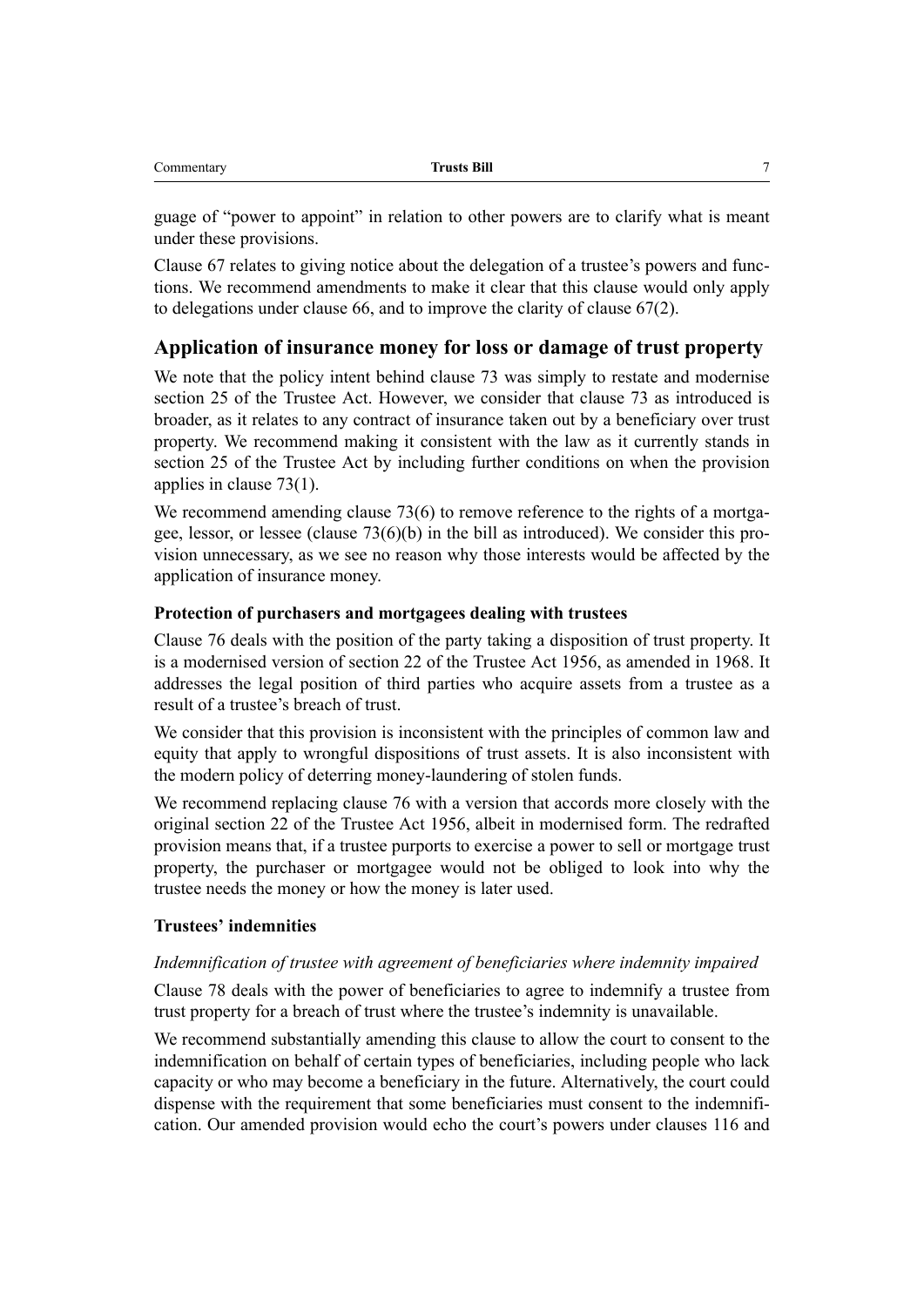| Commentary |
|------------|
|            |

117 in relation to a termination or variation of a trust. We recommend inserting provisions similar to clauses 116 and 117 as clauses 78A and 78B.

In clause 78(2), we recommend removing the stipulation that beneficiaries cannot indemnify the trustee if the breach of trust arises from gross negligence on the part of the trustee. We accept that it makes policy sense to allow beneficiaries to agree to indemnify a trustee for a breach of trust arising from the trustee's gross negligence after that negligence has occurred, provided they have received legal advice before giving consent.

Clause 78(3), as amended, refers to our proposed new clause 40A, designed to provide the courts with more clarity when considering gross negligence.

#### *Creditor's limited claim to trust property through trustee's indemnity*

Clause 80 concerns a creditor's claim to trust property through a trustee's indemnity. Under clause 80(1)(b)(iii), a creditor could claim against a trustee in some circumstances provided the creditor had acted in good faith. Clause 80(3) spells out limitations on this provision. We accept that it would not be appropriate for a creditor to lose the ability to claim if they had no knowledge that particular circumstances would affect the trustee's indemnity rights. We recommend amending clause 80(3) accordingly.

We also recommend amending clause 80(4) to allow the creditor's claim to include the value of interest.

#### **Part 5: Appointment and discharge of trustees**

#### **Who may remove trustee and appoint replacement**

As discussed in relation to clause 9, we recommend amending the phrase "power of appointment or removal" in clause 86(4) to "power to appoint or remove a trustee". This would avoid confusion, because the bill as introduced used the phrase in multiple contexts.

#### **How trustee accepts or rejects appointment**

Clause 93(3) deals with how a person nominated as a trustee could reject the appointment. We recommend amending this clause to make it clearer how the rejection would work in practice.

#### **Death of trustee**

As introduced, clause 96(2) provides for the personal representative of a deceased trustee to act on their behalf in a situation where the sole trustee or the last surviving or continuing trustee dies. We recommend amending clause 96(2)(a) to ensure it is clear that the representative could only act on the deceased trustee's behalf for a reasonable period. This would make it clear that the provision is intended as a temporary measure.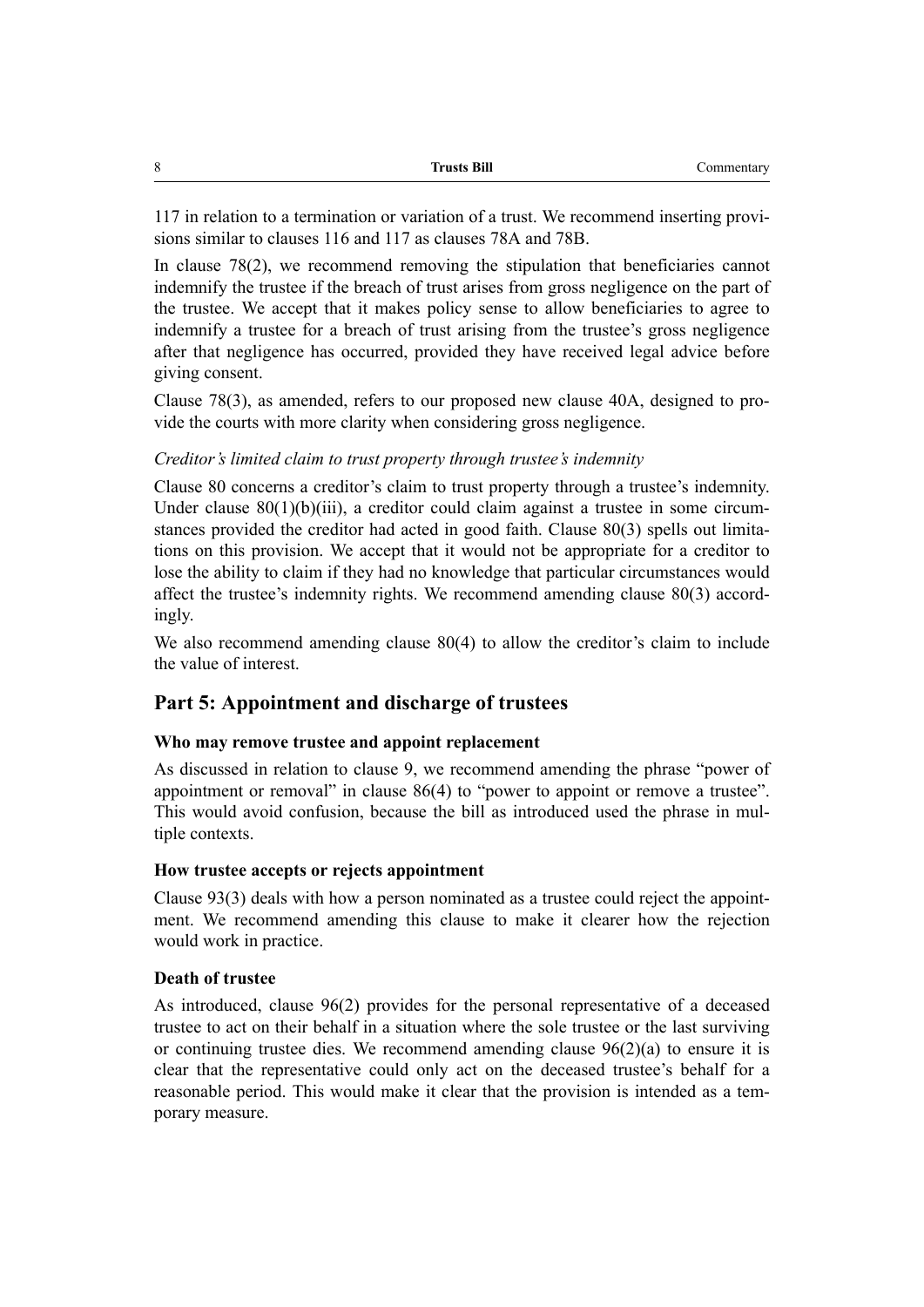| Commentary | <b>Trusts Bill</b> |  |
|------------|--------------------|--|
|------------|--------------------|--|

#### **Removal of trustee**

We recommend replacing clause 97 and inserting new clauses 97A and 97B to set out more comprehensively how the power to remove a trustee would work, and when a person with this power could act under the terms of the trust or under this legislation. This would avoid some ambiguity in the bill as introduced regarding the interaction between the powers to remove trustees in the bill and any such powers in the terms of a trust.

Our proposed clause 97 would make it clear that a person nominated in the terms of the trust as having the power to remove a trustee could choose to exercise this power either under the power in the terms of the trust or under the statutory powers in clauses 97A and 97B. Another person who exercised that power because there was no nominated person or because that person was not available (under clause 86(1)) could only use the statutory powers (and grounds) to remove a trustee.

For clarity, we propose two separate clauses: 97A (dealing with the grounds for compulsory removal) and 97B (dealing with the grounds for optional removal). However, their content is unchanged from the bill as introduced.

In clause  $99(3)(b)(i)$ , we recommend amending the period of notice required for the removal of a trustee to 20 working days after the trustee receives it. As introduced, the bill allowed 21 working days. This was an unusual period, and could cause confusion. Changing it 20 working days, which equates to four working weeks, would be clearer.

#### **Divesting and vesting of trust property**

We recommend inserting new clause 108(2A) to clarify that this provision would not affect any lien to which a trustee may otherwise be entitled. The proposed amendment would ensure that a lien would not be considered inconsistent with the provisions of the legislation and would fall under the preservation of equitable rules under clause  $5(2)(b)(iii)$ .

#### **Part 6: Termination and variation of trusts**

#### **Beneficiary's right to share of trust property**

We recommend amending clause 115(3) to remove the definition of "lacks capacity". Our earlier recommendation to include a definition of "lacks capacity" in clause 9 of the bill would make it unnecessary to include the definition here.

#### **Part 7: Court powers and dispute resolution**

#### **Procedure for court's review of trustee's act, omission, or decision**

Clause 119 relates to the procedure of the court when reviewing an action, omission, or decision of a trustee under clause 118. We recommend amending this clause to remove the apparent requirement that the trustee must appear in court before an order can be made. As introduced, the wording does not provide for a situation in which a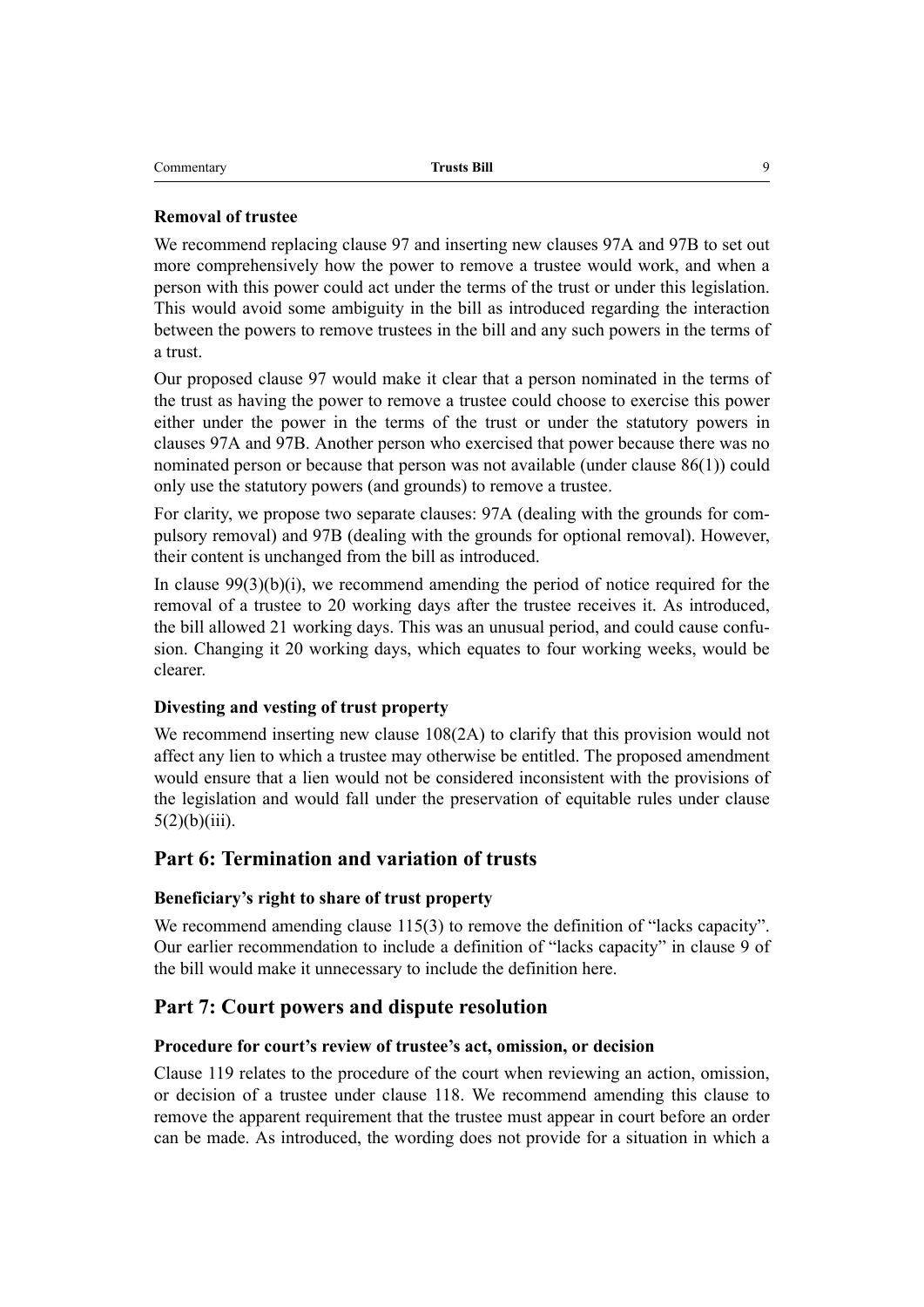| 10 | <b>Trusts Bill</b> | Commentary |
|----|--------------------|------------|
|    |                    |            |

trustee fails to appear. The High Court rules provide a process for hearing cases in the absence of the defendant. However, the wording of clause 119(3) would arguably prevent this from applying. We recommend deleting "after hearing the trustee" in clause 119(3). We consider this unnecessary as it is implicit that the court is required to hear the trustee, provided they are not absent.

## **Court may appoint receiver for trust**

We recommend inserting clause 130(5) to clarify that, where a receiver has a trustee power, the trustee cannot also exercise that power. Under current law the default position is that receivers appointed under the clause have the power over trust assets to the exclusion of trustees. We do not consider it the bill's intent to change this presumption.

#### **Court may order payment of remuneration to trustee**

As introduced, clause 131 uses the word "commission". We recommend replacing it with "remuneration". We consider this a modern and accessible legal phrase that has a broad meaning covering both a commission and a fee.

# **Vesting orders**

We recommend deleting clauses 133, 134, and 135, and including them instead in Schedule 4 as consequential amendments. These clauses would become new sections 350A to 350C of the Property Law Act 2007.

The provisions are carried over from the Trustee Act and relate to vesting orders the court may make when the legal ownership of land changes. These orders are broad and are not only applicable to express trusts, or even to trusts at all. The bill as introduced would change the process for transferring from one trustee to another, so under the bill there is no longer a need for the court to make an order that would vest trust property in a new trustee.

However, we consider it desirable to continue to provide these powers in legislation relating to other arrangements, as vesting orders can still be useful in contexts other than trusts. We believe the provisions would sit more logically in the Property Law Act.

# **Jurisdiction of Family Court**

Our proposed new clause 136(6) would provide that litigants in Family Court proceedings that raise trust law issues may apply to either the Family Court or the High Court to have the proceedings transferred to the High Court. We consider it appropriate to allow applications to be made by litigants in either court and to allow the High Court to choose its own workload.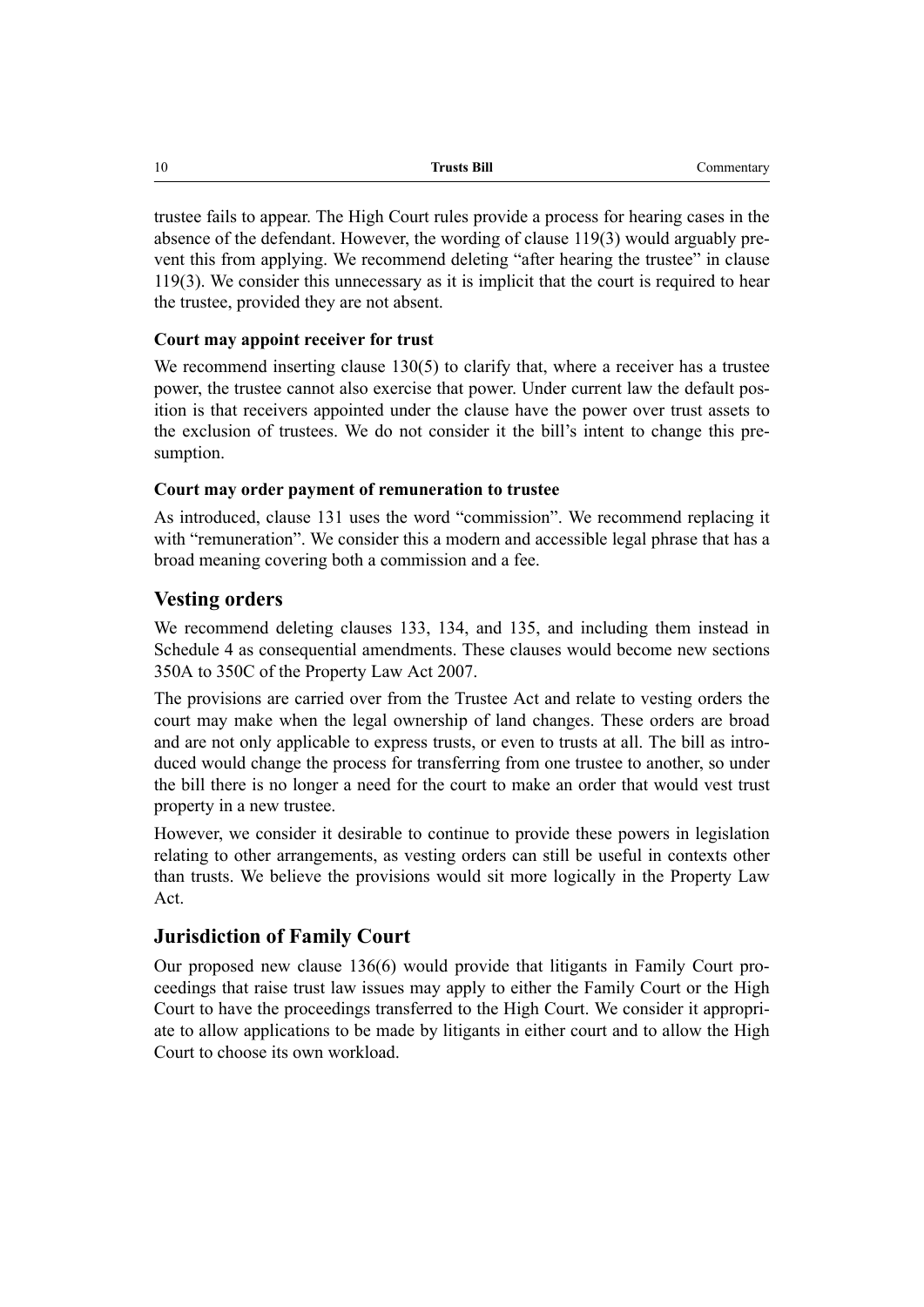#### **Alternative dispute resolution**

#### **Definitions**

We recommend amending the defined terms in clause 137 to more appropriately cover all types of alternative dispute resolution (ADR) and to distinguish arbitral awards from other alternative dispute resolution outcomes.

#### *Definition of "ADR settlement" and "arbitral award"*

We recommend amending the definition of "ADR settlement" in clause 137 to exclude an arbitral award. Arbitral awards are not agreed settlements, but parties agree to be bound by the decision of the arbitrator. The definition of arbitral award has the same meaning as an award in the Arbitration Act.

#### *Definition of "internal matter"*

We recommend amending the definition of "internal matter" in clause 137 to include a dispute between two or more trustees. We consider that there is no good reason to exclude trustee–trustee relationships from the application of clauses 139 and 140, which apply to internal disputes only.

#### **Power of trustee to refer matter to ADR process**

We recommend inserting new clause 138(1AAA) to clarify that clause 138 applies to trusts when no specific provision for ADR is contained in the trust deed. This would clarify that a trustee has the power to refer a matter to an ADR process, with the agreement of the parties, even where there is no specific provision in the terms of the trust. We believe this amendment would clarify the bill's intent.

#### **ADR process for internal matter if trust has beneficiaries who are unascertained or lack capacity**

In clause 139, we recommend replacing the wording "incapacitated" with "lacks capacity" for the reasons discussed earlier in this commentary. Our amendment would clarify that the bill does not intend to exclude a child from this provision.

We recommend amending clause  $139(1)(b)$  in light of our amendment to clause 137, which made a distinction between arbitral awards and other ADR settlements. We do not recommend adding "arbitral award" to clause 139(1)(c) as an arbitral award does not need to be approved by the court in order to be binding.

In addition, parties to an arbitration already have recourse to court through mechanisms in other legislation if they want to contest the outcome. If a representative is appointed to act on behalf of a beneficiary, in an ADR process not involving arbitration, it will be necessary for the resulting ADR settlement to be approved by the court.

We recommend inserting new clause 139(1A) to stipulate that a representative appointed by the court must act in the beneficiary's best interests, and to empower the court to set the terms of the representative's appointment. It would also permit the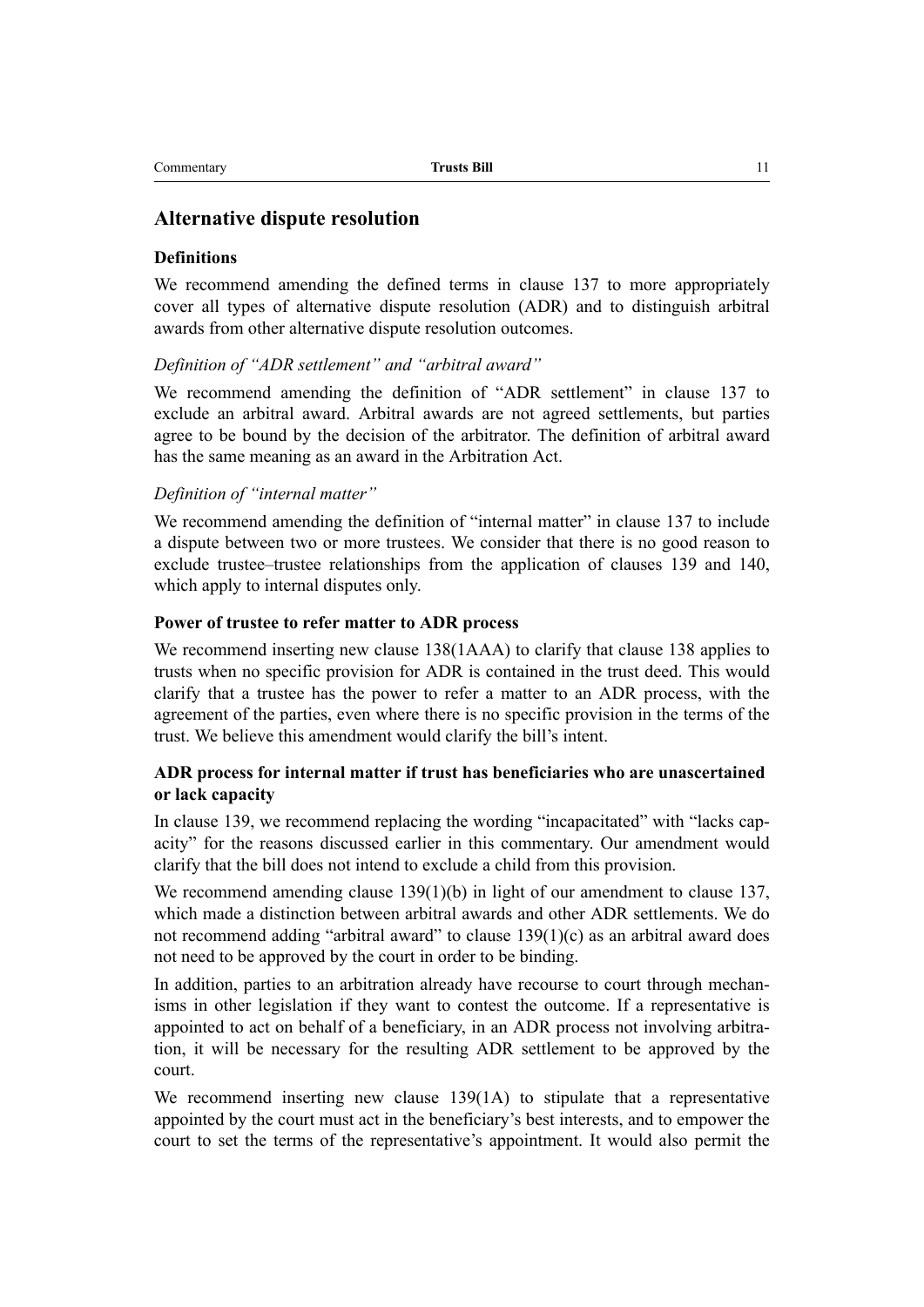| <b>Trusts Bill</b><br>Commentary<br>$\frac{1}{2}$ |
|---------------------------------------------------|
|                                                   |

costs of the representative to be paid out of the trust if appropriate. We consider this to be a suitable measure so a party to a trust who "lacks capacity" has representation through an ADR process.

#### **Application of Arbitration Act 1996**

We recommend inserting clause 142A to clarify that when arbitration is used as an ADR process under the bill, the Arbitration Act applies to the arbitration process.

Similarly, we recommend inserting clause 155B to amend the Arbitration Act with a provision to clarify that trust legislation would apply to some arbitration cases.

We consider that these amendments would clarify the interaction between the two Acts, and ensure that the appropriate procedure is used for the relevant ADR process in the bill.

# **Part 8: Miscellaneous provisions**

## **Transfer to the Crown of trust property and financial products**

We recommend inserting clause 143A to make it clear that a financial product transferred to the Crown and any proceeds from the sale or conversion of financial products transferred to the Crown is trust money. We further recommend moving clause 143(6) of the bill as introduced to become new clause 143A(1). This amendment would clarify and update the bill's provisions.

#### **Transitional regulations**

We recommend amending clause 153(2) so that transitional regulations to facilitate or ensure an orderly transition to the new legislation may be made, or may continue in force, for 3 years after the bill comes into force, rather than the 2 years in the bill as introduced. The additional year would provide some further leeway to ensure that this legislation can apply appropriately to existing trusts. The 3-year transitional period would be consistent with other Acts, such as the Land Transfer Act 2017.

# **Part 9: Amendments to other Acts**

#### **Amendments to Arbitration Act 1996**

We recommend inserting new subpart 1AAA in Part 9 to insert new section 10A in the Arbitration Act. This new section would be reciprocal to clause 142A of the bill. It would act as a signpost in the Arbitration Act that, where arbitration relates to a trust matter, the relevant provisions of this legislation are applicable.

#### **Various amendments to Financial Markets Conduct Act 2013**

Clauses 157 and 161 of the bill would insert new sections 110A and 155A into the Financial Markets Conduct Act. The proposed sections relate to the application of the bill's provisions to certain trusts for financial products. Proposed new sections  $110A(1)(c)$  and  $155A(1)(c)$ , in particular, relate to trusts for financial products in cir-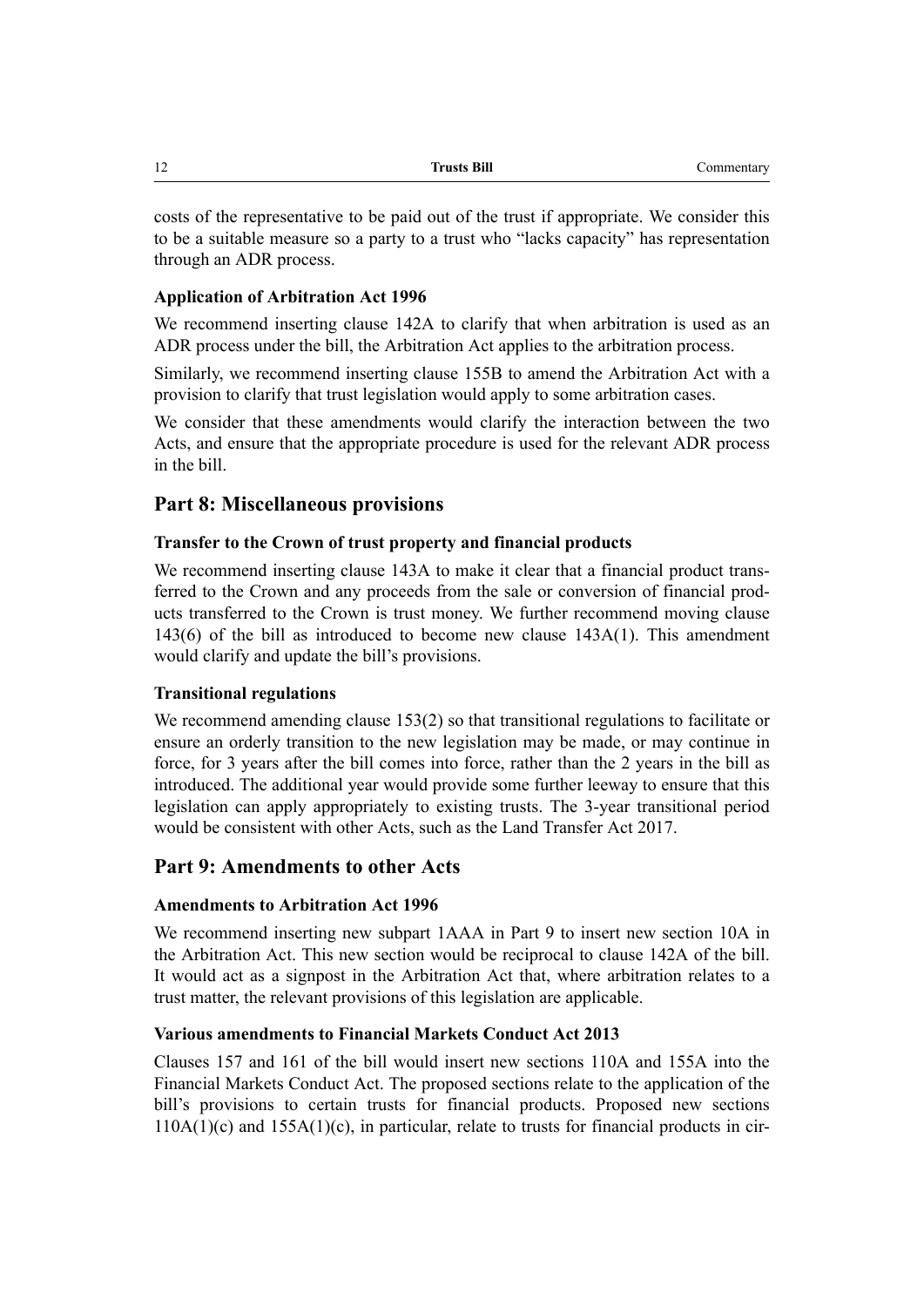| ⌒<br>`ommentar | <b>Trusts Bill</b> | $\overline{\phantom{a}}$<br>. . |
|----------------|--------------------|---------------------------------|
|                |                    |                                 |

cumstances where the Financial Markets Authority has granted an exemption or where an exclusion under Schedule 1 of the Financial Markets Conduct Act applies.

To clarify and improve the flexibility of the provisions in the bill that relate to these trusts, we recommend replacing new sections  $110A(1)(c)$  and  $155A(1)(c)$  with the proposed amendments in clause 162 and proposed clauses 163A and 163B.

As introduced, clause 162 would allow regulations to disapply provisions of this legislation to trusts that are regulated by the Financial Markets Conduct Act. Those trusts are already subject to detailed governance obligations under that Act or by regulations. We recommend amending the clause to extend this power to trusts that are excluded under Schedule 1 of the Financial Markets Conduct Act.

We also recommend inserting new clause 163A, which would extend the Financial Markets Authority's power under the Financial Markets Conduct Act to grant exemptions from provisions in this legislation when it is otherwise granting exemptions from requirements of the Act.

These powers are subject to procedural safeguards in both cases to ensure the powers are exercised appropriately. An example of a safeguard is the requirement to have regard to the purpose and principles of this legislation and to ensure that exemptions are not broader than is reasonably necessary.

We further recommend amending the wording in proposed section 155A(1) to ensure it aligns with how a trust may be used under the Financial Markets Conduct Act, and to include "bundled trusts". These were not captured by the previous provision, but should be as they are managed investment schemes.

We recommend deleting "that is a retirement scheme" from proposed section 155A(3). This would reflect that exemptions from the maximum duration rule for trusts are applied to all managed investment schemes.

#### **Individual managed superannuation schemes**

We recommend inserting clause 163C to insert new clause 8 in Schedule 3 of the Financial Markets Conduct Act. This would exempt "approved Schedule 3 schemes" from clause 14 of this bill. Clause 14 as introduced requires that a sole trustee cannot be a sole beneficiary. The Financial Markets Conduct Act provides for single-person, self-managed superannuation schemes that are set up as a trust.

#### **Amendments to Financial Advisers Act 2008**

#### *Financial advisers and broking trusts*

We recommend amending clause 165 to specify additional provisions of this bill that would not apply to trusts constituted under the Financial Advisers Act. Brokers are subject to detailed obligations about the provision of information under the Financial Advisers Act and the Financial Markets Conduct Act. Those regulations contain specific provisions for beneficiaries of broking trusts. We consider the obligations in those Acts more relevant than the provisions in this proposed legislation, which are intended to apply to beneficiaries of general trusts. In some cases the protections do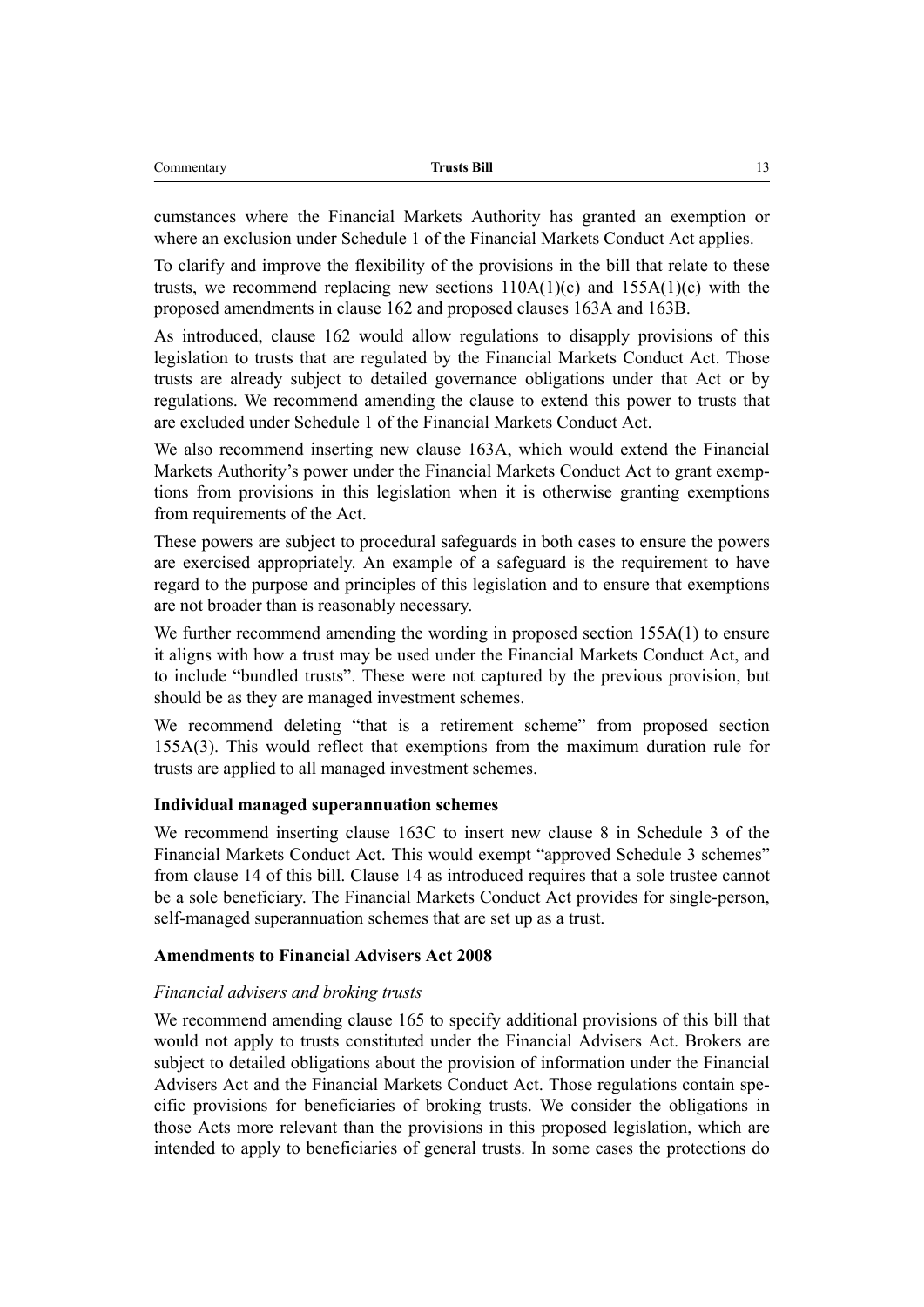not apply as some investors are considered sufficiently sophisticated to insist on the provision of such reporting where they consider they need it.

### **Amendments to Retirement Villages Act 2003**

We recommend inserting subpart 4 in Part 9 to insert a regulation-making power into the Retirement Villages Act. This would allow regulations to exempt trusts or trustees under the Retirement Villages Act from the provisions of this legislation. The power would only be available where it is unnecessary for the bill's provisions to apply, or where compliance would be unduly onerous and burdensome. This change addresses the potential for uncertainty where there is overlap between the provisions of this legislation and the Retirement Villages Act.

## **Amendments to Schedule 2**

We recommend amending Schedule 2 to remove language that may create uncertainty about how it interacts with clause 5. The changes would ensure that the language is aligned and it is clearer how and which provisions of the bill may be modified or excluded for a particular trust.

## **Amendments to Schedule 3**

Schedule 3 defines which types of trusts are the "specified commercial trusts" for which some provisions of the bill are or may be modified or excluded. We recommend several amendments to clarify aspects of the definitions in this schedule by making some more comprehensive and by linking to similar concepts and definitions in other relevant legislation.

In addition, we recommend inserting clause  $4(2)(e)$  and  $(3)(e)$  of Schedule 3 to include sections 146 to 151 as provisions of the bill that do not or may not apply to specified commercial trusts. These provisions relate to an investigation of the condition and accounts of trust property by Public Trust, and so are unlikely to be relevant to specified commercial trusts.

## **Amendments to Schedule 4**

We recommend several changes to Schedule 4, which makes consequential changes to other legislation. Our amendments would ensure that the changes made by the bill do not impair the operation of other legislation. They would also update the bill in relation to legislative changes that have been made since its introduction.

We recommend that definitions of "testamentary expense" be added to section 2 of the Administration Act 1969 and section 2 of the Law Reform (Testamentary Promises) Act 1949. This is needed because the previously relied-upon definition from the Trustee Act would no longer be provided under the bill.

We recommend including a definition of "trust" and "trustee" in section 4 of the Limitation Act 2010, as modernised versions of what is in the Trustee Act.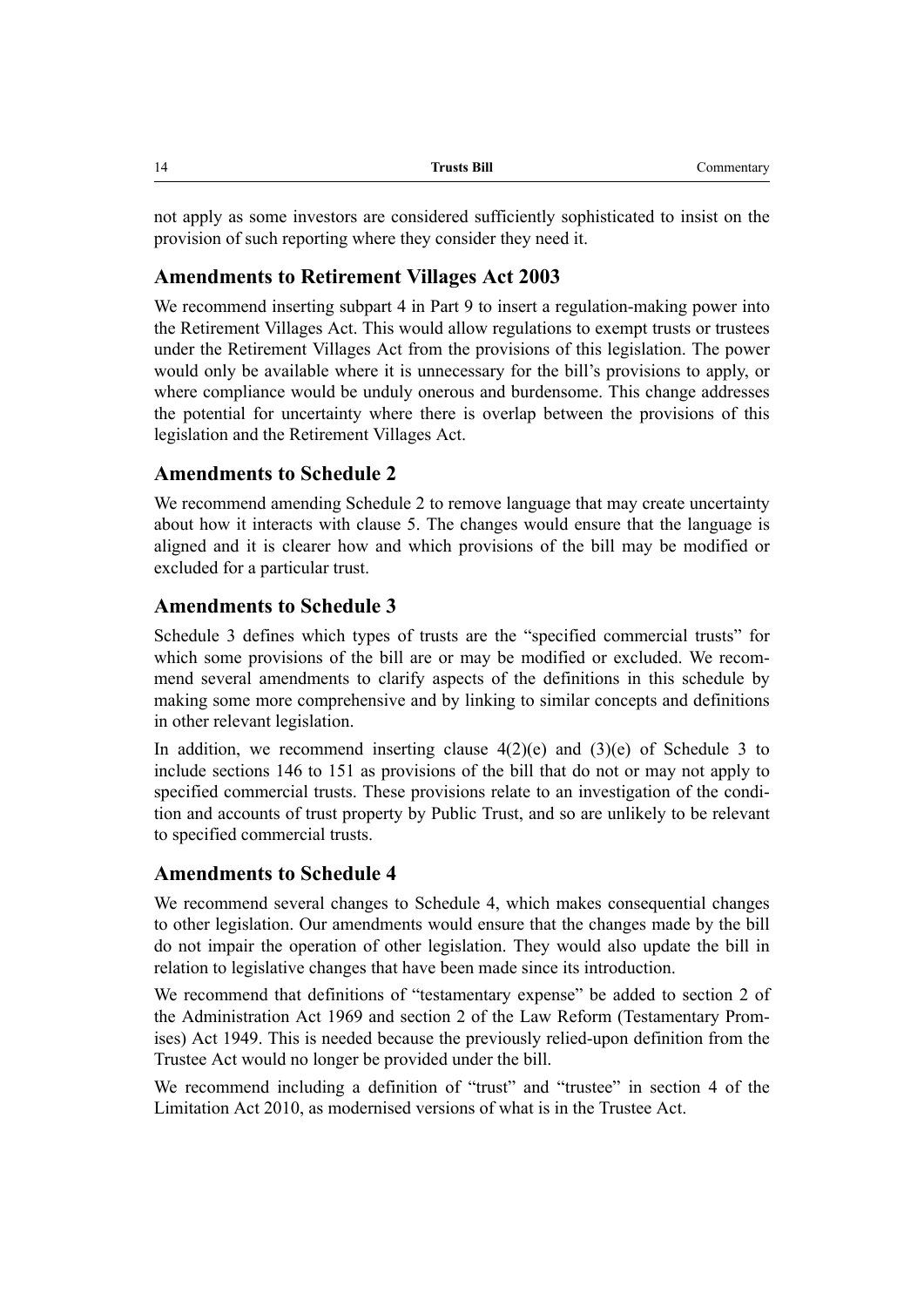## **Amendments to Schedule 5**

Schedule 5 would make amendments to other legislation as a consequence of the repeal of the Perpetuities Act and the abolition of the rule against perpetuities. Primarily, it would amend numerous Treaty settlement Acts to retain the current legal position of allowing trusts established under these Acts to continue indefinitely. That is, they would not be subject to the maximum duration rule for trusts that is contained in the bill.

We recommend changes to correct and update the amendments to Treaty settlement Acts. Our changes would include new Acts passed since the bill's introduction and ensure the amendments contain more effective wording that is consistent with the legal effect of current provisions.

We also recommend an amendment to the Property Law Act to create a maximum duration rule for future estates and interests of 125 years, in line with the rule that applies to trusts under the bill. The bill as introduced does not provide for the duration of future estates and interests, which could create a problem after the repeal of the Perpetuities Act and the abolition of the rule against perpetuities.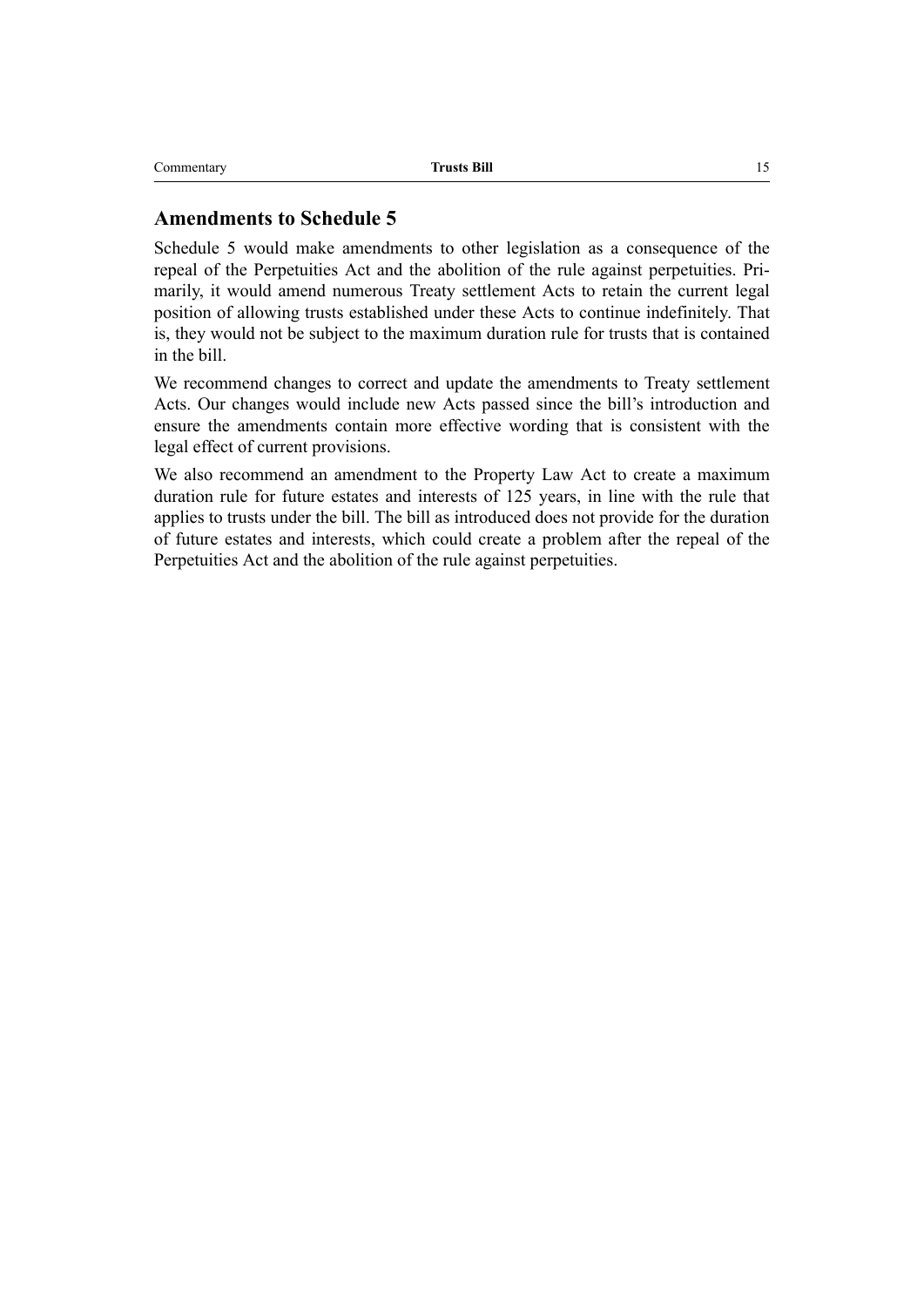# **Appendix**

#### **Committee process**

The Trusts Bill was referred to the committee on 5 December 2017. The closing date for submissions was 5 March 2018. We received and considered 34 submissions from interested groups and individuals. We heard oral evidence from 14 submitters.

We received advice from the Ministry of Justice and an independent adviser, David Goddard QC.

#### **Committee membership**

Raymond Huo (Chairperson) Ginny Andersen Hon Maggie Barry Chris Bishop Hon Mark Mitchell Greg O'Connor Hon Dr Nick Smith Dr Duncan Webb Hon Christopher Finlayson was present throughout consideration of this bill.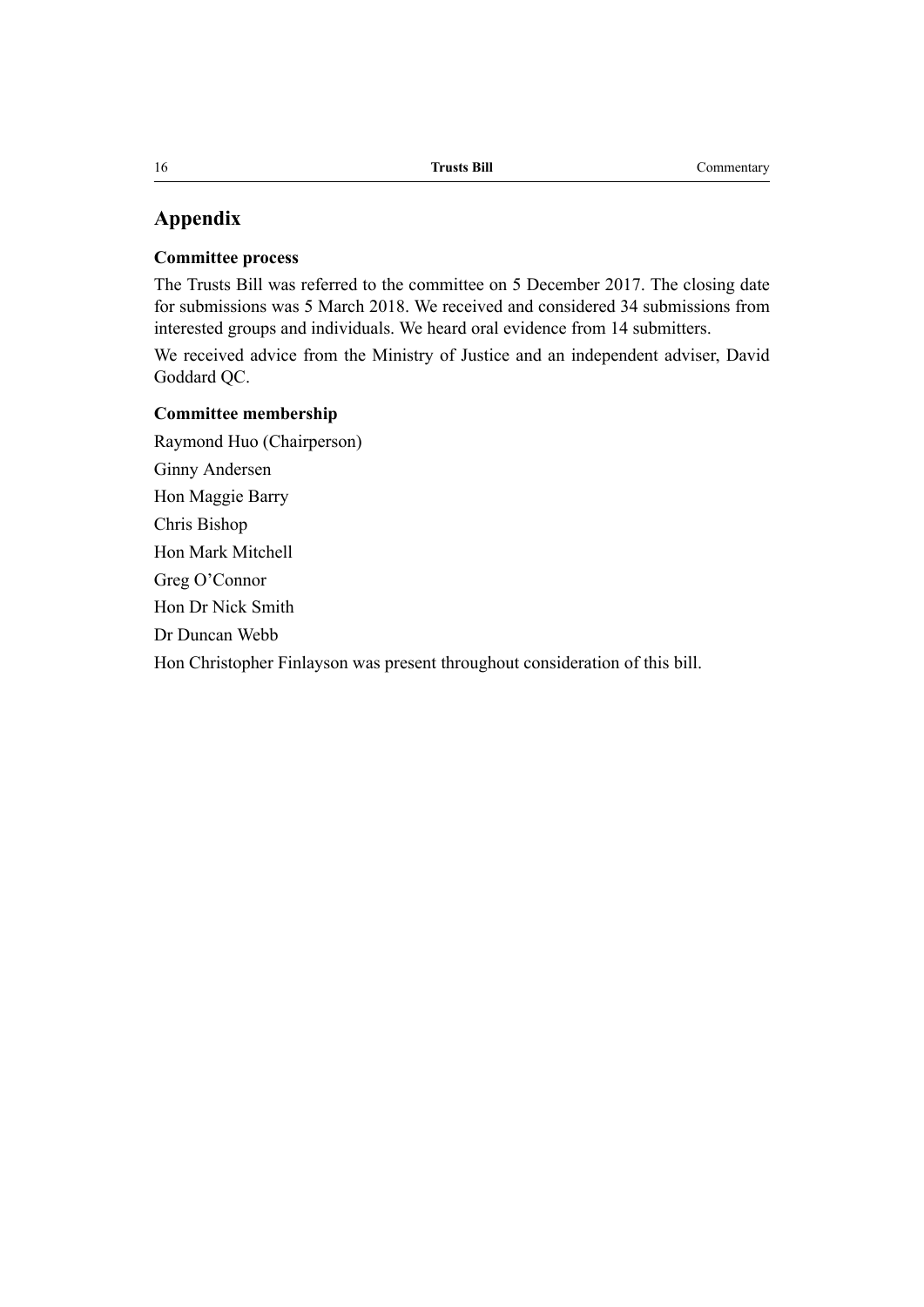# **Key to symbols used in reprinted bill**

# **As reported from a select committee**

text inserted unanimously

text deleted unanimously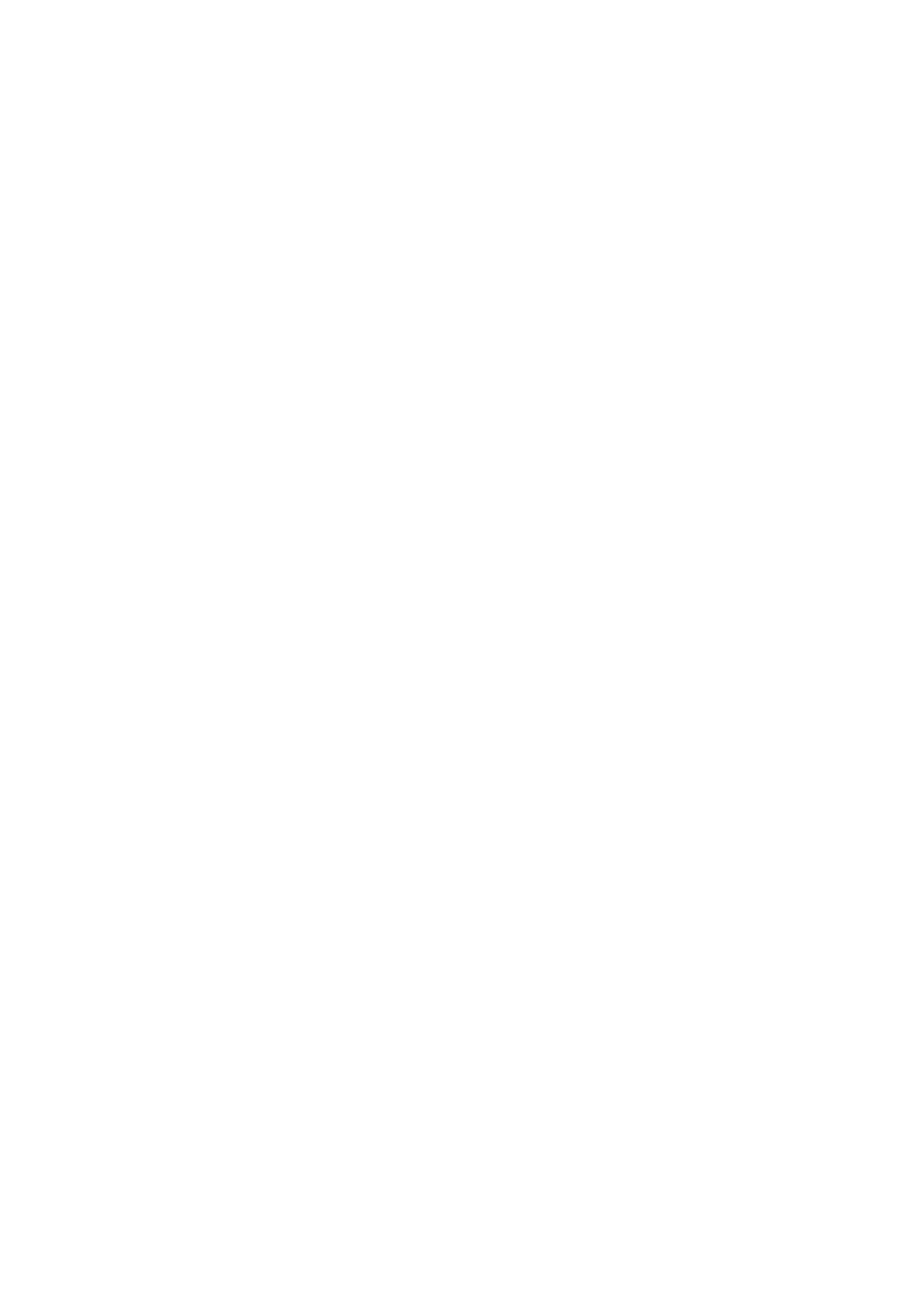*Hon Andrew Little*

# **Trusts Bill**

Government Bill

# **Contents**

|                |                                                                                                       | Page      |
|----------------|-------------------------------------------------------------------------------------------------------|-----------|
| $\mathbf{1}$   | Title                                                                                                 | 9         |
| $\overline{2}$ | Commencement                                                                                          | 9         |
|                | Part 1                                                                                                |           |
|                | <b>General provisions</b>                                                                             |           |
| 3              | Purpose                                                                                               | 9         |
| $\overline{4}$ | Principles                                                                                            | 9         |
| 5              | Application, and relationship of Act with trust terms, common law<br>and equity, and other enactments | 9         |
| 6              | Overview of this Act                                                                                  | 11        |
| 7              | Interpretation of Act                                                                                 | 14        |
| 8              | Inherent jurisdiction of court not affected                                                           | 14        |
| 9              | Definitions                                                                                           | 14        |
| 10             | Transitional, savings, and related provisions                                                         | 16        |
| 11             | Act binds the Crown                                                                                   | 16        |
|                | Part 2                                                                                                |           |
|                | <b>Express trusts</b>                                                                                 |           |
| 12             | Meaning of express trust                                                                              | 16        |
| 13             | Characteristics of express trust                                                                      | 16        |
| 14             | Sole trustee cannot be sole beneficiary                                                               | 17        |
| 15             | Creation of express trust                                                                             | 17        |
| 16             | Maximum duration of trust                                                                             | 17        |
| 16A            | Application of maximum duration rule to resettlements                                                 | <u>18</u> |
| 17             | Accumulation of income by trust                                                                       | 18        |
| 18             | Distribution of trust property on expiry of trust                                                     | 18        |

[Age of majority](#page-35-0) [18](#page-35-0)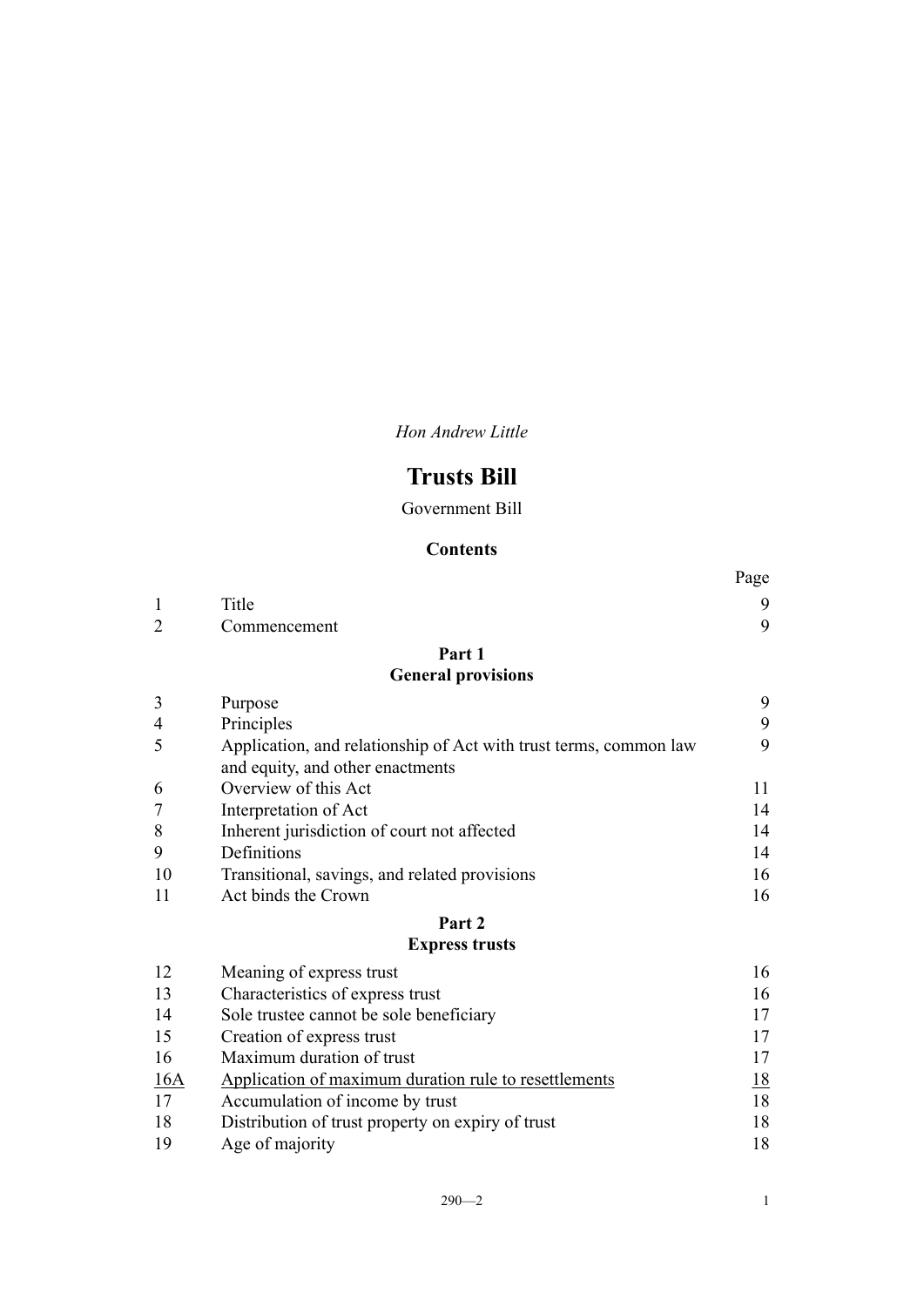# **[Part 3](#page-36-0) [Trustees' duties and information obligations](#page-36-0)**

# [Subpart 1—Duties of trustee](#page-36-0)

# *[Types of duties](#page-36-0)*

| <u>19A</u>     | Guiding principle in performing duties                                | 19              |
|----------------|-----------------------------------------------------------------------|-----------------|
| $\ddagger$     | Mandatory and default duties                                          | $+9$            |
|                | Mandatory duties                                                      |                 |
| 20             | Mandatory and default-duties                                          | 19              |
| 2 <sup>1</sup> | Adviser must alert settlor to modification or exclusion of default    | $\overline{19}$ |
|                | $_{\text{duty}}$                                                      |                 |
|                | <b>Mandatory duties</b>                                               |                 |
| 22             | Duty to know terms of trust                                           | 20              |
| 23             | Duty to act in accordance with terms of trust                         | 20              |
| 24             | Duty to act honestly and in good faith                                | 20              |
| 25             | Duty to act for benefit of beneficiaries or to further permitted      | 20              |
|                | purpose of trust                                                      |                 |
| 26             | Duty to exercise powers for proper purpose                            | 20              |
|                | Default duties                                                        |                 |
| 26A            | Default duties                                                        | 20              |
| 27             | General duty of care                                                  | 20              |
| 28             | Duty to invest prudently                                              | 21              |
| 29             | Duty not to exercise power for own benefit                            | 21              |
| 30             | Duty to consider exercise of power                                    | 21              |
| 31             | Duty not to bind or commit trustees to future exercise of discretion  | 21              |
| 32             | Duty to avoid conflict of interest                                    | 21              |
| 33             | Duty of impartiality                                                  | 21              |
| 34             | Duty not to profit                                                    | 21              |
| 35             | Duty to act for no reward                                             | 22              |
| 36             | Duty to act unanimously                                               | 22              |
| 36A            | Adviser must alert settlor to modification or exclusion of default    | 22              |
|                | $_{\text{duty}}$                                                      |                 |
|                | Subpart 2—Exemption and indemnity clauses                             |                 |
| 37             | Restriction on trustee exemption clauses                              | 22              |
| 38             | Restriction on trustee indemnity clauses                              | 22              |
| 39             | Invalidity of exemption clause or indemnity clause                    | 22              |
| 40             | Adviser must alert settlor to liability exclusion or indemnity clause | 22              |
| 40A            | Court consideration of gross negligence                               | 23              |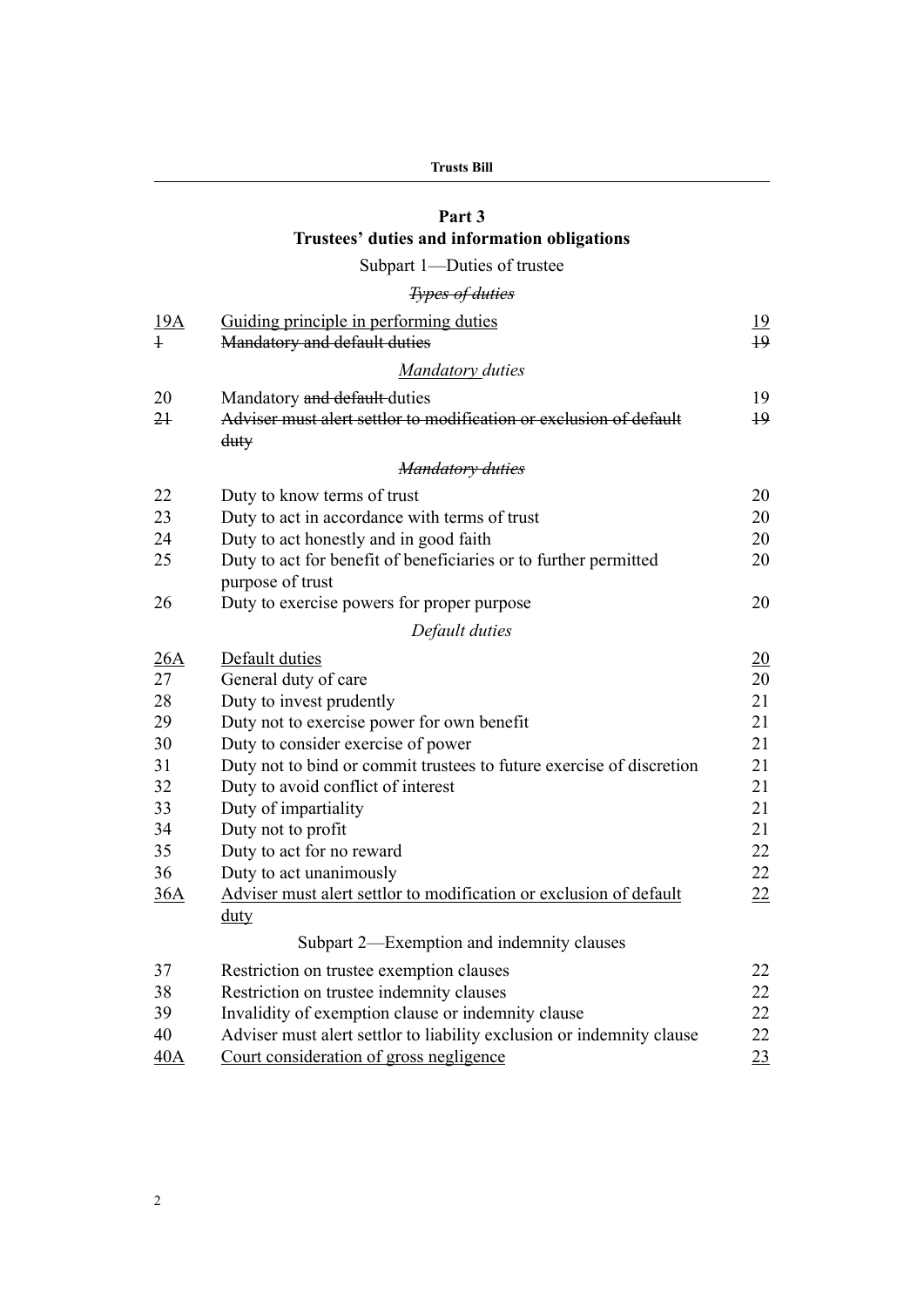|    | <b>Trusts Bill</b>                                                                                        |    |  |
|----|-----------------------------------------------------------------------------------------------------------|----|--|
|    | Subpart 3—Trustees' obligations to keep and give trust<br>information                                     |    |  |
|    | Documents to be kept by trustees                                                                          |    |  |
| 41 | Trustee must keep core documents                                                                          | 24 |  |
| 42 | Keeping documents where there is more than 1 trustee                                                      | 24 |  |
| 43 | Documents must be kept for duration of trusteeship                                                        | 24 |  |
| 44 | Trustee must pass on documents                                                                            | 25 |  |
|    | Giving information to beneficiaries                                                                       |    |  |
| 45 | Definitions for purposes of sections 46 to 51                                                             | 25 |  |
| 46 | Purpose and application of sections 47 to 51                                                              | 25 |  |
| 47 | Presumption that trustee must notify basic trust information                                              | 25 |  |
| 48 | Presumption that trustee must give information on request                                                 | 26 |  |
| 49 | Procedure for deciding whether presumption applies                                                        | 26 |  |
| 50 | Procedure when trustee decides to give no information                                                     | 27 |  |
| 51 | Beneficiary may be required to pay cost of giving information                                             | 28 |  |
|    | Part 4                                                                                                    |    |  |
|    | Trustees' powers and indemnities                                                                          |    |  |
|    | Subpart 1-Powers of trustee                                                                               |    |  |
| 52 | General powers of trustee                                                                                 | 28 |  |
| 53 | Status of provisions on specific powers of trustee                                                        | 28 |  |
|    | <i>Investment powers</i>                                                                                  |    |  |
| 54 | Trustee has power to invest                                                                               | 29 |  |
| 55 | Matters which trustee may consider in exercising power to invest                                          | 29 |  |
|    | Power to determine treatment of returns and accounts                                                      |    |  |
| 56 | Power to determine whether return on investment is income or<br>capital                                   | 29 |  |
| 57 | Apportionment of receipts and outgoings between income and<br>capital                                     | 29 |  |
|    | Powers to apply trust property for beneficiary's welfare                                                  |    |  |
| 58 | Trustee's power to pay income for child beneficiary's welfare                                             | 30 |  |
| 59 | Trustee's powers with respect to income of child beneficiary                                              | 31 |  |
| 60 | Trustee's power to pay capital for capital beneficiary's welfare                                          | 31 |  |
| 61 | Trustee may impose conditions on payment for beneficiary's<br>welfare                                     | 32 |  |
| 62 | Trustee not liable for certain losses in relation to amounts paid or<br>applied for beneficiary's welfare | 32 |  |
|    | Exercise of trustee powers and functions by others                                                        |    |  |
| 63 | Trustee's power to appoint others to exercise or perform certain<br>powers or functions                   | 32 |  |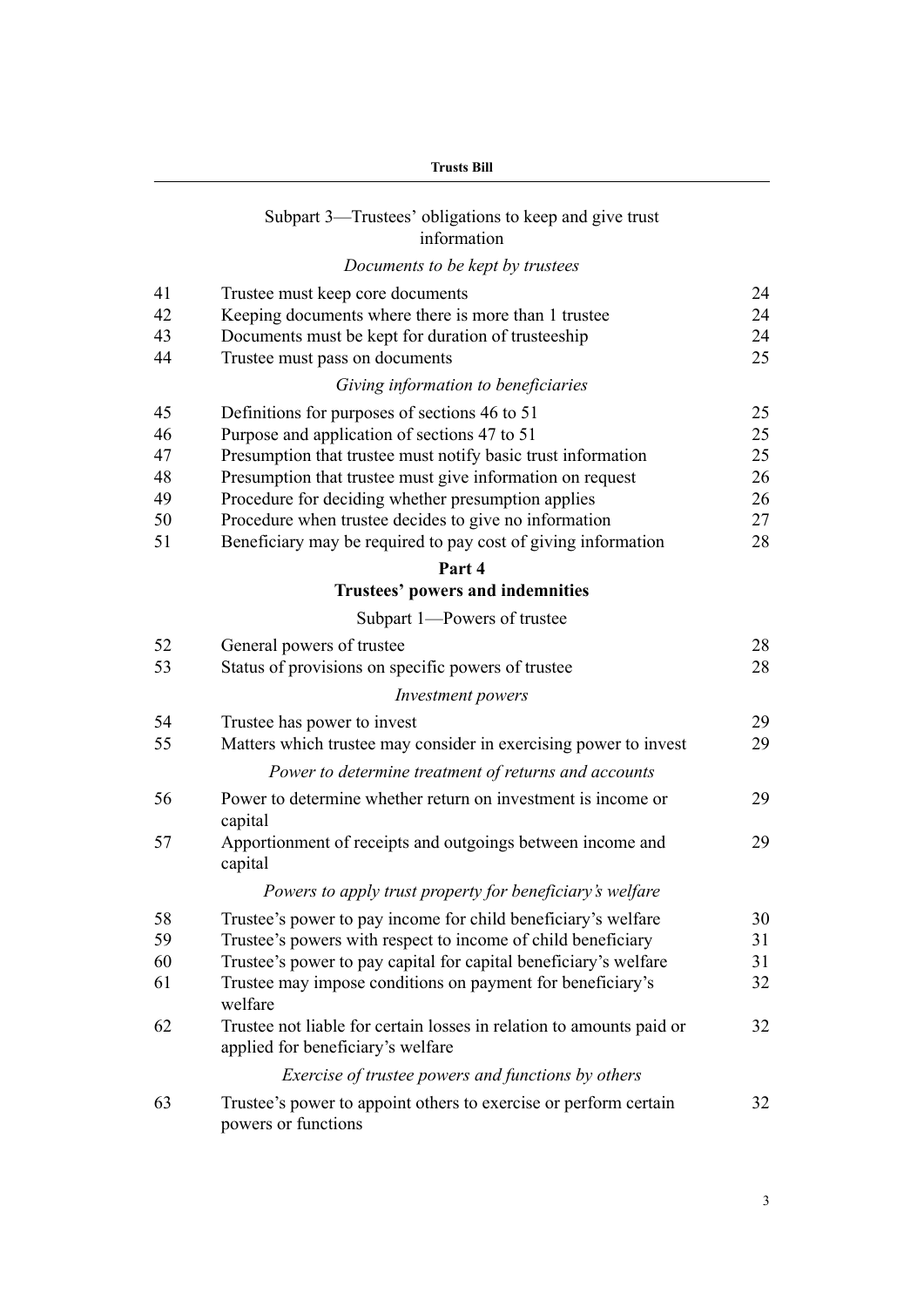|            | <b>Trusts Bill</b>                                                                                                                              |                 |  |
|------------|-------------------------------------------------------------------------------------------------------------------------------------------------|-----------------|--|
| 64         | Trustee's duties to keep appointments under review and to fulfil<br>general duty of care                                                        | 34              |  |
| 65         | Trustee's liability for acts of appointee limited                                                                                               | 34              |  |
| 66         | Trustee's power to delegate powers and functions in specified<br>circumstances                                                                  | 34              |  |
| 67         | Notice of delegation of trustee's powers and functions                                                                                          | 35              |  |
| 68         | Trustee's liability for acts of delegate limited                                                                                                | 36              |  |
| 69         | Application to Public Trust to consent to become delegate                                                                                       | 36              |  |
|            | Special trust advisers                                                                                                                          |                 |  |
| 70         | Role and appointment of special trust advisers                                                                                                  | 37              |  |
| 71         | Reliance on special trust adviser's advice                                                                                                      | 37              |  |
| 72         | Remuneration of special trust advisers                                                                                                          | 38              |  |
|            | Other powers and rights of trustee                                                                                                              |                 |  |
| 73         | Application of insurance money for loss or damage of trust<br>property                                                                          | 38              |  |
| 74         | Trustee's power to adjust interests in trust property of portfolio<br>investment entity                                                         | 39              |  |
| 75         | Trustee's liability limited where notice given to distribute trust<br>property without regard to unknown claims                                 | 39              |  |
|            | Protection of person to whom disposition of property is made in<br>excess of trustee's power purchasers and mortgagees dealing with<br>trustees |                 |  |
| 76         | Protection of person to whom disposition of property is made                                                                                    | 40              |  |
| <u>76</u>  | Protection of purchasers and mortgagees dealing with trustees                                                                                   | $\overline{41}$ |  |
|            | Subpart 2—Trustees' indemnities                                                                                                                 |                 |  |
| 77         | Trustee's liability for expenses and liabilities incurred, and<br>trustee's right to indemnity                                                  | 41              |  |
| 78         | Indemnification of trustee with agreement of beneficiaries where<br>indemnity impaired                                                          | 42              |  |
| <u>78A</u> | Power of court to approve indemnification                                                                                                       | <u>42</u>       |  |
| 78B        | Power of court to waive requirement of consent to indemnification                                                                               | 43              |  |
| 79         | Ranking of trust property                                                                                                                       | 44              |  |
| 80         | Creditor's limited claim to trust property through trustee's<br>indemnity                                                                       | 44              |  |
| 81         | Trustee's lien on insurance money for premiums                                                                                                  | 45              |  |
| 82         | Trustee's indemnity for rent, covenant, or agreement under lease                                                                                | 45              |  |
| 83         | Protection of trustee in handing over personal property to life<br>tenant                                                                       | 45              |  |
| 84         | Protection of trustee in handing over personal property to child                                                                                | 46              |  |
| 85         | Protection relating to notice when person trustee of more than 1<br>trust                                                                       | 46              |  |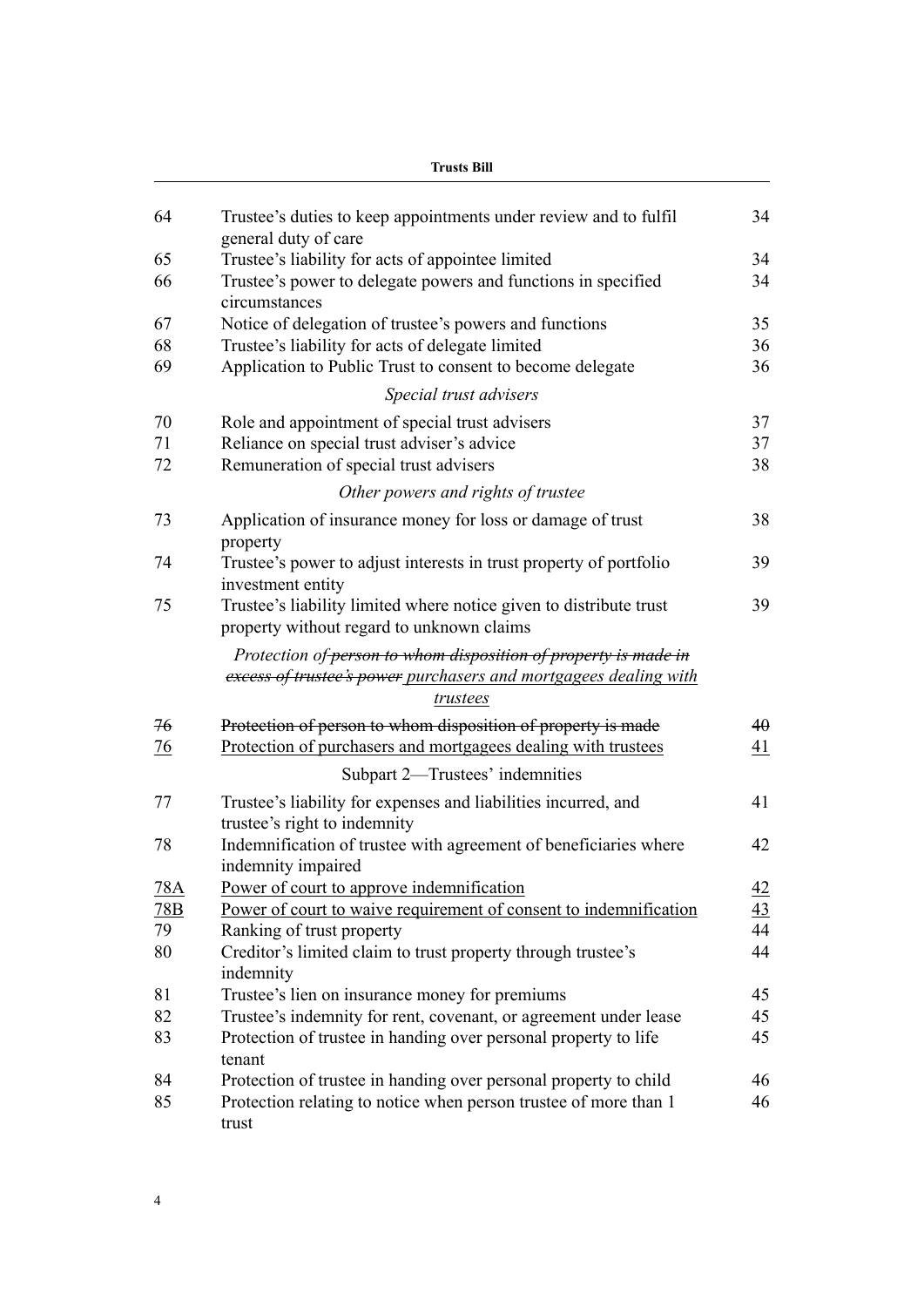| Trusts Bill |  |
|-------------|--|
|-------------|--|

# **[Part 5](#page-63-0) [Appointment and discharge of trustees](#page-63-0)**

# *[Power to remove or to appoint trustee](#page-63-0)*

| 86  | Who may remove trustee and appoint replacement                                         | 46              |
|-----|----------------------------------------------------------------------------------------|-----------------|
| 87  | Person with power to remove or appoint trustee may apply to court<br>for directions    | 48              |
| 88  | Duty to exercise power to remove or appoint trustee honestly and<br>for proper purpose | 48              |
| 89  | Application to review exercise of power to remove or to appoint<br>trustee             | 48              |
|     | Appointment of trustee                                                                 |                 |
| 90  | Who may be appointed as trustee                                                        | 48              |
| 91  | Statutory trustee may be sole trustee                                                  | 49              |
| 92  | How trustee is appointed                                                               | 49              |
| 93  | How trustee accepts or rejects appointment                                             | 49              |
| 94  | Acts of trustee not invalidated by defect in appointment                               | 50              |
|     | Retirement of trustee                                                                  |                 |
| 95  | How trustee retires                                                                    | 50              |
|     | Death of trustee                                                                       |                 |
| 96  | Devolution of powers on death of trustee                                               | 50              |
|     | Removal of trustee                                                                     |                 |
| 97  | How trustee is removed                                                                 | 50              |
| 97  | How trustee is removed                                                                 | 51              |
| 97A | Compulsory removal of trustee                                                          | <u>52</u>       |
| 97B | Optional removal of trustee                                                            | $\overline{53}$ |
| 98  | Notice of decision to remove                                                           | 53              |
| 99  | Effect of notice                                                                       | 53              |
| 100 | Removal where notice cannot be given                                                   | 54              |
| 101 | Application to prevent removal                                                         | 54              |
| 102 | Procedure on trustee's application to prevent removal                                  | 54              |
| 103 | Court may make order preventing removal                                                | 55              |
| 104 | Court may make order for removal                                                       | 55              |
|     | Replacement of trustee                                                                 |                 |
| 105 | How trustee is replaced                                                                | 55              |
| 106 | Court may appoint or replace trustee                                                   | 55              |
| 107 | Replacing sole trustee with multiple trustees                                          | 56              |
|     | Divesting and vesting of trust property                                                |                 |
| 108 | Divesting and vesting of trust property on change of trustees                          | 56              |
| 109 | Requirements to notify, register, or record divesting and vesting of<br>trust property | 56              |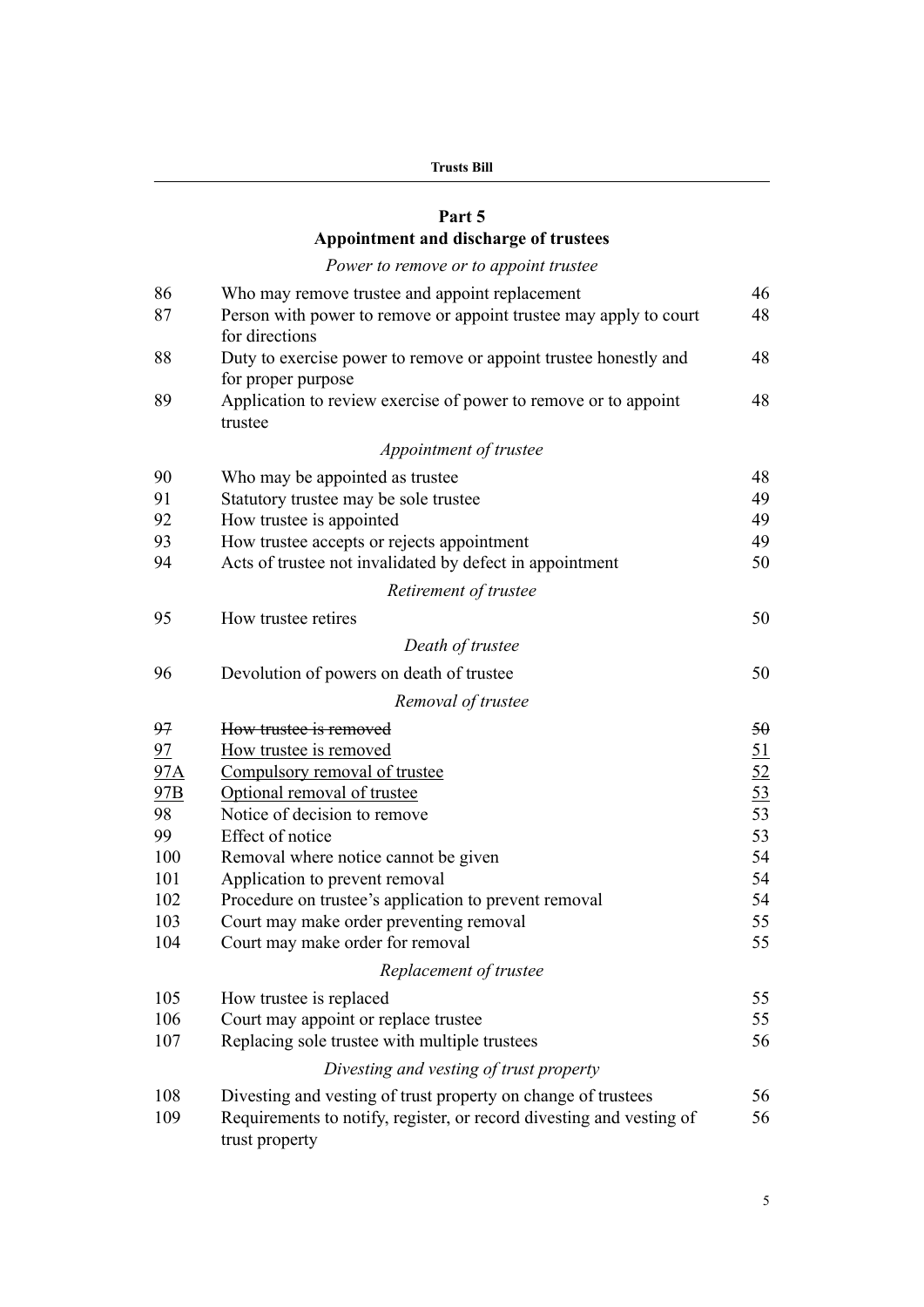| Frusts Bill |  |
|-------------|--|
|-------------|--|

| 110   | Requirement to assist in transfer of trust property                                                   | 57 |
|-------|-------------------------------------------------------------------------------------------------------|----|
| 111   | Protection in relation to notifying, registering, or recording transfer<br>of trust property          | 57 |
| 112   | Departing trustee must be given certain documents                                                     | 57 |
|       | Part 6                                                                                                |    |
|       | <b>Termination and variation of trusts</b>                                                            |    |
| 113   | Termination of trust by unanimous consent of beneficiaries                                            | 58 |
| 114   | Variation or resettlement of trust by unanimous consent of<br>beneficiaries                           | 58 |
| 115   | Beneficiary's right to share of trust property                                                        | 59 |
| 116   | Power of court to approve termination, variation, or resettlement of<br>trust                         | 59 |
| 117   | Power of court to waive requirement of consent to termination,<br>variation, or resettlement of trust | 60 |
|       | Part 7                                                                                                |    |
|       | Court powers and dispute resolution                                                                   |    |
| 118   | Court may review trustee's act, omission, or decision                                                 | 61 |
| 119   | Procedure for court's review of trustee's act, omission, or decision                                  | 61 |
| 120   | Court may take into account investment strategy in action for<br>breach of trust                      | 62 |
| 121   | Court may set off gains and losses arising from investment                                            | 62 |
| 122   | Power of court to vary or extend trustees' powers in relation to<br>property                          | 62 |
| 123   | Court may relieve trustee from personal liability                                                     | 62 |
| 124   | Court may make beneficiary indemnify trustee for breach of trust                                      | 63 |
| 125   | Trustee may apply to court for directions                                                             | 63 |
| 126   | Protection of trustee while acting under direction of court                                           | 63 |
| 127   | Trustee may apply to court to bar claims                                                              | 63 |
| 128   | Trustee may apply to court to allow distribution of missing<br>beneficiaries' shares                  | 64 |
| 129   | Trustee may sue self in different capacity                                                            | 65 |
| 130   | Court may appoint receiver for trust                                                                  | 65 |
| 131   | Court may order payment of commission remuneration to trustee                                         | 65 |
| 132   | Court may charge costs on trust property                                                              | 66 |
|       | <b>Vesting orders</b>                                                                                 |    |
| $+33$ | Vesting order consequential on order for sale or mortgage of land                                     | 66 |
| $+34$ | Vesting order consequential on judgment for specific performance                                      | 67 |
| $+35$ | Court may appoint person to convey trust property                                                     | 67 |
|       | Jurisdiction of Family Court                                                                          |    |
| 136   | Jurisdiction of Family Court                                                                          | 67 |
|       | Alternative dispute resolution                                                                        |    |
| 137   | Definitions for purposes of sections 138 to 142                                                       | 68 |
|       |                                                                                                       |    |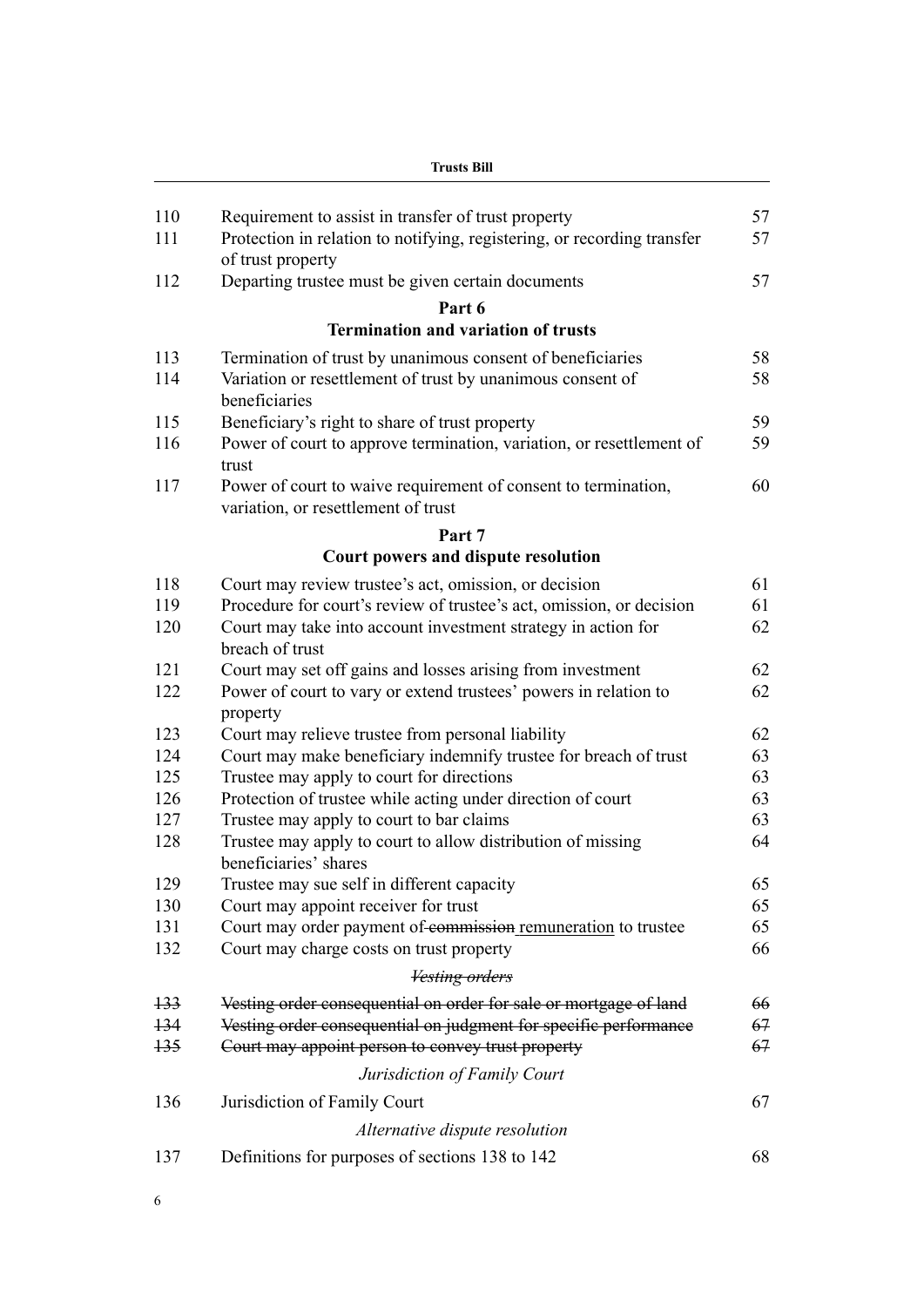|            | <b>Trusts Bill</b>                                                                                                    |                |  |
|------------|-----------------------------------------------------------------------------------------------------------------------|----------------|--|
| 138        | Power of trustee to refer matter to alternative dispute resolution                                                    | 69             |  |
| 139        | process<br>ADR process for internal matter if trust has beneficiaries who are                                         | 69             |  |
| 140        | unascertained or incapacitated beneficiaries lack capacity<br>Power of court to order ADR process for internal matter | 69             |  |
| 141        | Trustee may give undertakings for purposes of ADR settlement or<br>arbitral award                                     | 70             |  |
| 142        | Trustee's liability in relation to ADR settlement or arbitral award<br>limited                                        | 70             |  |
| 142A       | <b>Application of Arbitration Act 1996</b>                                                                            | 70             |  |
|            | Part 8                                                                                                                |                |  |
|            | <b>Miscellaneous provisions</b>                                                                                       |                |  |
|            | Transfer to the Crown                                                                                                 |                |  |
| 143        | Transfer to the Crown of non-distributable trust property                                                             | 70             |  |
| 143A       | Financial products transferred to the Crown                                                                           | 71             |  |
| 144        | Administration by the Crown of transferred property                                                                   | 71             |  |
| 145        | Public notice of property transferred to the Crown                                                                    | 72             |  |
|            | Investigation of condition and accounts of certain trust property                                                     |                |  |
| 146        | Application to Public Trust for investigation of condition and<br>accounts of trust property                          | 72             |  |
| 147        | Appointment of investigator by Public Trust                                                                           | 72             |  |
| 148        | How investigator is to conduct and report on investigation                                                            | 73             |  |
| 149        | Costs of investigation borne by trustees                                                                              | 73             |  |
| 150<br>151 | Application to court to determine who bears costs of investigation<br>Application to court to cease investigation     | 73<br>73       |  |
|            | Life tenant to have powers of trustee in certain cases                                                                |                |  |
| 152        | Life tenant to have powers of trustee in certain cases                                                                | 74             |  |
|            | Transitional regulations                                                                                              |                |  |
| 153        | Regulations providing for transitional matters                                                                        | 74             |  |
|            | Consequential amendments and repeals                                                                                  |                |  |
| 154        | Consequential amendments                                                                                              | 75             |  |
| 155        | Repeals                                                                                                               | 75             |  |
|            | Part 9                                                                                                                |                |  |
|            | <b>Amendments to other Acts</b>                                                                                       |                |  |
|            | Subpart 1AAA—Amendments to Arbitration Act 1996                                                                       |                |  |
| 155A       | Amendments to Arbitration Act 1996                                                                                    | <u>75</u>      |  |
| 155B       | New section 10A inserted (Arbitration of trust matters)                                                               | $\frac{75}{2}$ |  |
|            | Arbitration of trust matters<br>10A                                                                                   | 75             |  |
|            | Subpart 1—Amendments to Financial Markets Conduct Act 2013                                                            |                |  |
| 156        | Amendments to Financial Markets Conduct Act 2013                                                                      | 75             |  |
|            |                                                                                                                       |                |  |

7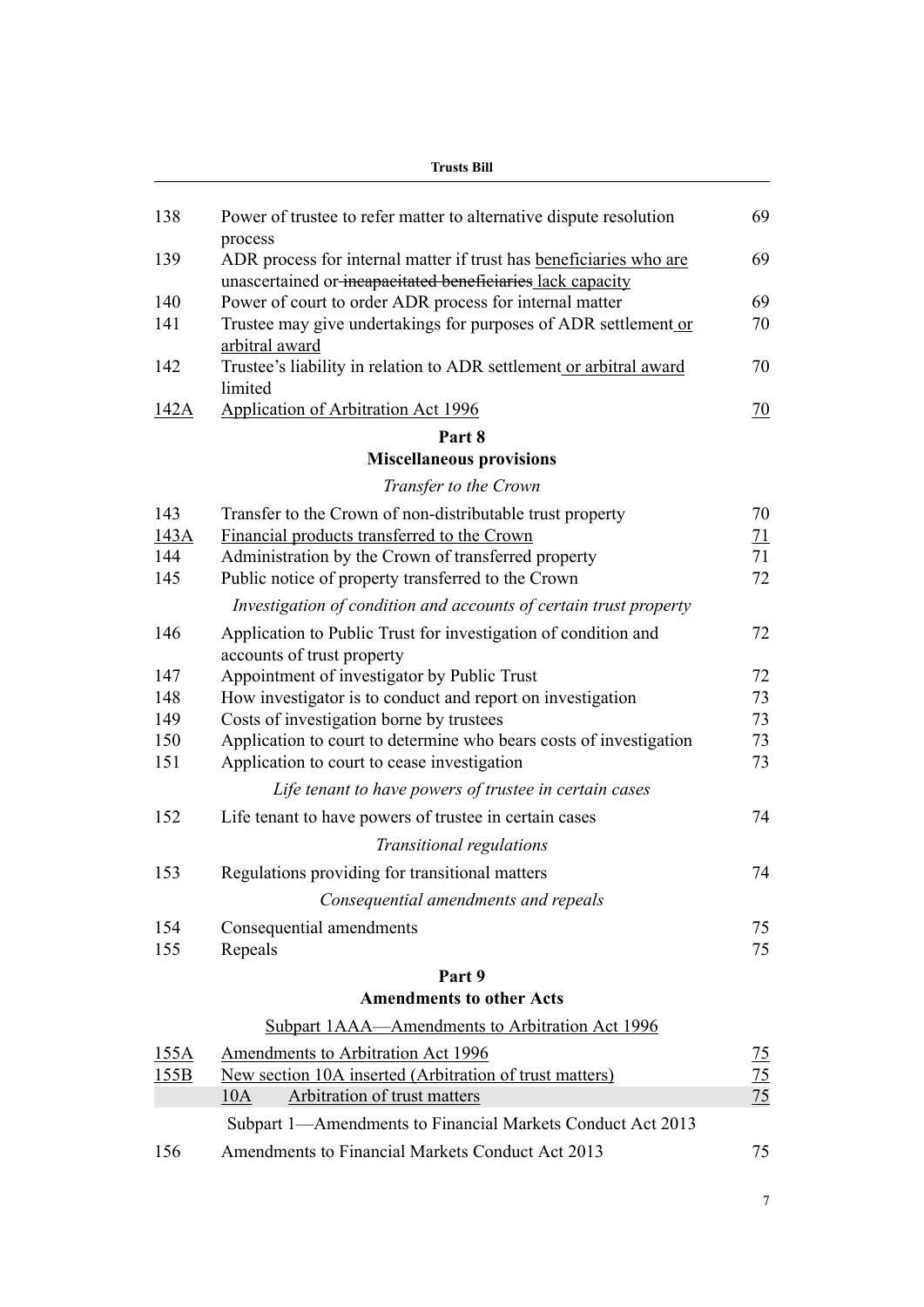| <b>Trusts Bill</b>   |                                                                                                                                    |                            |
|----------------------|------------------------------------------------------------------------------------------------------------------------------------|----------------------------|
| 157                  | New section 110A and cross-heading inserted                                                                                        | 75                         |
|                      | <b>Application of Trusts Act 2017</b>                                                                                              |                            |
|                      | Application of Trusts Act 2017<br>110A                                                                                             | 76                         |
| 158                  | Section 112 amended (General duties applying in exercise of<br>supervisor's functions)                                             | 76                         |
| 159                  | Section 143 amended (General duties applying in exercise of<br>manager's functions)                                                | 77                         |
| 160                  | Section 153 amended (General duties applying in exercise of<br>supervisor's functions)                                             | 77                         |
| 161                  | New section 155A and cross-heading inserted                                                                                        | 77                         |
|                      | <b>Application of Trusts Act 2017</b>                                                                                              |                            |
|                      | Application of Trusts Act 2017<br>155A                                                                                             | 77                         |
| 162<br>163           | Section 548 amended (Other regulations)<br>Section 550 amended (Procedural requirements for regulations                            | 78<br>78                   |
|                      | relating to exemptions, exclusions, and definitions)                                                                               |                            |
| 163A<br>163B<br>163C | Section 556 amended (FMA may grant exemptions)<br>Section 557 amended (Restriction on FMA's exemption power)<br>Schedule 3 amended | 79<br>79<br>$\frac{79}{2}$ |
|                      | Subpart 2—Amendments to Financial Advisers Act 2008                                                                                |                            |
| 164<br>165           | Amendments to Financial Advisers Act 2008<br>New section 77TA and cross-heading inserted                                           | 80<br>80                   |
|                      | Application of Trusts Act 2017                                                                                                     |                            |
|                      | Application of Trusts Act 2017<br>77TA                                                                                             | 80                         |
| 166                  | Section 154 amended (General regulations)                                                                                          | 80                         |
|                      | Subpart 3—Amendment to Financial Markets Authority Act 2011                                                                        |                            |
| 167                  | Amendment to Financial Markets Authority Act 2011                                                                                  | 81                         |
| 168                  | Schedule 1 amended (Financial markets legislation)                                                                                 | 81                         |
|                      | Subpart 4—Amendment to Retirement Villages Act 2003                                                                                |                            |
|                      | Amendment to Retirement Villages Act 2003                                                                                          | <u>81</u>                  |
| $\frac{1}{2}$        | New section 105A inserted (Regulations exempting from<br>provisions of Trusts Act 2017)                                            | 81                         |
|                      | Regulations exempting from provisions of Trusts Act<br>105A<br>2017                                                                | 81                         |
|                      | <b>Schedule 1</b>                                                                                                                  | 82                         |
|                      | Transitional, savings, and related provisions                                                                                      |                            |
|                      | <b>Schedule 2</b>                                                                                                                  | 85                         |
|                      | Default provisions Provisions that apply except as modified or<br>excluded in accordance with section 5(3A)                        |                            |
|                      | <b>Schedule 3</b><br><b>Specified commercial trusts</b>                                                                            | 86                         |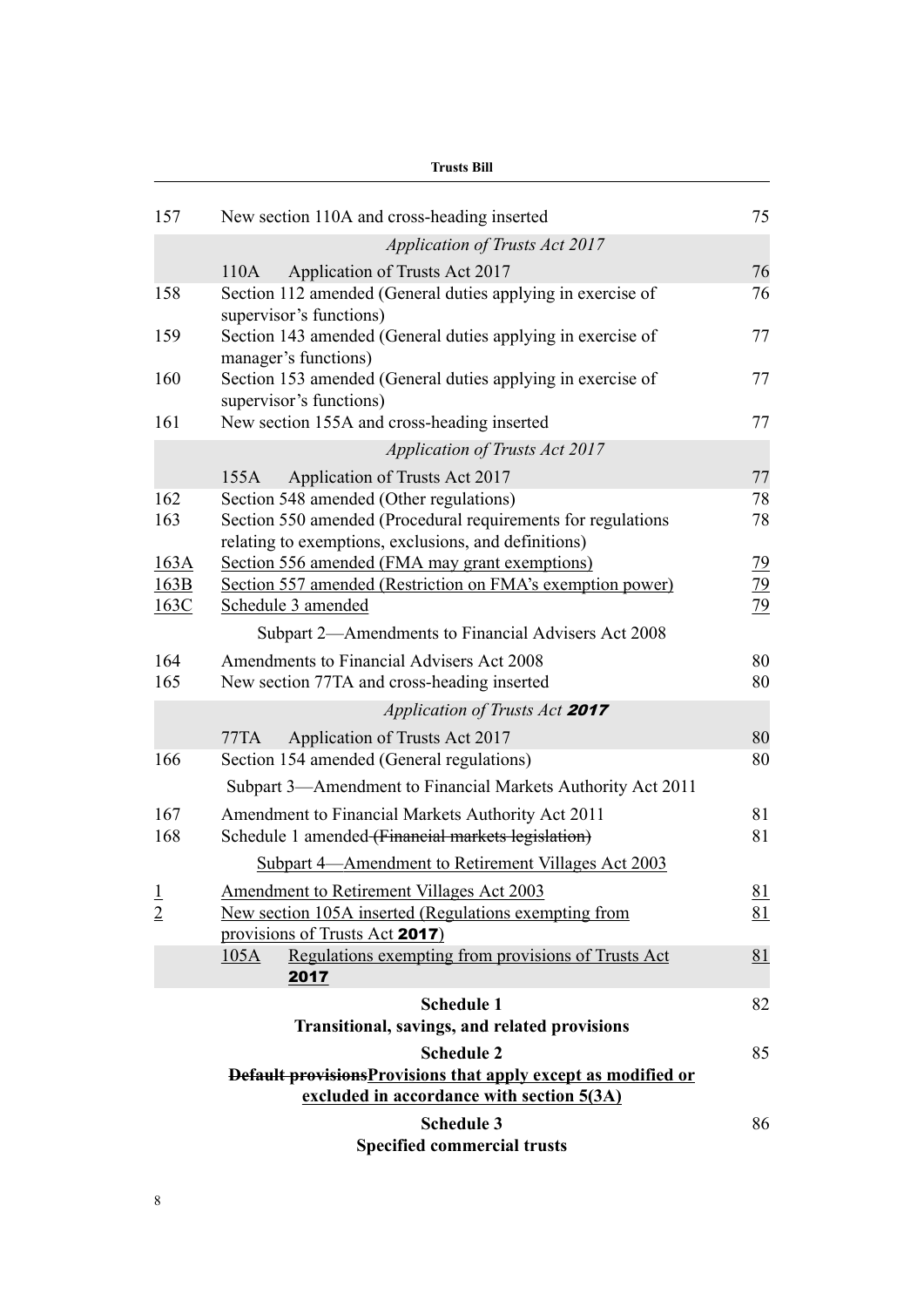<span id="page-26-0"></span>

| <b>Trusts Bill</b>                                                                                                                    | Part 1 cl 5 |
|---------------------------------------------------------------------------------------------------------------------------------------|-------------|
| <b>Schedule 4</b><br><b>Amendments consequential on repeal of Trustee Act 1956</b>                                                    | 92          |
| <b>Schedule 5</b><br><b>Amendments consequential on repeal of Perpetuities Act 1964</b><br>and abolition of rule against perpetuities | 111         |

#### **The Parliament of New Zealand enacts as follows:**

#### **1 Title**

This Act is the Trusts Act 2017.

#### **2 Commencement**

This Act comes into force on the day that is 18 months after the date on which 5 it receives the Royal assent.

# **Part 1 General provisions**

#### **3 Purpose**

The purpose of this Act is to restate and reform New Zealand trust law by — 10

(a) setting out the core principles of the law relating to express trusts; and

- (b) providing for default administrative rules for express trusts; and
- (c) providing for mechanisms to resolve trust-related disputes; and
- (d) making the law of trusts more accessible.

## **4 Principles** 15

Every person or court performing a function or duty or exercising a power under this Act must have regard to the following principles:

- (a) a trust should be administered in a way that is consistent with its terms and objectives:
- (b) a trust should be administered in a way that avoids unnecessary cost and 20 complexity.

#### **5 Application, and relationship of Act with trust terms, common law and equity, and other enactments**

*Trusts to which this Act applies*

- (1) This Act applies only to express trusts that are governed by New Zealand law. 25
- (2) However,—
	- (a) this Act also applies to a trust that is not an express trust but that is created by or under an enactment, if the application of this Act is consistent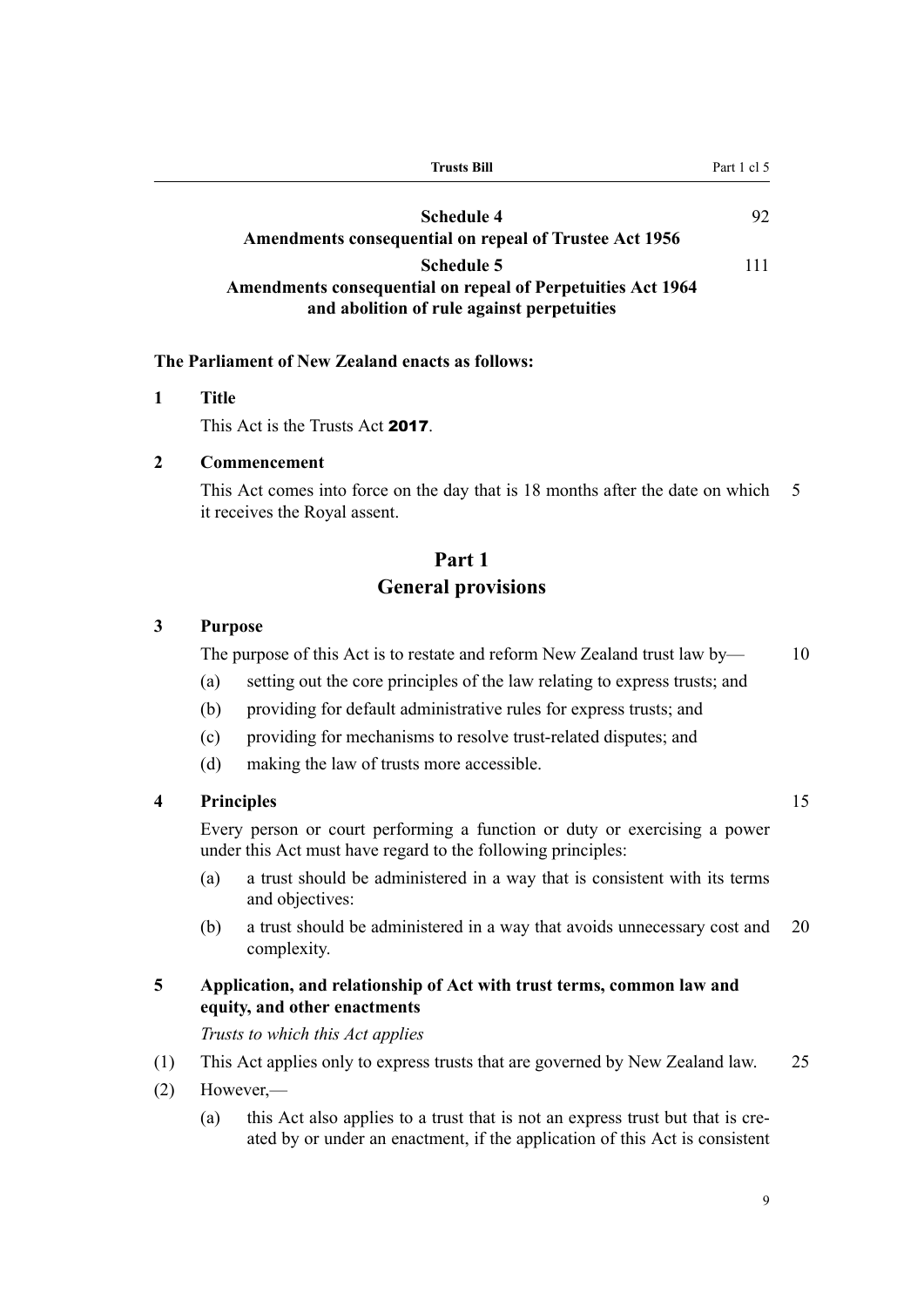with the purpose, text, and context of that enactment and necessary for the due administration of the trust; and

- (b) a court may, where necessary or appropriate, apply the provisions of this Act to any of the following that are governed by New Zealand law:
	- (i) a resulting trust: 5
	- (ii) a constructive trust:
	- (iii) a trust that does not satisfy the definition of express trust but that is recognised at common law or in equity as being a trust.

*Interrelationship between Act and terms of trust*

- (3) This Act applies to all express trusts despite anything to the contrary in the 10 terms of a trust, except that as provided in subsections (3A) to (3C)
	- (a) Schedule 2 specifies which provisions of this Act may be modified or excluded by the terms of a trust (and for some of those provisions, specifies conditions limiting the extent to which the provisions may be modified or excluded); and 15
	- (b) Schedule 3 provides that the application of certain provisions of this Act is or may be modified or excluded in relation to specified commercial trusts.
- (3A) The application of the provisions of this Act specified in column 1 of the table in **Schedule 2** may, subject to the limitations in **subsection (3B)**, be modi- 20 fied by express or implied terms of a trust.
- (3B) The modifications and exclusions that may be made to the provisions listed in column 1 of the table are limited to the extent specified in column 2.
- (3C) Schedule 3 provides that the application of certain provisions of this Act is or may be modified or excluded in relation to specified commercial trusts. 25
- (4) The terms of a trust may impose duties and restrictions on a trustee additional to those provided for in this Act.

*Interrelationship between Act and common law and equity*

- (5) This Act—
	- (a) is not an exhaustive code of the law relating to express trusts; and 30
	- (b) is intended to be complemented by the rules of the common law and equity relating to trusts (except where otherwise indicated or where those rules are inconsistent with the provisions of this Act).

*Interrelationship between Act and other enactments*

(6) If there is an inconsistency between the provisions of this Act and those of any 35 other enactment, the provisions of that other enactment prevail, unless this Act provides otherwise.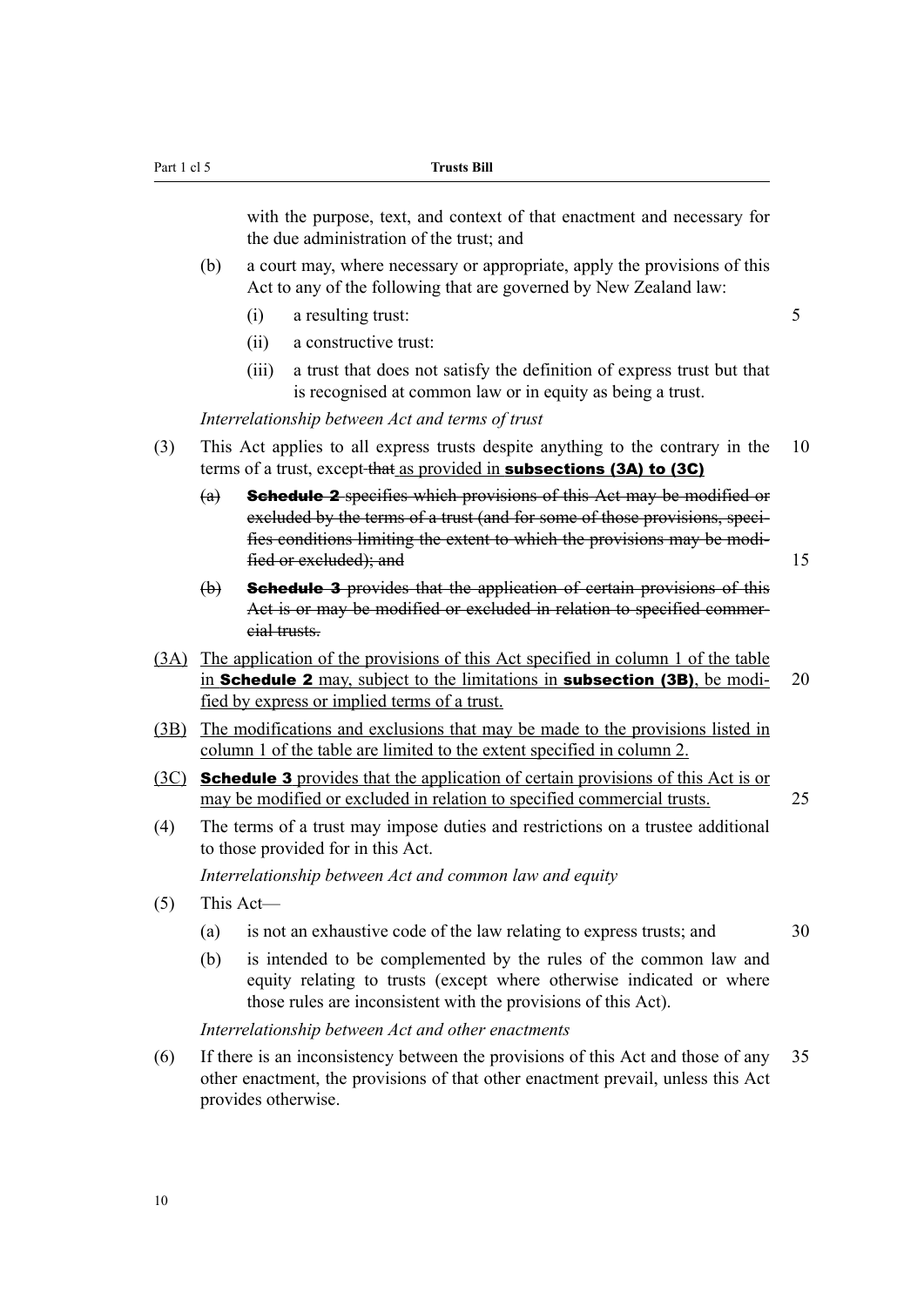#### <span id="page-28-0"></span>**6 Overview of this Act**

- (1) This section is only a guide to the general scheme and effect of this Act. *General provisions*
- (2) Part 1 contains general provisions, including provisions that—
	- (a) state the purpose and principles of this Act; and 5
	- (b) set out to which trusts the Act applies; and
	- (c) set out the relationship of the Act with the terms of a trust, the common law and equity, and other enactments; and
	- (d) set out how this Act is to be interpreted; and
	- (e) define certain terms used in this Act. 10
- (3) This Act generally applies only to express trusts, but there are some exceptions (*see* **section 5(1) and (2)**). An express trust is one that is-deliberately set up intentionally established by a settlor, as opposed to a trust that arises by operation of law (as listed in **section 5(2)(b)**) or the order of a court.
- (4) Express trusts are to be administered in accordance with their terms and object- 15 ives (*see* section 4).
- (5) This Act sets out legal duties, powers, and processes applicable to trusts. Some of these duties, powers, and processes apply in all express trusts despite what is stated in the terms of a particular trust, while others may be modified or excluded by the terms of a particular trust (*see* section 5(3)(a) and Schedule 2). 20 *Express trusts*
- (6) Part 2 contains fundamental provisions about express trusts. An express trust is a relationship in which a settlor places property on trust to be held by 1 or more trustees for the benefit of beneficiaries or a permitted purpose. As a fiduciary, each trustee owes duties and is accountable for how the trust property is 25 managed and distributed (*see* sections 12 to 15).
- (7) **Part 2** includes provisions that—
	- (a) set out the characteristics of an express trust; and
	- (b) specify how an express trust may be created; and
	- (c) specify the maximum duration of most express trusts (which is 125 30 years) and abolish the rule against perpetuities; and
	- (d) specify the age of majority for the purposes of an express trust (which is 18).

*Trustees' duties and information obligations*

- (8) Part 3 relates to the duties and information obligations that are part of the role 35 of trustee. In particular, it contains provisions that—
	- (a) set out the mandatory duties that apply to trustees of all express trusts; and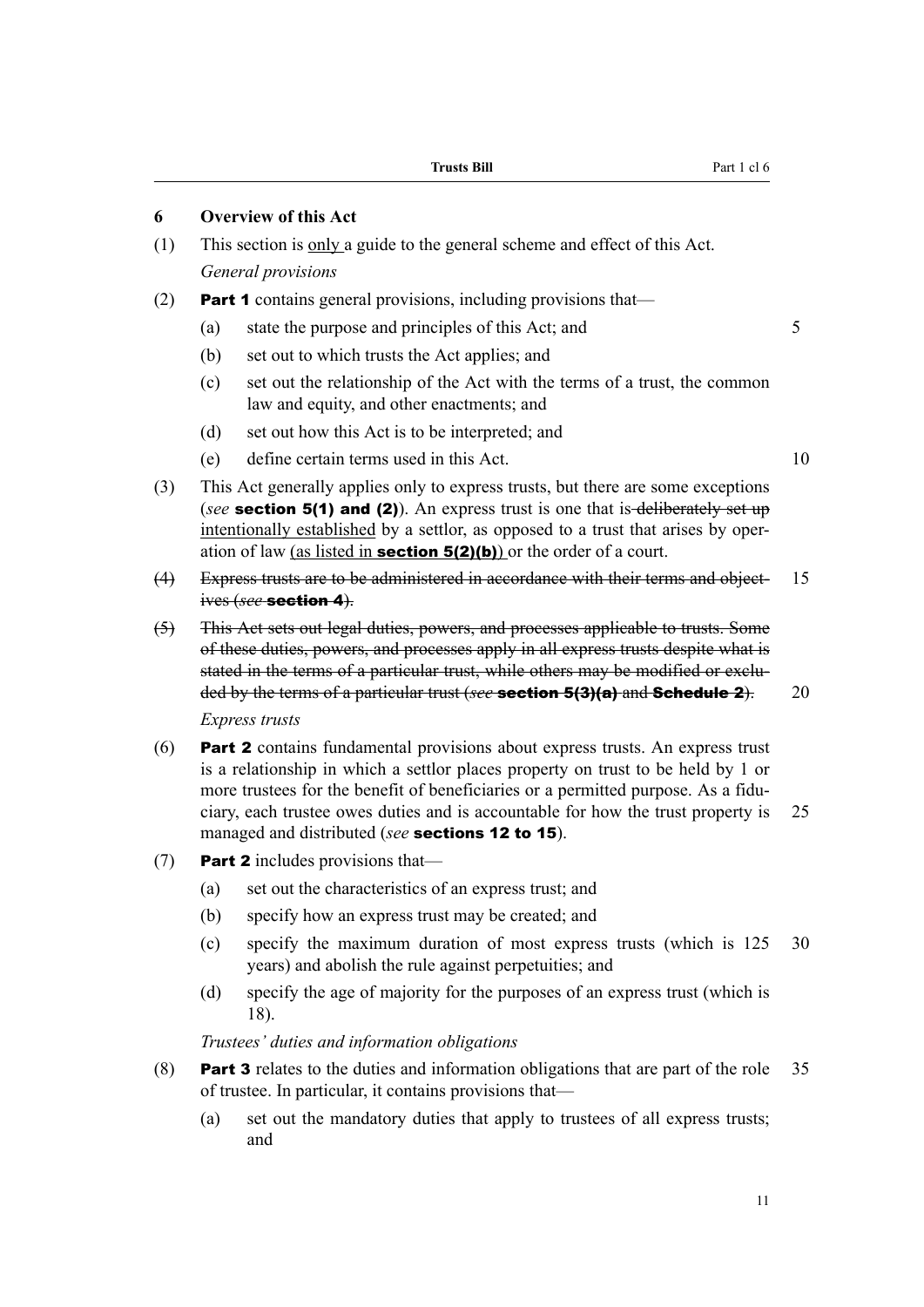- (b) set out the default duties that apply to trustees of a trust unless the terms of the trust modify or exclude those duties; and
- (c) restrict the use of trustee exemption clauses and trustee indemnity clauses (which limit the degree to which trustees can be held accountable for certain misconduct) in the terms of a trust; and 5
- (d) set out the documents that must be kept by trustees and the information that trustees must give to beneficiaries (and that aim to ensure that beneficiaries have sufficient information to enable the terms of the trust to be enforced against the trustees).

*Trustees' powers and indemnities* 10

- (9) Part 4 relates to the powers trustees have in their role and sets out the indemnities that apply to trustees. It includes provisions that—
	- (a) provide for the general powers of trustees to manage trust property (which give trustees all the powers necessary to carry out the role); and
	- (b) provide for certain specific powers of trustees, such as the power to 15 invest trust property and powers to use trust property for the welfare of a beneficiary outside of the powers relating to distribution of trust property specified in the terms of the trust; and
	- (c) set out the power of a trustee to appoint others to exercise certain powers or perform certain functions in relation to the trust and specify which 20 powers can be given to others in this way; and
	- (d) set out the power of a trustee to delegate all of the trustee's powers and functions to another person in specified circumstances when the trustee is temporarily not able to carry out the role; and
	- (e) provide for the appointment of a non-trustee adviser (a **special trust** 25 **adviser**) to advise on matters relating to a trust; and
	- (f) set out certain indemnities of a trustee (that is, the right of a trustee to be reimbursed for an expense or a liability out of the trust property) and protections for trustees.

*Appointment and discharge of trustees* 30

- (10) Part 5 relates to who may be a trustee and how the role may start and end. It includes provisions that set out—
	- (a) who may be appointed as a trustee (and who is disqualified); and
	- (b) how trustees may be appointed and by whom; and
	- (c) how a person may accept or reject appointment as a trustee; and 35
	- (d) how a trustee may retire; and
	- (e) how a trustee may be removed (and the procedure a trustee can use to challenge the removal); and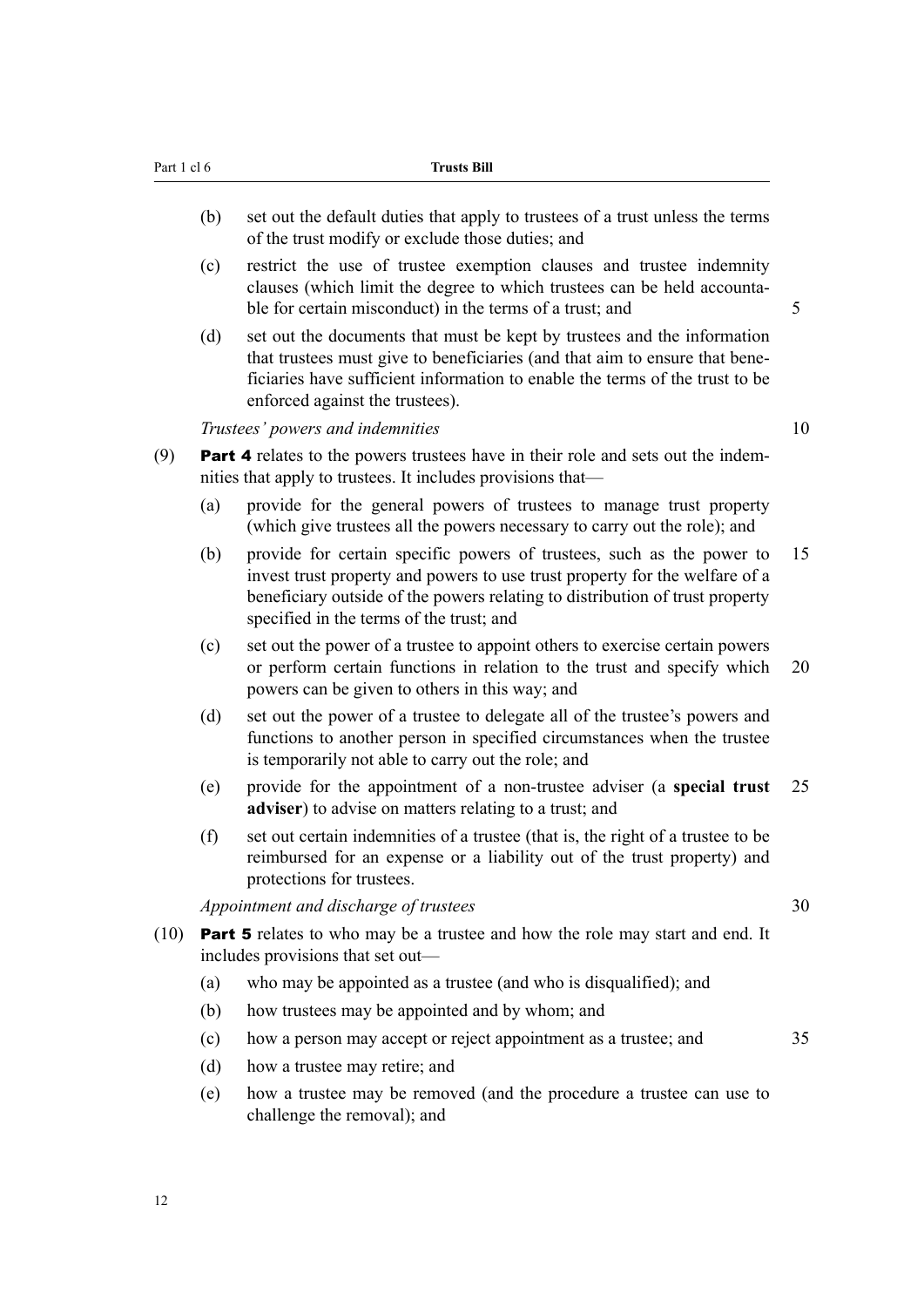(f) how legal ownership of the trust property is changed when there is a change of trustee.

#### *Termination and variation of trusts at request of beneficiaries*

(11) Part 6 contains provisions that enable beneficiaries acting together to decide to bring a trust to an end, vary the terms of the trust, or resettle the trust prop- 5 erty on a new trust.

*Court powers and dispute resolution*

- (12) Part 7 relates to the powers that the court has in relation to trusts, and enables the use of alternative dispute resolution. It includes provisions that—
	- (a) set out the court's general power to review an act, an omission, or a deci- 10 sion of a trustee, and the procedure for this review; and
	- (b) set out powers of the court in relation to actions involving trusts; and
	- (c) set out applications that a trustee may make to the court, including a general ability to apply to the court for directions; and
	- (d) give the Family Court the power to exercise jurisdiction under this Act 15 in specified circumstances; and
	- (e) provide for alternative dispute resolution processes to be used to resolve internal and external trust disputes.

*Miscellaneous provisions*

- (13) Part 8 contains miscellaneous provisions, including provisions— 20
	- (a) relating to the transfer of trust property to the Crown; and
	- (b) relating to the investigation of the condition and accounts of certain trust property; and
	- (c) empowering the making of transitional regulations; and
	- (d) relating to consequential amendments and repeals. 25

*Amendments to other Acts*

(14) Part 9 contains amendments to other Acts.

*Schedules*

- (15) Schedule 1 contains transitional, savings, and related provisions.
- (16) **Schedule 2** specifies provisions of this Act that may be modified or excluded  $30$ by the terms of a trust (and for some of those provisions, specifies conditions limiting the extent to which the provisions may be modified or excluded) to which section 5(3A) applies.
- (17) Schedule 3 defines specified commercial trust and provides that the application of certain provisions of the Act do not apply to certain of those trusts or 35 apply with modifications unless modified or excluded by the terms of the trust.
- (18) Schedule 4 sets out consequential amendments to other Acts.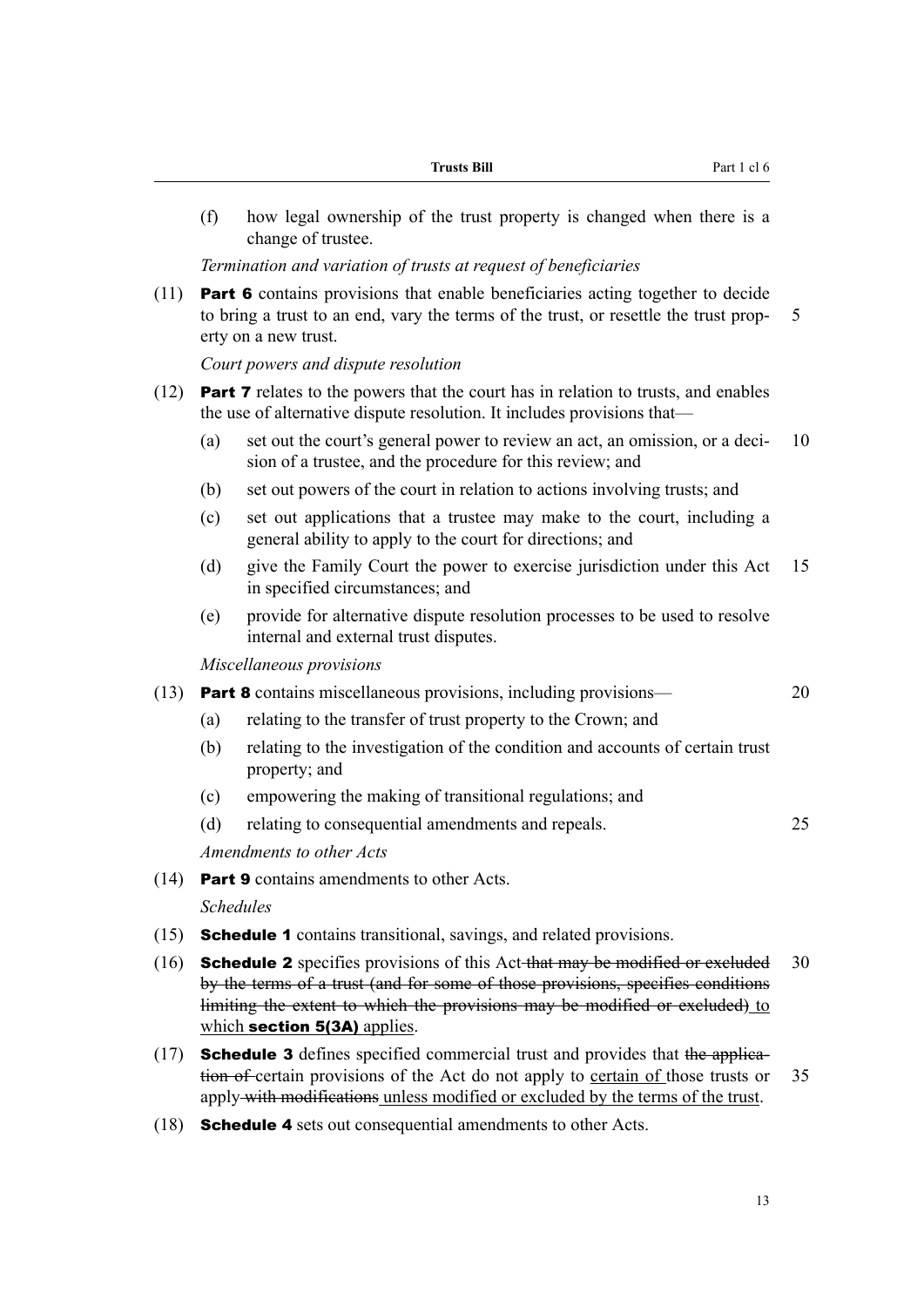<span id="page-31-0"></span>(19) Schedule 5 provides for amendments consequential on the repeal of the Perpetuities Act 1964 and the rule against perpetuities.

#### **7 Interpretation of Act**

- (1) This Act—
	- (a) must be interpreted in a way that promotes its purpose and principles; 5 and
	- (b) is not subject to any rule that statutes in derogation of the common law should be strictly construed; but
	- (c) may be interpreted having regard to the common law and equity, but only to the extent that the common law and equity are consistent with— 10
		- (i) its provisions; and
		- (ii) the promotion of its purpose and principles.
- (2) Subsection (1) does not affect the application of the Interpretation Act 1999 to this Act.

Compare:  $2006 \text{ No } 69 \text{ s } 10$  15

**8 Inherent jurisdiction of court not affected**

- (1) The inherent jurisdiction of a court to supervise and intervene in the administration of a trust is not affected by this Act, except to the extent that this Act provides otherwise.
- (2) Despite **subsection (1)**, a court must have regard to the purpose and the prin- 20 ciples of this Act when exercising its inherent jurisdiction.

Compare: 2006 No 69 s 11

### **9 Definitions**

In this Act, unless the context otherwise requires,—

**adult** means a person aged 18 years or older 25

**beneficiary** means a person who has received, or who will or may receive, a benefit under a trust (other than a trust for a permitted purpose), and includes a discretionary beneficiary

**charitable purpose** means a charitable purpose that relates to the relief of poverty, the advancement of education or religion, or any other matter beneficial to 30 the community, and includes any other purpose within the meaning of charitable purpose in section 2 of the Charitable Trusts Act 1957

**charitable trust** means a trust the permitted purpose of which is a charitable purpose

**child** means a person under the age of 18 years 35

**court** means the High Court

**default duty** has the meaning given to it in section 26A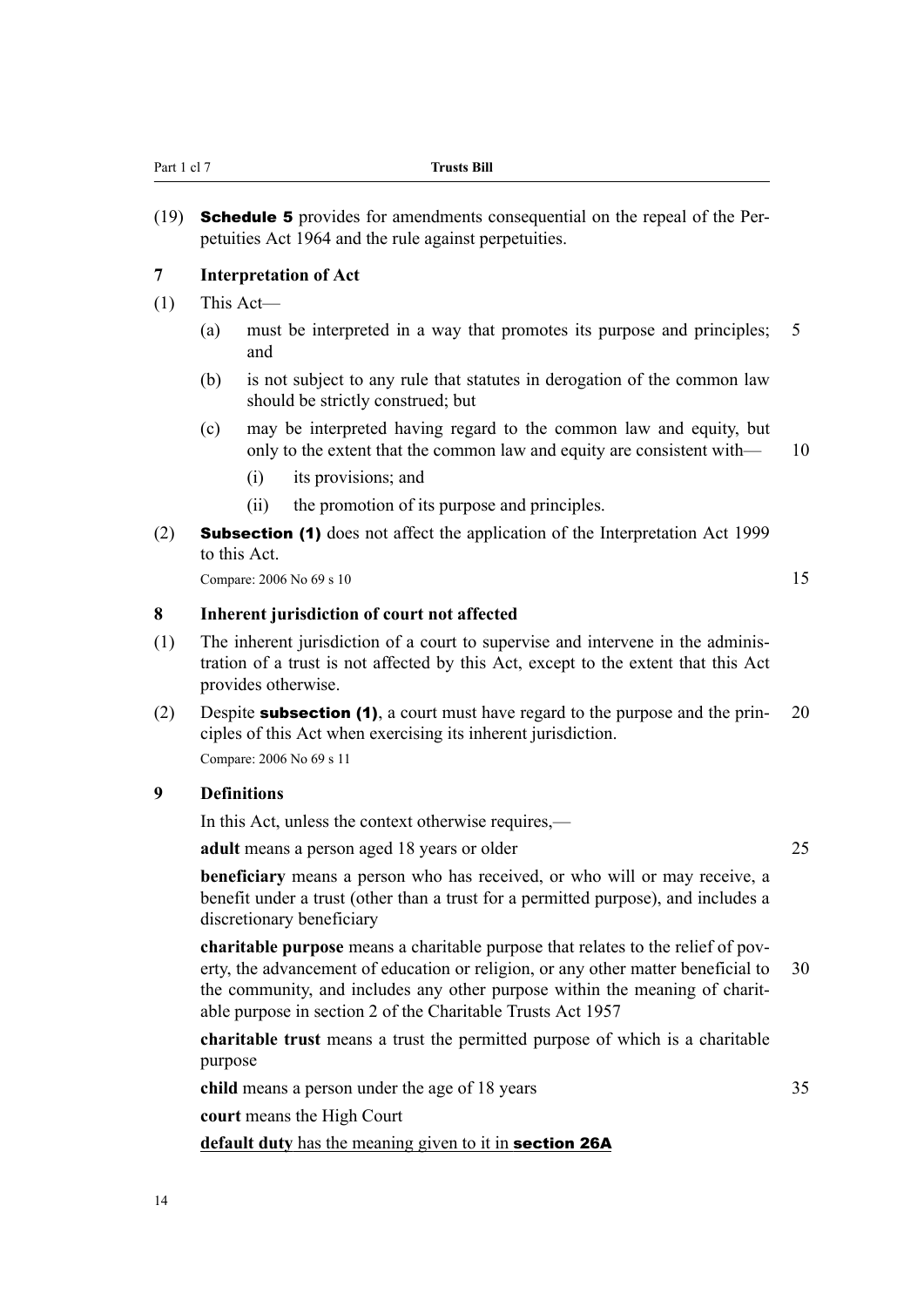| <b>Trusts Bill</b> | Part 1 cl 9 |
|--------------------|-------------|
|--------------------|-------------|

**discretionary beneficiary** means a person who may benefit under a trust at the discretion of the trustee or under a power of appointment but who does not have a fixed, vested, or contingent interest in the trust property

**express trust** has the meaning given to it in section 12

**financial product** has the meaning given to it in section 7(1) of the Financial 5 Markets Conduct Act 2013

**incorporated law firm** has the meaning given to it in section 6 of the Lawyers and Conveyancers Act 2006

**insolvency event** has the meaning given to it in section 6(4) of the Financial Markets Conduct Act 2013 10

**lacks capacity** means, in relation to a beneficiary, that the beneficiary—

- (a) is a child; or
- (b) is not competent to manage the beneficiary's own affairs for any reason, including that the beneficiary—
	- (i) is subject to an order appointing a manager under section 31 of the 15 Protection of Personal and Property Rights Act 1988; or
	- (ii) has a trustee corporation managing the person's property under section 32 or 33 of that Act

### **mandatory duty** has the meaning given to it in **section 20**

**permitted purpose**, in relation to a trust, means a charitable purpose and any 20 other purpose for a trust that is permitted at law and specified in the terms of the trust

**person with the power to appoint trustees** means, in any particular case of appointment, a person described in section 86(2) as having the relevant power in that case 25

**person with the power to remove trustees** means, in any particular case of removal, a person described in **section 86(1)** as having the relevant power in that case

**personal representative**, in relation to a deceased person, means an executor (original or by representation) who has obtained probate or an administrator of 30 the deceased person's estate appointed by the court

**portfolio investment entity** has the meaning given to it in section YA 1 of the Income Tax Act 2007

**power of appointment** means a power to appoint a person to be, or to remove a person from being, a beneficiary of a trust 35

security trust has the meaning given to it in **clause 3 of Schedule 3** 

**settlor** has the meaning given to it in **section 15(1)(b)** 

specified commercial trust has the meaning given to it in **clause 1 of** Schedule 3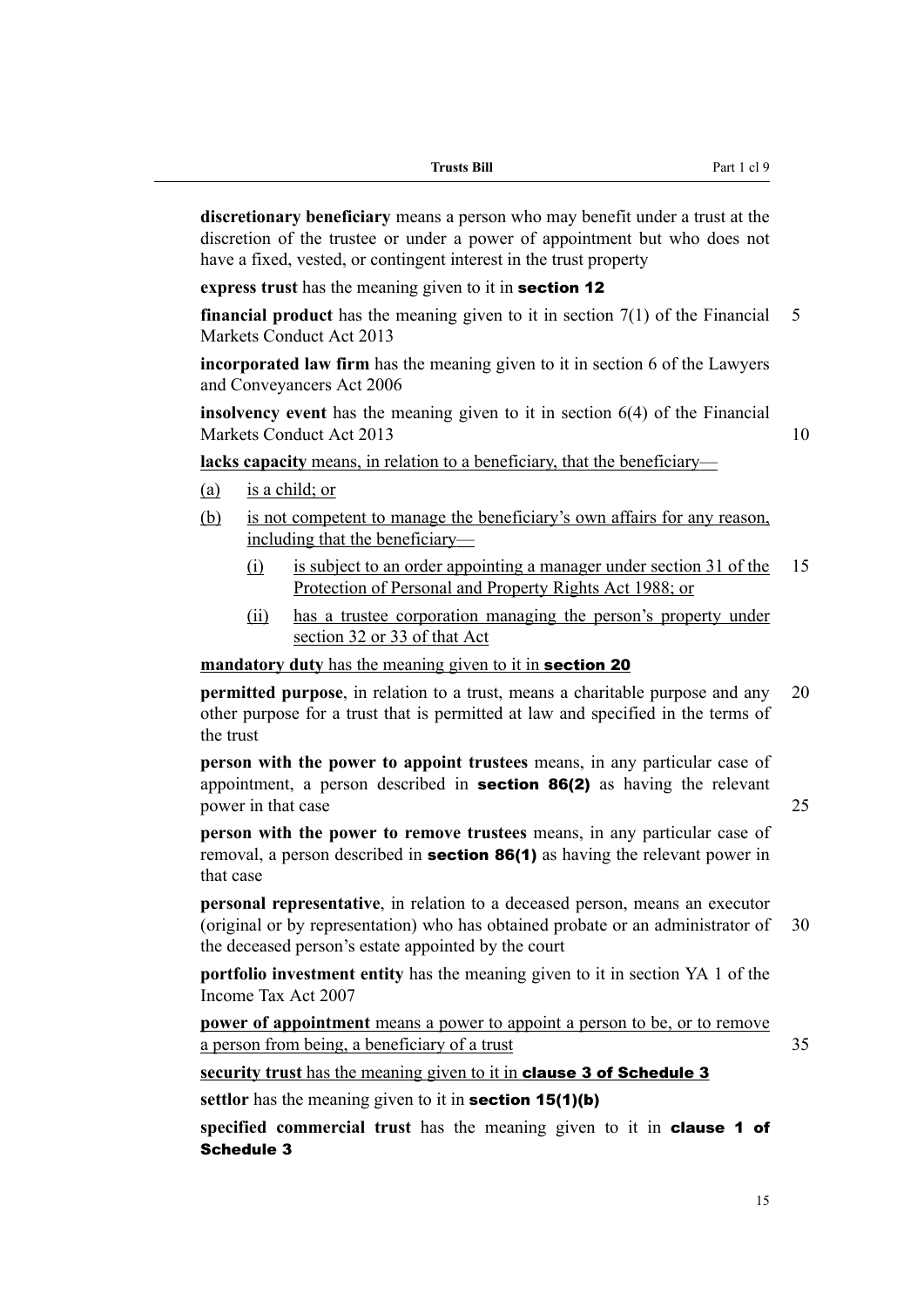<span id="page-33-0"></span>Part 1 cl 10 **Trusts Bill**

**statutory trustee** means a trustee that is a body corporate and that is authorised under an enactment to act as executor or administrator of a deceased person's estate and includes a trustee corporation

**terms**, in relation to a trust, means 1 or more of the following, as the relevant provision expressly, or the context in which it is used, requires: 5

- (a) express written terms of the trust:
- (b) express oral terms of the trust:
- (c) implied terms of the trust

**trustee** means a person who is appointed as trustee of a trust

**trustee corporation** has the meaning given to it in section 2 of the Protection 10 of Personal and Property Rights Act 1988

**welfare**, in relation to a person,—

- (a) means the person's maintenance, education, advancement, benefit, comfort or well-being; and
- (b) includes past maintenance or education 15

**wholesale trust** has the meaning given to it in clause 2 of Schedule 3.

#### **10 Transitional, savings, and related provisions**

The transitional, savings, and related provisions set out in **Schedule 1** have effect according to their terms.

#### **11 Act binds the Crown** 20

**12 Meaning of express trust**

and

This Act binds the Crown.

#### **Part 2**

#### **Express trusts**

|    |     | For the purposes of this Act, an express trust means a trust that—                                                                                       | 25 |
|----|-----|----------------------------------------------------------------------------------------------------------------------------------------------------------|----|
|    | (a) | has each of the characteristics set out in <b>section 13</b> ; and                                                                                       |    |
|    | (b) | complies with <b>section 14</b> ; and                                                                                                                    |    |
|    | (c) | is created in accordance with <b>section 15</b> .                                                                                                        |    |
| 13 |     | <b>Characteristics of express trust</b>                                                                                                                  |    |
|    |     | The characteristics of an express trust are as follows:                                                                                                  | 30 |
|    | (a) | it is a fiduciary relationship in which a trustee holds or deals with trust<br>property for the benefit of the beneficiaries or for a permitted purpose; |    |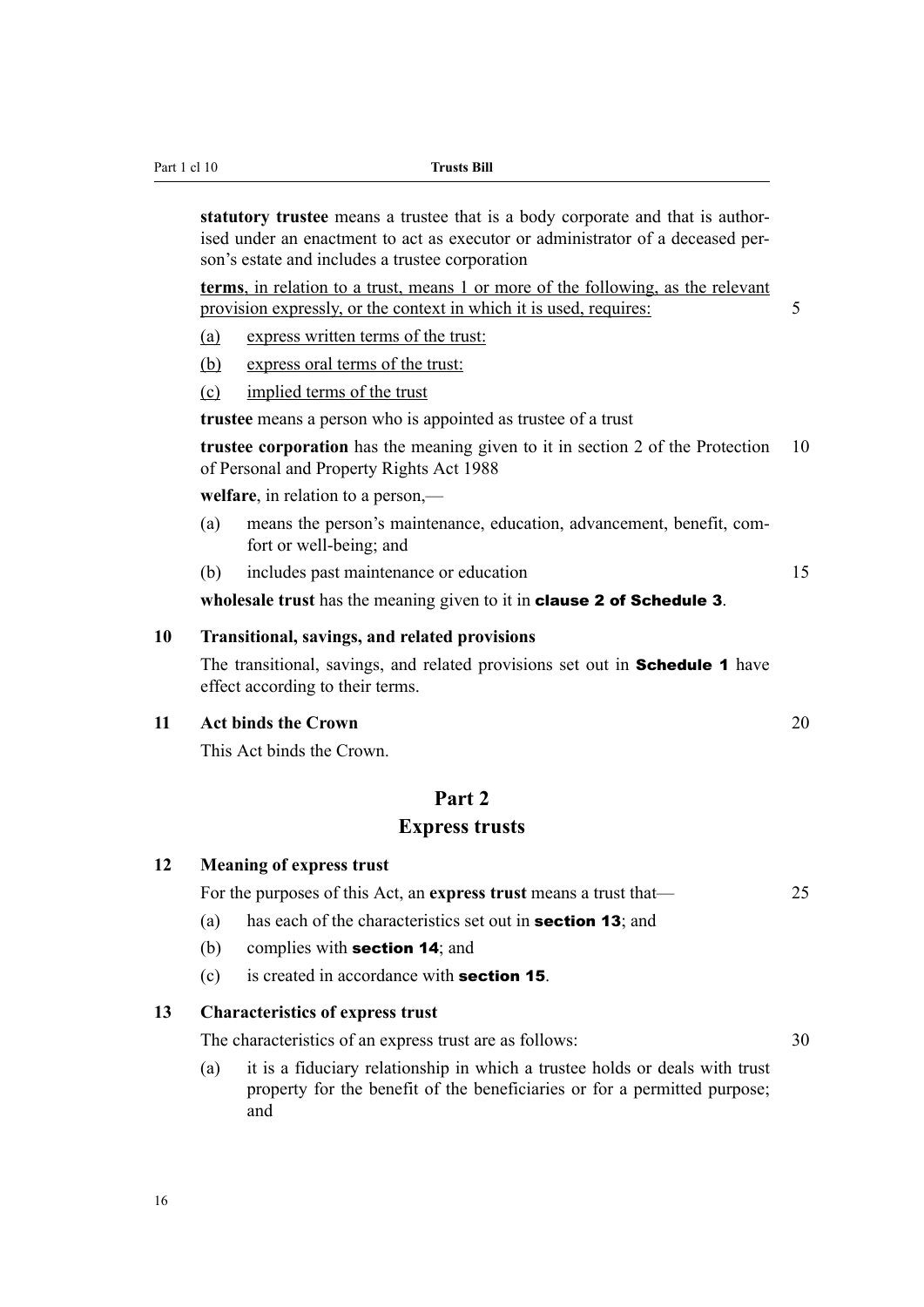| (a)        | a charitable trust:                                                                                               | 30 |
|------------|-------------------------------------------------------------------------------------------------------------------|----|
| $(\theta)$ | the trusts of a retirement scheme (within the meaning of section 6 of the<br>Financial Markets Conduct Act 2013): |    |
| (c)        | the trusts of a superannuation scheme to which section DC 7 of the<br>Income Tax Act 2007 applies:                |    |

(d) the trusts of a share purchase scheme an exempt ESS (within the mean- 35 ing of section YA 1 of the Income Tax Act 2007):

# **14 Sole trustee cannot be sole beneficiary**

imposed on the trustee by law.

A sole trustee of a trust must not be the sole beneficiary of the trust.

# **15 Creation of express trust** 5

- (1) An express trust may be created—
	- (a) by or under an enactment; or
	- (b) by a person (the **settlor**) who, clearly and with reasonable certainty (and subject to any formalities prescribed by any enactment),—

<span id="page-34-0"></span>(b) the trustee is accountable for the way the trustee carries out the duties

- (i) indicates an intention to create a trust; and 10
- (ii) identifies the beneficiaries (or classes of beneficiaries) or the permitted purpose of the trust; and
- (iii) identifies the trust property.
- (2) A trust created under **subsection (1)** commences when a trustee holds property of the trust. 15

# **16 Maximum duration of trust**

- (1) The maximum duration of a trust is 125 years.
- (2) The terms of a trust may specify or imply a shorter duration.
- (3) If the terms of a trust do not specify or imply a duration or a mechanism for or means of determining the date on which the trust property will be finally dis- 20 tributed, the trust continues until the date that is 125 years after the creation of the trust.
- (4) If the terms of a trust specify or imply a mechanism for or means of determining the date on which the trust property will be finally distributed, the trust continues until the earlier of— 25
	- (a) the date determined by that mechanism or means; and
	- (b) the date that is 125 years after the creation of the trust.
- (5) The common law rule known as the rule against perpetuities is abolished.
- (6) Despite anything in this section, the following trusts may continue indefinitely:
- 

17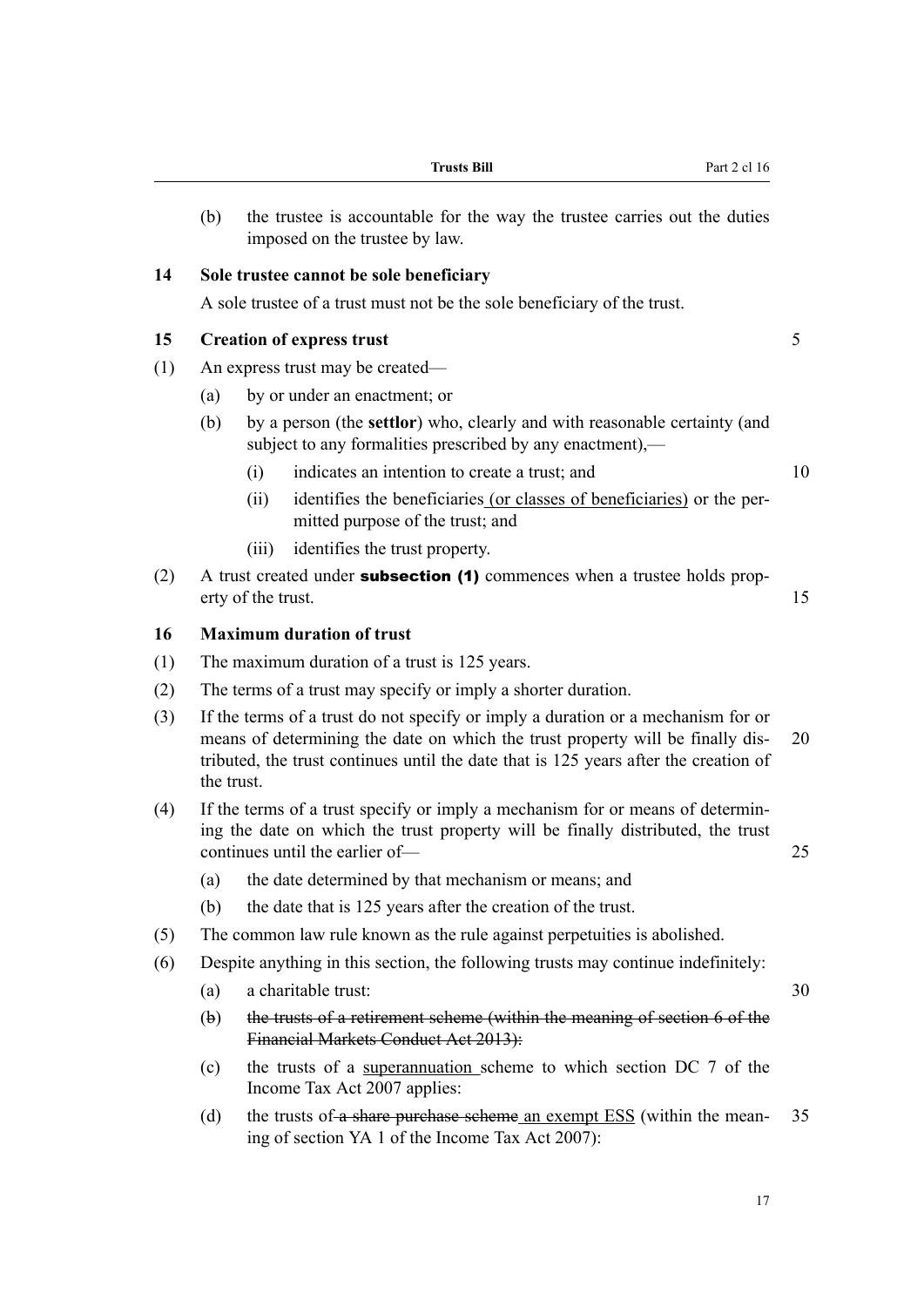<span id="page-35-0"></span>

|            | Part 2 cl 16A | <b>Trusts Bill</b>                                                                                                                                                                                                                                           |                 |
|------------|---------------|--------------------------------------------------------------------------------------------------------------------------------------------------------------------------------------------------------------------------------------------------------------|-----------------|
|            | (e)           | a trust that is created by or under, or is subject to, another enactment that<br>allows the trust to continue indefinitely:                                                                                                                                  |                 |
|            | $\circ$       | a trust that may continue indefinitely under common law or equity.<br>Compare: 1964 No 47 s 19                                                                                                                                                               |                 |
| <u>16A</u> |               | <b>Application of maximum duration rule to resettlements</b>                                                                                                                                                                                                 | $5\overline{)}$ |
| (1)        |               | This section applies to property that is held on a trust (Trust A) to which sec-<br>tion 16(1) applies and is transferred as a part of a resettlement to be held on 1<br>or more other trusts without first being finally distributed.                       |                 |
| (2)        |               | The maximum amount of time that may elapse between the property being set-<br>tled on Trust A and being finally distributed is 125 years.                                                                                                                    | 10              |
| 17         |               | <b>Accumulation of income by trust</b>                                                                                                                                                                                                                       |                 |
|            |               | A trust may accumulate income to the extent that is consistent with its terms.                                                                                                                                                                               |                 |
| 18         |               | Distribution of trust property on expiry of trust                                                                                                                                                                                                            |                 |
| (1)        |               | When a trust expires, all trust property must be distributed—                                                                                                                                                                                                |                 |
|            | (a)           | in accordance with the terms of the trust; or                                                                                                                                                                                                                | 15              |
|            | (b)           | if the terms of the trust do not expressly provide for the manner in which<br>trust property is to be distributed, in a manner consistent with the object-<br>ives of the trust.                                                                             |                 |
| (2)        | shares.       | However, if there are surviving beneficiaries and it is not possible to determine<br>under <b>subsection</b> (1) the manner in which the trust property should be dis-<br>tributed, the property must be distributed to all surviving beneficiaries in equal | 20              |
| 19         |               | Age of majority                                                                                                                                                                                                                                              |                 |
| (1)        |               | For the purposes of an express trust, the age of majority is 18.                                                                                                                                                                                             |                 |
|            |               | In the terms of a trust the expressions adult, child, full age, infant, infancy,<br>minor, minority, full capacity, majority, and similar expressions must be                                                                                                | 25              |
| (2)        |               | read in accordance with <b>subsection (1)</b> .                                                                                                                                                                                                              |                 |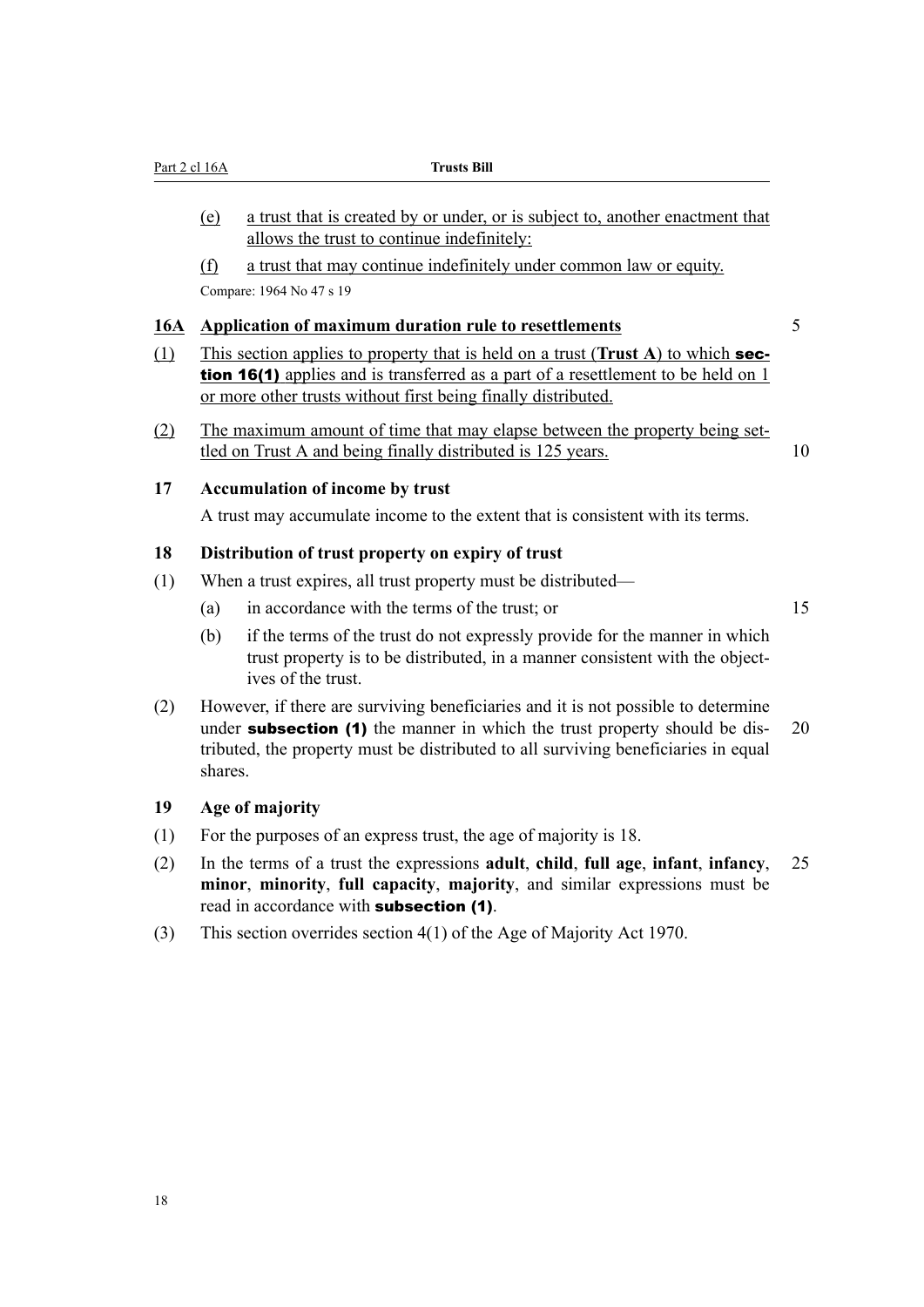# **Part 3**

# **Trustees' duties and information obligations**

Subpart 1—Duties of trustee

*Types of duties*

# **19A Guiding principle in performing duties** 5

In performing the mandatory duties set out in **sections 22 to 26** and (except to the extent modified or excluded by the terms of the trust) the default duties set out in **sections 27 to 36**, a trustee must have regard to the context and objectives of the trust.

#### **1 Mandatory and default duties** 10

- (1) The duties set out in sections 22 to 26 are mandatory duties that—
	- (a) must be performed by the trustee; and
	- (b) may not be excluded or modified by the terms of the trust.
- $(2)$  The duties set out in **sections 27 to 36** are default duties that must be performed by the trustee unless modified or excluded by the terms of the trust, 15 expressly or by implication.

#### *Mandatory duties*

#### **20 Mandatory and default duties**

- (1) The duties set out in **sections 22 to 26** are mandatory duties that—
	- (a) must be performed by the trustee; and 20
	- (b) may not be excluded or modified modified or excluded by the terms of the trust.
- $(2)$  The duties set out in **sections 27 to 36** are default duties that must be performed by the trustee unless— modified or excluded by the terms of the trust, expressly or by implication. 25

#### **21 Adviser must alert settlor to modification or exclusion of default duty**

- (1) This section applies to a person who—
	- $(a)$  is paid to
		- (i) advise on the creation of a trust; or
		- (ii) prepare the terms of a trust; and 30
	- (b) recommends that the settlor should, or causes the initial settlor to, modify or exclude 1 or more default duties in the terms of the trust.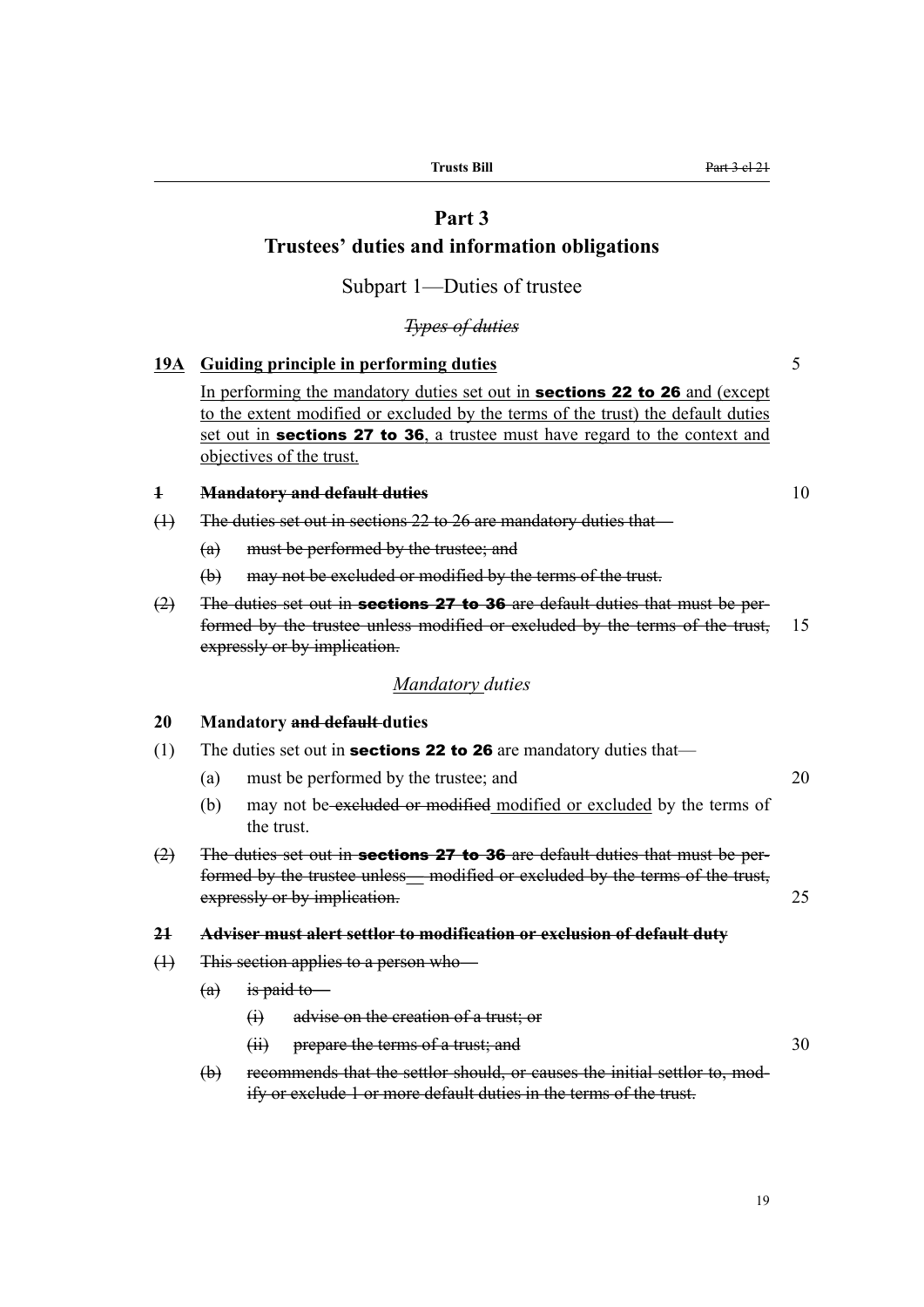| (2)                        | Before the creation of the trust, a person to whom this section applies must take<br>reasonable steps to ensure that the initial settlor is aware of the meaning and<br>effect of the modification or exclusion. |    |  |  |  |  |  |  |  |
|----------------------------|------------------------------------------------------------------------------------------------------------------------------------------------------------------------------------------------------------------|----|--|--|--|--|--|--|--|
| $\left(\frac{3}{2}\right)$ | Failure to comply with subsection (2) does not of itself invalidate the modifi-<br>cation or exclusion in the terms of the trust.                                                                                | 5  |  |  |  |  |  |  |  |
|                            | <b>Mandatory duties</b>                                                                                                                                                                                          |    |  |  |  |  |  |  |  |
| 22                         | Duty to know terms of trust                                                                                                                                                                                      |    |  |  |  |  |  |  |  |
|                            | A trustee must know the terms of the trust.                                                                                                                                                                      |    |  |  |  |  |  |  |  |
| 23                         | Duty to act in accordance with terms of trust                                                                                                                                                                    |    |  |  |  |  |  |  |  |
|                            | A trustee must act in accordance with the terms of the trust.                                                                                                                                                    | 10 |  |  |  |  |  |  |  |
| 24                         | Duty to act honestly and in good faith                                                                                                                                                                           |    |  |  |  |  |  |  |  |
|                            | A trustee must act honestly and in good faith.                                                                                                                                                                   |    |  |  |  |  |  |  |  |
| 25                         | Duty to act for benefit of beneficiaries or to further permitted purpose of<br>trust                                                                                                                             |    |  |  |  |  |  |  |  |
|                            | A trustee must hold or deal with trust property, and otherwise act, for the bene-<br>fit of the beneficiaries or to further the permitted purpose of the trust.                                                  | 15 |  |  |  |  |  |  |  |
|                            | A trustee must hold or deal with trust property and otherwise act—                                                                                                                                               |    |  |  |  |  |  |  |  |
|                            | for the benefit of the beneficiaries, in accordance with the terms of the<br>(a)<br>trust:                                                                                                                       |    |  |  |  |  |  |  |  |
|                            | in the case of a trust for a permitted purpose, to further the permitted<br>(b)<br>purpose of the trust, in accordance with the terms of the trust.                                                              | 20 |  |  |  |  |  |  |  |
| 26                         | Duty to exercise powers for proper purpose                                                                                                                                                                       |    |  |  |  |  |  |  |  |
|                            | A trustee must exercise the trustee's powers for a proper purpose.                                                                                                                                               |    |  |  |  |  |  |  |  |
|                            | Default duties                                                                                                                                                                                                   |    |  |  |  |  |  |  |  |
| 26A                        | <b>Default duties</b>                                                                                                                                                                                            | 25 |  |  |  |  |  |  |  |
|                            | The duties set out in <b>sections 27 to 36</b> are default duties that must be per-                                                                                                                              |    |  |  |  |  |  |  |  |
|                            | formed by the trustee unless modified or excluded in accordance with <b>section</b><br>$5(3A)$ .                                                                                                                 |    |  |  |  |  |  |  |  |
| 27                         | <b>General duty of care</b>                                                                                                                                                                                      |    |  |  |  |  |  |  |  |
|                            | When administering a trust (other than when exercising a discretion to distrib-<br>ute trust property), a trustee must exercise the care and skill that is reasonable                                            | 30 |  |  |  |  |  |  |  |

Part 3 cl 22 **Trusts Bill** 

(a) to any special knowledge or experience that the trustee has or that the trustee holds out as having; and

in the circumstances, having regard, in particular,—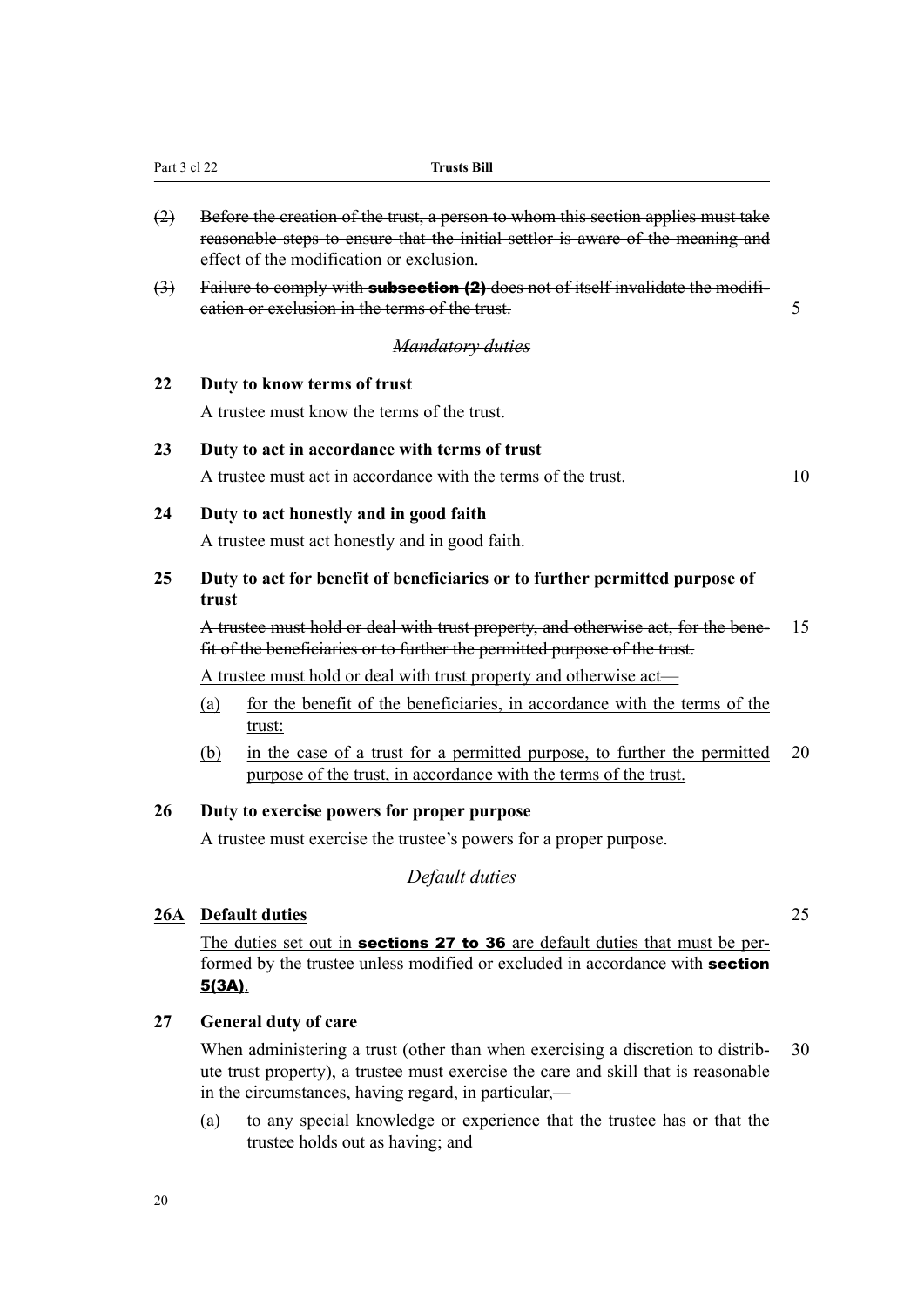(b) if the person acts as a trustee in the course of a business or profession, to any special knowledge or experience that it is reasonable to expect of a person acting in the course of that kind of business or profession.

# **28 Duty to invest prudently**

When exercising any power to invest trust property, a trustee must exercise the 5 care and skill that a prudent person of business would exercise in managing the affairs of others, having regard, in particular,—

- (a) to any special knowledge or experience that the trustee has or that the trustee holds out as having; and
- (b) if the person acts as a trustee in the course of a business or profession, to 10 any special knowledge or experience that it is reasonable to expect of a person acting in the course of that kind of business or profession.

Compare: 1956 No 61 ss 13B, 13C

# **29 Duty not to exercise power for own benefit**

A trustee must not exercise a power of a trustee directly or indirectly for the 15 trustee's own benefit.

# **30 Duty to consider exercise of power**

A trustee must consider actively and regularly whether the trustee should be exercising 1 or more of the trustee's powers.

# **31 Duty not to bind or commit trustees to future exercise of discretion** 20

A trustee must not bind or commit trustees to a future exercise or non-exercise of a discretion relating to the distribution of trust property.

# **32 Duty to avoid conflict of interest**

A trustee must avoid a conflict between the interests of the trustee and the interests of the beneficiaries. 25

**33 Duty of impartiality**

- (1) A trustee must act impartially in relation to the beneficiaries, and must not be unfairly partial to one beneficiary or group of beneficiaries to the detriment of the others.
- (2) This section does not require a trustee to treat all beneficiaries equally (but all 30 beneficiaries must be treated in accordance with the terms of the trust).

# **34 Duty not to profit**

A trustee must not make a profit from the trusteeship of a trust.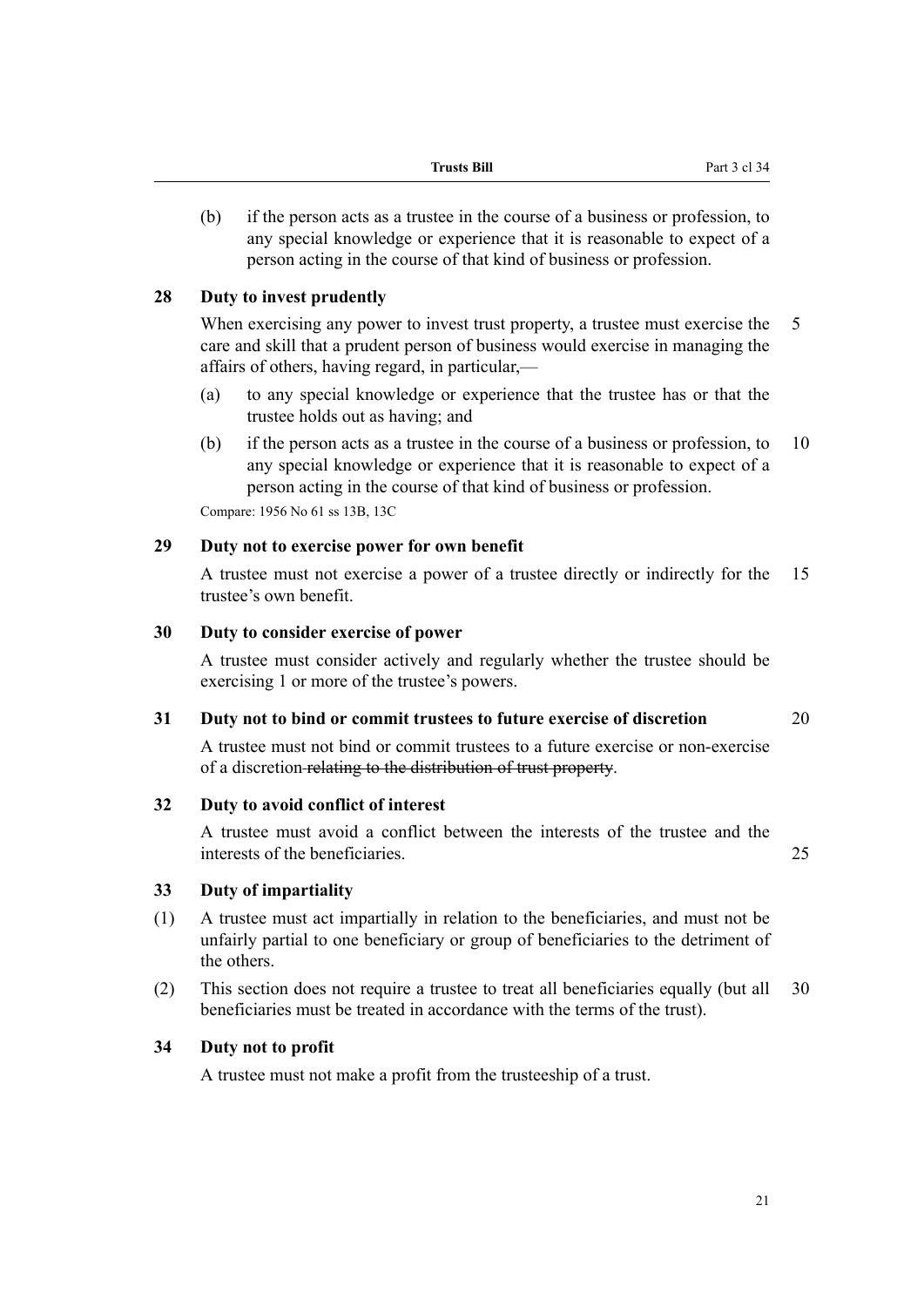Part 3 cl 35 **Trusts Bill**

#### **35 Duty to act for no reward**

A trustee must not take any reward for acting as a trustee, but this does not affect the right of a trustee to be reimbursed for the trustee's legitimate expenses and disbursements in acting as a trustee (*see* section 77(2)).

#### **36 Duty to act unanimously** 5

If there is more than 1 trustee, the trustees must act unanimously.

#### **36A Adviser must alert settlor to modification or exclusion of default duty**

- (1) This section applies to a person who—
	- (a) is paid to
		- (i) advise on the creation of a trust; or 10
		- (ii) prepare the terms of a trust; and
	- (b) recommends that the initial settlor should, or causes the initial settlor to, modify or exclude 1 or more default duties in the terms of the trust.
- (2) Before the creation of the trust, a person to whom this section applies must take reasonable steps to ensure that the initial settlor is aware of the meaning and 15 effect of the modification or exclusion.
- (3) Failure to comply with **subsection (2)** does not of itself invalidate the modification or exclusion in the terms of the trust.
- (4) In this section, **initial settlor** means the settlor who initially creates the trust or causes the trust to be created. 20

Subpart 2—Exemption and indemnity clauses

# **37 Restriction on trustee exemption clauses**

The terms of a trust must not limit or exclude a trustee's liability for any breach of trust arising from the trustee's dishonesty, wilful misconduct, or gross negligence. 25

#### **38 Restriction on trustee indemnity clauses**

The terms of a trust must not give a trustee any indemnity against the trust property for liability for any breach of trust arising from the trustee's dishonesty, wilful misconduct, or gross negligence.

#### **39 Invalidity of exemption clause or indemnity clause** 30

A clause in the terms of a trust is invalid to the extent that it purports to have the effect prohibited by section 37 or 38.

#### **40 Adviser must alert settlor to liability exclusion or indemnity clause**

- (1) This section applies if—
	- (a) a person (the **adviser**) is paid to— 35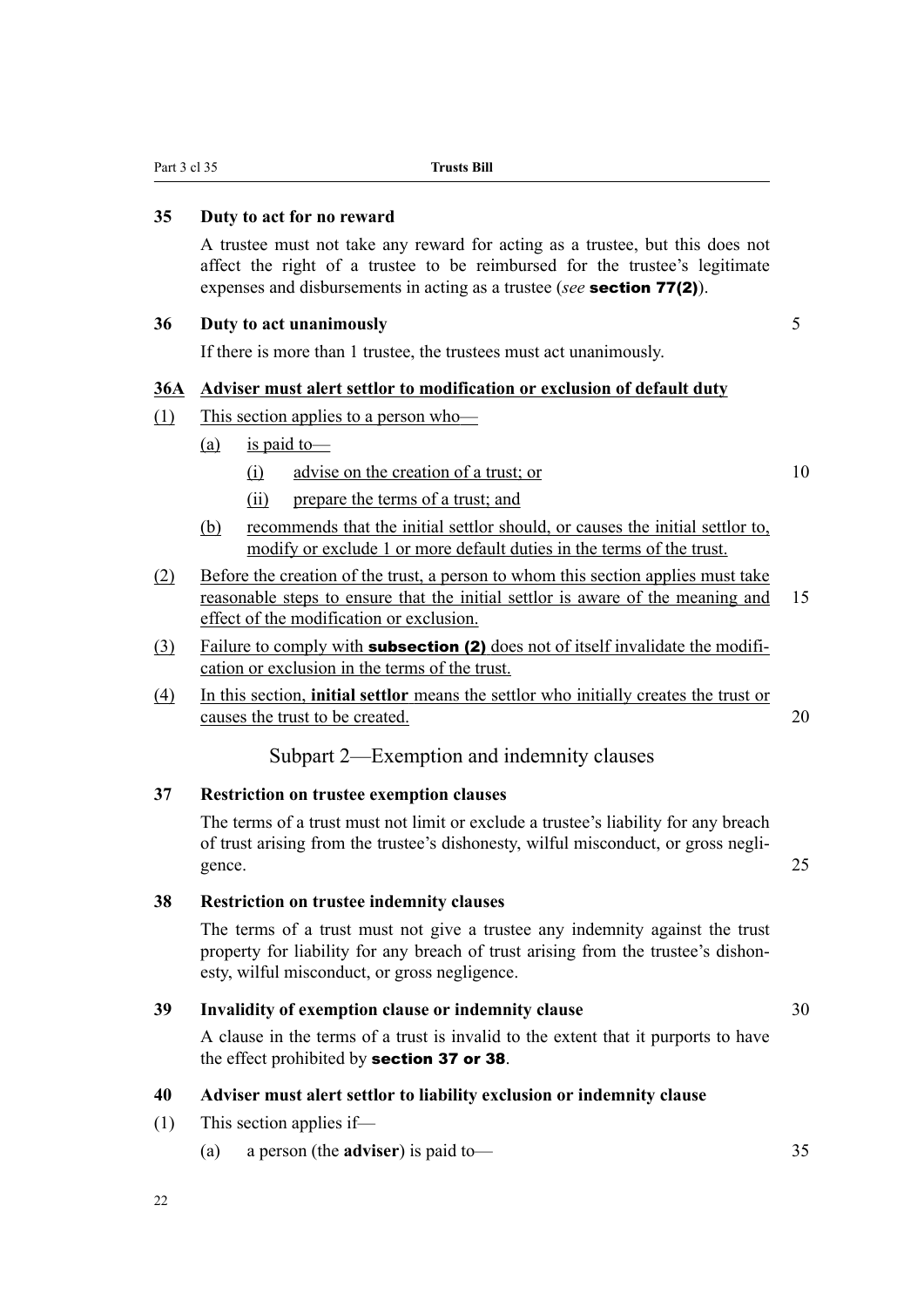- (i) advise on the creation of a trust; or
- (ii) prepare the terms of a trust; and
- (b) the adviser recommends that the settlor should, or causes the settlor to, include a liability exclusion or indemnity clause in the terms of the trust.
- (2) Before the creation of the trust, the adviser must take reasonable steps to ensure 5 that the settlor is aware of the meaning and effect of the clause.
- (3) The liability exclusion or indemnity clause has no effect with respect to an adviser who is or becomes a trustee of the trust and who is in breach of **sub**section (2).
- (4) Failure to comply with **subsection (2)** does not of itself invalidate the clause  $10$ (except as provided in subsection (3)).
- (5) In this section, **liability exclusion or indemnity clause** means a clause that has the effect of—
	- (a) limiting or excluding the liability of a trustee for breach of trust; or
	- (b) granting a trustee an indemnity against the trust property for the trustee's 15 liability for breach of trust.

### **40A Court consideration of gross negligence**

- (1) This section applies when a court is deciding whether a trustee has been grossly negligent for the purposes of section 37, 38, 71, or 78.
- (2) The court must consider, having regard to the factors in subsection (3), 20 whether the trustee's conduct (including any action or inaction) was so unreasonable that no reasonable trustee in that trustee's position and in the same circumstances would have considered the conduct to be in accordance with the role and duties of a trustee.
- (3) The factors to which the court must have regard are— 25

- (a) the circumstances, nature, and seriousness of the breach of trust; and
- (b) the trustee's knowledge and intentions relating to the breach of trust; and
- (c) the trustee's skills and knowledge that are relevant to the role of trustee; and
- (d) the purpose for which the trustee was appointed; and  $30$
- (e) any other circumstances, including whether the trustee has been remunerated for the role, or characteristics of the trustee that are relevant to the role of trustee; and
- (f) the type of trust, including, without limitation, the degree to which the trust is part of a commercial arrangement, the assets held by the trust, 35 how the assets are used, and how the trust operates; and
- (g) the purpose of the trust, including, without limitation, what the trust is intended to achieve, and whom the trust is intended to benefit and in what ways; and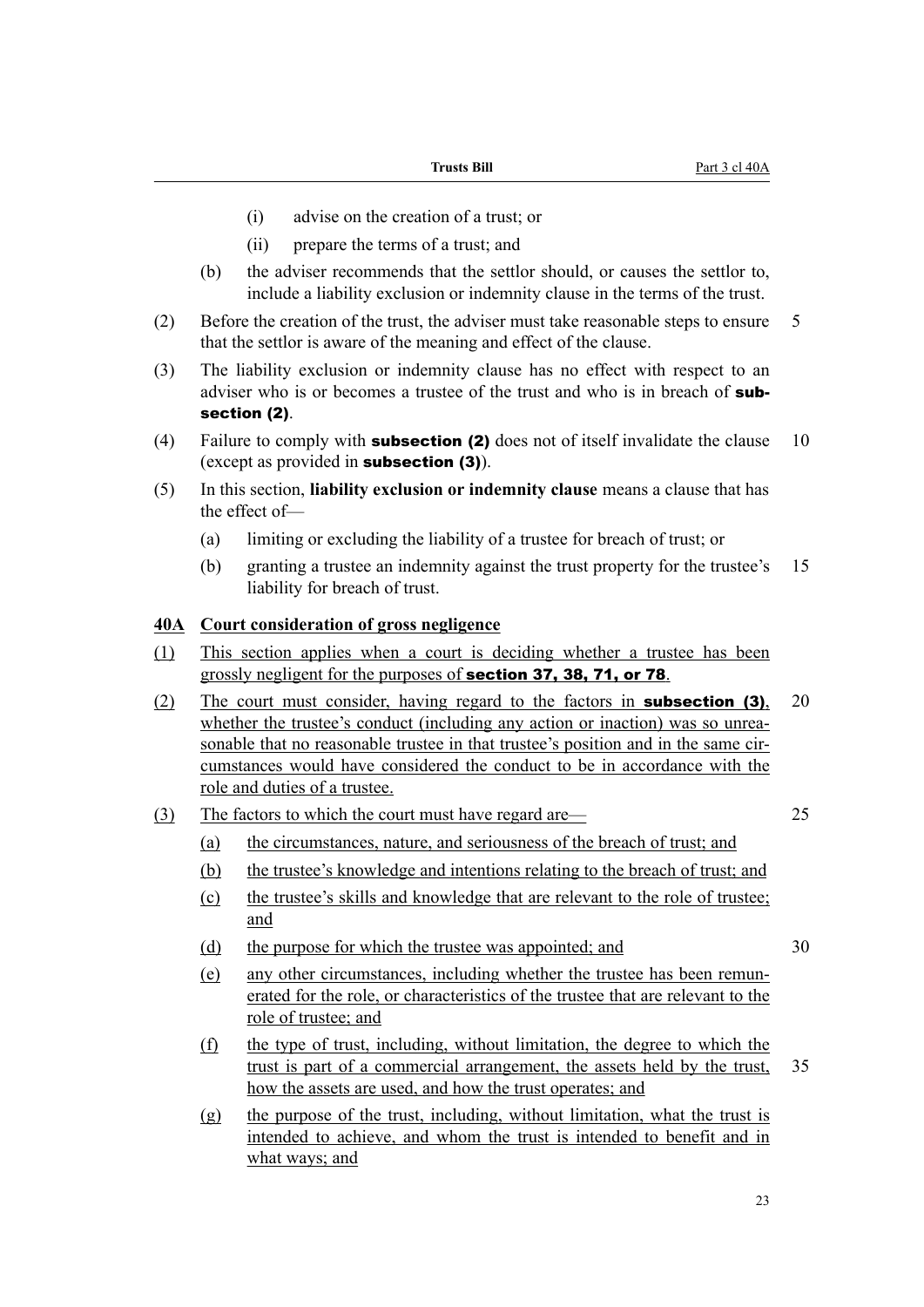Part 3 cl 41 **Trusts Bill**

#### (h) any other factor the court considers relevant.

# Subpart 3—Trustees' obligations to keep and give trust information

#### *Documents to be kept by trustees*

#### **41 Trustee must keep core documents**

Each trustee of a trust must keep, so far as is reasonable, the following docu- 5 ments relating to the trust:

- (a) the trust deed and any other document that contains terms of the trust:
- (b) any variations made to the trust deed or trust:
- (c) records of the trust property that identify the assets, liabilities, income, and expenses of the trust and that are appropriate to the value and com- 10 plexity of the trust property:
- (d) any records of trustee decisions made during the trustee's trusteeship:
- (e) any written contracts entered into during that trustee's trusteeship:
- (f) any accounting records and financial statements prepared during that trustee's trusteeship: 15
- (g) documents of appointment, removal, and discharge of trustees (including any court orders appointing or removing trustees):
- (h) any letter or memorandum of wishes from the settlor:
- (i) any other documents necessary for the administration of the trust:
- (i) any documents referred to in **paragraphs (a) to (i)** that were kept by a 20 former trustee during that person's trusteeship and passed on to the current trustee.

#### **42 Keeping documents where there is more than 1 trustee**

If there is more than 1 trustee of a trust, each trustee must comply with the obligation in section 41 by— 25

- (a) holding the documents specified in **section 41(a) and (b)** or copies of those documents; and
- (b) being satisfied that at least 1 of the trustees holds the other documents specified in **section 41** and that those documents or copies of them will be made available to the other trustee or trustees on request. 30

# **43 Documents must be kept for duration of trusteeship**

A trustee must keep, so far as is reasonable, the documents for the duration of the trustee's trusteeship.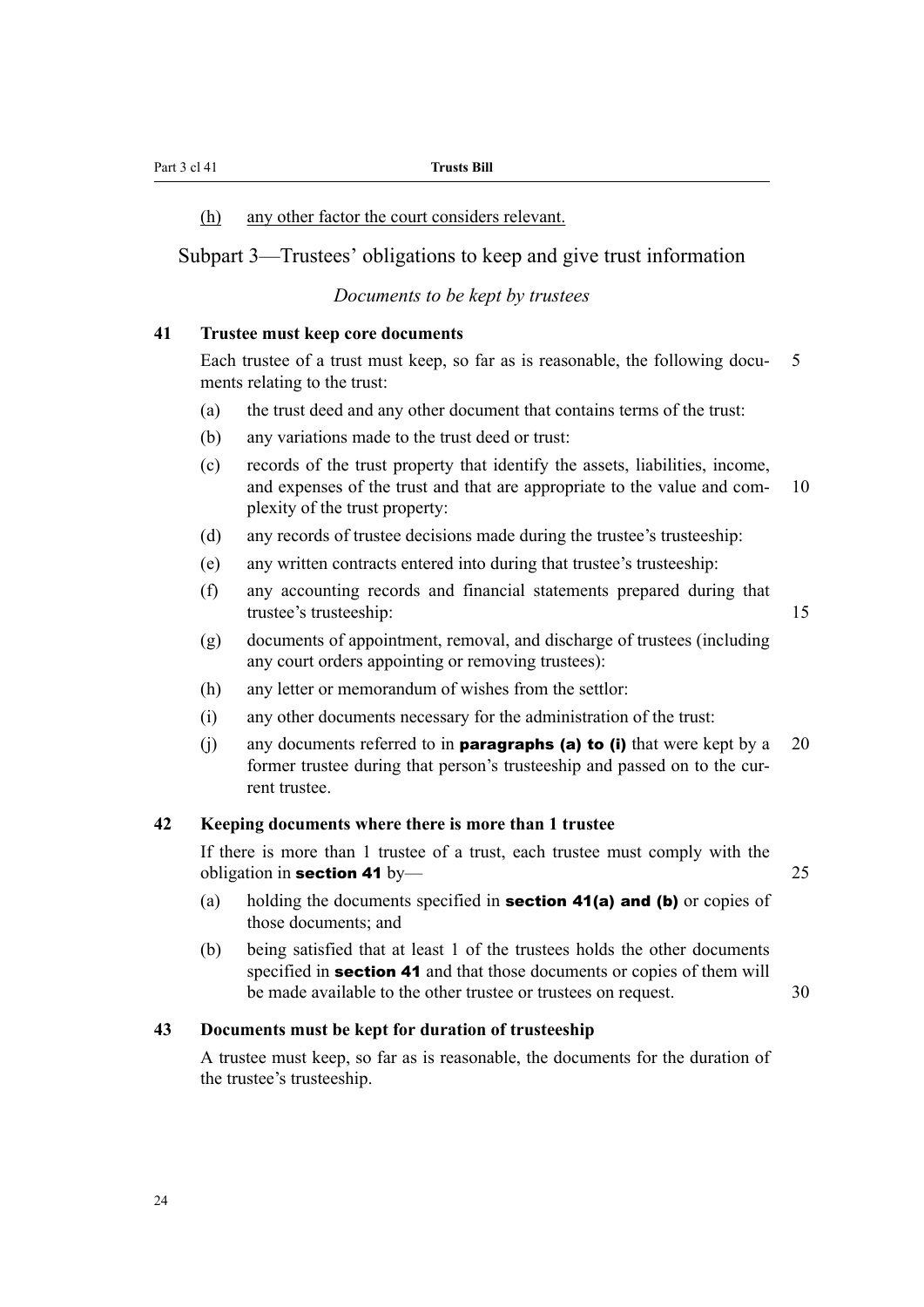# **44 Trustee must pass on documents**

At the time that the trusteeship of a trustee ends, if the trust continues, the trustee must give at least 1 replacement trustee or continuing trustee the documents that the trustee holds at that time.

*Giving information to beneficiaries* 5

#### **45 Definitions for purposes of sections 46 to 51**

In this section and in **sections 46 to 51**,—

**lacks capacity** means, in relation to a beneficiary, a beneficiary who—

- $(a)$  is a child; or
- (b) is not competent to manage the beneficiary's own affairs for any reason, 10 including a beneficiary who—
	- (i) is subject to an order appointing a manager under section 31 of the Protection of Personal and Property Rights Act 1988; or
	- (ii) has a trustee corporation managing the person's property under section 32 or 33 of that Act 15

**representative** means the parent, guardian, attorney, or property manager of a beneficiary who lacks capacity

#### **trust information**—

- (a) means any information—
	- (i) regarding the terms of the trust, the administration of the trust, or 20 the trust property; and
	- (ii) that it is reasonably necessary for the beneficiary to have to enable the trust to be enforced; but
- (b) does not include reasons for trustees' decisions.

#### **46 Purpose and application of sections 47 to 51** 25

- (1) The purpose of **sections 47 to 51** is to ensure that beneficiaries have sufficient information to enable the terms of the trust and the trustees' duties to be enforced against the trustees.
- (2) **Sections 47 to 51** do not apply to charitable trusts or to other trusts established for a permitted purpose that do not have beneficiaries. 30

#### **47 Presumption that trustee must notify basic trust information**

(1) There is a presumption that a trustee must make available to every beneficiary or representative of a beneficiary the basic trust information set out in **subsec**tion (3).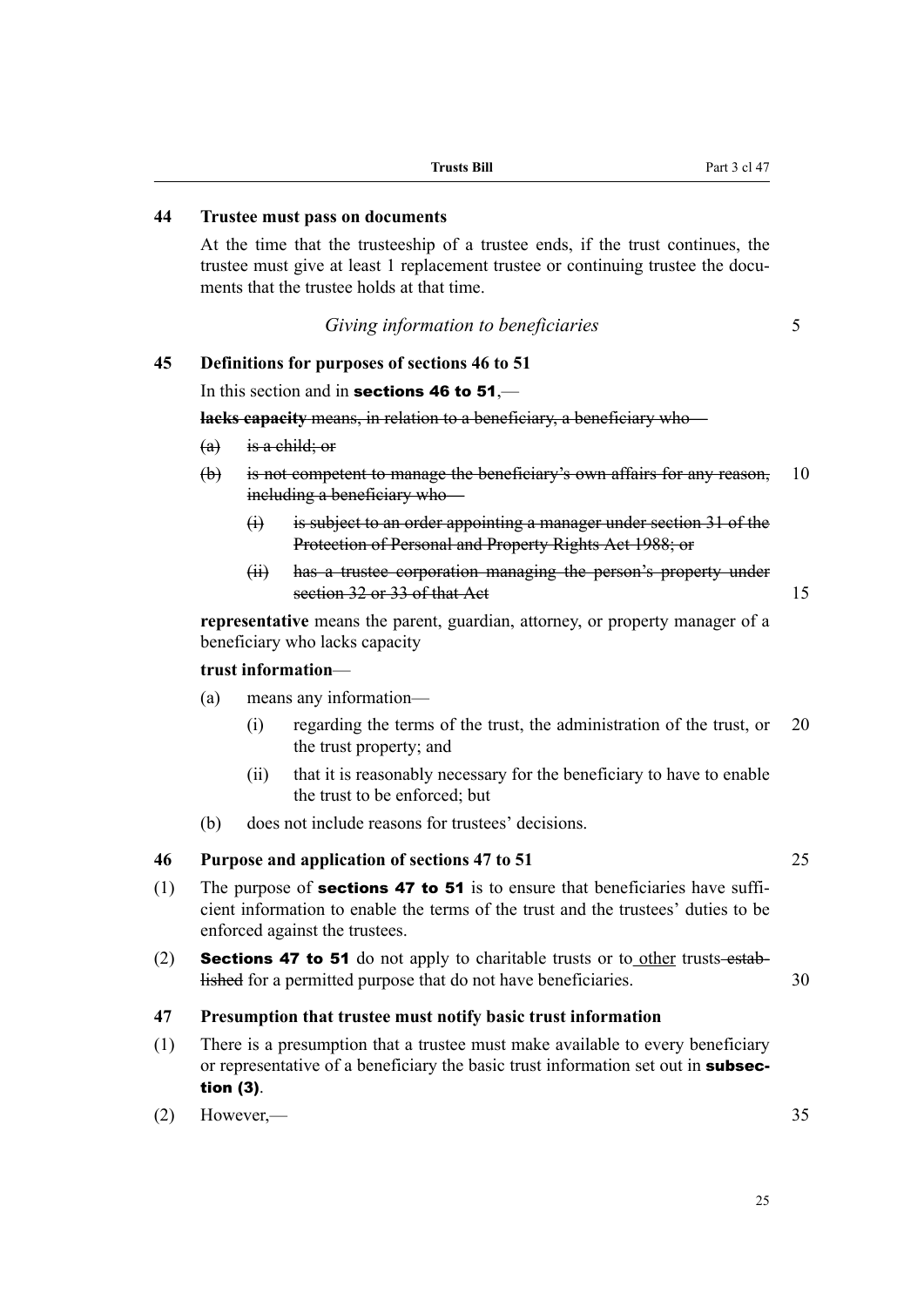- (a) before giving the information, the trustee must consider the factors set out in section 49; and
- (b) if the trustee reasonably considers (after taking into account those factors) that the information should not be made available to every beneficiary, — 5
	- (i) the presumption does not apply; and
	- (ii) the trustee may decide to withhold some or all of the basic trust information from 1 or more particular beneficiaries or classes of beneficiaries.
- (3) The basic trust information is— 10
	- (a) the fact that a person is a beneficiary of the trust; and
	- (b) the name and contact details of the trustee; and
	- (c) the occurrence of, and details of, each appointment, removal, and retirement of a trustee as it occurs; and
	- (d) the right of the beneficiary to request a copy of the terms of the trust or 15 trust information.
- (4) A trustee is required to consider at reasonable intervals whether the trustee should be making the basic trust information available under this section.

# **48 Presumption that trustee must give information on request**

- (1) There is a presumption that a trustee must within a reasonable period of time 20 give a beneficiary or the representative of a beneficiary the trust information that person has requested.
- (2) However,—
	- (a) before giving the information, the trustee must consider the factors set out in section 49; and 25
	- (b) if the trustee reasonably considers (after taking into account those factors) that the information should not be given to the person,—
		- (i) the presumption does not apply; and
		- (ii) the trustee may decide to refuse the request for trust information.

#### **49 Procedure for deciding whether presumption applies** 30

The factors that the trustee must consider (for the purposes of **sections** 47(2)(a) and  $48(2)(a)$  are the following:

- (a) the nature of the interests in the trust held by the beneficiary and the other beneficiaries of the trust, including the degree and extent of the beneficiary's interest in the trust and the likelihood of the beneficiary 35 receiving trust property in the future:
- (b) whether the information is subject to personal or commercial confidentiality: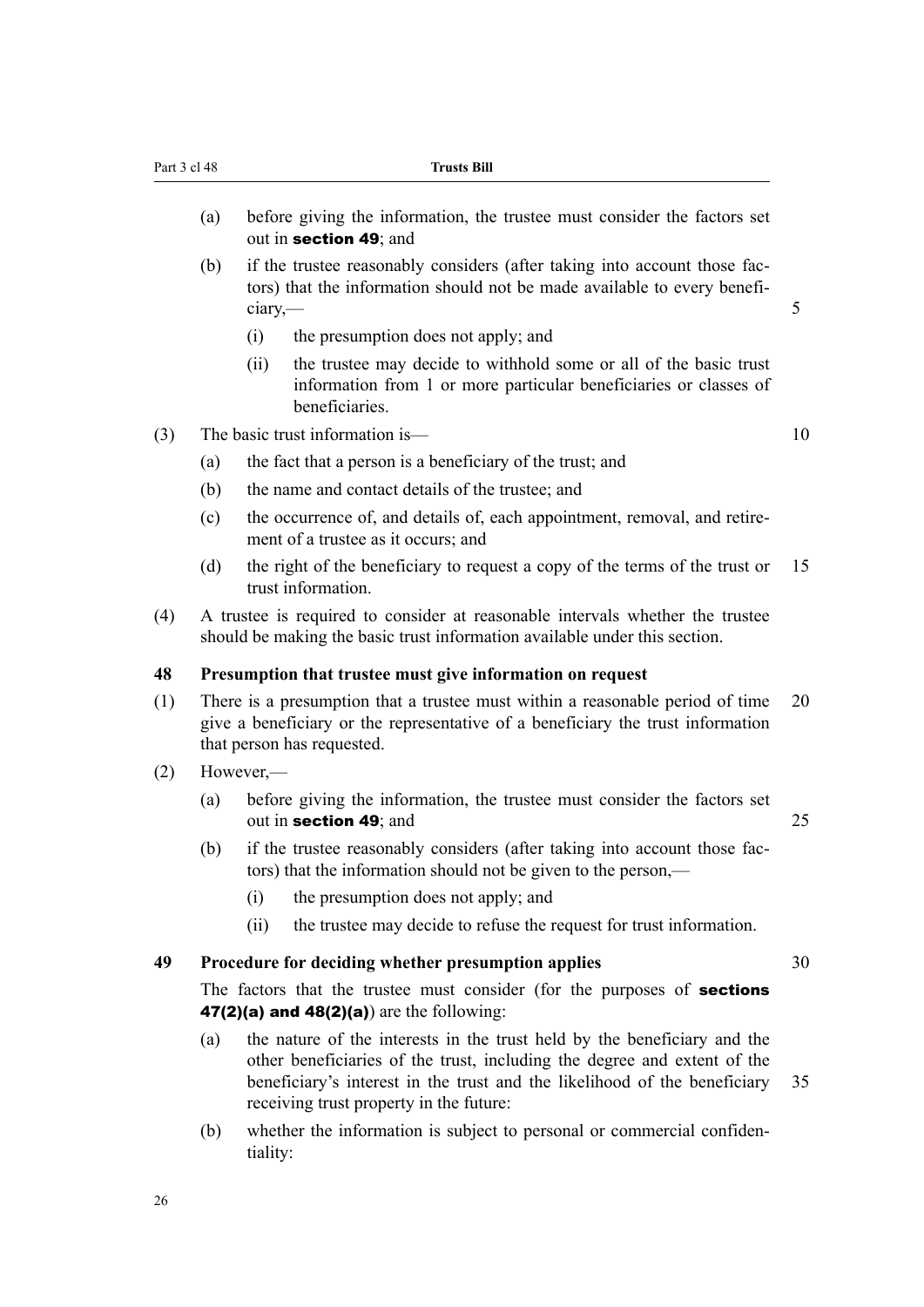| Trusts Bill |  |
|-------------|--|
|-------------|--|

|     | (c)                        | the expectations and intentions of the settlor at the time of the creation of<br>the trust (if known) as to whether the beneficiaries as a whole and the<br>beneficiary in particular would be given information: |    |  |  |  |  |  |
|-----|----------------------------|-------------------------------------------------------------------------------------------------------------------------------------------------------------------------------------------------------------------|----|--|--|--|--|--|
|     | (d)                        | the age and circumstances of the beneficiary:                                                                                                                                                                     |    |  |  |  |  |  |
|     | (e)                        | the age and circumstances of the other beneficiaries of the trust:                                                                                                                                                | 5  |  |  |  |  |  |
|     | (f)                        | the effect on the beneficiary of giving the information:                                                                                                                                                          |    |  |  |  |  |  |
|     | (g)                        | the effect on the trustees, other beneficiaries of the trust, and third parties<br>of giving the information:                                                                                                     |    |  |  |  |  |  |
|     | (h)                        | in the case of a family trust, the effect of giving the information on—                                                                                                                                           |    |  |  |  |  |  |
|     |                            | relationships within the family:<br>(i)                                                                                                                                                                           | 10 |  |  |  |  |  |
|     |                            | the relationship between the trustees and some or all of the benefi-<br>(ii)<br>ciaries to the detriment of the beneficiaries as a whole:                                                                         |    |  |  |  |  |  |
|     | (i)                        | in a trust that has a large number of beneficiaries or unascertainable<br>beneficiaries, the practicality of giving information to all beneficiaries or<br>all members of a class of beneficiaries:               | 15 |  |  |  |  |  |
|     | (j)                        | the practicality of imposing restrictions and other safeguards on the use<br>of the information (for example, by way of an undertaking, or restricting<br>who may inspect the documents):                         |    |  |  |  |  |  |
|     | (k)                        | the practicality of giving some or all of the information to the benefi-<br>ciary in redacted form:                                                                                                               | 20 |  |  |  |  |  |
|     | $\left( \mathrm{l}\right)$ | if a beneficiary has requested information, the nature and context of the<br>request:                                                                                                                             |    |  |  |  |  |  |
|     | (m)                        | any other factor that the trustee reasonably considers is relevant to deter-<br>mining whether the presumption applies.                                                                                           |    |  |  |  |  |  |
| 50  |                            | Procedure when trustee decides to give no information                                                                                                                                                             | 25 |  |  |  |  |  |
| (1) |                            | This section applies in relation to a trust if, as a result of 1 or more of the fol-<br>lowing circumstances or events, no beneficiary has any trust information:                                                 |    |  |  |  |  |  |
|     |                            | (a) the trustee cannot identify any beneficiary to whom information can be<br>given:                                                                                                                              |    |  |  |  |  |  |
|     | (b)                        | the trustee decides under <b>section 47(2)(b)</b> to withhold all of the basic<br>trust information from all beneficiaries:                                                                                       | 30 |  |  |  |  |  |
|     | (c)                        | the trustee decides under <b>section 48(2)</b> to refuse a request for trust<br>information.                                                                                                                      |    |  |  |  |  |  |
| (2) |                            | The trustee must apply to the court for directions in relation to—                                                                                                                                                |    |  |  |  |  |  |
|     | (a)                        | whether the trustee's determination that there is no beneficiary to whom<br>information can be given, or to withhold information or refuse a request<br>for information, is reasonable in the circumstances; and  | 35 |  |  |  |  |  |
|     |                            |                                                                                                                                                                                                                   |    |  |  |  |  |  |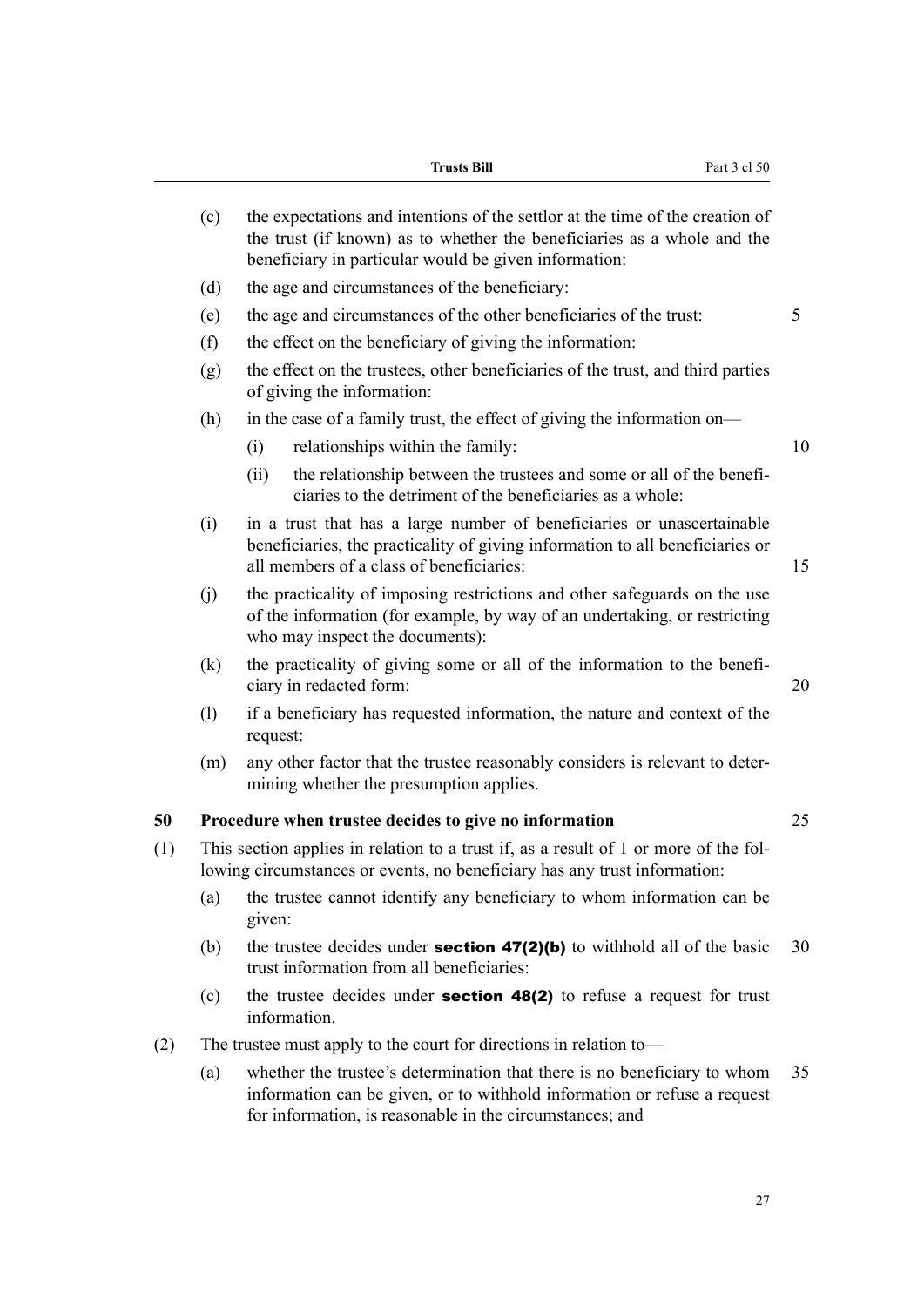- (b) the alternative means by which the trustee can be accountable and the trust can be enforced.
- (3) However, the trustee is not required to apply to the court for directions if—
	- (a) the period during which no beneficiary has any trust information is less  $\frac{12 \text{ months}}{5}$
	- (b) at the end of that period, the trustee gives to at least 1 beneficiary of the trust— the basic trust information.
		- (i) the basic trust information; and
		- (ii) the reasons for not giving the information earlier.
- (4) In giving directions under this section, the court must take into account the fol- 10 lowing principles:
	- (a) trust information may be withheld from all beneficiaries only in exceptional circumstances:
	- (b) alternative means of enforcing a trust pending disclosure of information to beneficiaries must be consistent with the objectives of the trust and 15 not adversely affect its administration.

### **51 Beneficiary may be required to pay cost of giving information**

- (1) A trustee may require the beneficiary to whom trust information is given under section 48 or in accordance with the terms of the trust to pay the reasonable cost of giving that information. 20
- (2) The trustee may require the beneficiary to pay some or all of that cost before the trustee gives the information to the beneficiary.

# **Part 4 Trustees' powers and indemnities**

Subpart 1—Powers of trustee 25

# **52 General powers of trustee**

A trustee has the following general powers:

- (a) all the powers necessary to manage the trust property including, in relation to the trust property, all the powers of an absolute owner of the property: 30
- (b) all the powers necessary to carry out the trust, including powers incidental to those in paragraph (a).

#### **53 Status of provisions on specific powers of trustee**

Sections 54 to 75 set out specific powers of a trustee and the way in which those powers may be exercised, but they are not an exhaustive source or 35 description of the specific powers of a trustee.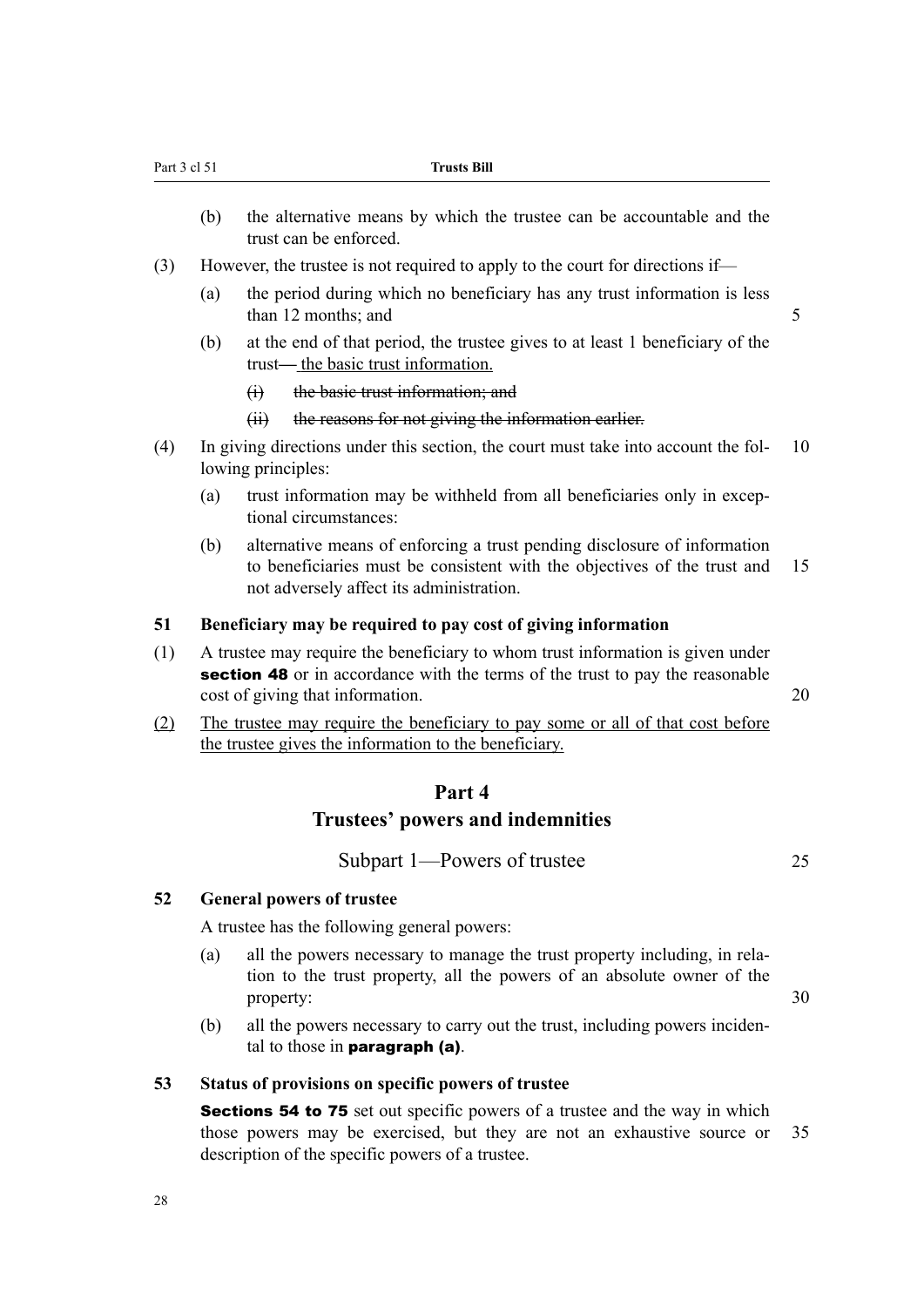#### *Investment powers*

# **54 Trustee has power to invest**

A trustee may invest trust property in any property. Compare: 1956 No 61 s 13A

#### **55 Matters which trustee may consider in exercising power to invest** 5

- (1) A trustee exercising any power to invest may have regard to the following matters, so far as they are appropriate to the circumstances of the trust:
	- (a) the objectives of the trust or the permitted purpose of the trust:
	- (b) the desirability of diversifying trust investments:
	- (c) the nature of existing trust investments and other trust property: 10
	- (d) the need to maintain the real value of the capital or income of the trust:
	- (e) the risk of capital loss or depreciation:
	- (f) the potential for capital appreciation:
	- (g) the likely income return:
	- (h) the length of the term of the proposed investment: 15
	- (i) the probable duration of the trust:
	- (j) the marketability of the proposed investment during, and on the expiry of, the term of the proposed investment:
	- (k) the aggregate value of the trust property:
	- (l) the effect of the proposed investment in relation to the tax liability of the 20 trust:
	- (m) the likelihood of inflation affecting the value of the proposed investment or other trust property:
	- (n) the trustee's overall investment strategy.
- (2) This section does not limit the matters that a trustee may take into account. 25 Compare: 1956 No 61 s 13E

#### *Power to determine treatment of returns and accounts*

#### **56 Power to determine whether return on investment is income or capital**

For the purposes of distribution, and of preparing and completing a financial statement for a trust, a trustee may determine whether a return on an invest- 30 ment is to be treated as income or capital.

# **57 Apportionment of receipts and outgoings between income and capital**

- (1) A trustee's powers under **subsection (2)** may be exercised only—
	- (a) if the exercise of the power is fair and reasonable in all the circumstances; and 35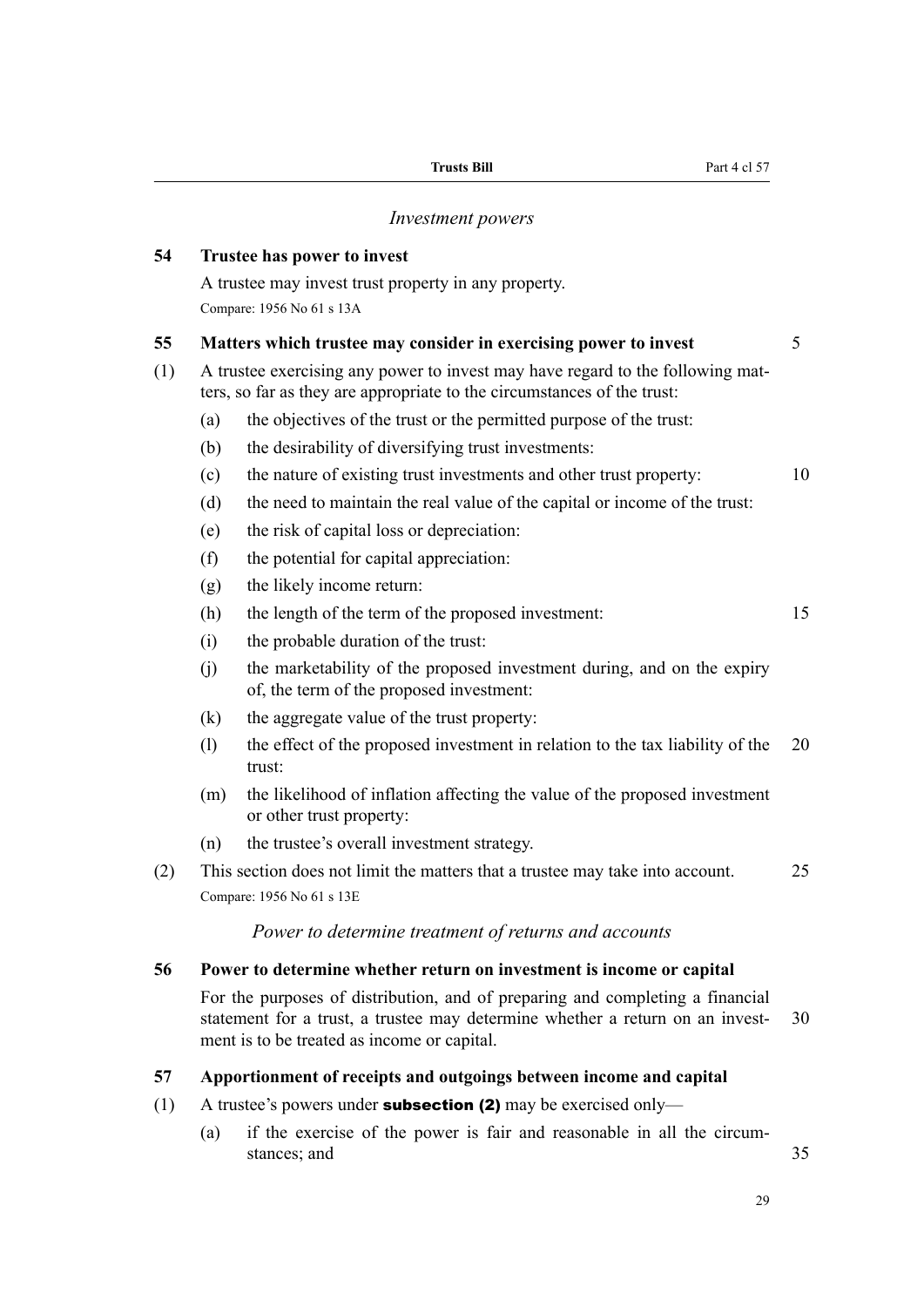- (b) in accordance with accepted business practice.
- (2) A trustee may—
	- (a) apportion any receipt or outgoing relating to any period of time between the income and capital accounts, or charge any outgoing or credit any receipt exclusively to or from income or capital: 5
	- (b) transfer funds between capital and income accounts—
		- (i) to recover or reimburse an outgoing previously charged to the account that is to receive the funds:
		- (ii) to recover or deduct any receipt previously credited to the account from which the funds are to be recovered: 10
	- (c) deduct from income an amount to meet the cost of depreciation, and add the amount to capital.
- (3) This section extinguishes the rules of common law and equity relating to the apportionment of receipts and outgoings.
- (4) If a trustee is the landlord, tenant, vendor, or purchaser of land, the apportion- 15 ment rules in the Property Law Act 2007 apply in respect of that land.

*Powers to apply trust property for beneficiary's welfare*

#### **58 Trustee's power to pay income for child beneficiary's welfare**

- (1) A trustee may pay some or all of the income on the interest of the beneficiary in respect of whom this section applies for the beneficiary's welfare. 20
- (2) This section applies in respect of a beneficiary who is a child with an interest (whether vested or contingent) in some or all of the trust property.
- (3) In this section, **income**
	- (a) means the income on the beneficiary's interest that arises in the most recent year; and 25
		-
	- (b) where they have not been previously paid in respect of the beneficiary but have been accumulated and held for the beneficiary's entitlement in the future, means the income on the beneficiary's interest from previous years and the interest earned from the investment of that income; and
	- (c) where the beneficiary has an absolute interest in an annuity, includes the 30 income from the annuity.
- (4) In deciding whether to make a payment and the amount of any payment, the trustee must consider all of the relevant circumstances, including the beneficiary's age and requirements.
- (5) The trustee may make the payment under **subsection (1)** to the child's parent  $35$ or guardian, or in some other manner that is for or toward the beneficiary's welfare.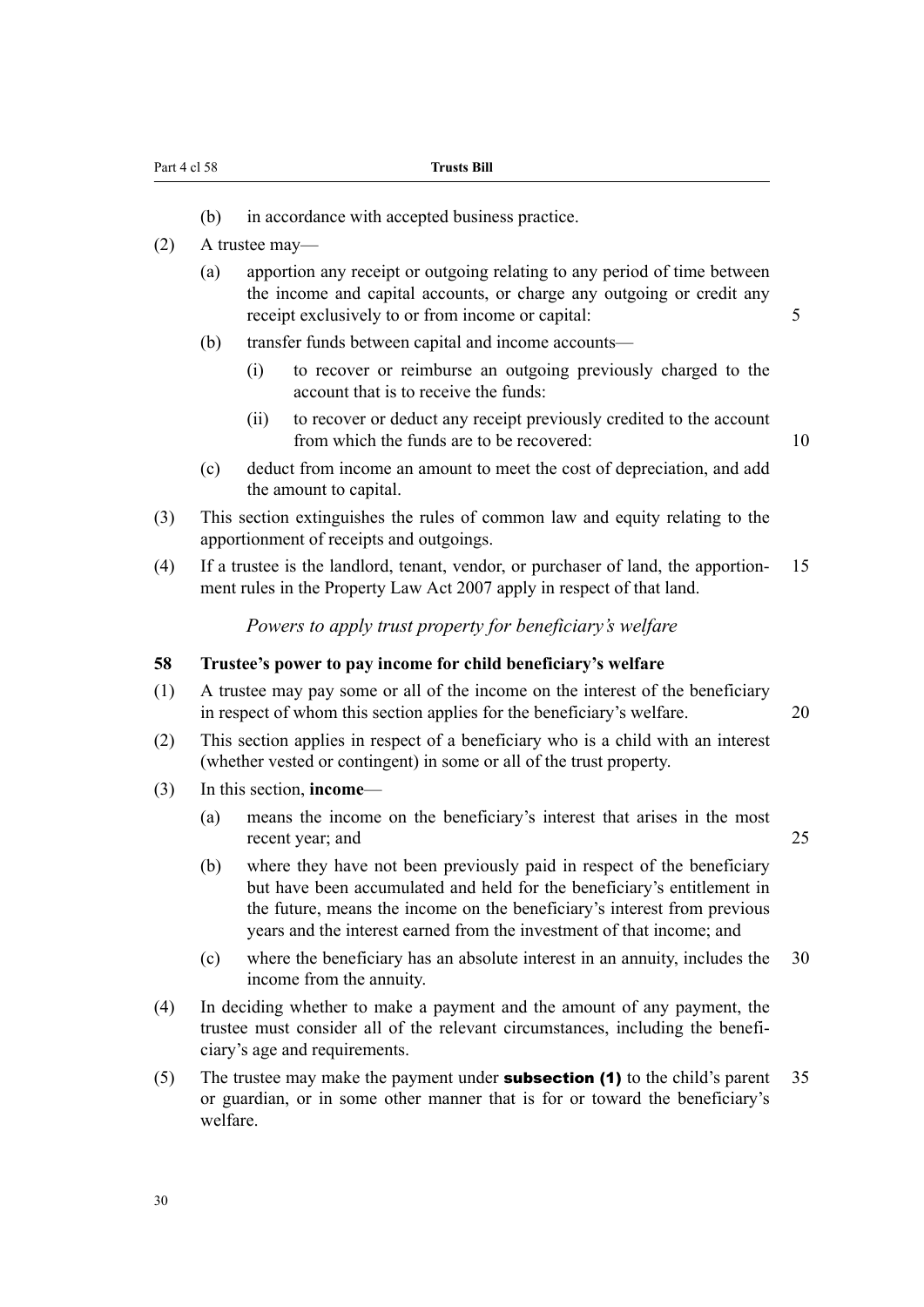|     |                                                                                                                                                                                                                      |      | <b>Trusts Bill</b><br>Part 4 cl 60                                                                                                                                                             |    |  |  |  |  |  |  |  |
|-----|----------------------------------------------------------------------------------------------------------------------------------------------------------------------------------------------------------------------|------|------------------------------------------------------------------------------------------------------------------------------------------------------------------------------------------------|----|--|--|--|--|--|--|--|
| (6) | This power is subject to any prior interests or charges affecting the income.<br>Compare: 1956 No 61 s 40(1), (2), (4)                                                                                               |      |                                                                                                                                                                                                |    |  |  |  |  |  |  |  |
| 59  | Trustee's powers with respect to income of child beneficiary                                                                                                                                                         |      |                                                                                                                                                                                                |    |  |  |  |  |  |  |  |
| (1) | While a beneficiary is a child, a trustee may use the income on the benefi-<br>5<br>ciary's interest in 1 or more of the following ways:                                                                             |      |                                                                                                                                                                                                |    |  |  |  |  |  |  |  |
|     | (a)                                                                                                                                                                                                                  |      | invest the income:                                                                                                                                                                             |    |  |  |  |  |  |  |  |
|     | (b)                                                                                                                                                                                                                  |      | accumulate the income:                                                                                                                                                                         |    |  |  |  |  |  |  |  |
|     | (c)                                                                                                                                                                                                                  |      | make a payment under <b>section 58</b> for the beneficiary's welfare.                                                                                                                          |    |  |  |  |  |  |  |  |
| (2) |                                                                                                                                                                                                                      |      | If either of the following applies, the trustee must hold the income for the bene-<br>ficiary absolutely:                                                                                      | 10 |  |  |  |  |  |  |  |
|     | (a)                                                                                                                                                                                                                  |      | the beneficiary's interest is a vested interest and the child turns 18:                                                                                                                        |    |  |  |  |  |  |  |  |
|     | (b)                                                                                                                                                                                                                  |      | the beneficiary, on turning 18, is entitled to the property from which the<br>income arose.                                                                                                    |    |  |  |  |  |  |  |  |
|     |                                                                                                                                                                                                                      |      | Compare: 1956 No 61 s 40(2)                                                                                                                                                                    |    |  |  |  |  |  |  |  |
| 60  |                                                                                                                                                                                                                      |      | Trustee's power to pay capital for capital beneficiary's welfare                                                                                                                               | 15 |  |  |  |  |  |  |  |
| (1) | A trustee may pay or apply some or all of a share of the capital money or other<br>capital assets of the trust property of a beneficiary in respect of whom this sec-<br>tion applies for the beneficiary's welfare. |      |                                                                                                                                                                                                |    |  |  |  |  |  |  |  |
| (2) |                                                                                                                                                                                                                      |      | This section applies in respect of a beneficiary with an interest (whether vested<br>or contingent) in some or all of the capital of the trust property.                                       | 20 |  |  |  |  |  |  |  |
| (3) |                                                                                                                                                                                                                      |      | In deciding whether to pay or apply capital and the amount to pay or apply, the<br>trustee must consider all of the relevant circumstances.                                                    |    |  |  |  |  |  |  |  |
| (4) |                                                                                                                                                                                                                      |      | In exercising the power under this section, a trustee—                                                                                                                                         |    |  |  |  |  |  |  |  |
|     | (a)                                                                                                                                                                                                                  |      | must not make a payment to a person whose interest is subject to a<br>double or multiple contingency; and                                                                                      | 25 |  |  |  |  |  |  |  |
|     | (b)                                                                                                                                                                                                                  |      | must not make a payment if the income would prejudice a person<br>entitled to a prior life or other interest (whether vested or contingent) in<br>the amount paid or applied, unless—          |    |  |  |  |  |  |  |  |
|     |                                                                                                                                                                                                                      | (i)  | the person whose interest may be prejudiced is an adult and con-<br>sents in writing to the payment or application; or                                                                         | 30 |  |  |  |  |  |  |  |
|     |                                                                                                                                                                                                                      | (ii) | the court, on the trustee's application, orders the amount to be<br>paid or applied.                                                                                                           |    |  |  |  |  |  |  |  |
| (5) | entitled.                                                                                                                                                                                                            |      | An amount paid under this section must be accounted for as part of the share in<br>the trust property to which the person is or becomes absolutely or indefeasibly<br>Compare: 1956 No 61 s 41 | 35 |  |  |  |  |  |  |  |
|     |                                                                                                                                                                                                                      |      |                                                                                                                                                                                                |    |  |  |  |  |  |  |  |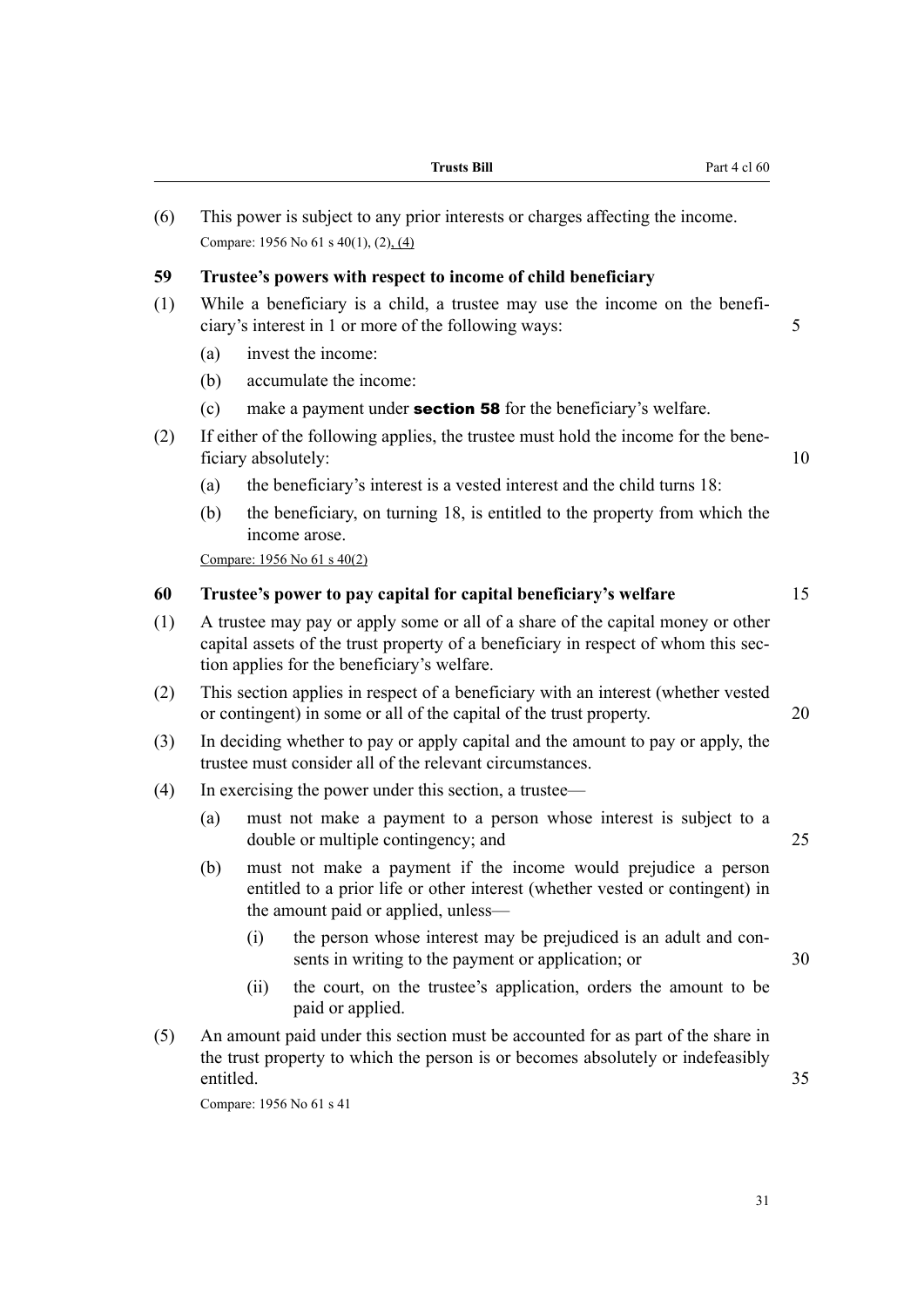# **61 Trustee may impose conditions on payment for beneficiary's welfare**

- (1) A trustee exercising a power to pay or apply an amount of income or capital for the welfare of a beneficiary may impose 1 or more conditions.
- (2) A condition may require the repayment of the amount, payment of interest on the amount, or giving security for the amount.
- (3) At any time after imposing a condition, the trustee may, either wholly or in part, waive the condition, or release an obligation undertaken or any security given because of the condition.
- (4) A trustee, when imposing a condition about giving security, is not affected by any restriction on the investment of trust property, whether imposed under this 10 Act or otherwise.
- (5) When working out the amount of income or capital that a trustee who has imposed a condition may pay or apply, an amount repaid to the trustee or recovered by the trustee is taken not to have been paid or applied by the trustee. Compare: 1956 No 61 s 41A; Draft Trusts Bill 2013 cls 101, 102 (Qld) 15

# **62 Trustee not liable for certain losses in relation to amounts paid or applied for beneficiary's welfare**

A trustee is not liable for any loss that may be incurred in relation to an amount that is paid or applied for a beneficiary's welfare if the loss arises—

- (a) because of a failure to impose any or adequate conditions under **section** 20 61; or
- (b) without limiting **paragraph (a)**, because of a failure to take security or adequate security; or
- (c) because of a failure to take action for the protection of the security (including a failure to exercise a right to enforce the security); or 25
- (d) through the release or abandonment of the security without payment; or
- (e) from any other matter in relation to the conditions imposed or the waiver of any condition.

Compare: 1956 No 61 s 41A(4); Draft Trusts Bill 2013 cl 103 (Qld)

# *Exercise of trustee powers and functions by others* 30

# **63 Trustee's power to appoint others to exercise or perform certain powers or functions**

- (1) A trustee may—
	- (a) appoint a person to exercise or perform, on behalf of the trustee, specified powers or functions in relation to the trust: 35
	- (b) appoint a person to make specified decisions in relation to all or part of the trust property: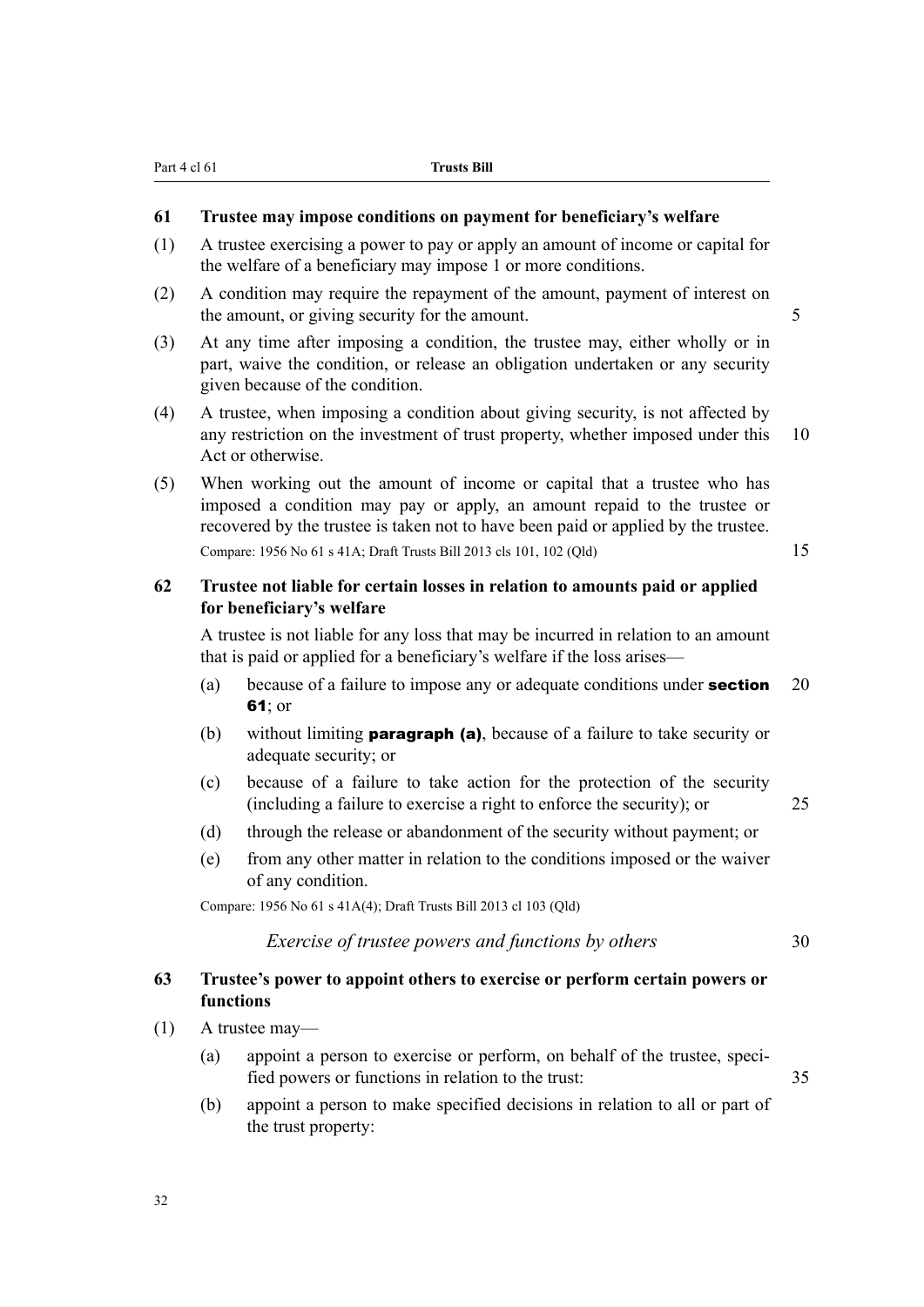|     | (c) | appoint an eligible person to hold or deal with all or part of the trust<br>property as nominee or custodian and vest all or part of the trust property<br>in that person.                                                                                            |    |  |  |  |  |  |
|-----|-----|-----------------------------------------------------------------------------------------------------------------------------------------------------------------------------------------------------------------------------------------------------------------------|----|--|--|--|--|--|
| (2) |     | However, a trustee may not under this section or under any comparable power<br>in the terms of the trust appoint a person to exercise or perform, on behalf of<br>the trustee, any of the following powers or functions:                                              | 5  |  |  |  |  |  |
|     | (a) | a function that is, or is related to, the determination of whether, when, or<br>in what way any trust property should be distributed, used, possessed, or<br>otherwise beneficially enjoyed, including a power of appointment:                                        |    |  |  |  |  |  |
|     | (b) | a power to decide whether any fees or other payment due to be made out<br>of the trust funds should be made out of income or capital (where the<br>decision affects a beneficiary's entitlement to trust property):                                                   | 10 |  |  |  |  |  |
|     | (c) | a power to decide whether payments received by, or payable to, the<br>trustee should be appropriated to income or capital (where the decision<br>affects a beneficiary's entitlement to trust property):                                                              | 15 |  |  |  |  |  |
|     | (d) | a power to appoint a person to be, or to remove, a trustee of the trust:                                                                                                                                                                                              |    |  |  |  |  |  |
|     | (e) | a power of appointment (including a power to appoint a person to be, or<br>to remove, a beneficiary):                                                                                                                                                                 |    |  |  |  |  |  |
|     | (f) | a power to appoint set or change the distribution date of trust property:                                                                                                                                                                                             |    |  |  |  |  |  |
|     | (g) | a power to resettle the trust, or to amend, revoke, or replace all or any<br>terms of the trust:                                                                                                                                                                      | 20 |  |  |  |  |  |
|     | (h) | a right to apply to the court:                                                                                                                                                                                                                                        |    |  |  |  |  |  |
|     | (i) | the powers of appointment trustee's powers conferred by subsection<br>(1) (which are powers exercisable only by the trustee personally) and<br>any other power conferred by an enactment or the terms of the trust and<br>exercisable only by the trustee personally. | 25 |  |  |  |  |  |
| (3) |     | A person appointed under <b>subsection (1)</b> or under any comparable power in<br>the terms of the trust-                                                                                                                                                            |    |  |  |  |  |  |
|     | (a) | does not take on the duties of the trustee under this Act, but must act in<br>accordance with the terms of the appointment and with any directions of<br>the trustee; and                                                                                             | 30 |  |  |  |  |  |
|     | (b) | is liable to the trustee for any failure to comply with those terms or<br>directions.                                                                                                                                                                                 |    |  |  |  |  |  |
| (4) |     | For the purposes of <b>subsection (1)(c)</b> , eligible person means—                                                                                                                                                                                                 |    |  |  |  |  |  |
|     | (a) | a person who carries on a business that consists of or includes acting as a<br>nominee or custodian; or                                                                                                                                                               |    |  |  |  |  |  |
|     | (b) | a body corporate that is controlled by the trustee; or                                                                                                                                                                                                                |    |  |  |  |  |  |
|     | (c) | an incorporated law firm (within the meaning of section 6 of the Law-<br>yers and Conveyancers Act 2006).                                                                                                                                                             |    |  |  |  |  |  |

**Trusts Bill** Part 4 cl 63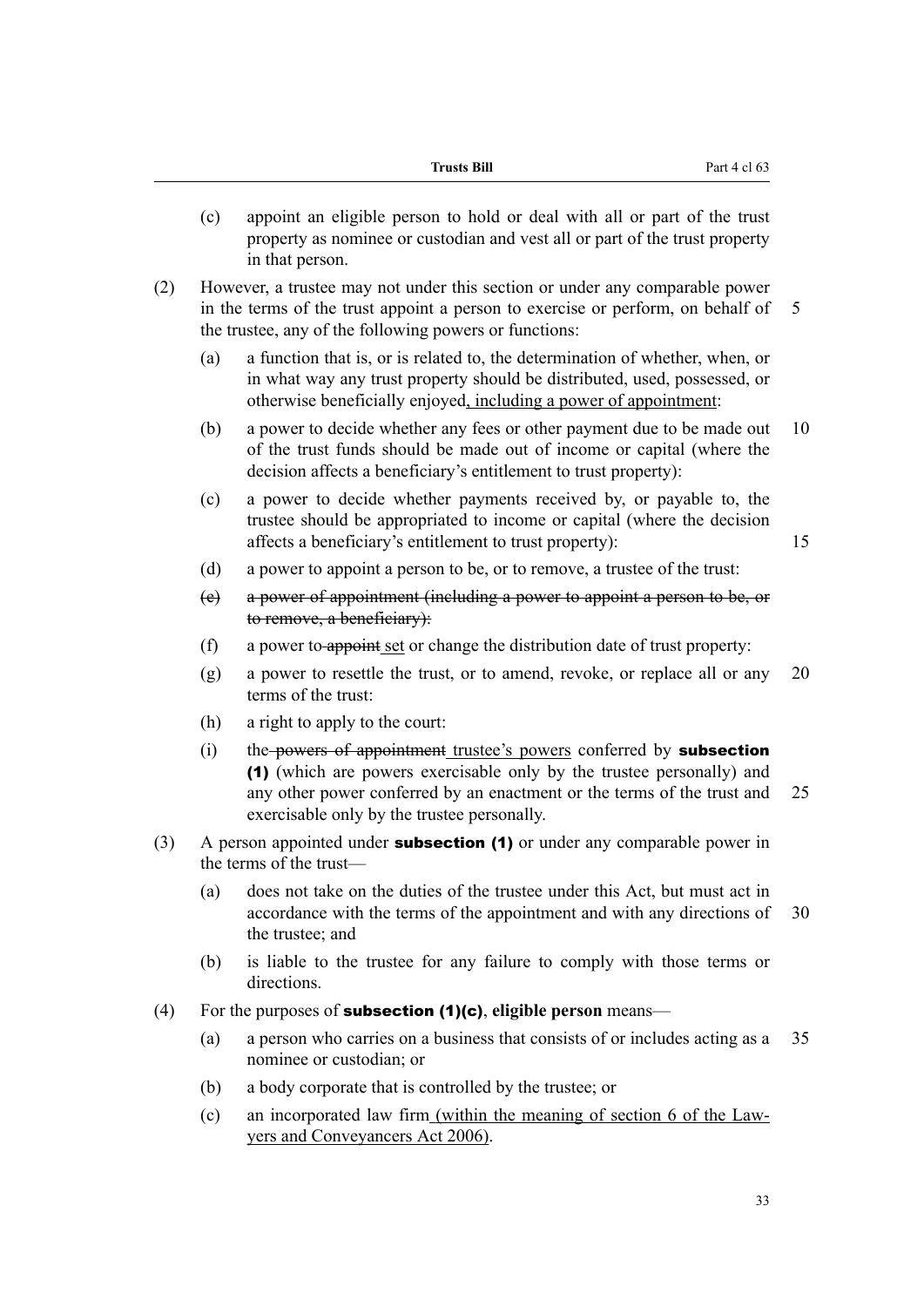- (5) For the purposes of subsection (4)(b), a body corporate is **controlled by the trustee** if—
	- (a) the trustee has a controlling interest in the body corporate; or
	- (b) the trustee has the capacity (for example, because of practical influence) to determine the outcome of decisions about the body corporate's finan- 5 cial and operating policies.

# **64 Trustee's duties to keep appointments under review and to fulfil general duty of care**

- (1) If a trustee exercises a power  $of$  appointment under **section 63(1)** or any comparable power in the terms of the trust, the trustee must— 10
	- (a) keep under review the arrangements under which the appointee acts and how those arrangements are being put into effect; and
	- (b) if the circumstances make it appropriate to do so, consider whether the trustee should exercise any power to intervene (for example, a power to give directions to the appointee, or to amend, revoke, or replace the 15 appointment).
- (2) The general duty of care in **section 27** applies to the exercise of a power referred to in subsection (1) under section 63(1).
- (3) This section applies despite section 20(2).

#### **65 Trustee's liability for acts of appointee limited** 20

A trustee is not liable in a proceeding brought by or on behalf of a beneficiary for any act or default of an appointee of the trustee unless the trustee failed—

- (a) to fulfil any of the trustee's mandatory duties or the trustee's default duties (where applicable) in appointing the person under **section 63**; or
- (b) to fulfil the trustee's duties under **section 64**.  $25$

# **66 Trustee's power to delegate powers and functions in specified circumstances**

- (1) Despite sections 63 and 64, a trustee may, by power of attorney, delegate all or any of the trustee's powers and functions under the trust to any person qualified to be a trustee under **section 90**.  $30$
- (2) However, the power to delegate may be exercised only  $\pm$  in the circumstances where the delegation is necessary (or the trustee expects that it may from time to time become necessary) because of the trustee's—
	- (a) absence from New Zealand; or
	- (b) temporary inability to be contacted; or 35
	- (c) temporary physical incapability; or
	- (d) temporary lack of capacity to perform the functions of a trustee.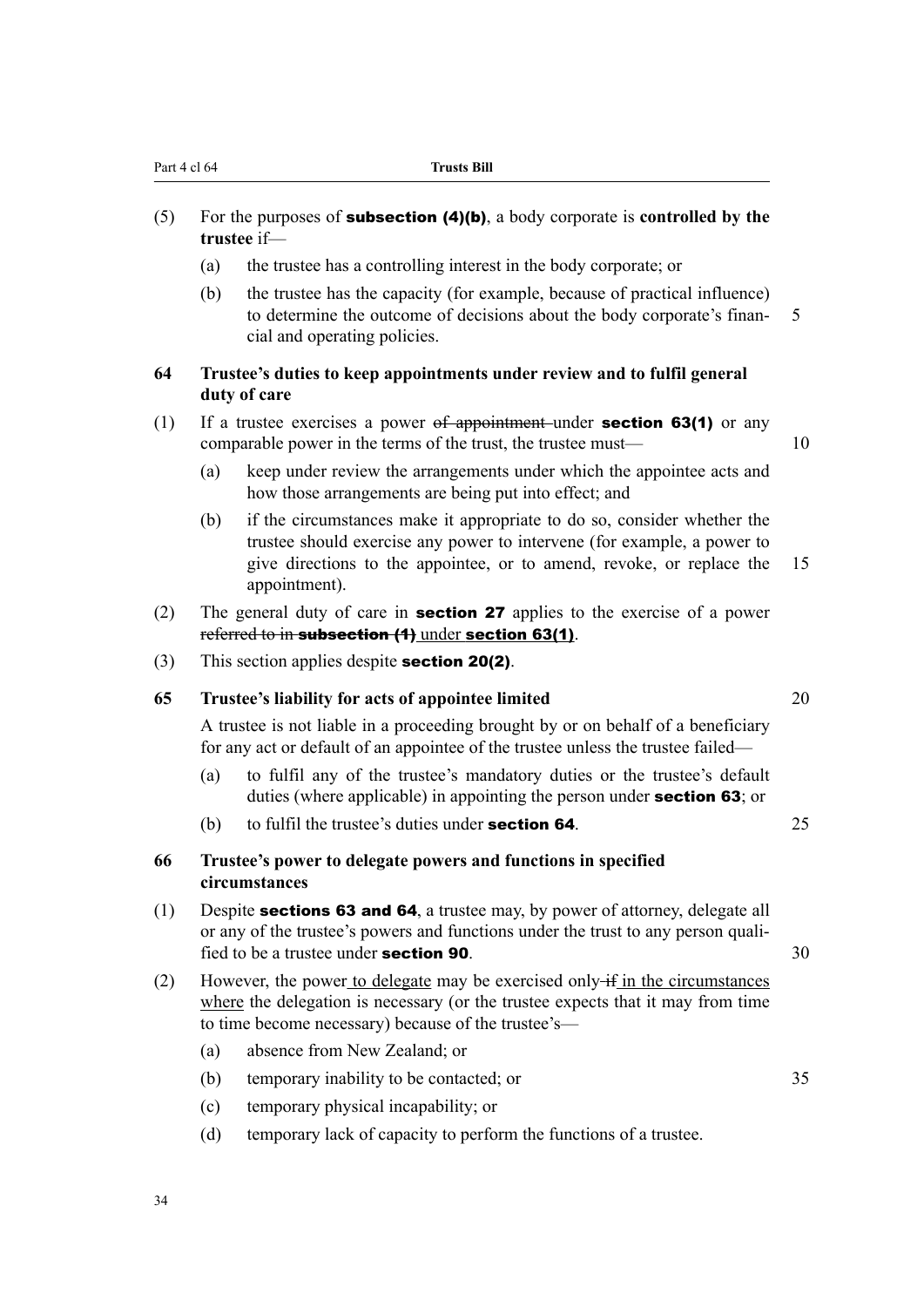- (3) The delegation—
	- (a) commences when the circumstance in subsection (2) occurs or begins; and
	- (b) continues for the shorter of—
		- (i) the duration of the circumstance in **subsection (2)**; and  $\overline{5}$
		- (ii) 12 months.
- (4) If a delegation has been in place for 12 months and the circumstance in subsection (2) continues, the delegation may be extended by the delegating trustee (or the trustee's delegate in cases to which subsection (2)(d) applies) for the shorter of — 10
	- (a) the remaining duration of the circumstance in **subsection (2)**; and
	- (b) a further 12 months.
- (5) A trustee may delegate powers to a sole co-trustee only if that sole co-trustee is a statutory trustee.
- (6) A delegate may exercise the delegating trustee's power to resign. 15 Compare: Trustee Act 1925 s 25 (UK)

#### **67 Notice of delegation of trustee's powers and functions**

- (1) Not later than 5 working days after a delegation under **section 66** commences, the delegating trustee (or, if the trustee is incapable, the delegate) must notify any co-trustees and any person with the power to remove or to appoint 20 trustees of the following:
	- (a) the date on which the delegation commencesd:
	- (b) the duration of the delegation:
	- (c) the name and contact details of the delegate:
	- (d) the reason for the delegation: 25
	- (e) which powers are delegated, if only some are delegated.
- (2) If a document of In the case where a power of attorney authorising delegation under section 66 is signed but is to take effect only if a circumstance that would make a delegation necessary occurs on the basis that the trustee expects that the delegation may from time to time become necessary (*see* section 30 66(2)), the delegating trustee (or, if the trustee is incapable, the delegate) must, not later than 5 working days after the document power of attorney is signed, notify any co-trustees and any person with the power to remove or to appoint trustees.
- (3) For a sole delegating trustee, it is sufficient compliance with **subsections (1)** 35 and (2) if the trustee (or, if the sole trustee is incapable, the trustee's delegate) notifies—
	- (a) any person with the power to remove or to appoint trustees; or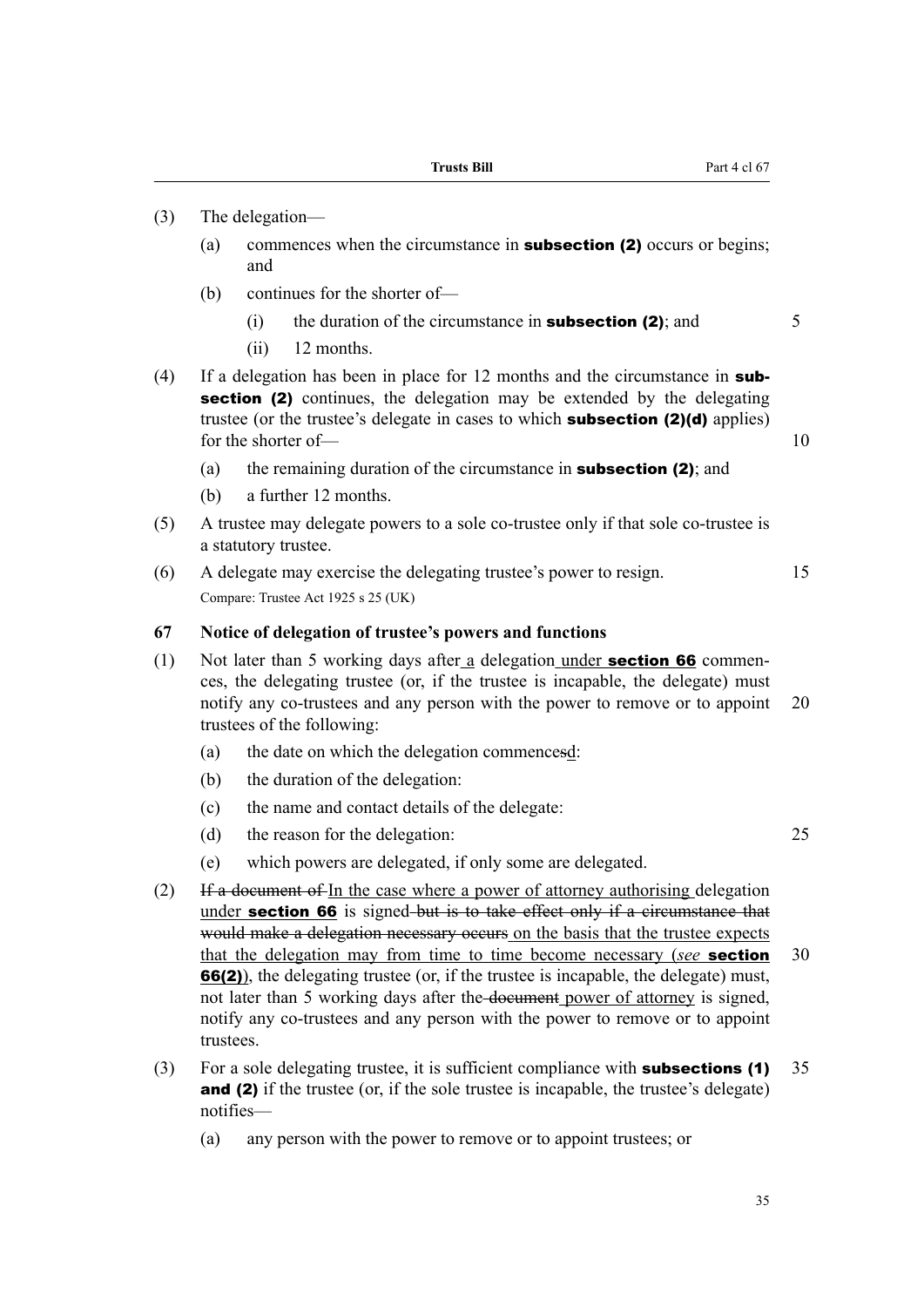- (b) if there is no person authorised under **paragraph (a)**, all competent adult beneficiaries; or
- (c) if, in the circumstances, it is unreasonable or impracticable to comply with **paragraph (b)**, a reasonably representative sample of beneficiaries. 5
- (4) However, a trustee or delegate is not required to comply with notification requirements under **subsection** (3)(b) or (c) if the trustee or delegate reasonably considers, after taking into account the factors in **section 49(2)**, that beneficiaries should not be notified.
- (5) Failure to comply with a notification requirement under this section does not 10 invalidate any act done or document executed by the delegate in favour of a person dealing with a trustee's delegate.

Compare: Trustee Act 1925 s 25 (UK)

#### **68 Trustee's liability for acts of delegate limited**

The trustee is not liable in a proceeding brought by or on behalf of a benefi- 15 ciary for any act or default of a delegate appointed under section 66 unless the trustee failed, in appointing the delegate, to fulfil any of the trustee's mandatory duties or the general duty of care in section 27 (to the extent that it applies).

#### **69 Application to Public Trust to consent to become delegate** 20

- (1) This section applies in relation to a trust where—
	- (a) a trustee is, for any of the reasons listed in **section 66(2)**, unable to perform the trustee's functions as trustee; and
	- (b) that trustee has not delegated the trustee's powers.
- (2) A co-trustee or a beneficiary of the trust may apply to Public Trust for consent 25 for Public Trust to be made the delegate of the trustee.
- (3) Public Trust—
	- (a) may refuse to consent to be the delegate of the trustee for any reason; and
	- (b) must refuse to consent to be made the delegate of the trustee if Public 30 Trust reasonably believes that an application under subsection (2) or the circumstances relating to it involve a dispute or present significant complexity.
- (4) Public Trust may charge fees for providing services as a delegate under this section. 35
- (5) If Public Trust consents to be made the delegate of the trustee, sections 66 to 68 apply (with any necessary modifications) to the delegation.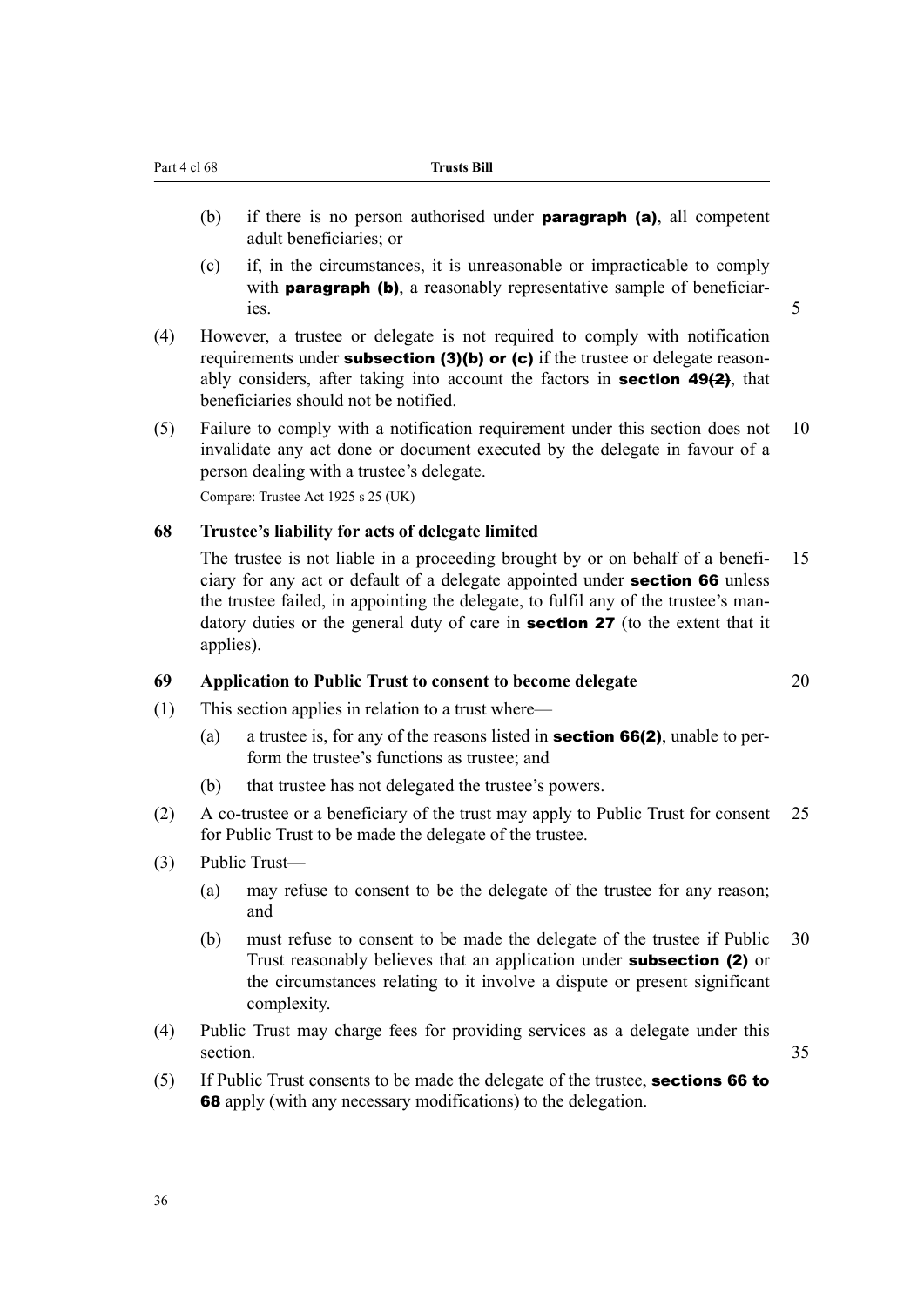# *Special trust advisers*

# **70 Role and appointment of special trust advisers** (1) A special trust adviser— (a) may advise the trustee on any matter relating to the trust; but (b) is not a trustee of the trust and does not have the powers or duties of a 5 trustee. (2) A special trust adviser may be appointed— (a) in, or in accordance with, the terms of the trust; or (b) by order of the court made on the application of— (i) a beneficiary or trustee; or 10 (ii) a person on whose application the court would have the power to appoint a new trustee; or (c) by a person with the power to remove or to appoint trustees; or (d) in respect of property for which the court has jurisdiction under Part 3 of the Protection of Personal and Property Rights Act 1988, by order of the 15 court made on the application of— (i) the manager or person authorised to administer the property; or (ii) a person specified in section 26 of that Act; or (e) in respect of property of a person subject to a property order made under the Protection of Personal and Property Rights Act 1988, by order of the 20 court made on the application of— (i) the manager of the property; or (ii) a person specified in section 26 of that Act. (3) In this section, **manager** and **property order** have the meanings given in section 2 of the Protection of Personal and Property Rights Act 1988. 25 Compare: 1956 No 61 s 49(2), (3)(a), (b) **71 Reliance on special trust adviser's advice** (1) If there is a special trust adviser, a trustee— (a) may consult the special trust adviser on any matter relating to the trust; and 30 (b) is not required to follow the special trust adviser's advice; and (c) is not liable in a proceeding brought by or on behalf of a beneficiary for an act or omission the trustee makes as a result of following the special

trust adviser's advice unless the act or omission involves the trustee's dishonesty, wilful misconduct, or gross negligence (*see* section 40A, 35 which relates to the court's consideration of gross negligence).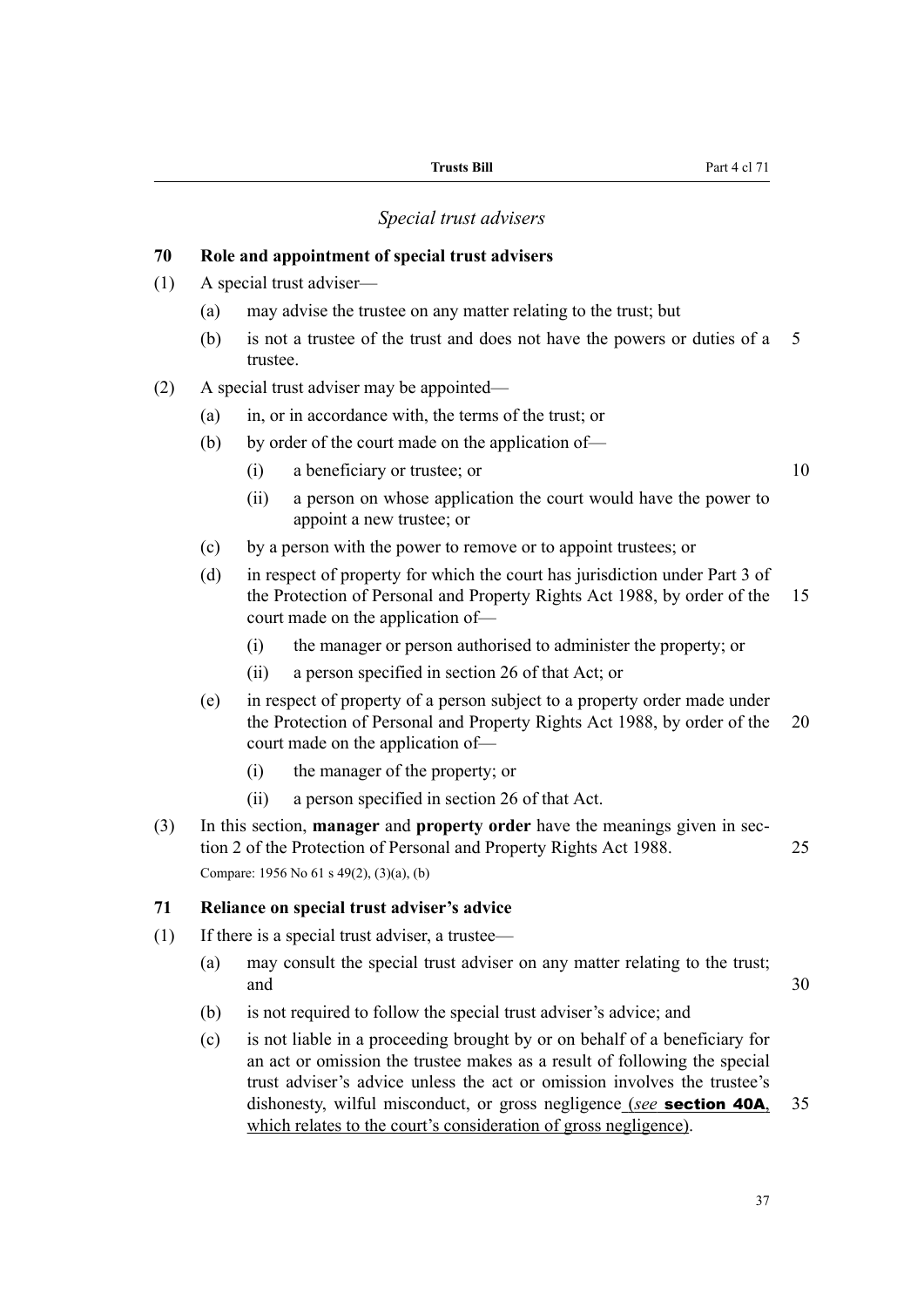(2) A special trust adviser's disagreement with or objection to a proposed action to be taken by a trustee in respect of trust property does not affect a person dealing with the trustee in the matter.

Compare: 1956 No 61 s 49(3)(c), (4)

#### **72 Remuneration of special trust advisers** 5

- (1) If remuneration is payable to a trustee, remuneration may also be paid to a special trust adviser.
- (2) The amount of remuneration for a special trust adviser is to be determined,—
	- (a) if the trustee is the Māori trustee, by or under regulations made under the Maori Trustee Act 1953; or 10
	- (b) if the trustee is Public Trust, in accordance with Public Trust's fees as notified from time to time; or
	- (c) if the trustee is a trustee company within the meaning of section 2 of the Trustee Companies Act 1967, in accordance with that Act; or
	- (d) if the trustee is entitled to fix the trustee's remuneration, by the trustee; 15 or
	- (e) in all other cases, by the court.

Compare: 1956 No 61 s 49(5)

#### *Other powers and rights of trustee*

#### **73 Application of insurance money for loss or damage of trust property** 20

- (1) This section applies if a trustee or a beneficiary receives or is entitled to receive money under an insurance contract against the loss or damage of trust property (**insurance money**).—
	- (a) a trustee or a beneficiary receives or is entitled to receive money under an insurance contract against the loss of or damage to trust property 25 (**insurance money**); and
	- (b) the insurance contract has been arranged—
		- (i) under the terms of a trust; or
		- (ii) under a statutory or other power; or
		- (iii) in performance of an agreement, or of a statutory or other obliga- 30 tion; or
		- (iv) by a life tenant who would be liable for damage or loss to the property.
- (2) If a beneficiary is entitled to receive insurance money, the beneficiary must—
	- (a) take reasonable steps to recover and receive the money; and 35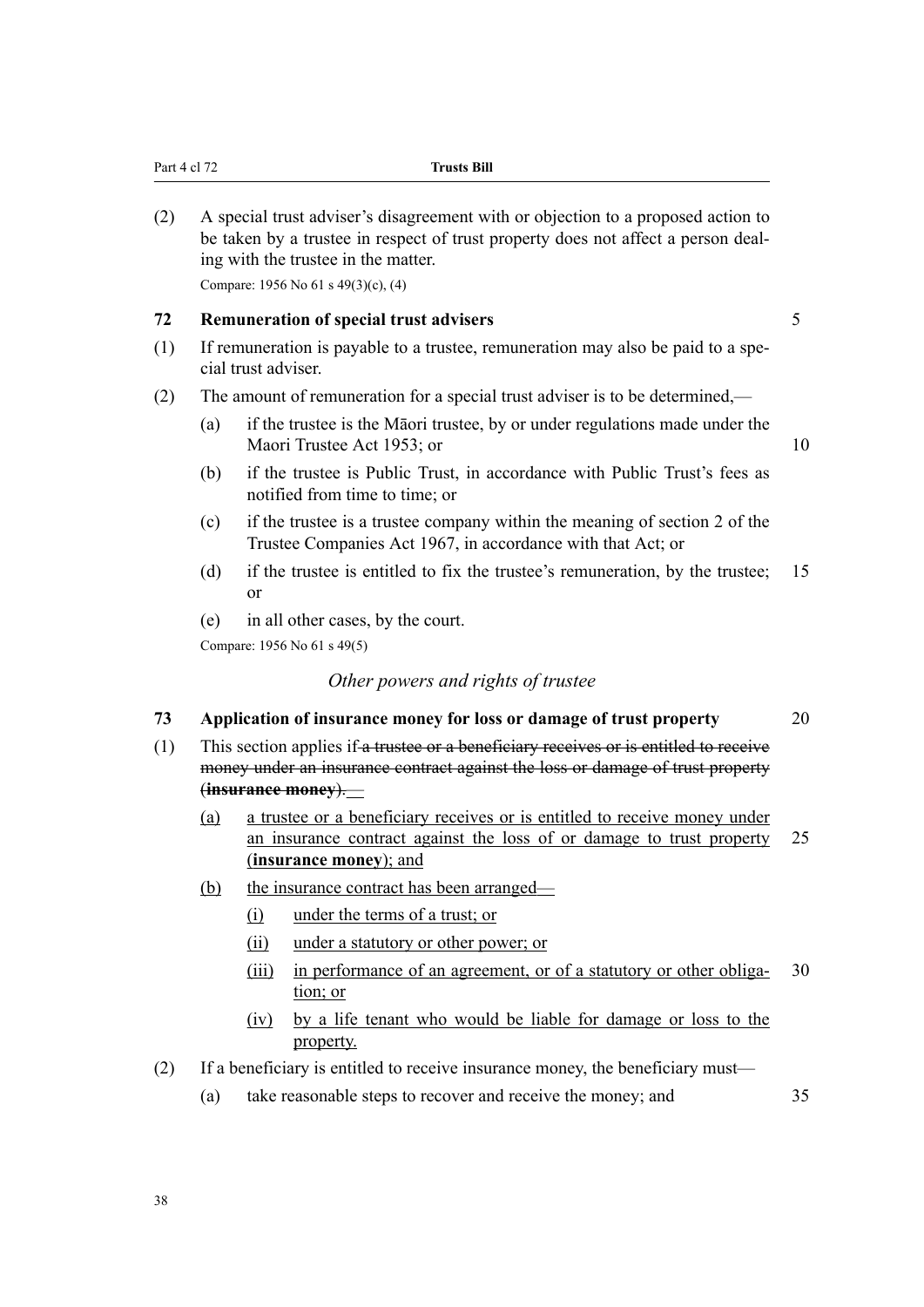- (b) pay the money received less any recovery costs to the trustee or, if there is no trustee capable of giving a discharge for the money, to the Crown under section 144.
- (3) The trustee must hold the insurance money in trust on the same terms and subject to the same powers and provisions as (or those corresponding as nearly as 5 possible to) those to which the lost or damaged property is subject.
- (4) The trustee may apply the insurance money (or part of it) to rebuilding, reinstating, replacing, or repairing the lost or damaged property.
- (5) If the insurance money is held by the Crown, the court may direct that the money (or part of it) be applied to rebuilding, reinstating, replacing, or repair- 10 ing the lost or damaged property.
- (6) This section does not affect— any right a person may have to require the insurance money (or part of it) to be applied to rebuilding, reinstating, replacing, or repairing the lost or damaged property.
	- (a) any right a person may have to require the insurance money (or part of 15 it) to be applied to rebuilding, reinstating, replacing, or repairing the lost or damaged property; or
	- (b) the rights of a mortgagee, lessor, or lessee.

Compare: 1956 No 61 s 25

# **74 Trustee's power to adjust interests in trust property of portfolio** 20 **investment entity**

- (1) This section applies where any trust property is employed in an activity that the trustee is empowered or authorised to carry on as a portfolio investment entity.
- (2) The trustee may adjust the interest of the beneficiaries in the property in any of the ways specified in section HM 48 of the Income Tax Act 2007 in order to 25 comply with that section.
- (3) This section applies despite any other provision in this Act or in the Financial Markets Conduct Act 2013.

Compare: 1956 No 61 s 42E

# **75 Trustee's liability limited where notice given to distribute trust property** 30 **without regard to unknown claims**

- (1) A trustee is not liable in a proceeding brought by or on behalf of a person in relation to the distribution of trust property if—
	- (a) the trustee has first given a notice to potential creditors and other claimants in accordance with **subsection (2)**; and 35
	- (b) the distribution is made after the notice deadline mentioned in **subsec**tion (2)(c); and
	- (c) the trustee did not have notice of the person's claim at the time of the distribution.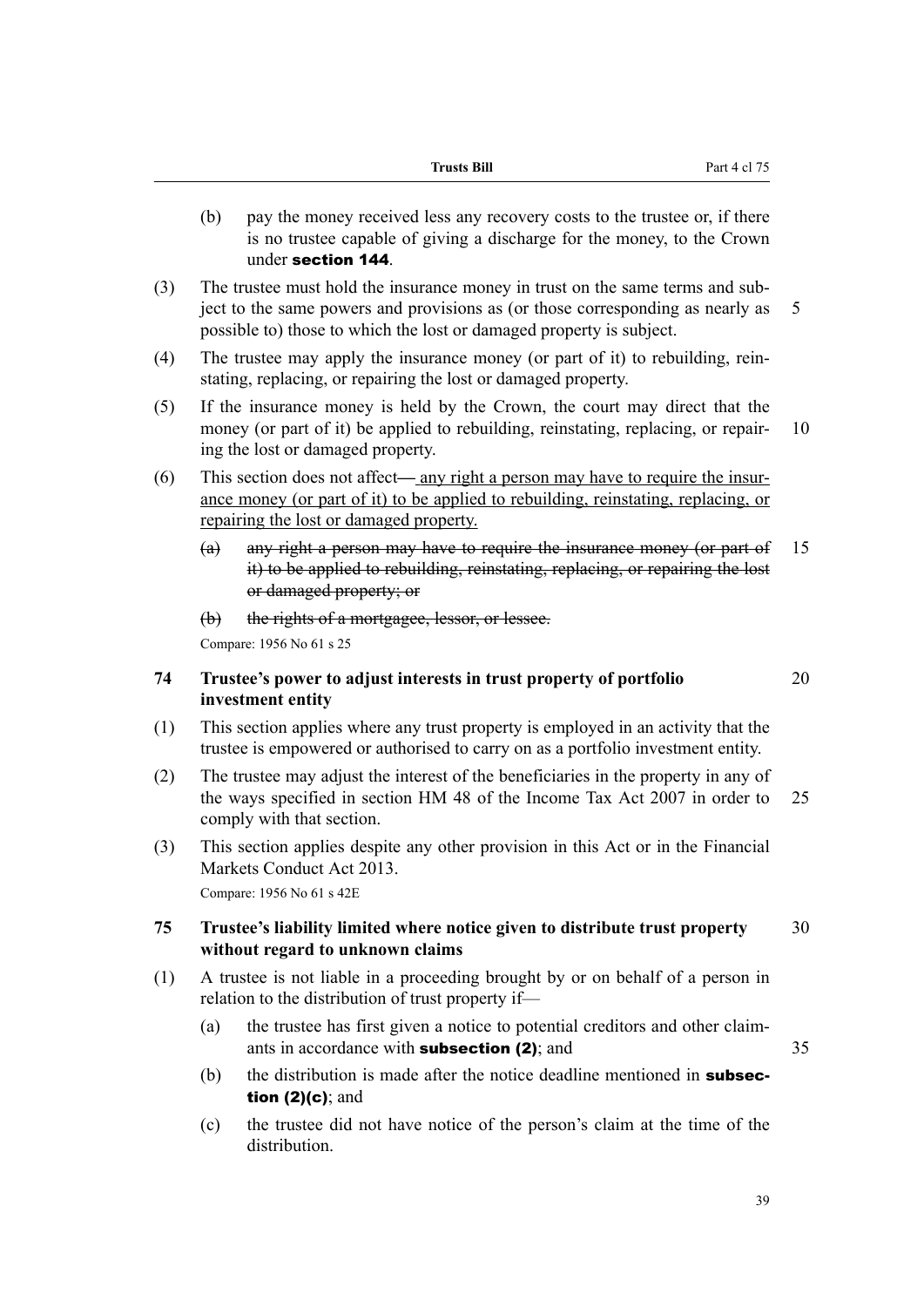- (2) A notice to potential creditors and other claimants must—
	- (a) be given in a manner likely to come to their attention; and
	- (b) identify the trust or estate affected; and
	- (c) state that any creditor or other claimant who asserts a right or an interest relating to that trust property must give notice of their claim to the 5 trustee before a date specified in the notice that is at least 30 days after the date the notice is given (the **notice deadline**); and
	- (d) set out the physical and email addresses to which a notice of claim and details of a claim may be sent or delivered; and
	- (e) state that the proposed distribution may be made without regard to any 10 claim of which the trustee does not have notice before the notice deadline
- (3) A trustee may apply to the court for directions under section 125 regarding the type of notice that is appropriate.
- (4) This section does not apply to any claim— 15
	-

- (a) under the Family Protection Act 1955; or
- (b) under the Law Reform (Testamentary Promises) Act 1949; or
- (c) arising out of any contract—
	- (i) to make a will containing certain provisions; or
	- (ii) not to revoke an existing will or a specified provision within a 20 will:  $or$
	- (iii) not to make a will; or
- (d) by a person to be—
	- (i) a beneficiary under a will; or
	- (ii) entitled in the intestacy of a deceased person; or 25
	- (iii) beneficially interested under a trust.
- (5) Nothing in this section affects a remedy that a person may have under section 49(1) of the Administration Act 1969 or any other right or remedy available against another person other than the trustee, including a right to follow the property and any money or property into which it is converted. 30 Compare: 1956 No 61 s 35

*Protection of person to whom disposition of property is made in excess of trustee's power purchasers and mortgagees dealing with trustees*

#### **76 Protection of person to whom disposition of property is made**

(1) This section applies if a trustee purports to exercise a power to make a dispos- 35 ition for value of the trust property, or an interest in the trust property, to any person.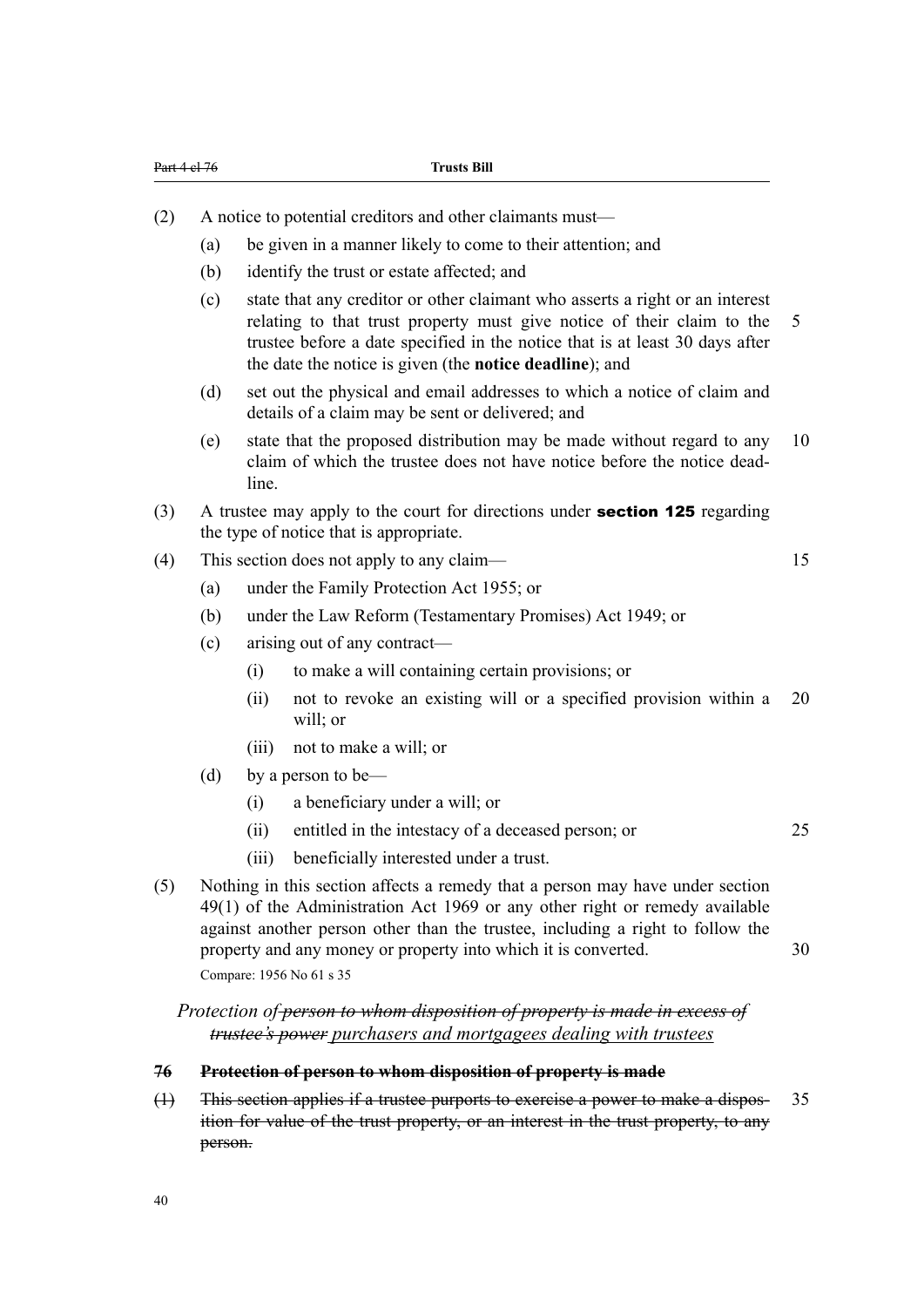- (2) The person receives good title to the trust property or interest, which—
	- (a) cannot be challenged except on the ground of fraud; and
	- (b) is not affected by an absence of authority to make the disposition, or the improper or irregular exercise of the power of disposition.
- (3) The person is not responsible for the application or misapplication by the 5 trustee of the money paid or other value given by the person for the disposition.
- (4) This section is subject to the Land Transfer Act 2017.
- (5) In this section, **disposition**
	- (a) means any sale, mortgage, lease, or other conveyance, alienation, or assurance; and 10

(b) includes the creation of an easement or any other interest in property. Compare: 1956 No 61 s 22

#### **76 Protection of purchasers and mortgagees dealing with trustees**

- (1) This section applies if a trustee purports to exercise a power (whether statutory, under the terms of a trust, or otherwise) to sell or mortgage trust property or an 15 interest in trust property.
- (2) The purchaser or mortgagee is under no obligation to inquire into whether the money received by the trustee as a result of the sale or mortgage is needed, or how that money is later dealt with, by the trustee.
- (3) This section is subject to the Land Transfer Act 2017. 20 Compare: 1956 No 61 s 22

# Subpart 2—Trustees' indemnities

# **77 Trustee's liability for expenses and liabilities incurred, and trustee's right to indemnity**

- (1) A trustee is personally liable for an expense or a liability incurred by the trustee 25 when acting as a trustee.
- (2) However, a trustee who incurs an expense or a liability when acting reasonably on behalf of the trust is entitled,—
	- (a) if the trustee has paid the expense or discharged the liability out of the trustee's own funds, to reimbursement from the trust property; or 30
		-
	- (b) in any other case, to pay the expense or discharge the liability directly from the trust property (or to have it paid or discharged by a remaining trustee).
- (3) The operation and enforcement of the indemnity in this section is governed by the rules of the common law and equity relating to trusts. 35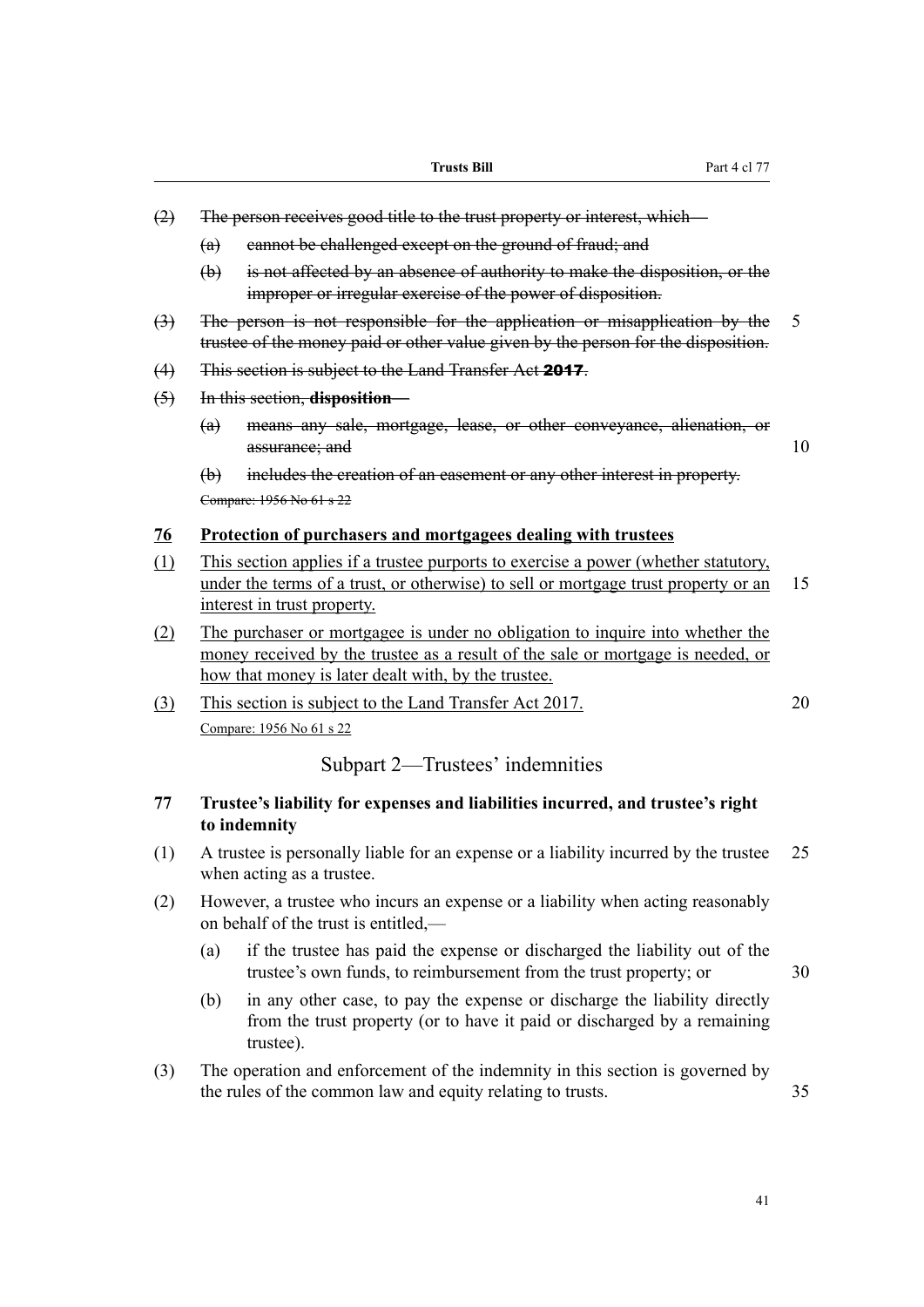| Part 4 cl 78                                                                                                             |                                                                                                                                                                                      | <b>Trusts Bill</b>                                                                                                                                                                                                                                                 |    |  |  |  |  |  |  |  |  |
|--------------------------------------------------------------------------------------------------------------------------|--------------------------------------------------------------------------------------------------------------------------------------------------------------------------------------|--------------------------------------------------------------------------------------------------------------------------------------------------------------------------------------------------------------------------------------------------------------------|----|--|--|--|--|--|--|--|--|
| (4)<br>This section does not limit any indemnity available at common law or in<br>equity.<br>Compare: 1956 No 61 s 38(2) |                                                                                                                                                                                      |                                                                                                                                                                                                                                                                    |    |  |  |  |  |  |  |  |  |
| 78                                                                                                                       | Indemnification of trustee with agreement of beneficiaries where<br>5<br>indemnity impaired                                                                                          |                                                                                                                                                                                                                                                                    |    |  |  |  |  |  |  |  |  |
| (1)                                                                                                                      | fied.                                                                                                                                                                                | A trustee may be indemnified from the trust property for a breach of trust if all<br>of the adult beneficiaries who together hold all of the beneficial interest in the<br>trust property agree and if the conditions set out in <b>subsection (1A)</b> are satis- |    |  |  |  |  |  |  |  |  |
|                                                                                                                          |                                                                                                                                                                                      | $(1A)$ The conditions are that—                                                                                                                                                                                                                                    | 10 |  |  |  |  |  |  |  |  |
|                                                                                                                          | (a)                                                                                                                                                                                  | every beneficiary consents to the indemnification; and                                                                                                                                                                                                             |    |  |  |  |  |  |  |  |  |
|                                                                                                                          | (b)                                                                                                                                                                                  | if the breach of trust arises from the trustee's gross negligence, the bene-<br>ficiaries receive legal advice before consenting to the indemnification;<br>and                                                                                                    |    |  |  |  |  |  |  |  |  |
|                                                                                                                          | $\Omega$                                                                                                                                                                             | if any beneficiary is a beneficiary described in <b>section 78A(2)</b> , the<br>court has made an order under <b>section 78A</b> approving the indemnifica-<br>tion on behalf of that beneficiary.                                                                 | 15 |  |  |  |  |  |  |  |  |
| (2)                                                                                                                      | However, the beneficiaries cannot indemnify the trustee if the breach of trust<br>arises from the trustee's dishonesty <sub>5</sub> or wilful misconduct—, or gross negli-<br>gence. |                                                                                                                                                                                                                                                                    |    |  |  |  |  |  |  |  |  |
| $\leftrightarrow$                                                                                                        |                                                                                                                                                                                      | In this section,-                                                                                                                                                                                                                                                  |    |  |  |  |  |  |  |  |  |
|                                                                                                                          | eapacity                                                                                                                                                                             | adult beneficiaries means the beneficiaries who are together absolutely<br>entitled to the trust property, but does not include any beneficiary who lacks                                                                                                          |    |  |  |  |  |  |  |  |  |
|                                                                                                                          |                                                                                                                                                                                      | lacks capacity means, in relation to a beneficiary, a beneficiary who-                                                                                                                                                                                             |    |  |  |  |  |  |  |  |  |
|                                                                                                                          | (a)                                                                                                                                                                                  | is a child; or                                                                                                                                                                                                                                                     |    |  |  |  |  |  |  |  |  |
|                                                                                                                          | $\bigoplus$                                                                                                                                                                          | is not competent to manage the beneficiary's own affairs for any reason,<br>including a beneficiary who-                                                                                                                                                           |    |  |  |  |  |  |  |  |  |
|                                                                                                                          |                                                                                                                                                                                      | is subject to an order appointing a manager under section 31 of the<br>$\Theta$<br>Protection of Personal and Property Rights Act 1988; or                                                                                                                         | 30 |  |  |  |  |  |  |  |  |
|                                                                                                                          |                                                                                                                                                                                      | has a trustee corporation managing the person's property under<br>(H)<br>section 32 or 33 of that Act.                                                                                                                                                             |    |  |  |  |  |  |  |  |  |
| (3)                                                                                                                      | gence.                                                                                                                                                                               | See <b>section 40A</b> , which relates to the court's consideration of gross negli-                                                                                                                                                                                |    |  |  |  |  |  |  |  |  |
| <u>78A</u>                                                                                                               |                                                                                                                                                                                      | Power of court to approve indemnification                                                                                                                                                                                                                          | 35 |  |  |  |  |  |  |  |  |
| (1)                                                                                                                      |                                                                                                                                                                                      | The court may, on behalf of any of the beneficiaries described in <b>subsection</b><br>(2) who has an interest in the property of a trust, approve the indemnification<br>of a trustee for a breach of trust under <b>section 78</b> .                             |    |  |  |  |  |  |  |  |  |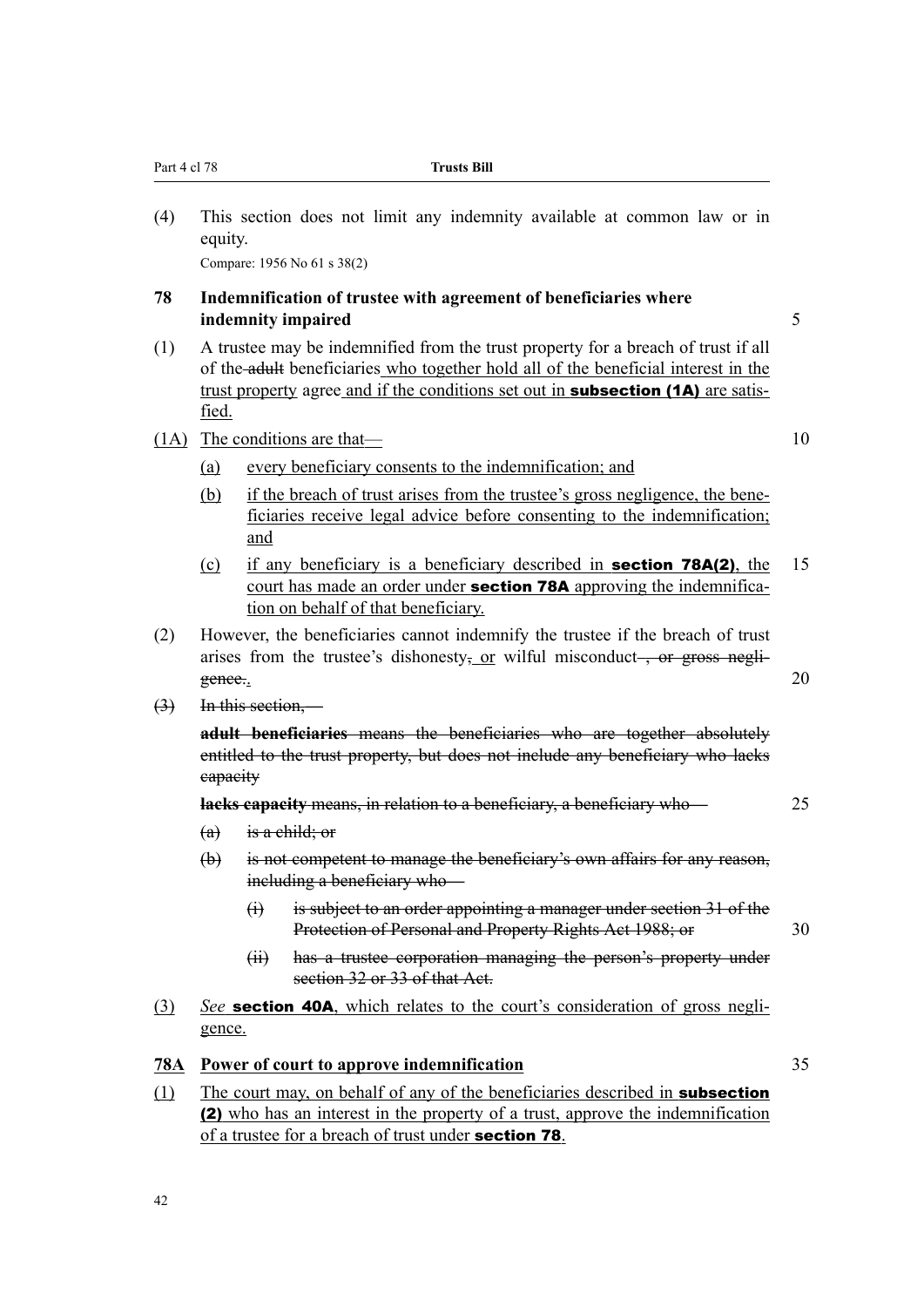- (2) The beneficiaries are—
	- (a) a beneficiary who lacks capacity:
	- (b) a person who may acquire a beneficial interest at a future date or on the happening of a future event or on becoming a member of a certain class of persons: 5
	- (c) a future person who may acquire a beneficial interest.
- (3) An application for an order of approval may be made by—
	- (a) the trustees or any one of them:
	- (b) any person with a beneficial interest in the trust property.
- (4) On an application for an order of approval, the court must take into account 10 each of the following factors:
	- (a) the nature of any person's interest in the trust property and the effect of the proposed order on that interest:
	- (b) the benefit or detriment that may result to any person with an interest in the trust property if the court makes or refuses to make the proposed 15 order:
	- (c) the intentions of the settlor of the trust in settling the trust, if it is practicable to ascertain those intentions.
- (5) An order of approval binds the person on whose behalf it is made and takes effect without any further step. 20

# **78B Power of court to waive requirement of consent to indemnification**

- (1) The court may waive the requirement that a beneficiary consent to the indemnification of a trustee for a breach of trust under section 78.
- (2) An application for an order of waiver of consent may be made by—
	- (a) the trustees or any one of them: 25
	- (b) any person with a beneficial interest in the trust property.
- (3) On an application for an order of waiver of consent, the court must take into account each of the following factors:
	- (a) the nature of any person's interest in the trust property and the effect of the proposed order on that interest: 30
	- (b) the benefit or detriment that may result to any person with an interest in the trust property if the court makes or refuses to make the proposed order:
	- (c) the intentions of the settlor of the trust in settling the trust, if it is practicable to ascertain those intentions. 35
- (4) An order of waiver of consent binds the person on whose behalf it is made and takes effect without any further step.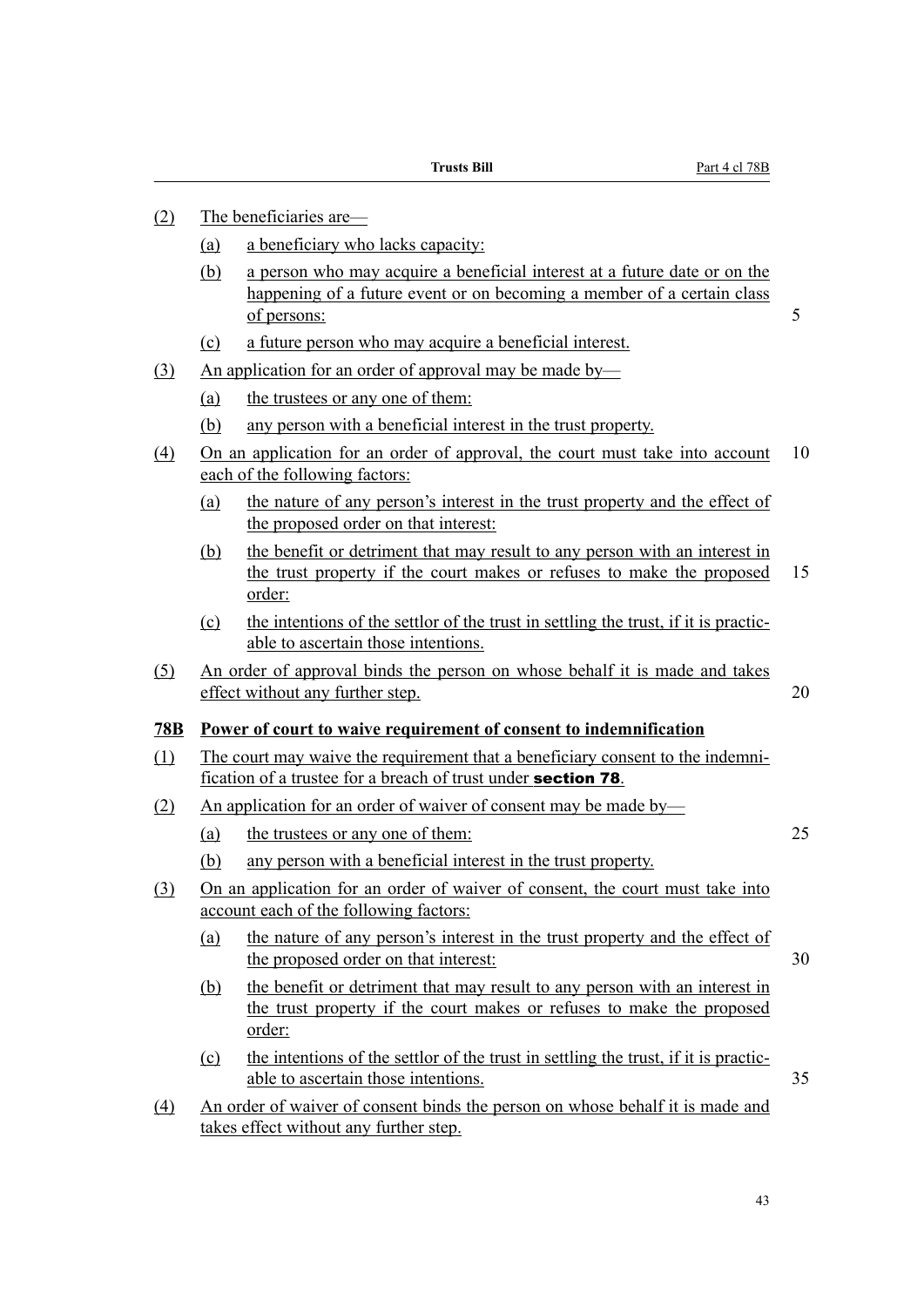# **79 Ranking of trust property**

- (1) For the purposes of **section 77(1)** (and despite **section 77(2)**), the terms of the trust may rank the order in which the trust property must be applied to reimburse the trustee or pay or discharge an expense or a liability.
- (2) However, the court may set aside the ranking of trust property on the applica- 5 tion of—
	- (a) the trustee; or
	- (b) a creditor; or
	- (c) a beneficiary.

# **80 Creditor's limited claim to trust property through trustee's indemnity** 10

- (1) This section applies if a trustee incurs an expense or a liability to a creditor and the trustee—
	- (a) has a right to be indemnified from the trust property; or
	- (b) for any reason is not entitled to be indemnified or fully indemnified from the trust property (for example, because the trustee incurred the liability 15 in breach of trust) but—
		- (i) the creditor has given value; and
		- (ii) the trust has received a benefit from the transaction between the trustee and the creditor; and
		- (iii) the creditor has acted in good faith. 20
- (2) The creditor has a claim against the trustee that may be satisfied by the creditor being indemnified from the trust property as if the creditor were in the position of a trustee who has a right to be indemnified from the trust property.
- (3) The creditor has not acted in good faith for the purposes of **subsection** (1)(b)(iii) if the creditor had knowledge of  $\frac{any}{1}$  the circumstances that excluded 25 or limited the trustee's indemnity (whether or not the creditor knew-it they would have that effect).
- (4) A For the purposes of **subsection (1)(b)**, a claim under this section—
	- (a) is limited to the value given benefit received by the creditor trust (together with interest); and 30
		-
	- (b) must be paid in priority over any payment to a beneficiary, unless the court orders otherwise; and
	- (c) does not alter the priority of creditors who are entitled to claim from the trust property.
- (5) This section applies in respect of a former trustee who incurs an expense or a 35 liability as a trustee acting on behalf of the trust.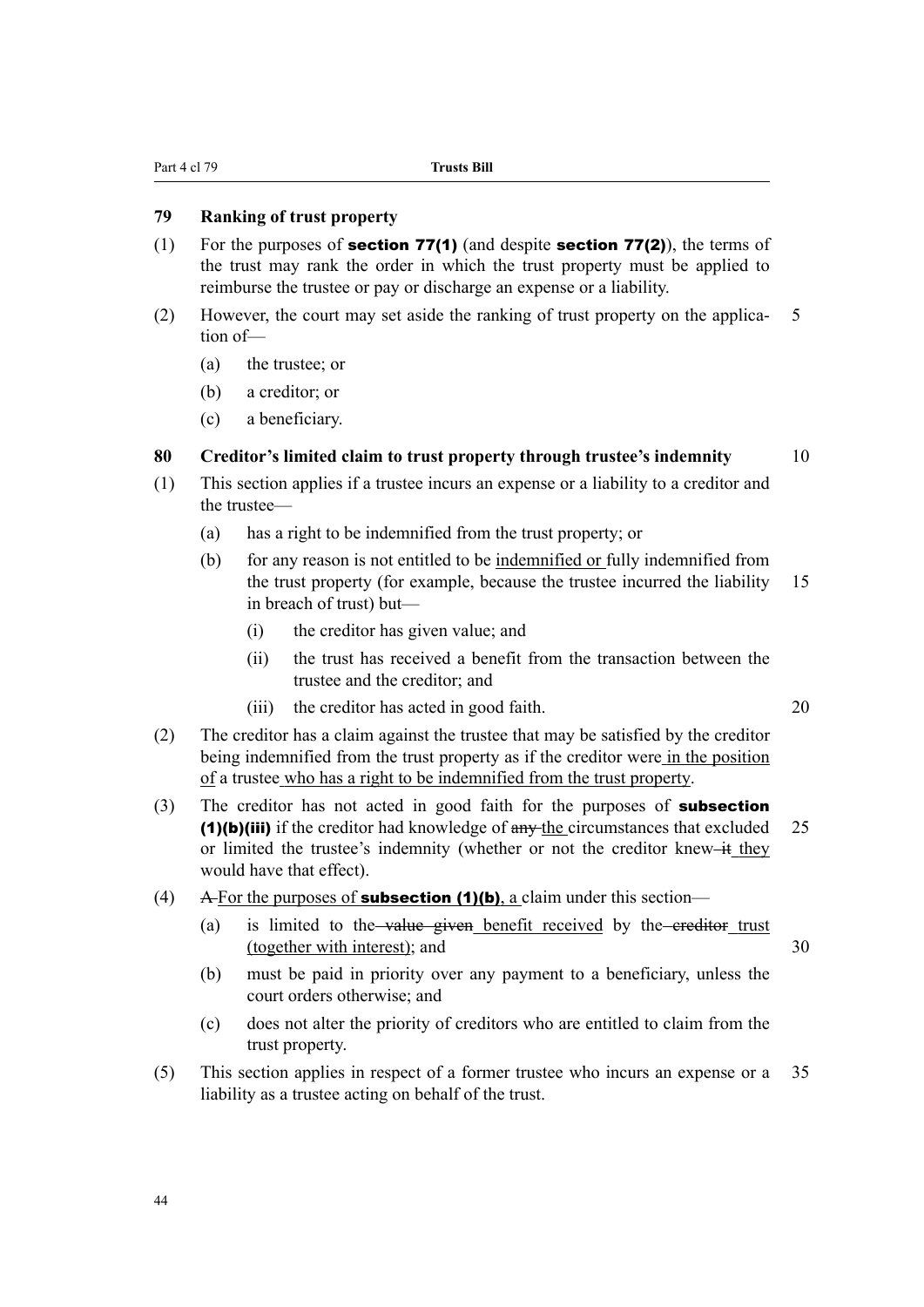# **81 Trustee's lien on insurance money for premiums**

- (1) This section applies if a trustee pays any premiums in respect of any insurance contract for trust property for which the trustee has not previously received reimbursement from the trust property.
- (2) The trustee has a lien on— 5
	- (a) the insurance money for the amount of the premiums paid; and
	- (b) interest on that amount calculated in accordance with Schedule 2 of the Interest on Money Claims Act 2016.

Compare: 1956 No 61 s 34A

# **82 Trustee's indemnity for rent, covenant, or agreement under lease** 10

- (1) This section applies if a trustee is, for any reason, liable in relation to—
	- (a) any rent, covenant, or agreement reserved by or contained in a lease; or
	- (b) any indemnity given for any rent, covenant, or agreement mentioned in paragraph (a).
- (2) The trustee may assign the lease to a person entitled to call for an assignment 15 of the lease if the trustee—
	- (a) satisfies all liabilities under the lease that may have accrued, and been claimed, up to the date of the assignment; and
	- (b) if necessary, sets apart a fund that is enough to pay any future claim that may be made in relation to a fixed and ascertained amount that the lessee 20 agreed to expend on the leased property (even though the time for expending the amount may not yet have arrived).
- (3) If the trustee acts under **subsection (2)**, the trustee—
	- (a) is not required to appropriate any further amount from the trust property to meet any future liability under the lease; and 25
	- (b) may distribute the remaining trust property, other than any fund set apart under **subsection (2)(b)**, to the persons entitled to the trust property.
- (4) A trustee who acts under subsection (2) and distributes the remaining trust property under **subsection (3)(b)** is not personally liable for any later claim under the lease 30
- (5) This section does not affect the right of the lessor, or a person deriving title under the lessor, to follow the trust property into the hands of the persons to whom it was distributed.

Compare: 1956 No 61 s 34; Draft Trusts Bill 2013 cl 115 (Qld)

#### **83 Protection of trustee in handing over personal property to life tenant** 35

(1) If personal property is given by will to a person (including a child) for a life interest or another limited interest, the trustee may deliver the personal prop-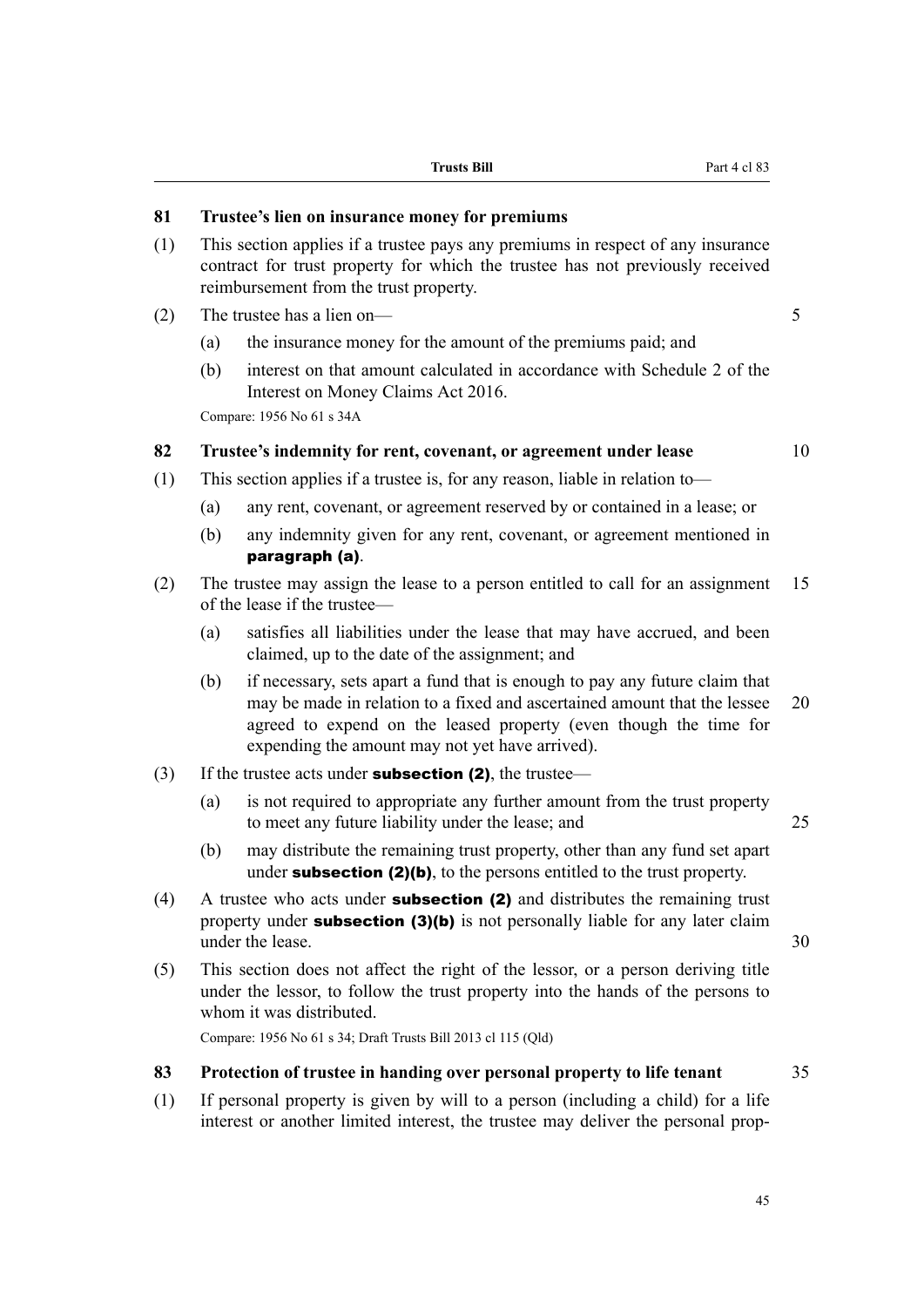erty to the person (or in the case of a child, to the child's parent or guardian) on the terms and conditions that the trustee thinks fit.

- (2) However, before delivering the personal property to the person, the trustee must—
	- (a) prepare an inventory of the property; and  $5$
	- (b) ensure that the inventory is signed by the person and by the trustee; and
	- (c) give the person a copy of the inventory and keep a copy.
- (3) On and after the delivery of the property, the trustee—
	- (a) is not required to repair or insure the property; and
	- (b) is not liable for any loss or destruction of the property or the failure of 10 the person to repair or insure the property.
- (4) A copy of the inventory signed by the person and the trustee is a security interest for the purposes of the Personal Property Securities Act 1999, and a financing statement may be registered accordingly. Compare: 1956 No 61 s 39A 15

#### **84 Protection of trustee in handing over personal property to child**

- (1) A trustee may deliver to a child, or the child's parent or guardian, any tangible personal property that is absolutely vested in the child.
- (2) The receipt of the child or parent or guardian is a good discharge to the trustee for the property. 20

Compare: 1956 No 61 s 39B

#### **85 Protection relating to notice when person trustee of more than 1 trust**

- (1) This section applies to a trustee acting for more than 1 trust.
- (2) The trustee is not, unless the trustee is acting in bad faith, to be taken to have notice of a matter in relation to a trust only because notice of the matter is, or 25 was, given to the trustee when acting for another trust.
- (3) In this section, **matter** includes document, fact, and thing. Compare: 1956 No 61 s 36; Draft Trusts Bill 2013 cl 111 (Qld)

# **Part 5**

# Appointment and discharge of trustees 30

#### *Power to remove or to appoint trustee*

#### **86 Who may remove trustee and appoint replacement**

(1) The following persons have the power to remove a trustee in writing under section 97: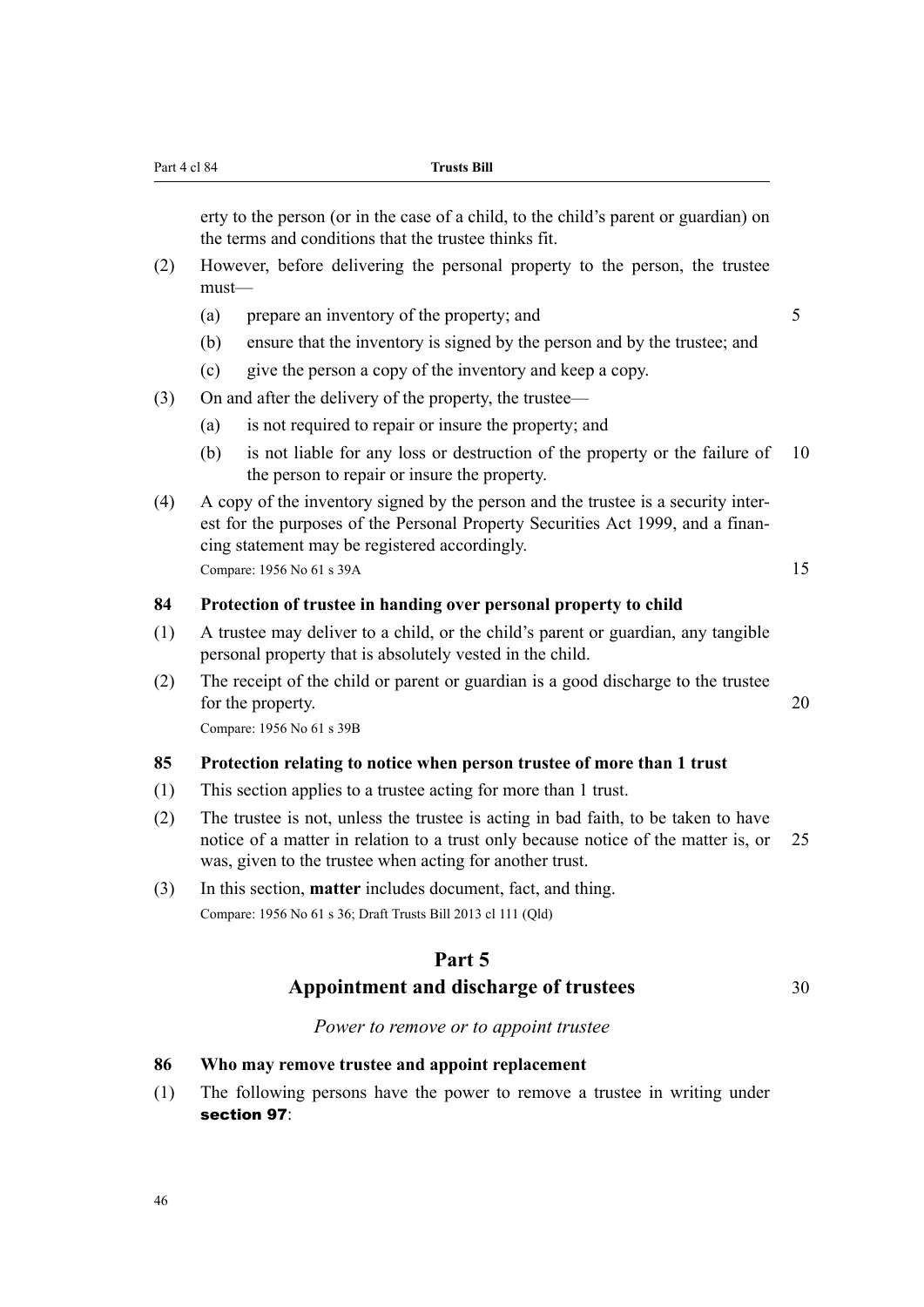|     |                                                                                        |       | <b>Trusts Bill</b><br>Part 5 cl 86                                                                                                                                                                                                       |    |  |  |  |  |
|-----|----------------------------------------------------------------------------------------|-------|------------------------------------------------------------------------------------------------------------------------------------------------------------------------------------------------------------------------------------------|----|--|--|--|--|
|     | (a)                                                                                    |       | the person nominated in the terms of the trust as having the power to<br>remove trustees:                                                                                                                                                |    |  |  |  |  |
|     | (b)                                                                                    |       | if there is no person authorised under <b>paragraph</b> (a) or the person is<br>unable or unwilling to act, the remaining trustees:                                                                                                      |    |  |  |  |  |
|     | (c)                                                                                    |       | if there is no person authorised under <b>paragraph</b> (a) or (b) or the per-<br>son or persons are unable or unwilling to act, any of the following per-<br>sons acting in relation to the trustee being removed that may be relevant: | 5  |  |  |  |  |
|     |                                                                                        | (i)   | a property manager appointed under the Protection of Personal<br>and Property Rights Act 1988 to act as manager of the trustee's<br>property:                                                                                            | 10 |  |  |  |  |
|     |                                                                                        | (ii)  | a person holding an enduring power of attorney over the property<br>of a trustee who is mentally incapable:                                                                                                                              |    |  |  |  |  |
|     |                                                                                        | (iii) | the liquidator of a corporate trustee that is in liquidation.                                                                                                                                                                            |    |  |  |  |  |
| (2) | The following persons have the power to appoint a replacement trustee in writ-<br>ing: |       |                                                                                                                                                                                                                                          |    |  |  |  |  |
|     | in the case of an appointment to replace a retiring trustee,—<br>(a)                   |       |                                                                                                                                                                                                                                          |    |  |  |  |  |
|     |                                                                                        | (i)   | the person nominated in the terms of the trust as having the power<br>to appoint trustees:                                                                                                                                               |    |  |  |  |  |
|     |                                                                                        | (ii)  | if there is no person authorised under <b>subparagraph</b> (i) or the<br>person is unable or unwilling to act, the remaining trustees:                                                                                                   | 20 |  |  |  |  |
|     |                                                                                        | (iii) | if there is no person authorised under <b>subparagraph (i) or (ii)</b> or<br>the person is unable or unwilling to act, the retiring trustee:                                                                                             |    |  |  |  |  |
|     | (b)                                                                                    |       | in the case of an appointment to replace a trustee who has been<br>$removed, -$                                                                                                                                                          |    |  |  |  |  |
|     |                                                                                        | (i)   | the person nominated in the terms of the trust as having the power<br>to appoint trustees:                                                                                                                                               | 25 |  |  |  |  |
|     |                                                                                        | (ii)  | if there is no person authorised under <b>subparagraph</b> (i) or the<br>person is unable or unwilling to act, a person with the power to<br>remove a trustee under subsection $(1)(b)$ or $(c)$ :                                       |    |  |  |  |  |
|     | (c)                                                                                    |       | in the case of an appointment of a trustee to replace a trustee who dies<br>while in office,—                                                                                                                                            | 30 |  |  |  |  |
|     |                                                                                        | (i)   | the person nominated in the terms of the trust as having the power<br>to appoint trustees:                                                                                                                                               |    |  |  |  |  |
|     |                                                                                        | (ii)  | if there is no person authorised under <b>subparagraph</b> (i) or the<br>person is unable or unwilling to act, the remaining trustees:                                                                                                   | 35 |  |  |  |  |
|     |                                                                                        | (iii) | if there is no person authorised under subparagraph (i) or (ii) or<br>the person is unable or unwilling to act, the executor or adminis-<br>trator of the trustee.                                                                       |    |  |  |  |  |

47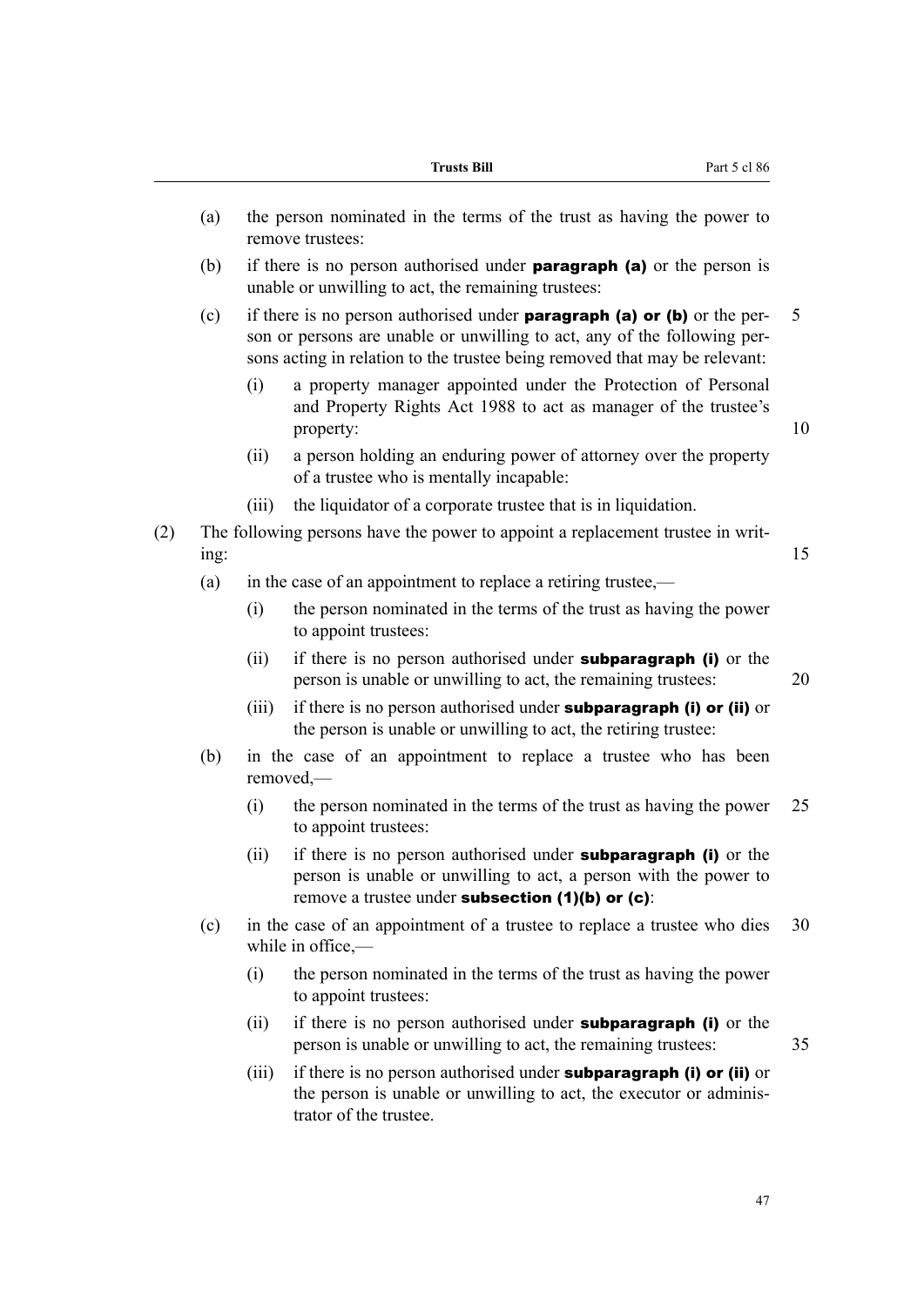- (3) **Subsection (4)** applies to a person nominated in the terms of a trust as having the power to appoint or to remove trustees for a limited purpose or in specified circumstances only.
- (4) This section does not authorise the person to exercise a power of appointment or removal to appoint or remove a trustee for any purpose or in any circum- 5 stances beyond those specified in the terms of the trust.

# **87 Person with power to remove or appoint trustee may apply to court for directions**

- (1) A person with the power to remove or to appoint trustees may apply to the court for directions on the exercise of a power of removal or appointment. 10
- (2) The application must be served, in accordance with the rules of court, on each person interested in the application or any of them as the court thinks fit.

# **88 Duty to exercise power to remove or appoint trustee honestly and for proper purpose**

A person with the power to remove or to appoint trustees must exercise any 15 power of removal or appointment—

- (a) honestly and in good faith; and
- (b) for a proper purpose.

# **89 Application to review exercise of power to remove or to appoint trustee**

- (1) A beneficiary may apply to the court for the review of the exercise, by a person 20 with the power to remove or to appoint trustees, of a power to remove or to appoint a trustee.
- (2) Sections 118 and 119 apply with all necessary modifications to the application.

# *Appointment of trustee* 25

# **90 Who may be appointed as trustee**

- (1) Any person may be appointed as a trustee of a trust, unless the person is disqualified.
- (2) The following persons are disqualified from being appointed as a trustee:
	- (a) a child:  $30$

- (b) an undischarged bankrupt:
- (c) a person who lacks the capacity to perform the functions of a trustee:
- (d) a body corporate that is subject to an insolvency event.
- (3) Despite **subsection (2)(b)**, an undischarged bankrupt may be appointed as a trustee with the consent of the court.  $\frac{35}{25}$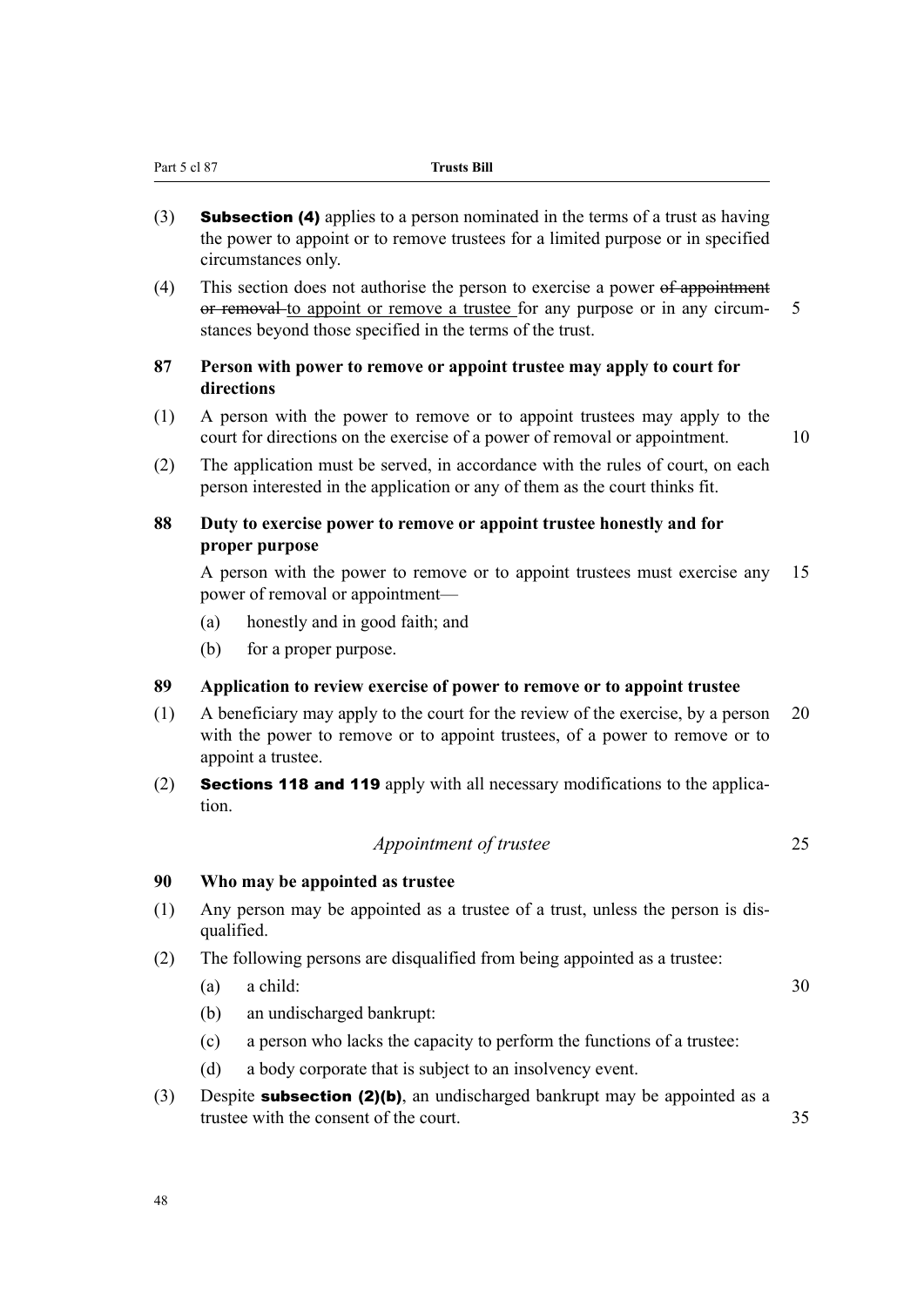- (4) For the purposes of **subsection (2)(c)**, and without limiting that paragraph, a person **lacks the capacity to perform the functions of a trustee** if the person—
	- (a) is subject to an order appointing a manager under section 31 of the Protection of Personal and Property Rights Act 1988; or 5
	- (b) has a trustee corporation managing the person's property under section 32 or 33 of that Act.

#### **91 Statutory trustee may be sole trustee**

- (1) A statutory trustee may be appointed and may lawfully act as the sole trustee of any trust, even if the terms of the trust provide for or require the appointment 10 of 2 or more trustees.
- (2) This section does not permit the appointment of a body corporate as trustee if the terms of the trust forbid the appointment of the body corporate. Compare: 1956 No 61 s 48

# **92 How trustee is appointed** 15

A trustee may be appointed—

- (a) by the settlor on the creation of the trust; or
- (b) by the person or persons nominated for the purpose of appointing new trustees in the terms of the trust in the manner specified in those terms; or  $20$
- (c) under section 105 or 106.

#### **93 How trustee accepts or rejects appointment**

- (1) An appointment of a trustee does not take effect until the appointee accepts the appointment.
- (2) The acceptance of an appointment may be given expressly or may be implied 25 through conduct unless there is a contrary intention in the terms of the trust.
- (3) An appointee who gives no express indication of acceptance or rejection of the appointment and who for 90 days after the appointment is inactive in relation to the trust is taken to have rejected the appointment.
- (3) The rejection of an appointment— 30
	- (a) may be given expressly; or
	- (b) will be implied if the appointee—
		- (i) gives no express indication of acceptance or rejection of the appointment; and
		- (ii) is inactive in relation to the trust for 90 days after the appoint- 35 ment.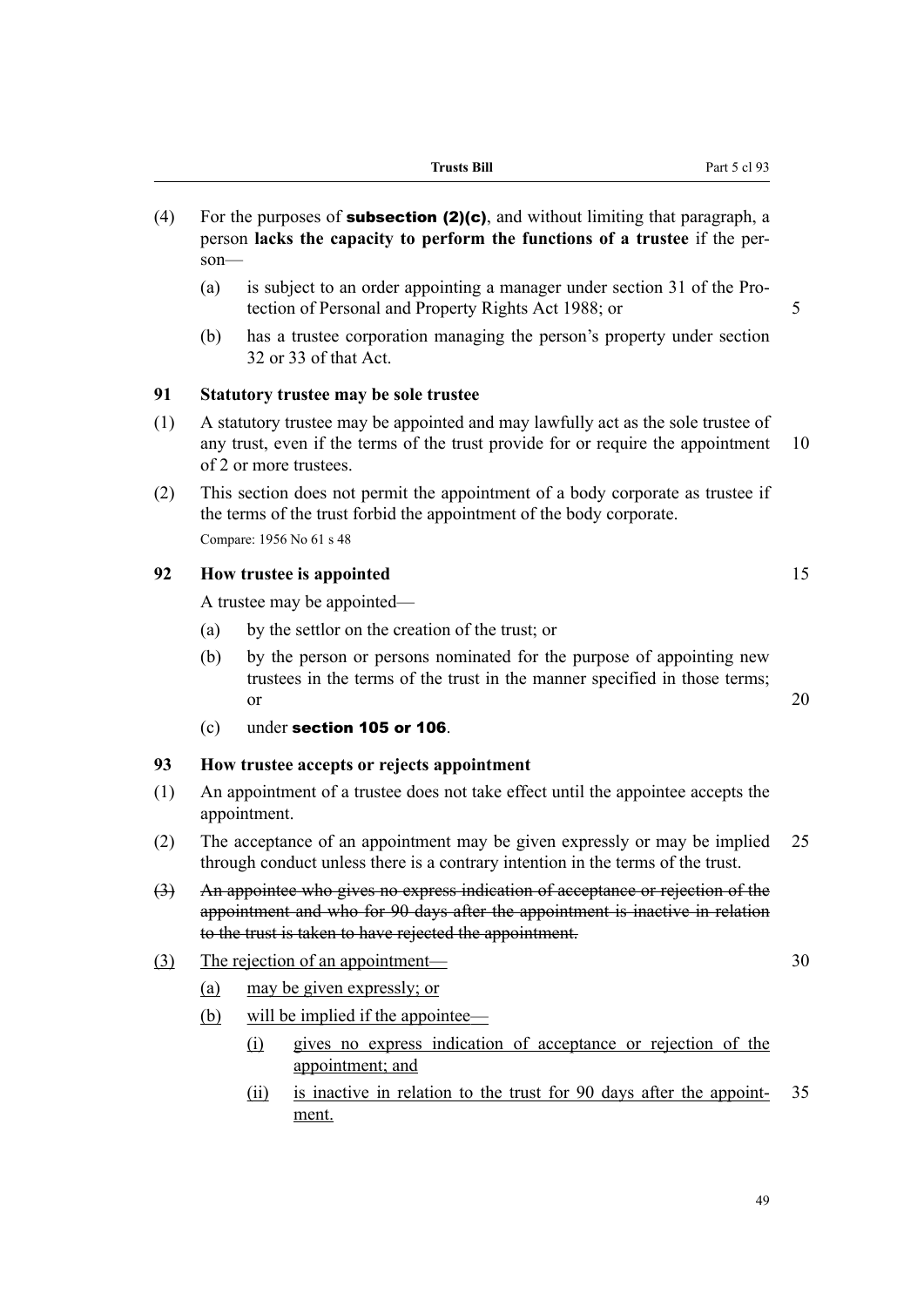# **94 Acts of trustee not invalidated by defect in appointment**

The act of a trustee is not invalid by reason only of any defect in the appointment of the trustee.

# *Retirement of trustee*

#### **95 How trustee retires** 5

A trustee who expresses in writing a wish to retire may be discharged in writing—

- (a) by a person with the power to remove trustees; or
- (b) if there is no person authorised under **paragraph (a)** or that person is unable or unwilling to act, by the remaining trustees; or 10
- (c) if there is no person authorised under **paragraph (a) or (b)** or that person is unable or unwilling to act, and the trustee's retirement will reduce the number of trustees below the minimum number of trustees required by the terms of the trust, by the retiring trustee and a replacement trustee (selected by the retiring trustee) together; or 15
- (d) if there is no person authorised under **paragraph (a) or (b)** or that person is unable or unwilling to act, and the minimum number of trustees required by the terms of the trust will remain, by the retiring trustee alone.

# *Death of trustee* 20

#### **96 Devolution of powers on death of trustee**

- (1) If a power or function is vested in or imposed on 2 or more trustees jointly and 1 or more of those trustees dies, the surviving trustees (if any) may exercise the power or perform the function until a replacement trustee (if any) is appointed.
- (2) If a sole trustee or the last surviving or continuing trustee dies, the personal 25 representative of the trustee—
	- (a) may exercise, for a reasonable period of time, any power or perform any function that was vested in, or capable of being exercised or performed by, that trustee; but
	- (b) is not a trustee for the purposes of **subsection (1)**.  $30$

Compare: 1956 No 61 s 23

# *Removal of trustee*

### **97 How trustee is removed**

#### *Compulsory removal*

- (1) A person with the power to remove trustees must act to remove a trustee if— 35
	- (a) a trustee loses the capacity to perform the functions of a trustee; and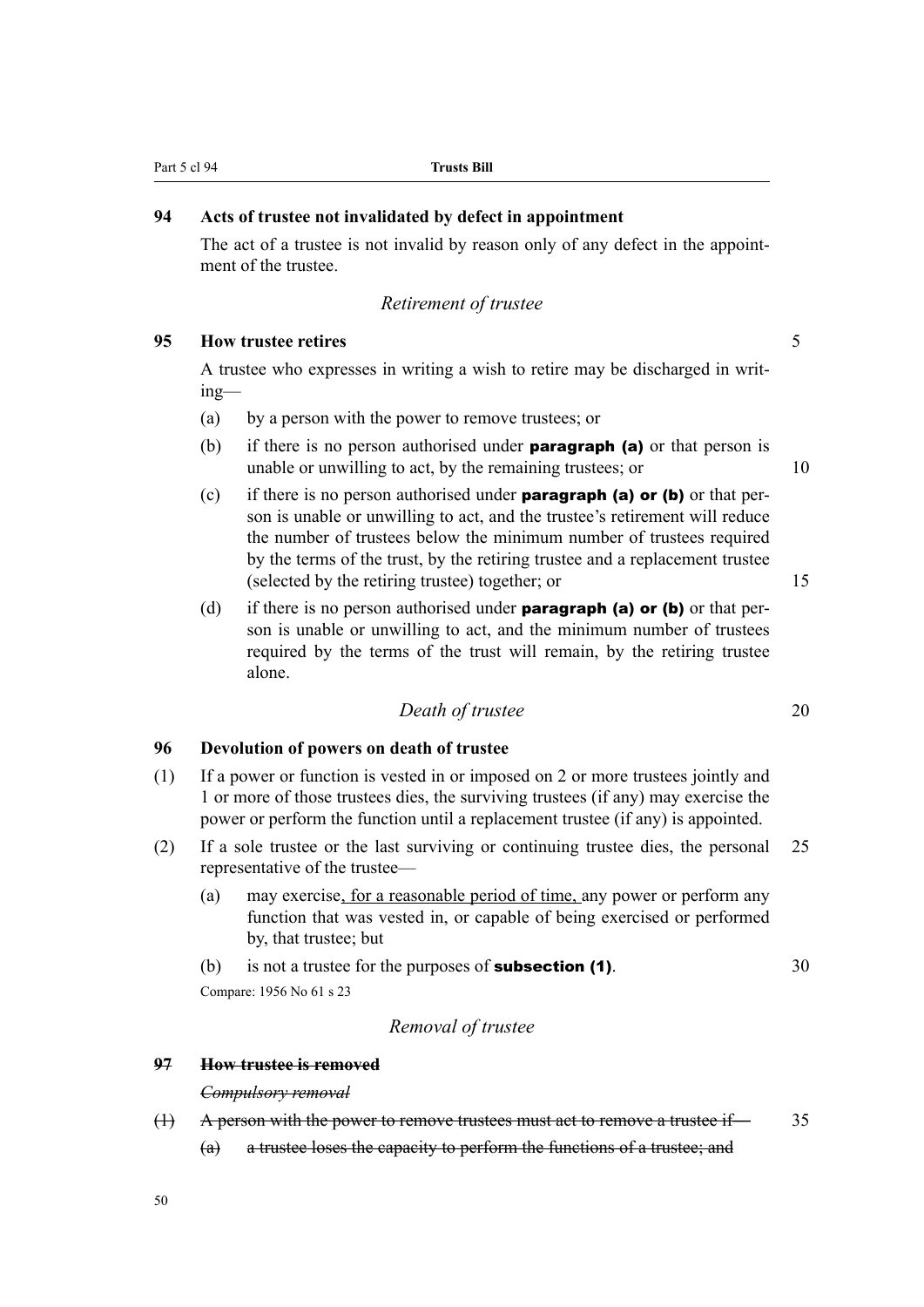|                                                 |                                                                                                                                                                                             |                             | <b>Trusts Bill</b><br>Part 5 cl 97                                                                                                                                                                                                                |    |  |  |  |  |
|-------------------------------------------------|---------------------------------------------------------------------------------------------------------------------------------------------------------------------------------------------|-----------------------------|---------------------------------------------------------------------------------------------------------------------------------------------------------------------------------------------------------------------------------------------------|----|--|--|--|--|
|                                                 | $\biguplus$                                                                                                                                                                                 |                             | that trustee's powers have not been delegated in a manner authorised by<br>an enactment or by the terms of the trust.                                                                                                                             |    |  |  |  |  |
| (2)                                             | For the purposes of <b>subsection <math>(1)(a)</math></b> , and without limiting that paragraph, a<br>person loses the capacity to perform the functions of a trustee if the per-<br>$son-$ |                             |                                                                                                                                                                                                                                                   |    |  |  |  |  |
|                                                 | (a)                                                                                                                                                                                         |                             | is subject to an order appointing a manager under section 31 of the Pro-<br>tection of Personal and Property Rights Act 1988; or                                                                                                                  |    |  |  |  |  |
|                                                 | $\Theta$                                                                                                                                                                                    |                             | has a trustee corporation managing the person's property under section<br>32 or 33 of that Act.                                                                                                                                                   |    |  |  |  |  |
|                                                 |                                                                                                                                                                                             | <del>Optional removal</del> |                                                                                                                                                                                                                                                   | 10 |  |  |  |  |
| $\leftrightarrow$                               |                                                                                                                                                                                             |                             | A person with the power to remove trustees may act to remove a trustee if—                                                                                                                                                                        |    |  |  |  |  |
|                                                 | (a)                                                                                                                                                                                         |                             | it is desirable for the proper execution of the trust; and                                                                                                                                                                                        |    |  |  |  |  |
|                                                 | $\bigoplus$                                                                                                                                                                                 |                             | 1 or more of the following grounds for removal are met:                                                                                                                                                                                           |    |  |  |  |  |
|                                                 |                                                                                                                                                                                             | $\Theta$                    | the trustee repeatedly refuses or fails to act as trustee:                                                                                                                                                                                        |    |  |  |  |  |
|                                                 |                                                                                                                                                                                             | $\overline{(\overline{H})}$ | the trustee becomes an undischarged bankrupt:                                                                                                                                                                                                     | 15 |  |  |  |  |
|                                                 |                                                                                                                                                                                             | (HH)                        | the trustee is a corporate trustee that is subject to an insolvency<br>event:                                                                                                                                                                     |    |  |  |  |  |
|                                                 |                                                                                                                                                                                             | (y)                         | the trustee is no longer suitable to hold office as trustee because of<br>the trustee's conduct or circumstances.                                                                                                                                 |    |  |  |  |  |
| (4)                                             |                                                                                                                                                                                             |                             | For the purposes of <b>subsection (3)(b)(iv)</b> , examples of conduct and circum-<br>stances that may make a trustee no longer suitable to hold office as trustee<br>include the following:                                                      | 20 |  |  |  |  |
|                                                 | (a)                                                                                                                                                                                         |                             | the trustee is convicted of an offence involving dishonesty:                                                                                                                                                                                      |    |  |  |  |  |
|                                                 | $\biguplus$                                                                                                                                                                                 |                             | it is not known where the trustee is and the trustee cannot be contacted.                                                                                                                                                                         |    |  |  |  |  |
|                                                 | $\left(\mathrm{e}\right)$                                                                                                                                                                   |                             | the trustee is prohibited from being a director or promoter of, or being<br>concerned or taking part in the management of, a company under the<br>Companies Act 1993:                                                                             | 25 |  |  |  |  |
|                                                 | $\Theta$                                                                                                                                                                                    |                             | the trustee is prohibited from being a director or promoter of, or being<br>eoncerned or taking part in the management of, an incorporated or unin-<br>corporated body under the Financial Markets Conduct Act 2013 or the<br>Takeovers Act 1993. | 30 |  |  |  |  |
| $\left( \stackrel{\frown}{\rightarrow} \right)$ |                                                                                                                                                                                             |                             | This section does not limit the grounds on which a person nominated in the<br>terms of the trust as having the power to remove trustees may exercise that<br>power in accordance with the terms of the trust.                                     |    |  |  |  |  |
| 97                                              |                                                                                                                                                                                             |                             | How trustee is removed                                                                                                                                                                                                                            | 35 |  |  |  |  |
| (1)                                             |                                                                                                                                                                                             |                             | <u>A person with the power to remove a trustee,—</u>                                                                                                                                                                                              |    |  |  |  |  |
|                                                 | (a)                                                                                                                                                                                         | either                      | under <b>section 86(1)(a)</b> , may act to remove a trustee in accordance with                                                                                                                                                                    |    |  |  |  |  |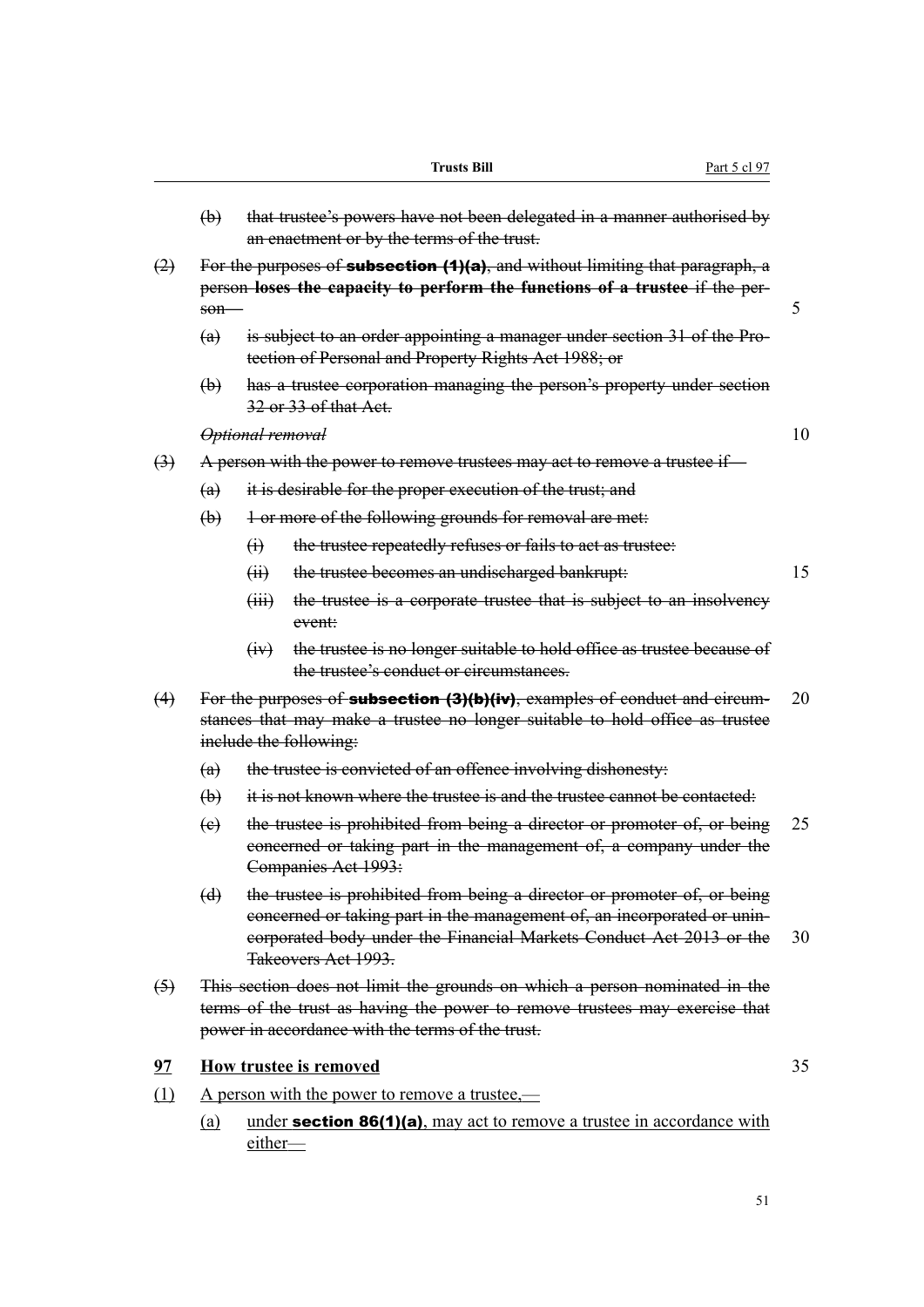- (i) a power in the terms of the trust; or
- (ii) the power to remove a trustee on compulsory grounds under **sec**tion 97A or on optional grounds under section 97B; and
- (b) under **section 86(1)(b) or (c)**, may act to remove a trustee in accordance with the power to remove a trustee on compulsory grounds under 5 section 97A or on optional grounds under section 97B.
- (2) A person exercising a power to remove a trustee under the terms of the trust may exercise that power on the basis of any ground for the removal of a trustee that is stated in the terms of the trust.
- (3) The power to remove a trustee under **section 97A or 97B** is available in 10 respect of any trust regardless of whether the terms of the trust include a power to remove a trustee or any grounds for the removal of a trustee.
- (4) If a ground for the removal of a trustee that is included in both the terms of the trust and—
	- (a) section 97A(1) is met in respect of a trustee, the person with the power 15 to remove a trustee must remove the trustee, but may elect to exercise the power—
		- (i) under the terms of the trust; or
		- (ii) under section 97A:
	- (b) section 97B(1) is met in respect of a trustee, the person with the power  $20$ to remove a trustee may elect to exercise the power to remove the trustee—
		- (i) under the terms of the trust; or
		- (ii) under section 97B.

#### (5) **Sections 98 to 103** (relating to the procedure for the removal of a trustee)  $-25$

- (a) apply only if the power to remove a trustee is exercised under **section** 97A or 97B; and
- (b) if they do apply, prevail over any procedure in the terms of the trust.

#### **97A Compulsory removal of trustee**

- (1) A person with the power to remove trustees must act to remove a trustee if— 30
	- (a) a trustee loses the capacity to perform the functions of a trustee; and
	- (b) that trustee's powers have not been delegated in a manner authorised by an enactment or by the terms of the trust.
- (2) For the purposes of **subsection (1)(a)**, and without limiting that paragraph, a person **loses the capacity to perform the functions of a trustee** if the per- 35 son—
	- (a) is subject to an order appointing a manager under section 31 of the Protection of Personal and Property Rights Act 1988; or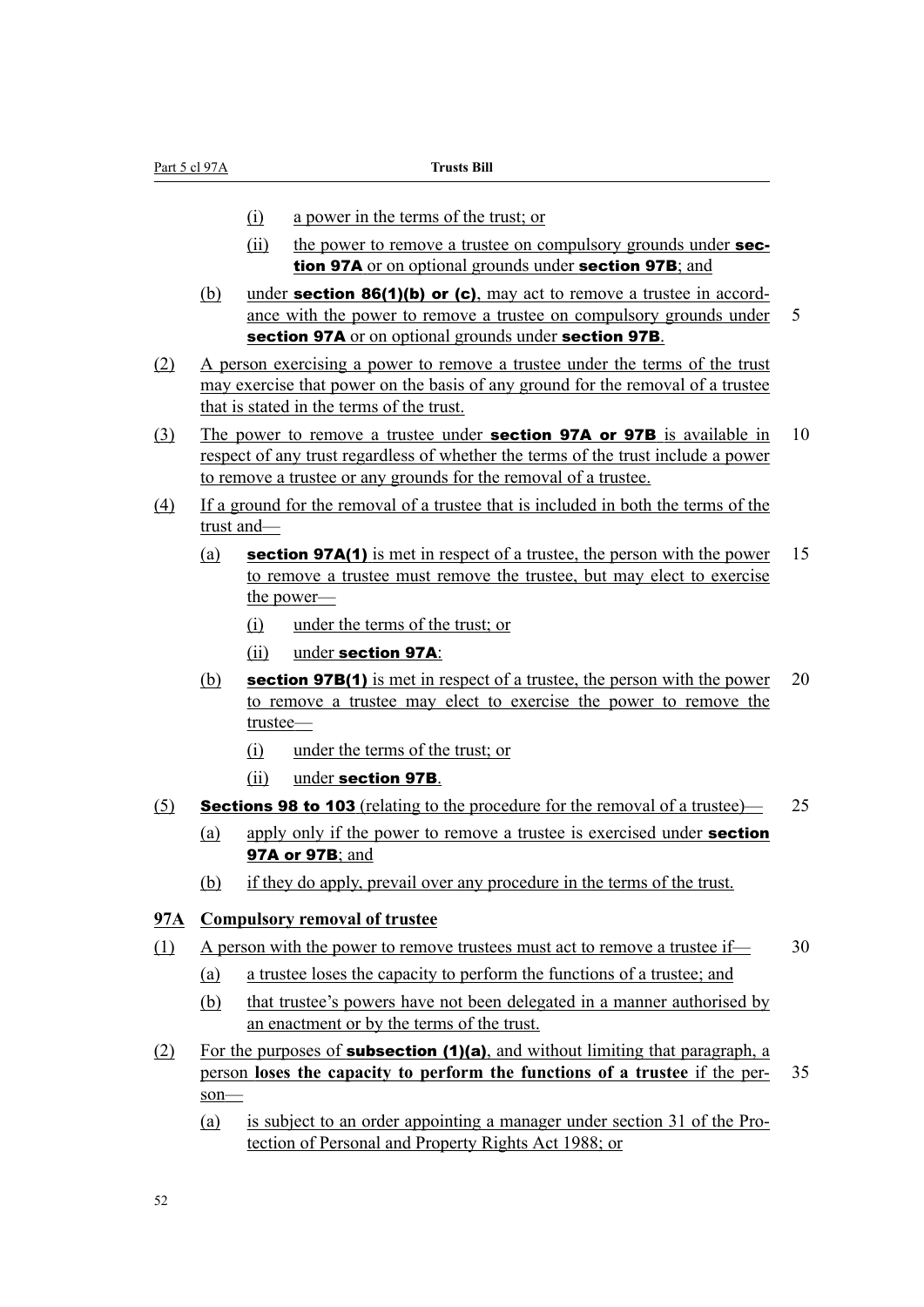|            |                                                                                                                                                                                                                                         |                                                                                                                                                                                                                                                   | <b>Trusts Bill</b><br>Part 5 cl 99                                                                                                                                    |    |  |  |  |  |  |  |  |
|------------|-----------------------------------------------------------------------------------------------------------------------------------------------------------------------------------------------------------------------------------------|---------------------------------------------------------------------------------------------------------------------------------------------------------------------------------------------------------------------------------------------------|-----------------------------------------------------------------------------------------------------------------------------------------------------------------------|----|--|--|--|--|--|--|--|
|            | (b)                                                                                                                                                                                                                                     |                                                                                                                                                                                                                                                   | has a trustee corporation managing the person's property under section<br>32 or 33 of that Act.                                                                       |    |  |  |  |  |  |  |  |
| <u>97B</u> |                                                                                                                                                                                                                                         | <b>Optional removal of trustee</b>                                                                                                                                                                                                                |                                                                                                                                                                       |    |  |  |  |  |  |  |  |
| (1)        | A person with the power to remove trustees may act to remove a trustee if—                                                                                                                                                              |                                                                                                                                                                                                                                                   |                                                                                                                                                                       |    |  |  |  |  |  |  |  |
|            | (a)                                                                                                                                                                                                                                     |                                                                                                                                                                                                                                                   | it is desirable for the proper execution of the trust; and                                                                                                            | 5  |  |  |  |  |  |  |  |
|            | (b)                                                                                                                                                                                                                                     | 1 or more of the following grounds for removal are met:                                                                                                                                                                                           |                                                                                                                                                                       |    |  |  |  |  |  |  |  |
|            |                                                                                                                                                                                                                                         | (i)                                                                                                                                                                                                                                               | the trustee repeatedly refuses or fails to act as trustee:                                                                                                            |    |  |  |  |  |  |  |  |
|            |                                                                                                                                                                                                                                         | (ii)                                                                                                                                                                                                                                              | the trustee becomes an undischarged bankrupt:                                                                                                                         |    |  |  |  |  |  |  |  |
|            |                                                                                                                                                                                                                                         | (iii)                                                                                                                                                                                                                                             | the trustee is a corporate trustee that is subject to an insolvency<br>event:                                                                                         | 10 |  |  |  |  |  |  |  |
|            |                                                                                                                                                                                                                                         | (iv)                                                                                                                                                                                                                                              | the trustee is no longer suitable to hold office as trustee because of<br>the trustee's conduct or circumstances.                                                     |    |  |  |  |  |  |  |  |
| (2)        | For the purposes of <b>subsection (1)(b)(iv)</b> , examples of conduct and circum-<br>stances that may make a trustee no longer suitable to hold office as trustee<br>include the following:                                            |                                                                                                                                                                                                                                                   |                                                                                                                                                                       |    |  |  |  |  |  |  |  |
|            | (a)                                                                                                                                                                                                                                     |                                                                                                                                                                                                                                                   | the trustee is convicted of an offence involving dishonesty:                                                                                                          |    |  |  |  |  |  |  |  |
|            | (b)                                                                                                                                                                                                                                     |                                                                                                                                                                                                                                                   | it is not known where the trustee is and the trustee cannot be contacted:                                                                                             |    |  |  |  |  |  |  |  |
|            | $\Omega$                                                                                                                                                                                                                                |                                                                                                                                                                                                                                                   | the trustee is prohibited from being a director or promoter of, or being<br>concerned or taking part in the management of, a company under the<br>Companies Act 1993: | 20 |  |  |  |  |  |  |  |
|            | (d)                                                                                                                                                                                                                                     | the trustee is prohibited from being a director or promoter of, or being<br>concerned or taking part in the management of, an incorporated or unin-<br>corporated body under the Financial Markets Conduct Act 2013 or the<br>Takeovers Act 1993. |                                                                                                                                                                       |    |  |  |  |  |  |  |  |
| 98         |                                                                                                                                                                                                                                         |                                                                                                                                                                                                                                                   | Notice of decision to remove                                                                                                                                          | 25 |  |  |  |  |  |  |  |
| (1)        |                                                                                                                                                                                                                                         | A person who makes a decision under <b>section 97</b> to remove a trustee must<br>give that trustee notice of the decision.                                                                                                                       |                                                                                                                                                                       |    |  |  |  |  |  |  |  |
| (2)        | However, the person is not required to give notice of the decision if, despite the<br>person's reasonable efforts to locate and contact the trustee, it is not known<br>where the trustee is and the trustee cannot be contacted.<br>30 |                                                                                                                                                                                                                                                   |                                                                                                                                                                       |    |  |  |  |  |  |  |  |
| 99         |                                                                                                                                                                                                                                         | <b>Effect of notice</b>                                                                                                                                                                                                                           |                                                                                                                                                                       |    |  |  |  |  |  |  |  |
| (1)        |                                                                                                                                                                                                                                         | <b>97(1)</b> and who-                                                                                                                                                                                                                             | This subsection applies in relation to a person who is removed under <b>section</b>                                                                                   |    |  |  |  |  |  |  |  |
|            | (a)                                                                                                                                                                                                                                     |                                                                                                                                                                                                                                                   | is subject to an order appointing a manager under section 31 of the Pro-<br>tection of Personal and Property Rights Act 1988; or                                      | 35 |  |  |  |  |  |  |  |

(b) has a trustee corporation managing the person's property under section 32 or 33 of that Act.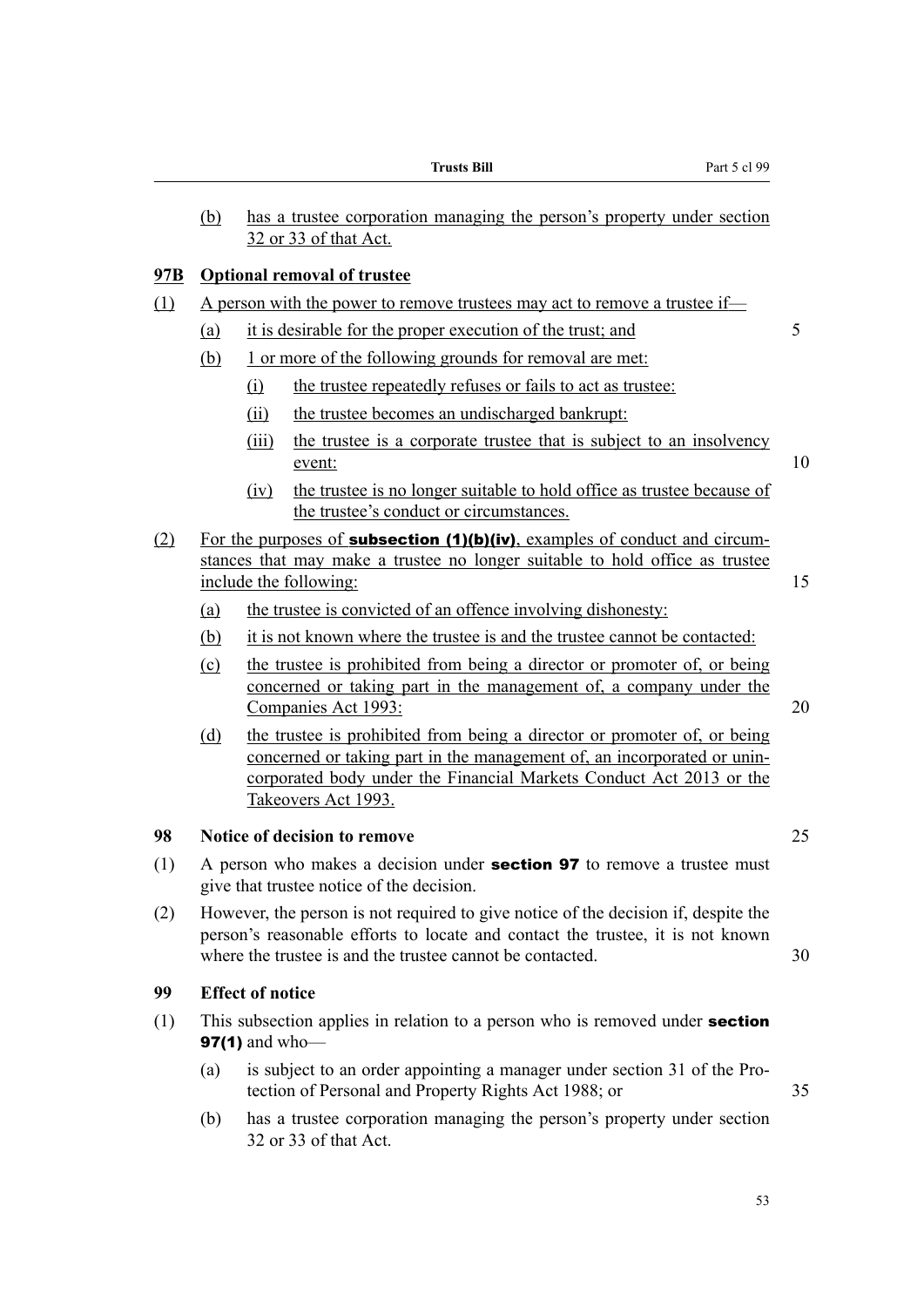|  |  |  |  |  |  | (2) If <b>subsection (1)</b> applies, the notice of the decision to remove the trustee— |
|--|--|--|--|--|--|-----------------------------------------------------------------------------------------|

- (a) is the document of removal for the purposes of **section 108**; and
- (b) is executed and takes effect when it is given under **section 98(1)**.
- (3) In the case of a trustee who receives a notice under section 98(1) and in relation to whom **subsection (1)** does not apply, the notice— $\overline{5}$ 
	- (a) is the document of removal for the purposes of section 108; and
	- (b) is executed and takes effect—
		- (i) 210 working days after the trustee receives the notice, if the trustee has not made an application under section 101; or
		- (ii) only if and when ordered by the court, if the trustee has made an 10 application under section 101.

#### **100 Removal where notice cannot be given**

- (1) If the person who makes the decision to remove a trustee is not required to give notice of the decision because **section 98(2)** applies, the person must make a statutory declaration recording— 15
	- (a) the person's decision; and
	- (b) the efforts the person has made to locate and contact the trustee.
- (2) The declaration—
	- (a) is the document of removal for the purposes of section 108; and
	- (b) is executed and takes effect when it is made in accordance with section 9 20 of the Oaths and Declarations Act 1957.

#### **101 Application to prevent removal**

- (1) A trustee may (unless **section 99(1)** applies) apply to the court for an order preventing the trustee's removal.
- (2) The application must be made within 20 working days after the trustee receives 25 notice of the decision to remove the trustee.

#### **102 Procedure on trustee's application to prevent removal**

- (1) An applicant under **section 101** must produce evidence that raises a genuine dispute as to whether the removal decision was reasonably open to the person in the circumstances 30
- (2) If the court is satisfied that the applicant has established a genuine dispute, the onus is on the person who made the removal decision to establish that the decision was reasonably open to the person in the circumstances.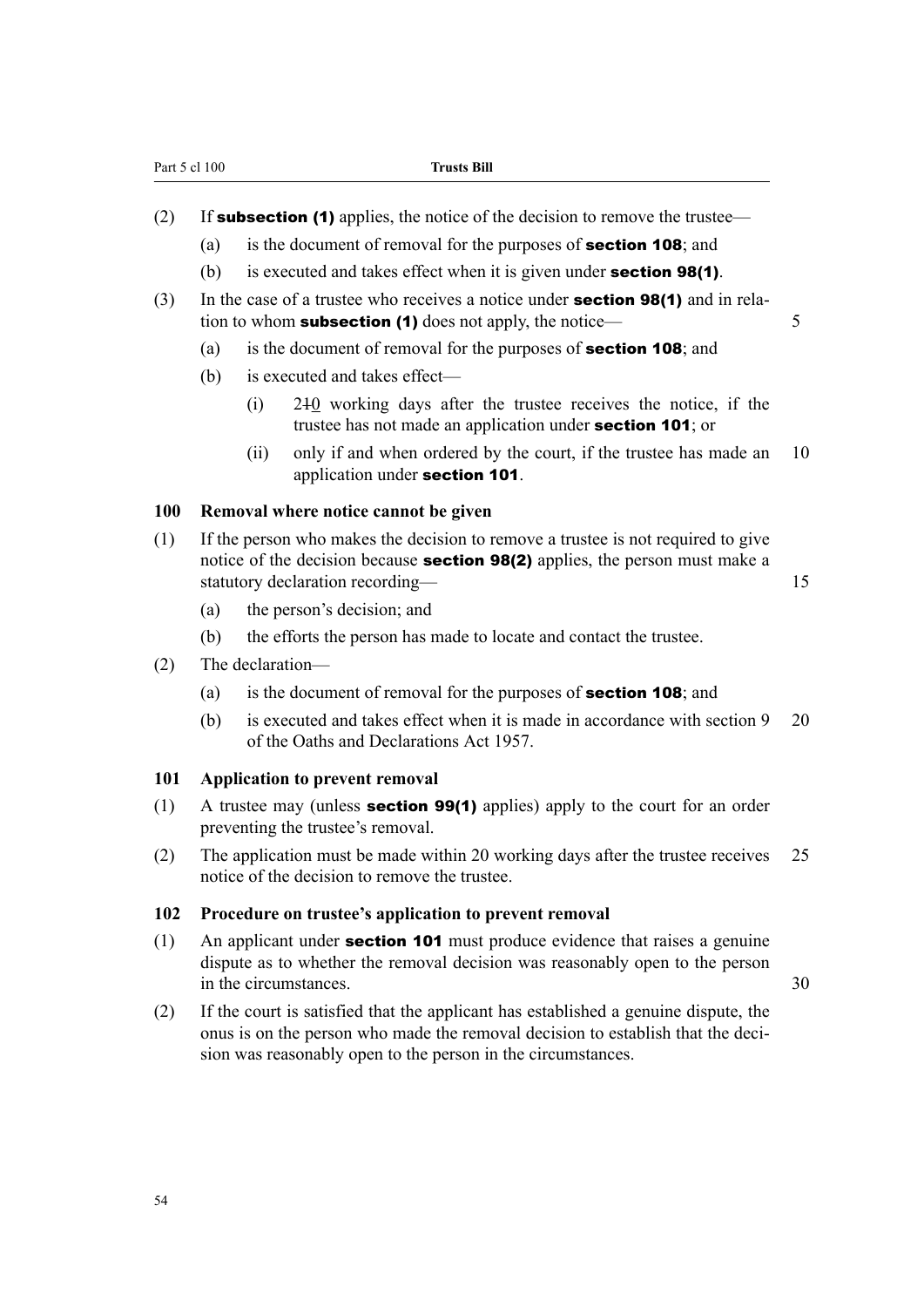#### **103 Court may make order preventing removal**

The court may make an order preventing the removal of the trustee only if the court is satisfied that none of the grounds for removal specified in **section-97 97A or 97B** or recognised at common law or in equity is made out.

#### **104 Court may make order for removal** 5

Whenever it is necessary or desirable to remove a trustee and it is difficult or impracticable to do so without the assistance of the court, the court may make an order removing a trustee.

#### *Replacement of trustee*

#### **105 How trustee is replaced** 10

- (1) If a trustee retires or is removed or dies while in office and it is necessary (because the trustee was a sole trustee or because the terms of the trust require it) to replace the trustee, a person with the power to appoint trustees must appoint a replacement trustee.
- (2) If a trustee retires or is removed or dies while in office and it is not necessary to 15 replace the trustee (because the number of remaining trustees meets or exceeds the minimum number specified in the terms of the trust), a person with the power to appoint trustees may, but need not, appoint a replacement trustee.
- (3) The appointment of a trustee to replace a trustee who has been removed takes effect only when the removal takes effect under **section 99(2) or (3), 100(2),** 20 or 104.

#### **106 Court may appoint or replace trustee**

- (1) Whenever it is necessary or desirable to appoint a new trustee and it is difficult or impracticable to do so without the assistance of the court, the court may make an order appointing a new trustee. 25
- (2) However, this section does not empower the court to appoint an executor or administrator.
- (3) If the court proposes to appoint Public Trust as the replacement trustee, the court must, before making the appointment, give Public Trust an opportunity to be heard on the matter. 30
- (4) If the court (except on application by a supervisor within the meaning of section 6(1) of the Financial Markets Conduct Act 2013) appoints Public Trust as the replacement trustee, Public Trust—
	- (a) must accept the appointment; and
	- (b) may charge fees for acting as trustee. 35

Compare: 1956 No 61 ss 46(4), (5), 51(1), (4)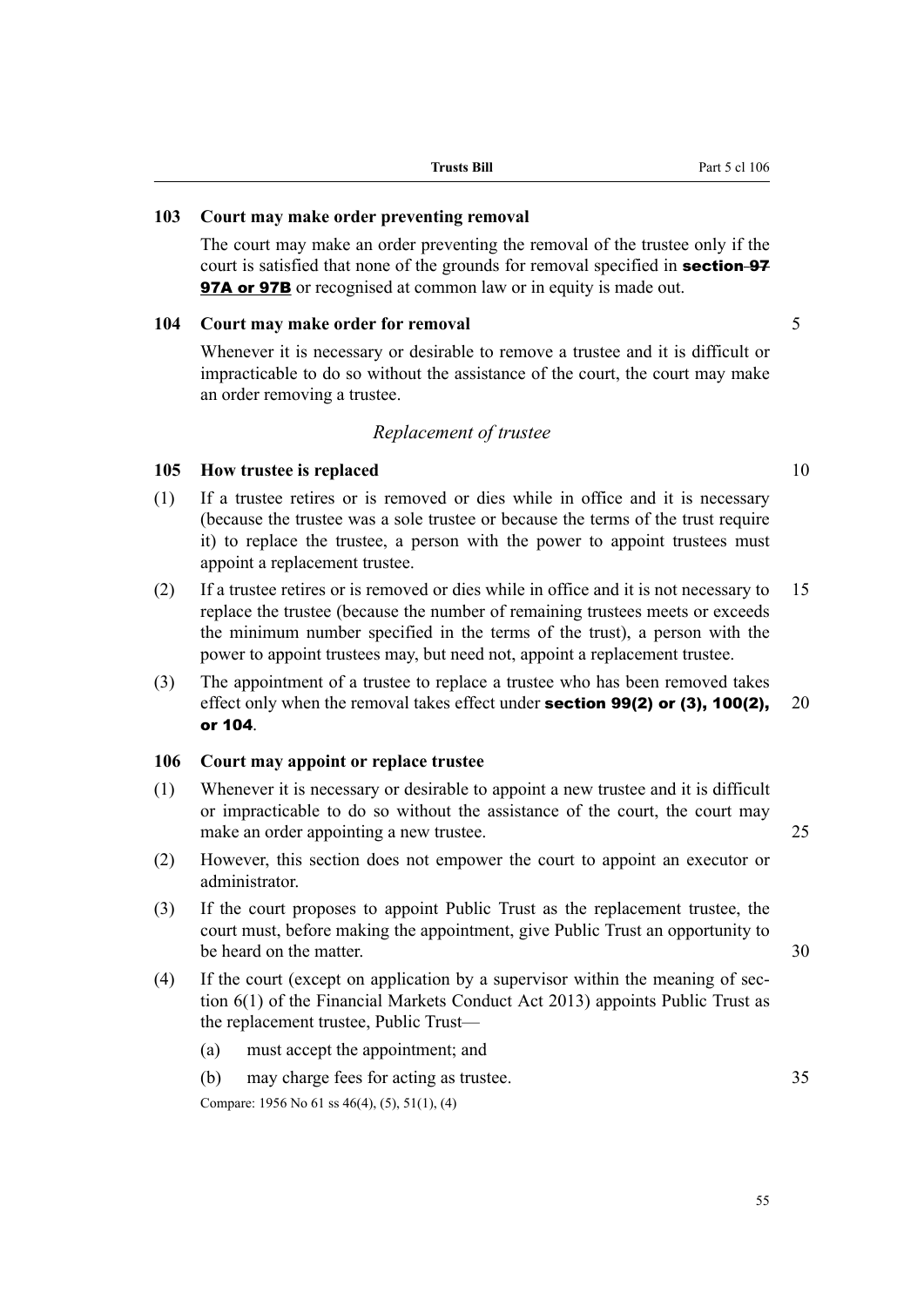| 107  | Replacing sole trustee with multiple trustees                                                                                                                                                                 |    |  |  |  |
|------|---------------------------------------------------------------------------------------------------------------------------------------------------------------------------------------------------------------|----|--|--|--|
|      | If a sole trustee retires or is removed or dies while in office, the trustee may be<br>replaced with more than 1 replacement trustee unless there is a contrary inten-<br>tion in the terms of the trust.     |    |  |  |  |
|      | Divesting and vesting of trust property                                                                                                                                                                       | 5  |  |  |  |
| 108  | Divesting and vesting of trust property on change of trustees                                                                                                                                                 |    |  |  |  |
| (1)  | This section applies if-                                                                                                                                                                                      |    |  |  |  |
|      | a new trustee of a trust is appointed; or<br>(a)                                                                                                                                                              |    |  |  |  |
|      | a trustee of a trust retires or is removed.<br>(b)                                                                                                                                                            |    |  |  |  |
| (2)  | The execution of the document of appointment, removal, or discharge-                                                                                                                                          | 10 |  |  |  |
|      | divests the trust property from the persons who were the trustees imme-<br>(a)<br>diately before the document was executed; and                                                                               |    |  |  |  |
|      | vests the property in the persons who become and are the trustees as<br>(b)<br>joint tenants without any conveyance, transfer, or assignment (but sub-<br>ject to any liabilities attaching to the property). | 15 |  |  |  |
| (2A) | This section does not affect any lien to which a trustee may otherwise be<br>entitled.                                                                                                                        |    |  |  |  |
| (3)  | <b>Subsection (2)</b> is subject to section 109.                                                                                                                                                              |    |  |  |  |
| (4)  | In this section and in <b>section 109</b> , a court order appointing a trustee or<br>removing a trustee without replacement—                                                                                  | 20 |  |  |  |
|      | is a document of appointment, removal, or discharge (unless the court<br>(a)<br>otherwise orders); and                                                                                                        |    |  |  |  |

Part 5 cl 107 **Trusts Bill** 

(b) is, for the purposes of section 89 of the Land Transfer Act 2017, a vesting order vesting the trust property in the persons who become and are the trustees (unless the court otherwise orders). 25

#### **109 Requirements to notify, register, or record divesting and vesting of trust property**

- (1) If, or to the extent that, the divesting and vesting of trust property must be notified, registered, or recorded under the requirements of another Act,—
	- (a) the divesting and vesting are subject to the requirements and do not take 30 effect until the requirements are satisfied; and
	- (b) the execution of the document of appointment, removal, or discharge vests in the persons who become and are the trustees a right to call for the transfer of the trust property; and
	- (c) a copy of that document or those documents and a statutory declaration 35 by a continuing or new trustee of the trust that each relevant document was validly executed are sufficient proof of a right claimed under **para**graph (b).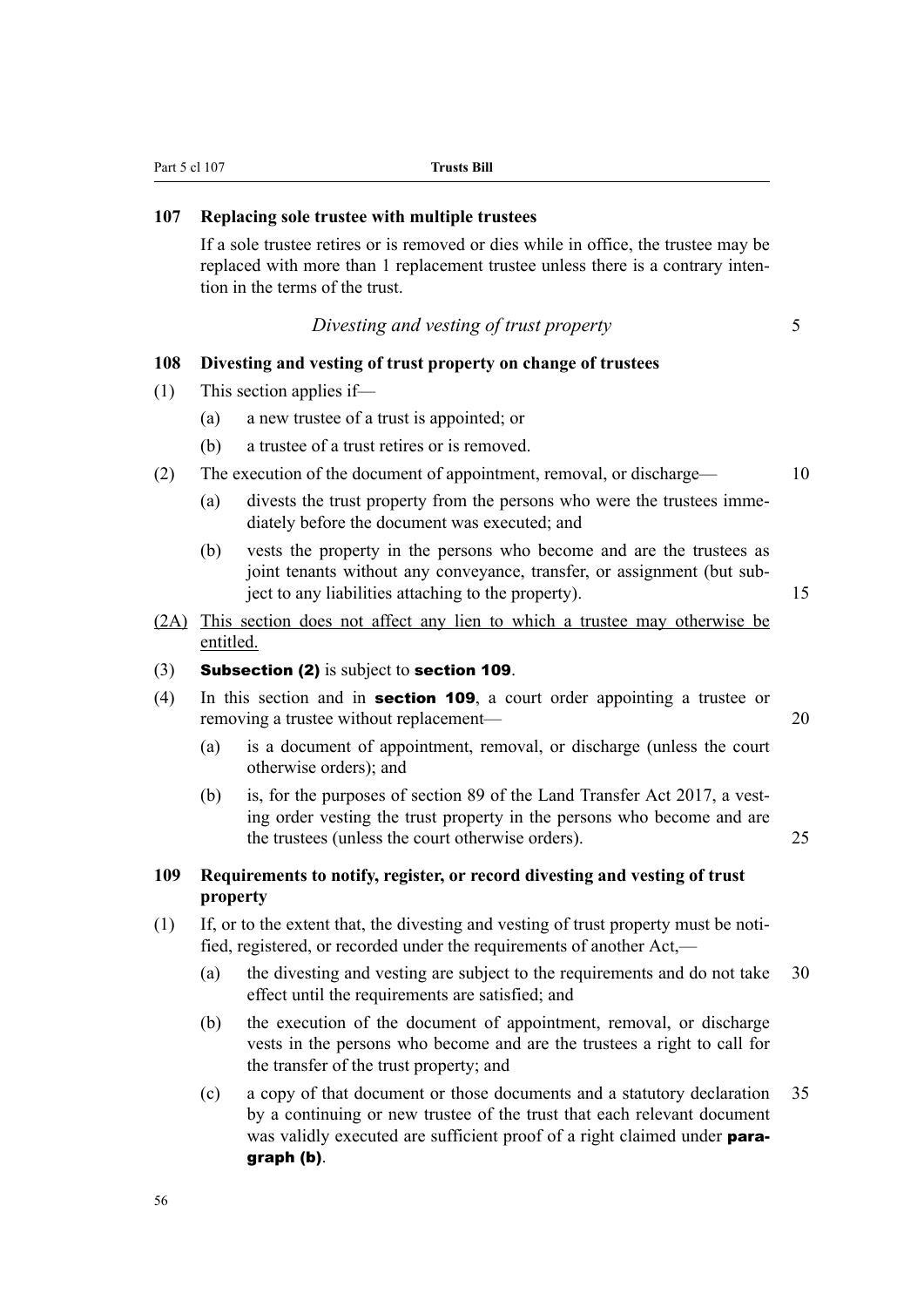| Frusts Bill |  |
|-------------|--|
|-------------|--|

(2) **Subsection (1)(c)** does not apply where the document is a court order, and a copy of the order is sufficient proof of a right claimed under **subsection**  $(1)(b)$ .

#### **110 Requirement to assist in transfer of trust property**

- (1) The following persons must do all things necessary to assist in any transfer and 5 any required notification, registration, or recording of the divesting and vesting of the trust property:
	- (a) a trustee who has retired or been removed:
	- (b) a continuing trustee of the trust:
	- (c) a new trustee of the trust. 10
		-
- (2) The persons who become and are the trustees may complete any formal requirements necessary for the divesting and vesting of trust property on behalf of a former trustee who loses the capacity to perform the functions of a trustee or who fails or refuses to act under subsection (1).
- (3) For the purposes of **subsection (2)**, and without limiting that subsection, a 15 person **loses the capacity to perform the functions of a trustee** if the person—
	- (a) is subject to an order appointing a manager under section 31 of the Protection of Personal and Property Rights Act 1988; or
	- (b) has a trustee corporation managing the person's property under section 20 32 or 33 of that Act.

#### **111 Protection in relation to notifying, registering, or recording transfer of trust property**

A person who, in good faith, notifies, registers, or records the transfer of property in reliance on **section 108(4), 109(1)(c) or (2), or 110(2)** is not liable 25 for any loss or deprivation that may result from that act.

#### **112 Departing trustee must be given certain documents**

- (1) A continuing or new trustee must give to a trustee who retires or is removed (the **departing trustee**) a copy of any documents that demonstrate that the departing trustee has been divested of trust property, including any document 30 of transfer and registration.
- (2) The documents must be given as soon as any requirements relating to the transfer, or notification, registration, or recording of the transfer, of trust property referred to in section 109 are complete.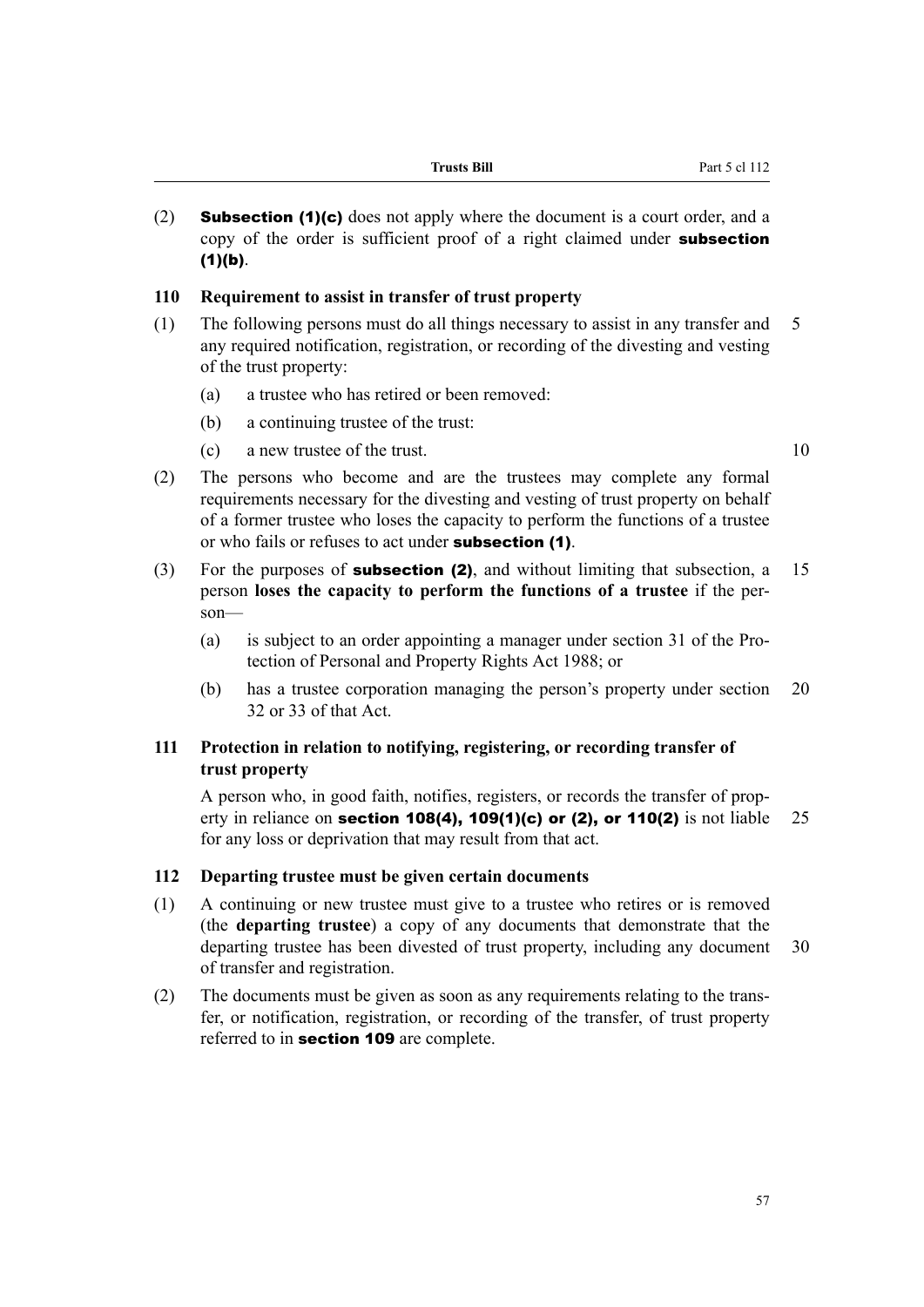#### **Part 6**

#### **Termination and variation of trusts**

#### **113 Termination of trust by unanimous consent of beneficiaries**

- (1) A trustee must terminate the trust and distribute the trust property on being required to do so by all of the beneficiaries who together hold all of the benefi- 5 cial interest in the trust property if the conditions set out in subsection (2) are satisfied.
- (2) The conditions for the termination of the trust are that—
	- (a) every beneficiary consents to requiring the trustee to terminate the trust and distribute the trust property; and 10
	- (b) the trustee receives a request to terminate the trust and distribute the trust property from or on behalf of each beneficiary; and
	- (c) if any of the beneficiaries is a beneficiary described in **section 116(2)**, the court has made an order under **section 116** approving the termination of the trust on behalf of that beneficiary. 15
- (3) The condition in **subsection (2)(b)** is satisfied if—
	- (a) the beneficiaries provide a written request to the trustee to terminate the trust and distribute the trust property; and
	- (b) the notice is signed by each beneficiary or by the duly authorised agent of that beneficiary. 20

#### **114 Variation or resettlement of trust by unanimous consent of beneficiaries**

- (1) A trustee may do either of the following on being required to do so by all of the beneficiaries who together hold all of the beneficial interest in the trust property, if the conditions set out in **subsection (2)** are satisfied:
	- (a) vary the terms of the trust: 25
	- (b) consent to the resettlement of the trust.
- (2) The conditions for an action in **subsection (1)** are that—
	- (a) every beneficiary consents to requiring the variation or resettlement; and
	- (b) the trustee receives a request to vary the terms of the trust or resettle the trust from or on behalf of each beneficiary; and 30
	- (c) if any of the beneficiaries is a beneficiary described in **section 116(2)**, the court has made an order under **section 116** approving the variation of terms or resettlement on behalf of that beneficiary; and
	- (d) the trustee has agreed to the proposal.
- (3) In this section and in sections 116 and 117, **variation** includes a change to 35 the scope or nature of the powers of the trustee.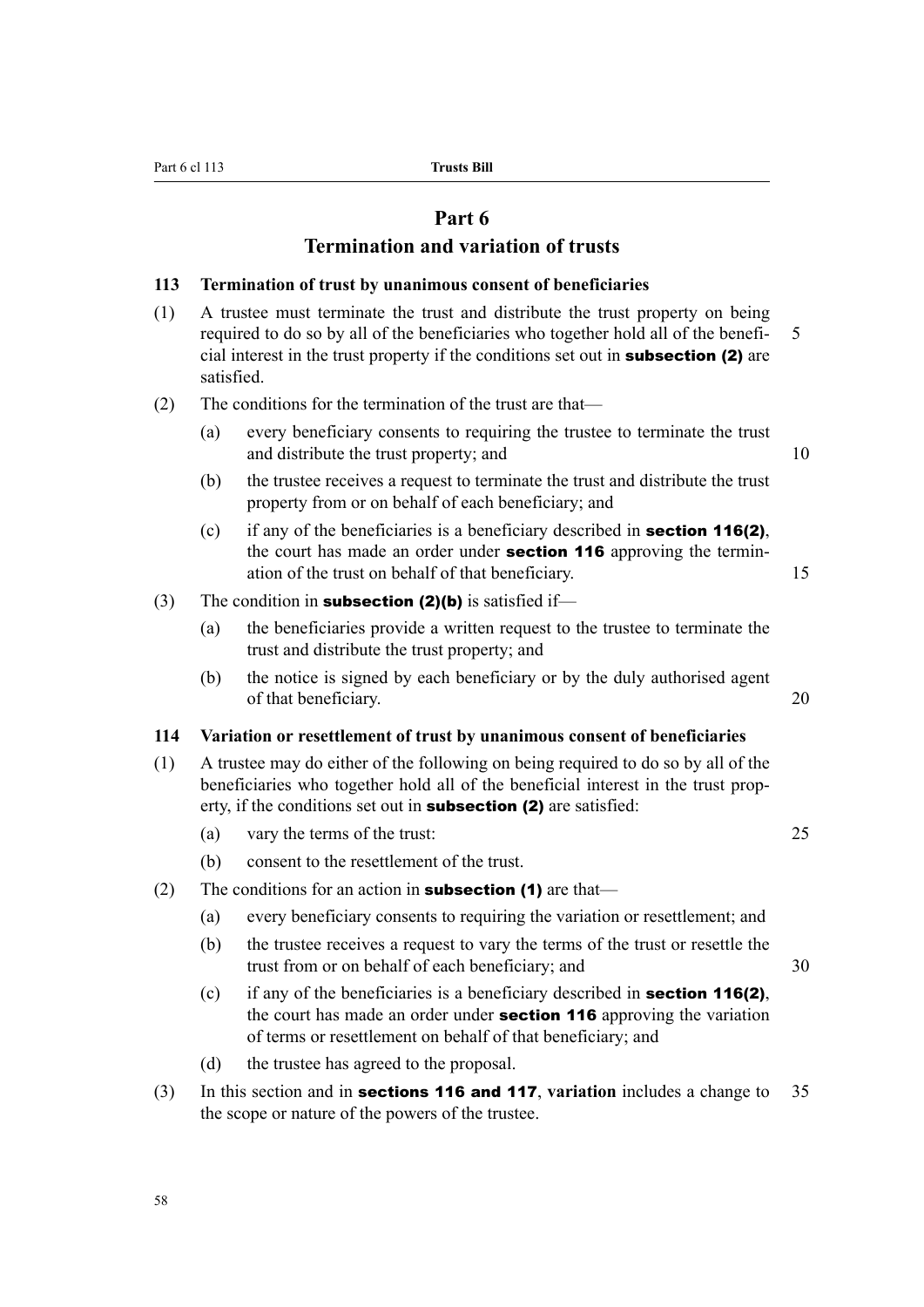#### **115 Beneficiary's right to share of trust property**

- (1) A trustee must transfer a fixed share of the trust property to the beneficiary of that fixed share if—
	- (a) the beneficiary is absolutely entitled to that share (for example, because any condition relating to the vesting of that share set by the terms of the 5 trust has been met); and
	- (b) the property is in a form, or can be changed into a form, that can be transferred to the beneficiary; and
	- (c) the transfer is not detrimental to the interests of the other beneficiaries.
- (2) **Subsection (1)** does not apply in respect of a beneficiary who lacks capacity. 10
- (3) In this section and in section 116,—, **fixed share of the trust property** means a share of the trust property that is specified or determined, and in respect of which the trustee does not have a discretion regarding to whom or in what proportion the share is distributed.

**fixed share of the trust property means a share of the trust property that is** 15 specified or determined, and in respect of which the trustee does not have a discretion regarding to whom or in what proportion the share is distributed

**lacks capacity** means, in relation to a beneficiary, that the beneficiary—

- $(a)$  is a child; or
- (b) is not competent to manage the beneficiary's own affairs for any reason, 20 including because the beneficiary—
	- (i) is subject to an order appointing a manager under section 31 of the Protection of Personal and Property Rights Act 1988; or
	- (ii) has a trustee corporation managing the person's property under section 32 or 33 of that Act. 25

#### **116 Power of court to approve termination, variation, or resettlement of trust**

- (1) The court may, on behalf of any of the beneficiaries described in **subsection** (2) who has an interest in the property of a trust, approve the termination, variation, or resettlement of the trust.
- (2) The beneficiaries are— 30
	- (a) a beneficiary who lacks capacity:
	- (b) a person who may acquire a beneficial interest at a future date or on the happening of a future event or on becoming a member of a certain class of persons:
	- (c) a future person who may acquire a beneficial interest. 35
- (3) An application for an order of approval may be made by—
	- (a) the trustees or any one of them:
	- (b) any person with a beneficial interest in the trust property.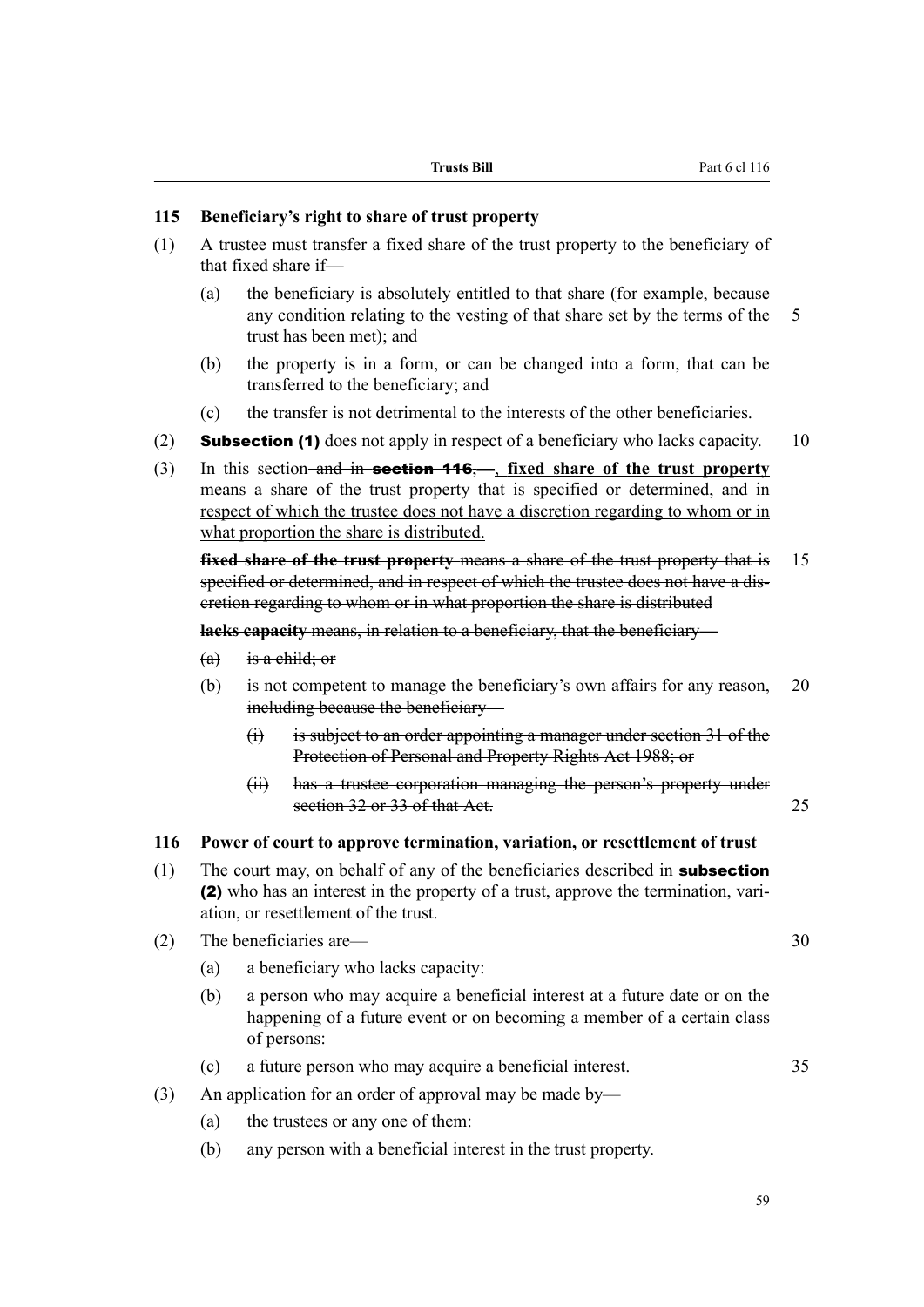| (a)<br>(b)<br>(c)<br>(a)                                                                                                                       | the nature of any person's interest in the trust property and the effect of<br>the proposed order on that interest:<br>the benefit or detriment that may result to any person with an interest in<br>the trust property if the court makes or refuses to make the proposed<br>order:<br>the intentions of the settlor of the trust in settling the trust, if it is practic-<br>able to ascertain those intentions.<br>The court must not make an order of approval if its effect would be to reduce<br>or remove any vested interest in the trust property.<br>An order of approval binds the person on whose behalf it is made and takes<br>effect without any further step.<br>Power of court to waive requirement of consent to termination, variation,<br>or resettlement of trust<br>The court may waive the requirement that a beneficiary consent to the termin-<br>ation of a trust under <b>section 113</b> or the variation or resettlement of a trust<br>under section 114.<br>An application for an order of waiver of consent may be made by-<br>the trustees or any one of them: | 5<br>10<br>15<br>20                                                                                                                                               |  |
|------------------------------------------------------------------------------------------------------------------------------------------------|------------------------------------------------------------------------------------------------------------------------------------------------------------------------------------------------------------------------------------------------------------------------------------------------------------------------------------------------------------------------------------------------------------------------------------------------------------------------------------------------------------------------------------------------------------------------------------------------------------------------------------------------------------------------------------------------------------------------------------------------------------------------------------------------------------------------------------------------------------------------------------------------------------------------------------------------------------------------------------------------------------------------------------------------------------------------------------------------|-------------------------------------------------------------------------------------------------------------------------------------------------------------------|--|
|                                                                                                                                                |                                                                                                                                                                                                                                                                                                                                                                                                                                                                                                                                                                                                                                                                                                                                                                                                                                                                                                                                                                                                                                                                                                |                                                                                                                                                                   |  |
|                                                                                                                                                |                                                                                                                                                                                                                                                                                                                                                                                                                                                                                                                                                                                                                                                                                                                                                                                                                                                                                                                                                                                                                                                                                                |                                                                                                                                                                   |  |
|                                                                                                                                                |                                                                                                                                                                                                                                                                                                                                                                                                                                                                                                                                                                                                                                                                                                                                                                                                                                                                                                                                                                                                                                                                                                |                                                                                                                                                                   |  |
|                                                                                                                                                |                                                                                                                                                                                                                                                                                                                                                                                                                                                                                                                                                                                                                                                                                                                                                                                                                                                                                                                                                                                                                                                                                                |                                                                                                                                                                   |  |
|                                                                                                                                                |                                                                                                                                                                                                                                                                                                                                                                                                                                                                                                                                                                                                                                                                                                                                                                                                                                                                                                                                                                                                                                                                                                |                                                                                                                                                                   |  |
|                                                                                                                                                |                                                                                                                                                                                                                                                                                                                                                                                                                                                                                                                                                                                                                                                                                                                                                                                                                                                                                                                                                                                                                                                                                                |                                                                                                                                                                   |  |
|                                                                                                                                                |                                                                                                                                                                                                                                                                                                                                                                                                                                                                                                                                                                                                                                                                                                                                                                                                                                                                                                                                                                                                                                                                                                |                                                                                                                                                                   |  |
|                                                                                                                                                |                                                                                                                                                                                                                                                                                                                                                                                                                                                                                                                                                                                                                                                                                                                                                                                                                                                                                                                                                                                                                                                                                                |                                                                                                                                                                   |  |
|                                                                                                                                                |                                                                                                                                                                                                                                                                                                                                                                                                                                                                                                                                                                                                                                                                                                                                                                                                                                                                                                                                                                                                                                                                                                |                                                                                                                                                                   |  |
| (b)                                                                                                                                            | any person with a beneficial interest in the trust property.                                                                                                                                                                                                                                                                                                                                                                                                                                                                                                                                                                                                                                                                                                                                                                                                                                                                                                                                                                                                                                   |                                                                                                                                                                   |  |
|                                                                                                                                                | On an application for an order of waiver of consent, the court must take into                                                                                                                                                                                                                                                                                                                                                                                                                                                                                                                                                                                                                                                                                                                                                                                                                                                                                                                                                                                                                  |                                                                                                                                                                   |  |
| (a)                                                                                                                                            | the nature of any person's interest in the trust property and the effect of<br>the proposed order on that interest:                                                                                                                                                                                                                                                                                                                                                                                                                                                                                                                                                                                                                                                                                                                                                                                                                                                                                                                                                                            | 25                                                                                                                                                                |  |
| (b)                                                                                                                                            | the benefit or detriment that may result to any person with an interest in<br>the trust property if the court makes or refuses to make the proposed<br>order:                                                                                                                                                                                                                                                                                                                                                                                                                                                                                                                                                                                                                                                                                                                                                                                                                                                                                                                                  |                                                                                                                                                                   |  |
| (c)                                                                                                                                            | the intentions of the settlor of the trust in settling the trust, if it is practic-<br>able to ascertain those intentions.                                                                                                                                                                                                                                                                                                                                                                                                                                                                                                                                                                                                                                                                                                                                                                                                                                                                                                                                                                     | 30                                                                                                                                                                |  |
| The court must not make an order of waiver of consent if its effect would be to<br>reduce or remove any vested interest in the trust property. |                                                                                                                                                                                                                                                                                                                                                                                                                                                                                                                                                                                                                                                                                                                                                                                                                                                                                                                                                                                                                                                                                                |                                                                                                                                                                   |  |
|                                                                                                                                                |                                                                                                                                                                                                                                                                                                                                                                                                                                                                                                                                                                                                                                                                                                                                                                                                                                                                                                                                                                                                                                                                                                |                                                                                                                                                                   |  |
|                                                                                                                                                |                                                                                                                                                                                                                                                                                                                                                                                                                                                                                                                                                                                                                                                                                                                                                                                                                                                                                                                                                                                                                                                                                                | account each of the following factors:<br>An order of waiver of consent binds the person on whose behalf it is made and<br>takes effect without any further step. |  |

(4) On an application for an order of approval, the court must take into account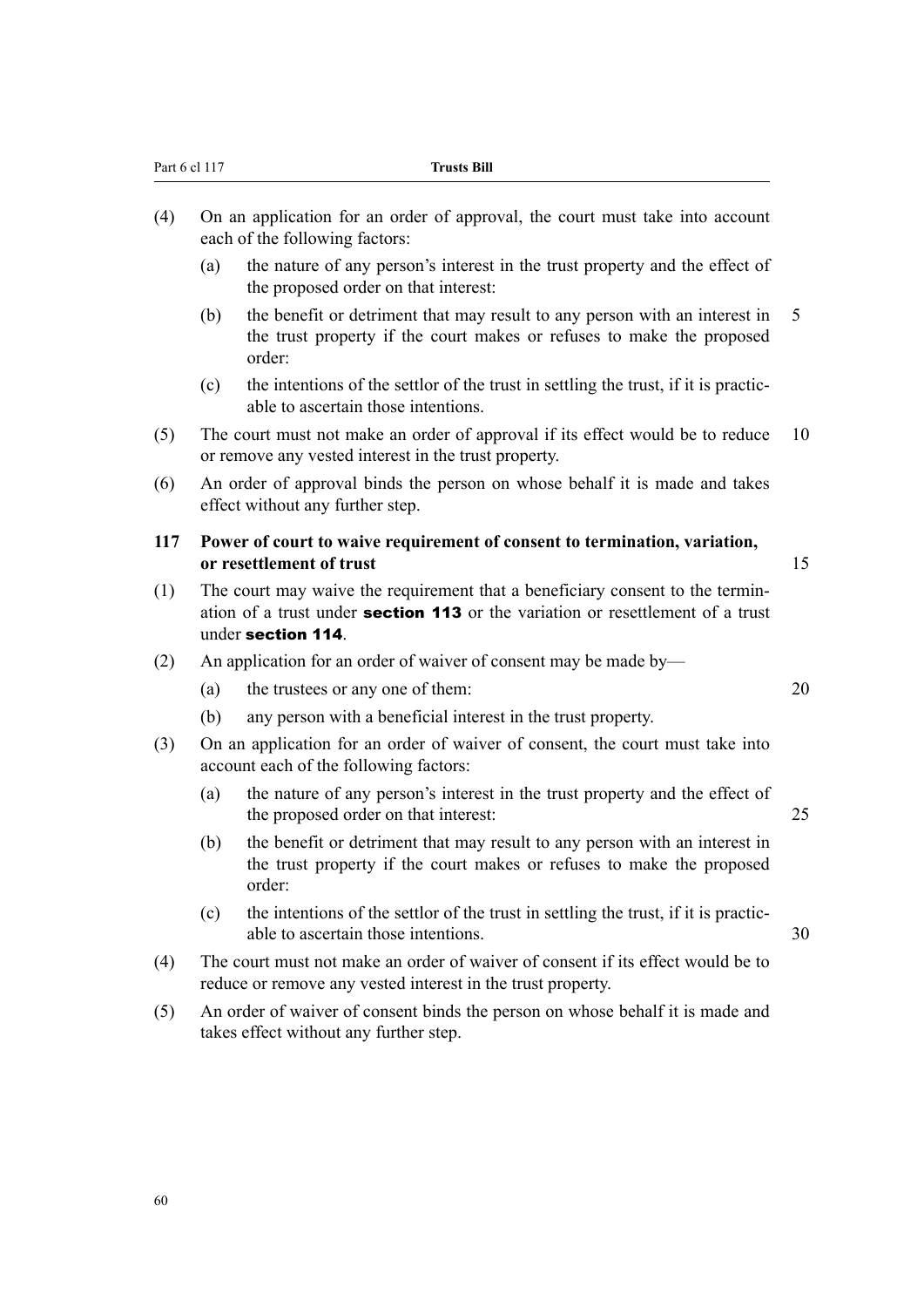#### **Part 7**

#### **Court powers and dispute resolution**

#### **118 Court may review trustee's act, omission, or decision**

- (1) The court may review the act, omission, or decision (including a proposed act, omission, or decision) of a trustee on the ground that the act, omission, or deci- 5 sion was not or is not reasonably open to the trustee in the circumstances.
- (2) The court may undertake a review on the application only of a beneficiary.
- (3) The review must be conducted in accordance with **section 119**.
- (4) This section and **section 119** do not limit or affect—
	- (a) the court's jurisdiction to supervise trusts, including its jurisdiction under 10 the Charitable Trusts Act 1957; or
	- (b) the Attorney-General's powers and duties with respect to charitable trusts, including powers and duties under the Charitable Trusts Act 1957.

#### **119 Procedure for court's review of trustee's act, omission, or decision**

- (1) An applicant for a review under **section 118** must produce evidence that rai-  $15$ ses a genuine and substantial dispute as to whether the act, omission, or decision in question was or is reasonably open to the trustee in the circumstances.
- (2) If the court is satisfied that the applicant has established a genuine and substantial dispute, the onus is on the trustee to establish that the act, omission, or decision was or is reasonably open to the trustee in the circumstances. 20
- (3) If the court, after hearing the trustee, is satisfied on the balance of probabilities that the act, omission, or decision was not or is not reasonably open to the trustee in the circumstances, the court may (but subject to **subsection (4)**)–
	- (a) set aside the act or decision, or direct the trustee to act in the case of an omission: 25
	- (b) restrain the trustee from acting or deciding in the case of a proposed act or decision, and direct the trustee to act in the case of a proposed omission:
	- (c) make any other orders that the court considers necessary.
- (4) The court must not make an order that affects— 30
	- (a) a valid distribution of the trust property that was made before the trustee had notice of the application; or
	- (b) any right or title acquired by a person in good faith and for value.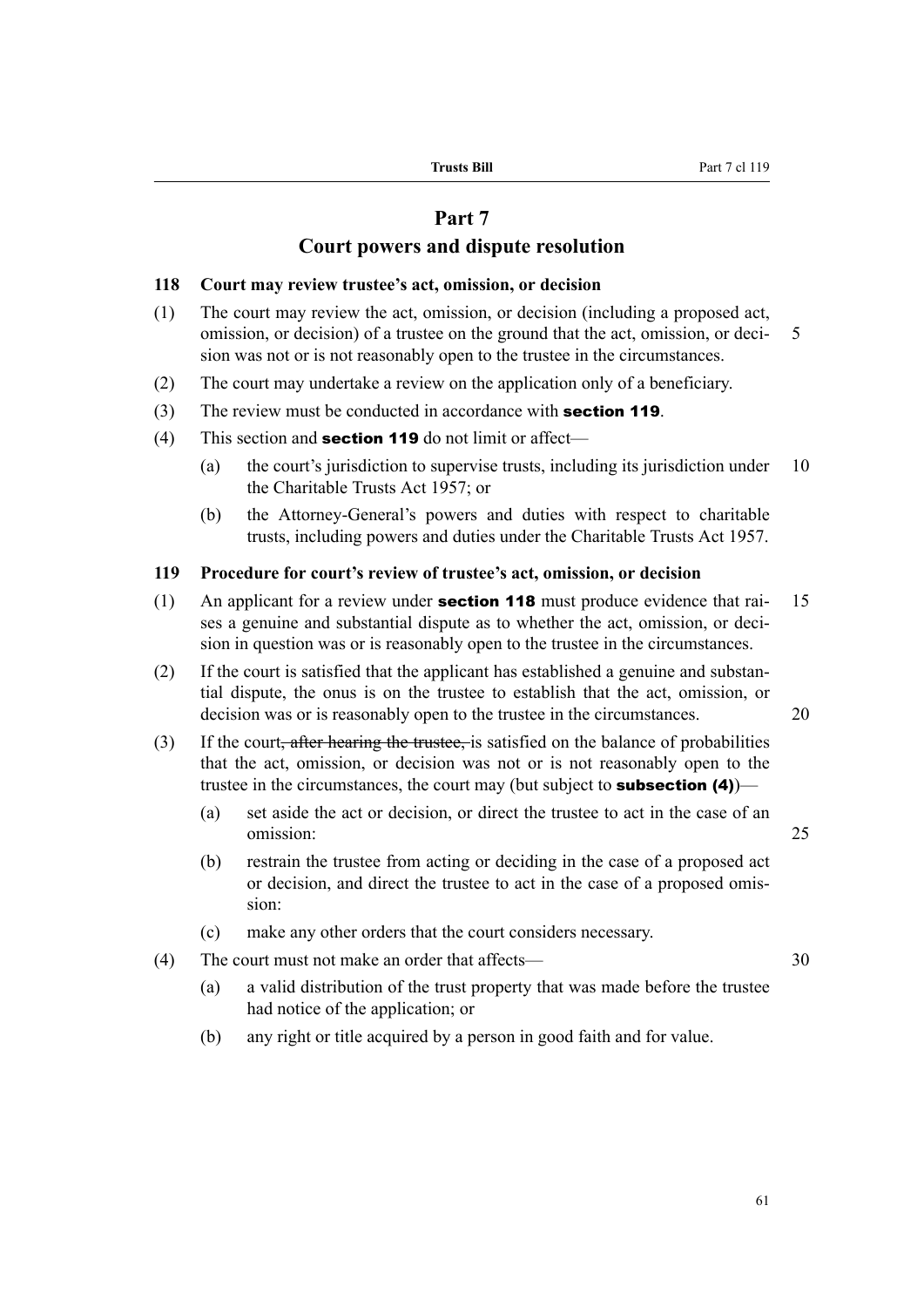#### **120 Court may take into account investment strategy in action for breach of trust**

In considering whether a trustee is liable, in respect of any investment made by that trustee, for any breach of trust in respect of any duty under section 28 (to invest prudently to the applicable standard), the court may take into account— 5

- (a) whether the trust investments have been diversified, so far as is appropriate to the circumstances of the trust; and
- (b) whether the investment was made in accordance with any investment strategy.

Compare:  $1956$  No 61 s  $13M$  10

#### **121 Court may set off gains and losses arising from investment**

- (1) This section applies to a proceeding for breach of trust in relation to an investment by a trustee if a loss has been or is suspected to have been incurred by the trust.
- (2) The court may set off all or part of the loss resulting from the investment 15 against all or part of any gain resulting from any other investment whether in breach of trust or not.
- (3) The power does not limit or affect any other power or entitlement to set off all or part of any loss against any property. Compare: 1956 No 61 s 13O 20

#### **122 Power of court to vary or extend trustees' powers in relation to property**

- (1) The court may vary or extend the powers of the trustees of a trust if—
	- (a) the court considers that the variation or extension is necessary or desirable for the proper management of the trust property; and
	- (b) the variation or extension does not alter a beneficiary's interest under the 25 trust; and
	- (c) the variation or extension does not involve a power to distribute trust property to a beneficiary.
- (2) An application for an order may be made by—
	- (a) a trustee of the trust; or 30
	- (b) a beneficiary of the trust.

#### **123 Court may relieve trustee from personal liability**

- (1) The court may relieve a trustee who is or may be personally liable for any breach of trust from personal liability for the breach if it appears to the court  $that$   $-$  35
	- (a) the trustee has acted honestly and reasonably; and
	- (b) the trustee ought fairly to be excused for the breach of trust.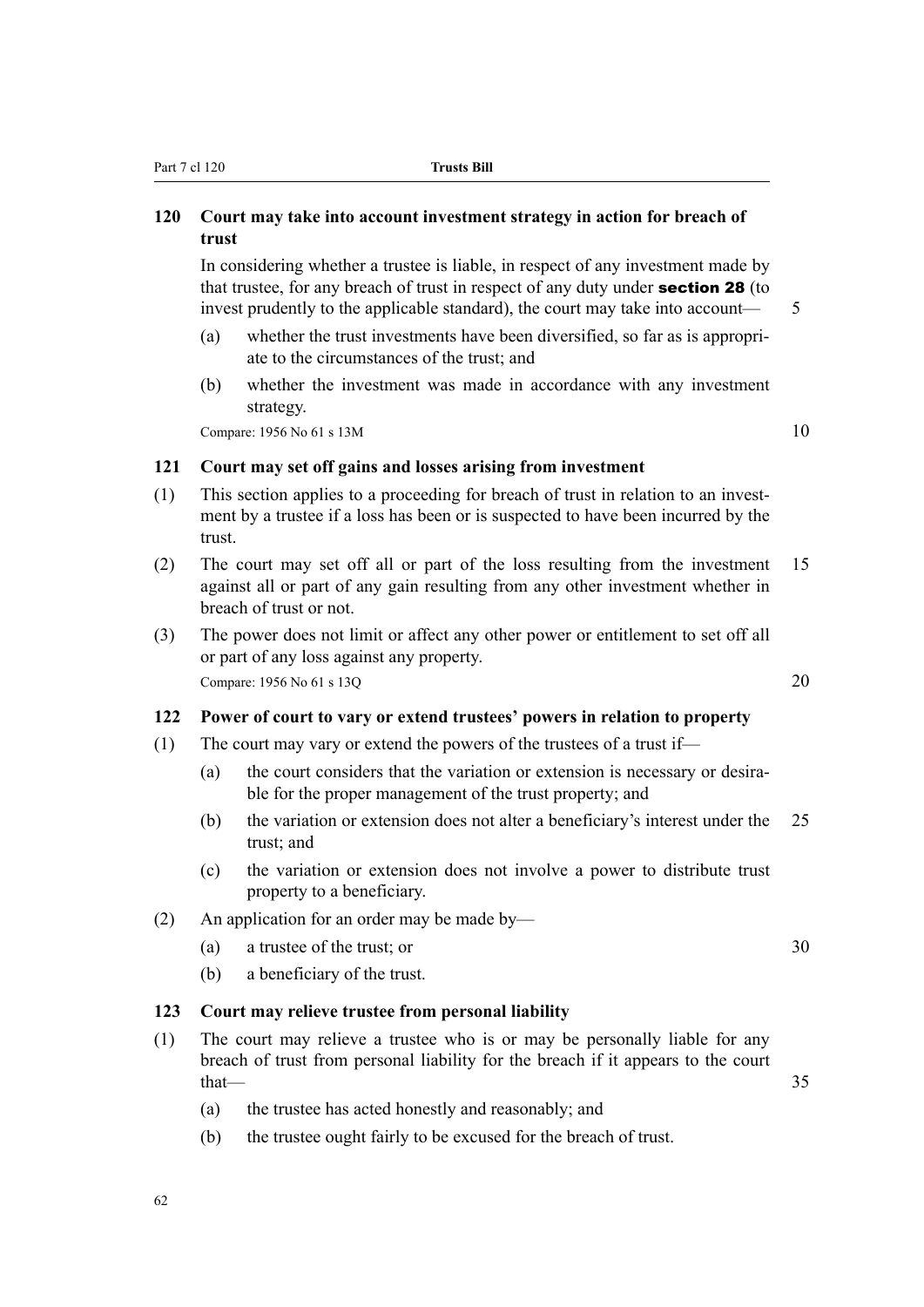(2) The court may relieve the trustee in whole or in part.

#### **124 Court may make beneficiary indemnify trustee for breach of trust**

- (1) This section applies if a trustee commits a breach of trust at the instigation or request or with the written consent of a beneficiary.
- (2) The court may, if it considers it appropriate, make an order indemnifying the 5 trustee out of the beneficiary's interest in the trust property. Compare: 1956 No 61 s 74; Draft Trusts Bill 2013 cl 121 (Qld)

#### **125 Trustee may apply to court for directions**

- (1) A trustee may apply to the court for directions about—
	- (a) the trust property; or  $10$
	- (b) the exercise of any power or performance of any function by the trustee.
- (2) The application must be served, in accordance with the rules of court, on each person interested in the application or any of them as the court thinks fit.
- (3) On an application under this section, the court may give any direction it thinks  $\int$  fit. 15
- (4) This section does not restrict the availability of alternative proceedings within the court's jurisdiction, including a declaration interpreting the terms of the trust.

Compare: 1956 No 61 s 66

#### **126 Protection of trustee while acting under direction of court** 20

- (1) A trustee acting under any direction of the court must be treated as having discharged the trustee's duties as a trustee in relation to the direction, even though the order giving the direction is later declared invalid, overruled, set aside, or found to be otherwise ineffective.
- (2) However, **subsection (1)** does not indemnify a trustee for any act done in 25 accordance with a direction of the court if the trustee has acted in bad faith in—
	- (a) getting the direction; or
	- (b) acquiescing in the court making the order or giving the direction.

Compare:  $1956$  No  $61$  s  $69$  30

#### **127 Trustee may apply to court to bar claims**

- (1) The court may, on an application by a trustee,—
	- (a) bar a claim by any person that directly or indirectly affects the trust property, including a claim against the trustee personally; or
	- (b) authorise the trustee to administer the trust property without regard to 35 the person's claim.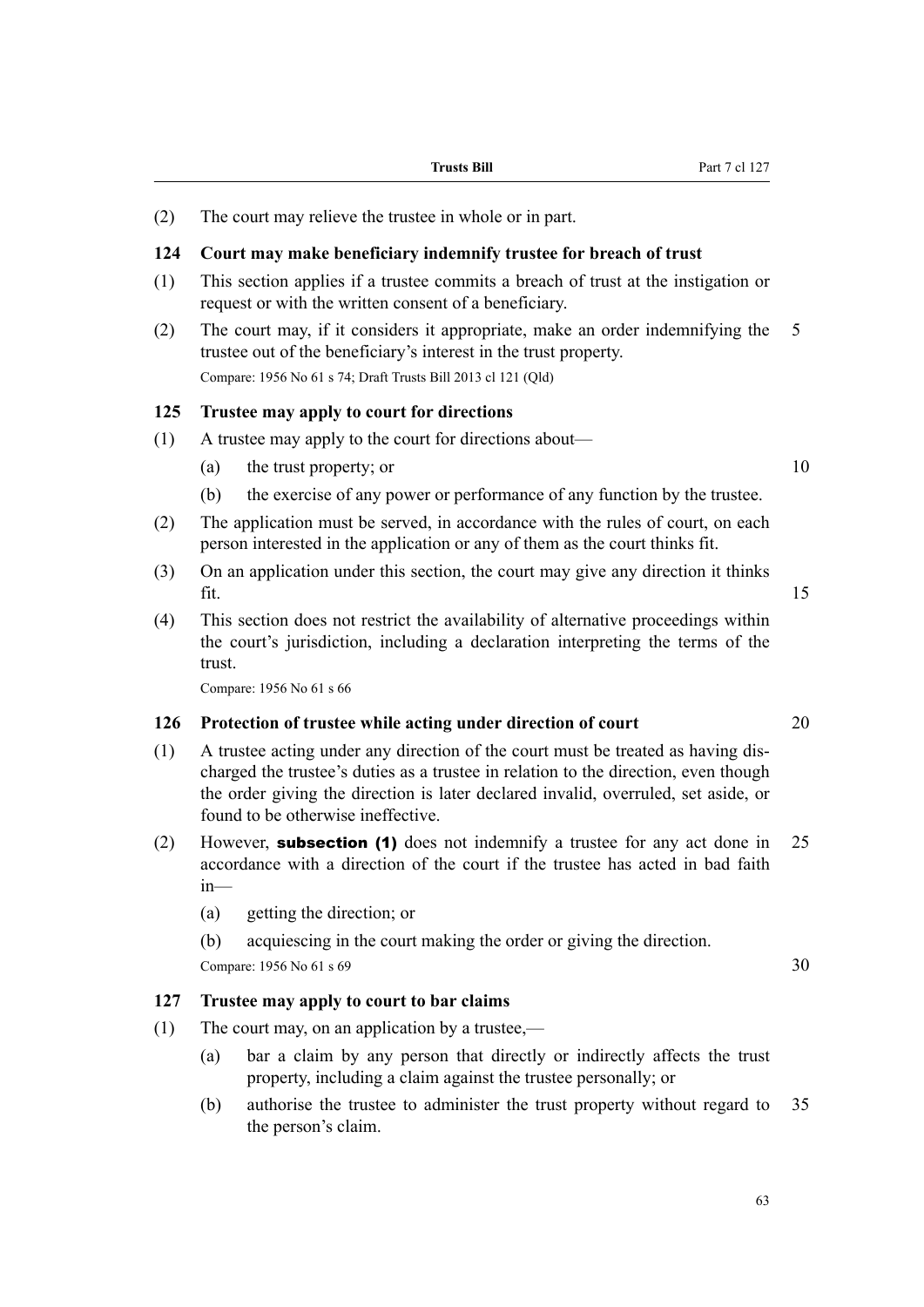- (2) Before making an application, a trustee must have served on the person, in accordance with the rules of court, a notice—
	- (a) describing the general nature of the claim as the trustee understands it to be; and
	- (b) stating that if a legal proceeding is not, within 90 days after the service 5 of the notice, commenced to enforce the claim, a court may bar the claim or authorise the trustee to administer the trust property without regard to it.
- (3) The court may not make an order under this section barring—
	- (a) a claim under the Family Protection Act 1955; or 10

- (b) an application for revocation of a grant of administration.
- (4) An order made by the court does not affect the right of any beneficiary of the trust to contest a claim by the trustee to any payment or indemnity from the trust property unless the beneficiary is a party to the proceeding. Compare: 1956 No 61 s 75 15

#### **128 Trustee may apply to court to allow distribution of missing beneficiaries' shares**

- (1) The court may, on application by a trustee, make an order authorising the trustee to distribute trust property—
	- (a) as if a potential beneficiary or a class of potential beneficiaries does not 20 exist or never existed or has died before a date or an event specified; and
	- (b) if, because of the order, it is not possible or practicable to determine whether any condition or requirement affecting a beneficial interest in the property or any part of it has been complied with or fulfilled, as if that condition or requirement had been or had not been complied with or 25 fulfilled.
- (2) The court may make an order only if it is satisfied that—
	- (a) reasonable measures have been taken to bring to the notice of the potential beneficiary or beneficiaries their potential beneficial interest or interests; and 30
	- (b) at least 60 days have passed since the last of those measures was taken; and
	- (c) no potential beneficiary with respect to whom an order is sought has come to the attention of the trustee as a result of those measures, or the claim of any such beneficiary may be disregarded in the circumstances. 35

Compare: 1956 No 61 s 76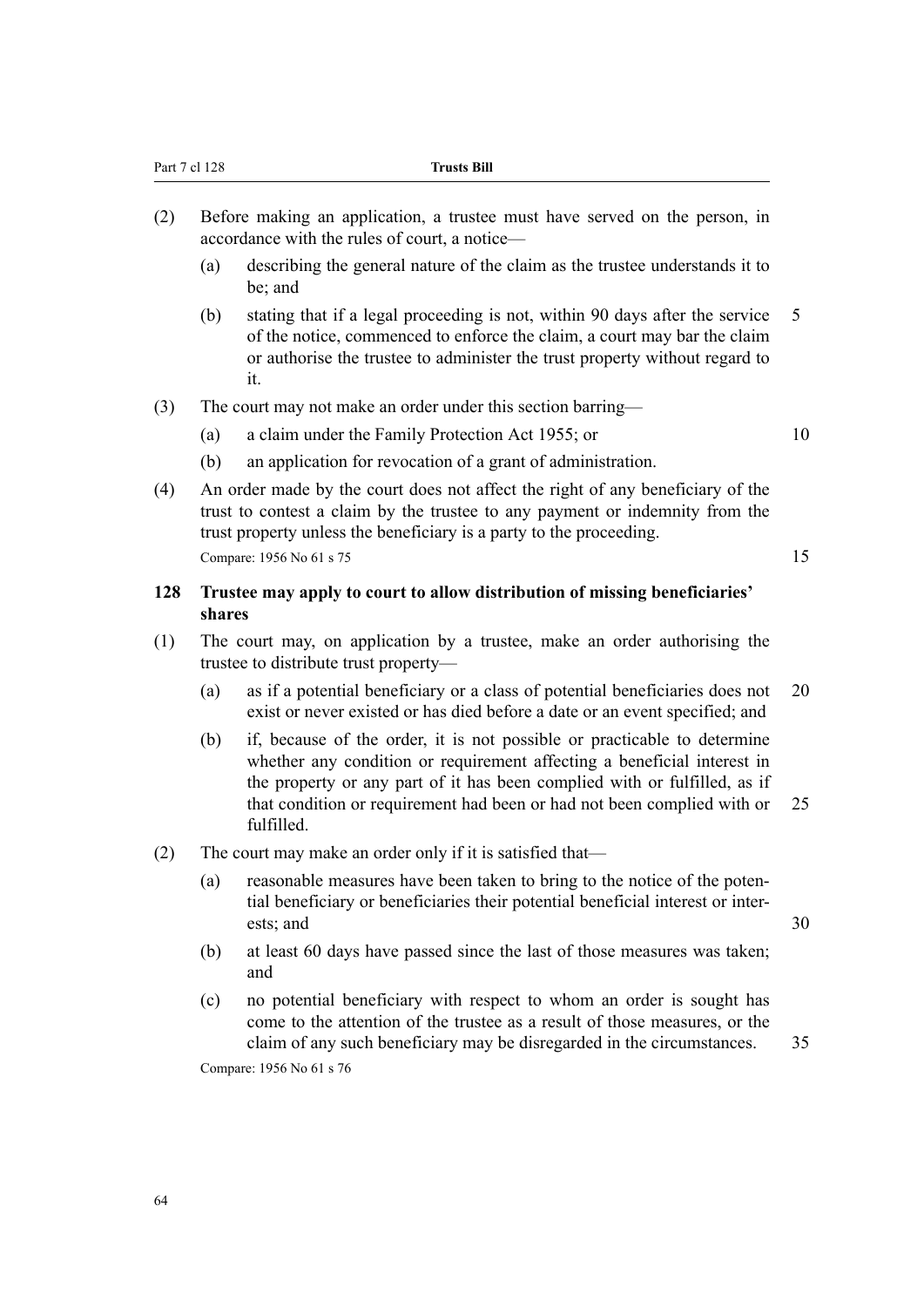#### **129 Trustee may sue self in different capacity**

- (1) Despite any rule of law or practice to the contrary, a trustee in that capacity may sue, and be sued by, the trustee in any other capacity, including the trustee's personal capacity.
- (2) However, in every such case the trustee must obtain the directions of the court 5 in which the proceeding is taken about the way in which the opposing interests are to be represented.

Compare: 1956 No 61 s 33A

#### **130 Court may appoint receiver for trust**

- (1) The court may, on an application by an interested person or on its own motion, 10 appoint a receiver to administer a trust.
- (2) The court must be satisfied that the appointment of a receiver to administer the trust is—
	- (a) reasonably necessary in the circumstances of the trust; and
	- (b) just and equitable. 15
- (3) Only a person qualified to be a trustee may be appointed under **subsection**  $(1).$
- (4) When appointing a receiver under this section, the court (having regard to the terms of the trust and the interests of justice) must determine—
	- (a) the extent of the duties and powers of the receiver; and 20
	- (b) the duration of the receivership; and
	- (c) the principles that the receiver is to apply in determining priorities; and
	- (d) whether the receiver is to be paid from the trust assets.
- (5) If a court determines under **subsection (4)** that a receiver has a power in relation to a trust, the trustee of the trust cannot exercise that power for the dura- 25 tion of the receivership.

#### **131 Court may order payment of commission remuneration to trustee**

- (1) Despite **section 35** (duty to act for no reward), the court may order that  $-\mathbf{a}$ reasonable commission remuneration be paid out of the trust property to a person who is or has been a trustee of the trust if the court is satisfied that it is just 30 and reasonable to do so.
- (2) In determining under **subsection (1)** what commission remuneration is reasonable, the court must consider the following:
	- (a) the total amount that has already been paid to any trustee of the trust:
	- (b) the number and difficulty of the services provided by the trustee: 35
	- (c) the liabilities to which the trustee is or has been exposed, and the responsibilities imposed on the trustee: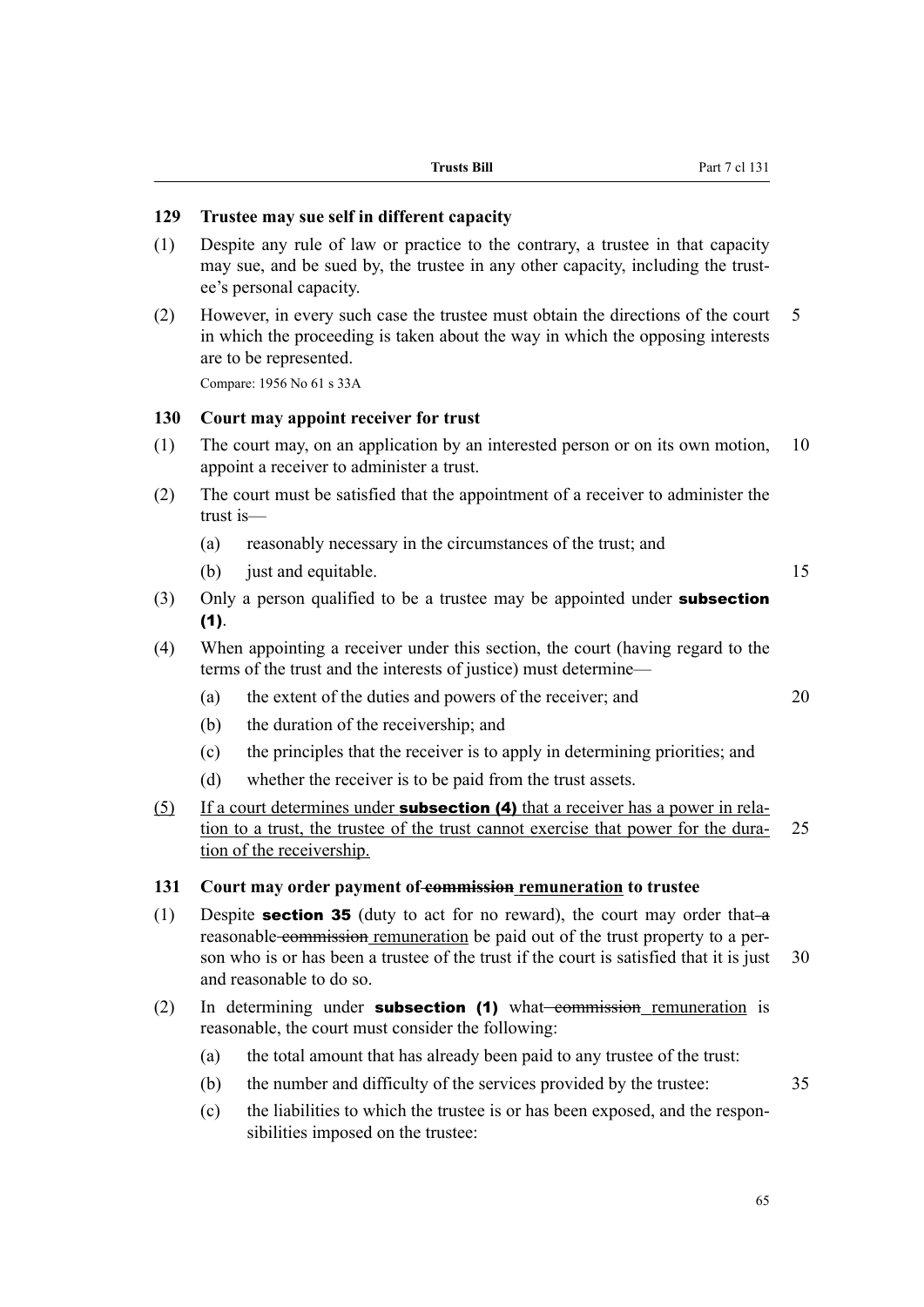- (d) the skill and success of the trustee in administering the trust:
- (e) the value of the trust property:
- (f) the time and services reasonably required of the trustee:
- (g) whether any payment that might otherwise have been allowed or ordered should be refused or reduced due the conduct of the trustee in the admin- 5 istration of the trust:
- (h) any other circumstances that the court considers relevant.
- (3) If there are 2 or more persons who are or have been trustees, an order may specify whether and how the commission is to be apportioned among the trustees. Compare: 1956 No 61 s 72 10

#### **132 Court may charge costs on trust property**

The court may order that the costs of an application to the court under this Act—

- (a) be paid or raised out of—
	- (i) the trust property to which the application relates; or 15
	- (ii) the income of the trust property to which the application relates; or
- (b) be borne and paid in the way and by the persons that the court considers just.

Compare: 1956 No 61 s 71; Draft Trusts Bill 2013 cl 149 (Qld) 20

#### *Vesting orders*

#### **133 Vesting order consequential on order for sale or mortgage of land**

- (1) This section applies if the court gives a judgment or makes an order directing the sale or mortgage of any land.
- $(2)$  Each person described in **subsection (3)** is deemed to be entitled to or to 25 have an interest, as the case may be, in the land as a trustee.
- (3) The persons are—
	- (a) a person who is entitled to, or who has any interest in, the land:
	- (b) a person who has any contingent right in the land:
	- (c) a person who is a party to the proceeding to which the judgment or order 30 relates or is otherwise bound by the judgment or order.
- (4) The court may make an order vesting the land or any part of the land for any estate or interest that the court thinks fit in the purchaser or mortgagee or in any other person.

Compare: 1956 No 61 s 55 35 35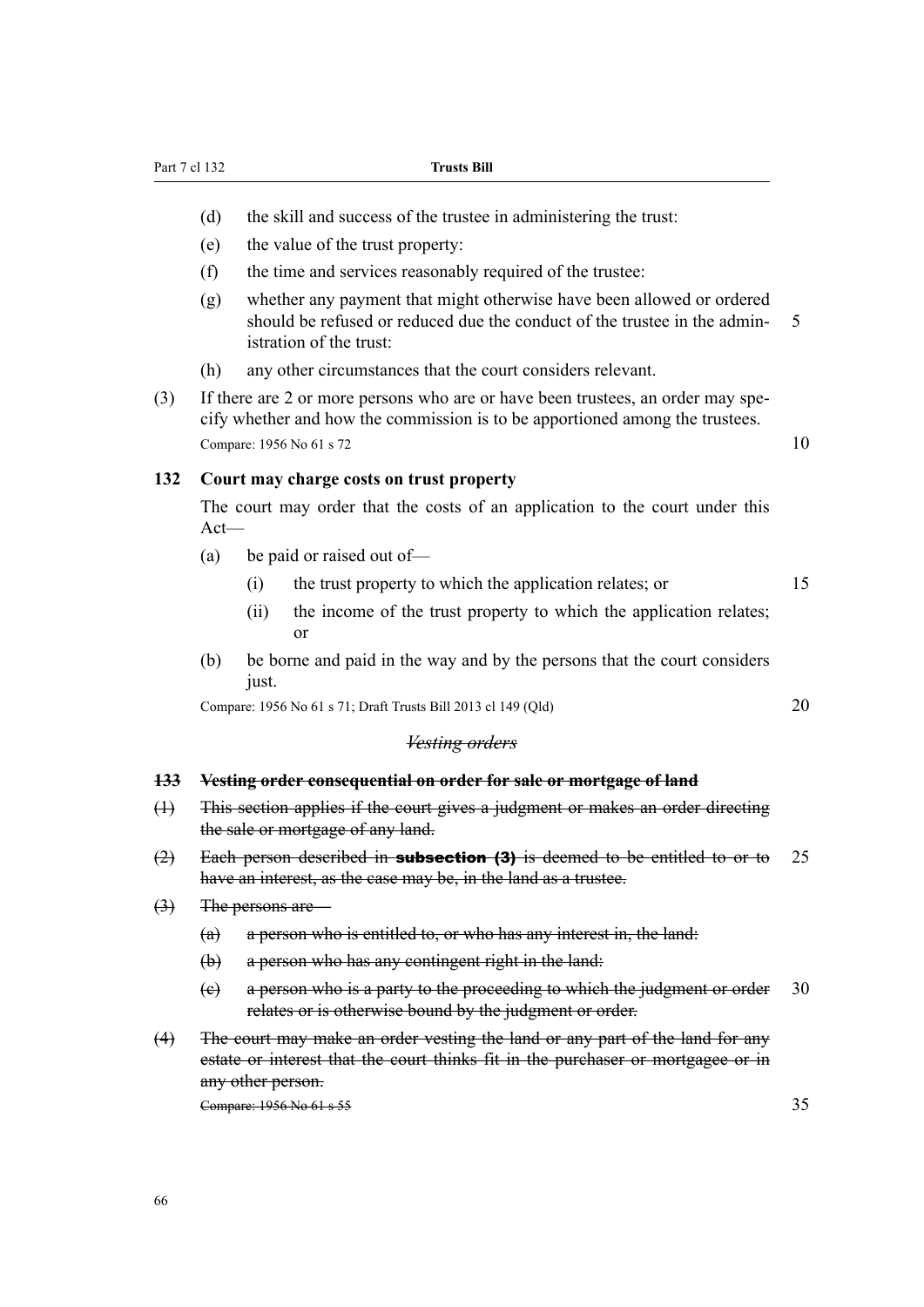#### **134 Vesting order consequential on judgment for specific performance**

- (1) This section applies if a judgment is given for the specific performance of a contract concerning any interest in land, or for the sale or exchange of any interest in land, or generally where any judgment is given for the conveyance of any interest in land. 5
- (2) The court may declare—
	- (a) that any party to the action is a trustee of any interest in the land or any part of the land; or
	- (b) that the interest of an unborn person is the interest of a person who, on coming into existence, would be a trustee if the unborn person might 10 claim—
		- (i) under any party to the proceeding; or
		- (ii) under the will or voluntary settlement of any deceased person who was during his or her lifetime a party to the contract or transaction to which the judgment relates. 15
- (3) If the court makes an order, the court may make a vesting order relating to the rights of those persons, born and unborn, as if they were trustees. Compare: 1956 No 61 s 56

#### **135 Court may appoint person to convey trust property**

- (1) In any case where, in relation to an interest in trust property, a vesting order can 20 be made under this Act, the court may instead make an order appointing a person to convey the property or any interest in the property or to release a contingent right.
- (2) A conveyance or release by a person appointed in accordance with the order has the same effect as a vesting order. 25 Compare: 1956 No 61 s 58

#### *Jurisdiction of Family Court*

#### **136 Jurisdiction of Family Court**

- (1) This section applies where the Family Court has jurisdiction under section 11 of the Family Court Act 1980 to hear and determine a proceeding. 30
- (2) The Family Court may during the proceeding make any order or give any direction available under this Act if the Family Court considers the order or direction is necessary—
	- (a) to protect or preserve any property or interest until the proceeding before the Family Court can be properly resolved; or 35
	- (b) to give proper effect to any determination of the proceeding.
- (3) If the parties to the proceeding consent, the Family Court may make any order available under this Act to resolve an issue or a dispute between the parties that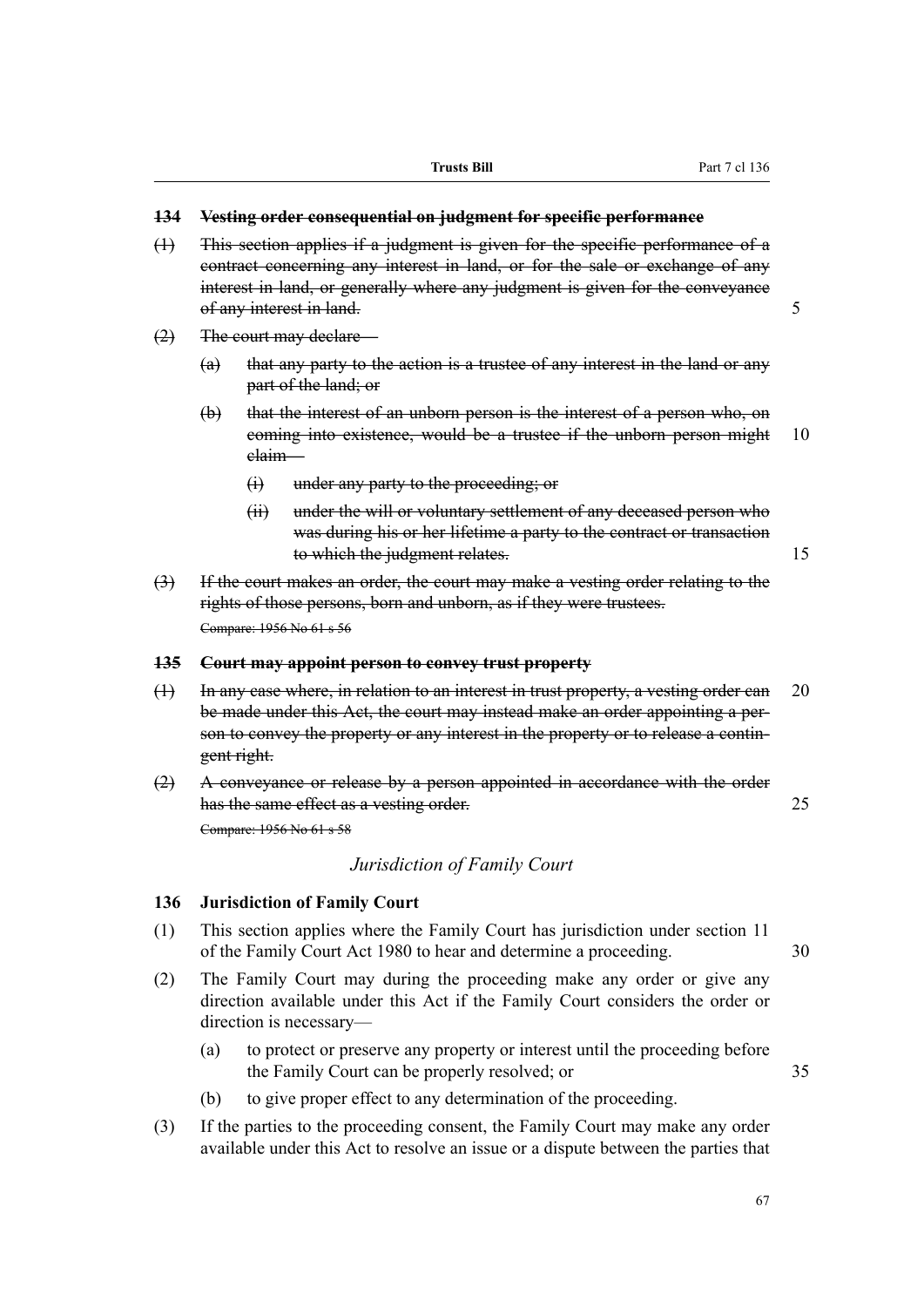is closely related to the proceeding (but only if the Family Court considers that making the order is necessary or desirable to assist the resolution of the proceeding).

- (4) Despite subsections (2) and (3), the Family Court does not have jurisdiction to appoint a receiver to administer a trust under **section 130**.  $\frac{5}{5}$
- (5) To avoid doubt, an exercise by the Family Court of jurisdiction under this section is not subject to financial limits in relation to the value of any property or interest.
- (6) In any case to which this section applies, the High Court or Family Court may order, on the application of a party to the proceedings, that the proceedings be 10 transferred to the High Court.

*Alternative dispute resolution*

#### **137 Definitions for purposes of sections 138 to 142**

#### In sections 138 to 142,—

**ADR process** means an alternative dispute resolution process (for example, 15 mediation or arbitration) designed to facilitate the resolution of a matter

**ADR settlement**, in relation to a matter, means an enforceable agreement reached through an ADR process that resolves the matter—

- (a) means an enforceable agreement reached through an ADR process that resolves the matter; but 20
- (b) does not include an arbitral award

**arbitral award**, in relation to a matter that has been referred to arbitration, has the same meaning as award in section 2(1) of the Arbitration Act 1996

**external matter** means a matter to which the parties are a trustee and 1 or more third parties 25

**internal matter** means a matter to which the parties are a trustee and 1 or more beneficiaries, or a trustee and 1 or more other trustees, of the trust

#### **matter**—

- (a) means—
	- (i) a legal proceeding brought by or against a trustee in relation to the 30 trust; or
	- (ii) a dispute in relation to the trust between a trustee and a beneficiary, or between a trustee and a third party, or between 2 or more trustees, that may give rise to a legal proceeding; but
- (b) does not include a legal proceeding or a dispute about the validity of all 35 or part of a trust.

Compare: 1991 No 69 s 268(4)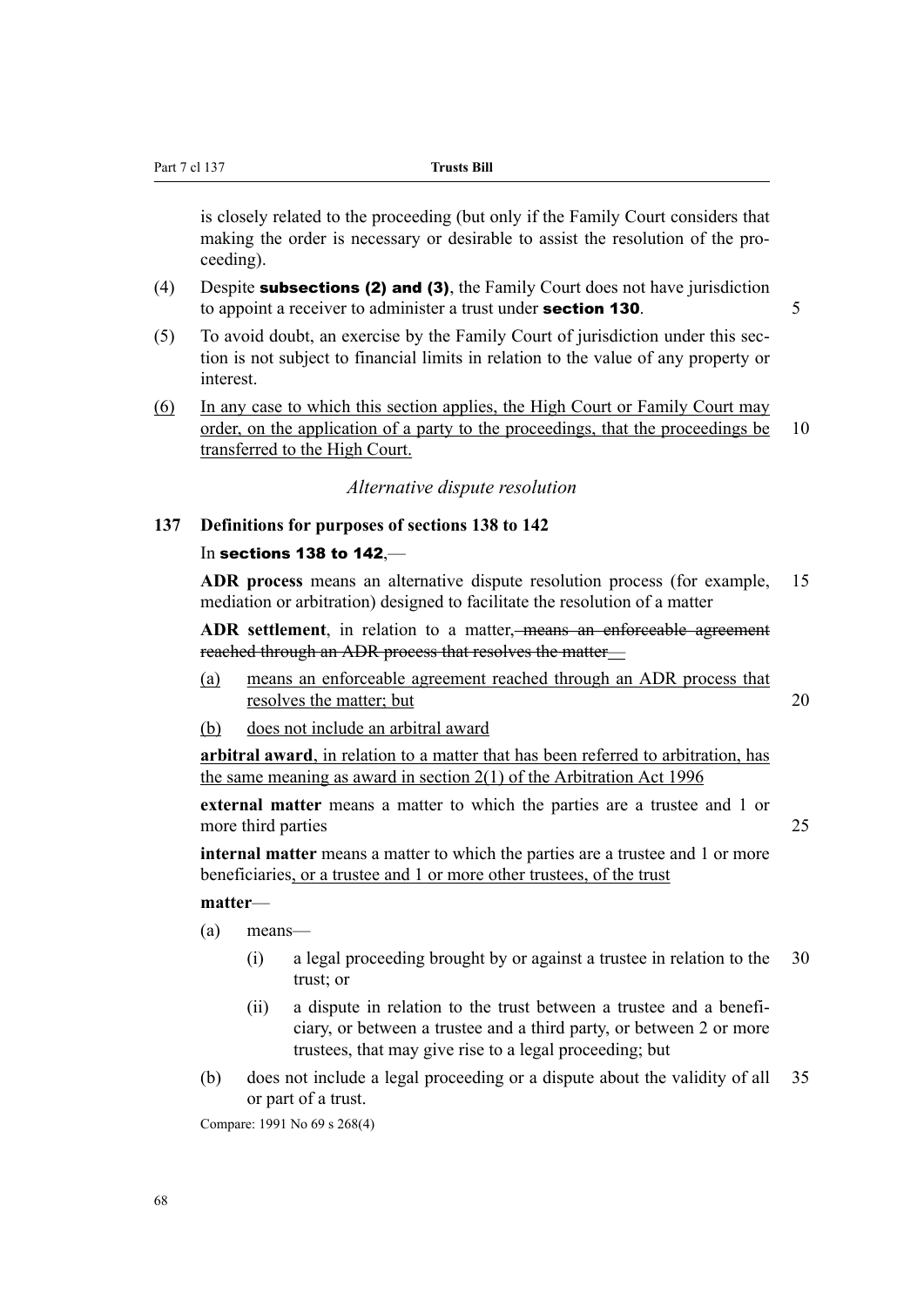#### **138 Power of trustee to refer matter to alternative dispute resolution process**

(1AAA) This section applies if there is no provision in the terms of a trust that requires or empowers a trustee to refer a matter to an ADR process.

- (1) A trustee may, with the agreement of each party to  $a$  the matter, refer the matter to an ADR process. 5
- (2) For the purposes of this section, a beneficiary is not a party to an external matter.

#### **139 ADR process for internal matter if trust has beneficiaries who are unascertained or incapacitated beneficiaries lack capacity**

- (1) If a trust has any unascertained or incapacitated beneficiaries, beneficiaries 10 who are unascertained or lack capacity, then, for a matter relating to that trust that is subject to an ADR process,—
	- (a) the court must appoint representatives for those beneficiaries; and
	- (b) those representatives may agree to an ADR settlement, or agree to be bound by an arbitral award, on behalf of the unascertained or incapaci- 15 tated beneficiaries beneficiaries who are unascertained or lack capacity; and
	- (c) any ADR settlement must be approved by the court.
- (1A) If representatives have been appointed under subsection (1) for beneficiaries who are unascertained or lack capacity,— 20
	- (a) the representatives must act in the best interests of the beneficiaries on whose behalf they have been appointed; and
	- (b) the court may order that a representative's costs be paid out of the trust property; and
	- (c) the court may make any order that it thinks fit regarding the terms of a 25 representative's appointment.
- (2) This section applies only to internal matters.

#### **140 Power of court to order ADR process for internal matter**

- (1) The court may, at the request of a trustee or a beneficiary or on its own  $motion$ ,  $-30$ 
	- (a) enforce any provision in the terms of a trust that requires a matter to be subject to an ADR process; or
	- (b) otherwise submit any matter to an ADR process (except if the terms of the trust indicate a contrary intention).
- (2) In exercising the power, the court may make any of the following orders: 35
	- (a) an order requiring each party to the matter, or specified parties, to participate in the ADR process in person or by a representative: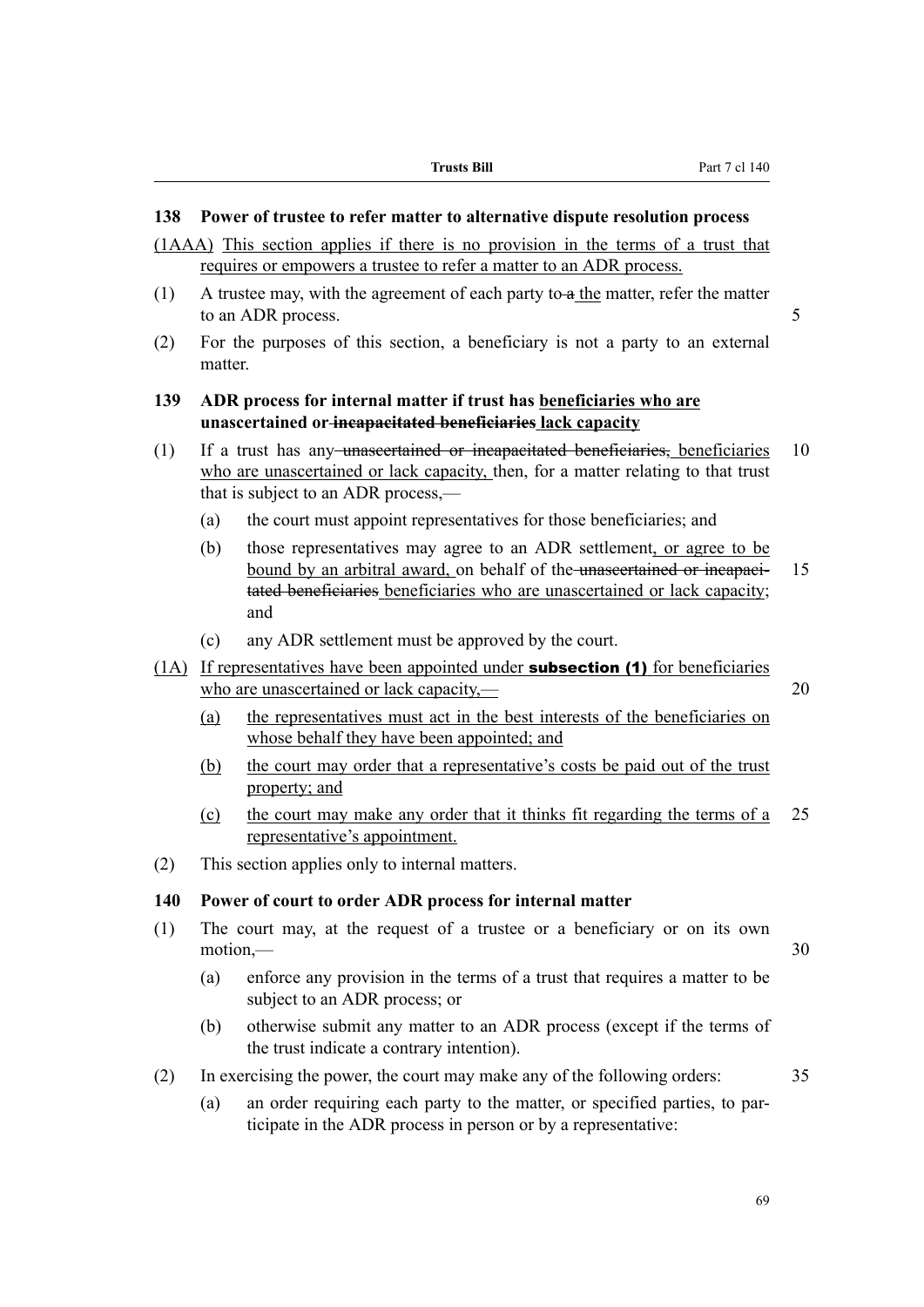- (b) an order that the costs of the ADR process, or a specified portion of those costs, be paid out of the trust property:
- (c) an order appointing a particular person to act as a mediator, an arbitrator, or any other facilitator of the ADR process.
- (3) This section applies in relation to internal matters only.

#### **141 Trustee may give undertakings for purposes of ADR settlement or arbitral award**

Despite **section 31** (duty not to bind or commit trustees to future exercise of discretion), a trustee may, for the purposes of an ADR settlement or arbitral award, give binding undertakings in relation to the trustee's future actions as 10 trustee.

#### **142 Trustee's liability in relation to ADR settlement or arbitral award limited**

- (1) This section applies to a proceeding brought by or on behalf of a beneficiary and arising from or relating to an ADR settlement or arbitral award.
- (2) An ADR settlement or arbitral award is valid and a trustee is not liable in the 15 proceeding unless, in relation to the ADR settlement or award, the trustee failed to comply with—
	- (a) the trustee's mandatory duty under section 24; or
	- (b) any duty specified in the terms of the trust for the purposes of establishing liability under this section. 20
- (3) Despite **subsection (2)(a)**, a trustee is not liable in the proceeding by reason only that the settlement or award was not consistent with the terms of the trust.

#### **142A Application of Arbitration Act 1996**

If arbitration is the ADR process to which a matter is referred under this Act or under the terms of the trust, the Arbitration Act 1996 applies to the arbitration. 25

#### **Part 8**

#### **Miscellaneous provisions**

#### *Transfer to the Crown*

#### **143 Transfer to the Crown of non-distributable trust property**

- (1) A trustee who is administering trust property that the trustee is not able to dis- 30 tribute in accordance with the terms of the trust may transfer the trust property to the Crown if the trust property consists of money or of financial products that can legally be transferred to the Crown.
- (2) The trustee must provide to the Secretary to the Treasury all the information that the Secretary reasonably considers necessary to allow the Secretary to 35 know—

70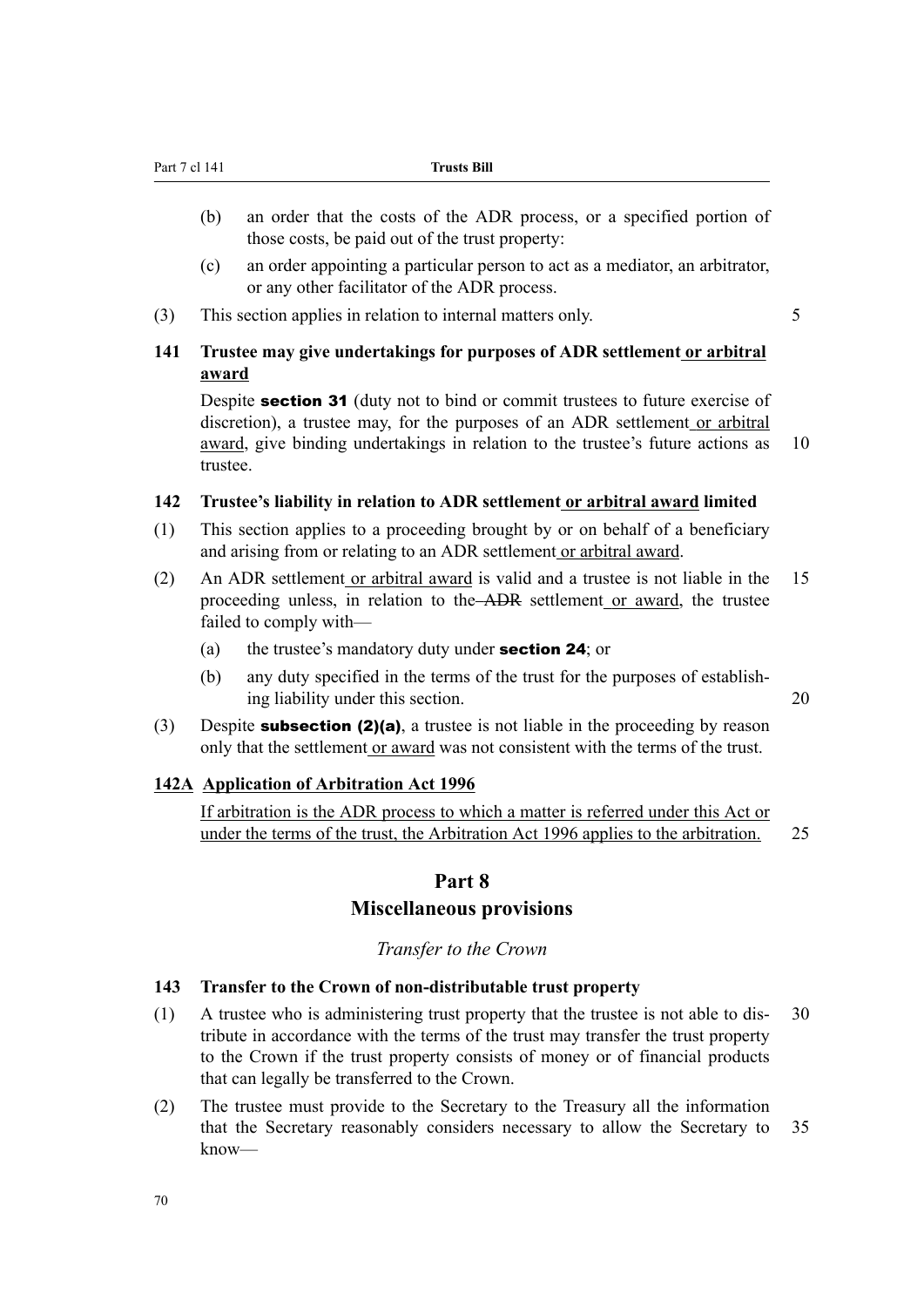- (a) the terms of the trust; and
- (b) the persons having a beneficial interest in the trust property; and
- (c) the state of the trust accounts with respect to the trust property being transferred; and
- (d) the measures taken by the trustee to attempt to distribute the trust prop- 5 erty and the reasons why it was not possible to do so.
- (3) The Secretary to the Treasury may refuse a transfer if the required information has not been provided by the trustee.
- (4) The Secretary to the Treasury may, before accepting a transfer, require the trustee to sell, or convert into money, any trust property that consists of finan- 10 cial products.
- (5) A trustee is discharged from any further responsibility with regard to trust property transferred to the Crown under this section.
- (6) The Secretary to the Treasury may at any time sell, or convert into money, any financial products transferred to the Crown under this section. 15 Compare: 1956 No 61 s 77

#### **143A Financial products transferred to the Crown**

- (1) The Secretary to the Treasury may at any time sell, or convert into money, any financial products transferred to the Crown under section 143.
- (2) All proceeds of any financial products transferred to the Crown under section 20 143 and all money received from any sale or conversion of financial products under **section 143(4)** or **subsection (1)** of this section are trust money.

#### **144 Administration by the Crown of transferred property**

- (1) The Secretary to the Treasury must hold trust money transferred to the Crown under **section 143** in a Trust Bank Account established under section  $67$  of 25 the Public Finance Act 1989.
- (2) The Secretary to the Treasury must deal with trust property transferred to the Crown under section 143 as follows:
	- (a) if the court makes an order in relation to the transferred property, in accordance with the order: 30

- (b) if any person claims that the person is the beneficiary entitled to any part of the transferred property and the Secretary is satisfied that the person is so entitled, in accordance with the directions of that person:
- (c) if the trustee requests that the transferred property be returned to the trustee, in accordance with the request. 35
- (3) The Secretary to the Treasury is not liable for any interest on the transferred property that is trust money and may deduct from any payment made under subsection (2) any reasonable costs or expenses incurred in connection with the Crown's administration of the transferred property.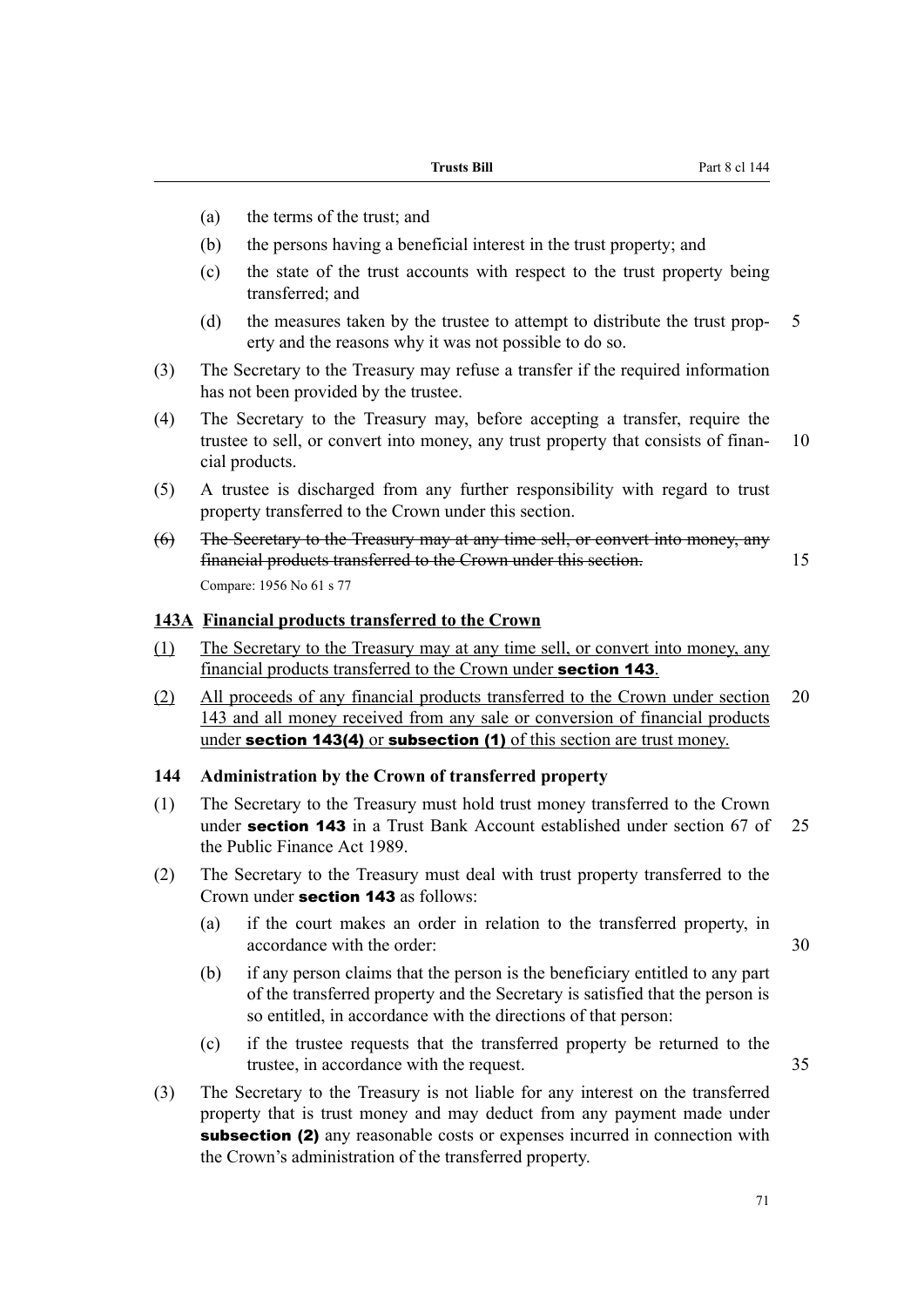| (4) | After the expiry of a period of 6 years after the date on which the transferred<br>property was transferred to the Crown, the Secretary to the Treasury may trans-<br>fer the trust property that consists of trust money to a Crown Bank Account. |     |
|-----|----------------------------------------------------------------------------------------------------------------------------------------------------------------------------------------------------------------------------------------------------|-----|
| (5) | Any trust money that is transferred to a Crown Bank Account under subsec-<br><b>tion (4)</b> and that is required to be paid under <b>subsection (2)</b> may be paid out                                                                           | - 5 |
| (6) | of the Crown Bank Account without further authority than this subsection.<br>The Crown is not subject to the duties or lightlifies of a trustee in respect of any                                                                                  |     |

(6) The Crown is not subject to the duties or liabilities of a trustee in respect of any transferred property, and no claim lies against the Crown or the Secretary to the Treasury if a payment was made under subsection (2) in good faith. Compare: 1956 No 61 s 78  $10$ 

#### **145 Public notice of property transferred to the Crown**

Part 8 cl 145 **Trusts Bill**

- (1) The Secretary to the Treasury must arrange, before 31 March in each year, for a notice to be published on an Internet site maintained by or on behalf of the Treasury setting out all property transferred to the Crown under section 143 in the previous calendar year and identifying the trustees or trusts from which 15 the property was transferred.
- (2) The Secretary must ensure that the notice remains available on the Internet site for inspection by members of the public for at least 3 years.

*Investigation of condition and accounts of certain trust property*

#### **146 Application to Public Trust for investigation of condition and accounts of** 20 **trust property**

- (1) A trustee or a beneficiary of a trust may apply to Public Trust for the conduct of an investigation of the condition and accounts of the trust property (unless the trustee is a trustee corporation).
- (2) However, Public Trust must not proceed with the application if— 25
	- (a) an investigation of the trust property under this Part has been concluded in the previous 12 months (unless the applicant has been given the leave of the court to make the application); or
	- (b) the court has ordered that an investigation must not proceed.
- (3) Before proceeding with the application, Public Trust may require the applicant 30 to pay a deposit or give security for the costs of the investigation (including Public Trust's charges).

Compare: 1956 No 61 s 83B(1)

#### **147 Appointment of investigator by Public Trust**

- (1) When proceeding with an application under section 146, Public Trust must 35 ensure that a person (the **investigator**) is appointed in accordance with subsection (2) and that the investigator is—
	- (a) either—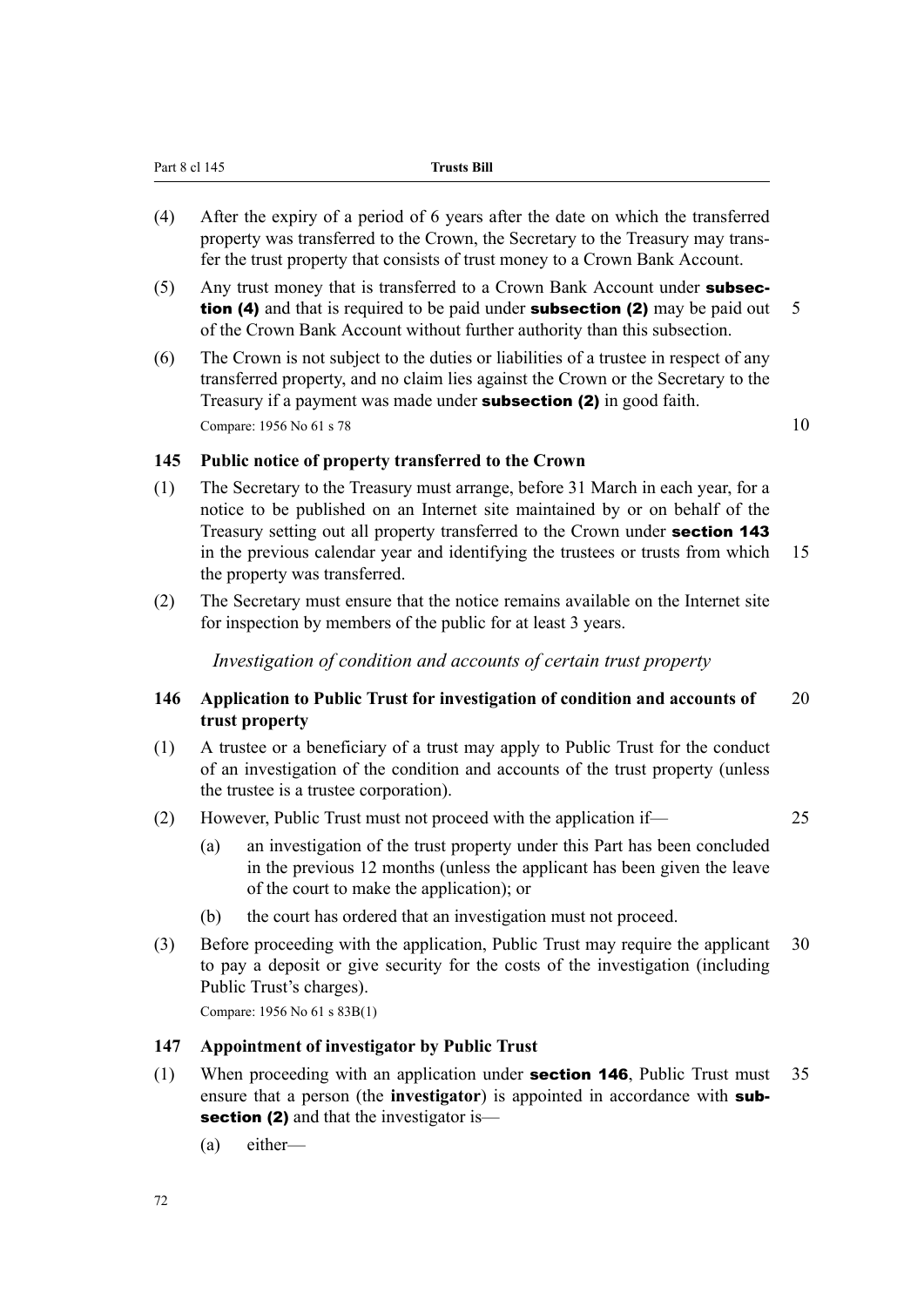- (i) a lawyer; or
- (ii) a qualified statutory accountant (within the meaning of section 5(1) of the Financial Reporting Act 2013); and
- (b) not a beneficiary.
- (2) The investigator may be appointed— 5
	- (a) by agreement between—
		- (i) the applicant trustee, the co-trustees, and Public Trust; or
		- (ii) the applicant beneficiary, the trustees, and Public Trust; or
	- (b) if no agreement can be reached, by Public Trust.

Compare:  $1956 \text{ No } 61 \text{ s } 83B(1)$ ,  $(1A)$  10

#### **148 How investigator is to conduct and report on investigation**

- (1) The investigator appointed under **section 147** may require from the trustees any documents, information, and explanations necessary to perform the investigator's duties.
- (2) When the investigation is complete, the investigator must forward to the appli- 15 cant, and to each trustee, and to Public Trust, a report signed by the investigator showing the state of affairs of the trust property. Compare: 1956 No 61 s 83B(2), (3), (4)

**149 Costs of investigation borne by trustees**

- (1) Unless the court makes an order under **section 150**, the remuneration of the  $20$ investigator and the other expenses of the investigation (including Public Trust's charges) are to be borne by the trustees of the trust.
- (2) All expenses and costs for which the trustees of the trust are liable under this section or **section 150** are a charge on the trust property. Compare: 1956 No 61 s 83B(6), (11) 25

#### **150 Application to court to determine who bears costs of investigation**

Public Trust, a trustee, or a beneficiary may apply to the court for an order for directions on how the remuneration of the investigator and the other expenses of the investigation (including Public Trust's charges) should be apportioned between the trustees (as a charge on the trust property), 1 or more trustees in a 30 personal capacity, and 1 or more beneficiaries.

#### **151 Application to court to cease investigation**

At any time after an application for an investigation is made and before the end of an investigation, a trustee or a beneficiary may apply to the court for an order directing that the investigation must not proceed. 35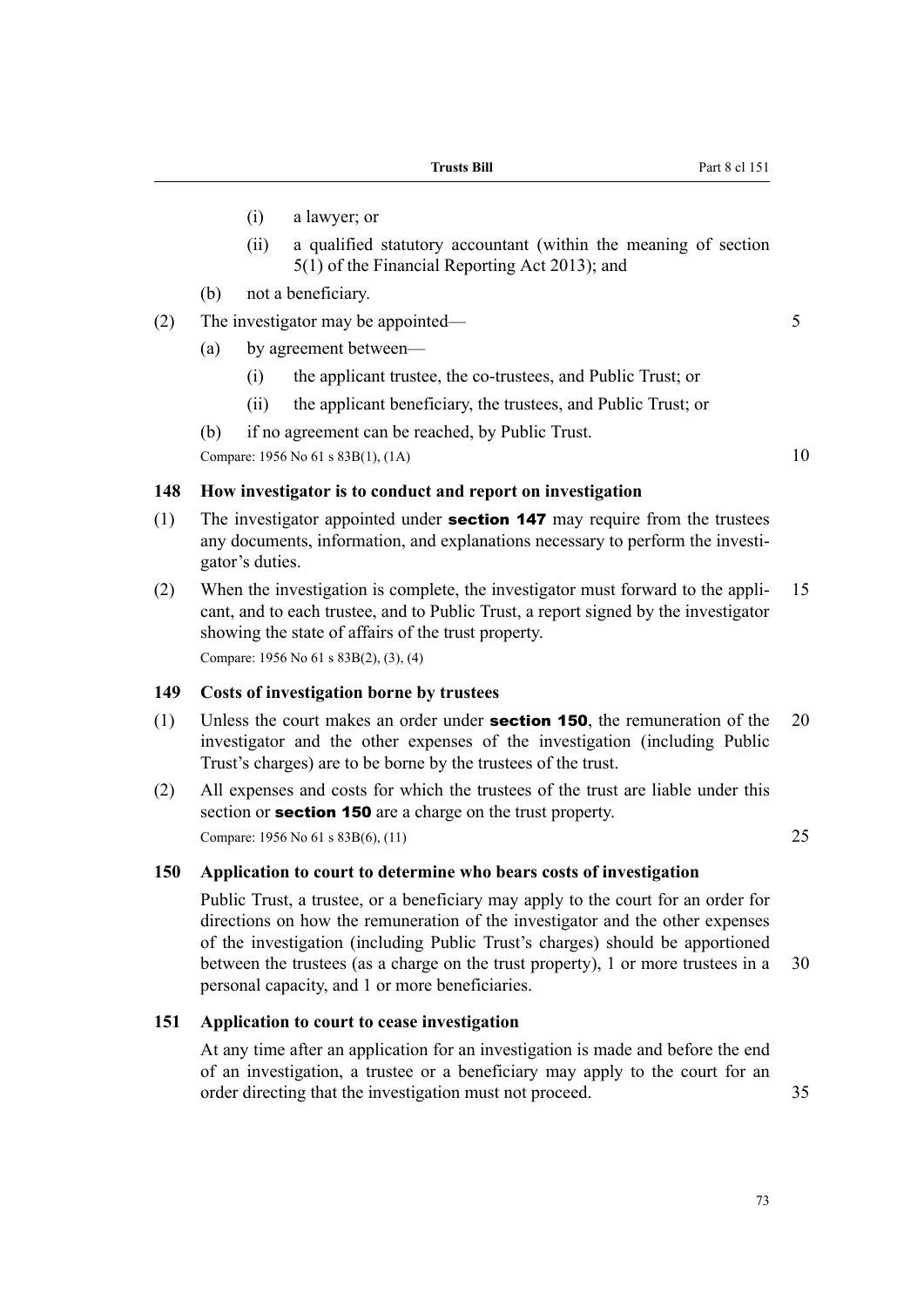*Life tenant to have powers of trustee in certain cases*

#### **152 Life tenant to have powers of trustee in certain cases**

- (1) This section applies in relation to land if—
	- (a) there is no trustee of the land; but
	- (b) the land is vested in a person (the **life tenant**) who is entitled to posses- 5 sion of the land or entitled to receive rents and profits from the land for—
		- (i) a life estate; or
		- (ii) another limited estate.
- (2) The life tenant may (subject to **subsection (4)**) exercise all the powers of a 10 trustee under this Act, and the court may confer on the life tenant all the powers that it could confer on a trustee under this Act.
- (3) Anything done by the life tenant in exercise of that power has the same force and effect as if it had been exercised by a trustee.
- (4) However, this section does not authorise the life tenant to sell the land or to 15 raise money by a mortgage or other dealing with the land, unless the money paid on the sale or raised by the mortgage or other dealing is paid to a trustee who is duly appointed and entitled to receive it.

Compare: 1956 No 61 s 88

#### *Transitional regulations* 20

#### **153 Regulations providing for transitional matters**

- (1) The Governor-General may, by Order in Council made on the recommendation of the Minister, make regulations—
	- (a) providing transitional and savings provisions concerning the coming into force of this Act that may be in addition to, or in place of, the transi- 25 tional and savings provisions in Schedule 1:
	- (b) providing that, subject to any conditions specified in the regulations, during a specified transitional period,—
		- (i) specified provisions of this Act (including definitions) do not apply: 30
		- (ii) specified terms have the meaning given to them by the regulations:
		- (iii) specified provisions repealed or amended or revoked by this Act continue to apply:
	- (c) providing for any other matters necessary for facilitating or ensuring an 35 orderly transition from the provisions of any enactments replaced by this Act to the provisions of this Act.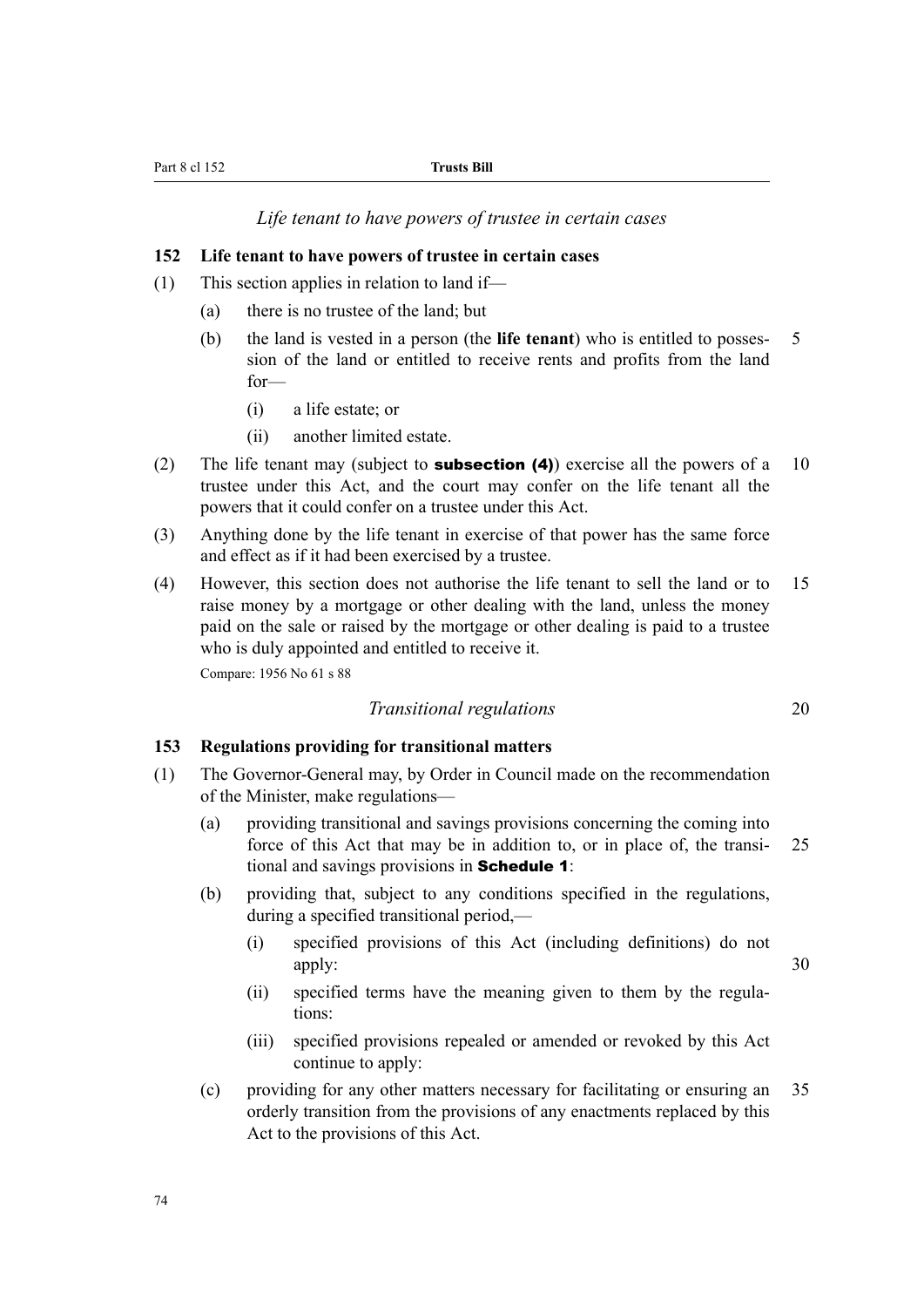|             | <b>Trusts Bill</b>                                                                                                                          | Part 9 cl 157 |    |
|-------------|---------------------------------------------------------------------------------------------------------------------------------------------|---------------|----|
| (2)         | No regulations under this section may be made, or continue in force, later than<br>23 years after the date of commencement of this section. |               |    |
|             | Compare: 2015 No 70 s 216                                                                                                                   |               |    |
|             | Consequential amendments and repeals                                                                                                        |               |    |
| 154         | <b>Consequential amendments</b>                                                                                                             |               | 5  |
|             | Amend the enactments specified in Schedule 4 and Schedule 5 as set out in<br>those schedules.                                               |               |    |
| 155         | <b>Repeals</b>                                                                                                                              |               |    |
|             | The following enactments are repealed:                                                                                                      |               |    |
|             | the Trustee Act 1956 (1956 No 61):<br>(a)                                                                                                   |               | 10 |
|             | the Perpetuities Act 1964 (1964 No 47):<br>(b)                                                                                              |               |    |
|             | the Trustee (Prescribed Rate of Interest) Order 2011 (SR 2011/178).<br>(c)                                                                  |               |    |
|             | Part 9                                                                                                                                      |               |    |
|             | <b>Amendments to other Acts</b>                                                                                                             |               |    |
|             | <b>Subpart 1AAA—Amendments to Arbitration Act 1996</b>                                                                                      |               | 15 |
|             | 155A Amendments to Arbitration Act 1996                                                                                                     |               |    |
|             | This subpart amends the Arbitration Act 1996.                                                                                               |               |    |
|             | <b>155B</b> New section 10A inserted (Arbitration of trust matters)                                                                         |               |    |
|             | After section 10, insert:                                                                                                                   |               |    |
| <u> 10A</u> | <b>Arbitration of trust matters</b>                                                                                                         |               | 20 |
| (1)         | If an arbitration relates to a trust matter, sections 137 to 142A of the Trusts<br>Act 2017 apply to the arbitration.                       |               |    |
| (2)         | In this section, <b>trust matter</b> has the same meaning as matter in section 137 of<br>that Act.                                          |               |    |
|             | Subpart 1—Amendments to Financial Markets Conduct Act 2013                                                                                  |               | 25 |
| 156         | <b>Amendments to Financial Markets Conduct Act 2013</b>                                                                                     |               |    |
|             | This subpart amends the Financial Markets Conduct Act 2013.                                                                                 |               |    |
| 157         | New section 110A and cross-heading inserted                                                                                                 |               |    |
|             | After section 110, insert:                                                                                                                  |               |    |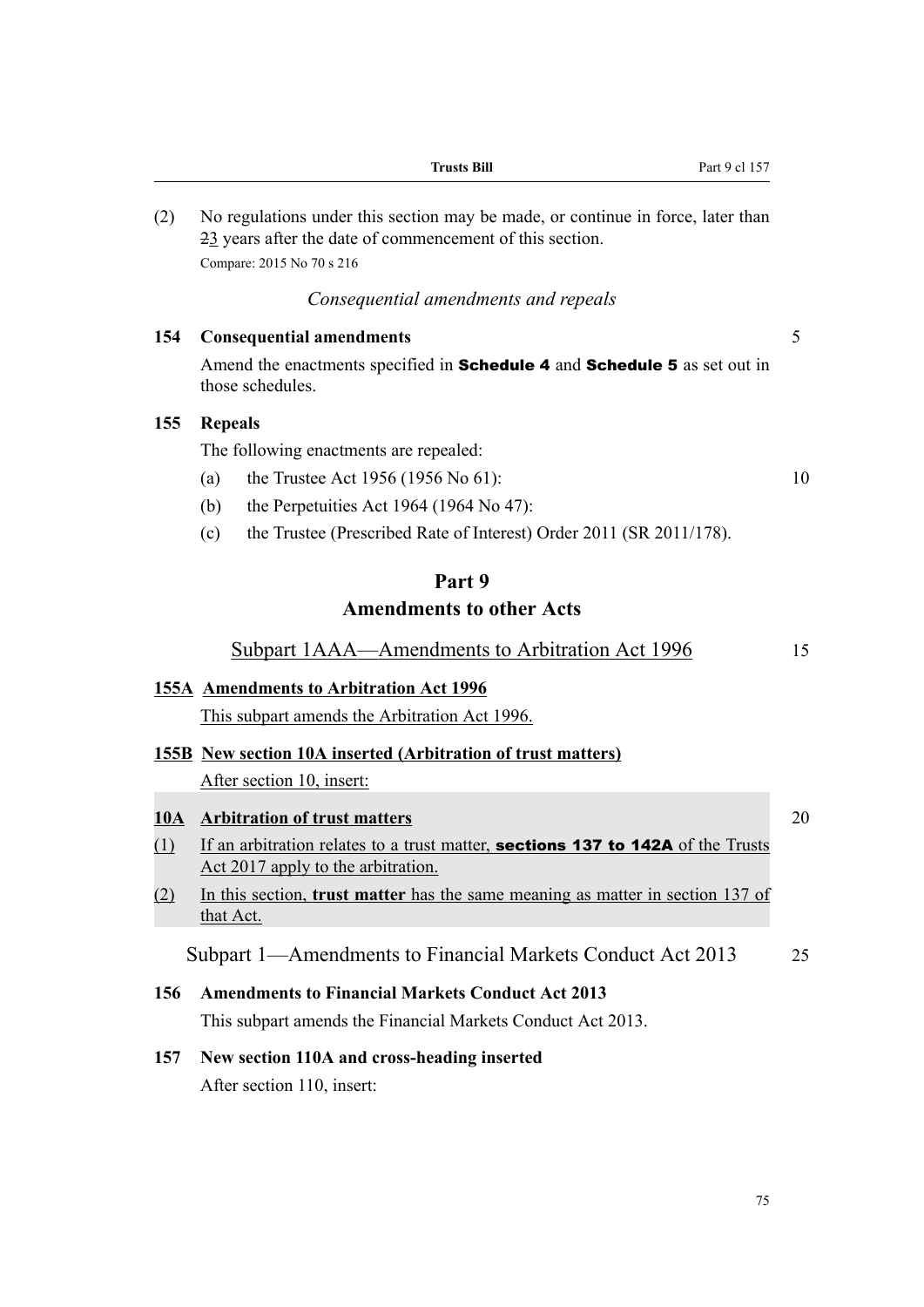| Part 9 cl 158                                                          |                                                                                                                                 | <b>Trusts Bill</b>                                                                                               |    |  |  |  |
|------------------------------------------------------------------------|---------------------------------------------------------------------------------------------------------------------------------|------------------------------------------------------------------------------------------------------------------|----|--|--|--|
|                                                                        |                                                                                                                                 | <b>Application of Trusts Act 2017</b>                                                                            |    |  |  |  |
|                                                                        |                                                                                                                                 | 110A Application of Trusts Act 2017                                                                              |    |  |  |  |
| (1)                                                                    | This section applies to a trust constituted (or to be constituted) under a trust<br>deed for a debt security if the trust deed— |                                                                                                                  |    |  |  |  |
|                                                                        | (a)                                                                                                                             | has been lodged under section 103; or                                                                            | 5  |  |  |  |
|                                                                        | (b)                                                                                                                             | has been or will be entered into with the intention that the deed will be<br>lodged under section $103\div$ or.  |    |  |  |  |
|                                                                        | (e)                                                                                                                             | would have been required to be lodged under section 103 except that—                                             |    |  |  |  |
|                                                                        |                                                                                                                                 | $\bigoplus$<br>the FMA has issued an exemption to that requirement under sec-<br>tion 556; or                    | 10 |  |  |  |
|                                                                        |                                                                                                                                 | an exclusion under Schedule 1 applies.<br>(H)                                                                    |    |  |  |  |
| (2)                                                                    |                                                                                                                                 | The following provisions of the Trusts Act 2017 do not apply to a trust<br>referred to in <b>subsection</b> (1): |    |  |  |  |
|                                                                        | (a)                                                                                                                             | section 21(2) (adviser must alert settlor to modification or exclusion of<br>default duty):                      | 15 |  |  |  |
|                                                                        | (b)                                                                                                                             | <b>section 24</b> (duty to act honestly and in good faith):                                                      |    |  |  |  |
|                                                                        | (c)                                                                                                                             | <b>section 27</b> (general duty of care):                                                                        |    |  |  |  |
|                                                                        | (d)                                                                                                                             | sections 37 to 39 (exemption and indemnity clauses):                                                             |    |  |  |  |
|                                                                        | (e)                                                                                                                             | <b>section 40</b> (adviser must alert settlor to liability exclusion or indemnity<br>clause):                    | 20 |  |  |  |
|                                                                        | (f)                                                                                                                             | <b>sections 41 to 44</b> (documents to be kept by trustees):                                                     |    |  |  |  |
|                                                                        | (g)                                                                                                                             | sections 45 to 51 (giving information to beneficiaries):                                                         |    |  |  |  |
|                                                                        | (h)                                                                                                                             | <b>section 52</b> (general powers of trustee):                                                                   |    |  |  |  |
|                                                                        | (i)                                                                                                                             | sections 63 to 69 (exercise or performance of trustee powers and<br>functions by others):                        | 25 |  |  |  |
|                                                                        | (j)                                                                                                                             | <b>sections 70 to 72</b> (special trust advisers):                                                               |    |  |  |  |
|                                                                        | (k)                                                                                                                             | sections 77(2) and (3), 78, and 79 (trustees' indemnities):                                                      |    |  |  |  |
|                                                                        | (1)                                                                                                                             | <b>sections 86 to 107</b> (appointment and discharge of trustees):                                               |    |  |  |  |
|                                                                        | (m)                                                                                                                             | sections 113 to 115 (termination and variation of trusts):                                                       |    |  |  |  |
|                                                                        | (n)                                                                                                                             | sections 137 to 142 (alternative dispute resolution):                                                            | 30 |  |  |  |
|                                                                        | $\left( 0\right)$                                                                                                               | sections 146 to 151 (investigation of condition and accounts of cer-<br>tain trust property).                    |    |  |  |  |
| 158                                                                    |                                                                                                                                 | Section 112 amended (General duties applying in exercise of supervisor's<br>functions)                           |    |  |  |  |
| In section $112(1)(a)$ , after "honestly", insert "and in good faith". |                                                                                                                                 |                                                                                                                  |    |  |  |  |

76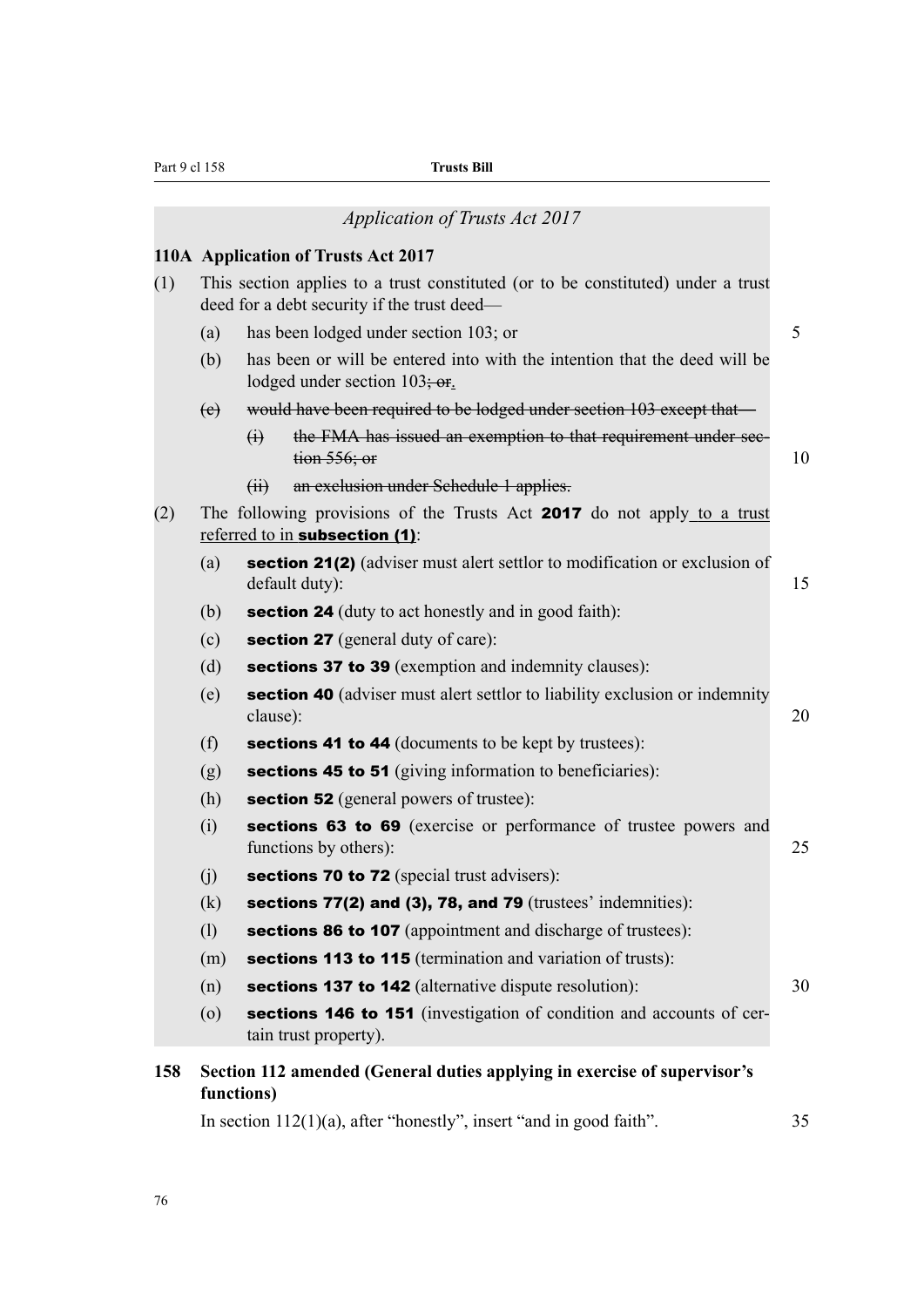**159 Section 143 amended (General duties applying in exercise of manager's functions)**

In section 143(1)(a), after "honestly", insert "and in good faith".

#### **160 Section 153 amended (General duties applying in exercise of supervisor's functions)** 5

In section 153(1)(a), after "honestly", insert "and in good faith".

#### **161 New section 155A and cross-heading inserted**

After section 155, insert:

*Application of Trusts Act 2017*

#### **155A Application of Trusts Act 2017** 10

- (1) This section applies to a managed investment scheme constituted (or to be constituted) as 1 or more trusts or as including 1 or more trusts (or both) if the scheme—
	- (a) has been registered under this subpart; or
	- (b) has been or will be constituted as 1 or more trusts or as including 1 or 15 more trusts (or both) with the intention that the scheme will be registered under this subpart; or.
	- (c) would have been required to be registered under this subpart except that—
		- (i) the FMA has issued an exemption to that requirement under sec- 20 tion 556; or
		- (ii) an exclusion under Schedule 1 applies.
- (2) The following provisions of the Trusts Act 2017 do not apply to any relevant trust:
	- (a) section 21(2) (adviser must alert settlor to modification or exclusion of  $25$ default duty):
	- (b) **section 24** (duty to act honestly and in good faith):
	- (c) section 27 (general duty of care):
	- (d) section 28 (duty to invest prudently):
	- (e) section 33 (duty of impartiality):  $30$
	- (f) section 36 (duty to act unanimously):
	- (g) sections 37 to 39 (exemption and indemnity clauses):
	- (h) section 40 (adviser must alert settlor to liability exclusion or indemnity clause):
	- (i) sections 41 to 44 (documents to be kept by trustees):  $35$
	- $(i)$  sections 45 to 51 (giving information to beneficiaries):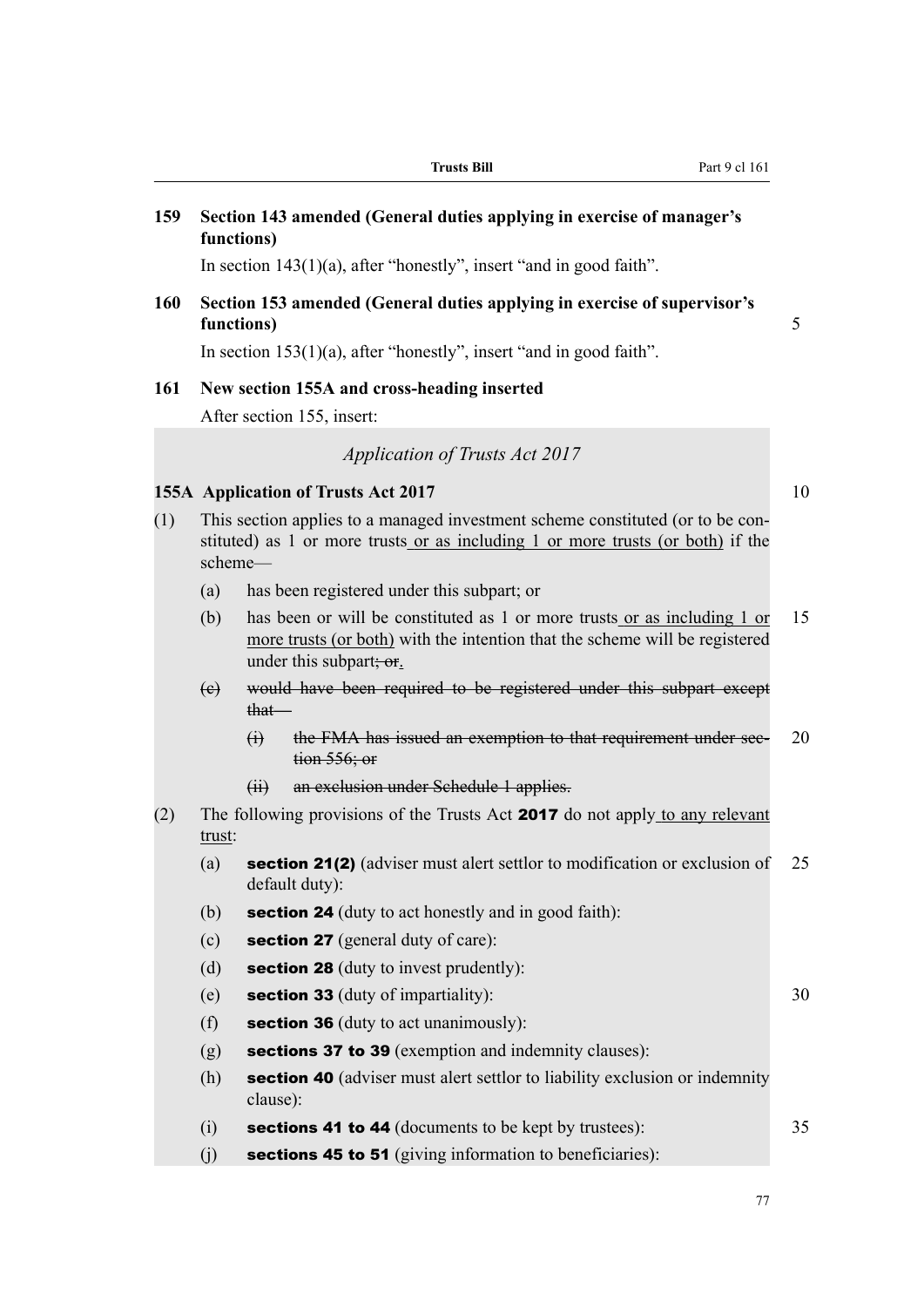| Part 9 cl 162 |                                  |                                                                                                                                                                                                         | <b>Trusts Bill</b>                                                                                                                                     |    |
|---------------|----------------------------------|---------------------------------------------------------------------------------------------------------------------------------------------------------------------------------------------------------|--------------------------------------------------------------------------------------------------------------------------------------------------------|----|
|               |                                  |                                                                                                                                                                                                         |                                                                                                                                                        |    |
|               | (k)                              |                                                                                                                                                                                                         | <b>section 52</b> (general powers of trustee):                                                                                                         |    |
|               | $\bigoplus$                      |                                                                                                                                                                                                         | sections 54 to 57 (investment powers):                                                                                                                 |    |
|               | $\Omega$                         | <u>accounts):</u>                                                                                                                                                                                       | sections 56 and 57 (power to determine treatment of returns and                                                                                        |    |
|               | (m)                              |                                                                                                                                                                                                         | sections 63 to 69 (exercise or performance of trustee powers and<br>functions by others):                                                              | 5  |
|               | (n)                              |                                                                                                                                                                                                         | <b>sections 70 to 72</b> (special trust advisers):                                                                                                     |    |
|               | $\left( 0\right)$                |                                                                                                                                                                                                         | sections $77(2)$ and $(3)$ , 78, and 79 (trustees' indemnities):                                                                                       |    |
|               | (p)                              |                                                                                                                                                                                                         | <b>sections 86 to 107</b> (appointment and discharge of trustees):                                                                                     |    |
|               | (q)                              |                                                                                                                                                                                                         | sections 113 to 115 (termination and variation of trusts):                                                                                             | 10 |
|               | (r)                              |                                                                                                                                                                                                         | <b>sections 137 to 142</b> (alternative dispute resolution):                                                                                           |    |
|               | (s)                              |                                                                                                                                                                                                         | sections 146 to 151 (investigation of condition and accounts of cer-<br>tain trust property).                                                          |    |
|               |                                  | (2A) In this section, relevant trust means a trust referred to in <b>subsection (1)</b> if a<br>trust deed for the trust has been or will be lodged with the Registrar by the<br>manager of the scheme. |                                                                                                                                                        | 15 |
| (3)           |                                  | Despite section $16(1)$ of the Trusts Act <b>2017</b> , the trusts of a managed invest-<br>ment scheme that is a retirement scheme may continue indefinitely.                                           |                                                                                                                                                        |    |
| 162           |                                  |                                                                                                                                                                                                         | <b>Section 548 amended (Other regulations)</b>                                                                                                         |    |
| $\bigoplus$   | After section 548(1)(h), insert: |                                                                                                                                                                                                         |                                                                                                                                                        |    |
|               |                                  |                                                                                                                                                                                                         | <b>Trusts Act 2017 disapplied</b>                                                                                                                      |    |
|               | (ha)                             | this Act:                                                                                                                                                                                               | providing that specified provisions of the Trusts Act 2017 do not apply<br>to a trust, or a class of trusts, that are or will be regulated by or under |    |
| (1)           |                                  |                                                                                                                                                                                                         | After section 548(1)(h), insert:                                                                                                                       | 25 |
|               |                                  |                                                                                                                                                                                                         | Trusts Act <b>2017</b> disapplied                                                                                                                      |    |
|               | (ha)                             |                                                                                                                                                                                                         | providing that specified provisions of the Trusts Act 2017 do not apply<br>to a trust, or a class of trusts,—                                          |    |
|               |                                  | (i)                                                                                                                                                                                                     | that is or will be regulated by or under this Act:                                                                                                     |    |
|               |                                  | (ii)                                                                                                                                                                                                    | that would be regulated by or under this Act except for the fact<br>that an exclusion under Schedule 1 applies:                                        | 30 |
| (2)           |                                  |                                                                                                                                                                                                         | In section 548(2), replace "and (h)" with "(h), and (ha)".                                                                                             |    |
| 163           |                                  |                                                                                                                                                                                                         | Section 550 amended (Procedural requirements for regulations relating to<br>exemptions, exclusions, and definitions)                                   |    |
| (1)           |                                  |                                                                                                                                                                                                         | In section $550(1)(d)$ , replace "regulations" with "regulations; and".                                                                                | 35 |

(2) After section 550(1)(d), insert: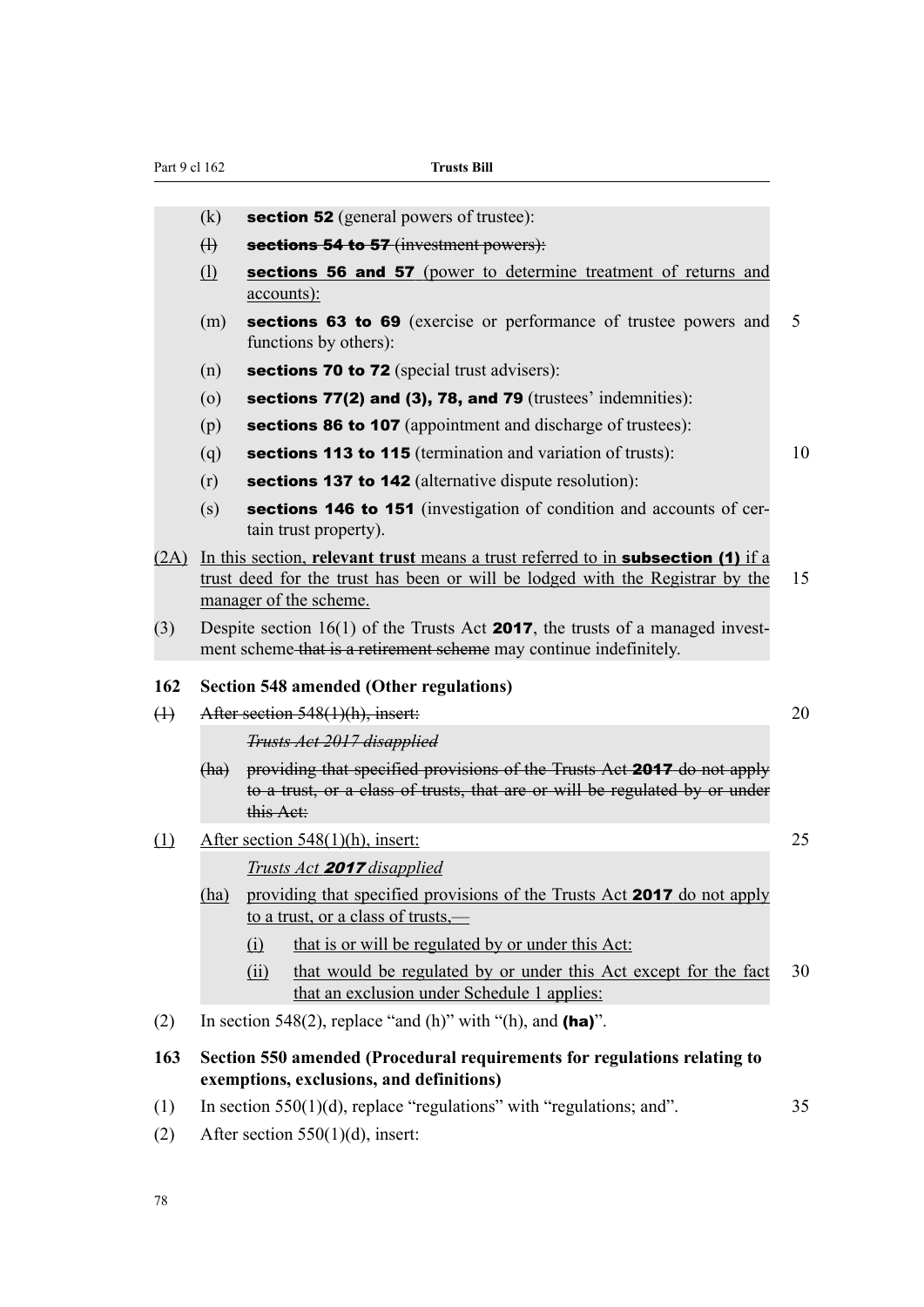- $(e)$  subsection (2)(h), have regard to the purpose and principles of the Trusts Act 2017 and be satisfied that the extent to which that Act is disapplied is not broader than is reasonably necessary to address the matters that gave rise to the regulations.
- (3) After section 550(2)(g), insert:  $\frac{50}{2}$ 
	- (h) section 548(1)(ha) (regulations may disapply provisions of Trusts Act 2017).

#### **163A Section 556 amended (FMA may grant exemptions)**

After section 556(3), insert:

- (3A) The FMA may, on the terms and conditions (if any) that it thinks fit, exempt 10 any trust or class of trusts (or any person or class of persons in respect of a trust or class of trusts) from any provision or provisions of the Trusts Act 2017 if—
	- (a) the trust or that class of trusts is constituted (or is to be constituted) under a trust deed or trust deeds that would be required to be lodged under section 103 except for the fact that the FMA has granted or will 15 grant an exemption from that requirement under subsection (1); or
	- (b) both of the following apply:
		- (i) a managed investment scheme is constituted (or is to be constituted) as 1 or more trusts or as including 1 or more trusts (or both):
		- (ii) the scheme would be required to be registered under subpart 2 of 20 Part 4 except for the fact that the FMA has granted or will grant an exemption from that requirement under subsection (1).
- **163B Section 557 amended (Restriction on FMA's exemption power)**

In section 557, insert as subsection (2):

- (2) In the case of **section 556(3A)**, the FMA must also have regard to the pur- 25 pose and principles of the Trusts Act 2017.
- **163C Schedule 3 amended**

In Schedule 3, after clause 7, insert:

- **8 Application of Trusts Act 2017 Section 14** of the Trusts Act **2017** (sole trustee cannot be sole beneficiary) 30 does not apply to—
	- (a) an approved Schedule 3 scheme; or
	- (b) a scheme that has been or will be constituted with the intention that the scheme will be approved as a Schedule 3 scheme.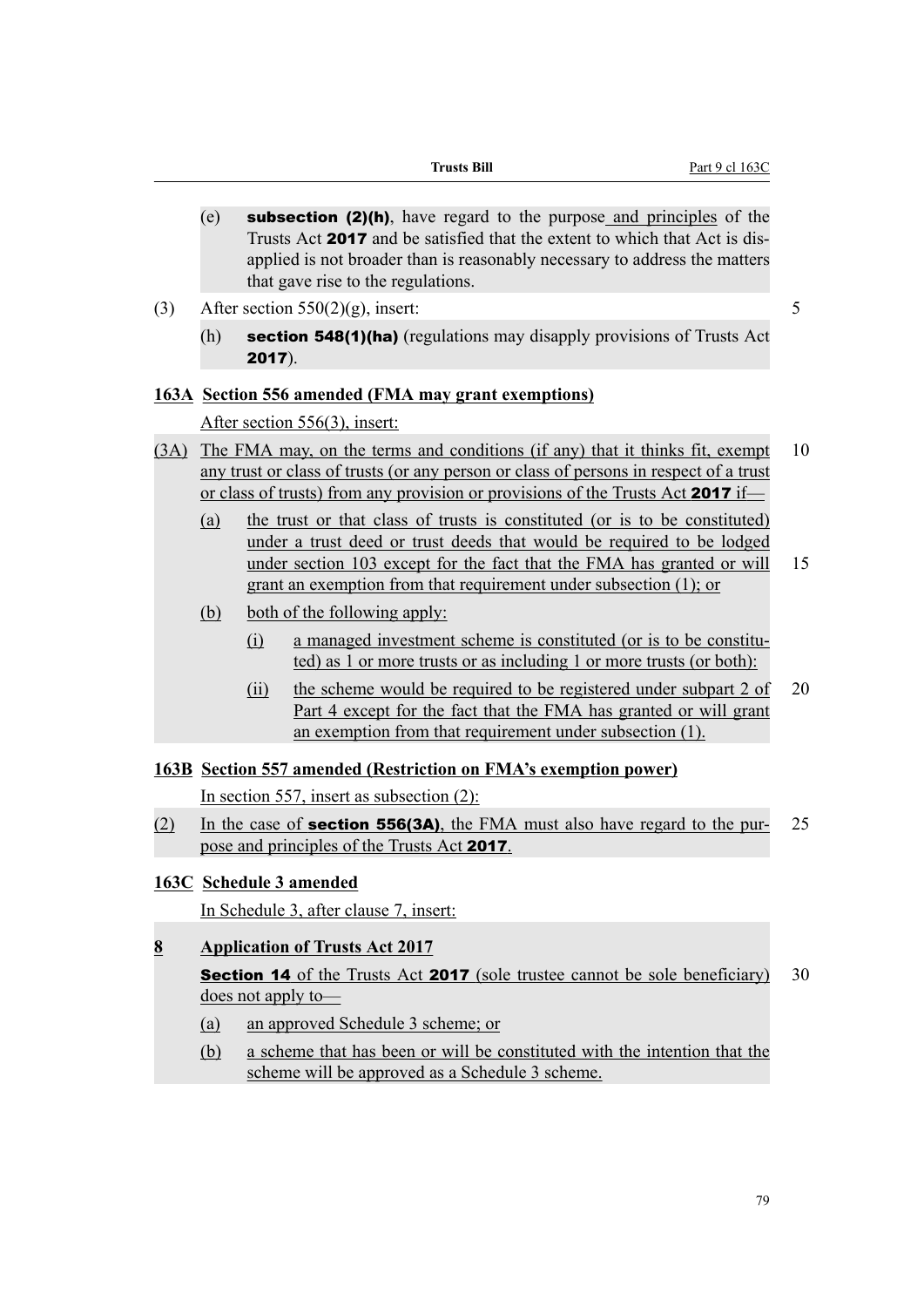| Part 9 cl 164 |                 | <b>Trusts Bill</b>                                                                                                                                                                                              |    |
|---------------|-----------------|-----------------------------------------------------------------------------------------------------------------------------------------------------------------------------------------------------------------|----|
|               |                 | Subpart 2—Amendments to Financial Advisers Act 2008                                                                                                                                                             |    |
| 164           |                 | <b>Amendments to Financial Advisers Act 2008</b>                                                                                                                                                                |    |
|               |                 | This subpart amends the Financial Advisers Act 2008.                                                                                                                                                            |    |
| 165           |                 | New section 77TA and cross-heading inserted                                                                                                                                                                     |    |
|               |                 | After section 77T, insert:                                                                                                                                                                                      | 5  |
|               |                 | Application of Trusts Act 2017                                                                                                                                                                                  |    |
|               |                 | <b>77TA</b> Application of Trusts Act 2017                                                                                                                                                                      |    |
| (1)           | of section 77P. | This section applies to a trust constituted (or to be constituted) for the purposes                                                                                                                             |    |
| (2)           |                 | The following provisions of the Trusts Act 2017 do not apply to a trust<br>referred to in subsection (1):                                                                                                       | 10 |
|               |                 | (aaa) section 21(2) (duty to take reasonable steps to ensure that settlor is<br>aware of meaning and effect of modification or exclusion):                                                                      |    |
|               | (a)             | <b>section 27</b> (general duty of care):                                                                                                                                                                       |    |
|               | (b)             | <b>sections 41 to 44</b> (documents to be kept by trustees):                                                                                                                                                    | 15 |
|               | (ba)            | sections 45 to 51 (giving information to beneficiaries):                                                                                                                                                        |    |
|               | (c)             | <b>section 52</b> (general powers of trustee):                                                                                                                                                                  |    |
|               | (d)             | <b>section 68</b> (trustee's liability for acts of delegate limited):                                                                                                                                           |    |
|               | (e)             | sections 77 to 79 (trustees' indemnities):                                                                                                                                                                      |    |
|               | (f)             | sections 137 to 142 (alternative dispute resolution).                                                                                                                                                           | 20 |
|               | (g)             | sections 146 to 151 (investigation of condition and accounts of cer-<br>tain trust property).                                                                                                                   |    |
| 166           |                 | <b>Section 154 amended (General regulations)</b>                                                                                                                                                                |    |
| (1)           |                 | After section $154(1)(l)$ , insert:                                                                                                                                                                             |    |
|               | (la)<br>Act:    | providing that specified provisions of the Trusts Act 2017 do not apply<br>to a trust, or class of trusts, that are or will be regulated by or under this                                                       | 25 |
| (2)           |                 | After section 154(5), insert:                                                                                                                                                                                   |    |
| (5A)          |                 | The Minister must not recommend the making of regulations under <b>subsec-</b><br><b>tion (1)(la)</b> unless the Minister has had regard to the purpose of the Trusts Act<br><b>2017</b> and is satisfied that- | 30 |
|               | (a)             | the regulations are consistent with the purposes of this Act; and                                                                                                                                               |    |
|               | (b)<br>lations. | the extent to which the Trusts Act 2017 is disapplied is not broader than<br>is reasonably necessary to address the matters that gave rise to the regu-                                                         | 35 |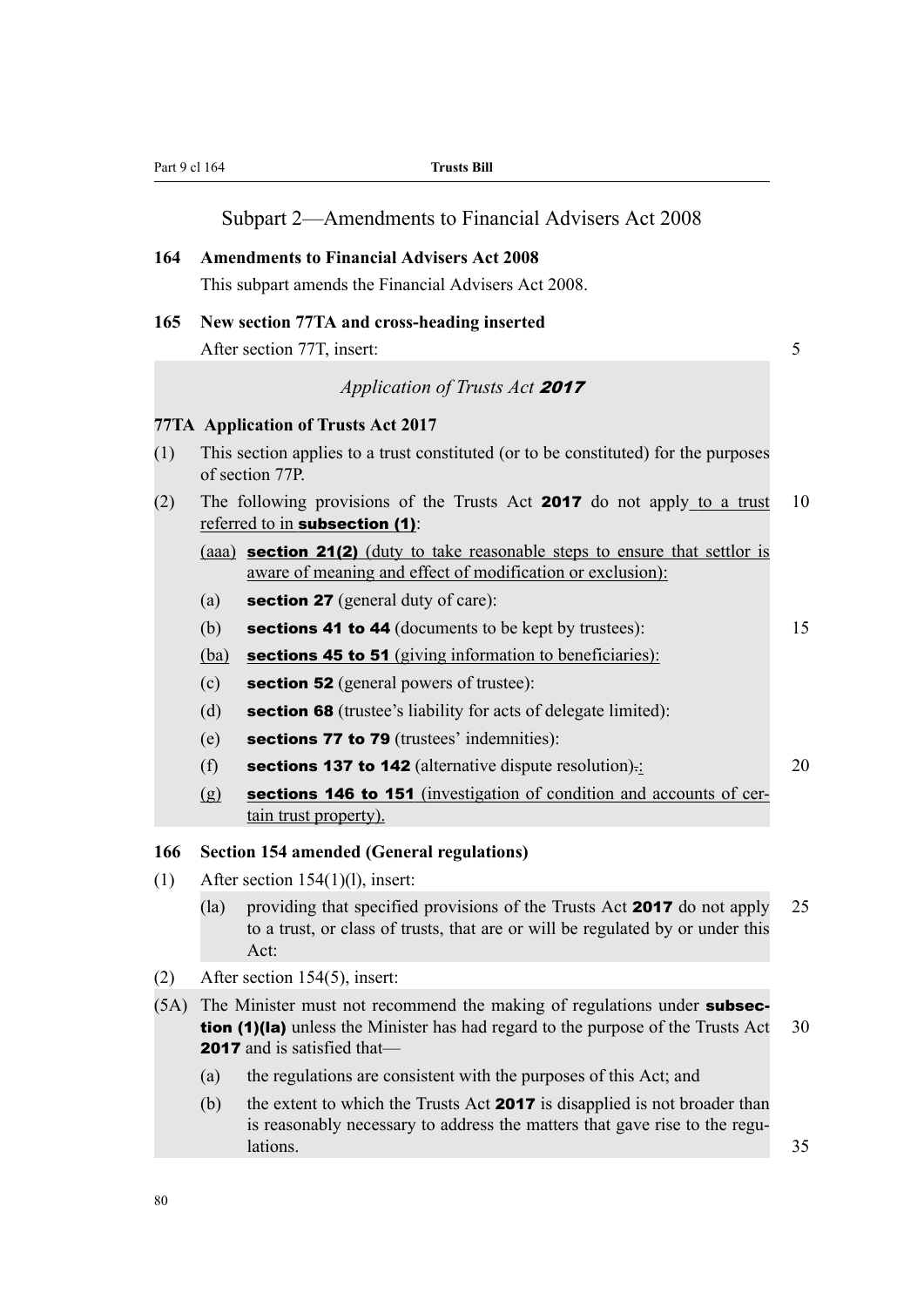|                |        | <b>Trusts Bill</b>                                                                                                                                                                                                                                                                                                                                | Part 9 cl 2 |    |
|----------------|--------|---------------------------------------------------------------------------------------------------------------------------------------------------------------------------------------------------------------------------------------------------------------------------------------------------------------------------------------------------|-------------|----|
|                |        | Subpart 3—Amendment to Financial Markets Authority Act 2011                                                                                                                                                                                                                                                                                       |             |    |
| 167            |        | <b>Amendment to Financial Markets Authority Act 2011</b>                                                                                                                                                                                                                                                                                          |             |    |
|                |        | This subpart amends the Financial Markets Authority Act 2011.                                                                                                                                                                                                                                                                                     |             |    |
| 168            |        | Schedule 1 amended (Financial markets legislation)                                                                                                                                                                                                                                                                                                |             |    |
|                |        | In Schedule 1, Part 2, insert in its appropriate alphabetical order:<br>Trusts Act 2017                                                                                                                                                                                                                                                           | 5           |    |
|                |        | Subpart 4—Amendment to Retirement Villages Act 2003                                                                                                                                                                                                                                                                                               |             |    |
| $\mathbf 1$    |        | <b>Amendment to Retirement Villages Act 2003</b>                                                                                                                                                                                                                                                                                                  |             |    |
|                |        | This subpart amends the Retirement Villages Act 2003.                                                                                                                                                                                                                                                                                             |             |    |
| $\overline{2}$ |        | <b>New section 105A inserted (Regulations exempting from provisions of</b><br>Trusts Act 2017)                                                                                                                                                                                                                                                    |             | 10 |
|                |        | After section 105, insert:                                                                                                                                                                                                                                                                                                                        |             |    |
|                |        | 105A Regulations exempting from provisions of Trusts Act 2017                                                                                                                                                                                                                                                                                     |             |    |
| (1)            |        | The Governor-General may, by Order in Council, make regulations exempting                                                                                                                                                                                                                                                                         |             |    |
|                |        | any trust, trustee, statutory supervisor, operator, or other person, or any class of<br>trust or person, from the application of any provision or provisions of the<br>Trusts Act <b>2017</b> and prescribing the terms and conditions (if any) of the<br>exemption.                                                                              | 15          |    |
| (2)            | $that$ | Regulations may only be made under this section on the recommendation of<br>the Minister, and the Minister may make a recommendation only if satisfied                                                                                                                                                                                            | 20          |    |
|                | (a)    | the application of the provision or provisions of the Trusts Act 2017<br>would, in the circumstances, be unnecessary in respect of the trust or<br>class of trust, or would require the trustee, statutory supervisor, operator,<br>or other person or class of person to comply with requirements that were<br>unduly onerous or burdensome; and | 25          |    |
|                | (b)    | having regard to the purpose and principles of the Trusts Act 2017 and<br>the purpose of this Act, the extent to which the application of the provi-<br>sions of Trusts Act 2017 is disapplied is not broader than is reasonably<br>necessary to address the matters that gave rise to the regulations.                                           | 30          |    |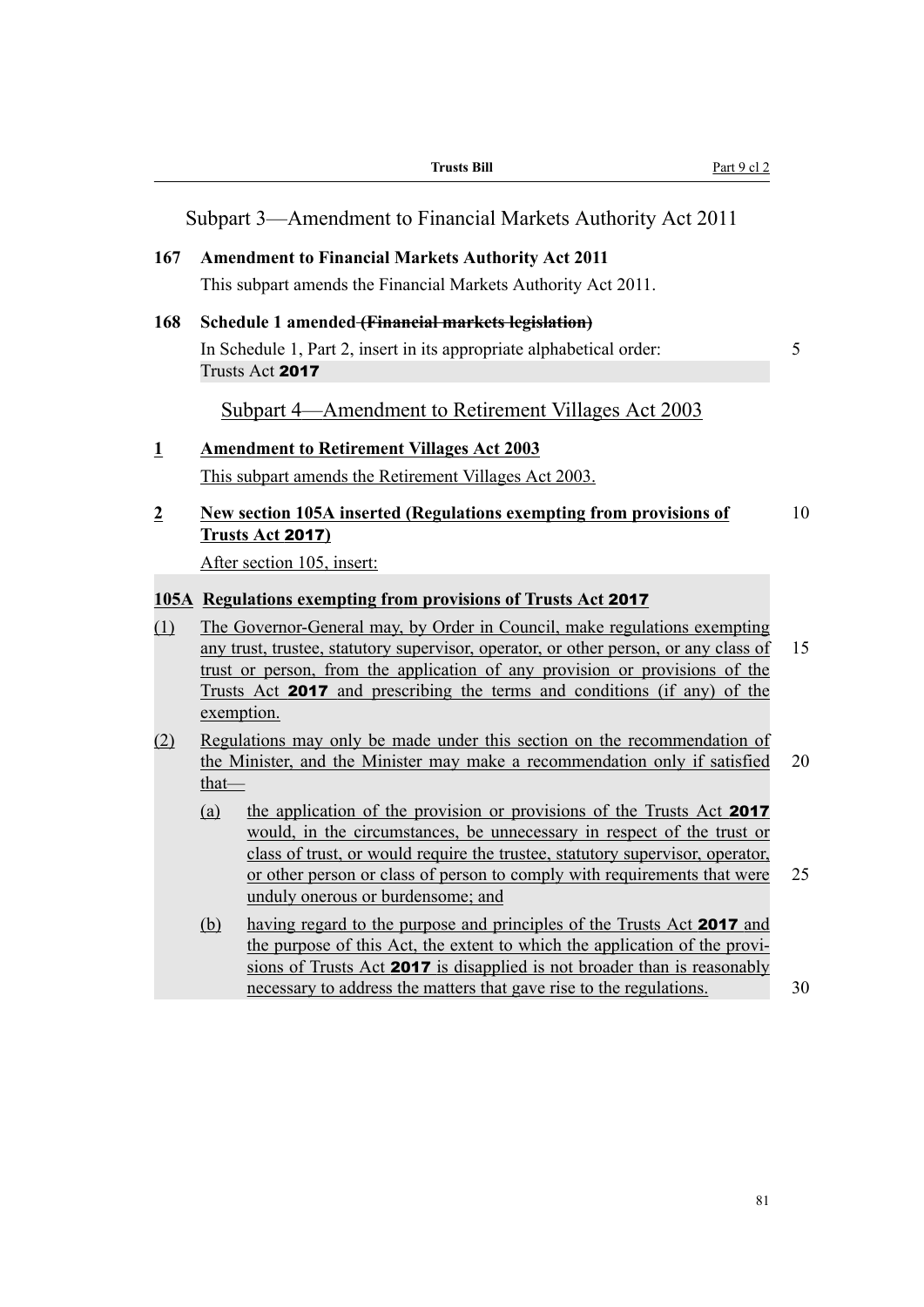A person who, in relation to a trust or any part of it, was, immediately before the commencement date, a duly appointed agent, nominee, or custodian continues in that office on and after the commencement date, subject to the terms of the appointment and the terms of the trust.

**4 Saving of appointment of agent, nominee, or custodian** 30

(3) A trust to which, before the commencement date, the rule against perpetuities did not apply is not affected by **section 16(1)** and continues indefinitely or in accordance with any enactment or common law rules governing its duration.

## means of, determining the final distribution date, **section 16(4)** applies to that 25 trust.

- terms of the trust, be extended so that the trust has a maximum total duration of 125 years. (2) However, if a trust created before the commencement date does not specify a final distribution date or duration but specifies or implies a mechanism for, or
- any) specified in the terms of the trust as being the date on which the trust property will be finally distributed; but (b) that final distribution date may, on or after the commencement date and in accordance with **section 114 or 116** or in any way permitted in the  $20$
- **3 Duration of trusts created before commencement date** (1) Despite section  $16 \rightarrow 15$ (a) a trust created before the commencement date continues until the date (if

**2 Application of Act to trusts created before, on, and after commencement** 10 Except as provided in this Act (and in clauses 3, 4, 5, 6(2), 8, and 11 of this schedule in particular), this Act applies to all express trusts, whether cre-

**commencement date** means the date on which section 10 commences **repealed Act** means the Trustee Act 1956.

ated before, on, or after the commencement date.

**1 Definitions for this Part** In this Part,—

# **Part 1**

## **Provisions relating to this Act as enacted** 5

**Transitional, savings, and related provisions**

s 10

Schedule 1 **Trusts Bill**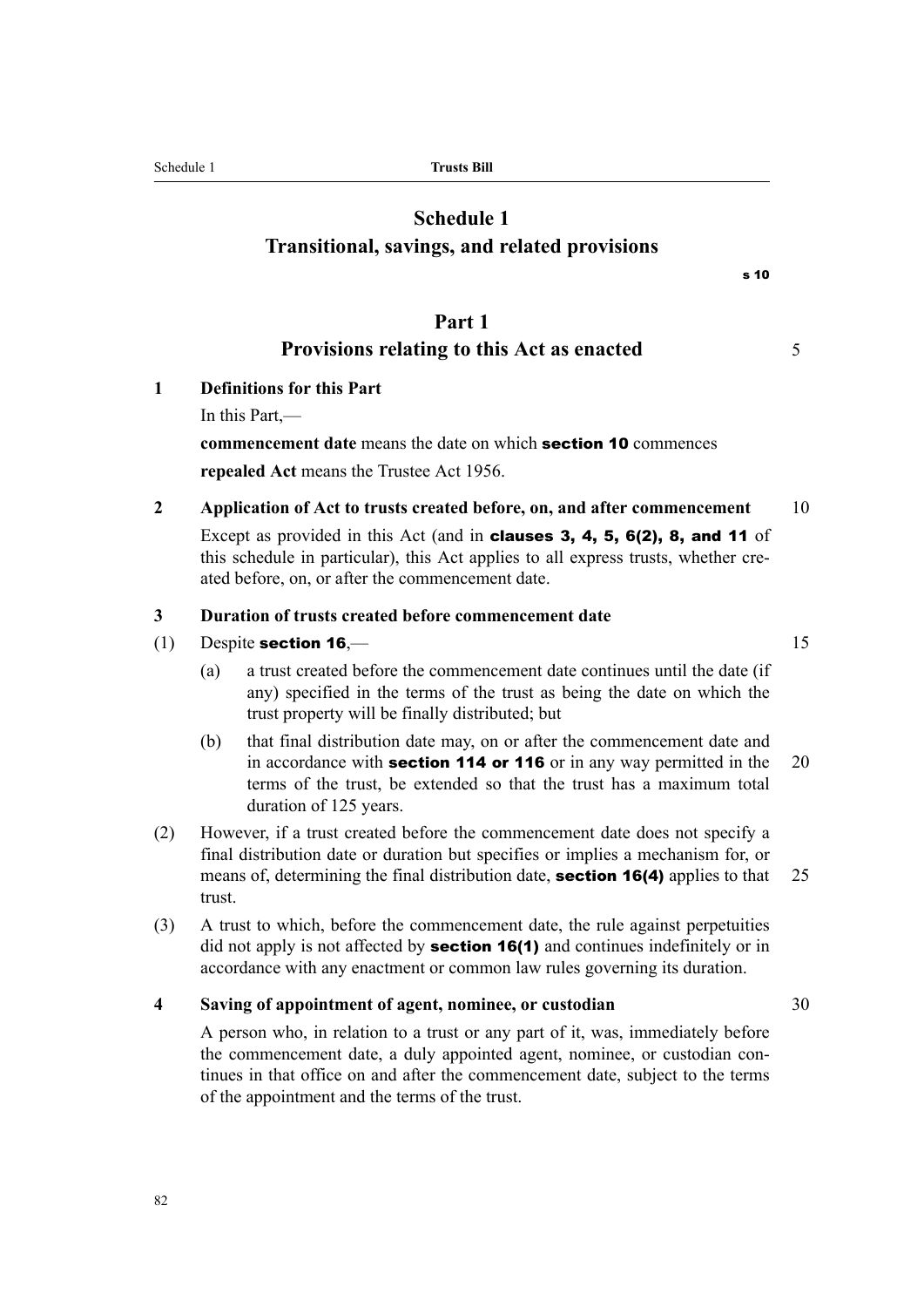#### **5 Saving of delegations**

A delegation that was in place before the commencement date continues, subject to the terms of the delegation and the terms of the trust, on and after the commencement date.

#### **6 Transitional provision for advisory trustees** 5

- (1) A person who, immediately before the commencement date, was an advisory trustee appointed under section 49 of the repealed Act is, on and after the commencement date, taken to be a special trust adviser appointed under **section** 70(2) of this Act.
- (2) However, **section 72(2)** of this Act does not require the review or redetermi- 10 nation of (or otherwise of itself affect) any remuneration payable to the person in accordance with a determination made under the repealed Act before the commencement date.
- (3) A power created before the commencement date to appoint an advisory trustee is, on and after the commencement date, taken to be a power to appoint a spe- 15 cial trust adviser.

#### **7 Saving of notice of application to bar claim under section 75 of repealed Act**

- (1) This clause applies if, no more than 120 days before the commencement date, a trustee— 20
	- (a) has served on a person a notice under section 75(1) of the repealed Act; but
	- (b) has not made an application under section 75(2) of that Act.
- (2) The trustee is entitled to make an application under **section 127(1)** of this Act as if the notice served under the repealed Act were a notice served under  $\sec - 25$ tion 127(2) of this Act.

#### **8 Saving of rights and proceedings under repealed Act**

This Act does not—

(a) enable any proceeding to be brought that was, before the commencement date, barred under the repealed Act; or 30

(b) affect the application of section 18 of the Interpretation Act 1999 in relation to the effect of the repeal of the repealed enactments.

#### **9 Transitional provision for offences and contravention under repealed Act**

- (1) This clause applies to an offence committed under section 31(7C), 77(8), or 83B(9) of the repealed Act, or a contravention of the repealed Act, before the 35 commencement date.
- (2) The repealed Act continues to have effect as if it had not been repealed for the purpose of—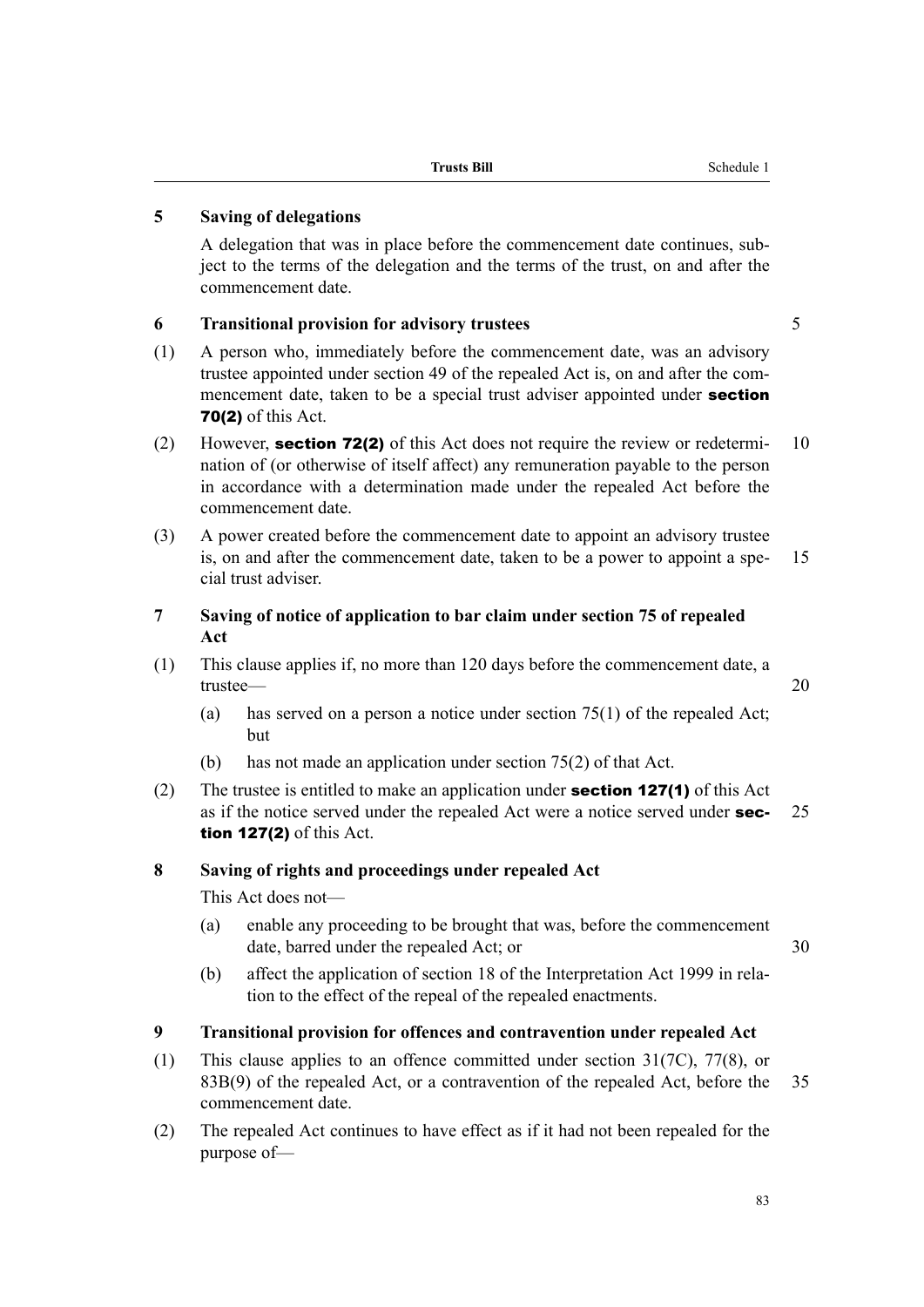- (a) investigating an offence or a contravention to which this clause applies:
- (b) commencing or completing a proceeding for an offence or a contravention to which this clause applies:
- (c) imposing a penalty or other remedy, or making an order, in relation to an offence or a contravention to which this clause applies. 5

#### **10 Transitional provision for jurisdiction of Family Court**

Despite **clause 8(b)**, on and after the commencement date the Family Court may exercise the jurisdiction conferred by **section 136** of this Act in any proceeding commenced, but not completed, before the commencement date.

#### **11 Transitional provision for transfer of trust property** 10

- (1) This clause applies if—
	- (a) a trustee resigns or is removed before the commencement date; and
	- (b) on the commencement date, the divesting and vesting of trust property as a result of the resignation or removal has not taken effect.
- (2) The divesting and vesting of trust property, and the satisfaction of any require- 15 ments to which the divesting and vesting are subject, must be completed as if this Act had not commenced.

#### **12 Saving of section 15(2) of Trustee Amendment Act 1988**

Despite the repeal of the Trustee Amendment Act 1988, section 15(2) of that Act continues to apply to any instrument creating a trust that was created 20 before the commencement date, except that the reference in paragraph (a) of that provision to "the provisions of the Trustee Act 1956 as to the investment of trust funds, as those provisions are amended by this Act" must be read as a reference to this Act.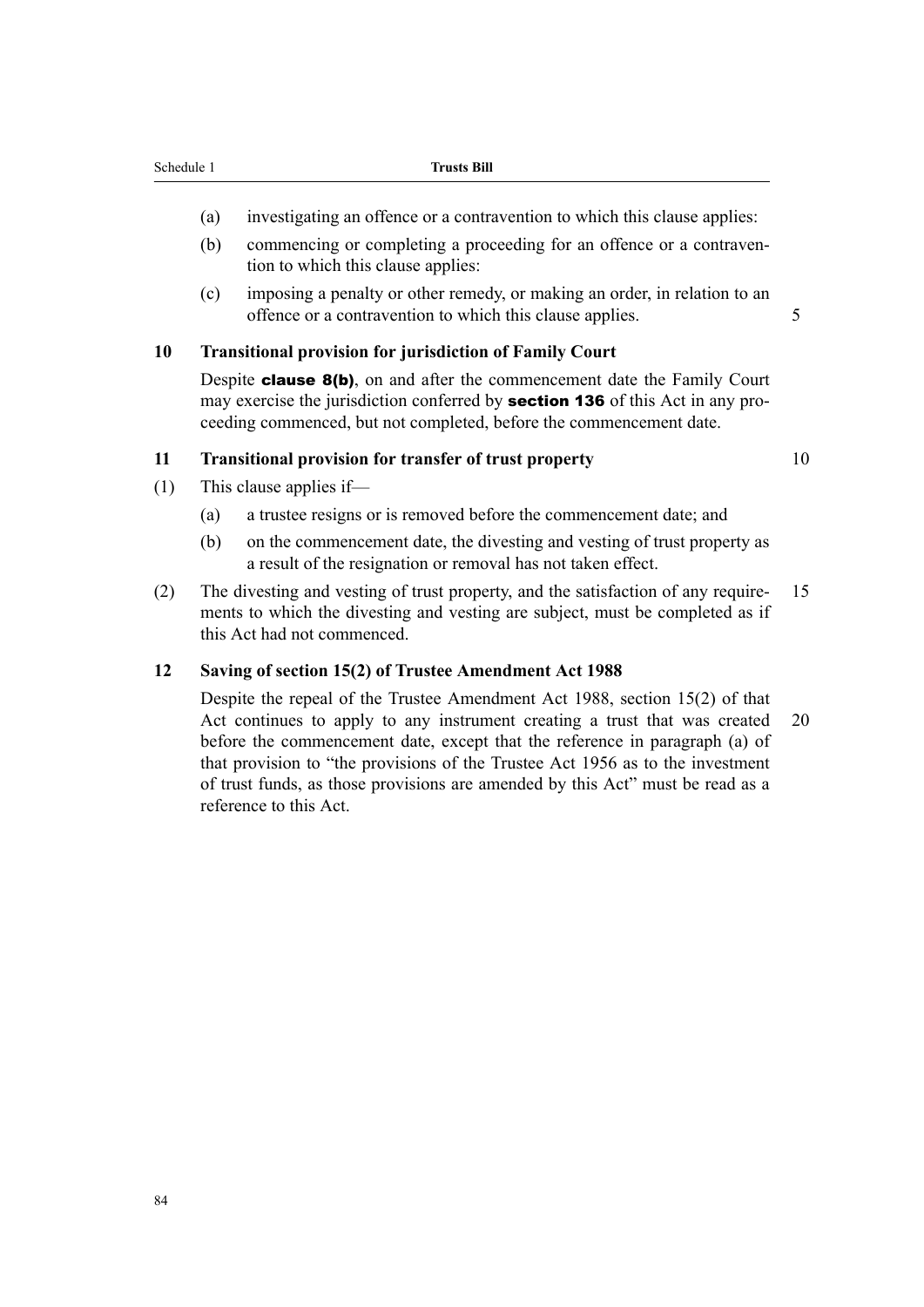#### **Schedule 2**

### **Default provisionsProvisions that apply except as modified or excluded in accordance with section 5(3A)**

#### s 5(3)(a)(3A)

The application to a particular trust of the provisions of this Act listed in column 1 of 5 the following table may be modified or excluded by the terms of the trust. Any such modification or exclusion is limited to the extent specified opposite that provision in column 2:

| Column 1 (section)   | Column <sub>2</sub>                                                                                                                                                                                                                                                       |
|----------------------|---------------------------------------------------------------------------------------------------------------------------------------------------------------------------------------------------------------------------------------------------------------------------|
| 19                   | The application of <b>section 19</b> may be modified only to the extent that the<br>modified age is not less than 18 years                                                                                                                                                |
| 27 to 36             | The application of <b>section 30</b> may be modified only to the extent that is<br>consistent with section 47(4)                                                                                                                                                          |
| 52                   |                                                                                                                                                                                                                                                                           |
| 54 to 57             |                                                                                                                                                                                                                                                                           |
| 58(1) to (5)         |                                                                                                                                                                                                                                                                           |
| 59 to 61             |                                                                                                                                                                                                                                                                           |
| 62                   | The application of <b>section 62</b> may be modified only to the extent that the<br>terms of a trust may impose liability on a trustee for a loss arising from 1 or<br>more of the acts or omissions specified in that section.                                           |
| $63(1)(a)$ and $(b)$ |                                                                                                                                                                                                                                                                           |
| 63(1)(c)             | The application of <b>section 63(1)(c)</b> may be completely excluded but may<br>not be modified, despite any contrary intention in the terms of the trust, if it<br>is proposed that another party should hold or deal with trust property as a<br>nominee or custodian. |
| 82 to 85             |                                                                                                                                                                                                                                                                           |
| $86(1)$ and $(2)$    |                                                                                                                                                                                                                                                                           |
| 93(2)                |                                                                                                                                                                                                                                                                           |
| 95                   |                                                                                                                                                                                                                                                                           |
| 96                   |                                                                                                                                                                                                                                                                           |
| 107                  |                                                                                                                                                                                                                                                                           |
| 137 to 141           |                                                                                                                                                                                                                                                                           |
| 142                  | The application of <b>section 142</b> may be completely excluded but may not<br>be modified, despite any contrary intention in the terms of the trust, if a<br>trustee has the power to refer a matter to an alternative dispute resolution<br>process.                   |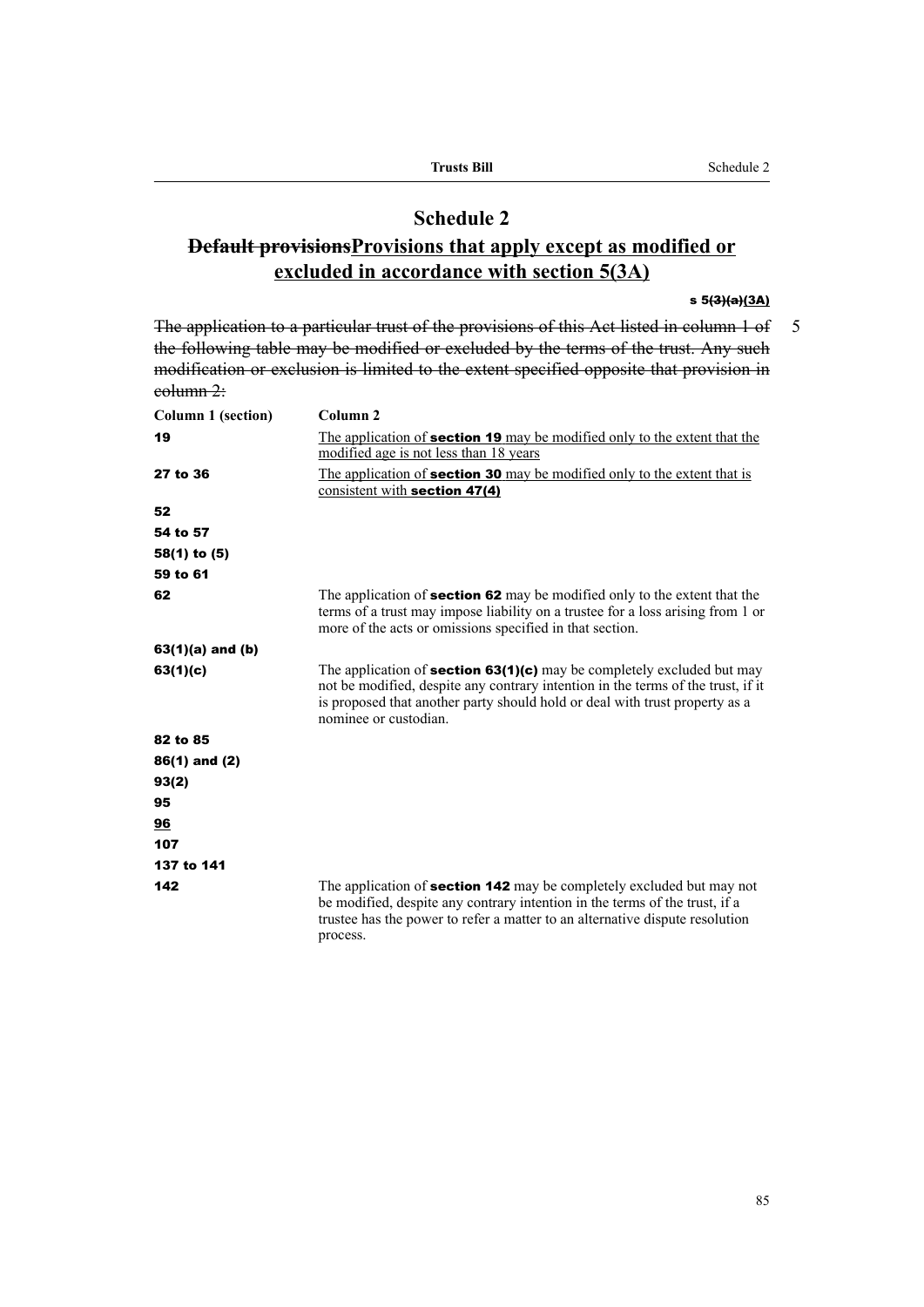## **Schedule 3 Specified commercial trusts**

#### ss 5(3)(b)(3A), 9

| 1   |                                     | Meaning of specified commercial trust                                                                                                                                                                                        |                                                                                                                                                                                                                                                                          |    |  |  |  |
|-----|-------------------------------------|------------------------------------------------------------------------------------------------------------------------------------------------------------------------------------------------------------------------------|--------------------------------------------------------------------------------------------------------------------------------------------------------------------------------------------------------------------------------------------------------------------------|----|--|--|--|
| (1) | A specified commercial trust means- |                                                                                                                                                                                                                              |                                                                                                                                                                                                                                                                          |    |  |  |  |
|     | (a)                                 |                                                                                                                                                                                                                              | an express trust (within the meaning of <b>section 12</b> )—                                                                                                                                                                                                             |    |  |  |  |
|     |                                     | (i)                                                                                                                                                                                                                          | that is created for the purpose of facilitating 1 or more commercial<br>transactions; and                                                                                                                                                                                |    |  |  |  |
|     |                                     | (ii)                                                                                                                                                                                                                         | every beneficiary of which is a beneficiary as a result of entering<br>into the commercial transaction that the trust is created to facili-<br>tate, or as a result of entering into a commercial transaction of the<br>type that the trust is created to facilitate; or | 10 |  |  |  |
|     | (b)                                 |                                                                                                                                                                                                                              | a wholesale trust; or                                                                                                                                                                                                                                                    |    |  |  |  |
|     | (c)                                 |                                                                                                                                                                                                                              | a security trust.                                                                                                                                                                                                                                                        |    |  |  |  |
| (2) |                                     |                                                                                                                                                                                                                              | To avoid doubt, a trust-                                                                                                                                                                                                                                                 | 15 |  |  |  |
|     | (a)                                 | ceases to be a specified commercial trust under <b>clause <math>1(1)(a)</math></b> if any<br>person becomes a beneficiary of the trust and <b>clause <math>1(1)(a)(ii)</math></b> does<br>not apply to that beneficiary; and |                                                                                                                                                                                                                                                                          |    |  |  |  |
|     | (b)                                 |                                                                                                                                                                                                                              | is not a specified commercial trust for as long as that person is a benefi-<br>ciary of the trust.                                                                                                                                                                       | 20 |  |  |  |
| (3) |                                     | In this clause,—                                                                                                                                                                                                             |                                                                                                                                                                                                                                                                          |    |  |  |  |
|     |                                     |                                                                                                                                                                                                                              | commercial transaction is a transaction that all parties enter into in trade                                                                                                                                                                                             |    |  |  |  |
|     | $goods$ —                           |                                                                                                                                                                                                                              |                                                                                                                                                                                                                                                                          |    |  |  |  |
|     | (a)                                 | and                                                                                                                                                                                                                          | means personal property of every kind (whether tangible or intangible);                                                                                                                                                                                                  | 25 |  |  |  |
|     | (b)                                 |                                                                                                                                                                                                                              | includes-                                                                                                                                                                                                                                                                |    |  |  |  |
|     |                                     | (i)                                                                                                                                                                                                                          | ships, aircraft, and vehicles:                                                                                                                                                                                                                                           |    |  |  |  |
|     |                                     | (ii)                                                                                                                                                                                                                         | animals, including fish:                                                                                                                                                                                                                                                 |    |  |  |  |
|     |                                     | (iii)                                                                                                                                                                                                                        | minerals, trees, and crops, whether on, under, or attached to land<br>or not:                                                                                                                                                                                            | 30 |  |  |  |
|     |                                     | (iv)                                                                                                                                                                                                                         | gas and electricity:                                                                                                                                                                                                                                                     |    |  |  |  |
|     |                                     | (v)                                                                                                                                                                                                                          | to avoid doubt, water and computer software                                                                                                                                                                                                                              |    |  |  |  |
|     |                                     | services-                                                                                                                                                                                                                    |                                                                                                                                                                                                                                                                          |    |  |  |  |
|     | (a)                                 |                                                                                                                                                                                                                              | includes any rights (including rights in relation to, and interests in, real<br>or personal property), benefits, privileges, or facilities that are or are to<br>be provided, granted, or conferred; and                                                                 | 35 |  |  |  |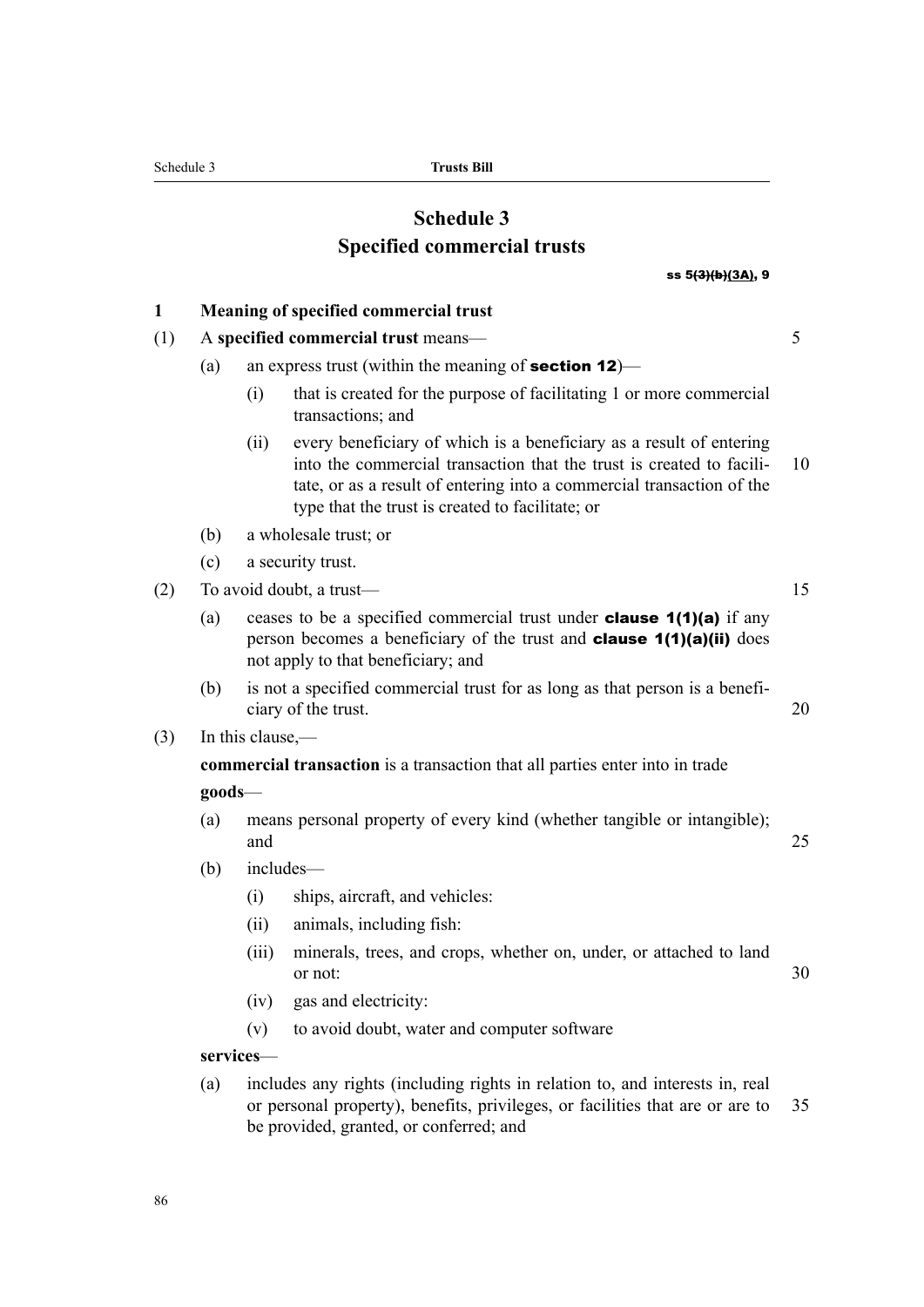- (b) without limiting **paragraph (a)**, includes the rights, benefits, privileges, or facilities that are or are to be provided, granted, or conferred under any of the following classes of contract:
	- (i) a contract for, or in relation to,—
		- (A) the performance of work (including work of a professional 5 nature), whether with or without the supply of goods:
		- (B) the provision of, or the use or enjoyment of facilities for, accommodation, amusement, the care of persons or animals or things, entertainment, instruction, parking, or recreation:
		- (C) the conferring of rights, benefits, or privileges for which 10 remuneration is payable in the form of a royalty, tribute, levy, or similar exaction:
		- (D) to avoid doubt, the supply of electricity, gas, telecommunications, or water, or the removal of waste water:
	- (ii) a contract of insurance, including life assurance and life reassur- 15 ance:
	- (iia) a contract for a financial product (within the meaning of section 5 of the Financial Advisers Act 2008):
	- (iii) a contract between a bank and a customer of the bank:
	- (iv) any contract for, or in relation to, the lending of money or granting 20 of credit, or the making of arrangements for the lending of money or granting of credit, or the buying or discounting of a credit instrument, or the acceptance of deposits, or other provision of financial accommodation; but
- (c) does not include rights or benefits in the form of the supply of goods or 25 the performance of work under a contract of service

**trade** means any trade, business, industry, profession, activity of commerce, or undertaking relating to the supply or acquisition of goods or services or to the disposition or acquisition of any interest in land.

#### **2 Meaning of wholesale trust** 30

- (1) A **wholesale trust** is an express trust (within the meaning of section 12) that has the following characteristics:
	- (a) the trust is established in connection with or as a consequence of 1 or both more of the following:
		- (i) an offer of financial products exclusively to wholesale investors or 35 persons who are controlled by, or who are otherwise associated persons of, those investors: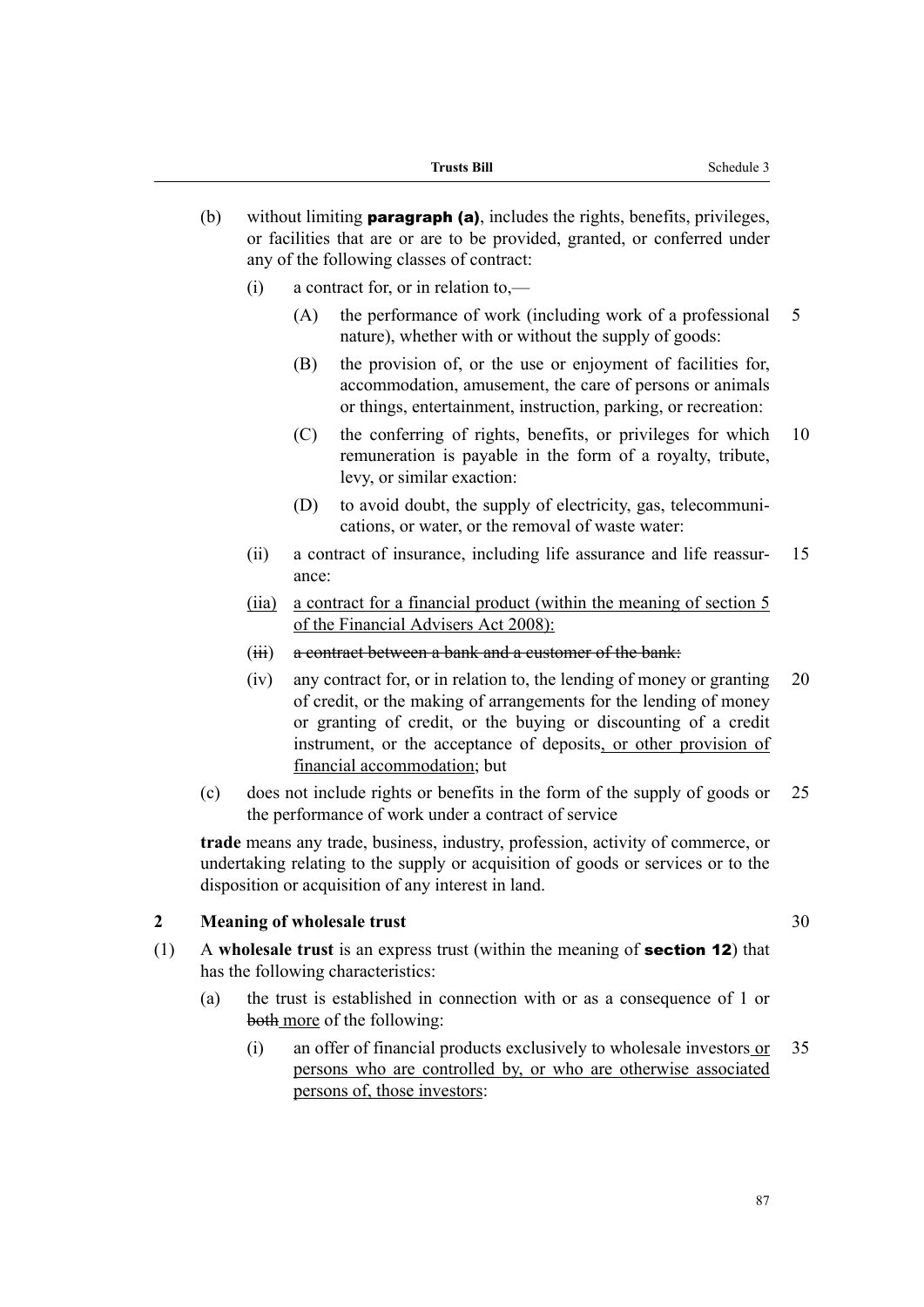- (ii) the lending of money to, or the borrowing of money from, wholesale investors or persons who are controlled by, or who are otherwise associated persons of, those investors:
- (iii) the provision of a broking service exclusively to a wholesale client; and 5
- (b) every beneficiary is 1 or more of the following:
	- (i) a wholesale investor (or person who is controlled by, or who is otherwise an associated person of a wholesale investor) or wholesale client:
	- (ii) a manager or an investment manager of the trust (or an associated 10 person of that person):
	- (iii) an originator of any debt securities property of the trust (or an associated person of that beneficiary):
	- (iv) a person who is controlled by, or who is otherwise an associated person of, an investment business, a large entity, or a government 15 agency:
	- (v) an overseas person who is, or who undertakes a role that is, substantially similar to a person under any of **paragraphs (i) to (iv)**:
	- (vi) the trustee of the trust:
	- (vii) a residual beneficiary. 20
- (2) In this clause,—

**associated person** has the meaning given to it in section 12 of the Financial Markets Conduct Act 2013

**broker** has the meaning given to it in section 77A of the Financial Advisers  $\Delta$ ct 2008

**broking service** has the meaning given to it in section 5 of the Financial Advisers Act 2008

**controlled** has the meaning given to it in clause 48 of Schedule 1 of the Financial Markets Conduct Act 2013

**government agency** has the meaning given to it in clause 40 of Schedule 1 of 30 the Financial Markets Conduct Act 2013

**investment business** means an entity that is an investment business as defined in clause 37 of Schedule 1 of the Financial Markets Conduct Act 2013, and includes an equivalent overseas entity

**large** has the meaning given to it in-section 45 of the Financial Reporting Act 35 2013 clause 39 of Schedule 1 of the Financial Markets Conduct Act 2013,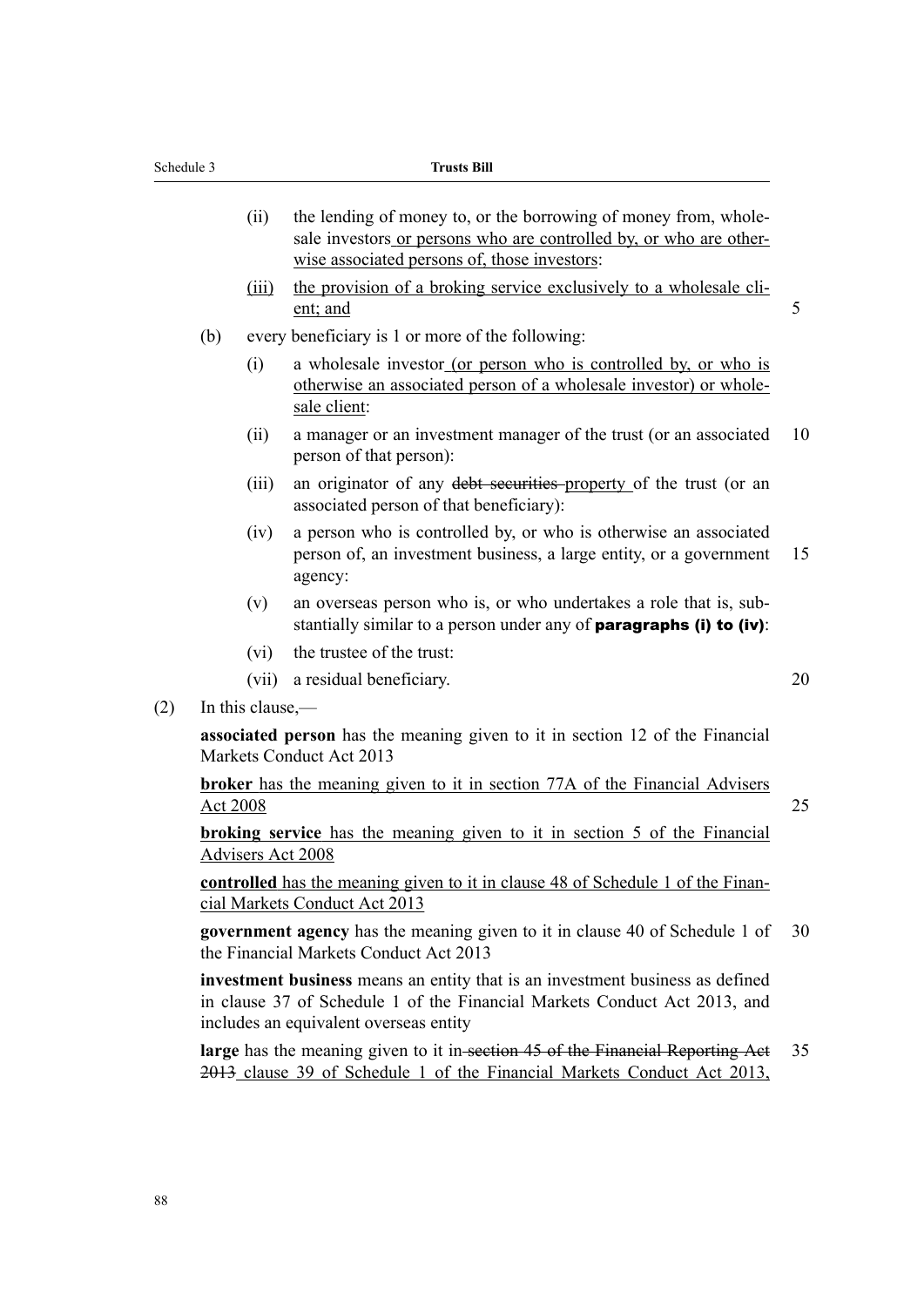except that the relevant time for the purpose of applying that schedule under this clause must be treated as the following:

- (a) in relation to an offer of financial products referred to in **subclause** (1)(a)(i), the time immediately before financial products are issued or transferred to the person under the offer: 5
- (b) in relation to the lending or borrowing of money referred to in **sub**clause (1)(a)(ii), the time immediately before the money is first transferred to the recipient:
- $(c)$  in relation to the provision of broking services referred to in **subclause** (1)(a)(iii), the time immediately before the trustee receives the whole- 10 sale client's money or property in the trustee's capacity as a broker for the wholesale client

residual beneficiary means a beneficiary that is an entity that—

- (a) receives trust property only— after any other claims on the trust property have been satisfied; and 15
	- (i) at the termination of the trust; and
	- (ii) after any other claims on the trust property have been satisfied; and
- (b) at the time when the trust was created, operated exclusively for a charitable purpose or was otherwise for the benefit of the community 20

**wholesale client** has the meaning given to it in section 5 of the Financial Advisers Act 2008

**wholesale investor** has the meaning given to it in clause 3 of Schedule 1 of the Financial Markets Conduct Act 2013., but,—

- (a) for the purposes of this definition, large in that clause has the meaning 25 given to it in this subclause; and
- (b) also includes an overseas person with characteristics that are substantially similar to a New Zealand wholesale investor such that, if the overseas person was a New Zealand incorporated entity, the overseas person would be a wholesale investor under clause 3 of Schedule 1 of the 30 Financial Markets Conduct Act 2013.

#### **3 Meaning of security trust**

- (1) A security trust is an express trust (within the meaning of section 12) if, as part of a financing arrangement, the trustee holds security over the assets of a debtor, guarantor, or another party to the arrangement (a **borrower**) for the 35 benefit of a party of that debtor as a part of a financing arrangement. 1 or more counterparties.
- (2) In this clause, **financing arrangement** means a loan facility agreement or an issue of a debt security—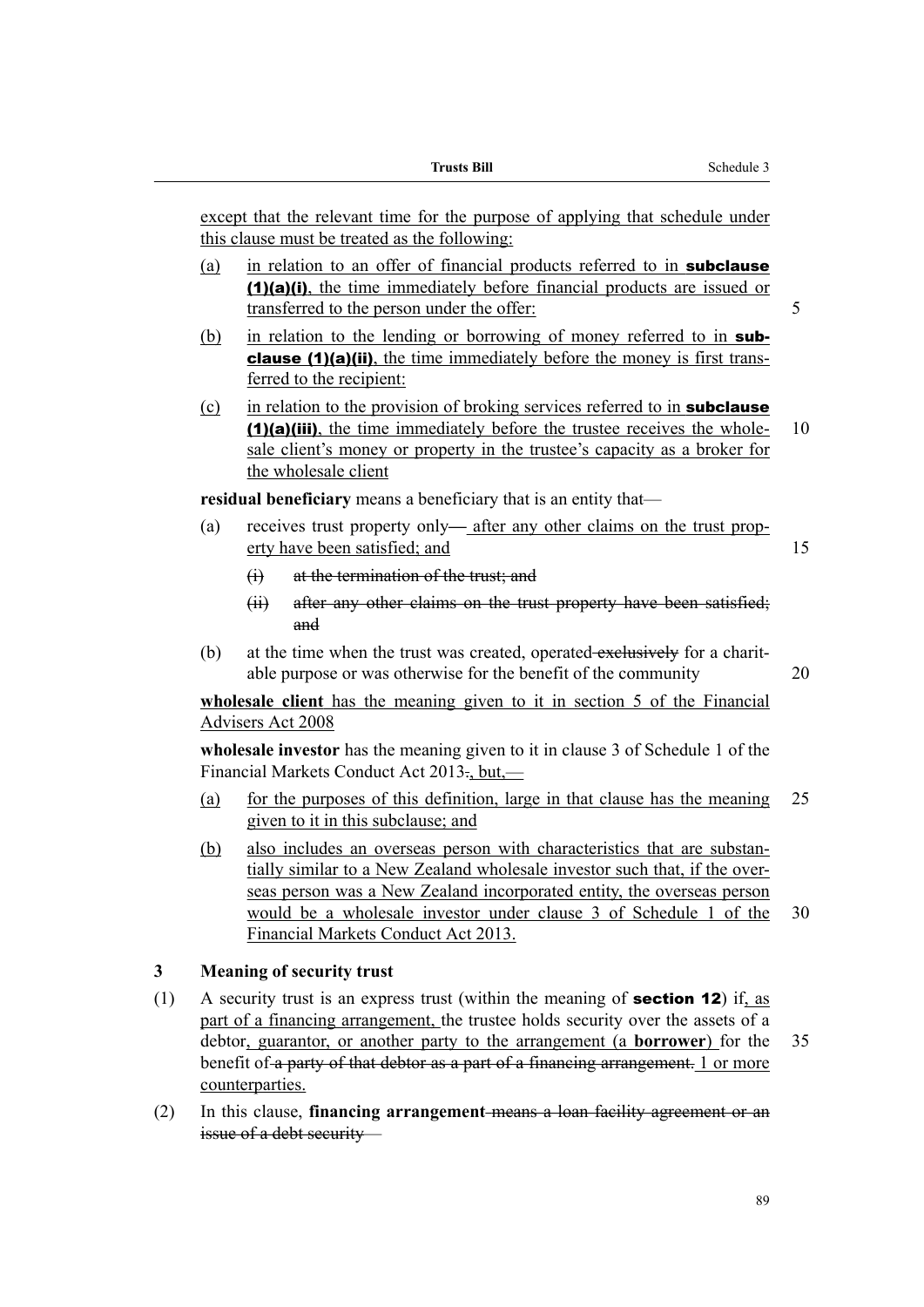- (a) in which each party to the financing arrangement is abeneficiary who falls within clause 2(1)(b)(i) to (vi); or
- (b) that is a regulated offer of debt securities (within the meaning of section 6 the Financial Markets Conduct Act 2013).
- (a) means a loan facility agreement, an arrangement for borrowing money 5 under a debt security, or another provision of financial accommodation—
	- (i) in which each party to the agreement, arrangement, or accommodation, (other than the borrower) is a person who falls within **clause 2(1)(b)(i) to (vi)**; or  $10$

- (ii) that is offered under a regulated offer of debt securities (within the meaning of section 6 of the Financial Markets Conduct Act 2013) or offered under clause 19 of Schedule 1 of that Act; and
- (b) includes an arrangement that is in connection with, or contemplated by, an arrangement under **paragraph (a)**. 15
- **4 Certain provisions are or may be modified or excluded in relation to specified commercial trust**
- (1) The following provisions do not apply to a specified commercial trust (whether created before or after the commencement of this clause):
	- (a) section 21(2) (requiring paid adviser to ensure settlor aware of mean- 20 ing and effect of any modification or exclusion of default duties):
	- (b) section 40 (requiring paid adviser to ensure settlor aware of meaning and effect of any liability exclusion or indemnity clause).
- (2) The following provisions do not apply to a specified commercial trust that was created before, or that was created under terms agreed to and in effect before, 25 the commencement of this clause:
	- (a) sections 41 to 51:
	- (b) sections 63 to 72:
	- (c) sections 77 to 79:
	- (d) sections 113 to 115:  $30$
	- (e) sections 146 to 151.
- (3) The following provisions apply to a specified commercial trust (other than a trust referred to in **subclause** (2)) that was created after the commencement of this clause unless their application is modified or excluded by the terms of the trust: 35
	- (a) sections 41 to  $51$
	- (b) sections 63 to 72:
	- (c) sections 77 to 79: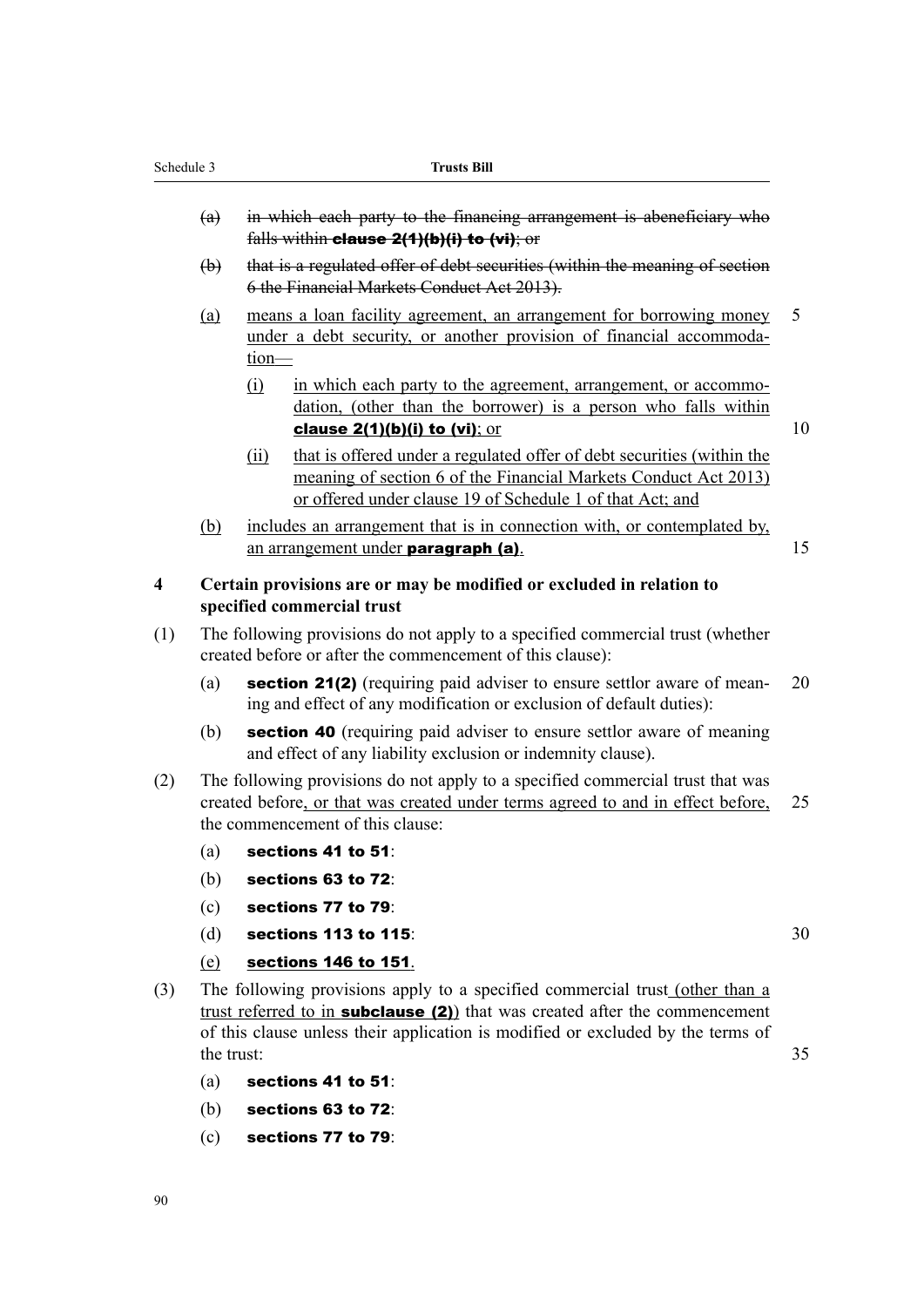- (d) sections 113 to 115:
- (e) sections 146 to 151.
- (4) Sections 37 to 39 apply to a specified commercial trust (whenever created) as if the references to gross negligence were omitted from those provisions.

### **5 Application of this schedule to trusts under Financial Markets Conduct** 5 **Act 2013 and Financial Advisers Act 2008**

Nothing in this schedule limits the powers and provisions in the Financial Markets Conduct Act 2013 or the Financial Advisers Act 2008 that relate to the application of this Act.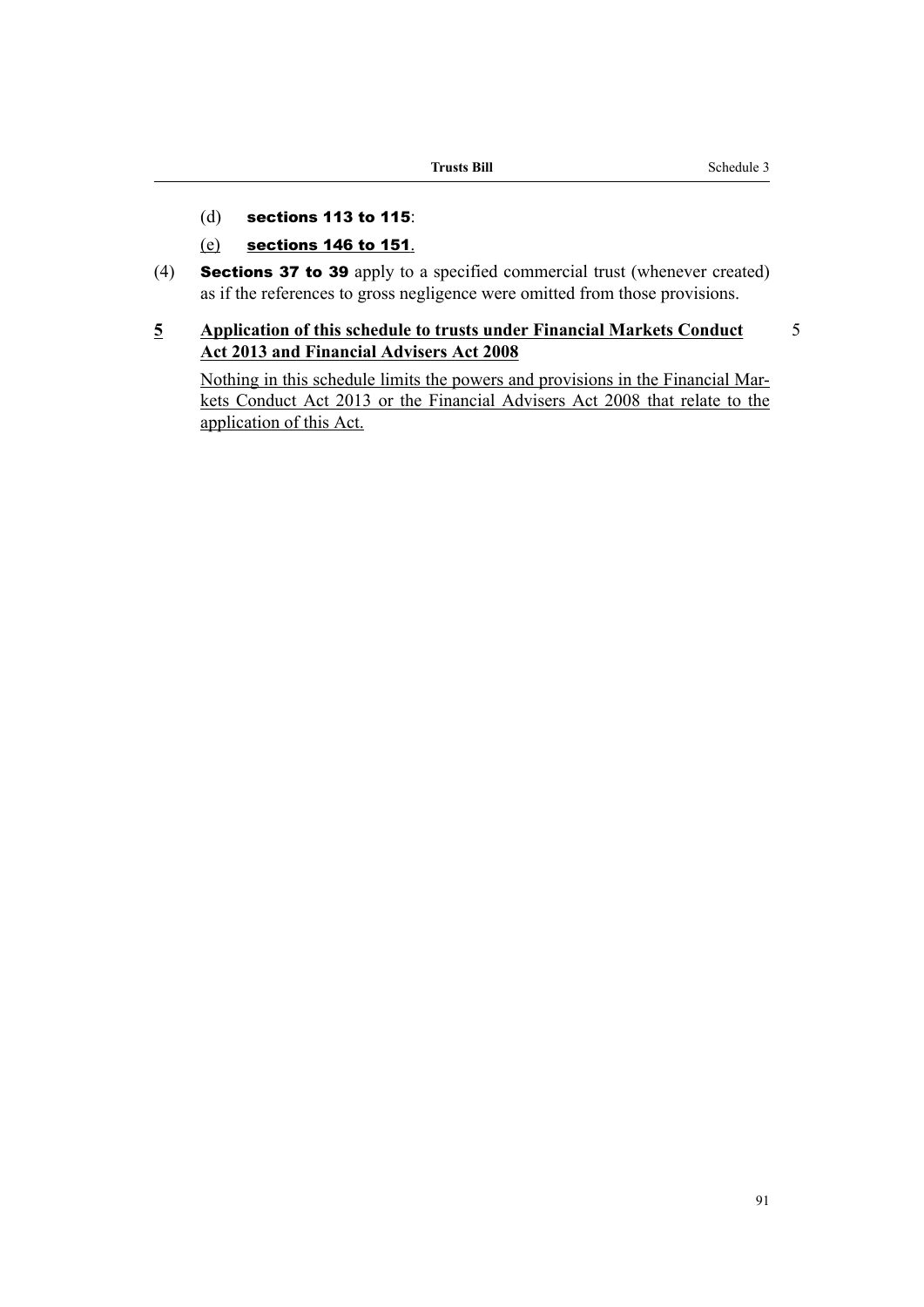| Schedule 4 |  |  |
|------------|--|--|
|            |  |  |

Schedule 4 **Trusts Bill**

# **Schedule 4**

**Amendments consequential on repeal of Trustee Act 1956**

### **Part 1**

## Amendments to other Acts **5**

### **Administration Act 1969 (1969 No 52)**

In section  $2(1)$ , insert in their appropriate alphabetical order:

**full age** means 18 years or older

**minor** means a person who is under 18 years, and **minority** has a corresponding meaning 10

**testamentary expense** includes any fee or amount that is payable to a trustee in respect of the administration of the estate of a deceased person

After section 4, insert:

### **4A Age of majority**

- (1) For the purposes of this Act and of a will, the age of majority is 18. 15
- (2) In a will, adult, child, full age, infant, infancy, minor, minority, full capacity, majority, and similar expressions must be read in accordance with **subsection** (1).
- (3) This section—
	- (a) overrides section 4(1) of the Age of Majority Act 1970; and 20
	- (b) is subject to any contrary intention in the will.

### **4B Application of Trusts Act 2017**

- (1) The duties incidental to the office of an administrator under this Act are taken to be express trusts for the purposes of the Trusts Act 2017.
- (2) The Trusts Act 2017 applies, with any necessary modifications, to those trusts. 25

Replace section 9(3) with:

(3) Where a testator by his or her will appoints a person who is a minor to be an executor, probate of the will may be granted to the person if, at the date of the grant, the person has attained full age.

Replace section 28 with: 30

### **28 Method of sale or lease**

(1) An administrator exercising a power to sell or lease an estate or part of an estate under section 26 or 27 has all of the powers necessary to give effect to the sale or lease.

s 154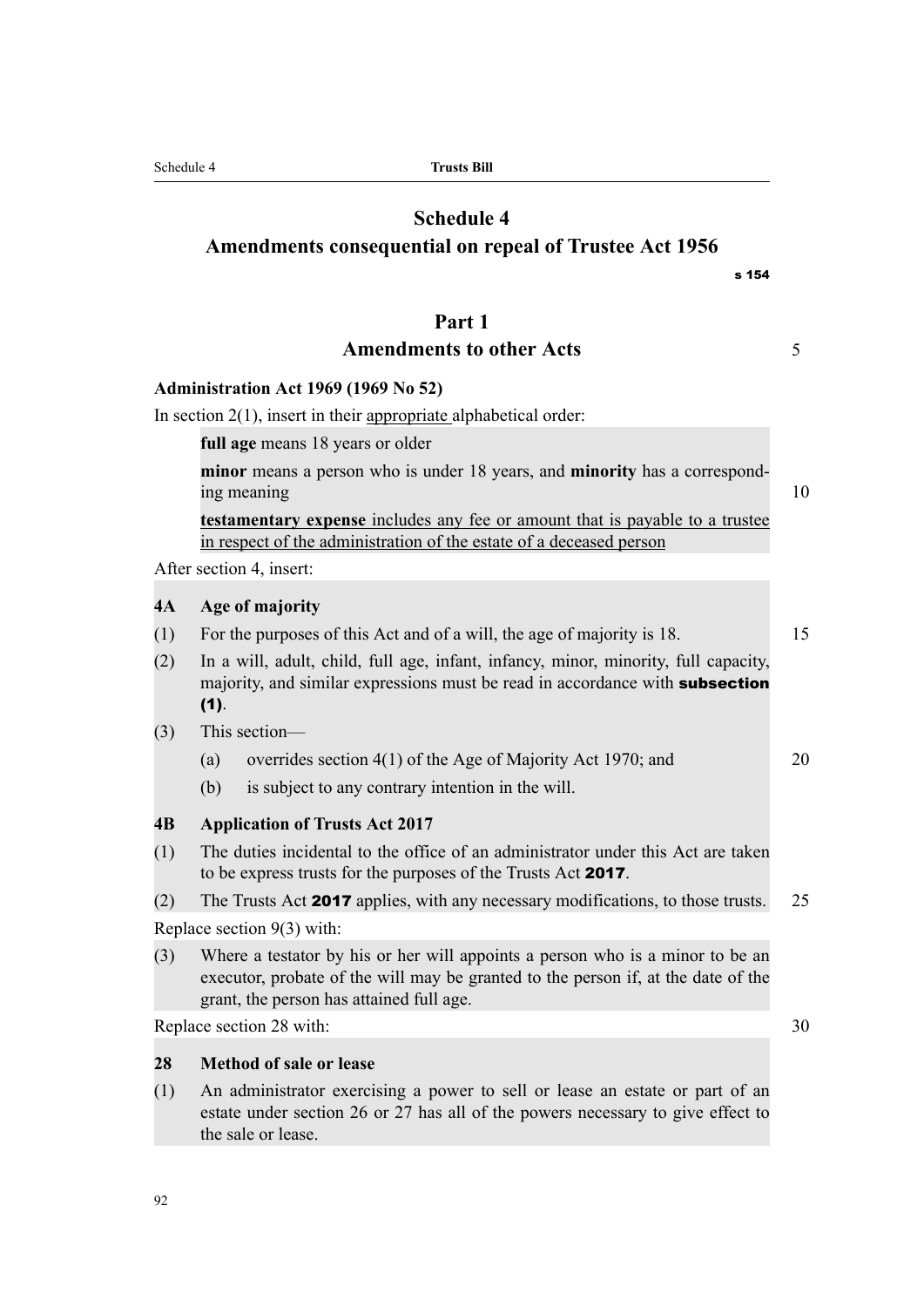| Trusts Bill |  |
|-------------|--|
|-------------|--|

### **Administration Act 1969 (1969 No 52)***—continued*

- (2) However,—
	- (a) nothing in this section restricts the term of a lease granted under section 26; and
	- (b) land of any value may be sold or leased under section 26 or sold under section 27 without the consent of the court.

In section  $49(1)(a)$ , (b), and (c) and (4), replace "section 35 of the Trustee Act 1956" with "section 75 of the Trusts Act 2017".

In section 68, replace "Trustee Act 1956" with "Trusts Act 2017".

In section  $78(1)(a)$ , delete "or marry or enter into a civil union under that age" in each place. 10

In section 78(1)(b), delete "or sooner marrying or entering into a civil union".

In section 79(4), delete "in accordance with section 28 of the Trustee Act 1956".

### **Anglican Church Trusts Act 1981 (1981 No 5) (P)**

In section  $5(1)(b)$ , replace "section 50 of the Trustee Act 1956" with "section 63 of the Trusts Act 2017". 15

In Schedule 2, clause 18, replace "an advisory trustee in accordance with section 49 of the Trustee Act 1956" with "a special trust adviser in accordance with section 70 of the Trusts Act 2017".

### **Anglican (Diocese of Christchurch) Church Property Trust Act 2003 (2003 No 1) (P)** 20

In section 7(1), replace "Trustee Act 1956" with "Trusts Act 2017".

In Schedule 1, item 6, replace "any manner authorised under Part 2 of the Trustee Act 1956" with "accordance with the Trusts Act 2017".

In Schedule 1, item 18, replace "an advisory trustee in accordance with section 49 of the Trustee Act 1956" with "a special trust adviser in accordance with **section 70** of 25 the Trusts Act 2017".

### **Anti-Money Laundering and Countering Financing of Terrorism Act 2009 (2009 No 35)**

In section 5, definition of **trustee**, replace "section 2(1) of the Trustee Act 1956" with " $\textbf{section 9}$  of the Trusts Act 2017".  $30$ 

### **ANZ Banking Group (New Zealand) Act 1979 (1979 No 1)**

In Schedule 1, item E, replace "the office of custodian trustee under the Trustee Act 1956" with "the role of custodian under **section 63(1)(c)** of the Trusts Act **2017**".

### **Bank of New Zealand Act 1988 (1988 No 172)**

Repeal section 11. 35

93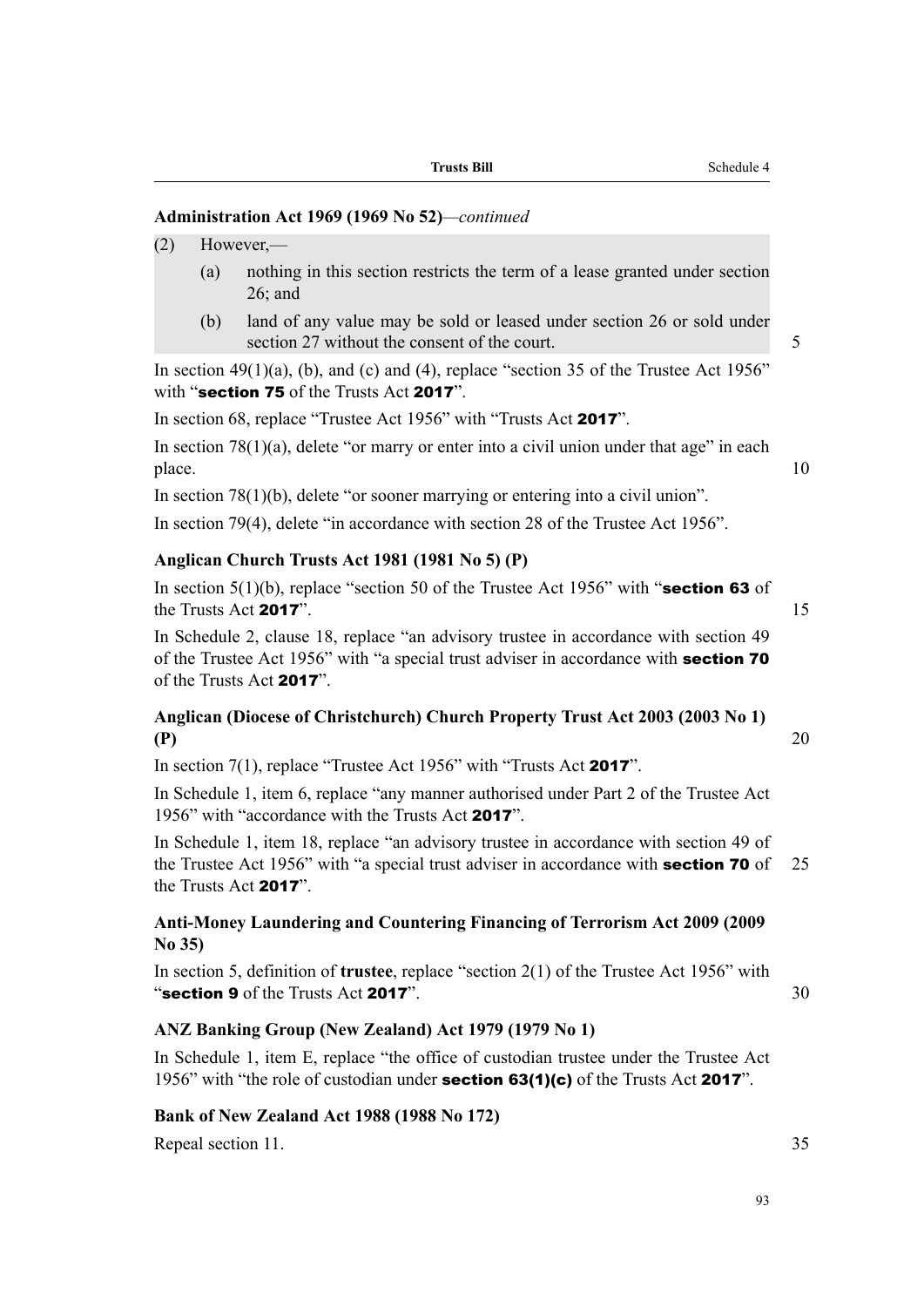### **Burial and Cremation Act 1964 (1964 No 75)**

In section  $2(1)$ , insert in its appropriate alphabetical order:

**registered bank** has the same meaning as in section 2 of the Reserve Bank of New Zealand Act 1989

In section 28(3), replace "such bank within the meaning of the Trustee Act 1956 as 5 the trustees from time to time determine" with "a registered bank".

In section 35(2), replace "in the purchase of land for the purposes of the endowment or in any of the modes of investment authorised by the Trustee Act 1956" with "by the trustees".

### **Cadastral Survey Act 2002 (2002 No 12)** 10

In section 16(3), replace "provisions of the Trustee Act 1956 as to the investment of trust funds" with "Trusts Act 2017".

### **Canterbury Museum Trust Board Act 1993 (1993 No 4) (L)**

Replace section 22 with:

### **22 Investment of money** 15

Subject to the terms of any trust or endowment, any money held by or on behalf of the Board and available for investment may be invested by trustees in accordance with the Trusts Act 2017.

### **Care of Children Act 2004 (2004 No 90)**

In section 14(3), delete "(for example, the powers of the High Court under sections 64 20 and 64A of the Trustee Act 1956)".

### **Charitable Trusts Act 1957 (1957 No 18)**

In section 21(1), replace "Trustee Act 1956" with "Trusts Act 2017".

In section 21(2), replace "any investments for the time being authorised by the Trustee Act 1956 for the investment of trust funds" with "accordance with the Trusts 25 Act 2017".

In section 33, replace "Trustee Act 1956" with "Trusts Act 2017".

In section 41(2), replace "Trustee Act 1956" with "Trusts Act 2017".

In section 51(2)(d), replace "Trustee Act 1956" with "Trusts Act 2017".

### **Christchurch District Drainage Act 1951 (1951 No 21) (L)** 30

In section 55(3), replace "in securities referred to in section 4 of the Trustee Act 1956" with "in accordance with the Trusts Act 2017".

### **Community Trusts Act 1999 (1999 No 54)**

94

In the heading to section 21, replace "**Trustee Act 1956 not affected**" with "**Trusts Act** 2017". 35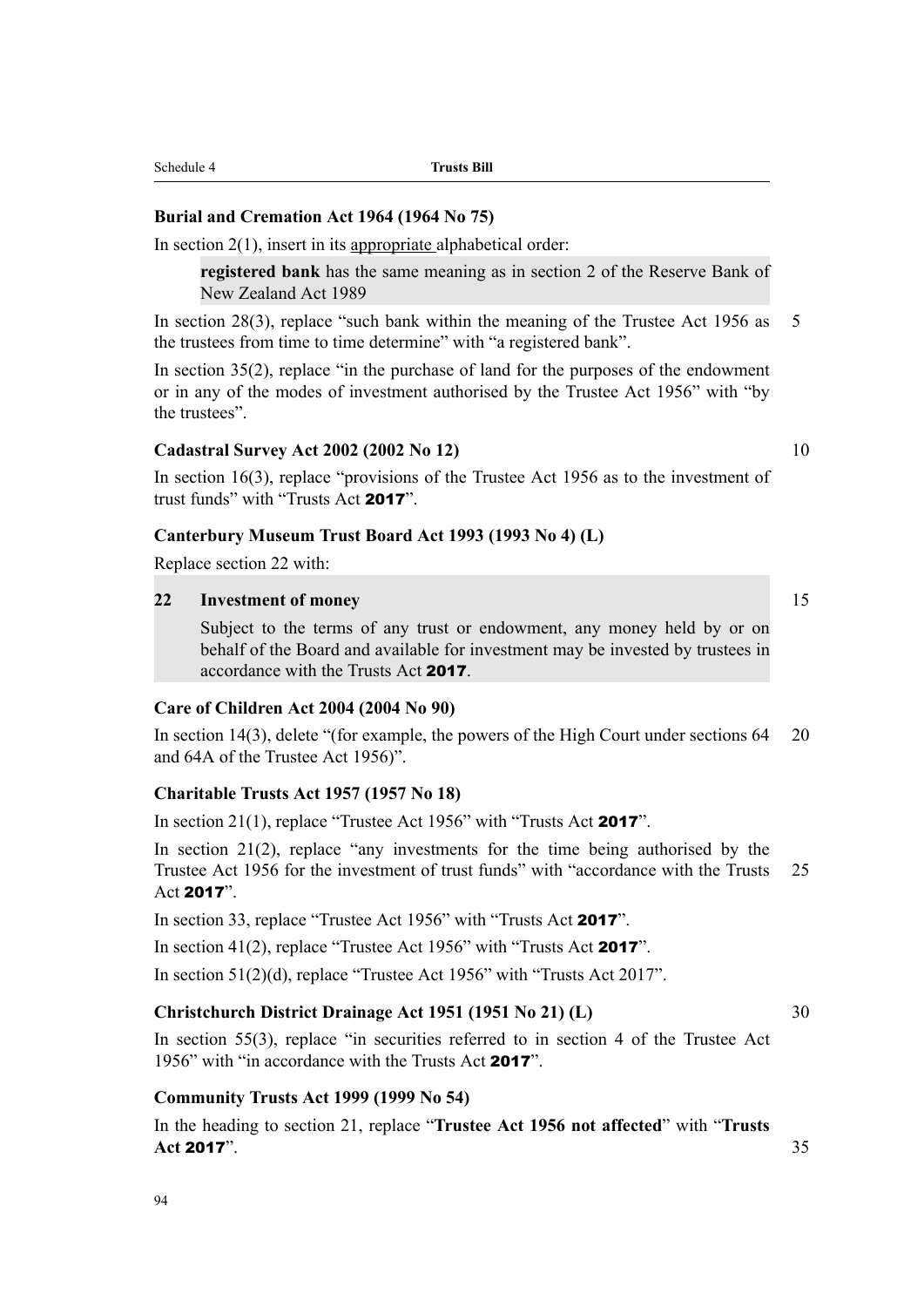|             | Community Trusts Act 1999 (1999 No 54)—continued                                                                                                                                                                                                                                                                                                                  |    |
|-------------|-------------------------------------------------------------------------------------------------------------------------------------------------------------------------------------------------------------------------------------------------------------------------------------------------------------------------------------------------------------------|----|
|             | In section 21(1), replace "Trustee Act 1956" with "Trusts Act 2017".                                                                                                                                                                                                                                                                                              |    |
|             | In secton $21(2)$ ,—                                                                                                                                                                                                                                                                                                                                              |    |
| (a)         | replace "Despite section 2(4) of the Trusts Act 1956, if", with "If"; and                                                                                                                                                                                                                                                                                         |    |
| $\bigoplus$ | replace "by the Trustee Act 1956" by the Trusts Act 2017"                                                                                                                                                                                                                                                                                                         |    |
|             | In section 21(2), replace "Despite section 2(4) of the Trustee Act 1956, if" with "If".                                                                                                                                                                                                                                                                           | 5  |
|             | In section 21(2), replace "by the Trustee Act 1956" with "by the Trusts Act 2017".                                                                                                                                                                                                                                                                                |    |
|             | In section $21(3)$ —                                                                                                                                                                                                                                                                                                                                              |    |
| (a)         | In section 21(3), replace "Despite section $2(5)$ of the Trustee Act 1956, if" with<br>$H^{\prime\prime}$ ; and                                                                                                                                                                                                                                                   |    |
| $\bigoplus$ | replace "by the Trustee Act 1956" with "by the Trusts Act 2017".                                                                                                                                                                                                                                                                                                  | 10 |
|             | In section 21(3), replace "Despite section 2(5) of the Trustee Act 1956, if" with "If".                                                                                                                                                                                                                                                                           |    |
|             | In section 21(3), replace "by the Trustee Act 1956", with "by the Trusts Act 2017".                                                                                                                                                                                                                                                                               |    |
|             | <b>Companies Act 1993 (1993 No 105)</b><br>In section $316(3)$ , replace "provisions of the Trustee Act 1956 as to the investment of<br>trust funds. Interest" with "Trusts Act 2017, and interest".                                                                                                                                                              | 15 |
|             | <b>Construction Contracts Act 2002 (2002 No 46)</b>                                                                                                                                                                                                                                                                                                               |    |
|             | In section 18F(1), replace "Trustee Act 1956 in relation to investment of trust funds"<br>with "Trusts Act 2017".                                                                                                                                                                                                                                                 |    |
|             | Contract and Commercial Law Act 2017 (2017 No 5)                                                                                                                                                                                                                                                                                                                  |    |
|             | Repeal section $91(2)$ .                                                                                                                                                                                                                                                                                                                                          | 20 |
|             | In section 101(b), replace "64 or 64A of the Trustee Act 1956 (which relate to author-<br>ising dealings with trust property and variations of trust)" with "section 116, 117,<br>or 122 of the Trusts Act 2017 (which relate to termination, variation, or resettlement<br>of a trust, and variation or extension of trustees' powers in relation to property)". |    |
|             | Deaths by Accidents Compensation Act 1952 (1952 No 35)                                                                                                                                                                                                                                                                                                            | 25 |
|             | In section 16(2), replace "section 64 of the Trustee Act 1956 (which relates to deal-<br>ings with trust property)" with "section 122 of the Trusts Act 2017 (which relates<br>to variation or extension of trustees' powers in relation to property)".                                                                                                           |    |
|             |                                                                                                                                                                                                                                                                                                                                                                   |    |

**Trusts Bill** Schedule 4

# **Eastwoodhill Trust Act 1975 (1975 No 1) (P)**

| In section 13(1), replace "Trustee Act 1956" with "Trusts Act 2017".                | 30 |
|-------------------------------------------------------------------------------------|----|
| In section 13(3), replace "powers to carry on business set out in section 32 of the |    |
| Trustee Act 1956 shall be varied to permit the board to" with "board may".          |    |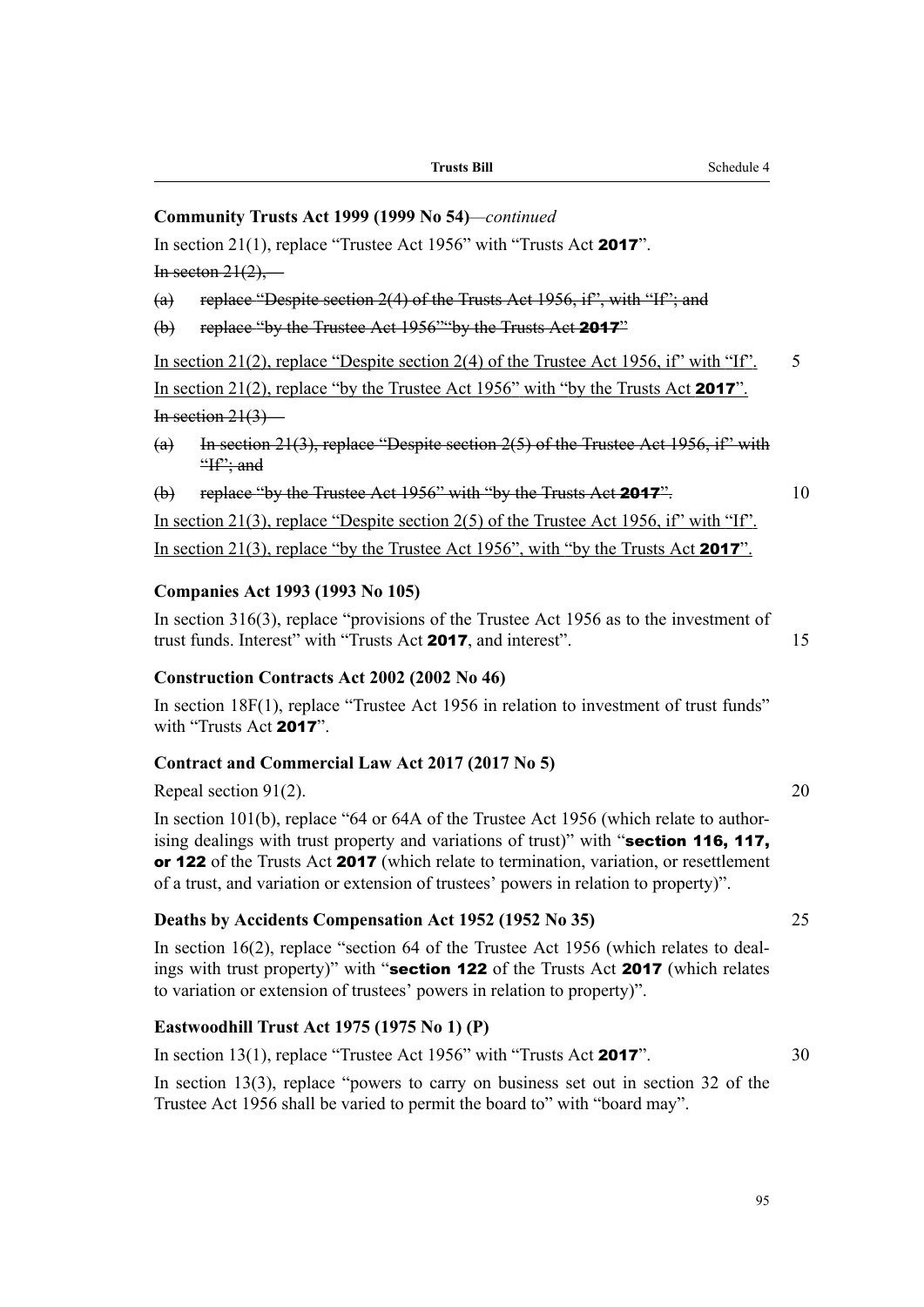|         | <b>Education Act 1989 (1989 No 80)</b>                                                                                                                                                                                                                                    |                 |
|---------|---------------------------------------------------------------------------------------------------------------------------------------------------------------------------------------------------------------------------------------------------------------------------|-----------------|
|         | In section $201D(1)$ , replace "the provisions of the Trustee Act 1956 as to the invest-<br>ment of trust funds" with "the Trusts Act 2017".                                                                                                                              |                 |
|         | Energy Companies Act 1992 (1992 No 56)                                                                                                                                                                                                                                    |                 |
|         | Replace section 14 with:                                                                                                                                                                                                                                                  | $5\overline{)}$ |
| 14      | Trusts Act 2017, etc, not to apply to interim trustees                                                                                                                                                                                                                    |                 |
|         | The fact that a person holds or has held office as an interim trustee does not, of<br>itself, confer or impose on that person any of the rights, powers, duties, or<br>liabilities of a trustee under the Trusts Act 2017 or under any other enactment<br>of rule of law. | 10              |
|         | Financial Markets Conduct Act 2013 (2013 No 69)                                                                                                                                                                                                                           |                 |
| 1988)". | In section 372(3)(d), replace "(as defined in section 2(1) of the Trustee Act 1956)"<br>with "(as defined in section 2 of the Protection of Personal and Property Rights Act                                                                                              |                 |
|         | Friendly Societies and Credit Unions Act 1982 (1982 No 118)                                                                                                                                                                                                               | 15              |
|         | In section 49(2), replace "pursuant to Part 2 of the Trustee Act 1956" with "under<br>section 55 of the Trusts Act 2017".                                                                                                                                                 |                 |
|         | In section 52, replace "the provisions of the Trustee Act 1956 as to the investment of<br>trust funds" with "the Trusts Act 2017".                                                                                                                                        |                 |
|         | <b>Gambling Act 2003 (2003 No 51)</b>                                                                                                                                                                                                                                     | 20              |
|         | In section 247(3), replace "the provisions of the Trustee Act 1956 as to the investment<br>of trust funds" with "the Trusts Act 2017".                                                                                                                                    |                 |
|         | Replace section 252(4) with:                                                                                                                                                                                                                                              |                 |
| (4)     | The Lotteries Commission may invest, in accordance with the Trusts Act<br><b>2017</b> , any money kept in the lottery prize fund account that is not immediately<br>required for the payment of prizes.                                                                   | 25              |
|         | In section 262, replace "the provisions of the Trustee Act 1956 as to the investment of<br>trust funds" with "the Trusts Act 2017".                                                                                                                                       |                 |

In section 287(1), replace "the provisions of the Trustee Act 1956 as to the investment of trust funds" with "the Trusts Act 2017". 30

# **Hutt Valley Drainage Act 1967 (1967 No 3) (L)**

Schedule 4 **Trusts Bill**

Replace section 67(2) with:

(2) The Board must pay all money set aside into 1 or more separate bank accounts, and may invest any part of it in accordance with the Trusts Act 2017.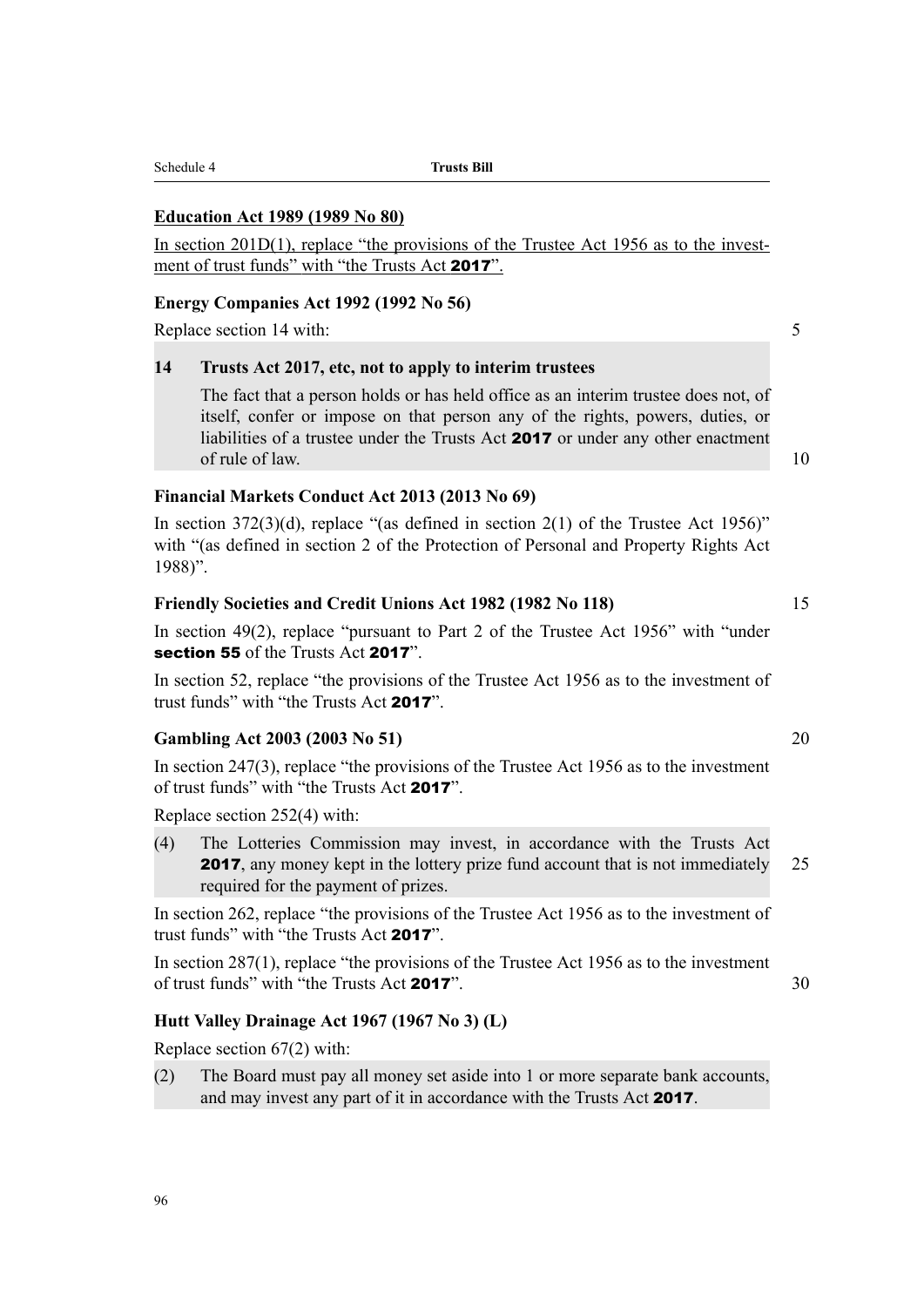| Tax Act 2007 (2007 No 97) |  |
|---------------------------|--|
| .                         |  |

Replace section FC  $1(1)(f)(ii)$  with— $\frac{1}{2}$ 

 $(ii)$  section 60 of the Trusts Act 2017 as the payment or application of capital money or other capital assets.

Replace section HR  $3(6)(a)$  with: 5

(a) in authorised investments; or

After section HR 3(6), insert:

**Income** 

### (6A) In subsection (6)(a), **authorised investment** means any of the following:

- (a) any investment authorised by the instrument (if any) creating the trust:
- (b) an investment in New Zealand Government securities or securities of 10 any Australian government or of the Government of Fiji:
- (c) an investment in a mortgage on land in New Zealand:
- (d) an investment in securities issued under any general or special statutory authority by a local authority, public utility, harbour board, drainage board, or transport board: 15
- (e) an investment in a deposit with, or securities issued by, a trustee bank's successor company:
- (f) an investment in securities issued by the Housing Corporation of New Zealand:
- (g) an investment in debentures issued by any dairy finance company: 20
- (h) an investment in a deposit with any building society or in the National Provident Fund:
- (i) an investment in securities guaranteed by the Government of New Zealand:
- (j) an investment in a deposit with any dealer in the short-term money mar- 25 ket approved by the Reserve Bank of New Zealand as a short-term money market dealer, only if there are mortgaged to the trustee (or held by any bank on behalf of the trustee) by that dealer investments described in **paragraphs** (a) to (i) that have at the time of the deposit a redemption value not less than the amount deposited. 30

In section YA 1, insert in its appropriate alphabetical order:

**authorised investment** is defined in section HR 3 (definitions for section HR 2: group investment funds) for the purposes of that section

In section YA 1, replace the definition of **trust** with:

**trust**, in the definitions of **superannuation scheme** and **unit trust**, does not 35 include the duties incidental to an estate conveyed by mortgage, but with that exception it extends—

(a) to implied and constructive trusts; and

**Trusts Bill** Schedule 4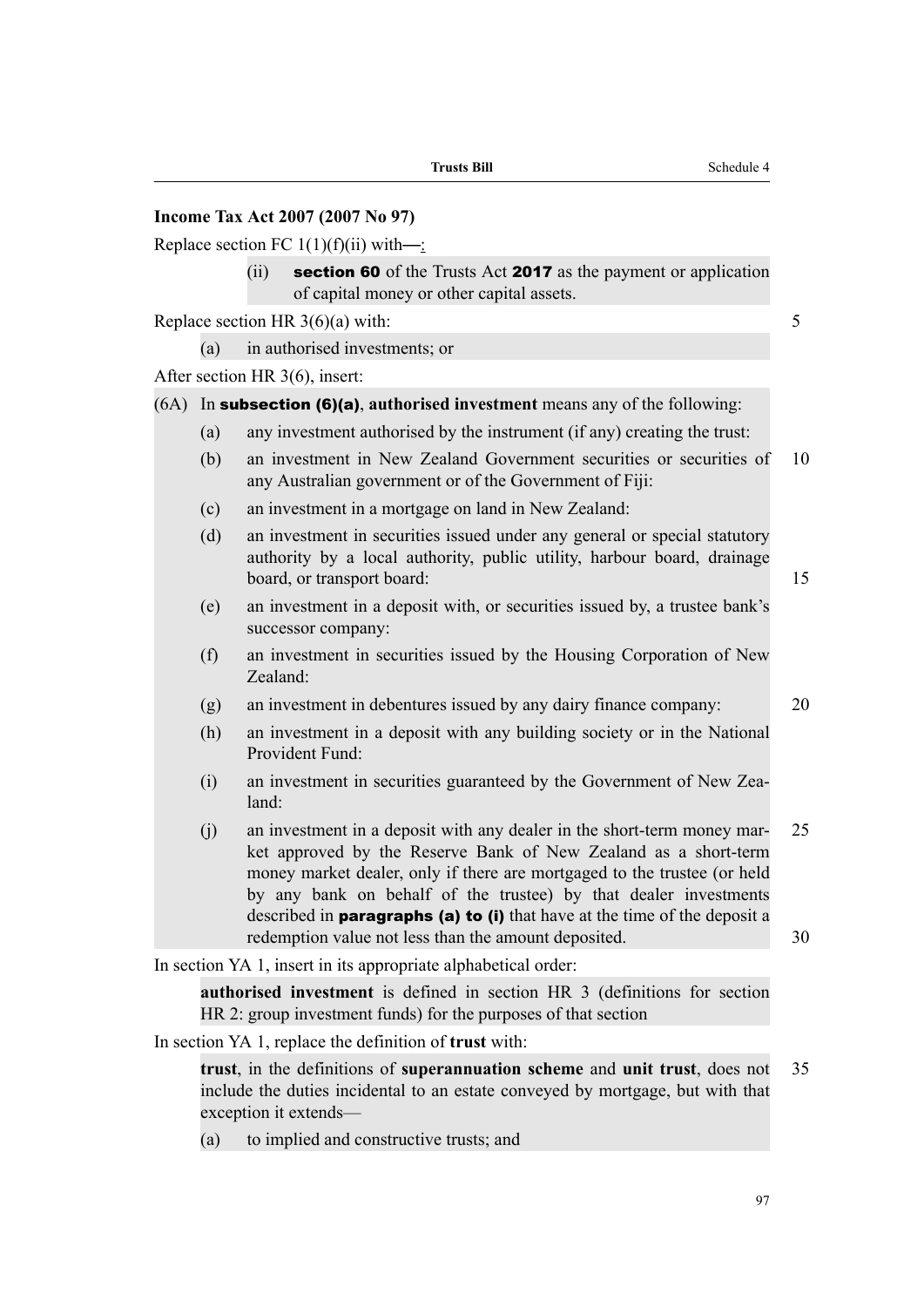### **Income Tax Act 2007 (2007 No 97)***—continued*

- (b) to cases where the trustee has a beneficial interest in the trust property; and
- (c) to the duties incidental to the office of—
	- (i) an administrator within the meaning of the Administration Act 1969; or 5
	- (ii) a manager or person authorised to administer the estate of any person under the Protection of Personal and Property Rights Act 1988; or
	- (iii) a manager of a protected estate appointed under the Protection of Personal and Property Rights Act 1988,— 10

and **trustee** has a corresponding meaning and includes—

- (a) a trustee corporation; and
- (b) every other corporation in which property subject to a trust is vested; and
- (c) every person who immediately before the commencement of the Trustee Act 1956 was a trustee of the settlement or in any way a trustee under 15 the Settled Land Act 1908.

### **Insolvency Act 2006 (2006 No 55)**

Replace section 378(3)(b) with:

(b)  $D$ 's executor or administrator for the purposes of **section 86(2)(c)(iii)** of the Trusts Act 2017. 20

In Schedule 1, paragraph (r), replace "Trustee Act 1956" with "Trusts Act 2017".

### **Insurance Intermediaries Act 1994 (1994 No 41)**

In section 15(1), replace "provisions of the Trustee Act 1956 as to the investment of trust funds" with "Trusts Act 2017".

### **Kirkpatrick Masonic Trust Empowering Act 1998 (1998 No 1) (P)** 25

In section 8, replace "Trustee Act 1956" with "Trusts Act 2017".

In section 9, replace "exercise the powers relating to letting and leasing in section 14 of the Trustee Act 1956 in respect of" with "let or lease".

### **KiwiSaver Act 2006 (2006 No 40)**

In section 82, replace "Part 2 of the Trustee Act 1956 does" with "**Sections 28, 54,** 30 55, 120, and 121 of the Trusts Act 2017 do".

In section 125(1) and (2), replace "Section 77 of the Trustee Act 1956" with " $\text{Sec-}$ tion 144 of the Trusts Act 2017".

### **Law Reform (Testamentary Promises) Act 1949 (1949 No 33)**

In section 2, insert in its appropriate alphabetical order: 35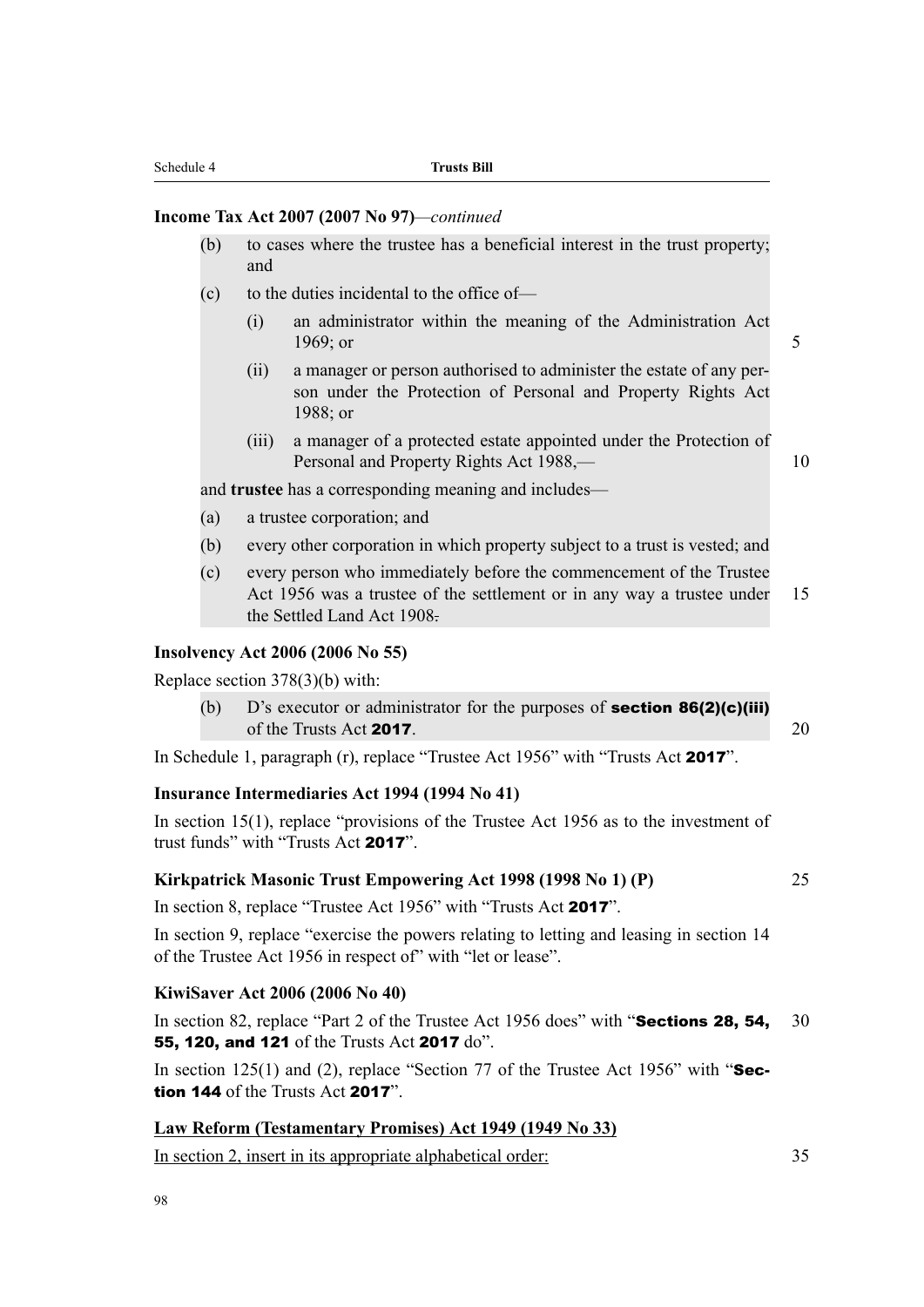| Law Reform (Testamentary Promises) Act 1949 (1949 No 33)—continued                                                                                         |    |
|------------------------------------------------------------------------------------------------------------------------------------------------------------|----|
| <b>testamentary expense</b> includes any fee or amount that is payable to a trustee<br>in respect of the administration of the estate of a deceased person |    |
| Life Insurance Act 1908 (1908 No 105)                                                                                                                      |    |
| Replace the cross-heading above section 75A with- <i>Insurances for benefit of others</i> .                                                                |    |
| Insurances for benefit of others                                                                                                                           | 5  |
| Replace the heading to section 75A with "Person may insure own life for benefit of<br>spouse, partner, or children".                                       |    |
| In section $75A(5)$ , replace "Trustee Act 1956" with "Trusts Act 2017".                                                                                   |    |
| <b>Limitation Act 2010 (2010 No 110)</b>                                                                                                                   |    |
| In section 4, replace the definition of <b>trust</b> and <b>trustee</b> with:                                                                              | 10 |
| trustee has the same meaning as in section 9 of the Trusts Act 2017                                                                                        |    |
| trust includes-                                                                                                                                            |    |
| (a)<br>an express trust under the Trusts Act 2017; and                                                                                                     |    |
| a trust that is not an express trust but that is created by or under an enact-<br>(b)<br>ment; and                                                         | 15 |
| a trust that is not an express trust but that is recognised at common law<br>$\Omega$<br>or in equity as being a trust; and                                |    |
| a resulting trust; and<br>(d)                                                                                                                              |    |
| (e)<br>a constructive trust                                                                                                                                |    |
| <b>trustee</b> means a person who is a trustee of a trust                                                                                                  | 20 |
| Local Legislation Act 1971 (1971 No 50)                                                                                                                    |    |

**Trusts Bill** Schedule 4

In section 7(3), delete "in investments authorised for the time being as trustee investments under the Trustee Act 1956".

## **Māori Purposes (Wi Pere Trust) Act 1991 (1991 No 38)**

In the heading to section 5, replace "Trustee Act 1956" with "Trusts Act **2017**". 25 In section 5(1), replace "Trustee Act 1956" with "Trusts Act 2017". In section  $6(3)(b)(iii)$ , replace "Trustee Act 1956" with "Trusts Act 2017". In section  $13(2)(c)$ , replace "Trustee Act 1956" with "Trusts Act **2017**". In Schedule 1, clause 10.6, replace "Trustee Act 1956" with "Trusts Act 2017". In Schedule 1, clause 13.2(b), replace "Trustee Act 1956" with "Trusts Act **2017**". 30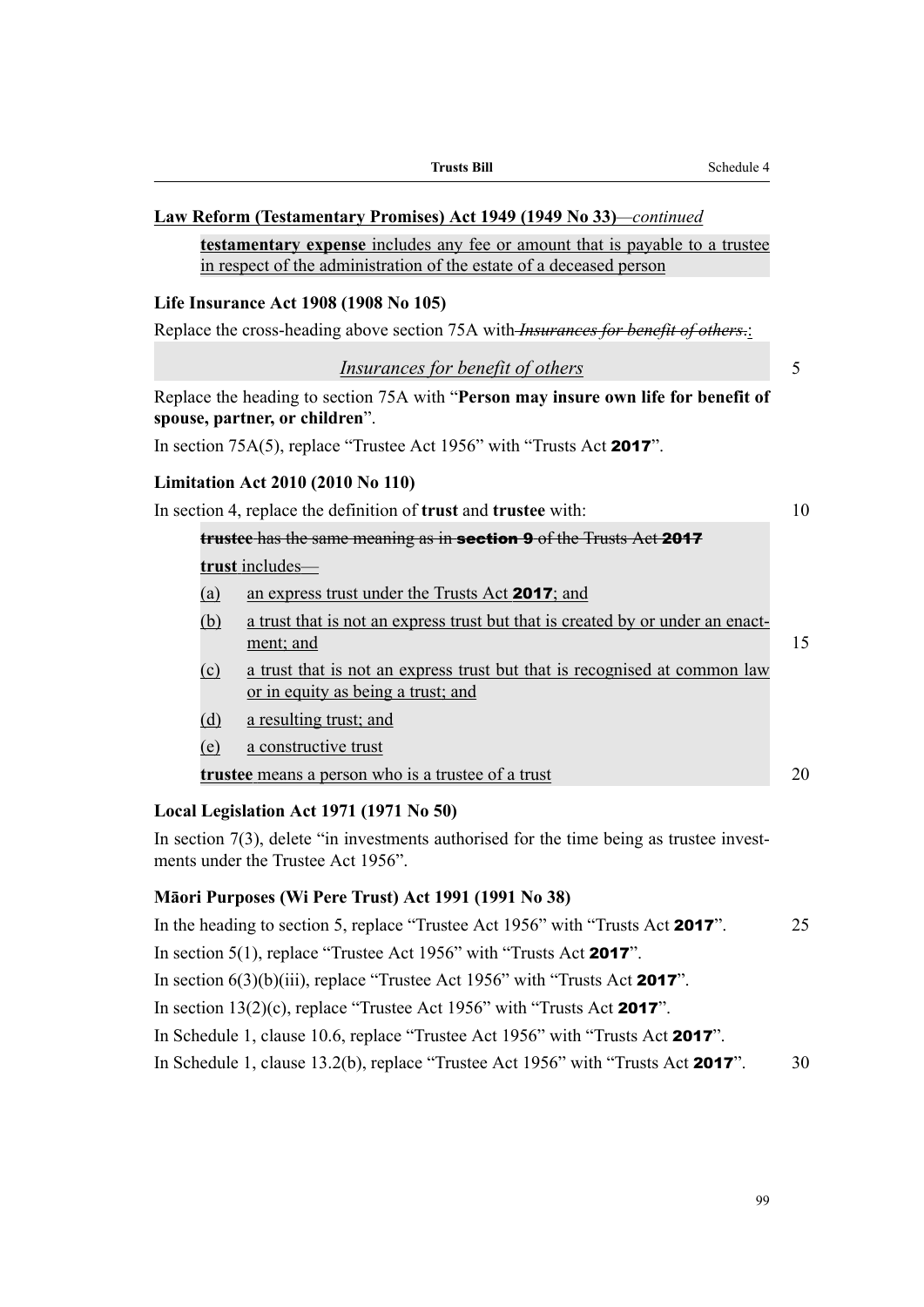# In section 18, replace "section 66 of the Trustee Act 1956" with "section 125 of the Trusts Act 2017".

**Masterton District Council (Montfort Trimble Foundation) Act 2003 (2003 No 5)**

# **Masterton Trust Lands Act 2003 (2003 No 1) (L)**

In section 15(2), replace "section 13B of the Trustee Act 1956, exercise the care, diligence," with "section 28 of the Trusts Act 2017, exercise the care". 35

(e) in the National Provident Fund.

All money belonging to the Fund and available for investment may be invested

Replace section 6 with:

In section 12, replace "Trustee Act 1956" with "Trusts Act 2017".

**Marlborough Agricultural and Pastoral Association Empowering Act 1974 (1974** 15

**No 5) (P)**

In section 45A(7), replace "Trustee Act 1956" with "Trusts Act 2017".

# **Masterton Borough Council Staff Retiring Fund Act 1962 (1962 No 9) (L)**

Act 2017".

of the Trusts Act 2017".

**6 Investment of the Fund** 20

by the Council in the following manner:

- (a) in New Zealand Government securities; or
- (b) on deposit in any bank lawfully carrying on the business of banking in New Zealand; or 25
- (c) in the Common Fund of Public Trust; or
- 
- 
- 
- 
- 
- 
- 
- (d) in the debentures or stock of any local authority; or
- 

# Act 2017".

**Maori Trust Boards Act 1955 (1955 No 37)**

Schedule 4 **Trusts Bill**

In section 14A(6), replace "an advisory trustee in terms of section 49 of the Trustee Act 1956" with "a special trust adviser in terms of **section 70** of the Trusts Act 2017".

In section 28(1), replace "in any securities in which trust funds may be invested by trustees in accordance with the Trustee Act 1956" with "in accordance with the Trusts 10

In section 48A(4), replace "section 75 of the Trustee Act 1956" with "section 127

In section 25A, replace "in any securities in which trust funds may be invested by trustees in accordance with the Trustee Act 1956" with "in accordance with the Trusts

**Māori Trustee Act 1953 (1953 No 95)** 5

**(L)** 30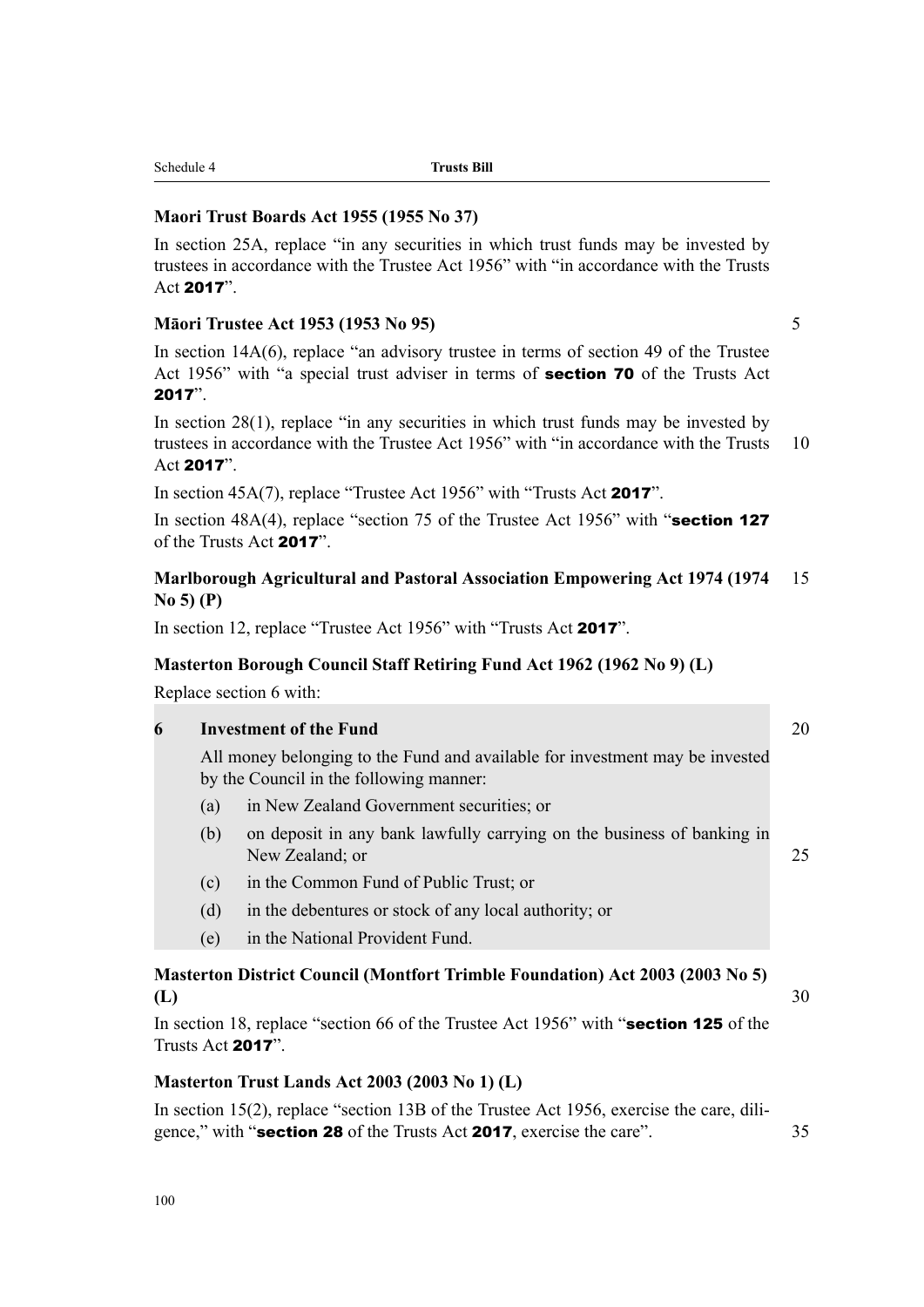### **Methodist Charitable and Educational Trusts Act 1911 (1911 No 1) (L)**

Replace section 30(1) with:

(1) The Board may invest any money held by the Board for and on behalf of the institution in accordance with the Trusts Act 2017.

Repeal section  $30(2)$  to (4). 5

In section 30(7), replace "**listed issuer**, **quoted**, and **financial products** have the same meanings" with "**financial products** has the same meaning".

### **Mining Tenures Registration Act 1962 (1962 No 48)**

In section  $4(6)(a)$ , replace "Trustee Act 1956" with "Trusts Act 2017".

### **Motor Vehicle Sales Act 2003 (2003 No 12)** 10

In section 8(3), replace "section 2(1) of the Trustee Act 1956" with "section 9 of the Trusts Act 2017".

### **Music Teachers Act 1981 (1981 No 3)**

In section  $7(c)$ , replace "the provisions of the Trustee Act 1956 as to the investment of trust funds" with "the Trusts Act 2017".

### **National Provident Fund Restructuring Act 1990 (1990 No 126)**

In section 53(4), replace "Trustee Act 1956" with "Trusts Act 2017".

### **New Zealand Horticulture Export Authority Act 1987 (1987 No 93)**

In section 53, delete "authorised as a trustee investment under the Trustee Act 1956, or in any other investment that may from time to time be authorised by the Minister 20 of Finance for the purpose".

### **New Zealand Maori Arts and Crafts Institute Act 1963 (1963 No 51)**

In section 21, replace "provisions of the Trustee Act 1956 as to the investment of trust funds" with "Trusts Act 2017".

### **New Zealand Railways Staff Welfare Society Dissolution Act 1999 (1999 No 17)** 25

In the heading to section 10, replace "**Trustee Act 1956**" with "**Trusts Act** 2017". In section 10, replace "Trustee Act 1956" with "Trusts Act 2017".

### **Ngati Tuwharetoa, Raukawa, and Te Arawa River Iwi Waikato River Act 2010 (2010 No 119)**

In Schedule 3, clause 8(3)(a), replace "Part 2 of the Trustee Act 1956" with "the 30 Trusts Act 2017".

### **Official Information Act 1982 (1982 No 156)**

In section 2(1), definition of **official information**, paragraph (g)(i), replace "Trustee Act 1956" with "Trusts Act 2017".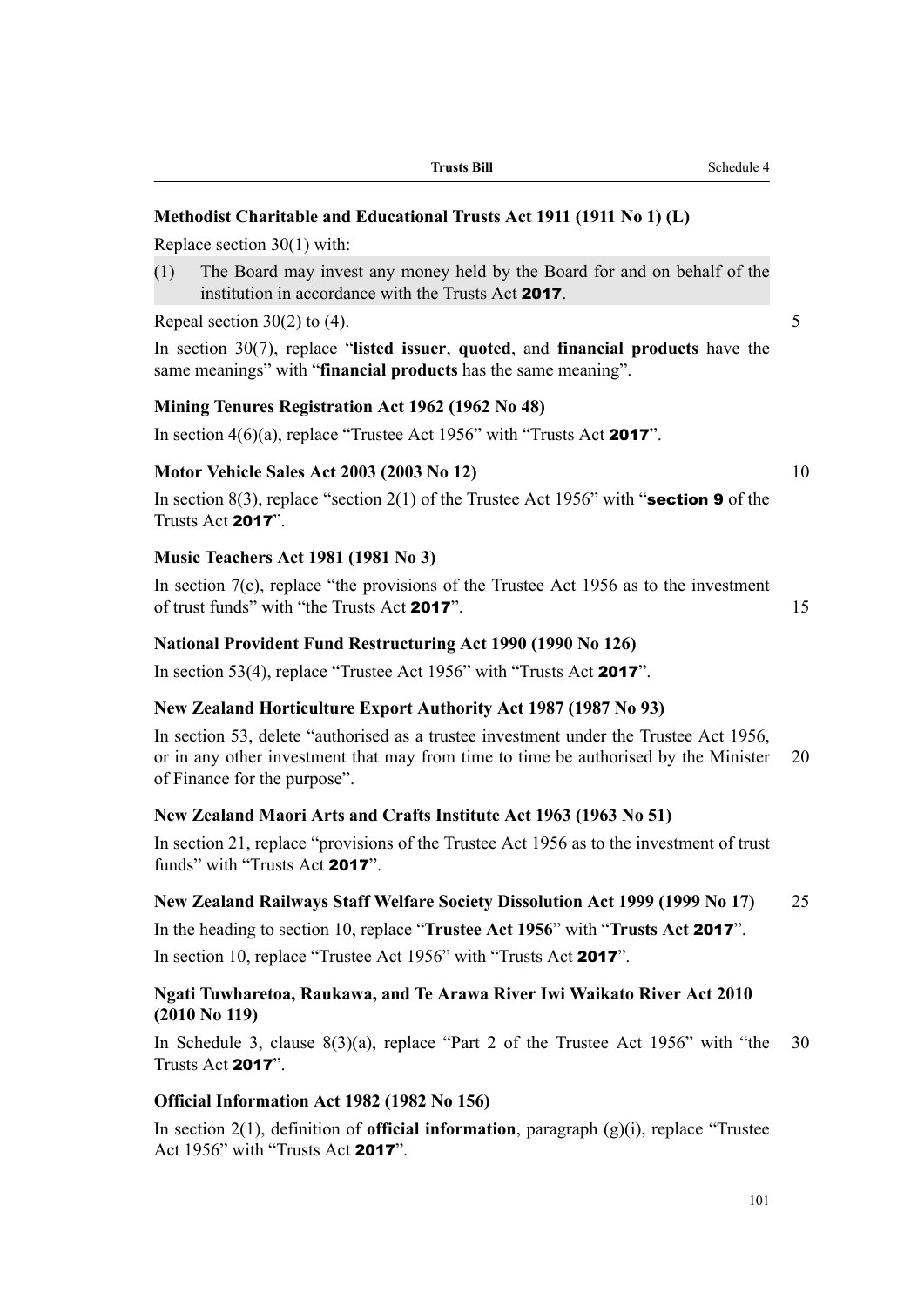102

# **Property Law Act 2007 (2007 No 91)**

In section  $115(3)(a)$ , replace "as a trustee is entitled and required to invest trust funds under Part 2 of the Trustee Act 1956" with "in accordance with the Trusts Act 2017". 30

In section 38(3), replace "provisions of the Trustee Act 1956 as to the investment of

In section 146(3), replace "provisions of the Trustee Act 1956 as to the investment of

After section 350, insert:

2017.

Replace section 22 with:

**22 Investment of money**

# **22 Powers of investment**

The Board may invest any money held by or on behalf of the Foundation, whether as capital or unexpended income, in accordance with the Trusts Act 20

**Patriotic and Canteen Funds Act 1947 (1947 No 63)**

ance with the Trusts Act 2017.

Subject to the terms of any trust or endowment, any money held by or on behalf of the Board and available for investment must be invested in accord- 10

# **Otago Regional Council (Kuriwao Endowment Lands) Act 1994 (1994 No 4) (L)**

In section 8(2), replace "Part 2 of the Trustee Act 1956" with "the Trusts Act 2017".

In section  $14A(5)$ , replace "Trustee Act 1956" with "Trusts Act **2017**". 15

# **Otaki and Porirua Trusts Act 1943 (1943 No 4) (P)**

# **Pacific Education Foundation Act 1972 (1972 No 138)**

Replace section 22 with:

trust funds" with "Trusts Act 2017".

trust funds" with "Trusts Act 2017".

**Plumbers, Gasfitters, and Drainlayers Act 2006 (2006 No 74)** 25

Schedule 4 **Trusts Bill**

# **Official Information Act 1982 (1982 No 156)***—continued*

**Otago Museum Trust Board Act 1996 (1996 No 1) (L)**

In section  $22(6)(a)$ , replace "Trustee Act 1956" with "Trusts Act **2017**".

In section  $23(5)(a)$ , replace "Trustee Act 1956" with "Trusts Act 2017".

In section  $24(5)(a)$ , replace "Trustee Act 1956" with "Trusts Act **2017**".

**Ombudsmen Act 1975 (1975 No 9)** In section  $13(7)(b)$ , replace "Trustee Act 1956" with "Trusts Act **2017**".  $5$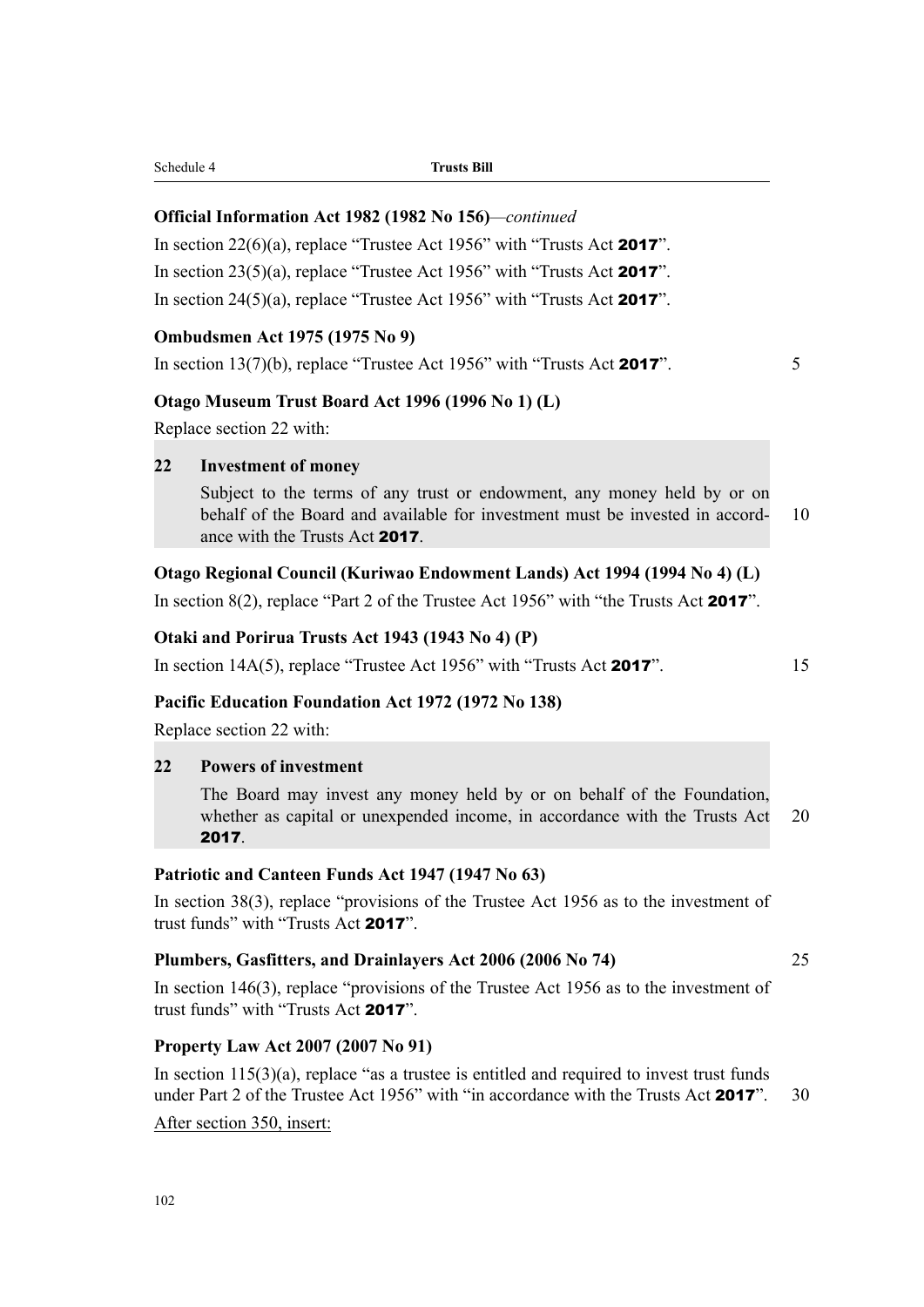|     |            |                   | <b>Trusts Bill</b>                                                                                                                                                                                                                                                          | Schedule 4 |  |
|-----|------------|-------------------|-----------------------------------------------------------------------------------------------------------------------------------------------------------------------------------------------------------------------------------------------------------------------------|------------|--|
|     |            |                   | Property Law Act 2007 (2007 No 91)—continued                                                                                                                                                                                                                                |            |  |
|     |            |                   | Powers relating to vesting orders                                                                                                                                                                                                                                           |            |  |
|     |            |                   | 350A Vesting order consequential on order for sale or mortgage of land                                                                                                                                                                                                      |            |  |
| (1) |            |                   | This section applies if a court gives a judgment or makes an order directing the<br>sale or mortgage of any land.                                                                                                                                                           |            |  |
| (2) |            |                   | A person described in <b>subsection (3)</b> is deemed to be entitled to, or to have<br>an interest in, as the case may be, the land as a trustee.                                                                                                                           | 5          |  |
| (3) |            |                   | The person is a person who-                                                                                                                                                                                                                                                 |            |  |
|     | (a)        | either-           |                                                                                                                                                                                                                                                                             |            |  |
|     |            | (i)               | is entitled to, or who has any interest in, the land; or                                                                                                                                                                                                                    |            |  |
|     |            | (ii)              | has any contingent right in the land; and                                                                                                                                                                                                                                   | 10         |  |
|     | (b)        |                   | is a party to the proceeding to which the judgment or order relates or is<br>otherwise bound by the judgment or order.                                                                                                                                                      |            |  |
| (4) |            | any other person. | The court may make an order vesting the land or any part of the land for any<br>estate or interest that the court thinks fit in the purchaser or mortgagee or in<br>Compare: 1956 No 61 s 55                                                                                | 15         |  |
|     |            |                   | 350B Vesting order consequential on judgment for specific performance                                                                                                                                                                                                       |            |  |
| (1) |            |                   | This section applies when a judgment is given for the specific performance of a<br>contract concerning any interest in land, or for the sale or exchange of any<br>interest in land, or generally when any judgment is given for the conveyance of<br>any interest in land. | 20         |  |
| (2) |            |                   | The court may declare—                                                                                                                                                                                                                                                      |            |  |
|     | <u>(a)</u> |                   | that any party to the action is a trustee of any interest in the land or any<br>part of the land; or                                                                                                                                                                        |            |  |
|     | (b)        |                   | that the interest of an unborn person is the interest of a person who<br>would become a trustee were the unborn person to come into existence<br>and claim-                                                                                                                 | 25         |  |
|     |            | $\Omega$          | under a party to the proceeding; or                                                                                                                                                                                                                                         |            |  |
|     |            | (ii)              | under the will or voluntary settlement of a deceased person who<br>was, during that person's lifetime, a party to the contract or trans-<br>action to which the judgment relates.                                                                                           | 30         |  |
| (3) |            |                   | If the court makes an order, the court may make a vesting order relating to the<br>rights of those persons, born and unborn, as if they were trustees.                                                                                                                      |            |  |
|     |            |                   | Compare: 1956 No 61 s 56                                                                                                                                                                                                                                                    |            |  |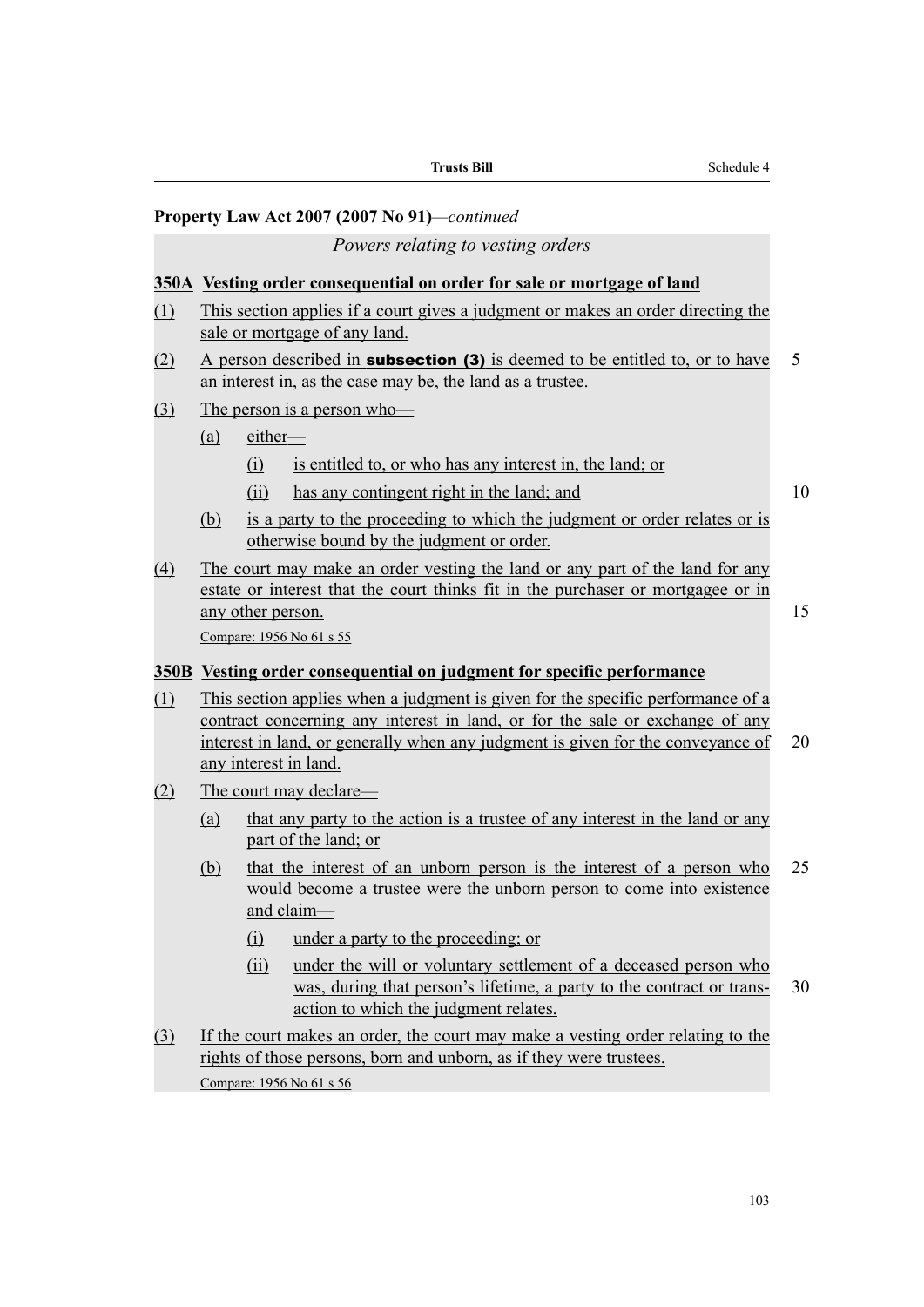### **Property Law Act 2007 (2007 No 91)***—continued*

### **350C Court may appoint person to convey trust property**

- (1) In any case where a vesting order can be made under **section 350A or 350B**. the court may instead make an order appointing a person to convey the property or any interest in the property or to release a contingent right.
- (2) A conveyance or release by a person appointed in accordance with the order 5 has the same effect as a vesting order. Compare: 1956 No 61 s 58

### **Protection of Personal and Property Rights Act 1988 (1988 No 4)**

In section 95(4), replace "section 31 of the Trustee Act 1956" with "section 66 of the Trusts Act  $2017$ ". 10

In section  $107(1)(c)(iii)$ , replace "funds under section 13A of the Trustee Act 1956" with "property under **section 54** of the Trusts Act **2017**".

In Schedule 1, clause 1(c), replace "in the manner authorised by the Trustee Act 1956 for the investment of trust funds" with "in accordance with the Trusts Act 2017".

In Schedule 1, clause  $1(n)$ , (o), and (r), delete "(as determined in accordance with sec- 15 tion 28 of the Trustee Act 1956)".

In Schedule 1, after clause 1(w), insert:

- (wa) ascertain and fix the value of any of the property of the person subject to a property order—
	- $(i)$  in good faith; and  $20$
	- (ii) in any manner the manager thinks appropriate, including in consultation with a qualified valuer:

### **Public Trust Act 2001 (2001 No 100)**

In section 6(1), replace "Trustee Act 1956" with "Trusts Act 2017".

In section 49, replace "provisions of the Trustee Act 1956 as to the investment of trust 25 funds" with "Trusts Act 2017".

In section 59(1), replace "provisions of the Trustee Act 1956 as to the investment of trust funds" with "Trusts Act 2017".

In section  $60(2)(b)$ , replace "they are applicable, in accordance with the provisions of the Trustee Act 1956 as to the investment of trust funds" with "it is applicable, in 30 accordance with the Trusts Act 2017".

Replace section 64(1) with:

(1) Public Trust must invest the funds of a group investment fund in accordance with the terms of the instrument (if any) creating the trust under which the money is held and the Trusts Act 2017. 35

Replace section 73 with: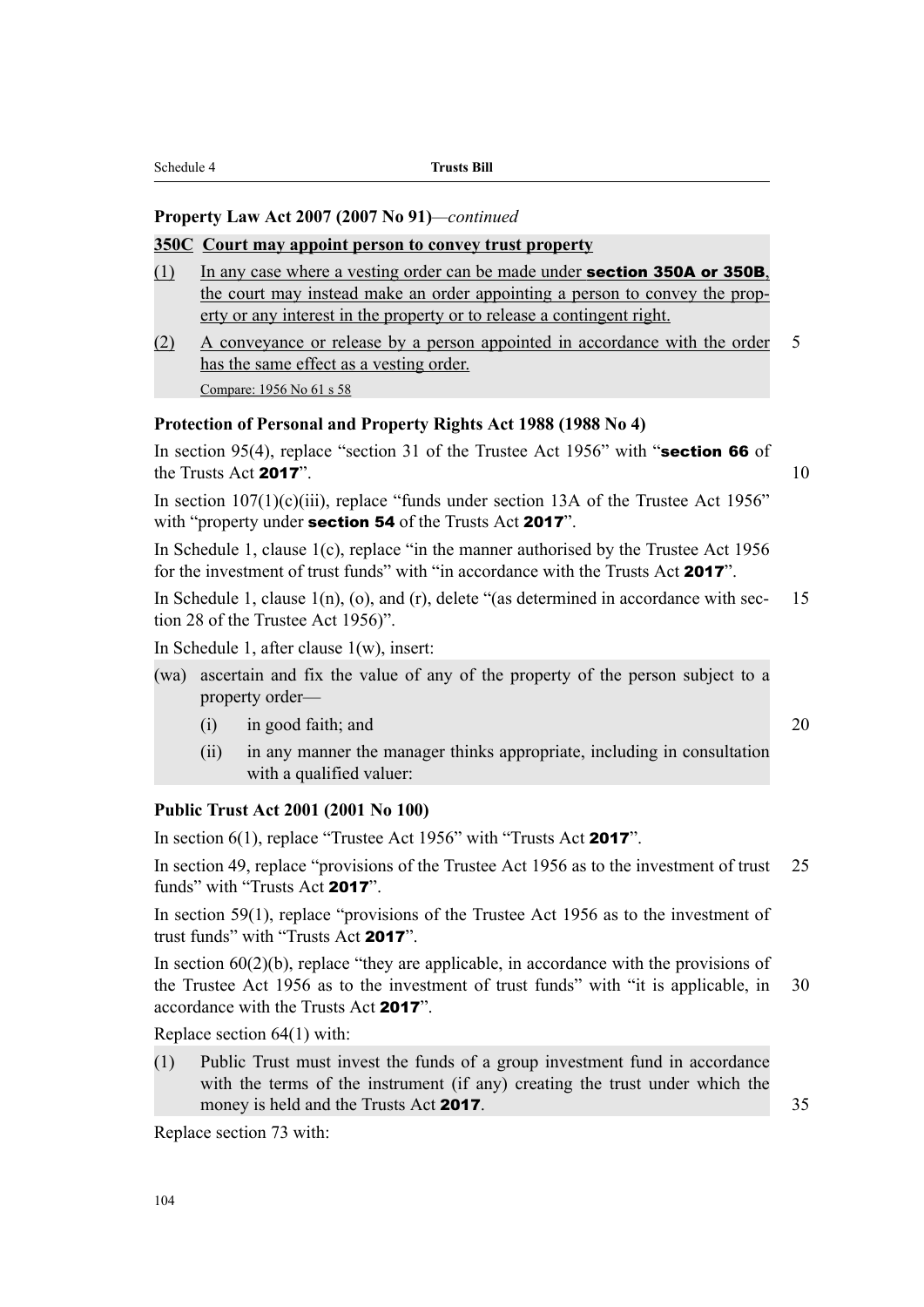**Trusts Bill** Schedule 4

### **Public Trust Act 2001 (2001 No 100)***—continued*

### **73 Examination of group investment funds**

- (1) A solicitor or an accountant authorised in writing by an interested person is entitled to examine at any reasonable time the accounts, books, and vouchers of the group investment fund that relate to—
	- (a) the investments and funds comprising the group investment fund; and  $5$
	- (b) the income of the fund; and
	- (c) the expenses and management fees payable out of the fund; and
	- (d) the proportion to which the person who required the examination, or the estate in which the person is a beneficiary, is entitled.
- (2) In this section, **interested person** means a person who has— 10
	- (a) an entitlement in the group investment fund; or
	- (b) an interest in an estate that has an entitlement in the fund.

Compare: 1956 No 61 s 83A; 2001 No 100 s  $73$ .

In section 92(a), replace "section 46(4) of the Trustee Act 1956" with "section **106(4)** of the Trusts Act **2017**". 15

In section  $103(1)(i)$  and (k), replace "Trustee Act 1956" with "Trusts Act 2017".

In section 127(4), replace "section 75 of the Trustee Act 1956" with "**section 127** of the Trusts Act 2017".

### **Queen Elizabeth the Second National Trust Act 1977 (1977 No 102)**

In section  $25(1)$ , replace "from time to time be invested in accordance with the provi- 20 sions of the Trustee Act 1956 as to the investment of trust funds" with "be invested in accordance with the Trusts Act 2017".

Repeal section 25(2).

In section 25(3), replace "from time to time be invested in accordance with the provisions of the Trustee Act 1956 as to the investment of trust funds" with "be invested in 25 accordance with the Trusts Act 2017".

### **Racing Act 2003 (2003 No 3)**

In Schedule 3, clause 11(a), replace "provisions of the Trustee Act 1956 that relate to the investment of trust funds" with "Trusts Act 2017".

### **Roman Catholic Bishops Empowering Act 1997 (1997 No 4) (P)** 30

In section 26(5), replace "Section 50 of the Trustee Act 1956 applies" with " $\text{Sec-}$ tions 63, 64, and 65 of the Trusts Act 2017 apply".

### **Rotorua High Schools Board Empowering Act 1979 (1979 No 19) (L)**

In section 2(3), replace "in trustee securities within the meaning of the Trustee Act 1956" with "in accordance with the Trusts Act 2017" 35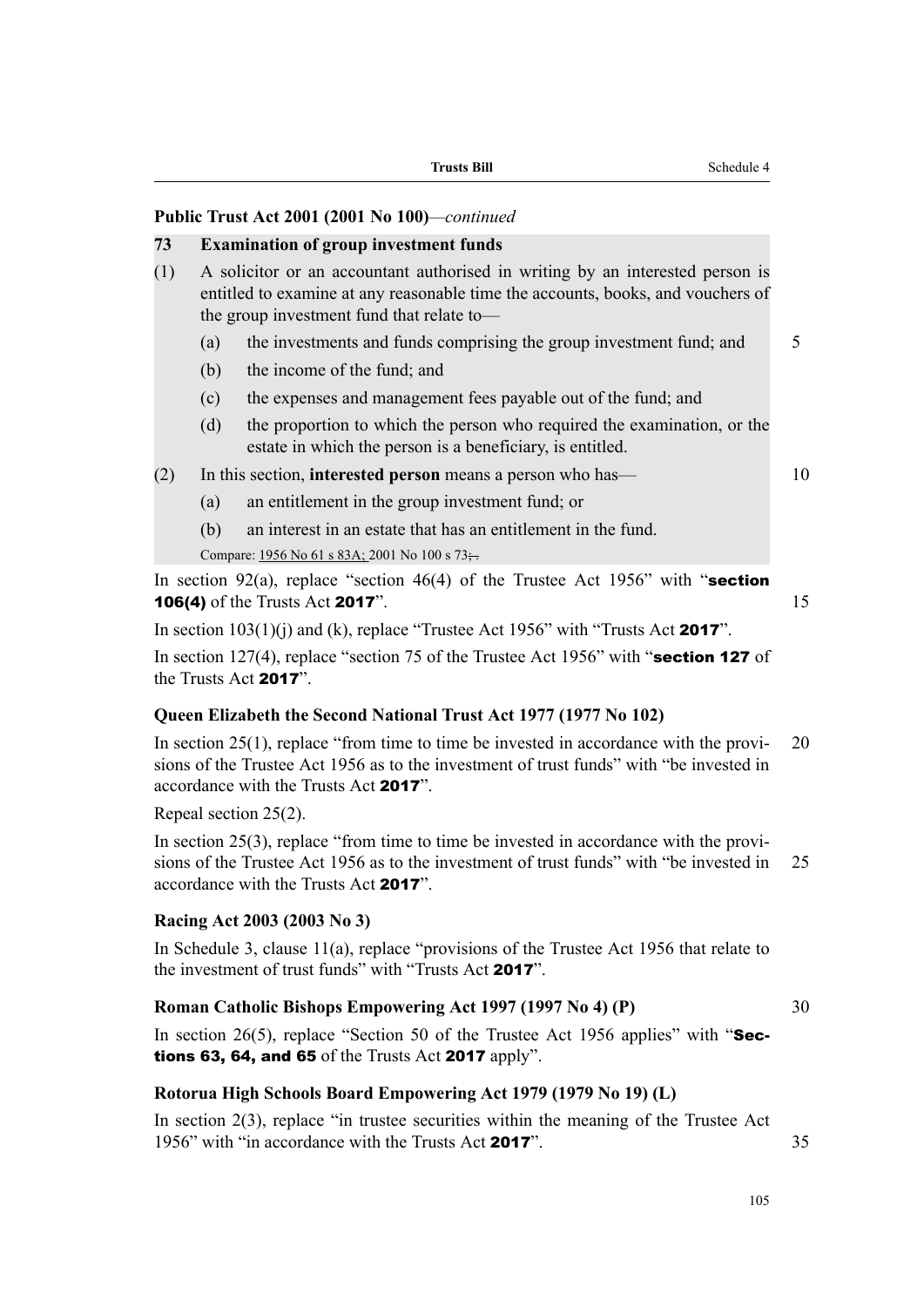### **Sale and Supply of Alcohol Act 2012 (2012 No 120)**

In section 28(1)(i), replace "Trustee Act 1956" with "Trusts Act 2017". Replace section 394 with:

### **394 Application of Trusts Act** 2017

The Trusts Act 2017 applies to a community trust.  $5 \frac{1}{2}$ 

### **Soil Conservation and Rivers Control Act 1941 (1941 No 12)**

In section 120(3), replace "provisions of the Trustee Act 1956 as to the investment of trust funds" with "Trusts Act 2017".

### **St Peter's School Board Trust Act 1985 (1985 No 3) (P)**

In the Schedule, clause 4(3), replace "shall be deemed to have vacated his appoint- 10 ment upon the happening of any event specified in section 43(1) of the Trustee Act 1956" with "is taken to have vacated the trustee's appointment if the trustee dies or an event or a circumstance specified in **section 97(1) or (3)(b)** of the Trusts Act 2017 occurs or arises".

### **Taranaki Scholarships Trust Board Act 1957 (1957 No 108)** 15

In section  $16(1)(b)$ , replace "provisions of the Trustee Act 1956 as to the investment of trust funds" with "Trusts Act 2017".

In section  $16(1)(c)$ , replace "authorised by" with "under".

### **Te Runanga o Ngai Tahu Act 1996 (1996 No 1) (P)**

In section 14(2), replace "Trustee Act 1956" with "Trusts Act 2017". 20

### **Te Runanga o Ngati Awa Act 2005 (2005 No 1) (P)**

In section 8(4), replace "Trustee Act 1956" with "Trusts Act 2017".

### **Te Ture Whenua Maori Act 1993 (1993 No 4)**

In section  $338A(1)(a)(iv)$  and (v) and (b), replace "Trustee Act 1956" with "Trusts" Act 2017".  $25$ 

### **Te Whanau-a-Taupara Trust Empowering Act 2003 (2003 No 2) (P)**

In section 13(2), replace "section 67 or section 68 of the Trustee Act 1956 or under any other provision of that Act" with "the Trusts Act 2017".

### **Thomas Cawthron Trust Act 1924 (1924 No 6) (P)**

Replace section  $12(1)(e)$  with:  $30$ 

- (e) subject to subsection (2), to invest any of the money it holds under the trust in any property, including—
	- (i) any securities; and
	- (ii) any land; and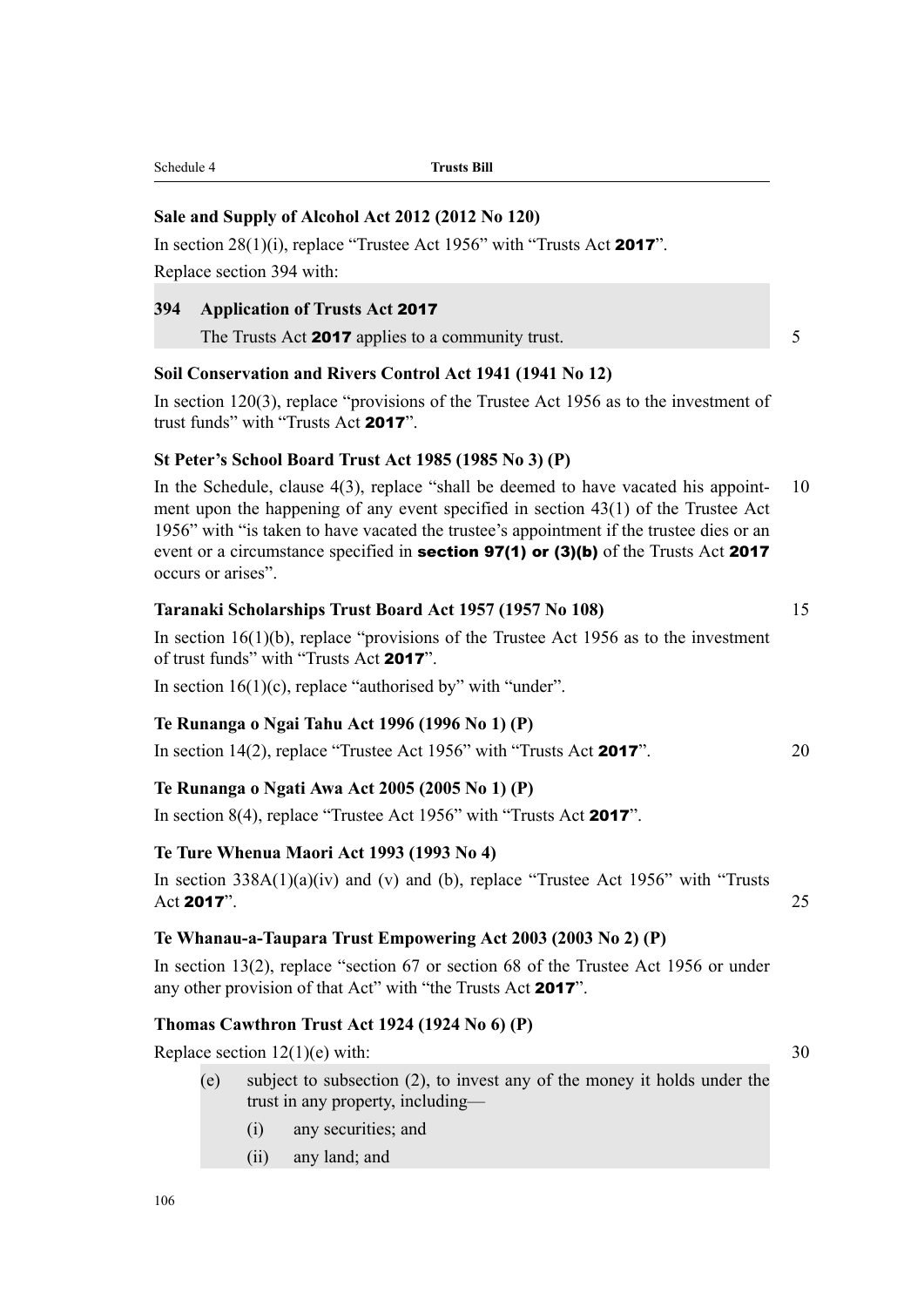|           |     | Thomas Cawthron Trust Act 1924 (1924 No 6) (P)—continued                                                                                                                                                      |    |
|-----------|-----|---------------------------------------------------------------------------------------------------------------------------------------------------------------------------------------------------------------|----|
|           |     | the erection, alteration, or improvement of buildings on land<br>(iii)<br>owned by the Board; and                                                                                                             |    |
|           |     | the improvement of any land owned by the Board.<br>(iv)                                                                                                                                                       |    |
| $2017$ ". |     | In section 17, replace "The Trustee Act 1956" with "section 131 of the Trusts Act                                                                                                                             | 5  |
|           |     | Timaru Borough Drainage, Sewerage, and Loans Act 1905 (1905 No 5) (L)                                                                                                                                         |    |
|           |     | In section 60, replace "such securities as defined in the Trustee Act 1956 or any<br>amendment thereof" with "accordance with the Trusts Act 2017".                                                           |    |
|           |     | Trustee Companies Act 1967 (1967 No 35)                                                                                                                                                                       |    |
|           |     | In section 2, replace the definition of <b>trust</b> and <b>trustee</b> with:                                                                                                                                 | 10 |
|           |     | trustee has the meaning given in <b>section 9</b> of the Trusts Act 2017.                                                                                                                                     |    |
|           |     | Replace section 3(b) with:                                                                                                                                                                                    |    |
|           | (b) | a statutory trustee for the purposes of the Trusts Act 2017.                                                                                                                                                  |    |
|           |     | Replace section $7(2)(q)$ with:                                                                                                                                                                               |    |
|           | (q) | custodian under section 63 of the Trusts Act 2017.                                                                                                                                                            | 15 |
|           |     | In section $15(1)(a)$ , replace "provisions of the Trustee Act 1956 as to the investment<br>of trust funds" with "Trusts Act 2017".                                                                           |    |
|           |     | In section $29(2)(b)$ , replace "provisions of the Trustee Act 1956 as to the investment<br>of trust funds" with "Trusts Act 2017".                                                                           |    |
|           |     | In section 33(a), replace "Trustee Act 1956" with "Trusts Act 2017".                                                                                                                                          | 20 |
|           |     | Replace section 34 with:                                                                                                                                                                                      |    |
| 34        |     | <b>Examination of Group Investment Funds</b>                                                                                                                                                                  |    |
| (1)       |     | A solicitor or an accountant authorised in writing by an interested person is<br>entitled to examine at any reasonable time the accounts, books, and vouchers of<br>the Group Investment Fund that relate to- | 25 |
|           | (a) | the investments and funds comprising the Group Investment Fund; and                                                                                                                                           |    |
|           | (b) | the income of the fund; and                                                                                                                                                                                   |    |
|           | (c) | the expenses and management fees payable out of the fund; and                                                                                                                                                 |    |
|           | (d) | the proportion to which the person who required the examination, or the<br>estate in which the person is a beneficiary, is entitled.                                                                          | 30 |
| (2)       |     | In this section, interested person means a person who has—                                                                                                                                                    |    |
|           | (a) | an entitlement in the Group Investment Fund; or                                                                                                                                                               |    |
|           | (b) | an interest in an estate that has an entitlement in the fund.                                                                                                                                                 |    |
|           |     | Compare: 1956 No 61 s 83A; 1967 No 35 s 34;                                                                                                                                                                   |    |

**Trusts Bill** Schedule 4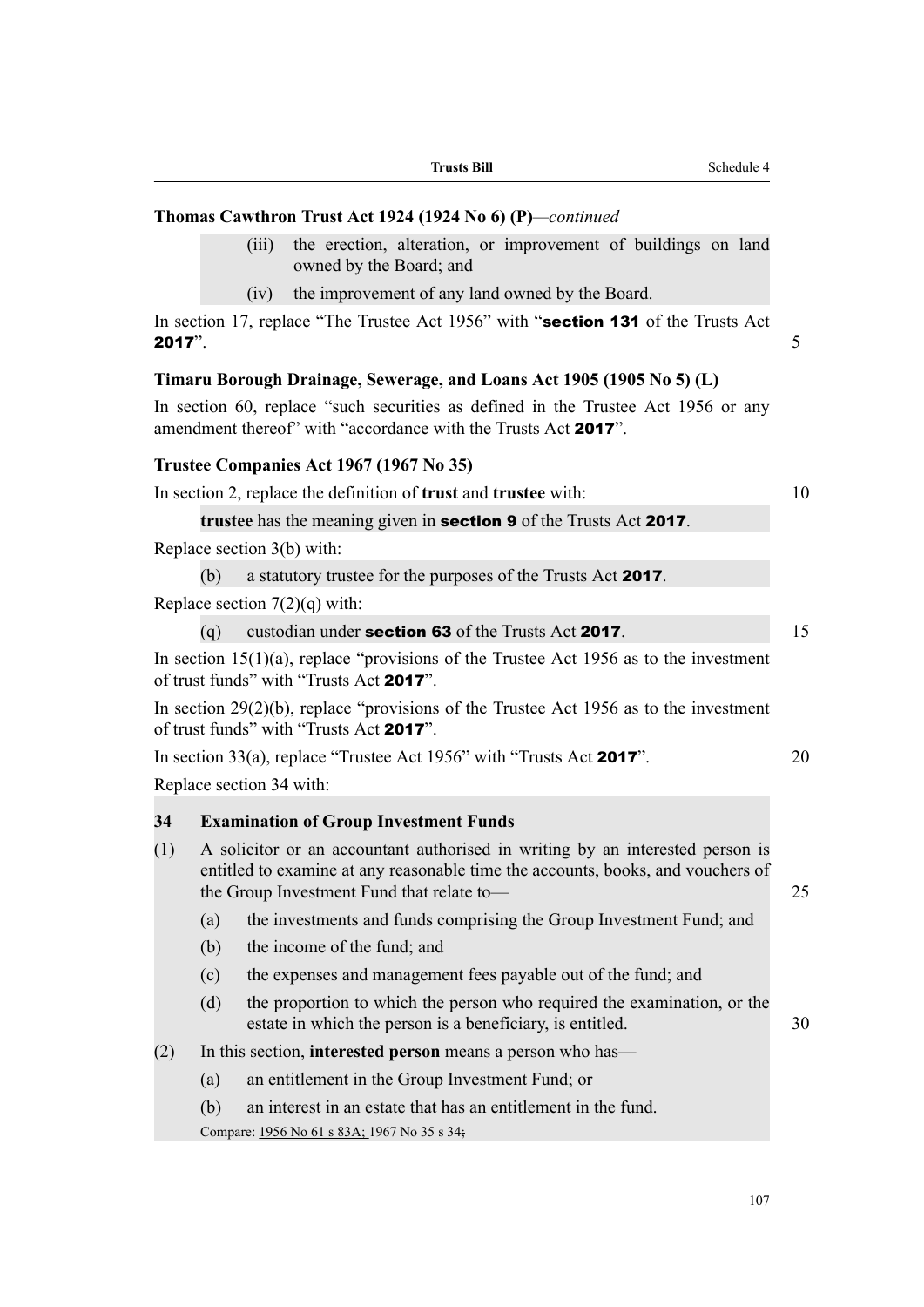| Schedule 4<br><b>Trusts Bill</b> |  |
|----------------------------------|--|
|----------------------------------|--|

### **Trustee Companies Management Act 1975 (1975 No 25)**

In section 2(1), definition of **trustee**, replace "section 2(1) of the Trustee Act 1956" with "section 9 of the Trusts Act 2017"

### **Veterans' Support Act 2014 (2014 No 56)**

Replace section 263 with: 5

### **263 Investment of capital and income**

- (1) Any money that is capital of the fund held by the Crown may be invested in accordance with the Trusts Act 2017.
- (2) VANZ may invest income of the fund in accordance with the Trusts Act 2017.
- (3) If at any time the income of the fund is insufficient for the purposes of section 10 261, VANZ may, to the extent of the insufficiency, use the capital of the fund for those purposes.

### **Waikato-Tainui Raupatu Claims (Waikato River) Settlement Act 2010 (2010 No 24)**

In Schedule 5, clause  $8(3)(a)$ , replace "applicable provisions of Part 2 of the Trustee 15 Act 1956" with "Trusts Act 2017".

## **Wellington Methodist Charitable and Educational Trusts Act 1916 (1916 No 13) (L)**

Replace section 31(1) with:

(1) All money held by the Board may be invested in the name of the Board in 20 accordance with the Trusts Act 2017.

Repeal section 31(2) and (3).

In section 31(4), replace "pursuant to paragraph (b) of subsection (1) of this section" with "in the financial products of any company that is a listed issuer".

### **Wellington Regional Water Board Act 1972 (1972 No 3) (L)** 25

In section 82(4), delete "in the manner in which trust funds may be invested in accordance with the Trustee Act 1956 or in accordance with any other Act".

### **Westpac Banking Corporation Act 1982 (1982 No 1) (P)**

In section 13(4), replace "Trustee Act 1956" with "Trusts Act 2017".

### **Wheat Industry Research Levies Act 1989 (1989 No 64)** 30

In section 18, replace "provisions of the Trustee Act 1956 as to the investment of trust funds" with "Trusts Act 2017".

### **Winston Churchill Memorial Trust Act 1965 (1965 No 39)**

Replace section 17 with: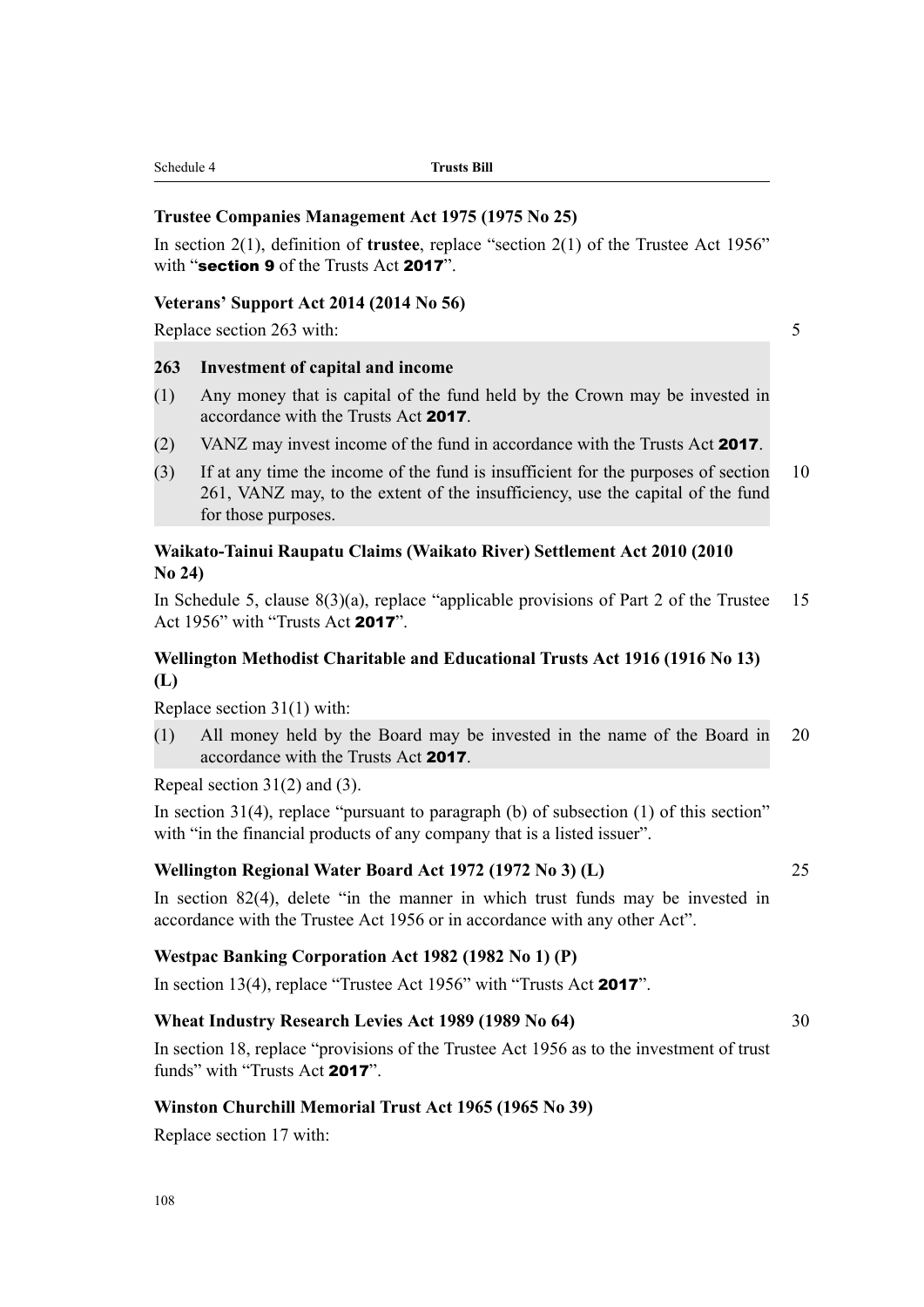### **Winston Churchill Memorial Trust Act 1965 (1965 No 39)***—continued*

### **17 Powers of investment**

- (1) The Board must invest money that is capital of the Fund (within the meaning of section 16).
- (2) The Board may invest money that is income of the Fund (within the meaning of section 16).  $\sim$  5
- (3) Any investment under this section must be made in accordance with the Trusts Act 2017.

# **Part 2**

### **Amendments to legislative instruments**

| <b>Climate Change (Pre-1990 Forest Land Allocation Plan) Order 2010</b> |  |
|-------------------------------------------------------------------------|--|
| (SR 2010/190)                                                           |  |

In the Schedule, replace clause  $5(3)(a)(vi)(B)$  with:

 $(B)$  section 60 of the Trusts Act 2017 as the payment of capital money or the application of capital assets:

### **District Court Rules 2014 (LI 2014/179)** 15

Replace rule 16.27(2) with:

(2) Sections 127 and 128 of the Trusts Act 2017 override subclause (1).

### **High Court Rules 2016 (LI 2016/225)**

Replace rule 16.28(2) with:

| (2) | <b>Sections 127 and 128</b> of the Trusts Act 2017 override subclause (1). | 20 |
|-----|----------------------------------------------------------------------------|----|
|     |                                                                            |    |

In rule 18.1(b)(xiii), replace "Trustee Act 1956" with "Trusts Act 2017".

In rule 19.2(x), replace "76 of the Trustee Act 1956" with " $128$  of the Trusts Act 2017".

In rule  $27.14(2)(e)$ , replace "35(4) of the Trustee Act 1956" with "**75(3)** of the Trusts Act 2017".  $25$ 

In rule 27.37(1), replace "72 of the Trustee Act 1956" with "**131** of the Trusts Act 2017".

In rule  $27.38(g)$ , replace "72(3) of the Trustee Act 1956" with "**131(3)** of the Trusts Act 2017".

### **Māori Land Court Fees Regulations 2013 (SR 2013/219)** 30

In the Schedule, Part 6, item 12(o), replace "Trustee Act 1956" with "Trusts Act 2017".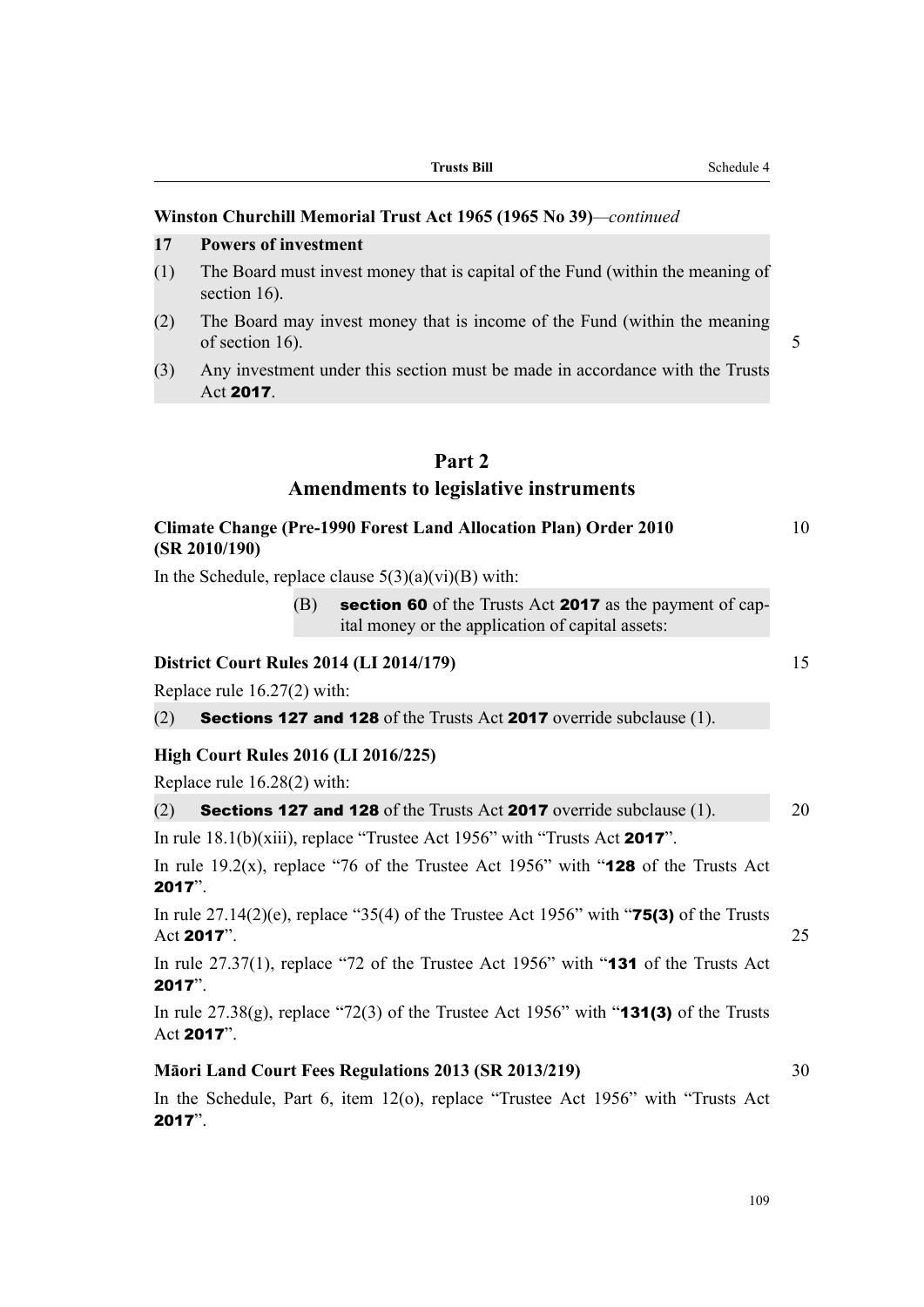| Schedule 4 |
|------------|
|------------|

# **Protection of Personal and Property Rights (Enduring Powers of Attorney Forms and Prescribed Information) Regulations 2008 (SR 2008/310)**

In the Schedule, form 1, item 14, replace "Trustee Act 1956" with "Trusts Act 2017".

### **Trust Estates Audit Regulations 1958 (SR 1958/71)**

In the Schedule, form 1, replace "section 83B of the Trustee Act 1956" with "sec- 5 tion 146 of the Trusts Act 2017".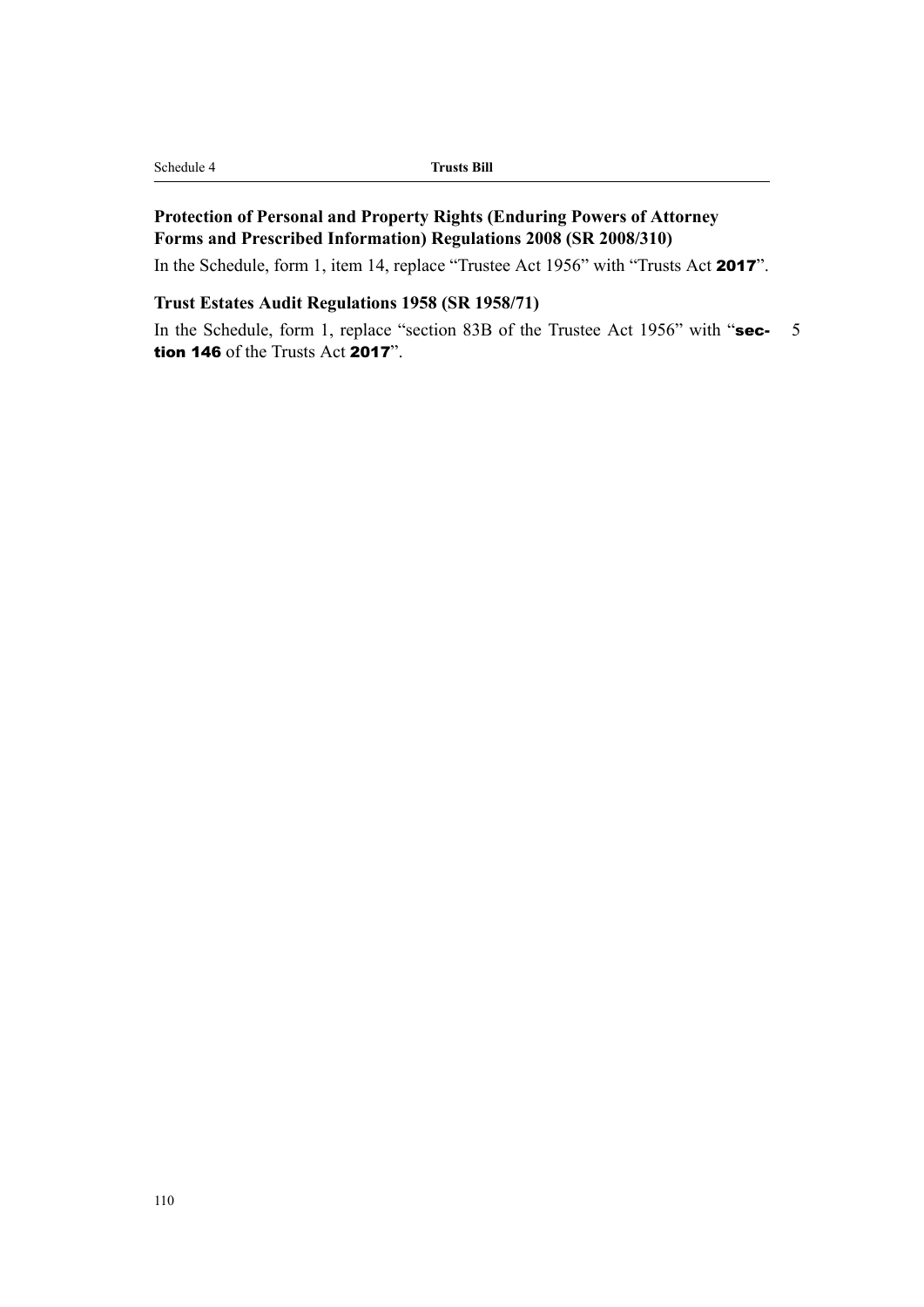| <b>Trusts Bill</b>                                              | Schedule 5 |
|-----------------------------------------------------------------|------------|
|                                                                 |            |
| <b>Schedule 5</b>                                               |            |
| Amondmonts consequential on repeal of Perpetuities Act 1064 and |            |

# **Amendments consequential on repeal of Perpetuities Act 1964 and abolition of rule against perpetuities**

s 154

# **Part 1** 5

# **Table of amendments to Acts**

For each Act specified in the second column of the table, amend the section (or sections) or cross-heading set out opposite it in the third column in the manner specified in the first column.

| <b>Amendment</b>                                                                                                       | Act                                                                                      | Section/s or<br>cross-heading |
|------------------------------------------------------------------------------------------------------------------------|------------------------------------------------------------------------------------------|-------------------------------|
| Replace In-the heading to the section,<br>replace "Rule against perpetuities does<br>not apply" with "Maximum duration | Affiliate Te Arawa Iwi and Hapu<br>Claims Settlement Act 2008 (2008)<br>No 98)           | 18                            |
| ruleLimit on duration of trusts does<br>not apply".                                                                    | Heretaunga Tamatea Claims<br>Settlement Act 2018 (2018 No 14)                            | <u>19</u>                     |
|                                                                                                                        | Hineuru Claims Settlement Act<br>2016 (2016 No 33)                                       | 19                            |
|                                                                                                                        | Iwi and Hapū of Te Rohe o Te<br><b>Wairoa Claims Settlement Act</b><br>2018 (2018 No 28) | <u>19</u>                     |
|                                                                                                                        | Maraeroa A and B Blocks Claims<br>Settlement Act 2012 (2012 No 52)                       | 18                            |
|                                                                                                                        | Mauao Historic Reserve Vesting<br>Act 2008 (2008 No 31)                                  | 12                            |
|                                                                                                                        | Maungaharuru-Tangitū Hapū<br>Claims Settlement Act 2014 (2014)<br>No 12)                 | 18                            |
|                                                                                                                        | Ngā Mana Whenua o Tāmaki<br>Makaurau Collective Redress Act<br>2014 (2014 No 52)         | 15                            |
|                                                                                                                        | Ngaa Rauru Kiitahi Claims<br>Settlement Act 2005 (2005 No 84)                            | $+9$                          |
|                                                                                                                        | Ngāi Tahu Claims Settlement Act<br>1998 (1998 No 97)                                     | 466                           |
|                                                                                                                        | Ngāi Tai ki Tāmaki Claims<br>Settlement Act 2018 (2018 No 18)                            | 19                            |
|                                                                                                                        | Ngai Tāmanuhiri Claims<br>Settlement Act 2012 (2012 No 55)                               | 17                            |
|                                                                                                                        | NgāiTakoto Claims Settlement Act<br>2015 (2015 No 78)                                    | 19                            |
|                                                                                                                        | Ngāruahine Claims Settlement Act<br>2016 (2016 No 93)                                    | 19                            |
|                                                                                                                        | Ngāti Awa Claims Settlement Act<br>2005 (2005 No 28)                                     | <u>19</u>                     |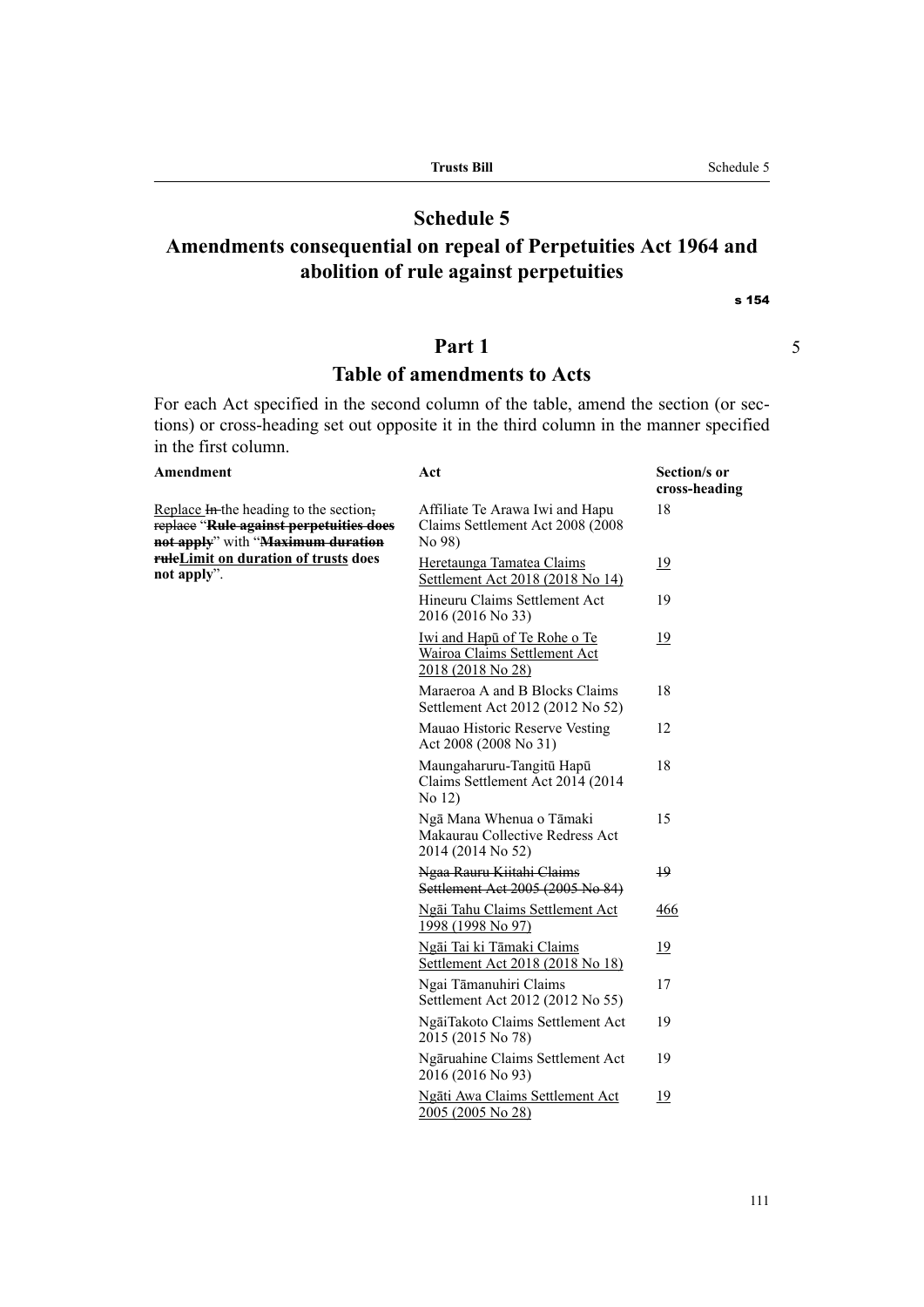$A$  **Mendment** 

| Act                                                                                                                                 | Section/s or<br>cross-heading |
|-------------------------------------------------------------------------------------------------------------------------------------|-------------------------------|
| Ngāti Apa ki te Rā Tō, Ngāti Kuia,<br>and Rangitane o Wairau Claims<br>Settlement Act 2014 (2014 No 19)                             | 26                            |
| Ngāti Apa (North Island) Claims<br>Settlement Act 2010 (2010 No<br>129)                                                             | 17                            |
| Ngāti Hauā Claims Settlement Act<br>2014 (2014 No 75)                                                                               | 19                            |
| Ngāti Kōata, Ngāti Rārua, Ngāti<br>Tama ki Te Tau Ihu, and Te Atiawa<br>o Te Waka-a-Māui Claims<br>Settlement Act 2014 (2014 No 20) | 29                            |
| Ngāti Koroki Kahukura Claims<br>Settlement Act 2014 (2014 No 74)                                                                    | 19                            |
| Ngāti Kuri Claims Settlement Act<br>2015 (2015 No 76)                                                                               | 19                            |
| Ngāti Mākino Claims Settlement<br>Act 2012 (2012 No 53)                                                                             | 15                            |
| Ngāti Manawa Claims Settlement<br>Act 2012 (2012 No 27)                                                                             | $+7$                          |
| Ngāti Manuhiri Claims Settlement<br>Act 2012 (2012 No 90)                                                                           | 18                            |
| Ngāti Mutunga Claims Settlement<br>Act 2006 (2006 No 61)                                                                            | 19                            |
| Ngāti Pāhauwera Treaty Claims<br>Settlement Act 2012 (2012 No 30)                                                                   | 18                            |
| Ngati Porou Claims Settlement Act<br>2012 (2012 No 31)                                                                              | 17                            |
| Ngāti Pūkenga Claims Settlement<br>Act 2017 (2017 No 39)                                                                            | <u> 19</u>                    |
| Ngāti Rangiteaorere Claims<br>Settlement Act 2014 (2014 No 13)                                                                      | 20                            |
| Ngāti Rangiwewehi Claims<br>Settlement Act 2014 (2014 No 14)                                                                        | 20                            |
| Ngati Ruanui Claims Settlement<br>Act 2003 (2003 No 20)                                                                             | 19                            |
| Ngati Tama Claims Settlement Act<br>2003 (2003 No 126)                                                                              | 16                            |
| <b>Ngāti Tamaoho Claims Settlement</b><br>Act 2018 (2018 No 19)                                                                     | <u> 19</u>                    |
| Ngati Toa Rangatira Claims<br>Settlement Act 2014 (2014 No 17)                                                                      | 20                            |
| Ngāti Tūrangitukua Claims<br><u>Settlement Act 1999 (1999 No</u><br><u>118)</u>                                                     | <u>14</u>                     |
| Ngāti Tuwharetoa (Bay of Plenty)<br>Claims Settlement Act 2005 (2005)<br>No 72)                                                     | 19                            |
| Ngāti Whare Claims Settlement<br>Act 2012 (2012 No 28)                                                                              | 47                            |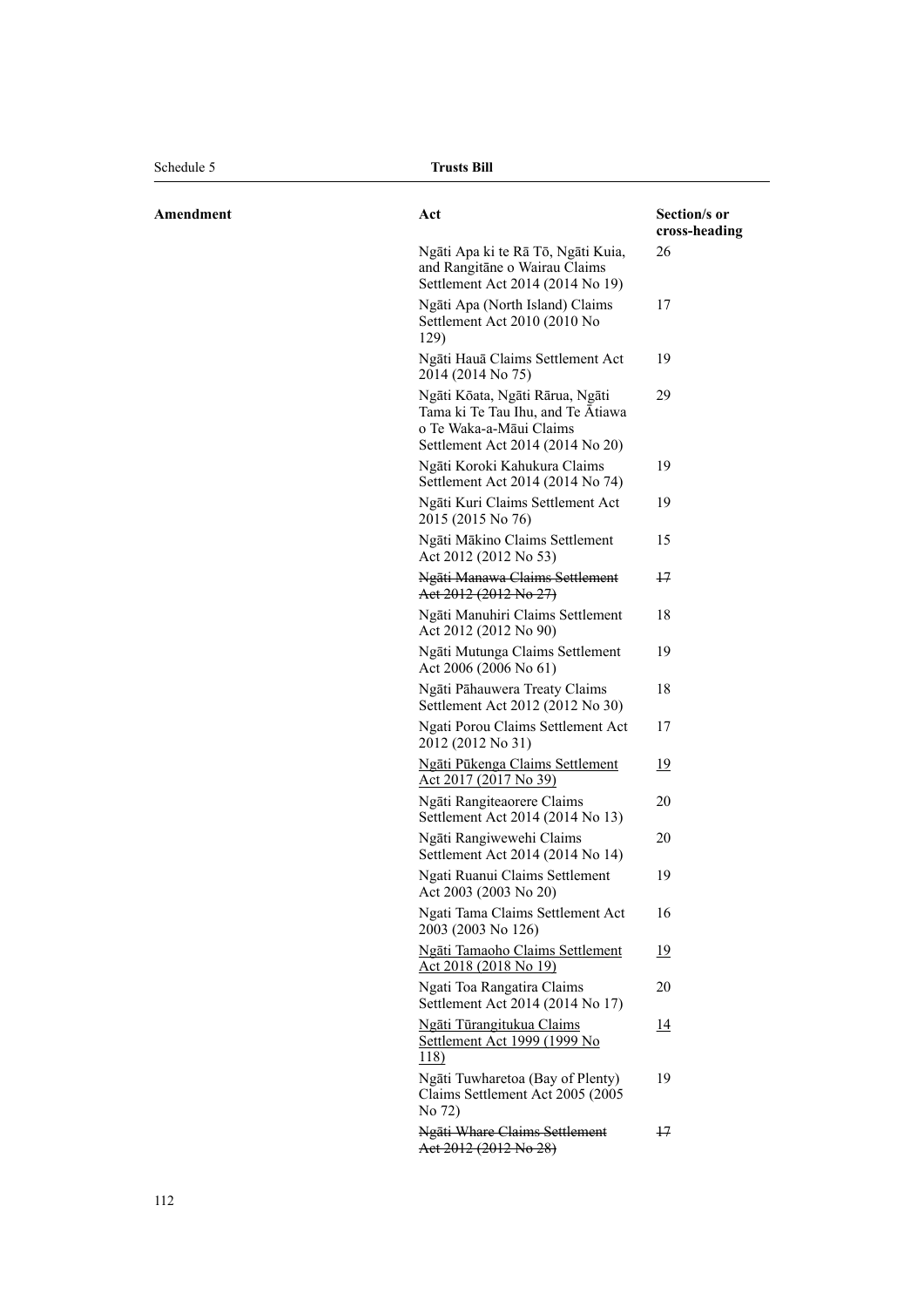|           | Trusts Bill                                                                                                     | Schedule 5                    |
|-----------|-----------------------------------------------------------------------------------------------------------------|-------------------------------|
| Amendment | Act                                                                                                             | Section/s or<br>cross-heading |
|           | Ngāti Whātua o Kaipara Claims<br>Settlement Act 2013 (2013 No 37)                                               | 18                            |
|           | Ngāti Whātua Ōrākei Claims<br>Settlement Act 2012 (2012 No 91)                                                  | 20                            |
|           | Ngatikahu ki Whangaroa Claims<br>Settlement Act 2017 (2017 No 41)                                               | 19                            |
|           | Port Nicholson Block (Taranaki<br>Whānui ki Te Upoko o Te Ika)<br>Claims Settlement Act 2009 (2009<br>No $26$ ) | 14                            |
|           | Pouakani Claims Settlement Act<br>2000 (2000 No 90)                                                             | <u>18</u>                     |
|           | Rangitāne o Manawatu Claims<br>Settlement Act 2016 (2016 No<br>100)                                             | 19                            |
|           | Rangitāne Tū Mai Rā (Wairarapa<br>Tamaki nui-ā-Rua) Claims<br>Settlement Act 2017 (2017 No 38)                  | 19                            |
|           | Raukawa Claims Settlement Act<br>2014 (2014 No 7)                                                               | 19                            |
|           | Rongowhakaata Claims Settlement<br>Act 2012 (2012 No 54)                                                        | 19                            |
|           | Tapuika Claims Settlement Act<br>2014 (2014 No 15)                                                              | 19                            |
|           | Taranaki Iwi Claims Settlement<br>Act 2016 (2016 No 95)                                                         | 19                            |
|           | Te Arawa Lakes Settlement Act<br>2006 (2006 No 43)                                                              | 17                            |
|           | Te Atiawa Claims Settlement Act<br>2016 (2016 No 94)                                                            | 19                            |
|           | Te Aupouri Claims Settlement Act<br>2015 (2015 No 77)                                                           | 19                            |
|           | Te Awa Tupua (Whanganui River<br>Claims Settlement) Act 2017 (2017<br>No 7)                                     | 90                            |
|           | Te Kawerau ā Maki Claims<br>Settlement Act 2015 (2015 No 75)                                                    | 18                            |
|           | Te Rarawa Claims Settlement Act<br>2015 (2015 No 79)                                                            | 19                            |
|           | Te Roroa Claims Settlement Act<br>2008 (2008 No 100)                                                            | 17                            |
|           | Te Uri o Hau Claims Settlement<br>Act 2002 (2002 No 36)                                                         | 21                            |
|           | Tühoe Claims Settlement Act 2014<br>$(2014$ No 50)                                                              | 19                            |
|           | Waitaha Claims Settlement Act<br>2013 (2013 No 38)                                                              | 16                            |
|           | Whakarewarewa and Roto-a-<br>Tamaheke Vesting Act 2009 (2009<br>$\text{No}$ 50)                                 | 22, 33                        |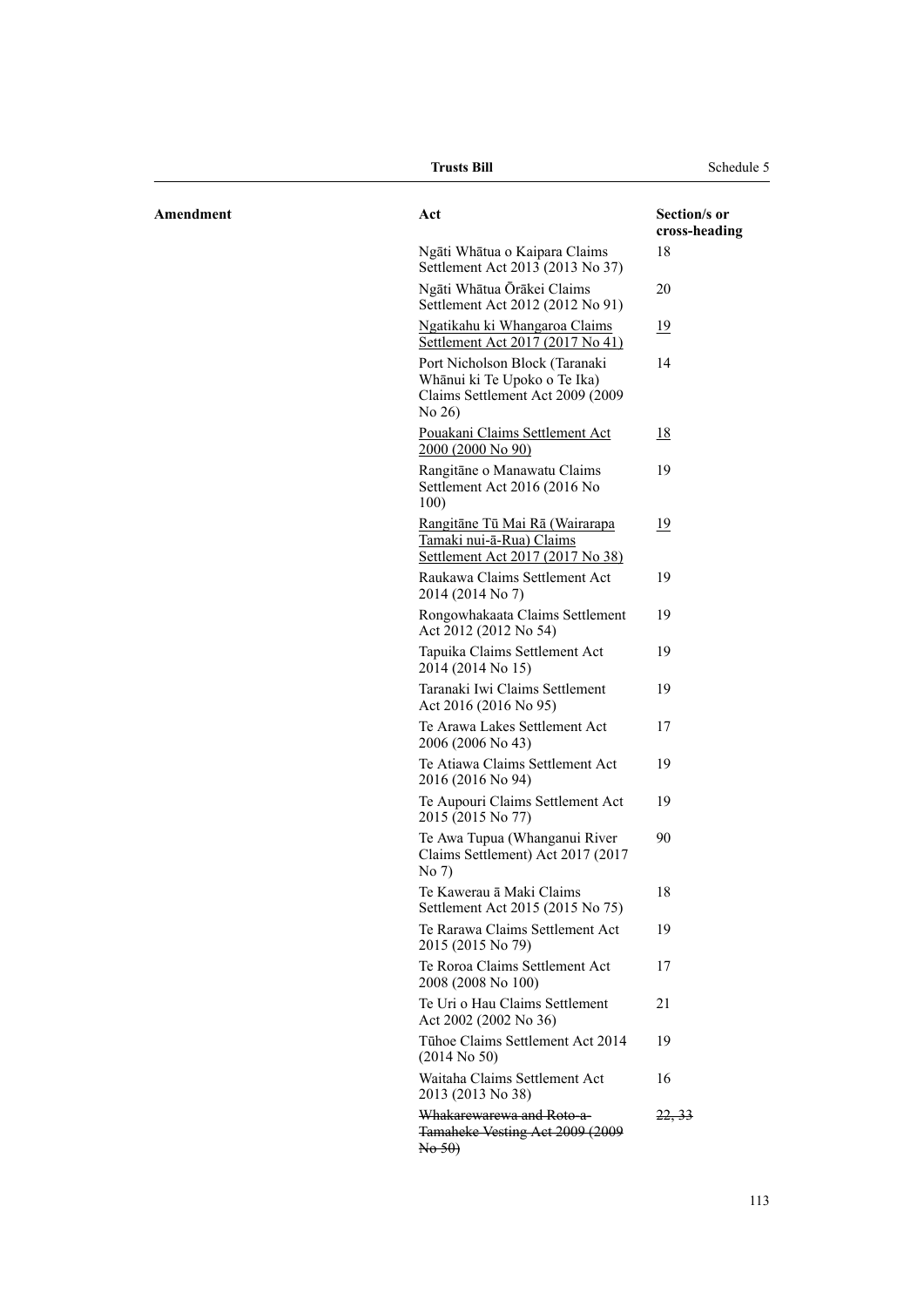| Amendment                                                                                 | Act                                                                                             | Section/s or<br>cross-heading |
|-------------------------------------------------------------------------------------------|-------------------------------------------------------------------------------------------------|-------------------------------|
| In the heading to the section, replace<br>"Rule against perpetuities" with                | Nga Wai o Maniapoto (Waipa<br>River) Act 2012 (2012 No 29)                                      | 34                            |
| " <del>Maximum duration rule does not</del><br>$apply"$ .                                 | Ngāti Awa Claims Settlement Act<br>2005 (2005 No 28)                                            | 19                            |
|                                                                                           | Ngati Tuwharetoa, Raukawa, and<br>Te Arawa River Iwi Waikato River<br>Act 2010 (2010 No 119)    | 61                            |
|                                                                                           | Waikato-Tainui Raupatu Claims<br>(Waikato River) Settlement Act<br>2010 (2010 No 24)            | 92                            |
| In the heading to the section, replace<br>"Rule against perpetuities not to               | Ngāi Tahu Claims Settlement Act<br>1998 (1998 No 97)                                            | 466                           |
| apply"-with "Maximum duration rule<br>does not apply".                                    | Ngāti Tūrangitukua Claims<br>Settlement Act 1999 (1999 No<br><del>118)</del>                    | 14                            |
|                                                                                           | Pouakani Claims Settlement Act<br>2000 (2000 No 90)                                             | <del>18</del>                 |
| Replace "law against perpetuities" with<br>"limit on the maximum duration of a<br>trust". | Affiliate Te Arawa Iwi and Hapu<br>Claims Settlement Act 2008 (2008<br>No 98)                   | 5(3)(c)(iv)                   |
|                                                                                           | Heretaunga Tamatea Claims<br>Settlement Act 2018 (2018 No 14)                                   | 6(2)(g)(iv)                   |
|                                                                                           | Hineuru Claims Settlement Act<br>2016 (2016 No 33)                                              | 6(2)(g)(iv)                   |
|                                                                                           | <u>Iwi and Hapū of Te Rohe o Te</u><br><b>Wairoa Claims Settlement Act</b><br>2018 (2018 No 28) | 6(2)(g)(iv)                   |
|                                                                                           | Maraeroa A and B Blocks Claims<br>Settlement Act 2012 (2012 No 52)                              | 5(2)(d)(iv)                   |
|                                                                                           | Maungaharuru-Tangitū Hapū<br>Claims Settlement Act 2014 (2014)<br>No 12)                        | 6(2)(g)(iv)                   |
|                                                                                           | Ngā Mana Whenua o Tāmaki<br>Makaurau Collective Redress Act<br>2014 (2014 No 52)                | 6(2)(f)(iii)                  |
|                                                                                           | Ngaa Rauru Kiitahi Claims<br>Settlement Act 2005 (2005 No 84)                                   | 5(4)(d)                       |
|                                                                                           | Ngāi Tai ki Tāmaki Claims<br>Settlement Act 2018 (2018 No 18)                                   | 6(2)(g)(iv)                   |
|                                                                                           | Ngai Tāmanuhiri Claims<br>Settlement Act 2012 (2012 No 55)                                      | 5(2)(d)(iv)                   |
|                                                                                           | NgāiTakoto Claims Settlement Act<br>2015 (2015 No 78)                                           | 6(2)(g)(iv)                   |
|                                                                                           | Ngāruahine Claims Settlement Act<br>2016 (2016 No 93)                                           | 6(2)(g)(iv)                   |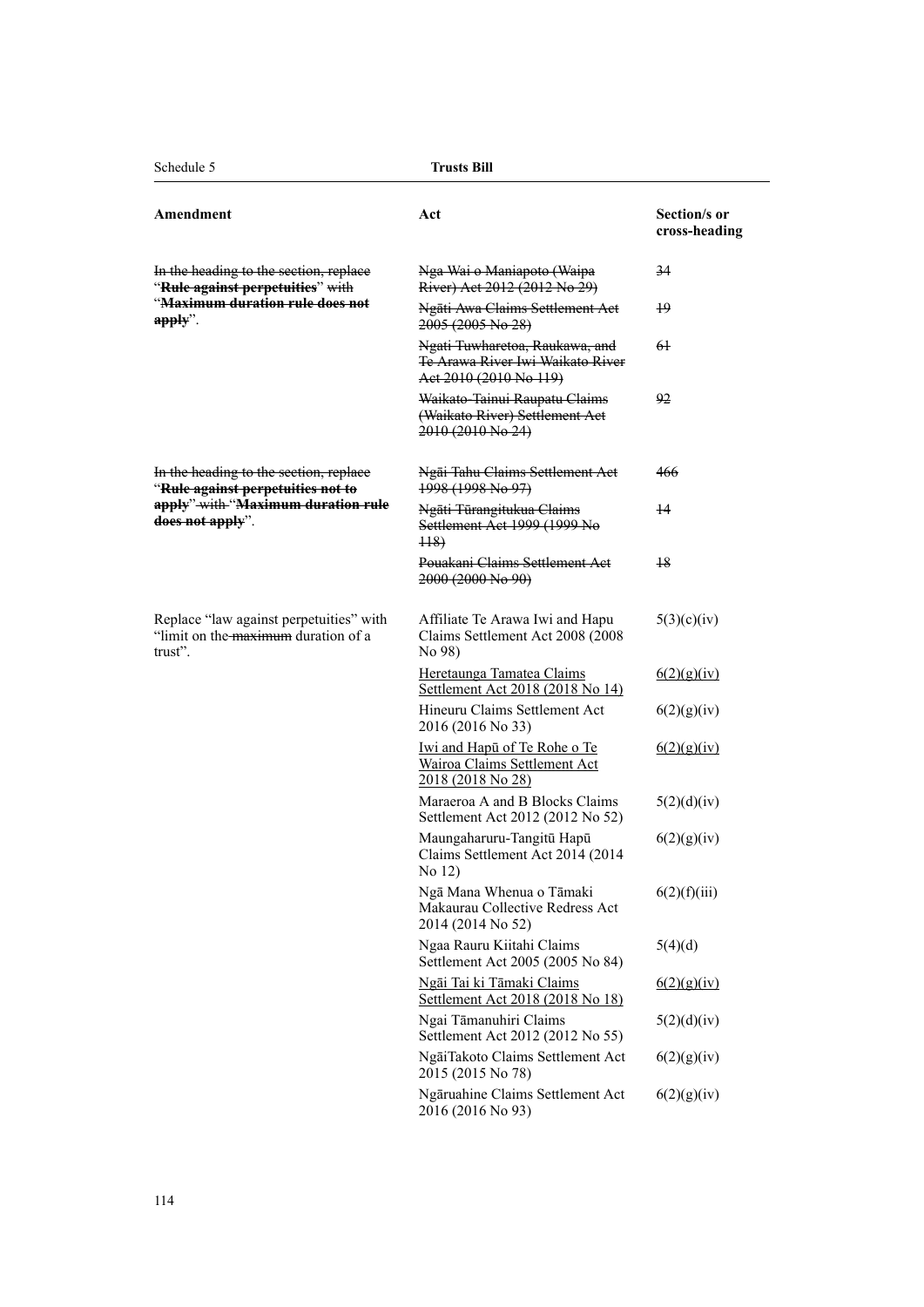|           | <b>Trusts Bill</b>                                                                                                                  | Schedule 5                    |
|-----------|-------------------------------------------------------------------------------------------------------------------------------------|-------------------------------|
| Amendment | Act                                                                                                                                 | Section/s or<br>cross-heading |
|           | Ngāti Apa ki te Rā Tō, Ngāti Kuia,<br>and Rangitāne o Wairau Claims<br>Settlement Act 2014 (2014 No 19)                             | 6(2)(g)(iv)                   |
|           | Ngāti Apa (North Island) Claims<br>Settlement Act 2010 (2010 No<br>129)                                                             | 5(3)(d)(iv)                   |
|           | Ngāti Awa Claims Settlement Act<br>2005 (2005 No 28)                                                                                | 5(4)(d)                       |
|           | Ngāti Hauā Claims Settlement Act<br>2014 (2014 No 75)                                                                               | 6(2)(g)(iv)                   |
|           | Ngāti Kōata, Ngāti Rārua, Ngāti<br>Tama ki Te Tau Ihu, and Te Ātiawa<br>o Te Waka-a-Māui Claims<br>Settlement Act 2014 (2014 No 20) | 6(2)(g)(iv)                   |
|           | Ngāti Koroki Kahukura Claims<br>Settlement Act 2014 (2014 No 74)                                                                    | 6(2)(g)(iv)                   |
|           | Ngāti Kuri Claims Settlement Act<br>2015 (2015 No 76)                                                                               | 6(2)(g)(iv)                   |
|           | Ngāti Mākino Claims Settlement<br>Act 2012 (2012 No 53)                                                                             | 5(2)(e)(iv)                   |
|           | Ngāti Manawa Claims Settlement<br>Act 2012 (2012 No 27)                                                                             | 5(3)(c)(iv)                   |
|           | Ngāti Manuhiri Claims Settlement<br>Act 2012 (2012 No 90)                                                                           | 6(2)(j)                       |
|           | Ngāti Mutunga Claims Settlement<br>Act 2006 (2006 No 61)                                                                            | 5(2)(c)(iv)                   |
|           | Ngāti Pāhauwera Treaty Claims<br>Settlement Act 2012 (2012 No 30)                                                                   | 5(2)(e)(iv)                   |
|           | Ngati Porou Claims Settlement Act<br>2012 (2012 No 31)                                                                              | 5(2)(d)(iv)                   |
|           | Ngāti Pūkenga Claims Settlement<br>Act 2017 (2017 No 39)                                                                            | 6(2)(g)(iv)                   |
|           | Ngāti Rangiteaorere Claims<br>Settlement Act 2014 (2014 No 13)                                                                      | 6(2)(g)(iv)                   |
|           | Ngāti Rangiwewehi Claims<br>Settlement Act 2014 (2014 No 14)                                                                        | 6(2)(g)(iv)                   |
|           | Ngati Ruanui Claims Settlement<br>Act 2003 (2003 No 20)                                                                             | 5(4)(d)                       |
|           | Ngati Tama Claims Settlement Act<br>2003 (2003 No 126)                                                                              | 5(4)(d)                       |
|           | Ngāti Tamaoho Claims Settlement<br><u>Act 2018 (2018 No 19)</u>                                                                     | 6(2)(g)(iv)                   |
|           | Ngati Toa Rangatira Claims<br>Settlement Act 2014 (2014 No 17)                                                                      | 6(2)(g)(iv)                   |
|           | Ngāti Tuwharetoa (Bay of Plenty)<br>Claims Settlement Act 2005 (2005)<br>No 72)                                                     | 5(4)(d)                       |
|           | Ngāti Whare Claims Settlement<br>Act 2012 (2012 No 28)                                                                              | 5(3)(d)(iv)                   |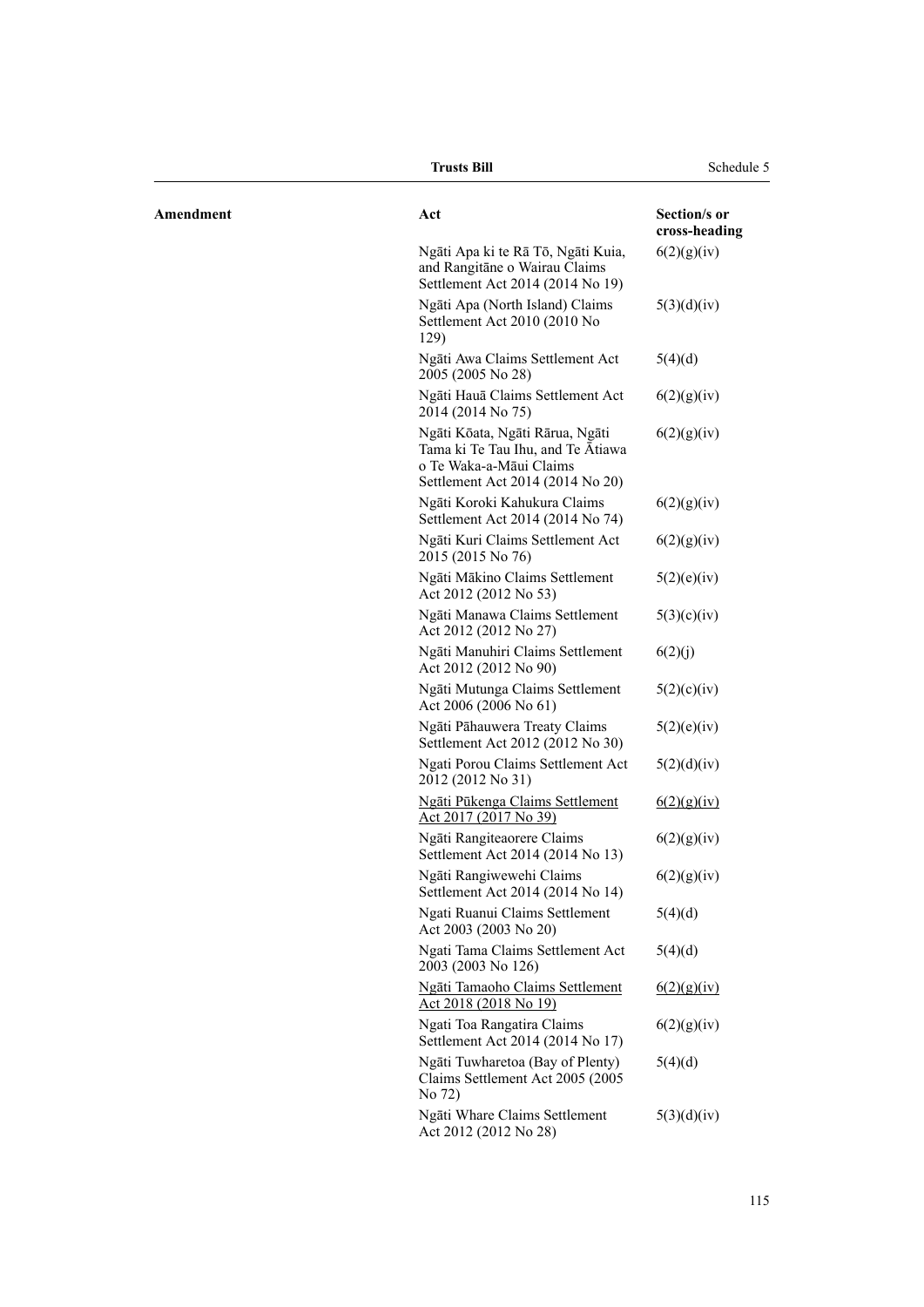| Amendment                                                                                                           | Act                                                                                                            | Section/s or<br>cross-heading |
|---------------------------------------------------------------------------------------------------------------------|----------------------------------------------------------------------------------------------------------------|-------------------------------|
|                                                                                                                     | Ngāti Whātua o Kaipara Claims<br>Settlement Act 2013 (2013 No 37)                                              | 6(2)(d)                       |
|                                                                                                                     | Ngāti Whātua Ōrākei Claims<br>Settlement Act 2012 (2012 No 91)                                                 | 5(2)(1)                       |
|                                                                                                                     | Ngatikahu ki Whangaroa Claims<br>Settlement Act 2017 (2017 No 41)                                              | 6(2)(g)(iv)                   |
|                                                                                                                     | Port Nicholson Block (Taranaki<br>Whānui ki Te Upoko o Te Ika)<br>Claims Settlement Act 2009 (2009<br>No $26)$ | 5(2)(d)(iv)                   |
|                                                                                                                     | Rangitāne o Manawatu Claims<br>Settlement Act 2016 (2016 No<br>100)                                            | 6(2)(g)(iv)                   |
|                                                                                                                     | Rangitāne Tū Mai Rā (Wairarapa<br>Tamaki nui-ā-Rua) Claims<br>Settlement Act 2017 (2017 No 38)                 | 6(2)(g)(iv)                   |
|                                                                                                                     | Raukawa Claims Settlement Act<br>2014 (2014 No 7)                                                              | 6(2)(g)(iv)                   |
|                                                                                                                     | Rongowhakaata Claims Settlement<br>Act 2012 (2012 No 54)                                                       | 5(2)(e)(iv)                   |
|                                                                                                                     | Tapuika Claims Settlement Act<br>2014 (2014 No 15)                                                             | 6(2)(g)(iv)                   |
|                                                                                                                     | Taranaki Iwi Claims Settlement<br>Act 2016 (2016 No 95)                                                        | 6(2)(g)(iv)                   |
|                                                                                                                     | Te Arawa Lakes Settlement Act<br>2006 (2006 No 43)                                                             | 5(3)(c)(iii)                  |
|                                                                                                                     | Te Atiawa Claims Settlement Act<br>2016 (2016 No 94)                                                           | 6(2)(g)(iv)                   |
|                                                                                                                     | Te Aupouri Claims Settlement Act<br>2015 (2015 No 77)                                                          | 6(2)(g)(iv)                   |
|                                                                                                                     | Te Kawerau ā Maki Claims<br>Settlement Act 2015 (2015 No 75)                                                   | 6(2)(g)(iv)                   |
|                                                                                                                     | Te Rarawa Claims Settlement Act<br>2015 (2015 No 79)                                                           | 6(2)(g)(iv)                   |
|                                                                                                                     | Te Roroa Claims Settlement Act<br>2008 (2008 No 100)                                                           | 5(2)(c)(iv)                   |
|                                                                                                                     | Te Uri o Hau Claims Settlement<br>Act 2002 (2002 No 36)                                                        | 5(4)(d)                       |
|                                                                                                                     | Tühoe Claims Settlement Act 2014<br>$(2014$ No 50)                                                             | 6(2)(g)(iv)                   |
|                                                                                                                     | Waitaha Claims Settlement Act<br>2013 (2013 No 38)                                                             | 5(2)(d)(iv)                   |
| Replace "Neither the rule against<br>perpetuities nor the Perpetuities Aet                                          | Nga Wai o Maniapoto (Waipa<br>River) Act 2012 (2012 No 29)                                                     | <del>34(1)</del>              |
| 1964 prescribes or restricts" with<br>"Section 16 of the Trusts Act <b>2017</b> does<br>not prescribe or restrict". | Ngāti Manawa Claims Settlement<br>Act 2012 (2012 No 27)                                                        | 47(1)                         |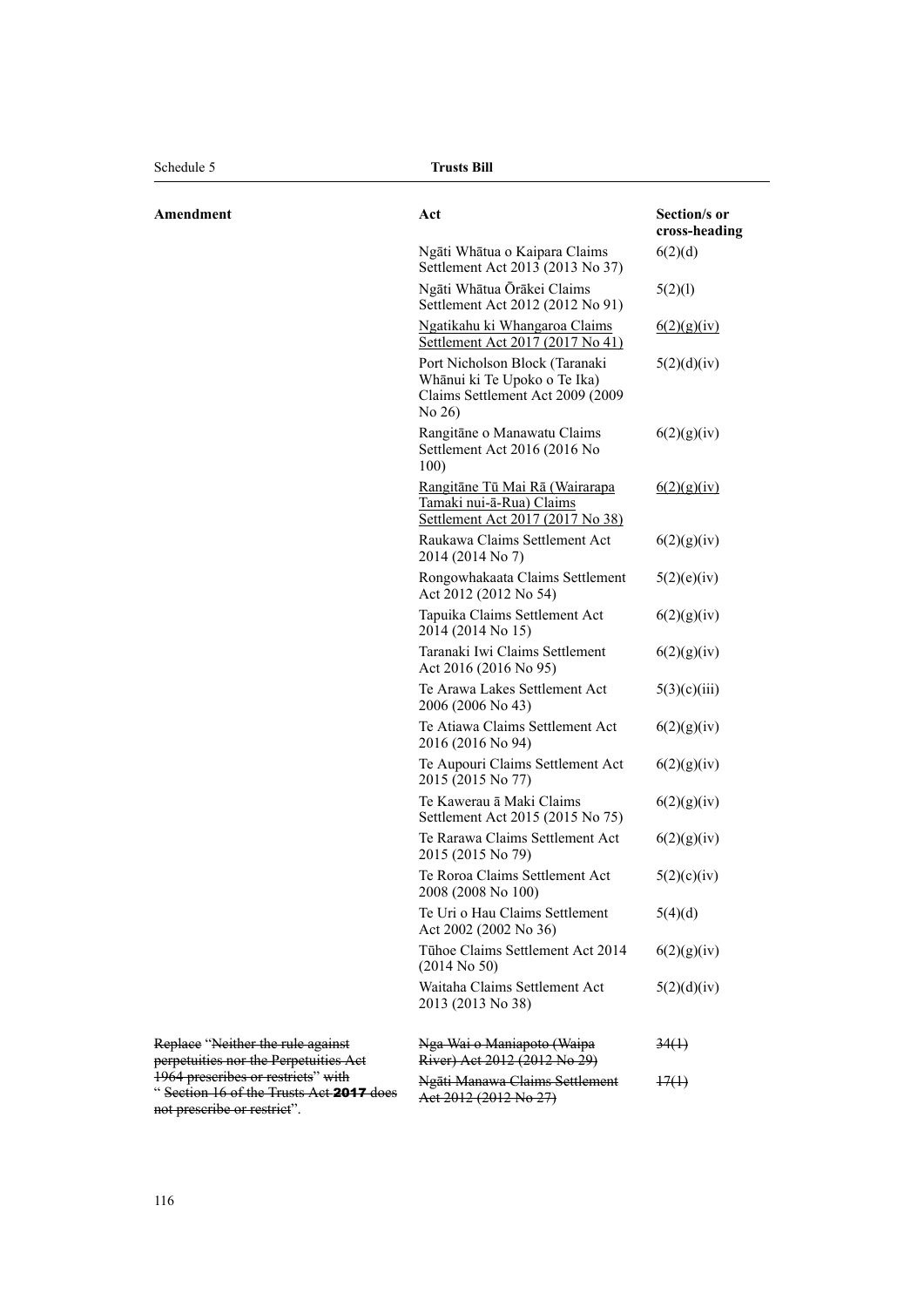|                                                                                       | <b>Trusts Bill</b>                                                                           | Schedule 5                    |
|---------------------------------------------------------------------------------------|----------------------------------------------------------------------------------------------|-------------------------------|
| Amendment                                                                             | Act                                                                                          | Section/s or<br>cross-heading |
|                                                                                       | Ngati Tuwharetoa, Raukawa, and<br>Te Arawa River Iwi Waikato River<br>Act 2010 (2010 No 119) | 64(1)                         |
|                                                                                       | Ngāti Whare Claims Settlement<br>Act 2012 (2012 No 28)                                       | 47(1)                         |
|                                                                                       | Waikato-Tainui Raupatu Claims<br>(Waikato River) Settlement Act<br>2010 (2010 No 24)         | 92()                          |
| Replace "The rule against perpetuities<br>and the provisions of the Perpetuities      | Heretaunga Tamatea Claims<br>Settlement Act 2018 (2018 No 14)                                | 19(1)                         |
| Act 1964" with "A limit on the duration<br>of a trust in any rule of law, and a limit | Hineuru Claims Settlement Act<br>2016 (2016 No 33)                                           | 19(1)                         |
| in the provisions of any Act, including<br>Ssection 16 of the Trusts Act 2017,".      | Iwi and Hapū of Te Rohe o Te<br>Wairoa Claims Settlement Act<br>2018 (2018 No 28)            | 19(1)                         |
|                                                                                       | Maungaharuru-Tangitū Hapū<br>Claims Settlement Act 2014 (2014<br>No 12)                      | 18(1)                         |
|                                                                                       | Ngāi Tai ki Tāmaki Claims<br>Settlement Act 2018 (2018 No 18)                                | 19(1)                         |
|                                                                                       | Ngai Tāmanuhiri Claims<br>Settlement Act 2012 (2012 No 55)                                   | 17(1)                         |
|                                                                                       | NgāiTakoto Claims Settlement Act<br>2015 (2015 No 78)                                        | 19(1)                         |
|                                                                                       | Ngāruahine Claims Settlement Act<br>2016 (2016 No 93)                                        | 19(1)                         |
|                                                                                       | Ngāti Hauā Claims Settlement Act<br>2014 (2014 No 75)                                        | 19(1)                         |
|                                                                                       | Ngāti Koroki Kahukura Claims<br>Settlement Act 2014 (2014 No 74)                             | 19(1)                         |
|                                                                                       | Ngāti Kuri Claims Settlement Act<br>2015 (2015 No 76)                                        | 19(1)                         |
|                                                                                       | Ngati Porou Claims Settlement Act<br>2012 (2012 No 31)                                       | 17(1)                         |
|                                                                                       | Ngāti Pūkenga Claims Settlement<br>Act 2017 (2017 No 39)                                     | 19(1)                         |
|                                                                                       | Ngāti Rangiteaorere Claims<br>Settlement Act 2014 (2014 No 13)                               | 20(1)                         |
|                                                                                       | Ngāti Rangiwewehi Claims<br>Settlement Act 2014 (2014 No 14)                                 | 20(1)                         |
|                                                                                       | Ngāti Tamaoho Claims Settlement<br>Act 2018 (2018 No 19)                                     | 19(1)                         |
|                                                                                       | Ngāti Whātua o Kaipara Claims<br>Settlement Act 2013 (2013 No 37)                            | 18(1)                         |
|                                                                                       | Ngatikahu ki Whangaroa Claims<br>Settlement Act 2017 (2017 No 41)                            | 19(1)                         |
|                                                                                       | Rangitāne o Manawatu Claims<br>Settlement Act 2016 (2016 No<br>100)                          | 19(1)                         |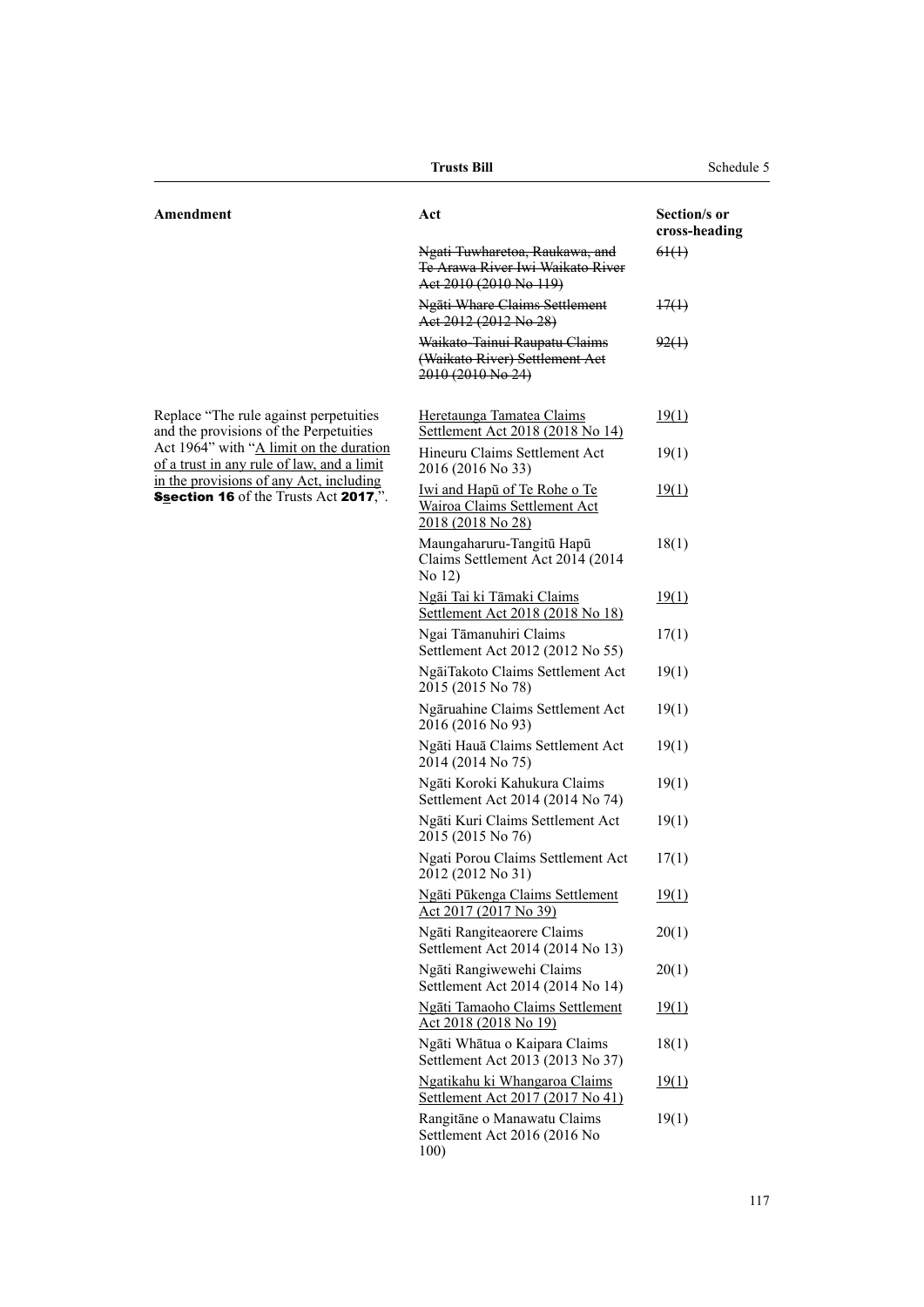Schedule 5 **Trusts Bill**

| Amendment                 | Act                                                                                                   | Section/s or<br>cross-heading |
|---------------------------|-------------------------------------------------------------------------------------------------------|-------------------------------|
|                           | <u>Rangitāne Tū Mai Rā (Wairarapa</u><br>Tamaki nui-ā-Rua) Claims<br>Settlement Act 2017 (2017 No 38) | 19(1)                         |
|                           | Raukawa Claims Settlement Act<br>2014 (2014 No 7)                                                     | 19(1)                         |
|                           | Tapuika Claims Settlement Act<br>2014 (2014 No 15)                                                    | 19(1)                         |
|                           | Taranaki Iwi Claims Settlement<br>Act 2016 (2016 No 95)                                               | 19(1)                         |
|                           | Te Atiawa Claims Settlement Act<br>2016 (2016 No 94)                                                  | 19(1)                         |
|                           | Te Aupouri Claims Settlement Act<br>2015 (2015 No 77)                                                 | 19(1)                         |
|                           | Te Awa Tupua (Whanganui River<br>Claims Settlement) Act 2017 (2017<br>No 7)                           | 90(1)                         |
|                           | Te Kawerau ā Maki Claims<br>Settlement Act 2015 (2015 No 75)                                          | 18(1)                         |
|                           | Te Rarawa Claims Settlement Act<br>2015 (2015 No 79)                                                  | 19(1)                         |
|                           | Tühoe Claims Settlement Act 2014<br>$(2014$ No 50)                                                    | 19(1)                         |
| Replace "do" with "does". | Hineuru Claims Settlement Act<br>2016 (2016 No 33)                                                    | $\frac{19(1)(a)}{19(1)(b)}$   |
|                           | Maungaharuru-Tangitū Hapū<br>Claims Settlement Act 2014 (2014<br>$\text{No }12$                       | $\frac{18(1)(a)}{18(1)(b)}$   |
|                           | Ngai Tāmanuhiri Claims<br>Settlement Act 2012 (2012 No 55)                                            | $\frac{17(1)(a)}{17(1)(b)}$   |
|                           | NgāiTakoto Claims Settlement Act<br>2015 (2015 No 78)                                                 | $\frac{19(1)(a)}{19(1)(b)}$   |
|                           | Ngāruahine Claims Settlement Act<br>2016 (2016 No 93)                                                 | $\frac{19(1)(a)}{19(1)(b)}$   |
|                           | Ngāti Hauā Claims Settlement Act<br>2014 (2014 No 75)                                                 | $\frac{19(1)(a)}{19(1)(b)}$   |
|                           | Ngāti Koroki Kahukura Claims<br>Settlement Act 2014 (2014 No 74)                                      | $\frac{19(1)(a)}{19(1)(b)}$   |
|                           | Ngāti Kuri Claims Settlement Act<br>2015 (2015 No 76)                                                 | $\frac{19(1)(a)}{19(1)(b)}$   |
|                           | Ngati Porou Claims Settlement Act<br>2012 (2012 No 31)                                                | $\frac{17(1)(a)}{17(1)(b)}$   |
|                           | Ngāti Rangiteaorere Claims<br>Settlement Act 2014 (2014 No 13)                                        | $20(1)(a)$ , $20(1)(b)$       |
|                           | Ngāti Rangiwewehi Claims<br>Settlement Act 2014 (2014 No 14)                                          | $20(1)(a)$ , $20(1)(b)$       |
|                           | Ngāti Whātua o Kaipara Claims<br>Settlement Act 2013 (2013 No 37)                                     | $\frac{18(1)(a)}{18(1)(b)}$   |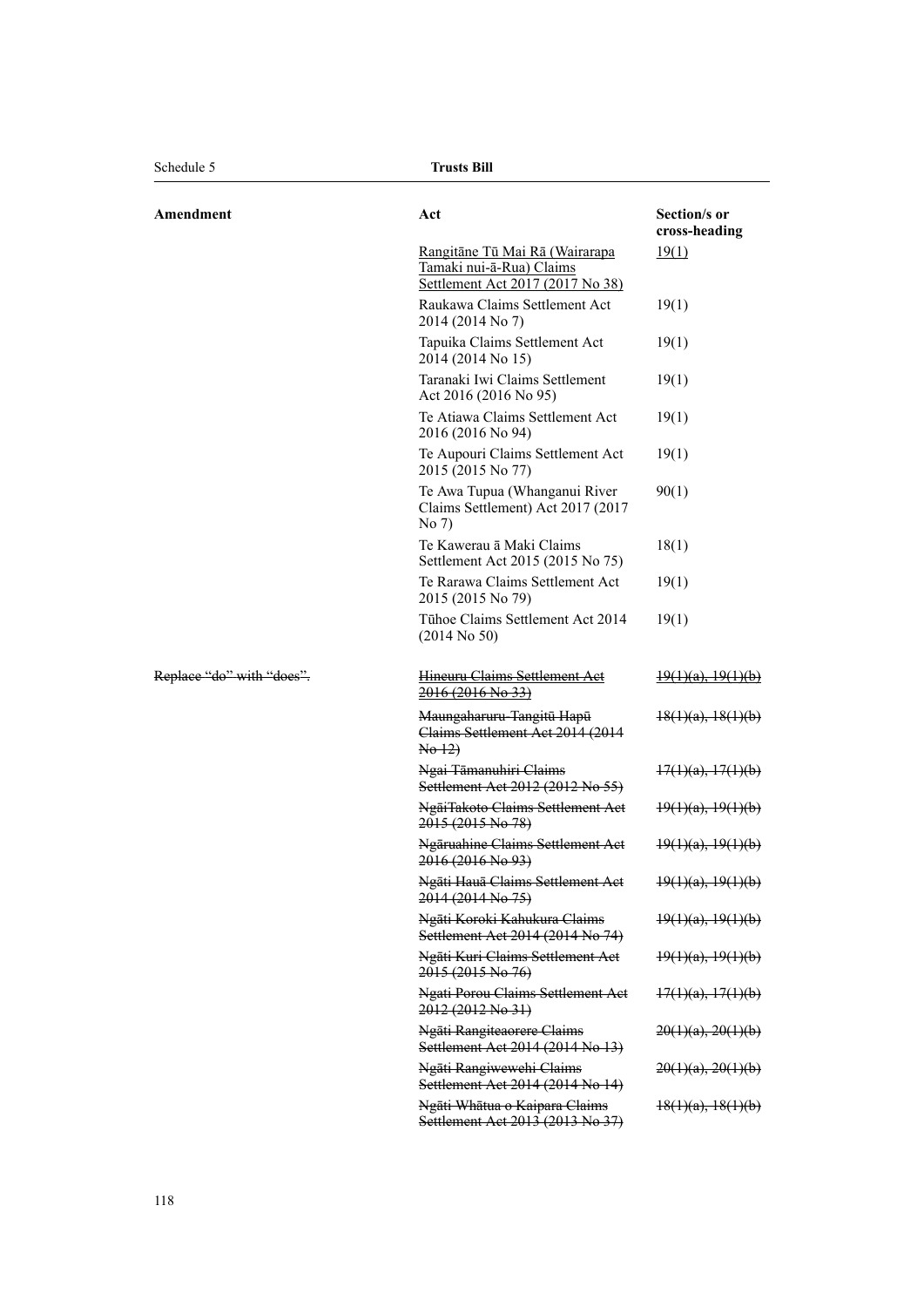|                                                                                                                                                   | <b>Trusts Bill</b>                                                                                                                  | Schedule 5                    |
|---------------------------------------------------------------------------------------------------------------------------------------------------|-------------------------------------------------------------------------------------------------------------------------------------|-------------------------------|
| Amendment                                                                                                                                         | Act                                                                                                                                 | Section/s or<br>cross-heading |
|                                                                                                                                                   | Rangitāne o Manawatu Claims<br>Settlement Act 2016 (2016 No<br>$+00$                                                                | $\frac{19(1)(a)}{19(1)(b)}$   |
|                                                                                                                                                   | Raukawa Claims Settlement Act<br>$2014(2014 \text{ No } 7)$                                                                         | $\frac{19(1)(a)}{19(1)(b)}$   |
|                                                                                                                                                   | <b>Tapuika Claims Settlement Act</b><br>$2014(2014 \text{ No } 15)$                                                                 | $\frac{19(1)(a)}{19(1)(b)}$   |
|                                                                                                                                                   | Taranaki Iwi Claims Settlement<br>Aet 2016 (2016 No 95)                                                                             | $\frac{19(1)(a)}{19(1)(b)}$   |
|                                                                                                                                                   | <b>Te Atiawa Claims Settlement Aet</b><br>2016 (2016 No 94)                                                                         | $\frac{19(1)(a)}{19(1)(b)}$   |
|                                                                                                                                                   | <b>Te Aupouri Claims Settlement Act</b><br>2015 (2015 No 77)                                                                        | $\frac{19(1)(a)}{19(1)(b)}$   |
|                                                                                                                                                   | Te Awa Tupua (Whanganui River<br>Claims Settlement) Act 2017 (2017<br>$\overline{No 7}$                                             | $90(1)(a)$ , $90(1)(b)$       |
|                                                                                                                                                   | <del>Te Kawerau ā Maki Claims</del><br>Settlement Act 2015 (2015 No 75)                                                             | $\frac{18(1)(a)}{18(1)(b)}$   |
|                                                                                                                                                   | <b>Te Rarawa Claims Settlement Act</b><br>2015 (2015 No. 79)                                                                        | $\frac{19(1)(a)}{19(1)(b)}$   |
|                                                                                                                                                   | Tühoe Claims Settlement Act 2014<br>(2014 N <sub>0</sub> 50)                                                                        | $\frac{19(1)(a)}{19(1)(b)}$   |
| Replace "The rule against perpetuities<br>and the provisions of the Perpetuities<br>Act 1964 do not" with "No rule of law or                      | Ngā Mana Whenua o Tāmaki<br>Makaurau Collective Redress Act<br>2014 (2014 No 52)                                                    | 15(1)                         |
| provisions of an Act limiting the<br>duration of a trust, including Ssection<br><b>16</b> of the Trusts Act <b>2017</b> , does".                  | Ngāti Apa ki te Rā Tō, Ngāti Kuia,<br>and Rangitane o Wairau Claims<br>Settlement Act 2014 (2014 No 19)                             | 26(1)                         |
|                                                                                                                                                   | Ngāti Kōata, Ngāti Rārua, Ngāti<br>Tama ki Te Tau Ihu, and Te Atiawa<br>o Te Waka-a-Māui Claims<br>Settlement Act 2014 (2014 No 20) | 29(1)                         |
|                                                                                                                                                   | Ngāti Manuhiri Claims Settlement<br>Act 2012 (2012 No 90)                                                                           | 18(1)                         |
|                                                                                                                                                   | Ngāti Pāhauwera Treaty Claims<br>Settlement Act 2012 (2012 No 30)                                                                   | 18(1)                         |
|                                                                                                                                                   | Ngati Toa Rangatira Claims<br>Settlement Act 2014 (2014 No 17)                                                                      | 20(1)                         |
|                                                                                                                                                   | Ngāti Whātua Ōrākei Claims<br>Settlement Act 2012 (2012 No 91)                                                                      | 20(1)                         |
|                                                                                                                                                   | Waitaha Claims Settlement Act<br>2013 (2013 No 38)                                                                                  | 16(1)                         |
| Replace "Neither the rule against<br>perpetuities nor any provisions of the<br>Perpetuities Act 1964" with "No rule of                            | Affiliate Te Arawa Iwi and Hapu<br>Claims Settlement Act 2008 (2008)<br>No 98)                                                      | 18(1)                         |
| law or provisions of an Act limiting the<br>duration of a trust, including Ssection<br><b>16</b> of the Trusts Act $2017 \cdot \text{does not}$ . | Maraeroa A and B Blocks Claims<br>Settlement Act 2012 (2012 No 52)                                                                  | 18(1)                         |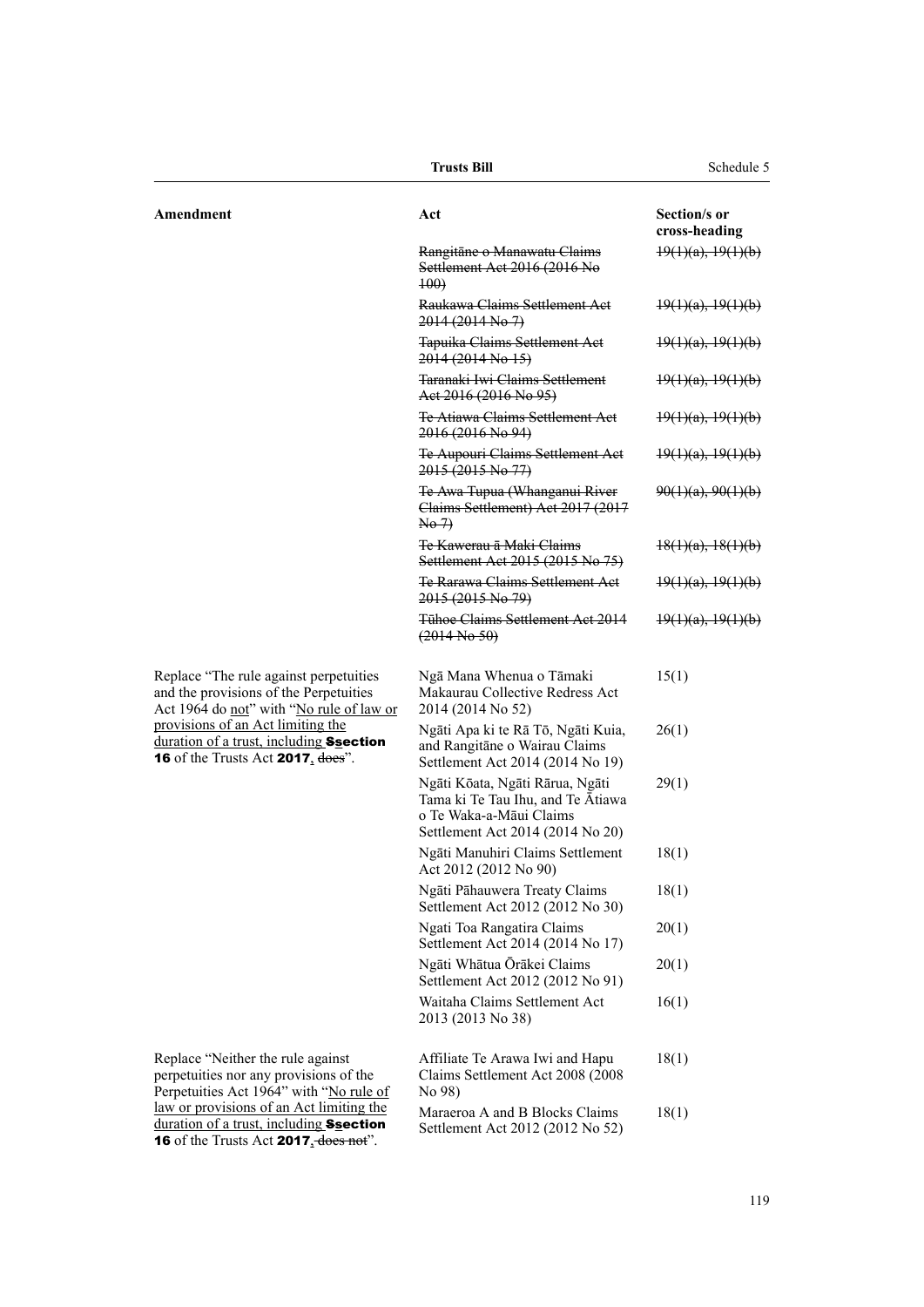| Amendment                                                                                                                                                                                | Act                                                                                                         | Section/s or<br>cross-heading |
|------------------------------------------------------------------------------------------------------------------------------------------------------------------------------------------|-------------------------------------------------------------------------------------------------------------|-------------------------------|
|                                                                                                                                                                                          | Ngāti Apa (North Island) Claims<br>Settlement Act 2010 (2010 No<br>129)                                     | 17(1)                         |
|                                                                                                                                                                                          | Ngāti Mākino Claims Settlement<br>Act 2012 (2012 No 53)                                                     | 15(1)                         |
|                                                                                                                                                                                          | Port Nicholson Block (Taranaki<br>Whānui ki Te Upoko o Te Ika)<br>Claims Settlement Act 2009 (2009<br>No 26 | 14(1)                         |
|                                                                                                                                                                                          | Rongowhakaata Claims Settlement<br>Act 2012 (2012 No 54)                                                    | 19(1)                         |
|                                                                                                                                                                                          | Te Roroa Claims Settlement Act<br>2008 (2008 No 100)                                                        | 17(1)                         |
| Replace "The rule against perpetuities or<br>any relevant provisions of the                                                                                                              | Ngāi Tahu Claims Settlement Act<br>1998 (1998 No 97)                                                        | 466                           |
| Perpetuities Act 1964 do not" with "No<br><u>rule of law or provisions of an Act</u><br>limiting the duration of a trust, including                                                      | Ngāti Tūrangitukua Claims<br>Settlement Act 1999 (1999 No<br>118)                                           | 14                            |
| <b>Ssection 16</b> of the Trusts Act 2017,<br>does not".                                                                                                                                 | Pouakani Claims Settlement Act<br>2000 (2000 No 90)                                                         | 18                            |
|                                                                                                                                                                                          | Te Uri o Hau Claims Settlement<br>Act 2002 (2002 No 36)                                                     | 21                            |
| Replace "Neither the rule against<br>perpetuities nor any relevant provisions                                                                                                            | Maori Fisheries Act 2004 (2004)<br>No 78)                                                                   | 31(2), 79(2), 92(2)           |
| of the Perpetuities Act 1964" with "No<br>rule of law or provisions of an Act<br>limiting the duration of a trust, including<br><b>Ssection 16</b> of the Trusts Act 2017,<br>does not". | Mauao Historic Reserve Vesting<br>Act 2008 (2008 No 31)                                                     | 12                            |
|                                                                                                                                                                                          | Ngaa Rauru Kiitahi Claims<br>Settlement Act 2005 (2005 No 84)                                               | $\downarrow 9(1)$             |
|                                                                                                                                                                                          | Ngāti Awa Claims Settlement Act<br>2005 (2005 No 28)                                                        | 19                            |
|                                                                                                                                                                                          | Ngāti Mutunga Claims Settlement<br>Act 2006 (2006 No 61)                                                    | 19(1)                         |
|                                                                                                                                                                                          | Ngati Ruanui Claims Settlement<br>Act 2003 (2003 No 20)                                                     | 19(1)                         |
|                                                                                                                                                                                          | Ngati Tama Claims Settlement Act<br>2003 (2003 No 126)                                                      | 16(1)                         |
|                                                                                                                                                                                          | Ngāti Tuwharetoa (Bay of Plenty)<br>Claims Settlement Act 2005 (2005<br>No 72)                              | 19                            |
|                                                                                                                                                                                          | Te Arawa Lakes Settlement Act<br>2006 (2006 No 43)                                                          | 17(1)                         |
| Replace "that rule or the provisions of<br>that Act" with "that provision of the<br>Trusts Act <b>2017</b> ".                                                                            | Affiliate Te Arawa Iwi and Hapu<br>Claims Settlement Act 2008 (2008)<br>No 98)                              | $\frac{18(1)(b)}{2}$          |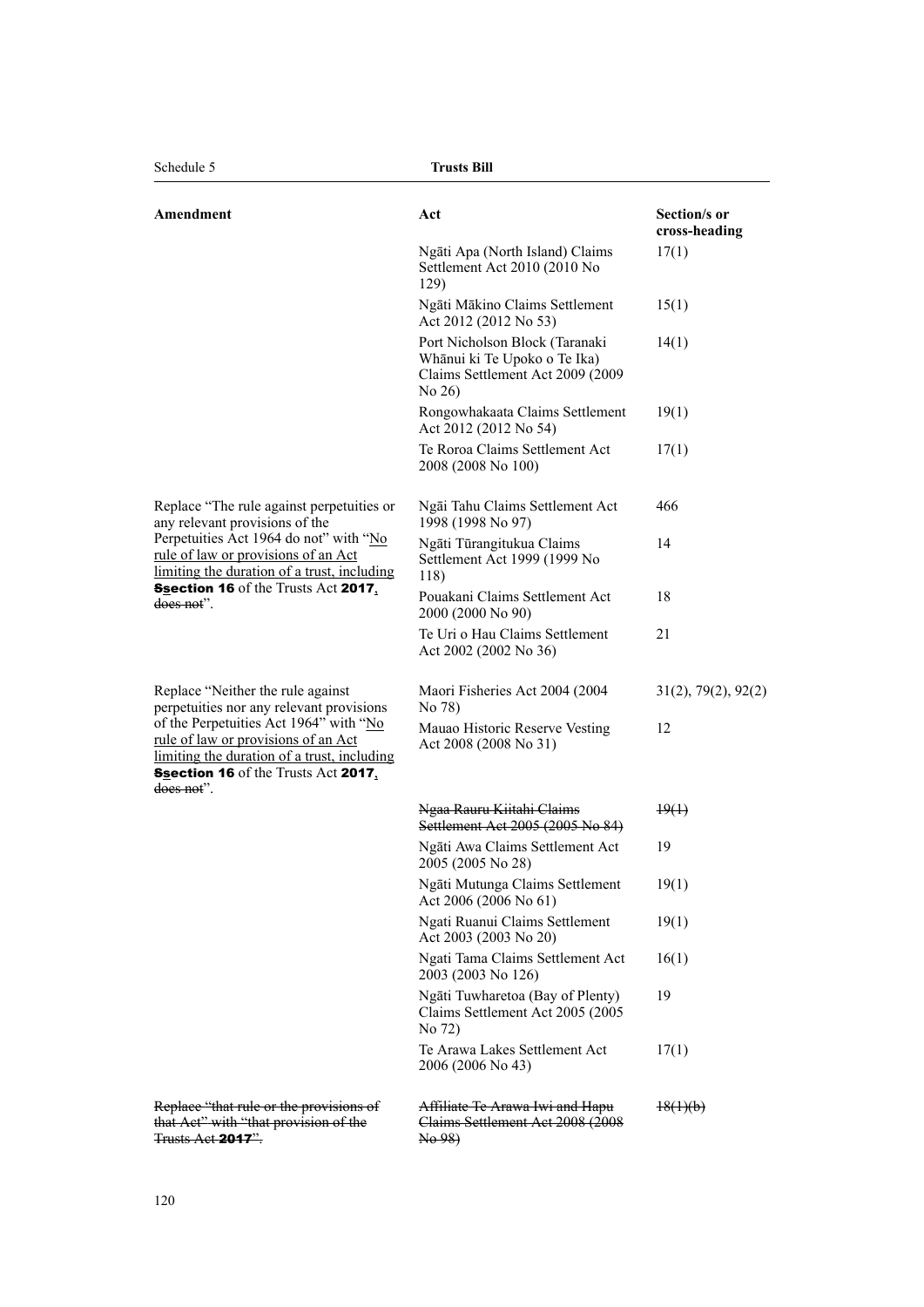|           | <b>Trusts Bill</b>                                                                                                                  | Schedule 5                            |
|-----------|-------------------------------------------------------------------------------------------------------------------------------------|---------------------------------------|
| Amendment | Act                                                                                                                                 | Section/s or<br>cross-heading         |
|           | Hineuru Claims Settlement Act<br>2016 (2016 No 33)                                                                                  | $\frac{19(1)(b)}{2}$                  |
|           | Maori Fisheries Act 2004 (2004<br>No 78)                                                                                            | $31(2)(b)$ , $79(2)(b)$ ,<br>92(2)(b) |
|           | Maraeroa A and B Blocks Claims<br>Settlement Act 2012 (2012 No 52)                                                                  | $\frac{18(1)(b)}{2}$                  |
|           | Maungaharuru-Tangitū Hapū<br>Claims Settlement Act 2014 (2014)<br>$\text{Ne}\left(\frac{12}{2}\right)$                              | $\frac{18(1)(b)}{2}$                  |
|           | Ngā Mana Whenua o Tāmaki<br><b>Makaurau Collective Redress Act</b><br>2014 (2014 No 52)                                             | $\frac{15(1)(b)}{2}$                  |
|           | Ngaa Rauru Kiitahi Claims<br>Settlement Act 2005 (2005 No 84)                                                                       | $\frac{19(1)(b)}{2}$                  |
|           | Ngāi Tahu Claims Settlement Act<br>1998 (1998 No 97)                                                                                | 466                                   |
|           | Ngai Tāmanuhiri Claims<br>Settlement Act 2012 (2012 No 55)                                                                          | $\frac{17(1)(b)}{2}$                  |
|           | NgāiTakoto Claims Settlement Act<br>2015 (2015 No 78)                                                                               | $\frac{19(1)(b)}{2}$                  |
|           | Ngāruahine Claims Settlement Act<br>2016 (2016 No. 93)                                                                              | $\frac{19(1)(b)}{2}$                  |
|           | Ngāti Apa ki te Rā Tō, Ngāti Kuia,<br>and Rangitane o Wairau Claims<br>Settlement Act 2014 (2014 No 19)                             | 26(1)(b)                              |
|           | Ngāti Apa (North Island) Claims<br>Settlement Act 2010 (2010 No<br>$+29$                                                            | 17(1)(b)                              |
|           | Ngāti Awa Claims Settlement Act<br>$2005(2005 \text{ No } 28)$                                                                      | $\frac{19(a)}{2}$                     |
|           | Ngāti Hauā Claims Settlement Act<br>$2014(2014 \text{ No } 75)$                                                                     | $\frac{19(1)(b)}{2}$                  |
|           | Ngāti Kōata, Ngāti Rārua, Ngāti<br>Tama ki Te Tau Ihu, and Te Ātiawa<br>o Te Waka-a-Māui Claims<br>Settlement Act 2014 (2014 No 20) | 29(1)(b)                              |
|           | Ngāti Koroki Kahukura Claims<br>Settlement Act 2014 (2014 No 74)                                                                    | $\frac{19(1)(b)}{2}$                  |
|           | Ngāti Kuri Claims Settlement Act<br>2015 (2015 No 76)                                                                               | $\frac{19(1)(b)}{2}$                  |
|           | Ngāti Mākino Claims Settlement<br>Act 2012 (2012 No 53)                                                                             | $\frac{15(1)(b)}{2}$                  |
|           | Ngāti Manuhiri Claims Settlement<br>Act 2012 (2012 No 90)                                                                           | $\frac{18(1)(b)}{2}$                  |
|           | Ngāti Mutunga Claims Settlement<br>Act 2006 (2006 No 61)                                                                            | $\frac{19(1)(b)}{2}$                  |
|           | Ngāti Pāhauwera Treaty Claims<br>Settlement Act 2012 (2012 No 30)                                                                   | $\frac{18(1)(b)}{2}$                  |
|           | <b>Ngati Porou Claims Settlement Act</b><br>2012 (2012 No 31)                                                                       | $\frac{17(1)(b)}{2}$                  |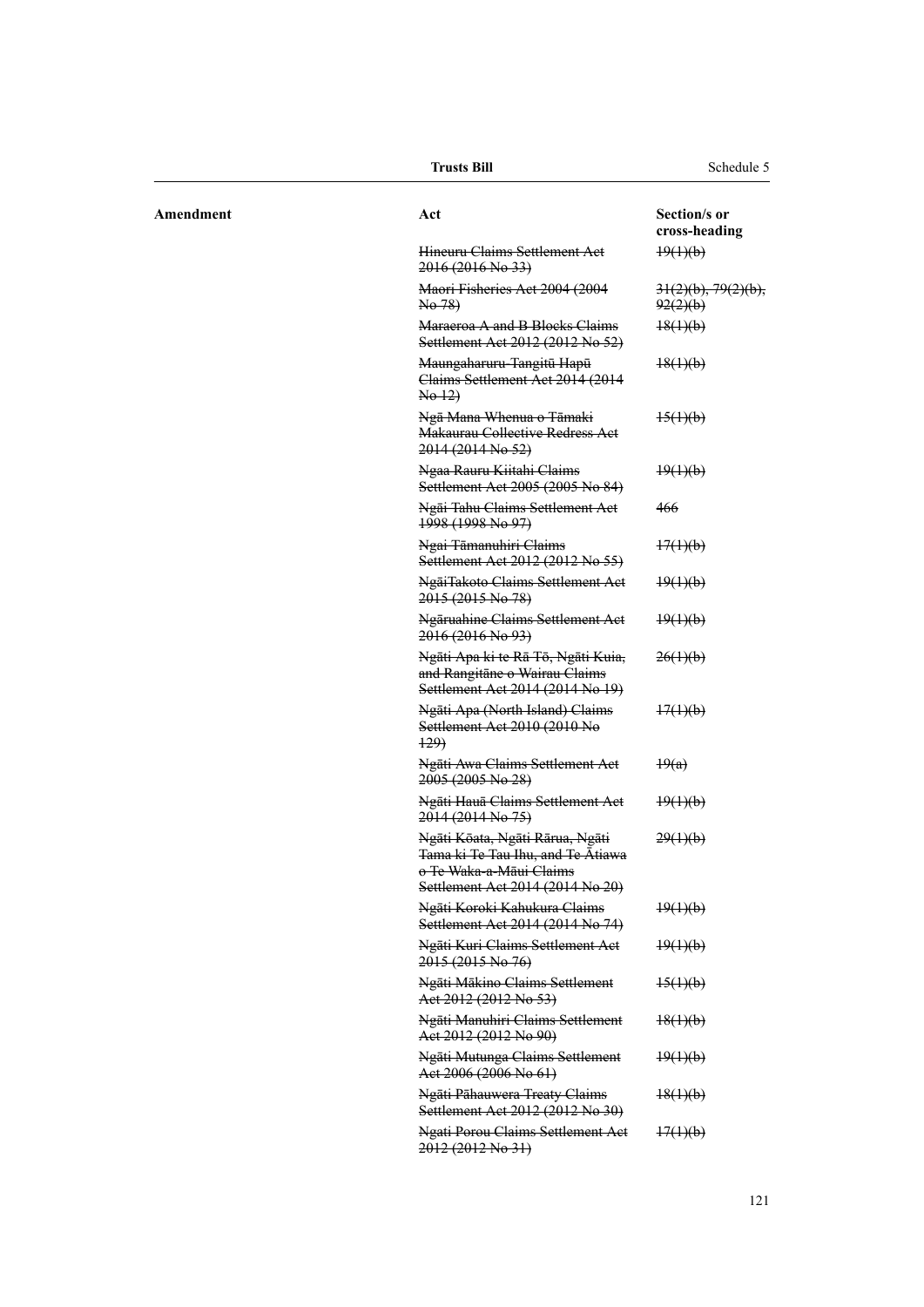$A$  **Mendment** 

| Act                                                                                                          | Section/s or<br>cross-heading |
|--------------------------------------------------------------------------------------------------------------|-------------------------------|
| Ngāti Rangiteaorere Claims<br>Settlement Act 2014 (2014 No 13)                                               | 20(1)(b)                      |
| Ngāti Rangiwewehi Claims<br>Settlement Act 2014 (2014 No 14)                                                 | 20(1)(b)                      |
| Ngati Ruanui Claims Settlement<br>Aet 2003 (2003 No 20)                                                      | $\frac{19(1)(b)}{2}$          |
| Ngati Tama Claims Settlement Aet<br>2003 (2003 No 126)                                                       | $\frac{16(1)(b)}{2}$          |
| Ngati Toa Rangatira Claims<br>Settlement Act 2014 (2014 No 17)                                               | 20(1)(b)                      |
| Ngāti Tūrangitukua Claims<br>Settlement Act 1999 (1999 No<br>$\overline{448}$                                | $^{+4}$                       |
| Ngāti Tuwharetoa (Bay of Plenty)<br>Claims Settlement Act 2005 (2005<br>No 72)                               | $\downarrow 9(b)$             |
| Ngāti Whātua o Kaipara Claims<br>Settlement Act 2013 (2013 No 37)                                            | $\frac{18(1)(b)}{2}$          |
| Ngāti Whātua Ōrākei Claims<br>Settlement Act 2012 (2012 No 91)                                               | 20(1)(b)                      |
| Port Nicholson Block (Taranaki<br>Whānui ki Te Upoko o Te Ika)<br>Claims Settlement Act 2009 (2009<br>No 26) | $\frac{14(1)(b)}{2}$          |
| Pouakani Claims Settlement Act<br>2000 (2000 No 90)                                                          | $^{18}$                       |
| Rangitāne o Manawatu Claims<br>Settlement Act 2016 (2016 No<br>$+00$                                         | $\frac{19(1)(b)}{2}$          |
| Raukawa Claims Settlement Act<br>2014 (2014 No 7)                                                            | $\frac{19(1)(b)}{2}$          |
| Rongowhakaata Claims Settlement<br>Act 2012 (2012 No 54)                                                     | $\frac{19(1)(b)}{2}$          |
| Tapuika Claims Settlement Act<br>2014 (2014 No 15)                                                           | $\frac{19(1)(b)}{2}$          |
| Taranaki Iwi Claims Settlement<br><del>Act 2016 (2016 No 95)</del>                                           | $\frac{19(1)(b)}{2}$          |
| <b>Te Arawa Lakes Settlement Act</b><br>2006 (2006 No 43)                                                    | 17(1)(b)                      |
| Te Atiawa Claims Settlement Act<br>2016 (2016 No 94)                                                         | $\frac{19(1)(b)}{2}$          |
| Te Aupouri Claims Settlement Act<br>2015 (2015 No 77)                                                        | $\frac{19(1)(b)}{2}$          |
| Te Awa Tupua (Whanganui River<br>Claims Settlement) Act 2017 (2017<br>$\overline{\text{No-7}}$               | 90(1)(b)                      |
| Te Kawerau ā Maki Claims<br>Settlement Act 2015 (2015 No 75)                                                 | $\frac{18(1)(b)}{2}$          |
| <b>Te Rarawa Claims Settlement Act</b><br>2015 (2015 No 79)                                                  | $\frac{19(1)(b)}{2}$          |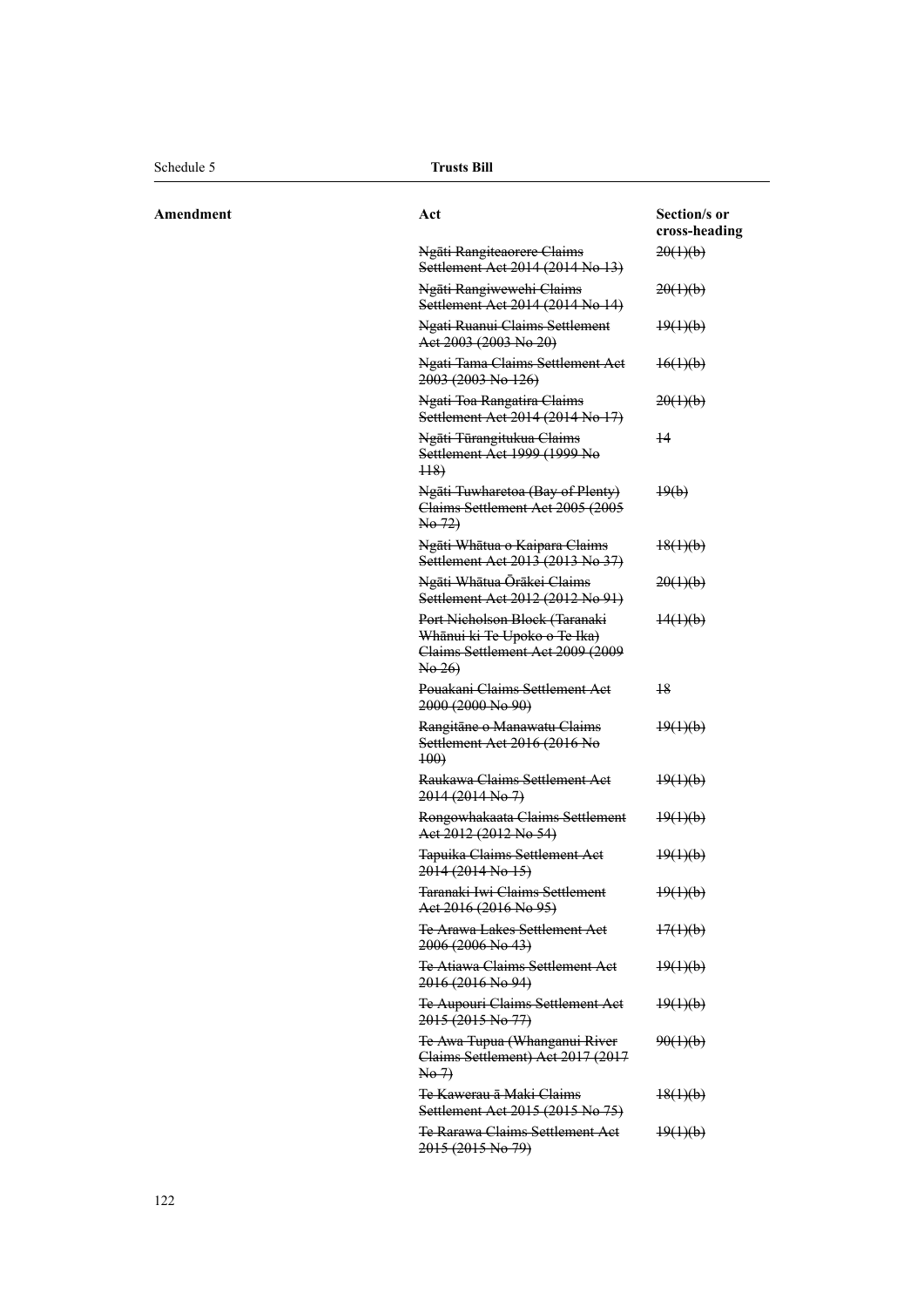| Amendment                                                                                                                | Act                                                                                                                                 | Section/s or<br>cross-heading |
|--------------------------------------------------------------------------------------------------------------------------|-------------------------------------------------------------------------------------------------------------------------------------|-------------------------------|
|                                                                                                                          | <b>Te Roroa Claims Settlement Act</b><br>2008 (2008 No 100)                                                                         | $\frac{17(1)(b)}{2}$          |
|                                                                                                                          | Te Uri o Hau Claims Settlement<br>Aet 2002 (2002 No 36)                                                                             | 24(a)                         |
|                                                                                                                          | Tühoe Claims Settlement Act 2014<br>$(2014$ No 50)                                                                                  | $\frac{19(1)(b)}{2}$          |
|                                                                                                                          | Waitaha Claims Settlement Act<br>2013 (2013 No 38)                                                                                  | $\frac{16(1)(b)}{2}$          |
| Replace "the application (if any) of the<br>rule against perpetuities or of any                                          | Heretaunga Tamatea Claims<br>Settlement Act 2018 (2018 No 14)                                                                       | 19(2)                         |
| provision of the Perpetuities Act 1964 to<br>that trust must be determined under the<br>general law" with "the trust may | Hineuru Claims Settlement Act<br>2016 (2016 No 33)                                                                                  | 19(2)                         |
| continue indefinitely under section<br><b>16(6)(a)</b> of the Trusts Act <b>2017</b> ".                                  | <u>Iwi and Hapu of Te Rohe o Te</u><br><b>Wairoa Claims Settlement Act</b><br>2018 (2018 No 28)                                     | 19(2)                         |
|                                                                                                                          | Maungaharuru-Tangitū Hapū<br>Claims Settlement Act 2014 (2014<br>No 12)                                                             | 18(2)                         |
|                                                                                                                          | Ngāi Tai ki Tāmaki Claims<br>Settlement Act 2018 (2018 No 18)                                                                       | 19(2)                         |
|                                                                                                                          | NgāiTakoto Claims Settlement Act<br>2015 (2015 No 78)                                                                               | 19(2)                         |
|                                                                                                                          | Ngāruahine Claims Settlement Act<br>2016 (2016 No 93)                                                                               | 19(2)                         |
|                                                                                                                          | Ngāti Apa ki te Rā Tō, Ngāti Kuia,<br>and Rangitāne o Wairau Claims<br>Settlement Act 2014 (2014 No 19)                             | 26(2)                         |
|                                                                                                                          | Ngāti Hauā Claims Settlement Act<br>2014 (2014 No 75)                                                                               | 19(2)                         |
|                                                                                                                          | Ngāti Kōata, Ngāti Rārua, Ngāti<br>Tama ki Te Tau Ihu, and Te Atiawa<br>o Te Waka-a-Māui Claims<br>Settlement Act 2014 (2014 No 20) | 29(2)                         |
|                                                                                                                          | Ngāti Koroki Kahukura Claims<br>Settlement Act 2014 (2014 No 74)                                                                    | 19(2)                         |
|                                                                                                                          | Ngāti Kuri Claims Settlement Act<br>2015 (2015 No 76)                                                                               | 19(2)                         |
|                                                                                                                          | Ngāti Manuhiri Claims Settlement<br>Act 2012 (2012 No 90)                                                                           | 18(2)                         |
|                                                                                                                          | Ngāti Pūkenga Claims Settlement<br>Act 2017 (2017 No 39)                                                                            | 19(2)                         |
|                                                                                                                          | Ngāti Rangiteaorere Claims<br>Settlement Act 2014 (2014 No 13)                                                                      | 20(2)                         |
|                                                                                                                          | Ngāti Rangiwewehi Claims<br>Settlement Act 2014 (2014 No 14)                                                                        | 20(2)                         |
|                                                                                                                          | Ngāti Tamaoho Claims Settlement<br>Act 2018 (2018 No 19)                                                                            | 19(2)                         |
|                                                                                                                          | Ngati Toa Rangatira Claims<br>Settlement Act 2014 (2014 No 17)                                                                      | 20(2)                         |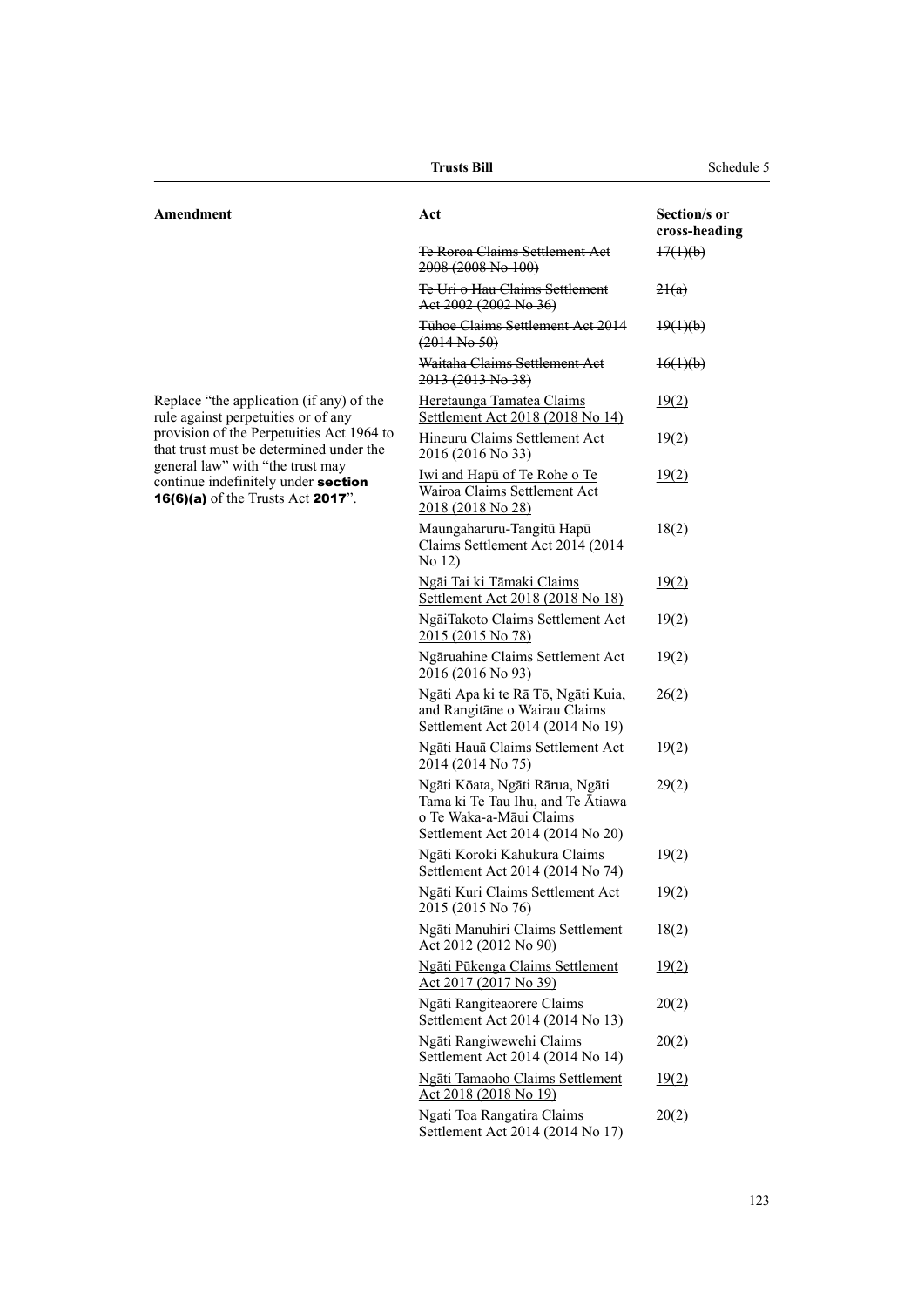| Amendment                                                                                                                                                                                                                                                                            | Act                                                                                            | Section/s or<br>cross-heading |
|--------------------------------------------------------------------------------------------------------------------------------------------------------------------------------------------------------------------------------------------------------------------------------------|------------------------------------------------------------------------------------------------|-------------------------------|
|                                                                                                                                                                                                                                                                                      | Ngatikahu ki Whangaroa Claims<br>Settlement Act 2017 (2017 No 41)                              | 19(2)                         |
|                                                                                                                                                                                                                                                                                      | Rangitāne o Manawatu Claims<br>Settlement Act 2016 (2016 No<br>100)                            | 19(2)                         |
|                                                                                                                                                                                                                                                                                      | Rangitāne Tū Mai Rā (Wairarapa<br>Tamaki nui-ā-Rua) Claims<br>Settlement Act 2017 (2017 No 38) | 19(2)                         |
|                                                                                                                                                                                                                                                                                      | Raukawa Claims Settlement Act<br>2014 (2014 No 7)                                              | 19(2)                         |
|                                                                                                                                                                                                                                                                                      | Tapuika Claims Settlement Act<br>2014 (2014 No 15)                                             | 19(2)                         |
|                                                                                                                                                                                                                                                                                      | Taranaki Iwi Claims Settlement<br>Act 2016 (2016 No 95)                                        | 19(2)                         |
|                                                                                                                                                                                                                                                                                      | Te Atiawa Claims Settlement Act<br>2016 (2016 No 94)                                           | 19(2)                         |
|                                                                                                                                                                                                                                                                                      | Te Awa Tupua (Whanganui River<br>Claims Settlement) Act 2017 (2017<br>No 7)                    | 90(2)                         |
|                                                                                                                                                                                                                                                                                      | Te Kawerau ā Maki Claims<br>Settlement Act 2015 (2015 No 75)                                   | 18(2)                         |
|                                                                                                                                                                                                                                                                                      | Te Rarawa Claims Settlement Act<br>2015 (2015 No 79)                                           | 19(2)                         |
|                                                                                                                                                                                                                                                                                      | Tühoe Claims Settlement Act 2014<br>$(2014$ No 50)                                             | 19(2)                         |
| Replace "the application (if any) of the<br>rule against perpetuities or any provision<br>of the Perpetuities Act 1964 to that trust<br>must be determined under the general<br>law" with "the trust may continue<br>indefinitely under section 16(6)(a) of<br>the Trusts Act 2017". | Affiliate Te Arawa Iwi and Hapu<br>Claims Settlement Act 2008 (2008)<br>No 98)                 | 18(2)                         |
|                                                                                                                                                                                                                                                                                      | Maraeroa A and B Blocks Claims<br>Settlement Act 2012 (2012 No 52)                             | 18(2)                         |
|                                                                                                                                                                                                                                                                                      | Ngā Mana Whenua o Tāmaki<br>Makaurau Collective Redress Act<br>2014 (2014 No 52)               | 15(2)                         |
|                                                                                                                                                                                                                                                                                      | Ngai Tāmanuhiri Claims<br>Settlement Act 2012 (2012 No 55)                                     | 17(2)                         |
|                                                                                                                                                                                                                                                                                      | Ngāti Apa (North Island) Claims<br>Settlement Act 2010 (2010 No<br>129)                        | 17(2)                         |
|                                                                                                                                                                                                                                                                                      | Ngāti Mākino Claims Settlement<br>Act 2012 (2012 No 53)                                        | 15(2)                         |
|                                                                                                                                                                                                                                                                                      | Ngati Porou Claims Settlement Act<br>2012 (2012 No 31)                                         | 17(2)                         |
|                                                                                                                                                                                                                                                                                      | Ngāti Whātua o Kaipara Claims<br>Settlement Act 2013 (2013 No 37)                              | 18(2)                         |
|                                                                                                                                                                                                                                                                                      | Ngāti Whātua Ōrākei Claims<br>Settlement Act 2012 (2012 No 91)                                 | 20(2)                         |
|                                                                                                                                                                                                                                                                                      | Port Nicholson Block (Taranaki<br>Whānui ki Te Upoko o Te Ika)                                 | 14(2)                         |
|                                                                                                                                                                                                                                                                                      |                                                                                                |                               |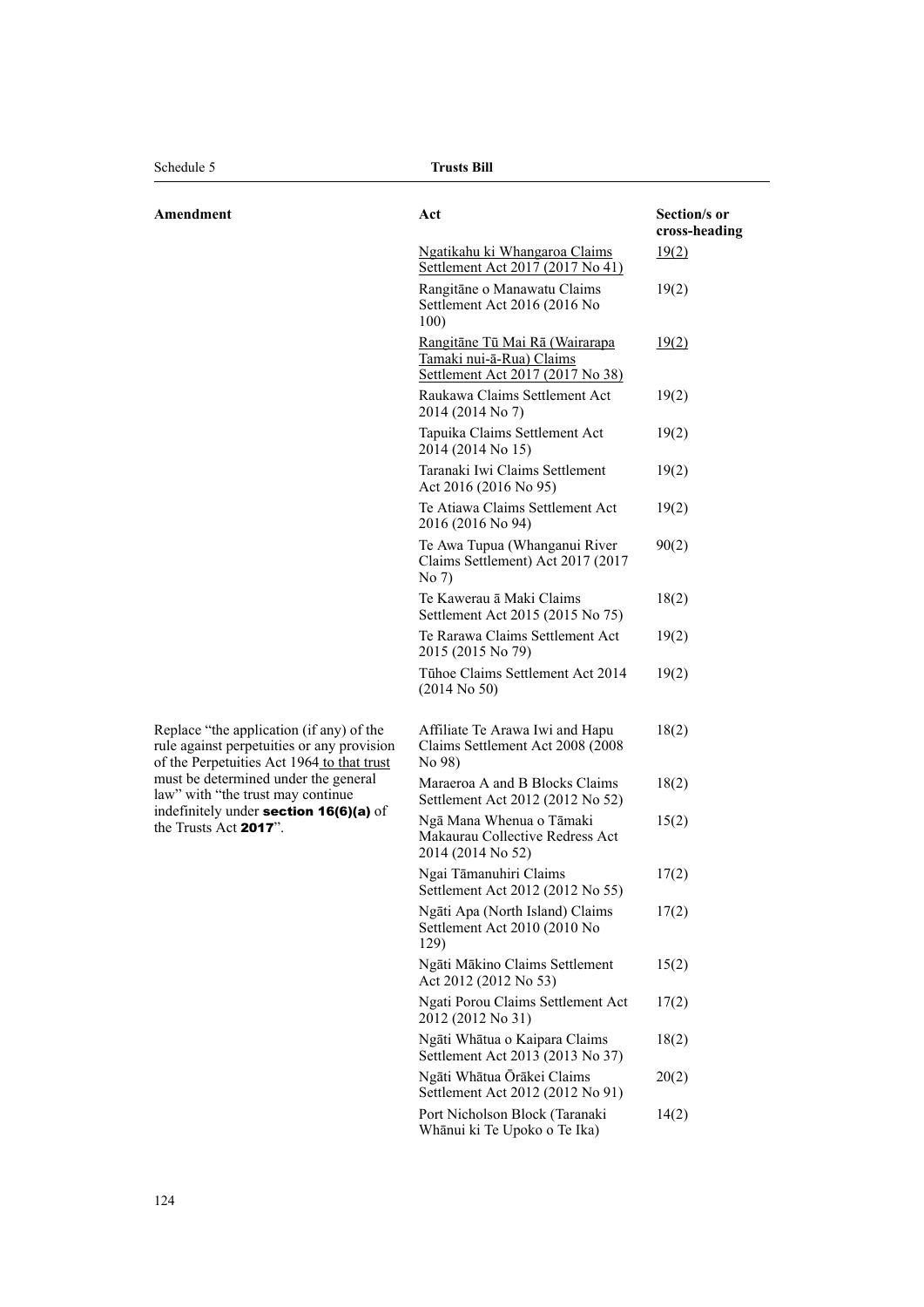| <b>Trusts Bill</b>                                                                                                                                                                                                                                                                                            |                                                                                                                | Schedule 5                                        |
|---------------------------------------------------------------------------------------------------------------------------------------------------------------------------------------------------------------------------------------------------------------------------------------------------------------|----------------------------------------------------------------------------------------------------------------|---------------------------------------------------|
| Amendment                                                                                                                                                                                                                                                                                                     | Act                                                                                                            | Section/s or<br>cross-heading                     |
|                                                                                                                                                                                                                                                                                                               | Claims Settlement Act 2009 (2009)<br>No 26)                                                                    |                                                   |
|                                                                                                                                                                                                                                                                                                               | Rongowhakaata Claims Settlement<br>Act 2012 (2012 No 54)                                                       | 19(2)                                             |
|                                                                                                                                                                                                                                                                                                               | Te Aupouri Claims Settlement Act<br>2015 (2015 No 77)                                                          | 19(2)                                             |
|                                                                                                                                                                                                                                                                                                               | Waitaha Claims Settlement Act<br>2013 (2013 No 38)                                                             | 16(2)                                             |
| Replace "the application (if any) of the<br>rule against perpetuities or any relevant<br>provisions of the Perpetuities Act 1964<br>to that trust must be determined under<br>the general law" with "the trust may<br>continue indefinitely under section<br><b>16(6)(a)</b> of the Trusts Act <b>2017</b> ". | Ngāti Mutunga Claims Settlement<br>Act 2006 (2006 No 61)                                                       | 19(2)                                             |
|                                                                                                                                                                                                                                                                                                               | Te Arawa Lakes Settlement Act<br>2006 (2006 No 43)                                                             | 17(2)                                             |
| Replace the cross-heading with<br>" <del>Maximum duration rule</del> No limit on<br>duration of trusts".                                                                                                                                                                                                      | Affiliate Te Arawa Iwi and Hapu<br>Claims Settlement Act 2008 (2008)<br>No 98)                                 | The-Cross-heading<br>above section 18             |
|                                                                                                                                                                                                                                                                                                               | Ngaa Rauru Kiitahi Claims<br>Settlement Act 2005 (2005 No 84)                                                  | The Cross-heading<br>above s 19                   |
|                                                                                                                                                                                                                                                                                                               | Ngāti Apa (North Island) Claims<br>Settlement Act 2010 (2010 No<br>129)                                        | The Cross-heading<br>above section 17             |
|                                                                                                                                                                                                                                                                                                               | Ngāti Awa Claims Settlement Act<br>2005 (2005 No 28)                                                           | Cross-heading<br>above section 19                 |
|                                                                                                                                                                                                                                                                                                               | Ngāti Mākino Claims Settlement<br>Act 2012 (2012 No 53)                                                        | <del>The</del> -Cross-heading<br>above section 15 |
|                                                                                                                                                                                                                                                                                                               | Ngāti Mutunga Claims Settlement<br>Act 2006 (2006 No 61)                                                       | <del>The</del> -Cross-heading<br>above section 19 |
|                                                                                                                                                                                                                                                                                                               | Ngāti Pāhauwera Treaty Claims<br>Settlement Act 2012 (2012 No 30)                                              | <del>The</del> -Cross-heading<br>above section 18 |
|                                                                                                                                                                                                                                                                                                               | Ngati Ruanui Claims Settlement<br>Act 2003 (2003 No 20)                                                        | The Cross-heading<br>above section 19             |
|                                                                                                                                                                                                                                                                                                               | Ngati Tama Claims Settlement Act<br>2003 (2003 No 126)                                                         | The Cross-heading<br>above section 16             |
|                                                                                                                                                                                                                                                                                                               | Ngāti Tuwharetoa (Bay of Plenty)<br>Claims Settlement Act 2005 (2005)<br>No 72)                                | The-Cross-heading<br>above section 19             |
|                                                                                                                                                                                                                                                                                                               | Port Nicholson Block (Taranaki<br>Whānui ki Te Upoko o Te Ika)<br>Claims Settlement Act 2009 (2009<br>No $26)$ | <del>The</del> -Cross-heading<br>above section 14 |
|                                                                                                                                                                                                                                                                                                               | Rongowhakaata Claims Settlement<br>Act 2012 (2012 No 54)                                                       | The Cross-heading<br>above section 19             |
|                                                                                                                                                                                                                                                                                                               | Te Arawa Lakes Settlement Act<br>2006 (2006 No 43)                                                             | <del>The</del> -Cross-heading<br>above section 17 |
|                                                                                                                                                                                                                                                                                                               | Waitaha Claims Settlement Act<br>2013 (2013 No 38)                                                             | The-Cross-heading<br>above section 16             |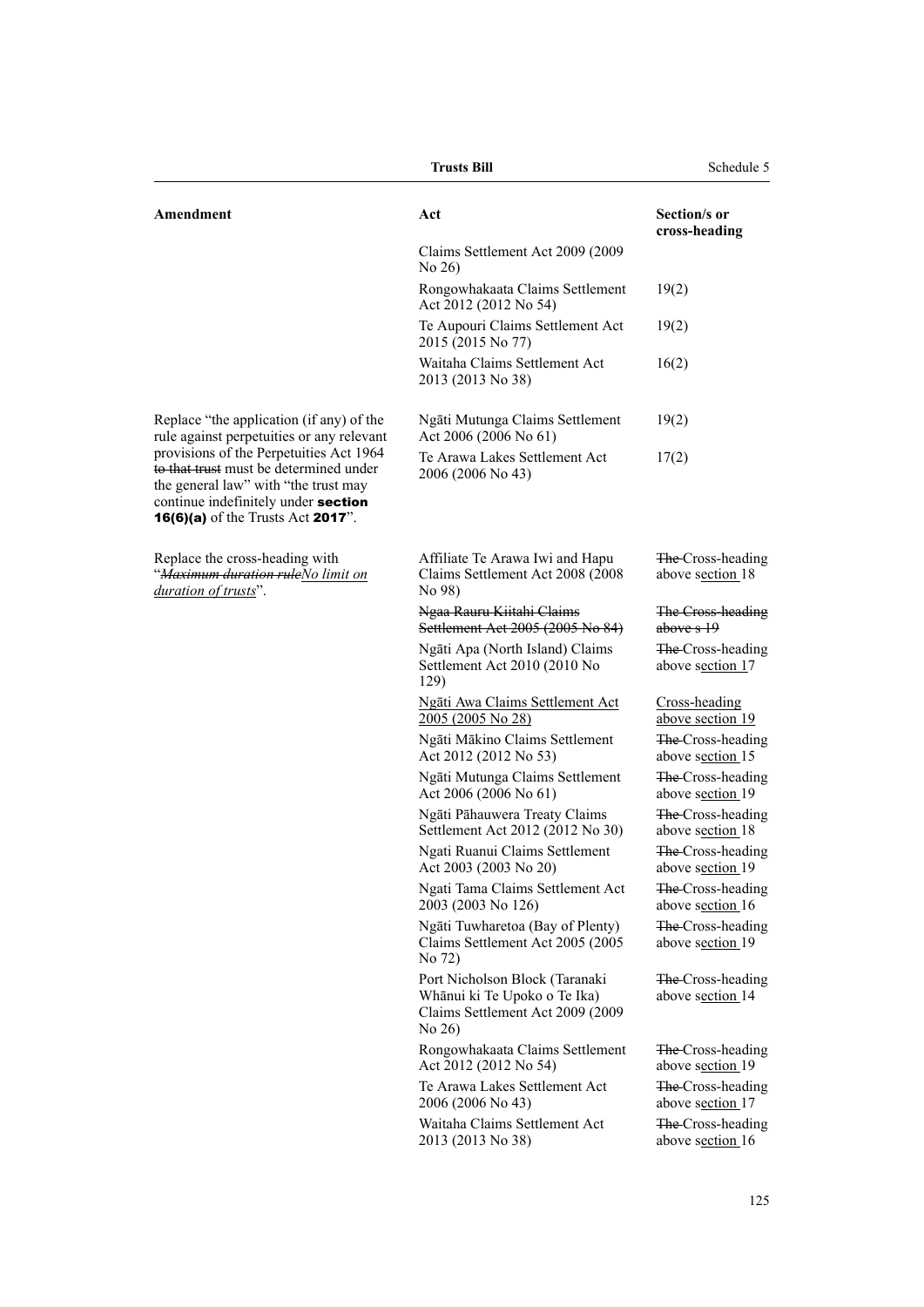Schedule 5 **Trusts Bill**

# **Part 2**

### **Other amendments to Acts**

### **Māori Purposes (Wi Pere Trust) Act 1991 (1991 No 38)**

Replace section 12 with:

### **12 Trust not subject to limit on maximum duration-rule** 5

No rule of law or provisions of an Act, including **Ssection 16** of the Trusts Act 2017-does not, prescribe or restrict the period during which the trust may exist.

### **Medical Assurance Society Members' Trust (Exemption from Perpetuities) Act 1997 (1997 No 3) (P)** 10

Repeal the Long Title.

Replace sections 1 and 2 with:

**1 Title**

This Act is the Medical Assurance Society Members' Trust (Exemption from Limit on Maximum Duration of Trusts) Act 1997.

# **2 Exemption from limit on maximum duration of trust**

**Section 16** of the Trusts Act **2017** does not apply to the trust known as the Medical Assurance Society Members' Trust, which was established by a deed of trust dated 1 November 1995.

### **Nga Wai o Maniapoto (Waipa River) Act 2012 (2012 No 29)** 20

Replace section 34(2) with:

- $(2)$  **Section 16** of the Trusts Act **2017** does not apply to a document entered into to give effect to the deed if the application of that provision would make the document invalid or ineffective or a right conferred by the document invalid or ineffective. 25
- **34 Limit on duration of trusts does not apply**
- (1) No rule of law or provisions of an Act, including section 11 of the Trusts Act **2017**, prescribe or restrict the period during which—
	- (a) the Trust and the Waikato River Clean-up Trust may exist in law; or
	- (b) the trustees of the Trust and the Waikato River Clean-up Trust may hold 30 or deal with property or income from property in their capacity as trustees.
- (2) No rule of law or provisions of an Act, including section 16 of the Trusts Act 2017, apply to a document entered into to give effect to the deed if the applica-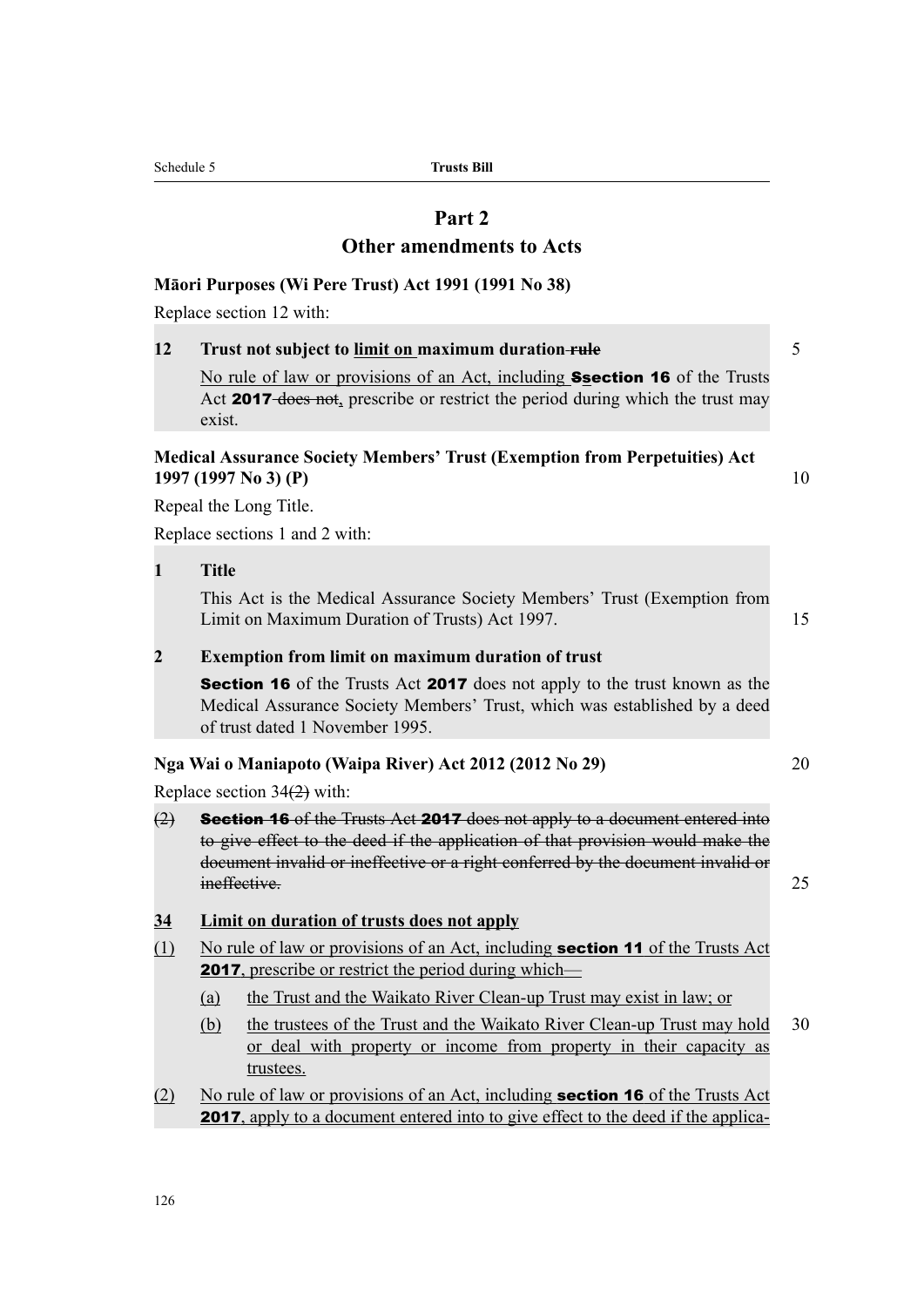|                                |                                                                                                                                                                                                                                                                                       | Schedule 5<br><b>Trusts Bill</b>                                                                                                                                                                                                                                                                                                                                                             |    |
|--------------------------------|---------------------------------------------------------------------------------------------------------------------------------------------------------------------------------------------------------------------------------------------------------------------------------------|----------------------------------------------------------------------------------------------------------------------------------------------------------------------------------------------------------------------------------------------------------------------------------------------------------------------------------------------------------------------------------------------|----|
|                                |                                                                                                                                                                                                                                                                                       | Nga Wai o Maniapoto (Waipa River) Act 2012 (2012 No 29)—continued                                                                                                                                                                                                                                                                                                                            |    |
|                                |                                                                                                                                                                                                                                                                                       | tion of that provision would make the document invalid or ineffective or a right<br>conferred by the document invalid or ineffective.                                                                                                                                                                                                                                                        |    |
|                                |                                                                                                                                                                                                                                                                                       | Ngaa Rauru Kiitahi Claims Settlement Act 2005 (2005 No 84)                                                                                                                                                                                                                                                                                                                                   |    |
|                                |                                                                                                                                                                                                                                                                                       | Replace the cross-heading above section 19 and section 19 with:                                                                                                                                                                                                                                                                                                                              |    |
|                                |                                                                                                                                                                                                                                                                                       | <i>Limit on duration of trusts does not apply</i>                                                                                                                                                                                                                                                                                                                                            | 5  |
| 19                             |                                                                                                                                                                                                                                                                                       | <b>Limit on duration of trusts does not apply</b>                                                                                                                                                                                                                                                                                                                                            |    |
| $\left( \underline{1} \right)$ | $2017 -$                                                                                                                                                                                                                                                                              | No rule of law or provisions of an Act, including <b>section 16</b> of the Trusts Act                                                                                                                                                                                                                                                                                                        |    |
|                                | (a)                                                                                                                                                                                                                                                                                   | prescribes or restricts the period during which the governance entity<br>may                                                                                                                                                                                                                                                                                                                 | 10 |
|                                |                                                                                                                                                                                                                                                                                       | exist in law; or<br>$\Omega$                                                                                                                                                                                                                                                                                                                                                                 |    |
|                                |                                                                                                                                                                                                                                                                                       | hold or deal with property (including income derived from prop-<br>(ii)<br>$erty$ ; or                                                                                                                                                                                                                                                                                                       |    |
|                                | (b)                                                                                                                                                                                                                                                                                   | applies to a document entered into to give effect to the deed of settle-<br>ment (including the deeds that grant a right of first refusal referred to in<br>clauses $6.3.3(m)$ and $6.3.5$ of the deed of settlement) if the application of<br>that rule or the provisions of that Act would otherwise make the docu-<br>ment, or a right conferred by the document, invalid or ineffective. | 15 |
| (2)                            |                                                                                                                                                                                                                                                                                       | However, if the governance entity is or becomes a charitable trust, the trust<br>may continue indefinitely under <b>section 16(6)(a)</b> of the Trusts Act 2017.                                                                                                                                                                                                                             | 20 |
|                                |                                                                                                                                                                                                                                                                                       | Ngāti Manawa Claims Settlement Act 2012 (2012 No 27)                                                                                                                                                                                                                                                                                                                                         |    |
|                                |                                                                                                                                                                                                                                                                                       | Replace section $17(2)$ and $(3)$ with:                                                                                                                                                                                                                                                                                                                                                      |    |
| (2)                            | <b>Section 16</b> of the Trusts Act 2017 does not apply to a document entered into<br>to give effect to the deed of settlement if the application of that provision<br>would make the document invalid or ineffective or a right conferred by the<br>document invalid or ineffective. |                                                                                                                                                                                                                                                                                                                                                                                              | 25 |
| $\leftrightarrow$              |                                                                                                                                                                                                                                                                                       | However, if the trust established by the Te Rūnanga o Ngāti Manawa trust deed<br>is or becomes a charitable trust, the trust may continue indefinitely under sec-<br><b>tion 16(6)(a)</b> of the Trusts Act 2017.                                                                                                                                                                            |    |
| <u> 17</u>                     |                                                                                                                                                                                                                                                                                       | <b>Limit on duration of trusts does not apply</b>                                                                                                                                                                                                                                                                                                                                            | 30 |
| (1)                            | No rule of law or provisions of an Act, including <b>section 11</b> of the Trusts Act<br><b>2017</b> , prescribe or restrict the period during which—                                                                                                                                 |                                                                                                                                                                                                                                                                                                                                                                                              |    |
|                                | (a)                                                                                                                                                                                                                                                                                   | the trust established by the Te Rūnanga o Ngāti Manawa trust deed may<br>exist in law; or                                                                                                                                                                                                                                                                                                    |    |
|                                | (b)                                                                                                                                                                                                                                                                                   | the trustees of Te Rūnanga o Ngāti Manawa, in their capacity as trustees,<br>may hold or deal with property or income from property.                                                                                                                                                                                                                                                         | 35 |

L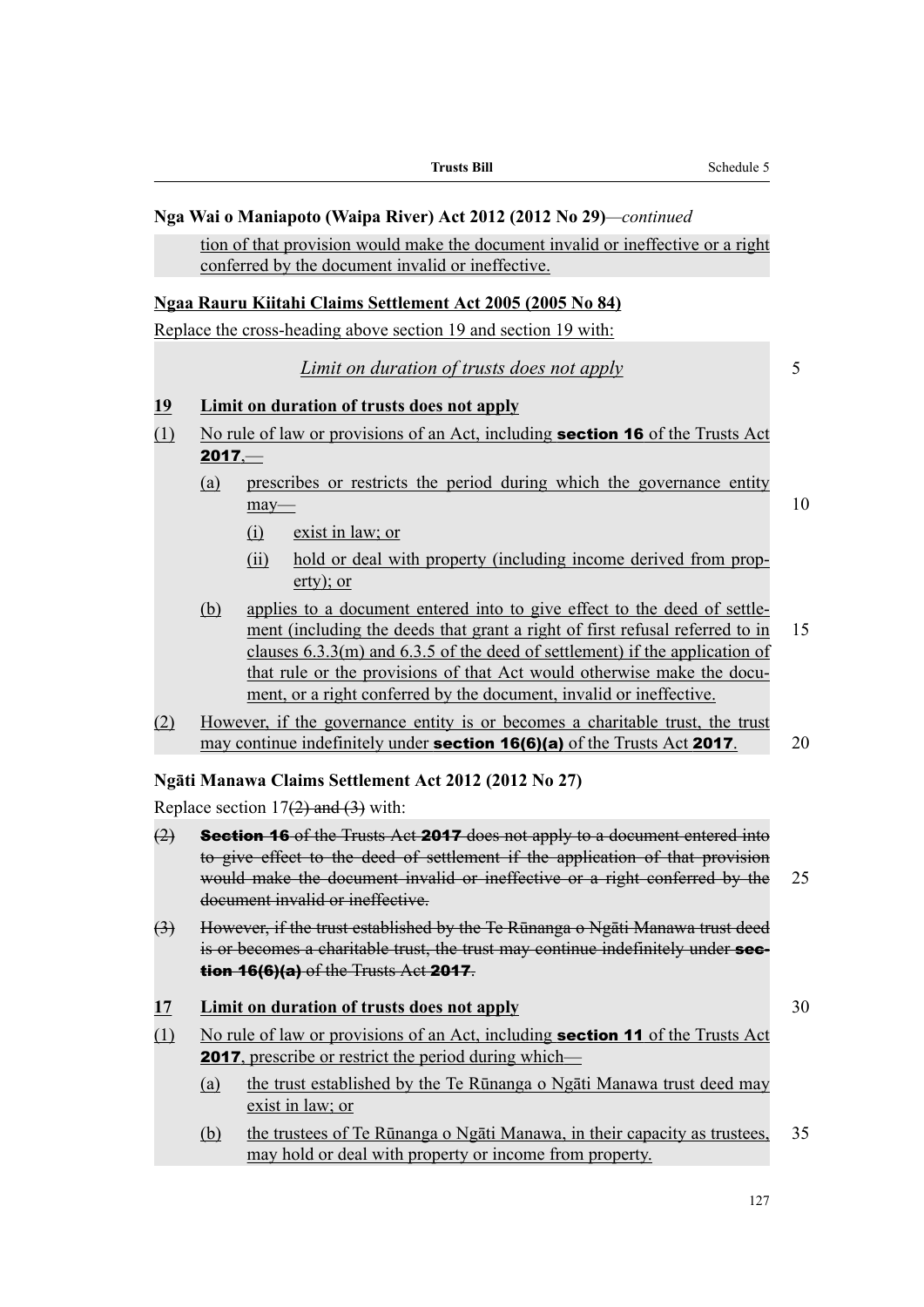### **Ngāti Manawa Claims Settlement Act 2012 (2012 No 27)***—continued*

- (2) No rule of law or provisions of an Act, including section 11 of the Trusts Act 2017, apply to a document entered into to give effect to the deed of settlement if the application of that provision would make the document invalid or ineffective or a right conferred by the document invalid or ineffective.
- (3) However, if the trust established by the Te Rūnanga o Ngāti Manawa trust deed 5 is or becomes a charitable trust, the trust may continue indefinitely under section 16(6)(a) of the Trusts Act 2017.

# **Ngāti Pāhauwera Treaty Claims Settlement Act 2012 (2012 No 30)**

In section 18(2), replace "the application (if any) of the rule against perpetuities or any provision of the Perpetuities Act 1964 to either trust must be determined under 10 the general law" with "that trust may continue indefinitely under **section 16(6)(a)** of the Trusts Act 2017".

# **Ngati Ruanui Claims Settlement Act 2003 (2003 No 20)**

Replace section 19(2) with:

(2) However, if the governance entity is or becomes a charitable trust, the trust 15 may continue indefinitely under **section 16(6)(a)** of the Trusts Act 2017.

### **Ngati Tama Claims Settlement Act 2003 (2003 No 126)**

Replace section 16(2) with:

(2) However, if the governance entity is or becomes a charitable trust, the trust may continue indefinitely under **section 16(6)(a)** of the Trusts Act **2017**. 20

# **Ngati Tuwharetoa, Raukawa, and Te Arawa River Iwi Waikato River Act 2010 (2010 No 119)**

Replace section  $61(2)$  with:

- $(2)$  **Section 16** of the Trusts Act **2017** does not apply to a document entered into to give effect to the deed if the application of that provision would make the 25 document invalid or ineffective or a right conferred by the document invalid or ineffective.
- **61 Limit on duration of trusts does not apply**
- (1) No rule of law or provisions of an Act, including **section 11** of the Trusts Act 2017, prescribe or restrict the period during which— 30

- (a) each Trust and the Waikato River Clean-up Trust may exist in law; or
- (b) the trustees of each Trust and the Waikato River Clean-up Trust may hold or deal with property or income from property in their capacity as trustees.
- (2) No rule of law or provisions of an Act, including **section 11** of the Trusts Act 35 2017, apply to a document entered into to give effect to the deed if the applica-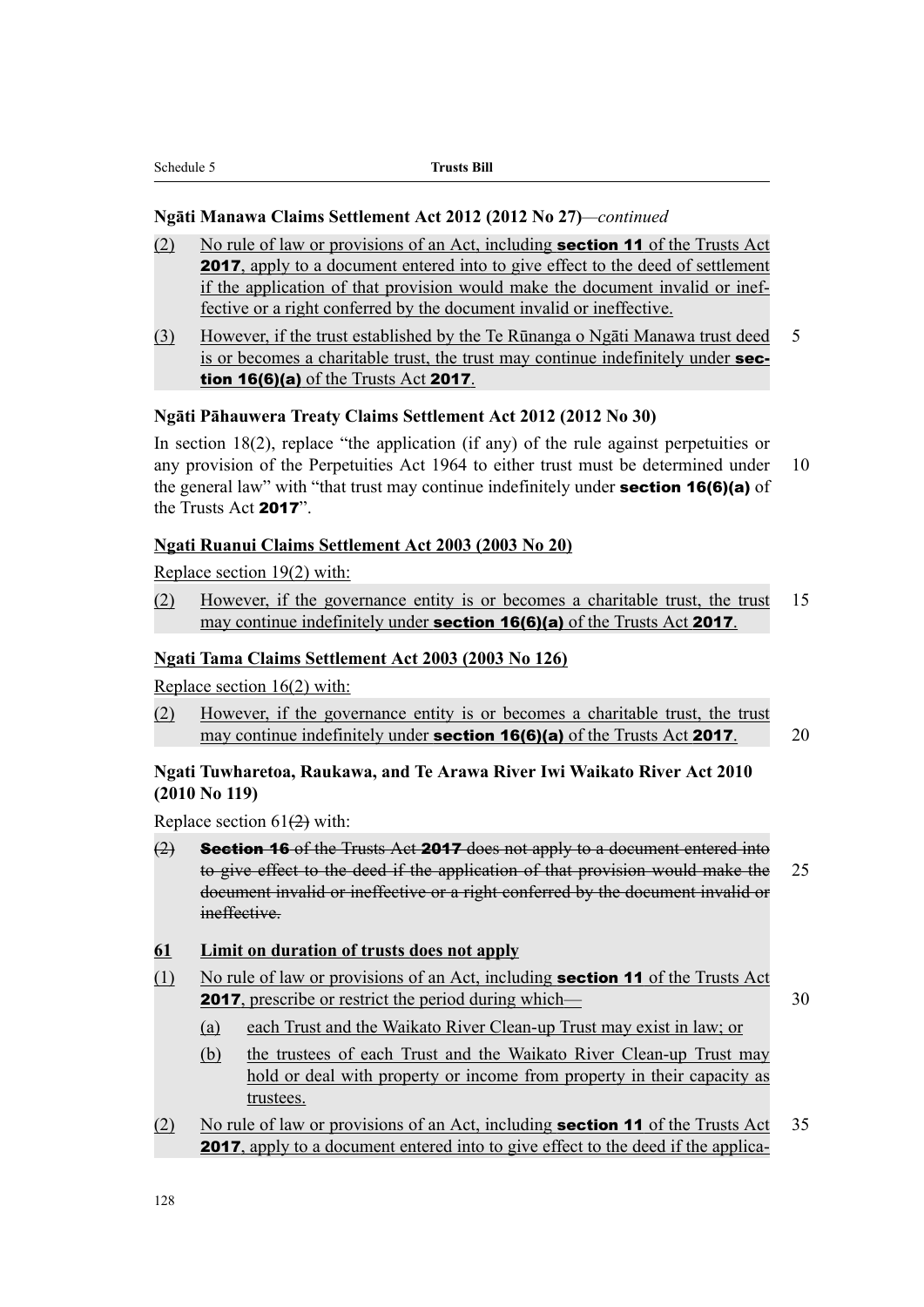# **Ngati Tuwharetoa, Raukawa, and Te Arawa River Iwi Waikato River Act 2010 (2010 No 119)***—continued*

tion of that provision would make the document invalid or ineffective or a right conferred by the document invalid or ineffective.

# **Ngāti Whare Claims Settlement Act 2012 (2012 No 28)**

Replace section  $17(2)$  and  $(3)$  with:

- $(2)$  **Section 16** of the Trusts Act **2017** does not apply to a document entered into 5 to give effect to the deed of settlement if the application of that provision would make the document invalid or ineffective or a right conferred by the document invalid or ineffective.
- (3) However, if the trust established by the Te Rūnanga o Ngāti Whare trust deed is or becomes a charitable trust, the trust may continue indefinitely under  $\sec - 10$ **tion 16(6)(a)** of the Trusts Act 2017.

# **17 Limit on duration of trusts does not apply**

- (1) No rule of law or provisions of an Act, including **section 11** of the Trusts Act **2017**, prescribe or restrict the period during which—
	- (a) the trust established by the Te Rūnanga o Ngāti Whare trust deed may 15 exist in law; or
	- (b) the trustees of Te Rūnanga o Ngāti Whare, in their capacity as trustees, may hold or deal with property or income from property.
- (2) No rule of law or provisions of an Act, including **section 11** of the Trusts Act **2017**, apply to a document entered into to give effect to the deed of settlement 20 if the application of that provision would make the document invalid or ineffective or a right conferred by the document invalid or ineffective.
- (3) However, if the trust established by the Te Rūnanga o Ngāti Whare trust deed is or becomes a charitable trust, the trust may continue indefinitely under section 16(6)(a) of the Trusts Act 2017. 25

# **Property Law Act 2007 (2007 No 91)**

Repeal-Replace section 59(2). with:

- $(2)$  Subsection (1) applies subject to **subsection (3)**.
- (3) The maximum amount of time that may elapse between the date on which an estate or interest in property is created and the date on which the estate or inter- 30 est takes effect is 125 years.

After section 59, insert: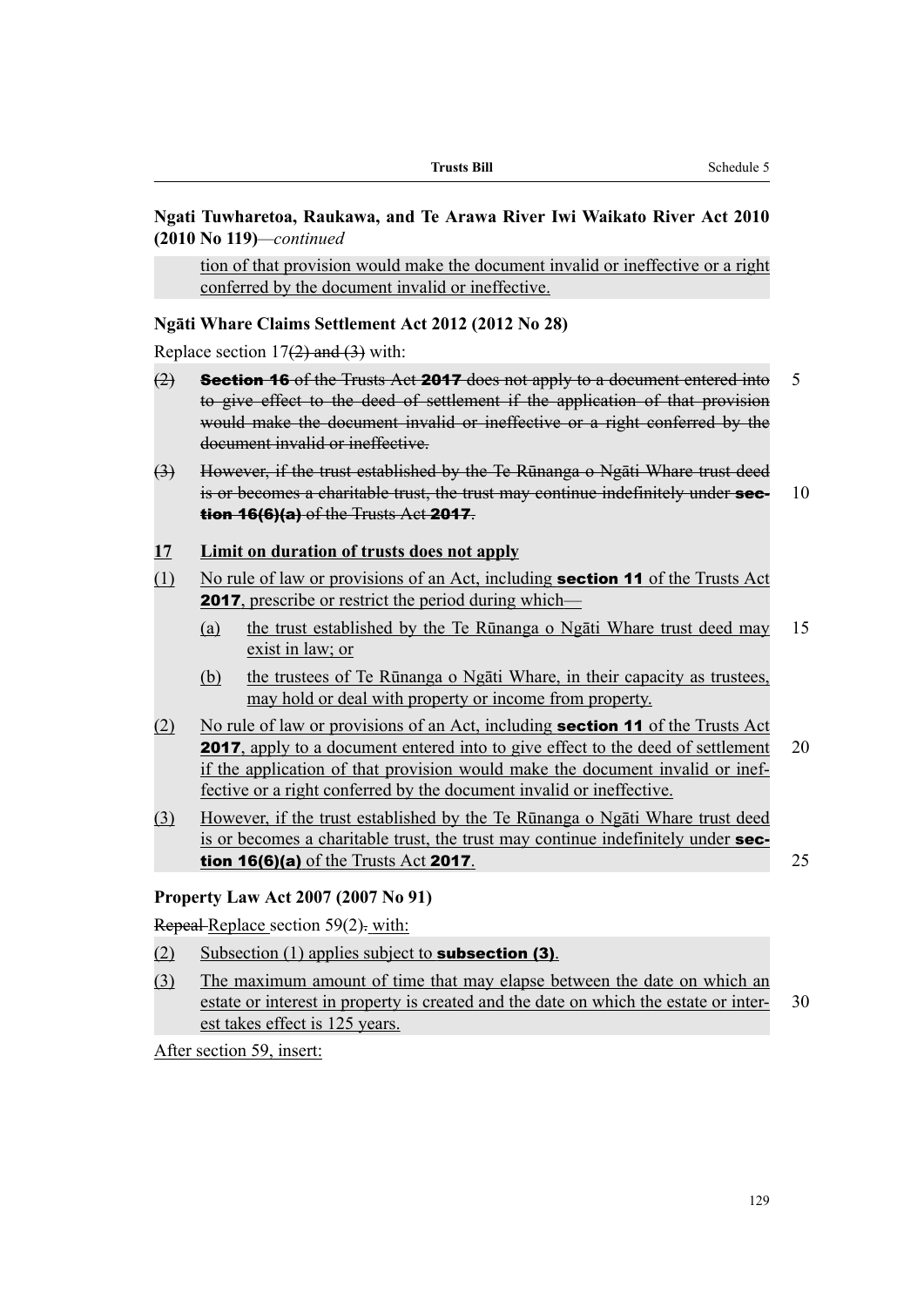# **Property Law Act 2007 (2007 No 91)***—continued*

- **59A Transitional provision for maximum duration of future estates and interests**
- (1) This section applies to an estate or interest in property that has been created, but that has not yet taken effect, before the date on which the Trusts Act 2017 enters into force. 5
- (2) The maximum amount of time that may elapse between the date on which the estate or interest was created and the date on which the estate or interest takes effect must be determined as if the rule against perpetuities and the Perpetuities Act 1964 had not been repealed by the Trusts Act 2017.

In Schedule 6, clause  $9(7)$ , replace "The rule against perpetuities as modified by the 10 Perpetuities Act 1964" with "Section 16 of the Trusts Act 2017".

#### **Te Roroa Claims Settlement Act 2008 (2008 No 100)**

In section  $17(2)$ , replace "the application (if any) of the rule against perpetuities or any provision of the Perpetuities Act 1964 to that trust is to be determined under the general law" with "the trust may continue indefinitely under **section 16(6)(a)** of the 15 Trusts Act 2017<sup>"</sup>

### **Te Ture Whenua Maori Act 1993 (1993 No 4)**

In the heading to section 235, replace "rule against perpetuities" with "limit on duration".

### **Waikato Raupatu Claims Settlement Act 1995 (1995 No 58)** 20

Replace section 23 with:

# **23 Land holding trust not subject to maximum duration rule**

- (4) No rule of law or provisions of an Act, including **Ssection 16** of the Trusts Act 2017 does not,—
	- (a) prescribe or restrict the period during which the land holding trust may 25 exist; or
	- (b) apply in relation to the rights conferred by section 11 of this Act.
- (2) The land holding trust is not subject to any enactment or rule of law restricting the period for which a trust may run.

### **Waikato-Tainui Raupatu Claims (Waikato River) Settlement Act 2010 (2010** 30 **No 24)**

Replace section 92(2) with:

(2) **Section 16** of the Trusts Act **2017** does not apply to a document entered into to give effect to the 2008 deed or the 2009 deed if the application of that provision would make the document invalid or ineffective or a right conferred by the 35 document invalid or ineffective.